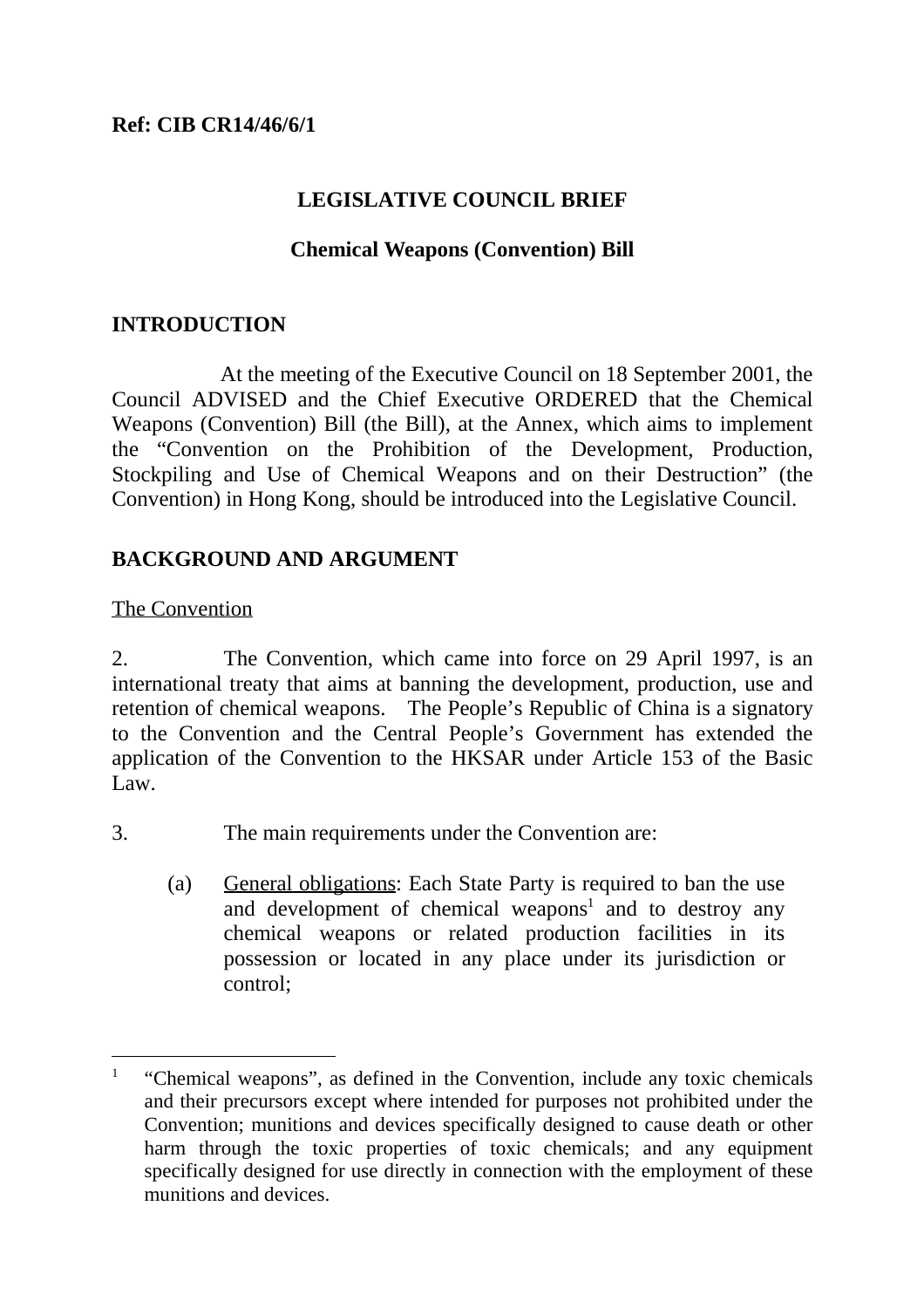- (b) Declarations: Each State Party is required to make annual declarations on forecast and actual production, consumption, storage, transfer, facilities used in such processes and other related activities concerning the toxic chemicals<sup>2</sup> and their precursors listed in the three Schedules to the Convention (scheduled chemicals). The three Schedules respectively cover chemicals with little or no known industrial applications; chemicals which have some industrial applications; and chemicals which have widespread industrial applications. The facilities that produce discrete organic chemicals not listed in the three Schedules (unscheduled discrete organic chemicals) exceeding specified amounts will also have to be declared. Moreover, a State Party may be asked by the Secretariat of the Convention to provide clarification regarding activities, whether they have been declared or not, that cause doubt of another State Party about the former's compliance with the Convention; and
- (c) Inspections: A State Party must allow and facilitate inspections of relevant sites and activities within its territory by an inspection team sent by the Secretariat of the Convention.

# Existing controls on chemical weapons in Hong Kong

4. At present, the import and export of scheduled chemicals are already subject to licensing control administered by the Trade and Industry Department (TID) under the Import and Export Ordinance and the Import and Export (Strategic Commodities) Regulations. The Weapons of Mass Destruction (Control of Provision of Services) Ordinance also prohibits the provision of services intended to assist the development, production, acquisition and stockpiling of chemical, biological and nuclear weapons. These controls, however, fall short of the full requirements of the Convention.

# **Proposal**

5. We propose enacting new legislation to provide for the necessary legal authority to fully fulfil the requirements of the Convention in Hong Kong. In particular, the new legislation should provide for legal authority to:

(a) ban the use, development, possession etc of chemical weapons, and

 $\overline{a}$ 2 "Toxic chemical" is defined in the Convention as any chemical which through its chemical action on life processes can cause death, temporary incapacitation or permanent harm to humans or animals.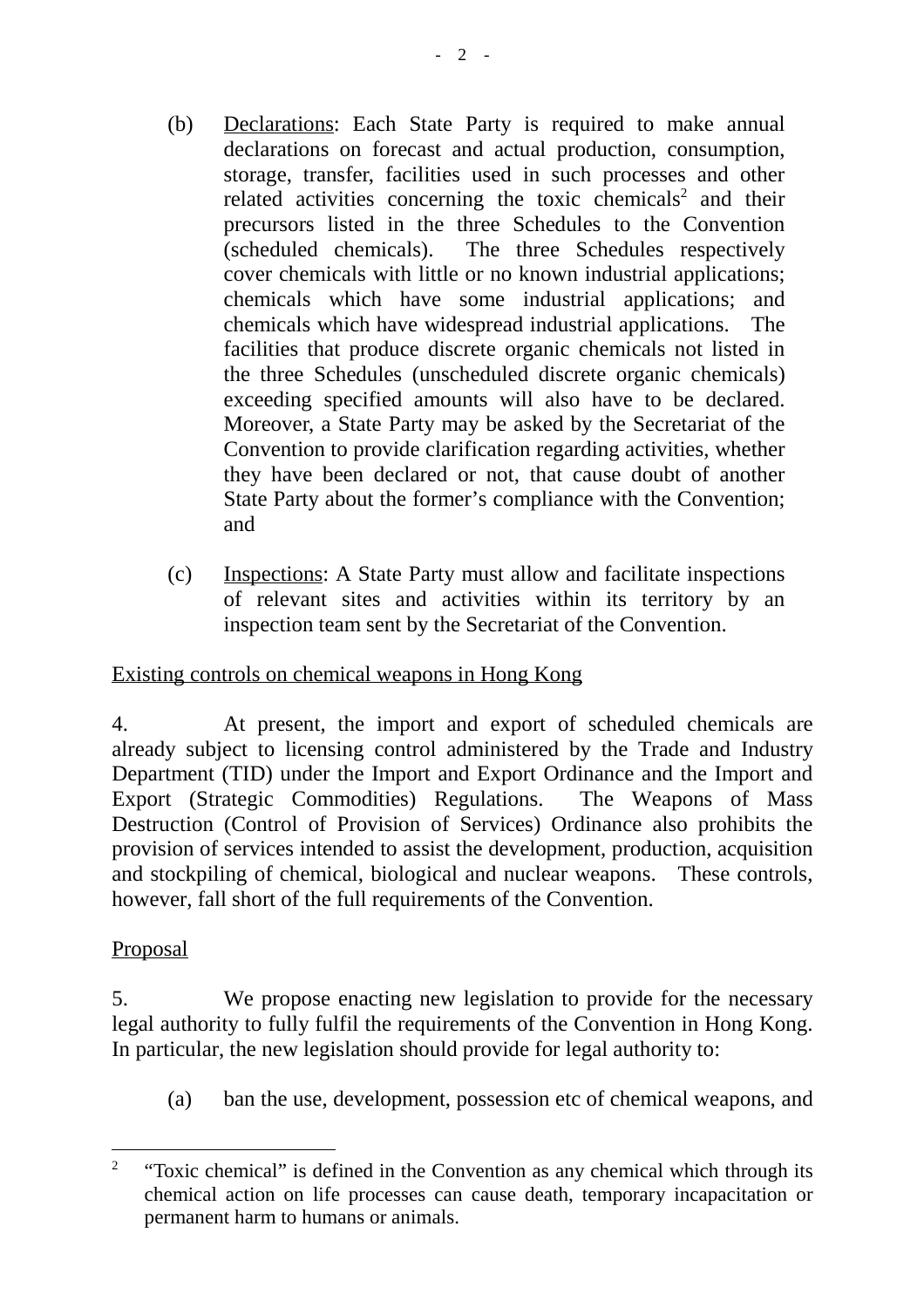seize chemical weapons found in Hong Kong for disposal in accordance with the provisions in the Convention;

- (b) control and monitor the production and related activities pertinent to scheduled chemicals and unscheduled discrete organic chemicals;
- (c) require the submission of information from manufacturers, research and medical institutions, testing laboratories etc. for the purposes of compiling annual declarations to the Secretariat of the Convention; and
- (d) enable the inspection teams sent by the Secretariat of the Convention to conduct inspections of facilities in Hong Kong by granting such teams access to the facilities.

# **THE BILL**

 $\overline{a}$ 

6. The main provisions of the Bill are explained in paragraphs 7 to 21 below.

## Preliminary (Clauses 1 to 4)

7. Clause 2(1) defines the terms used in the Bill, and Clause 2(2) provides that a term that appears in both the Bill and the Convention but not defined in the Bill shall have the same meaning as in the Convention. Clauses 3 and 4 respectively empower the Commissioner for Customs and Excise (the Commissioner) and the Director-General of Trade and Industry (the Director) to appoint public officers to exercise the relevant powers and perform the relevant duties under the Bill.

# Prohibition in connection with chemical weapons (Clauses 5 to 7)

8. Clause 5 prohibits the use, development, production, possession and transfer of chemical weapons and military preparation for their use. Clause 6 extends that prohibition to acts done outside Hong Kong by Chinese nationals who are Hong Kong permanent residents<sup>3</sup>. Clause 7 requires a person who finds an article which he believes to be a chemical weapon to notify a member of the Customs and Excise Service or an authorized officer.

<sup>3</sup> Such provision is needed to fulfil the Convention's requirement that each State Party shall extend its legislation to any activities prohibited by the Convention "undertaken anywhere by natural persons, possessing its nationality, in conformity with international law."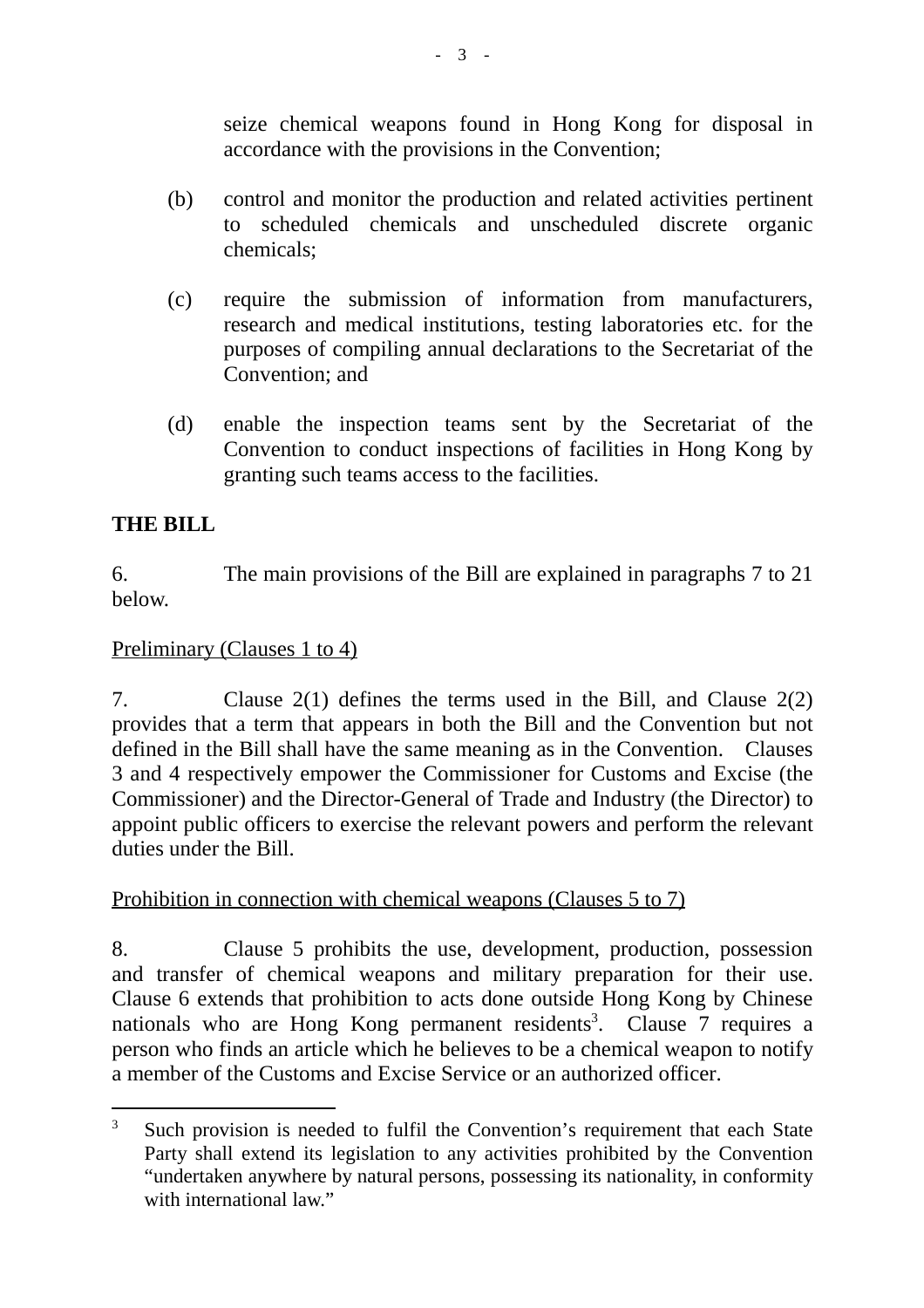Permits and notifications in respect of facilities that engage in specified activities involving certain chemicals (Clauses 8 to 11)

9. The Convention requires declarations in respect of certain activities involving scheduled chemicals. To monitor such activities, Clauses 8 to 10 of the Bill provide for a permit system under which facilities that engage in such activities must apply for permits from the Director. Clause 8 requires the operator of a facility to apply for a permit where scheduled chemicals are likely to be produced, acquired, retained or used at, transferred from, processed or consumed at, the facility. Clause 10 provides that the Director may grant a permit subject to certain conditions, refuse to grant a permit, or revoke or suspend a permit on specified grounds.

10. The Convention also requires declaration in respect of production of unscheduled discrete organic chemicals exceeding specified amounts. Clause 11 of the Bill therefore requires the operator of a facility to notify the Director when unscheduled discrete organic chemicals exceeding specified amounts are produced at the facility.

## Records, reports and information in respect of facilities and chemicals (Clauses 11(1)(b), 12 and 13)

11. Clause 11(1)(b) requires the operator of a facility who has given a notification to the Director in respect of unscheduled discrete organic chemicals to keep relevant records for not less than three years. Clause 12 requires operators who hold permits in respect of scheduled chemicals to keep relevant records for not less than three years, and to give to the Director periodic reports on the facilities and chemicals concerned. Clause 13 empowers the Director to demand from any person information that is relevant to the preparation of a declaration required under the Convention. These provisions are needed for the Government to gather information required for making declarations under the Convention.

# Enforcement (Clauses 14 to 20)

12. Clauses 14 to 20 specify the powers of search, arrest and investigation of members of the Customs and Excise Service and authorized officers. Such powers are similar to those provided in the Import and Export Ordinance. In brief, a member of the Customs and Excise Service or any officer authorized by the Commissioner may enter and search facilities covered by a permit or notification, or any other places subject to a warrant issued by a magistrate; stop, board, remove, detain and search any vessel, aircraft or vehicle; require the furnishing of information; take copies of documents and seize articles subject to certain conditions; demand inspection and storage of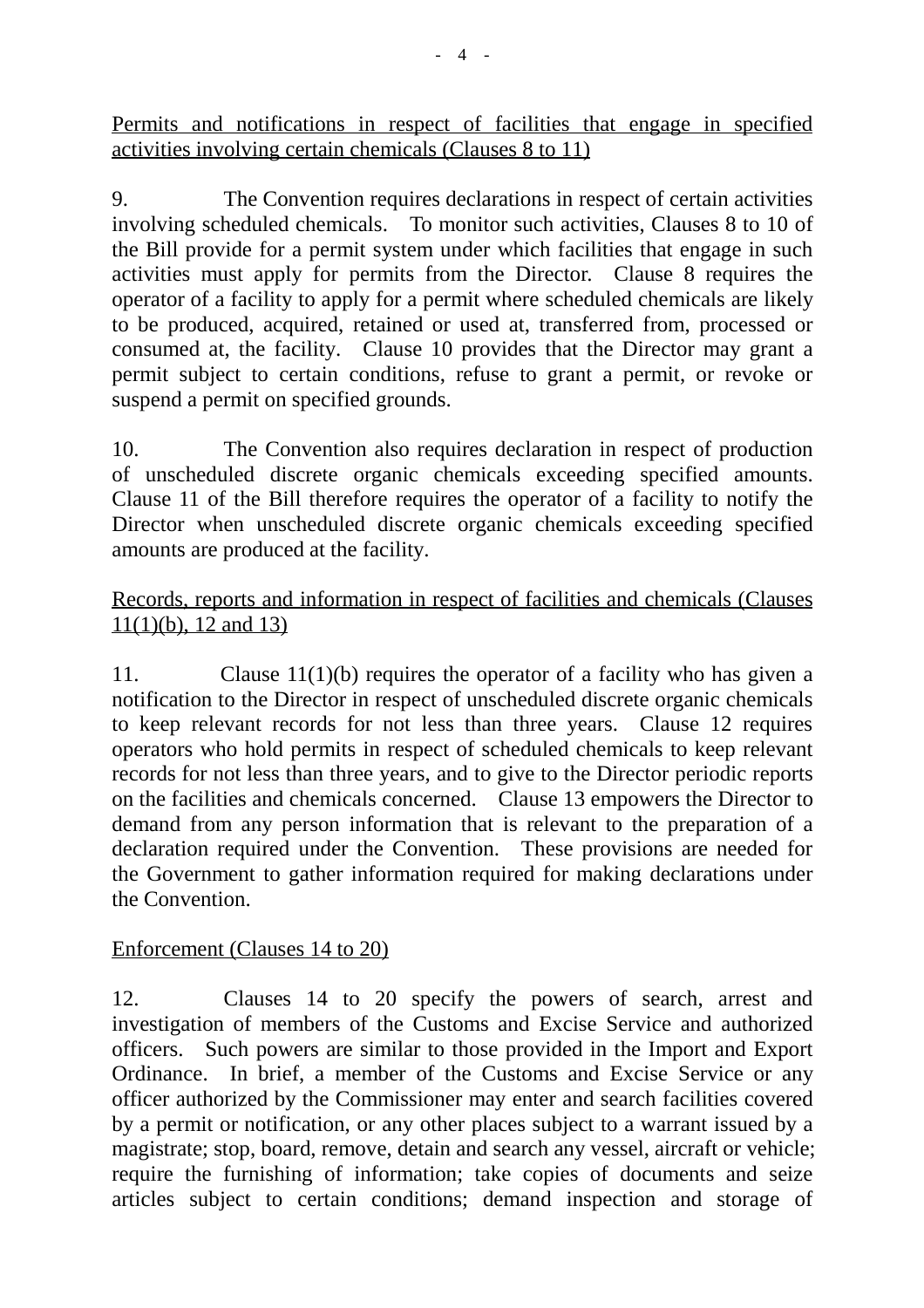controlled articles; and make arrests.

## Forfeiture (Clauses 21 to 25)

13. Clauses 21 to 25 specify when a seized article is liable to forfeiture and set out the procedures and circumstances under which the article will be forfeited to the Government or returned to the party concerned. Chemical weapons shall be forfeited to the Government and may be disposed of as the Commissioner thinks fit.

## Inspections by the Secretariat of the Convention (Clauses 26 and 27)

14. Clause 26 specifies the three types of inspections which may be conducted by the Secretariat of the Convention in Hong Kong to ascertain compliance with the Convention under different circumstances. Clause 27 empowers the Commissioner or a magistrate to issue authorization in respect of an inspection and states the effect of such authorization.

## Prohibition against disclosure of information (Clause 28)

15. Clause 28 prohibits the disclosure, except in certain specified circumstances, of information obtained under, or in connection with anything done under, the Bill or the Convention where the information relates to a particular business or other activities carried on by a person.

### Offences (Clauses 29 to 37)

16. Clauses 29 to 37 set out all the offences under the Bill and the defences to those offences.

### Miscellaneous (Clauses 38 to 44 and Schedules 1 and 2)

17. Clause 38 provides for appeals to the Chief Executive in respect of certain decisions made by the Director in relation to permits.

18. Clause 40 empowers the Secretary for Commerce and Industry to amend Schedule 1 to the Bill (which gives the full text of the Convention) to cater for future changes.

19. Clause 42 empowers the Chief Executive in Council to make regulations for the purposes of the Bill.

20. Clause 43 is a transitional provision which in effect provides a grace period of up to three months in relation to the implementation of the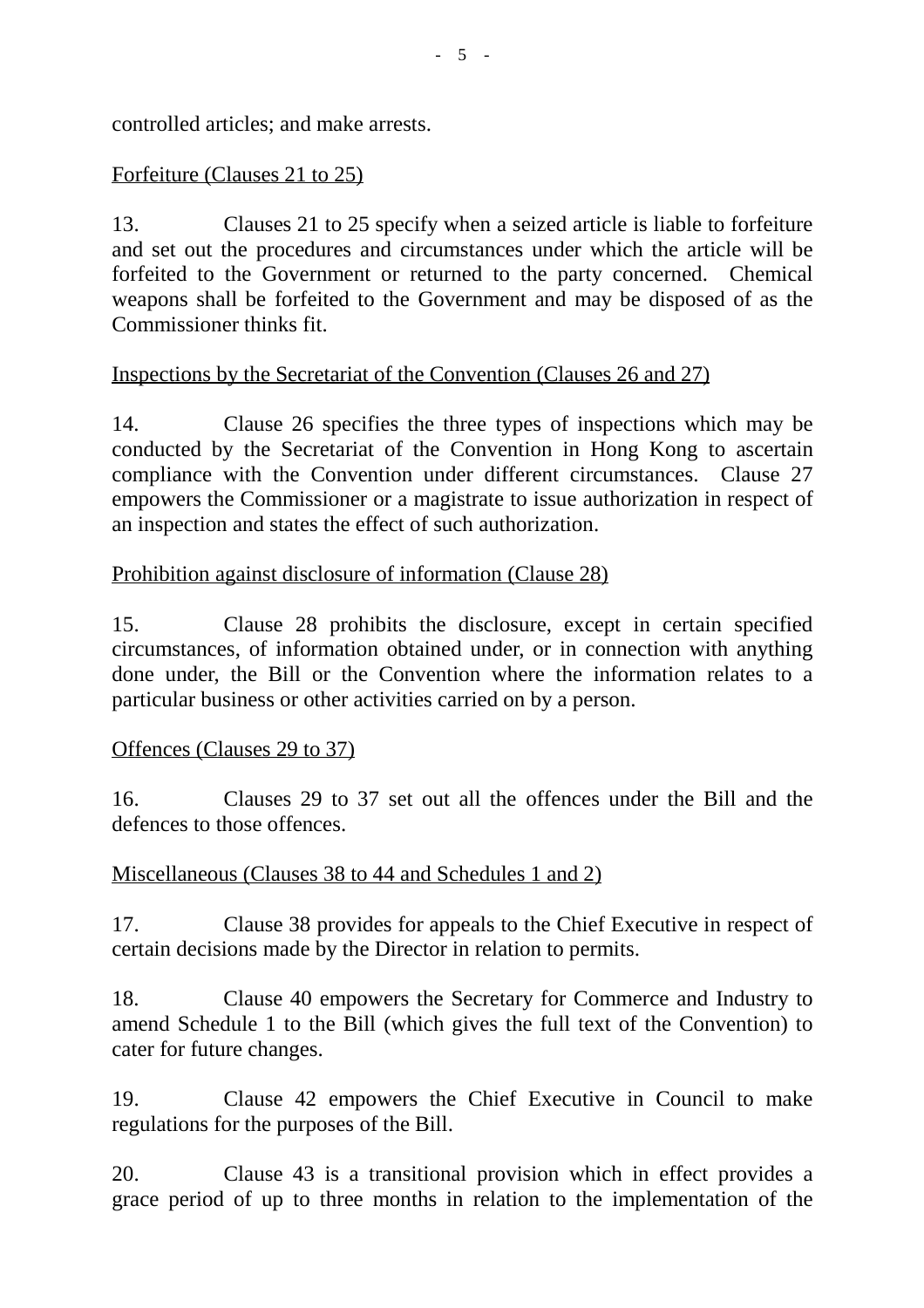permit requirements.

21. Clause 44 and Schedule 2 provide for consequential amendments necessitated by the Bill.

# **PUBLIC CONSULTATION**

22. The chemical industry and other related establishments have been informed of the introduction of new legislation for the implementation of the Convention through the surveys conducted in 1998 and June this year. No concern has been raised. In view of the minimal impact as revealed by the survey results (see paragraph 29 below), we consider that public consultation is not necessary. TID will, in consultation with other relevant Government agencies, conduct an awareness programme in due course to familiarise the relevant parties of the requirements under the Ordinance.

23. The Legislative Council Panel on Commerce and Industry was briefed on 9 July 2001 on our proposal to introduce the Bill. Members of the Panel generally supported our proposal.

# **BASIC LAW IMPLICATIONS**

24. The Convention has been extended to the HKSAR under Article 153 of the Basic Law. The Department of Justice advises that the Bill does not conflict with those provisions of the Basic Law carrying no human rights implications.

# **HUMAN RIGHTS IMPLICATION**

25. The Department of Justice advises that the Bill is consistent with the human rights provisions of the Basic Law.

### **BINDING EFFECT OF THE LEGISLATION**

26. There is no express binding effect provision in the Bill.

# **FINANCIAL AND STAFFING IMPLICATIONS**

27. The proposal will generate additional workload for TID, the Customs and Excise Department (C&ED) and the Government Laboratory. TID will administer the permit and notification requirements under the Ordinance; C&ED will be responsible for the enforcement of the Ordinance; and the Government Laboratory will provide technical support to the two departments. Additional resources have been provided to the three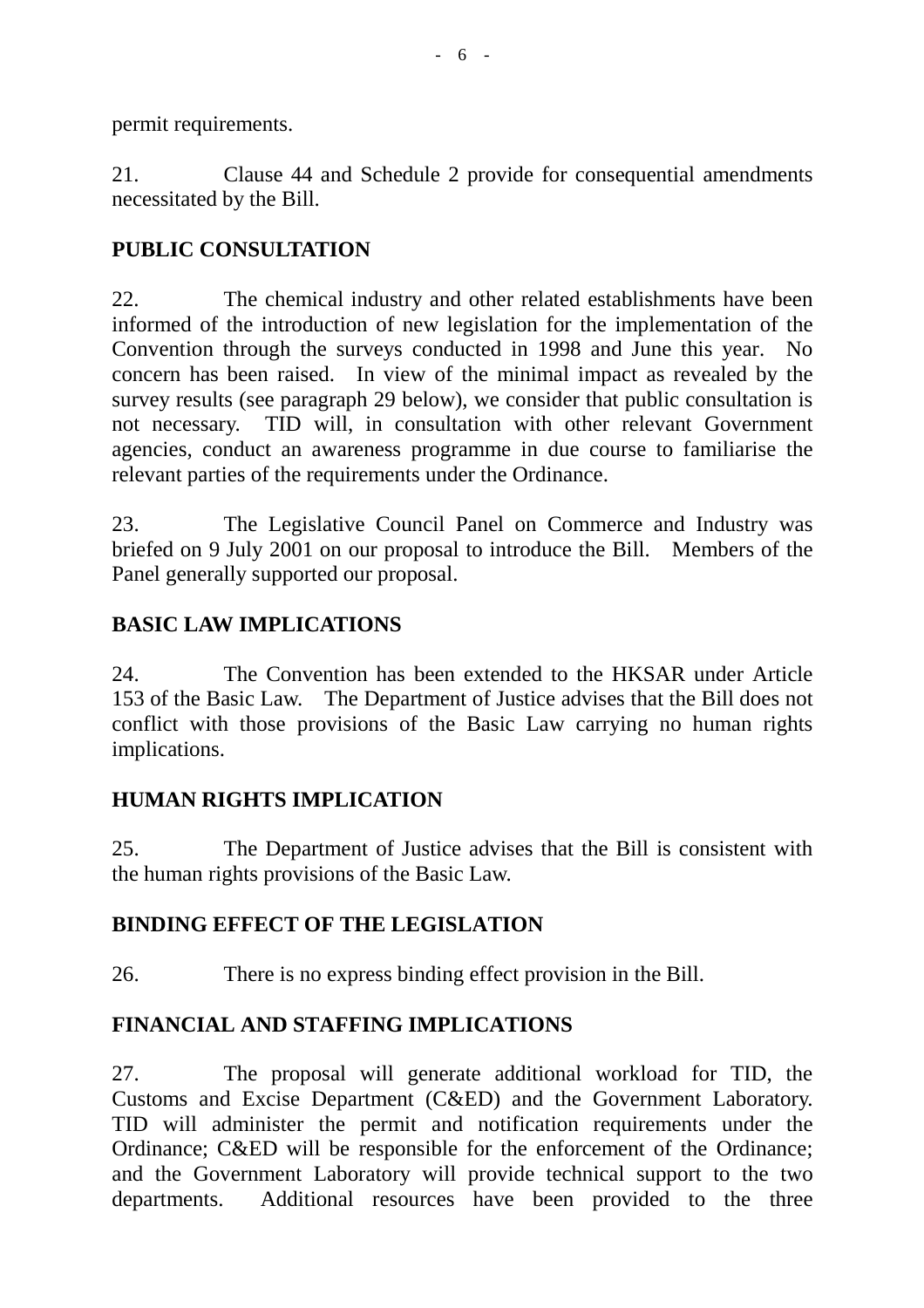departments to create a total of 18 posts at an annual staff cost of \$12.2 million to cope with the additional workload.

## **ECONOMIC IMPLICATIONS**

28. The Bill will underline Hong Kong's commitment to internationally agreed arrangements on the ban of chemical weapons and on the monitoring of activities involving sensitive chemicals. It will help enhance Hong Kong's international reputation in the area of strategic trade controls, and help ensure Hong Kong's continued access to a full range of chemicals needed for local industrial, medical, research, and trading purposes.

29. The Government conducted two rounds of surveys among manufacturers, traders, medical and research institutions, testing laboratories etc in November 1998 and June 2001 respectively to ascertain the impact of the Bill. The results of these surveys have revealed that only a small number of such establishments are engaged in activities involving the chemicals controlled under the Bill, and among them, the great majority are engaged in the import of scheduled chemicals which is already subject to licensing control under the Import and Export Ordinance. The implementation of the proposed legislation therefore should not impose a material burden on the local chemical industry and other related institutions.

### **LEGISLATIVE TIMETABLE**

| 30. | The legislative timetable is as follows:                                     |                   |
|-----|------------------------------------------------------------------------------|-------------------|
|     | Publication of the Bill in the<br>Gazette                                    | 28 September 2001 |
|     | First Reading and commencement<br>of Second Reading debate                   | 7 November 2001   |
|     | Resumption of Second Reading<br>debate, committee stage and Third<br>Reading | To be notified    |

# **PUBLICITY**

31. A press release will be issued on 28 September 2001. A spokesman will be available to answer media enquiries.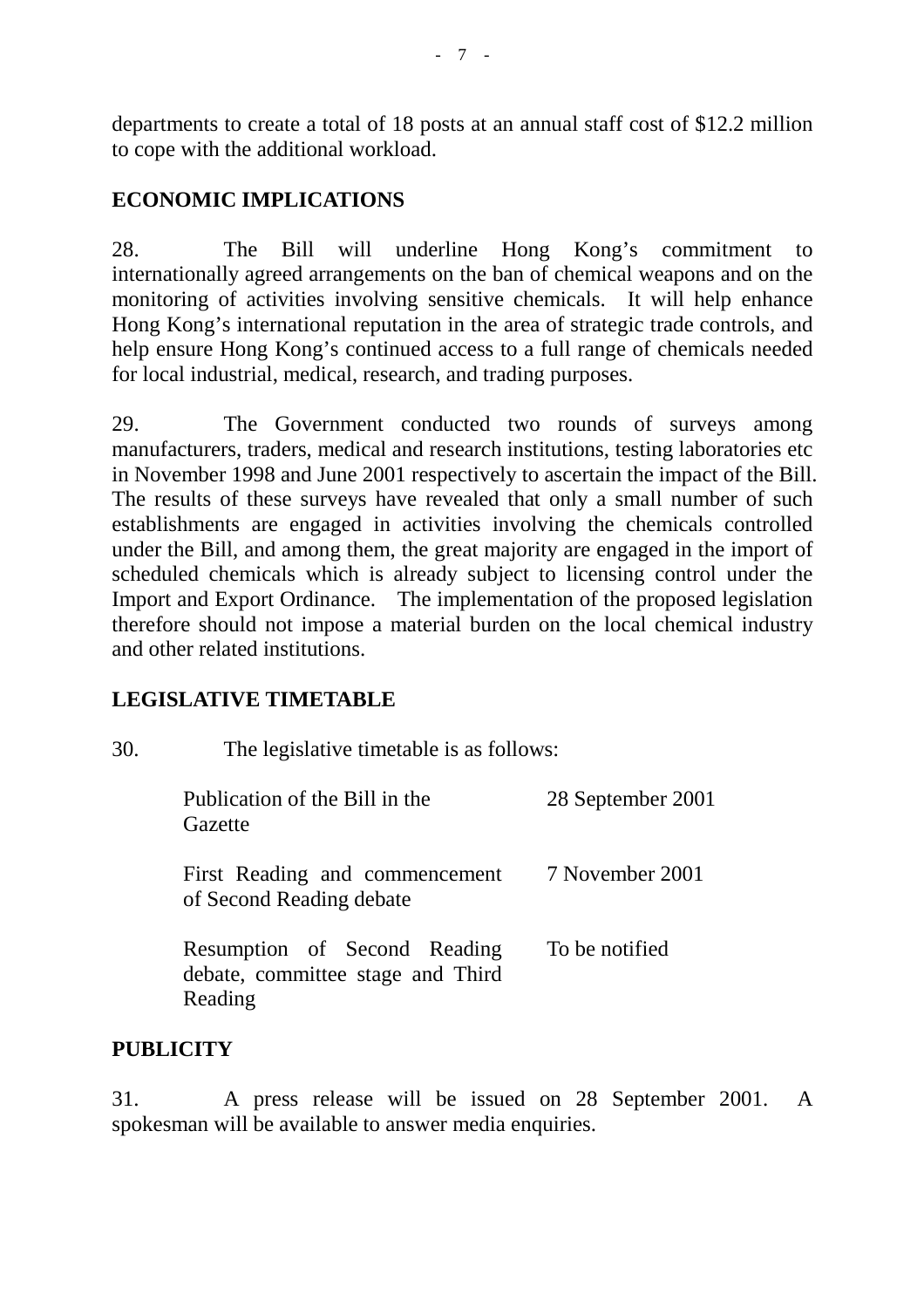# **ENQUIRIES**

32. For any enquiries on this brief, please contact Ms Ellen Choy, Principal Assistant Secretary for Commerce and Industry, at 2918 7450.

**Commerce and Industry Bureau 26 September 2001**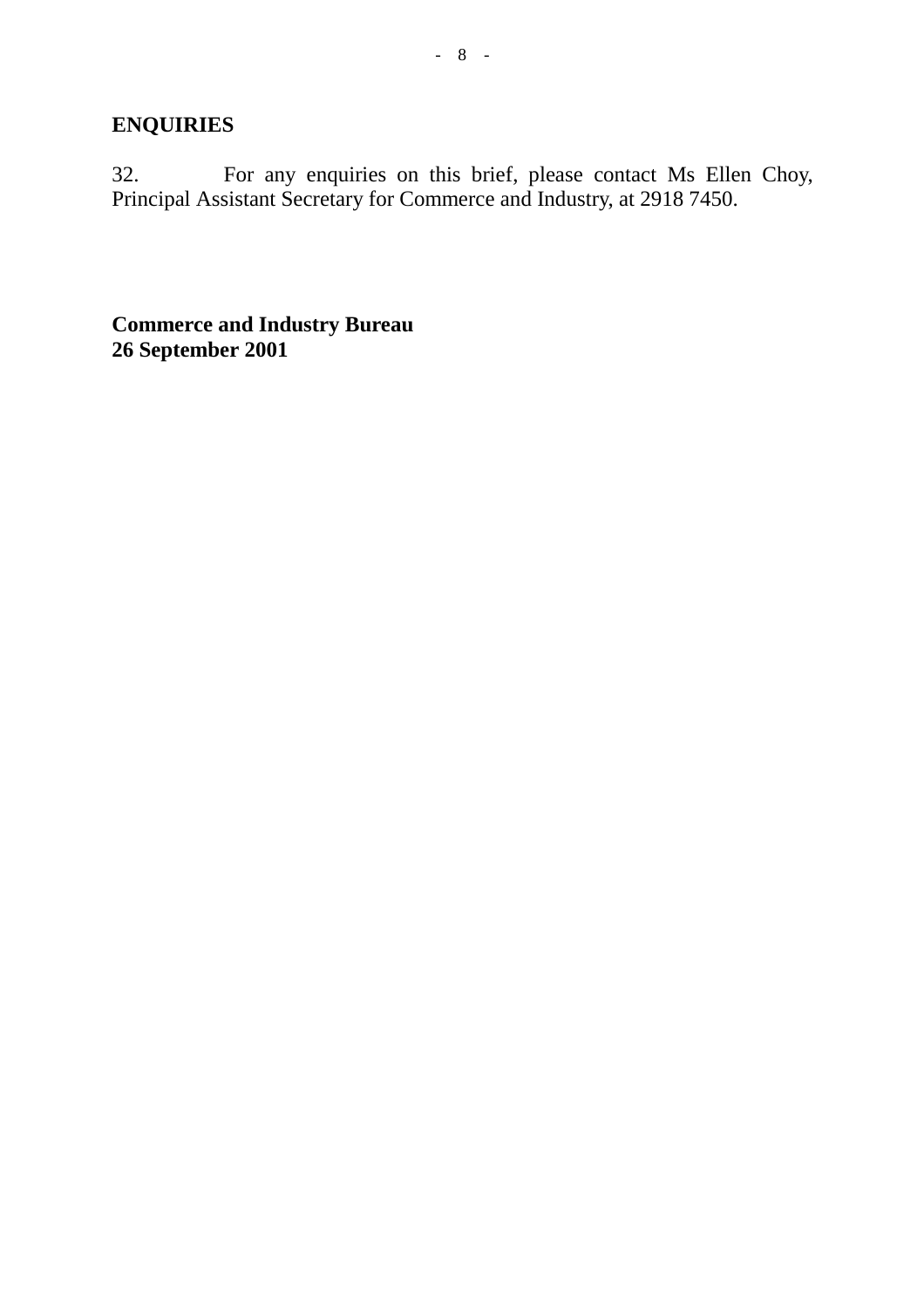#### **Annex**

### **CHEMICAL WEAPONS (CONVENTION) BILL**

### **CONTENTS**

#### Clause Page

### PART 1

## PRELIMINARY

|                       | Short title and commencement                                                                                             |  |
|-----------------------|--------------------------------------------------------------------------------------------------------------------------|--|
| 2.                    | Interpretation                                                                                                           |  |
| 3.                    | Power of Commissioner to appoint authorized officers                                                                     |  |
| $\mathcal{A}_{\cdot}$ | Power of Director to appoint public officers to exercise any<br>of powers, etc., conferred on Director by this Ordinance |  |

### PART 2

### CHEMICAL WEAPONS

| 5. | Use, etc., of chemical weapons                                       | 8 |
|----|----------------------------------------------------------------------|---|
| 6. | Application of section 5                                             | 8 |
| 7. | Notification of finding of article believed to be chemical<br>weapon | 9 |
|    | PART <sub>3</sub>                                                    |   |

### PERMITS

|     | When permit is required |  |
|-----|-------------------------|--|
|     | Application for permit  |  |
| 10. | Grant of permit, etc.   |  |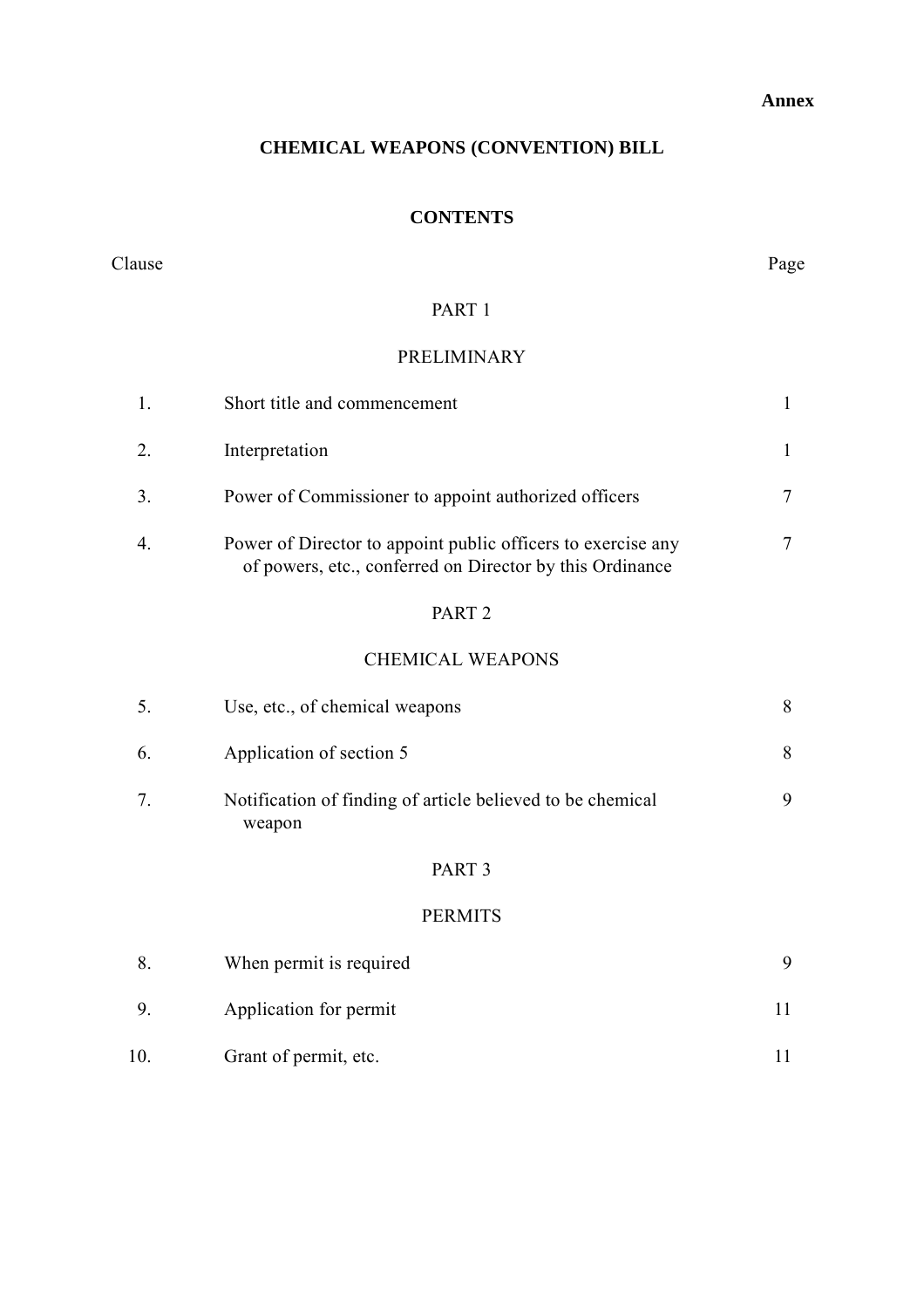Clause Page

#### PART 4

### NOTIFICATIONS AND REPORTS IN RESPECT OF FACILITIES

| 11 | Notification to Director                       |  |
|----|------------------------------------------------|--|
| 12 | Reports to be submitted by permit holders      |  |
| 13 | Director may seek information for declarations |  |

### PART 5

### POWERS OF INVESTIGATION

| 14. | General powers of members of the Customs and Excise<br>Service, etc.   | 18 |
|-----|------------------------------------------------------------------------|----|
| 15. | Entry and search of premises; detention and search of<br>vessels, etc. | 21 |
| 16. | Power to seize articles, etc., or require production of<br>information | 23 |
| 17. | Inspection and storage of controlled articles                          | 24 |
| 18. | Powers of arrest                                                       | 26 |
| 19. | Ancillary powers of investigation                                      | 28 |
| 20. | Placing of locks and seals on premises, etc.                           | 29 |
|     | PART 6                                                                 |    |
|     | <b>FORFEITURE</b>                                                      |    |
| 21. | Seized articles liable to forfeiture, etc.                             | 30 |
| 22. | Determination of applications for forfeiture                           | 34 |
| 23. | Power to release seized vessels and vehicles prior to<br>hearing       | 38 |
| 24. | Power to dispose, etc., of perishables, etc.                           | 39 |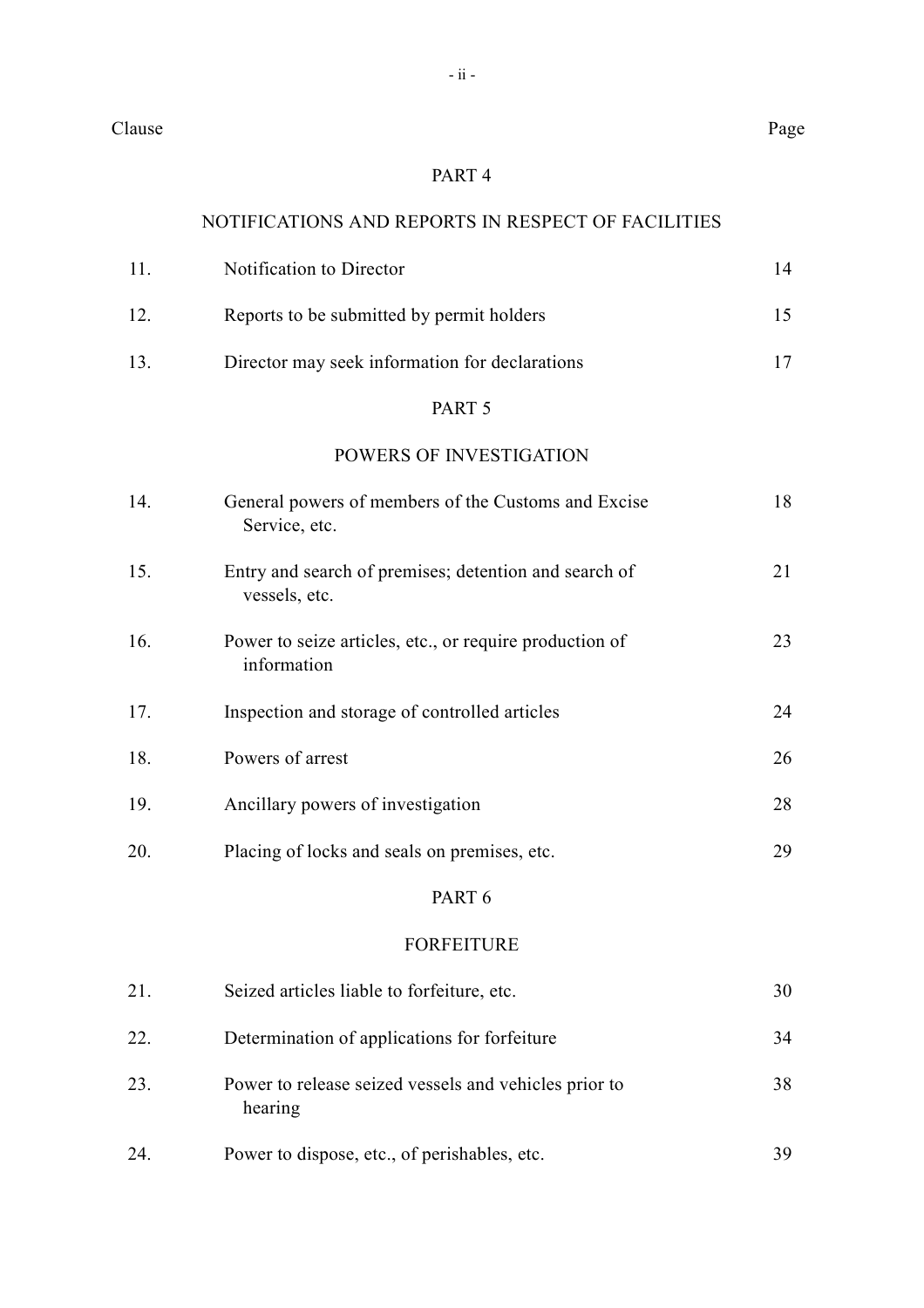| Clause |                                                                         | Page |
|--------|-------------------------------------------------------------------------|------|
| 25.    | Stay of order on appeal                                                 | 41   |
|        | PART <sub>7</sub>                                                       |      |
|        | <b>INTERNATIONAL INSPECTIONS</b>                                        |      |
| 26.    | Inspections : Interpretation                                            | 42   |
| 27.    | Rights of entry, etc., for purposes of inspection                       | 42   |
|        | PART <sub>8</sub>                                                       |      |
|        | DISCLOSURE OF INFORMATION                                               |      |
| 28.    | Disclosure of information                                               | 46   |
|        | PART <sub>9</sub>                                                       |      |
|        | <b>OFFENCES</b>                                                         |      |
| 29.    | Part 2 offences (Chemical weapons)                                      | 47   |
| 30.    | Part 3 offences (Permits)                                               | 48   |
| 31.    | Part 4 offences (Notifications and reports in respect of<br>facilities) | 50   |
| 32.    | Part 5 offences (Powers of investigation)                               | 51   |
| 33.    | Part 7 offences (International inspections)                             | 52   |
| 34.    | Part 8 offence (Disclosure of information)                              | 53   |
| 35.    | Obstruction                                                             | 53   |
| 36.    | False or misleading statements, etc.                                    | 54   |
| 37.    | Time limitation for criminal proceedings                                | 54   |
|        | PART 10                                                                 |      |

### MISCELLANEOUS

38. Appeals 55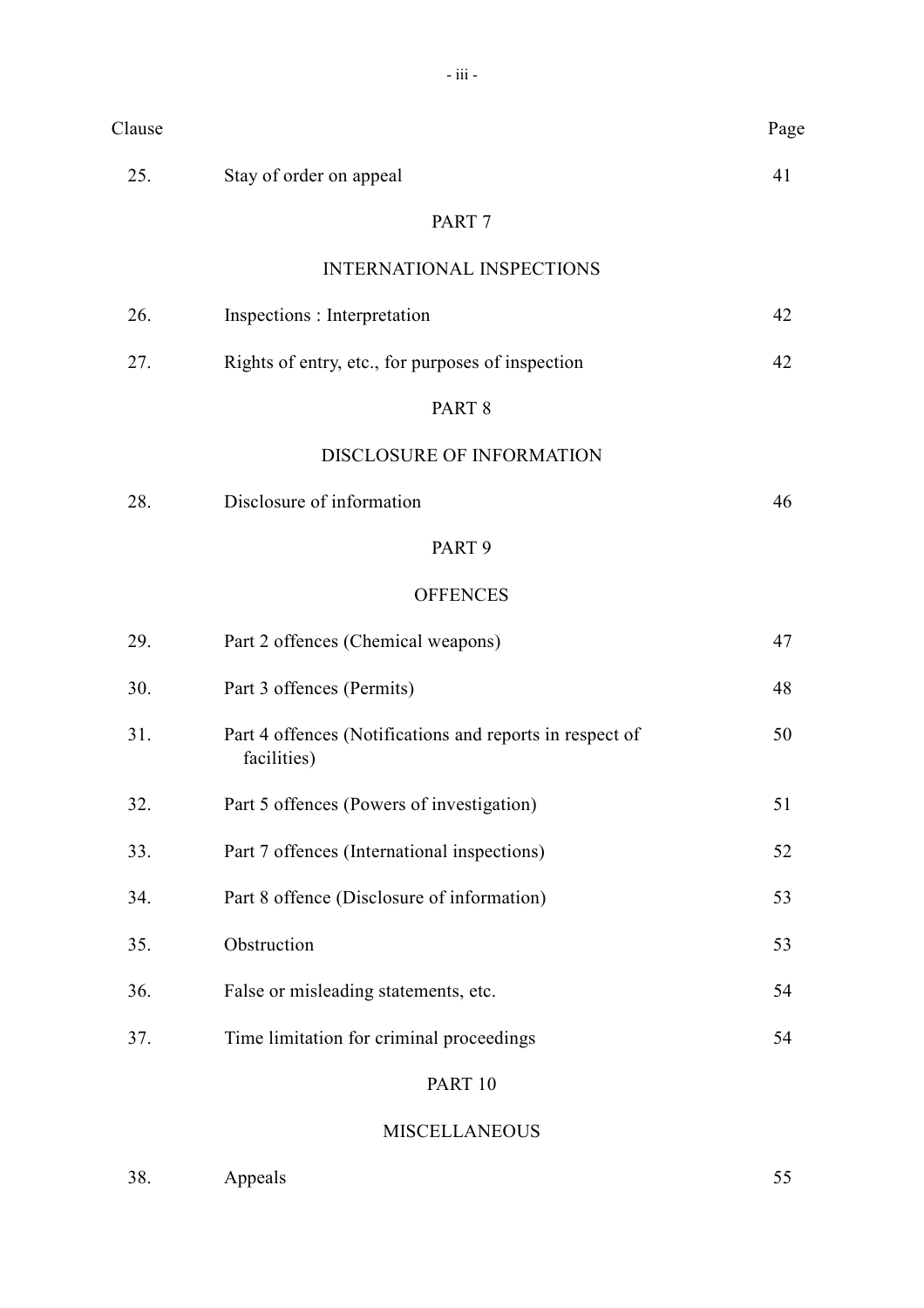| Clause     |                                                                                                                                      | Page |
|------------|--------------------------------------------------------------------------------------------------------------------------------------|------|
| 39.        | Power of Director to specify forms                                                                                                   | 55   |
| 40.        | Power to amend Schedule 1                                                                                                            | 57   |
| 41.        | Service of notices                                                                                                                   | 57   |
| 42.        | Regulations                                                                                                                          | 59   |
| 43.        | Transitional                                                                                                                         | 60   |
| 44.        | Consequential amendments                                                                                                             | 61   |
| Schedule 1 | Convention on the Prohibition of the Development,<br>Production, Stockpiling and Use of Chemical Weapons<br>and on their Destruction | 62   |
| Schedule 2 | Consequential amendments                                                                                                             | 321  |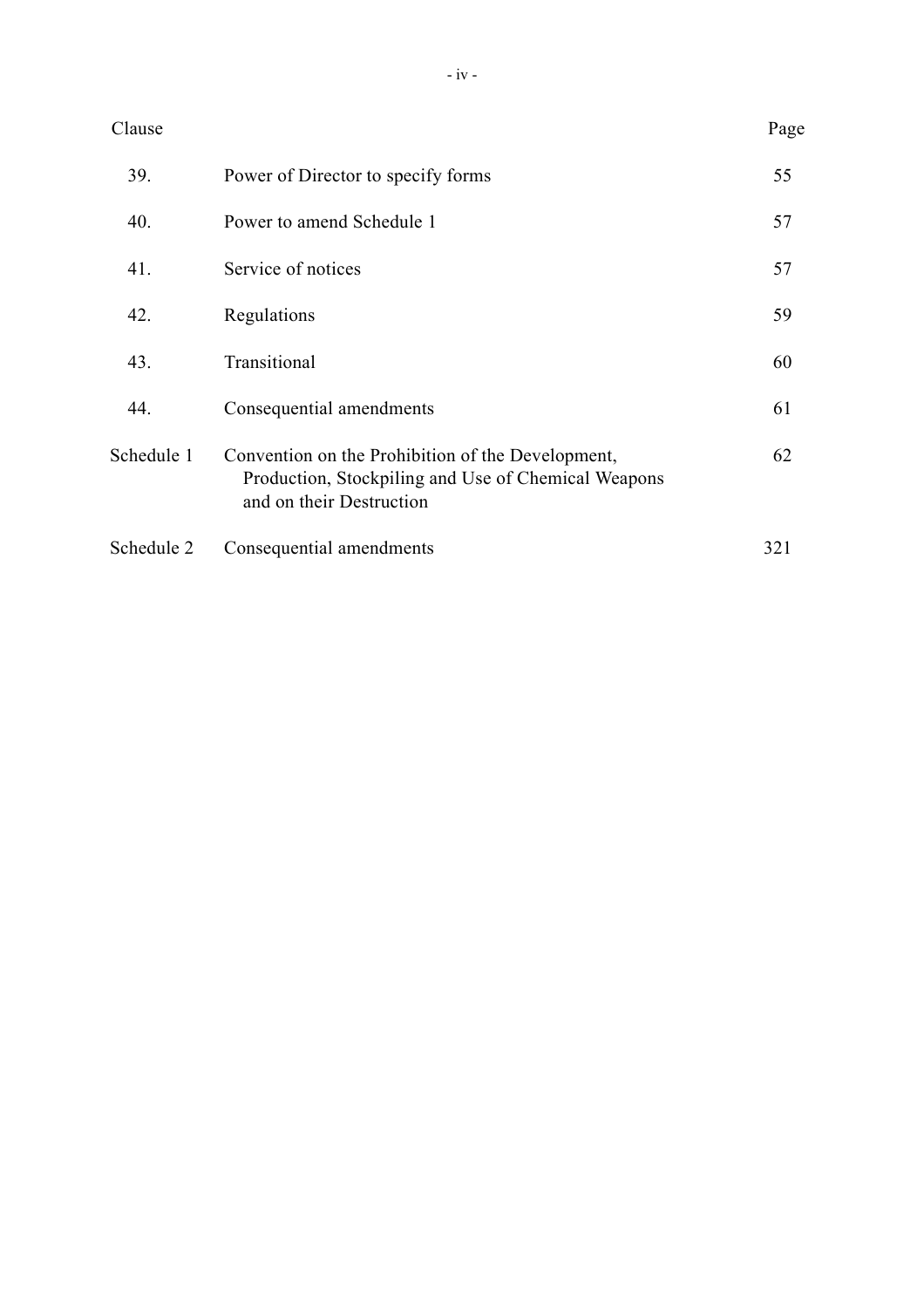To

Promote the control of chemical weapons and of certain chemicals capable of being used as chemical weapons, and for matters related thereto or connected therewith.

Enacted by the Legislative Council.

### PART 1

### PRELIMINARY

### **1. Short title and commencement**

(1) This Ordinance may be cited as the Chemical Weapons (Convention) Ordinance.

(2) This Ordinance shall come into operation on a day to be appointed by the Secretary for Commerce and Industry by notice published in the Gazette.

### **2. Interpretation**

- (1) In this Ordinance, unless the context otherwise requires -
- "aircraft" (航空器) means any machine which can derive support in the atmosphere from reactions of the air;

"article" (物品) includes a substance and a document;

"authorized officer" (獲授權人員) means a person authorized by the Commissioner under section 3:

"cargo" (貨物) has the meaning assigned to it by section 2 of the Import and Export Ordinance (Cap. 60);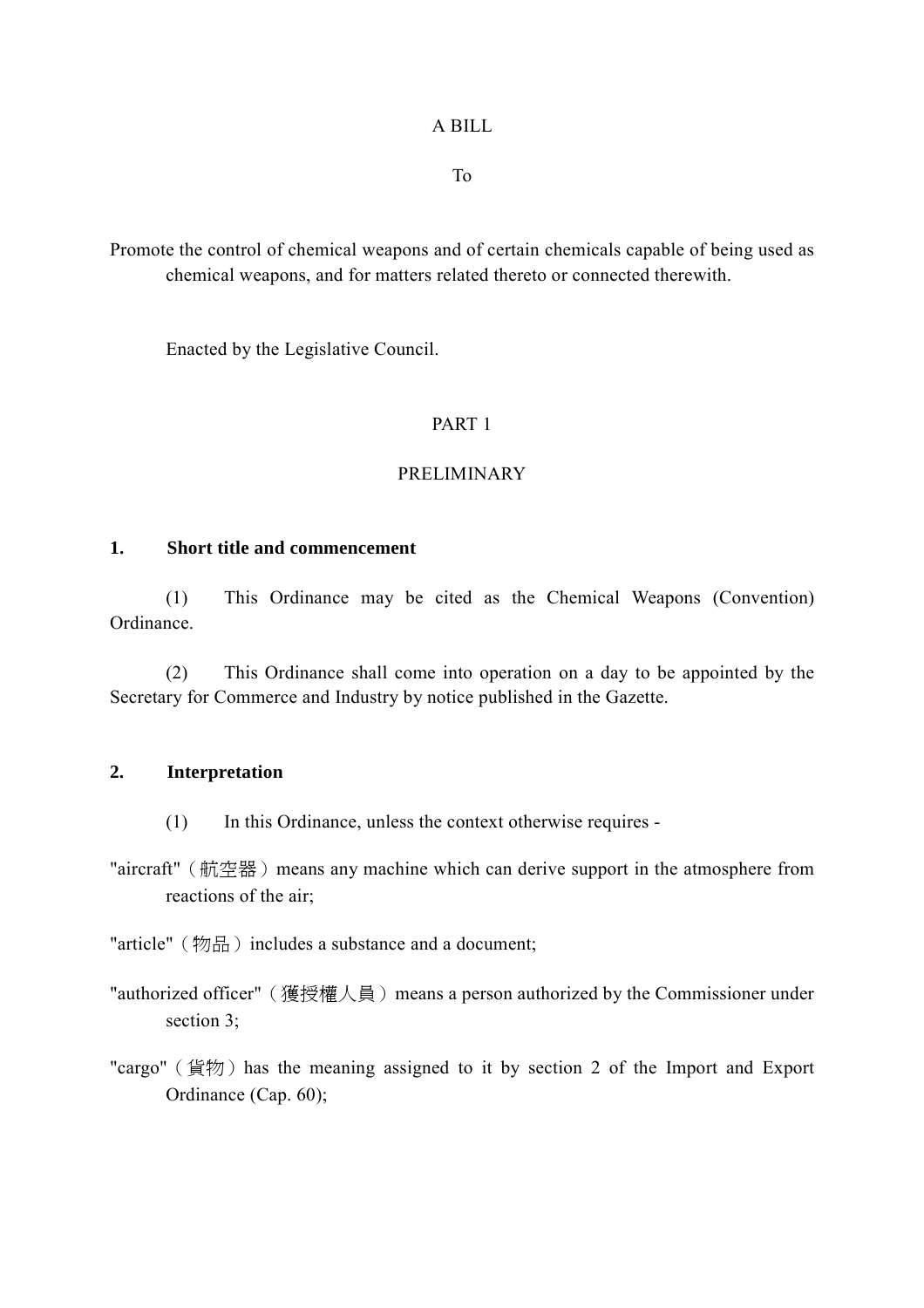"Chief Secretary" means the Chief Secretary for Administration;

"claimant"  $(\nexists \nexists \lambda)$  means a person -

- (a) who claims to be the owner of an article, vessel or vehicle liable to forfeiture under Part 6;
- (b) who is the authorized agent of a person claiming to be the owner of an article, vessel or vehicle liable to forfeiture under Part 6;
- (c) who was in possession of an article, vessel or vehicle at the time of seizure of the article, vessel or vehicle liable to forfeiture under Part 6; or
- (d) who claims to have a legal or equitable interest in an article, vessel or vehicle liable to forfeiture under Part 6,

and who makes a claim or petitions under that Part;

- "Commissioner"(關長)means the Commissioner of Customs and Excise and any Deputy or Assistant Commissioner of Customs and Excise;
- "Convention" (公約) means the Convention on the Prohibition of the Development, Production, Stockpiling and Use of Chemical Weapons and on their Destruction, signed at Paris on 13 January 1993, as set out in Schedule 1;

"court" (法庭、法院) includes a magistrate;

"declared facility" (已宣布設施) means a Schedule 1, 2 or 3 facility or any other chemical production facility;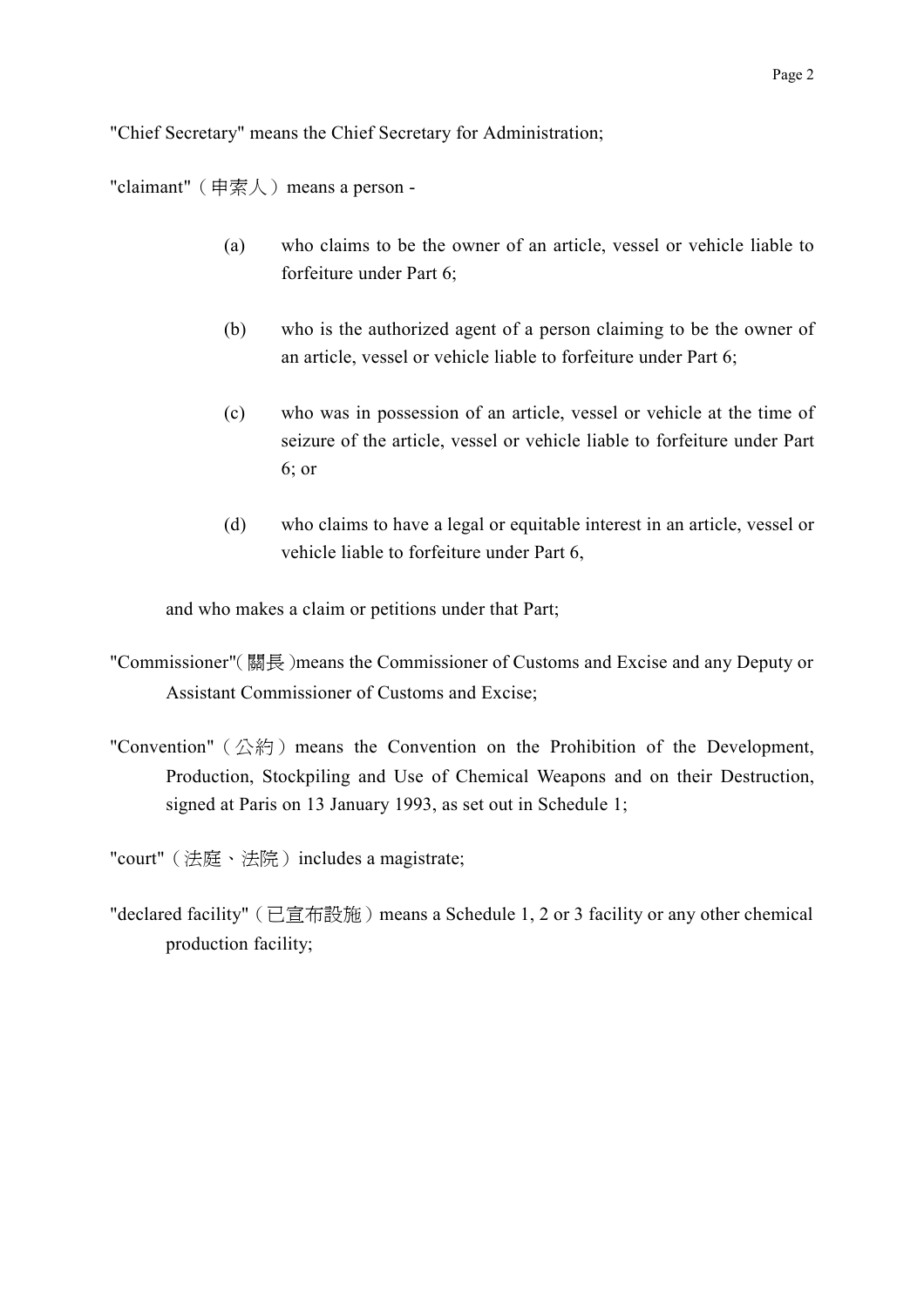- "Director" (署長) means the Director-General of Trade and Industry, any Deputy Director-General of Trade and Industry or any Assistant Director-General of Trade and Industry;
- "document"  $(\overline{\chi}$  $\uparrow$   $)$ , in addition to a document in writing, includes -
	- (a) a disc, tape or other device in which data other than visual images are embodied so as to be capable, with or without the aid of some other equipment, of being reproduced from the disc, tape or other device; and
	- (b) a film, tape or other device in which visual images are embodied so as to be capable, with or without the aid of some other equipment, of being reproduced from the film, tape or other device;
- "domestic premises" (住用處所) means any premises which are constructed or intended to be used for habitation;
- "master" (船長), in relation to a vessel, means the person (except a pilot) having for the time being command or charge of the vessel;
- "member of the Customs and Excise Service"(海關㆟員)means any person holding an office specified in Schedule 1 to the Customs and Excise Service Ordinance (Cap. 342);
- "operator"(營運㆟), in relation to a facility
	- (a) means the person or persons (whether an individual, a body corporate, or otherwise, or any combination thereof) having responsibility, as distinct from day-to-day management, in relation to operations carried on at the facility;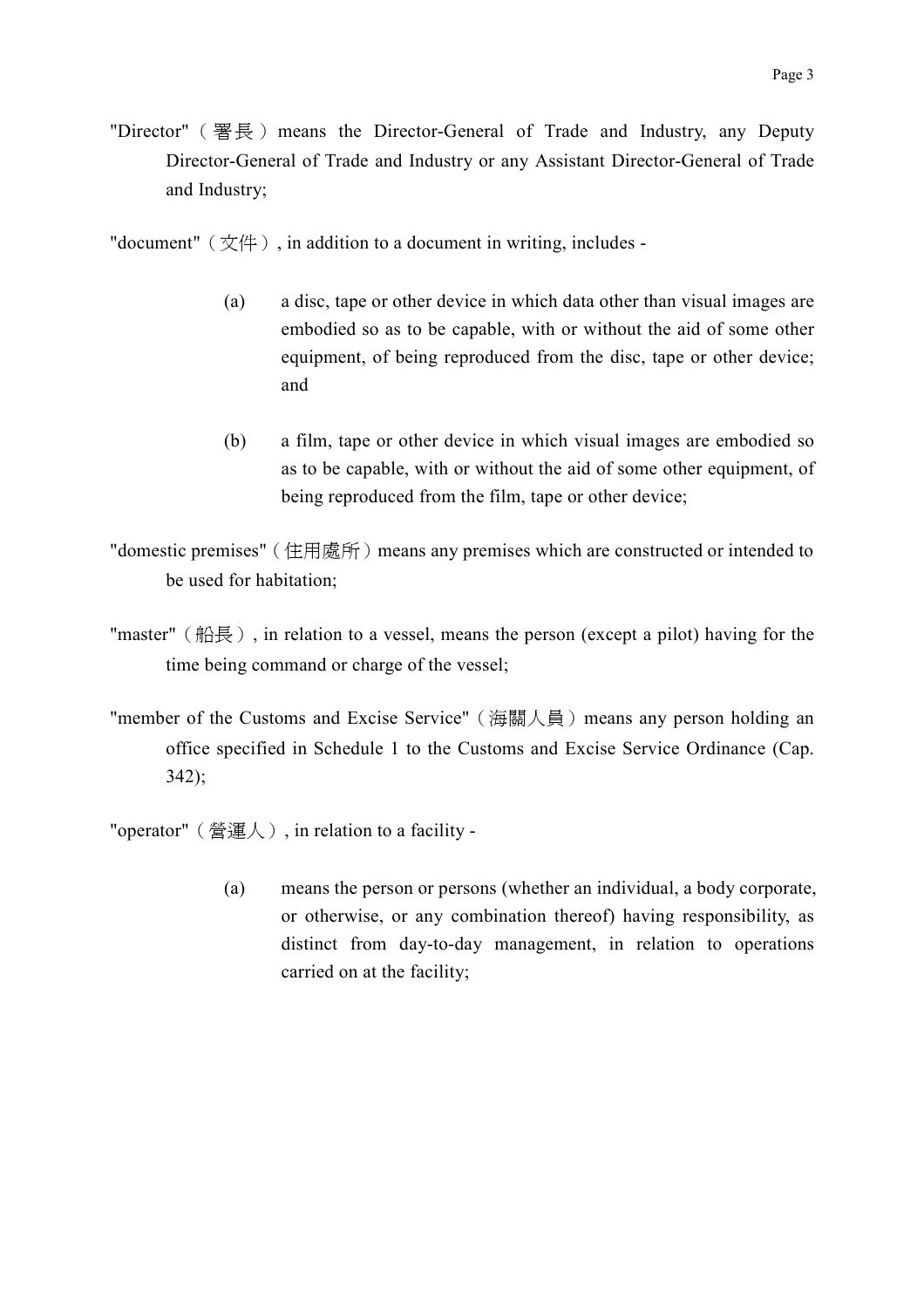(b) includes the legal personal representative, administrator and other successor in title of any such person;

"other chemical production facility" (其他化學生產設施) means a facility covered by a notification required under section  $11(1)(a)$ ;

"owner" (擁有人), other than for the purposes of Part 6, means -

- (a) in relation to an article, any person being or holding himself out to be the owner, importer, exporter, consignee, agent or person in possession of, or beneficially interested in, or having any control of, or power of disposition over, the article; and
- (b) in relation to a vessel, aircraft or vehicle
	- (i) the registered owner and any person holding himself out to be the owner thereof;
	- (ii) any person acting as agent for the owner in connection with the handling of cargo carried in or on the vessel, aircraft or vehicle;
	- (iii) any person to whom the vessel, aircraft or vehicle has been chartered or hired; and
	- (iv) any person having for the time being the control or management of the vessel, aircraft or vehicle;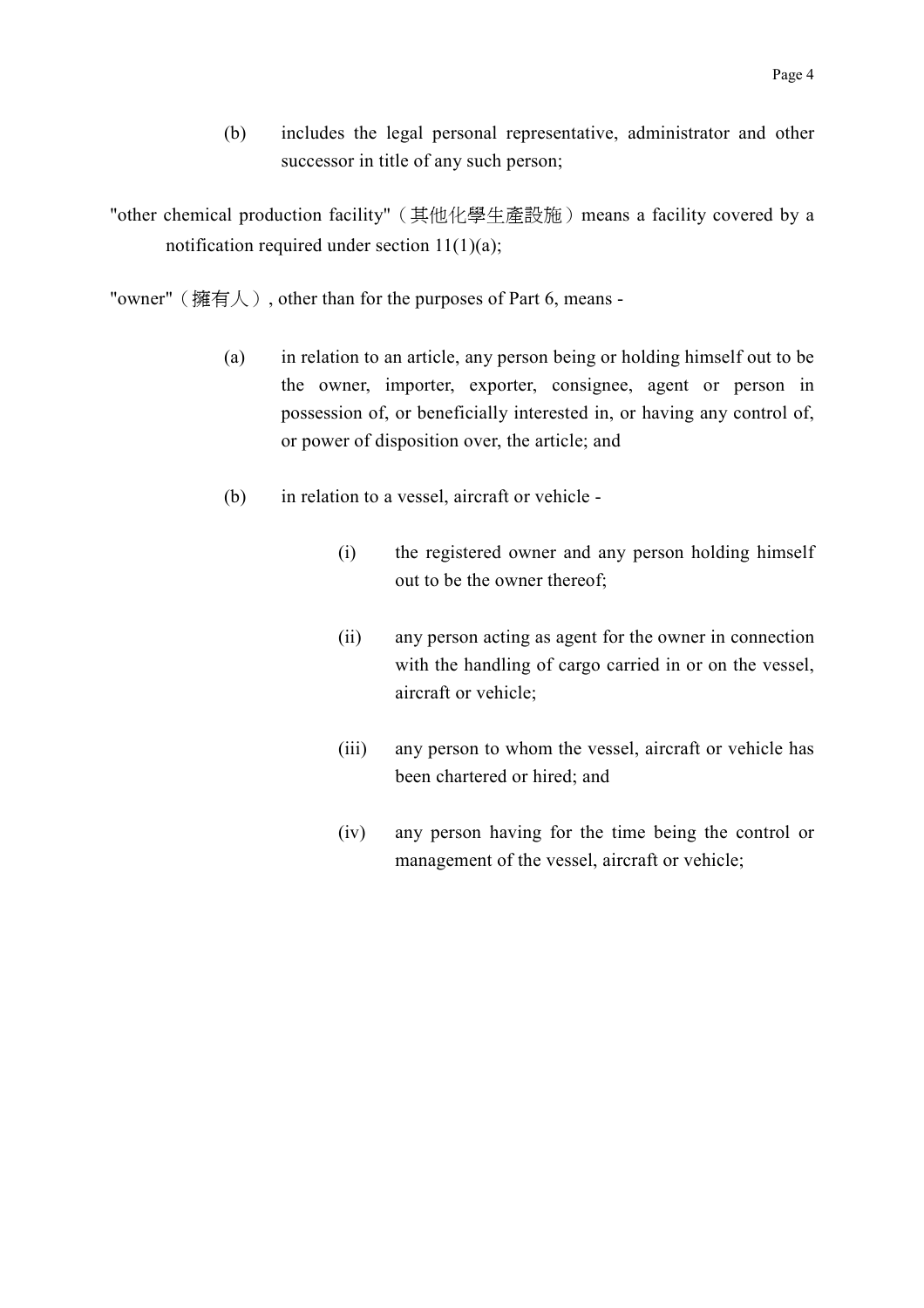"permit" (許可證) means a permit granted under section  $10(1)(a)$ ;

- "practicable" (切實可行) means reasonably practicable;
- "regulations" (規例) means regulations made under section 42;
- "Schedule 1 chemical" (附表 1 化學品) means a chemical listed in Schedule 1 to the Convention;
- "Schedule 1 facility" (附表 1 設施) means a facility covered by a permit required under section  $8(1)(a)$ ;
- "Schedule 2 chemical" (附表 2 化學品) means a chemical listed in Schedule 2 to the Convention;
- "Schedule 2 facility" (附表  $2$  設施) means a facility covered by a permit required under section  $8(1)(b)$ ;
- "Schedule 2 permit threshold"(附表 2 許可限量), in relation to a Schedule 2 chemical, means -
	- (a) if the chemical is listed in Part A of Schedule 2 to the Convention and designated with an "\*", 1 kilogram;
	- (b) if the chemical is listed in Part A of Schedule 2 to the Convention but is not designated with an "\*", 100 kilograms;
	- (c) if the chemical is listed in Part B of Schedule 2 to the Convention, 1 tonne;
- "Schedule 3 chemical" (附表 3 化學品) means a chemical listed in Schedule 3 to the Convention;
- "Schedule 3 facility" (附表 3 設施) means a facility covered by a permit required under section  $8(1)(c)$ ;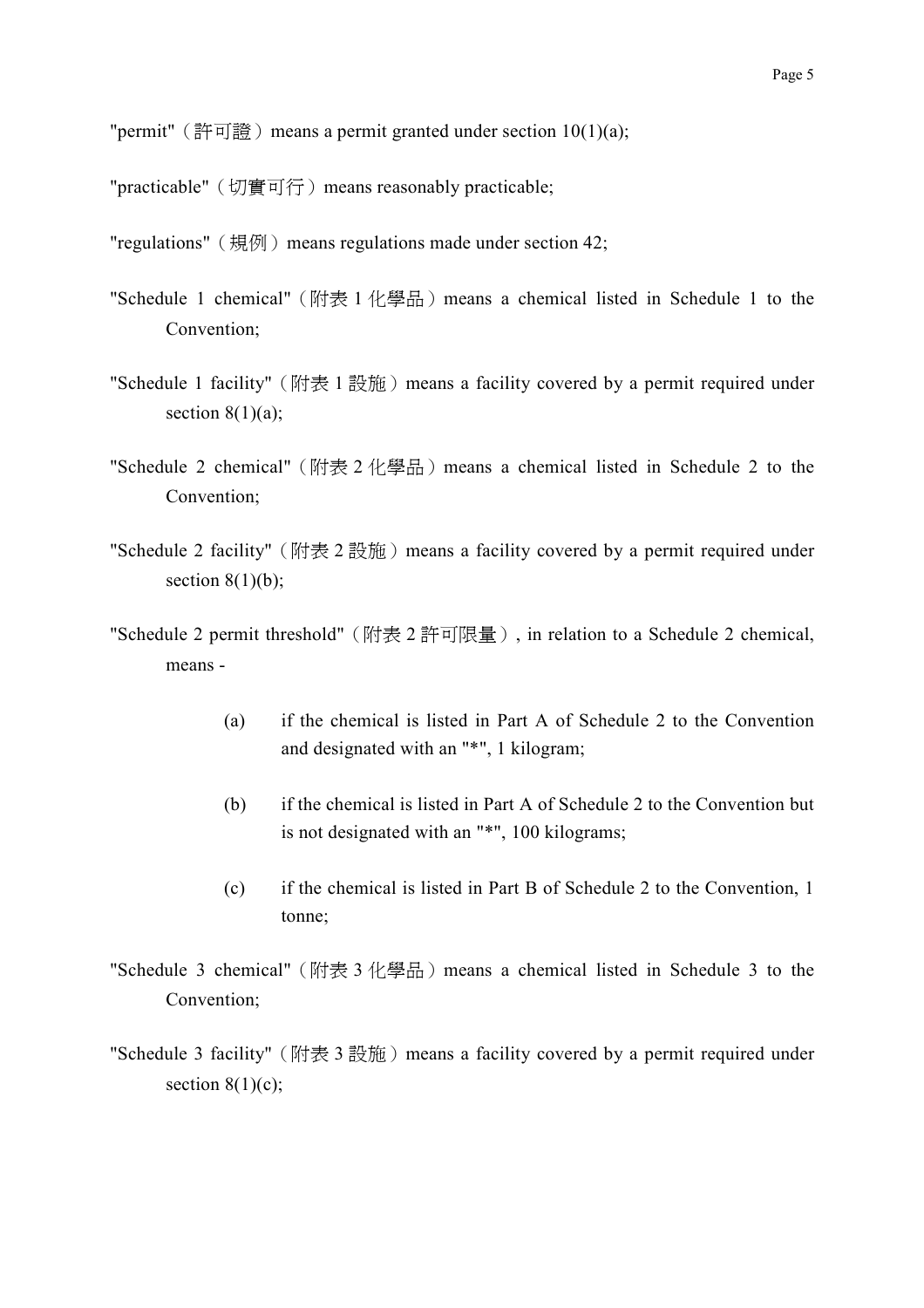"specified"(指明), in relation to a form, means specified under section 39;

- "unscheduled discrete organic chemical"(未列於附表的特定有機化學品)means a discrete organic chemical not listed in Schedule 1, 2 or 3 to the Convention;
- "vehicle" (車輛) means every means of conveyance or of transit or other mobile apparatus used or capable of being used on land, whether on roads or rails and, in any way whatever, drawn or propelled or carried;
- "vessel" (船隻) includes every description of vessel used in navigation for the carriage of persons or articles, whether or not the vessel is mechanically propelled and whether or not the vessel is towed or pushed by another vessel.

(2) Unless the context otherwise requires, a term used in this Ordinance and in the Convention but which is not defined in subsection (1) (whether or not a particular meaning is assigned to it by the Convention) has, in this Ordinance, the same meaning as in the Convention. [*cf. Chemical Weapons (Prohibition) Act 1994, s. 7(2), Commonwealth of Australia*]

- (3) For the purposes of this Ordinance, in determining
	- (a) the total amount of Schedule 1 chemicals that will be, or were, produced, acquired, retained or used at, or transferred from, a facility; or
	- (b) the total amount of Schedule 2 chemicals that will be, or were, produced, processed or consumed, at a facility,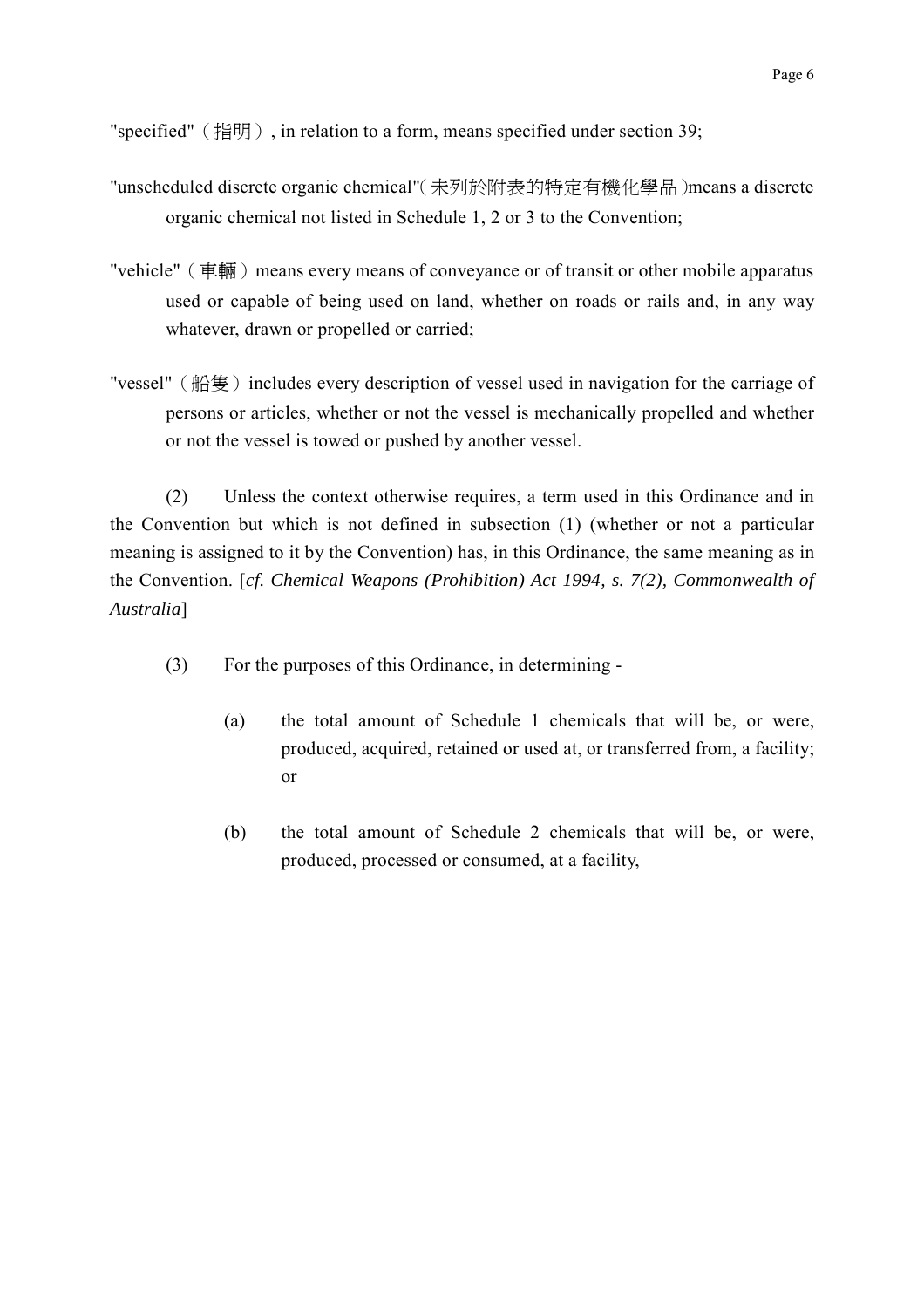any amount of such a chemical that is, or was, subjected to more than one of those activities at that facility is to be counted once only. [*cf. Chemical Weapons (Prohibition) Act 1994, s. 10(1), Commonwealth of Australia*]

(4) For the avoidance of doubt, it is hereby declared that the provisions of this Ordinance applicable to chemical weapons are also applicable to abandoned chemical weapons and old chemical weapons to the extent that the provisions may practicably apply to abandoned chemical weapons and old chemical weapons respectively.

### **3. Power of Commissioner to appoint authorized officers**

The Commissioner may authorize in writing -

- (a) any public officer employed in the Customs and Excise Department in the Trade Controls Officer Grade;
- (b) any police officer of the rank of inspector or above;
- (c) any police officer who for the time being is a member of that part of the police force known as the Explosive Ordinance Disposal Bureau,

to exercise any of the powers and perform any of the duties conferred or imposed on an authorized officer by this Ordinance.

## **4. Power of Director to appoint public officers to exercise any of powers, etc., conferred on Director by this Ordinance**

The Director may authorize in writing any public officer employed in the Trade and Industry Department in the Trade Officer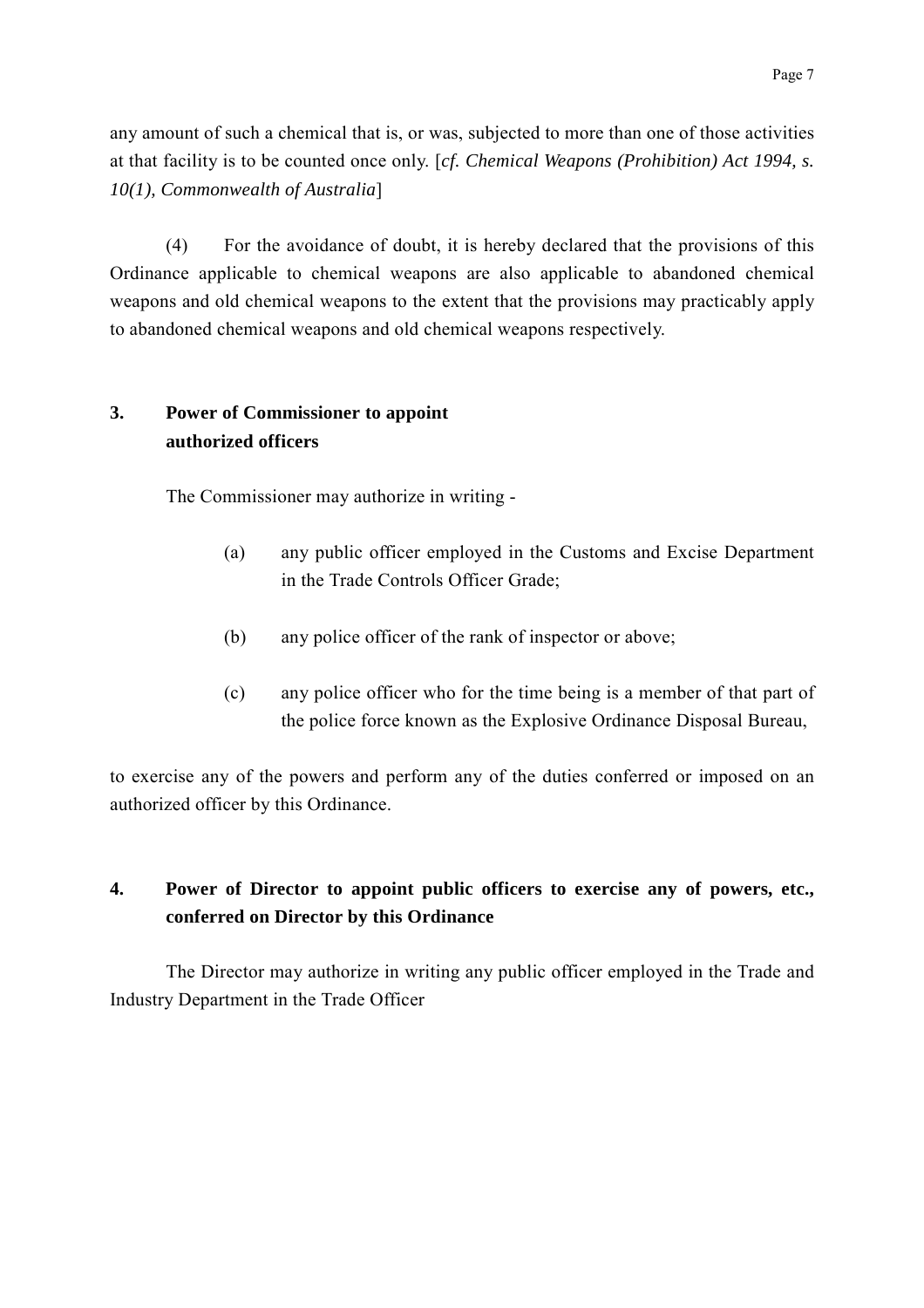Grade or in the Clerical Officer Grade, or any public officer acting in the capacity of Principal Trade Officer in the Trade and Industry Department, to exercise any of the powers and perform any of the duties conferred or imposed on the Director by this Ordinance.

#### PART 2

### CHEMICAL WEAPONS

### **5. Use, etc., of chemical weapons**

No person shall -

- (a) use a chemical weapon;
- (b) develop or produce a chemical weapon;
- (c) have a chemical weapon in his possession;
- (d) participate (whether directly or indirectly) in the transfer of a chemical weapon;
- (e) engage in military preparations, or in preparations of a military nature, intending to use a chemical weapon; or
- (f) assist, encourage or induce, in any way, anyone to engage in any activity prohibited under the Convention.

[*cf. 1996 c. 6 s. 2(1) U.K.*]

### **6. Application of section 5**

- (1) Section 5 applies to
	- (a) acts done in Hong Kong; and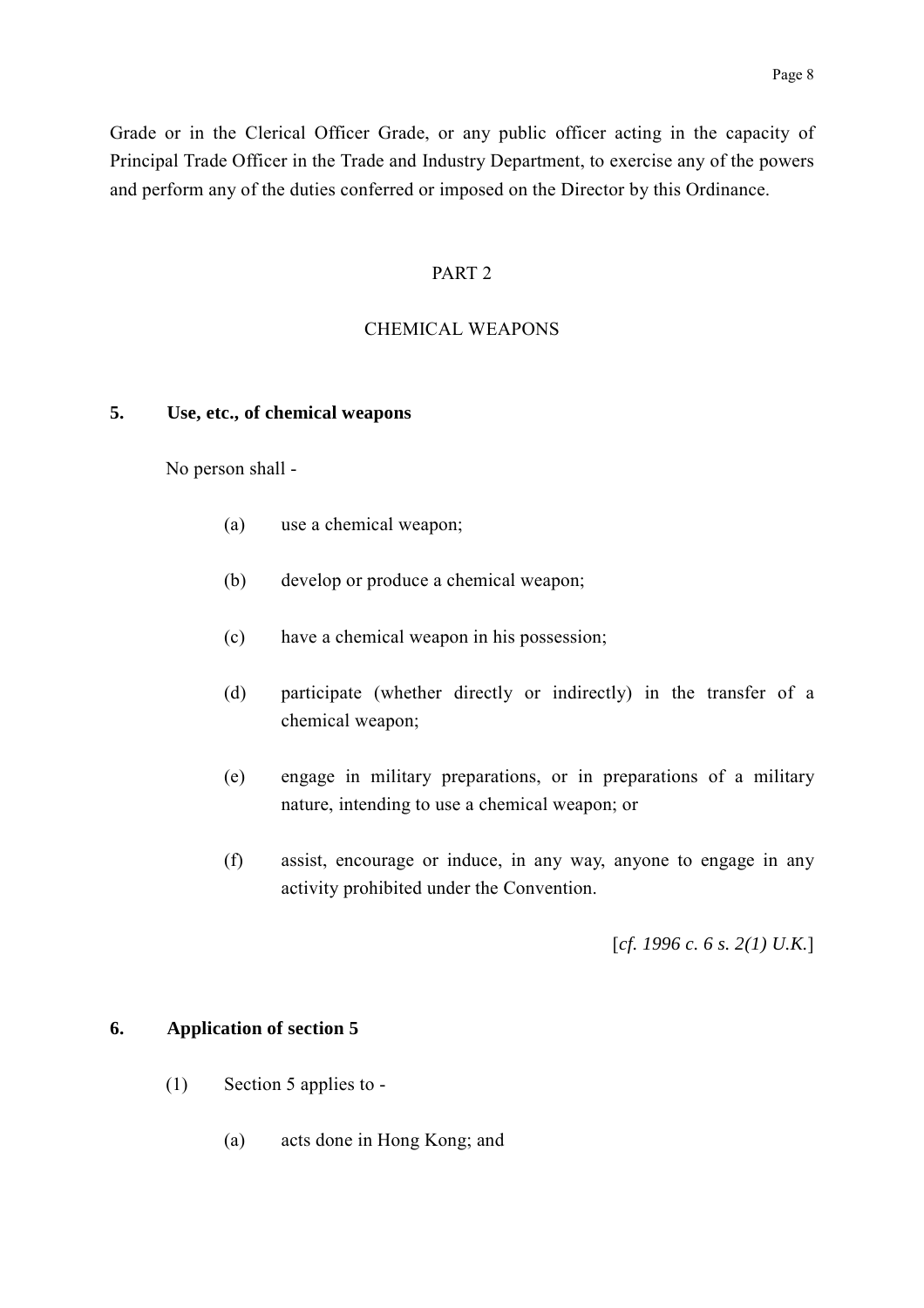(b) acts done outside Hong Kong by Chinese nationals who are Hong Kong permanent residents.

(2) Proceedings for an offence committed under section 5 where subsection (1)(b) is applicable may be taken, and the offence may for incidental purposes be treated as having been committed, in Hong Kong.

[*cf. 1996 c. 6 s. 3(1), (2) & (5) U.K.*]

### **7. Notification of finding of article believed to be chemical weapon**

(1) Where a person finds an article that the person believes may be a chemical weapon, the person shall, except in the exercise of any of the duties conferred on him under this Ordinance, as soon as is practicable notify a member of the Customs and Excise Service or an authorized officer of the finding, and of the whereabouts, of the article.

(2) A member of the Customs and Excise Service or an authorized officer notified under subsection (1) shall as soon as is practicable notify the Commissioner of the matter of which the member or officer has been so notified.

[*cf. Chemical Weapons (Prohibition) Act 1994, s. 13, Commonwealth of Australia*]

### PART 3

### **PERMITS**

### **8. When permit is required**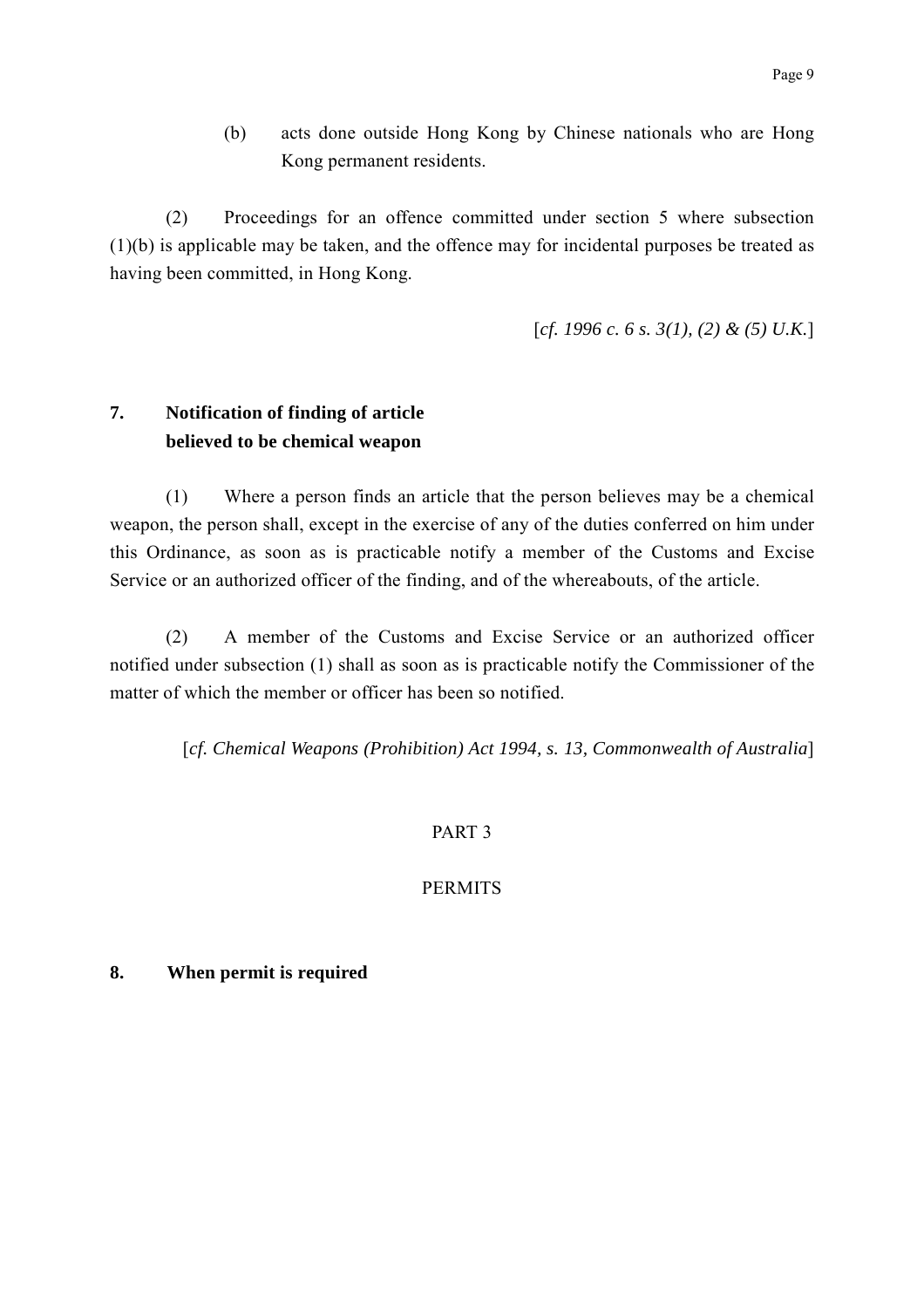(1) The operator of a facility requires a permit to operate the facility during a particular year if, in all the circumstances of the case, a reasonable person would conclude that -

- (a) Schedule 1 chemicals (other than excluded Schedule 1 chemicals) are likely to be produced, acquired, retained or used at, or transferred from, the facility during the year;
- (b) an amount of a Schedule 2 chemical exceeding, in the aggregate, the Schedule 2 permit threshold for that chemical is likely to be produced, processed or consumed at a plant comprising, or comprising part of, the facility during the year; or
- (c) an amount of a Schedule 3 chemical exceeding, in the aggregate, 30 tonnes of that chemical is likely to be produced at a plant comprising, or comprising part of, the facility during the year.

(2) For the purposes of subsection (1)(a), Schedule 1 chemicals are excluded chemicals in relation to a facility and to a year if -

- (a) the total amount of those chemicals likely to be acquired, retained or used at, or transferred from, the facility during the year does not exceed 100 grams;
- (b) the Schedule 1 chemicals will not be produced at the facility during that year; and
- (c) the Schedule 1 chemicals are intended only to be put to research, medical or pharmaceutical purposes.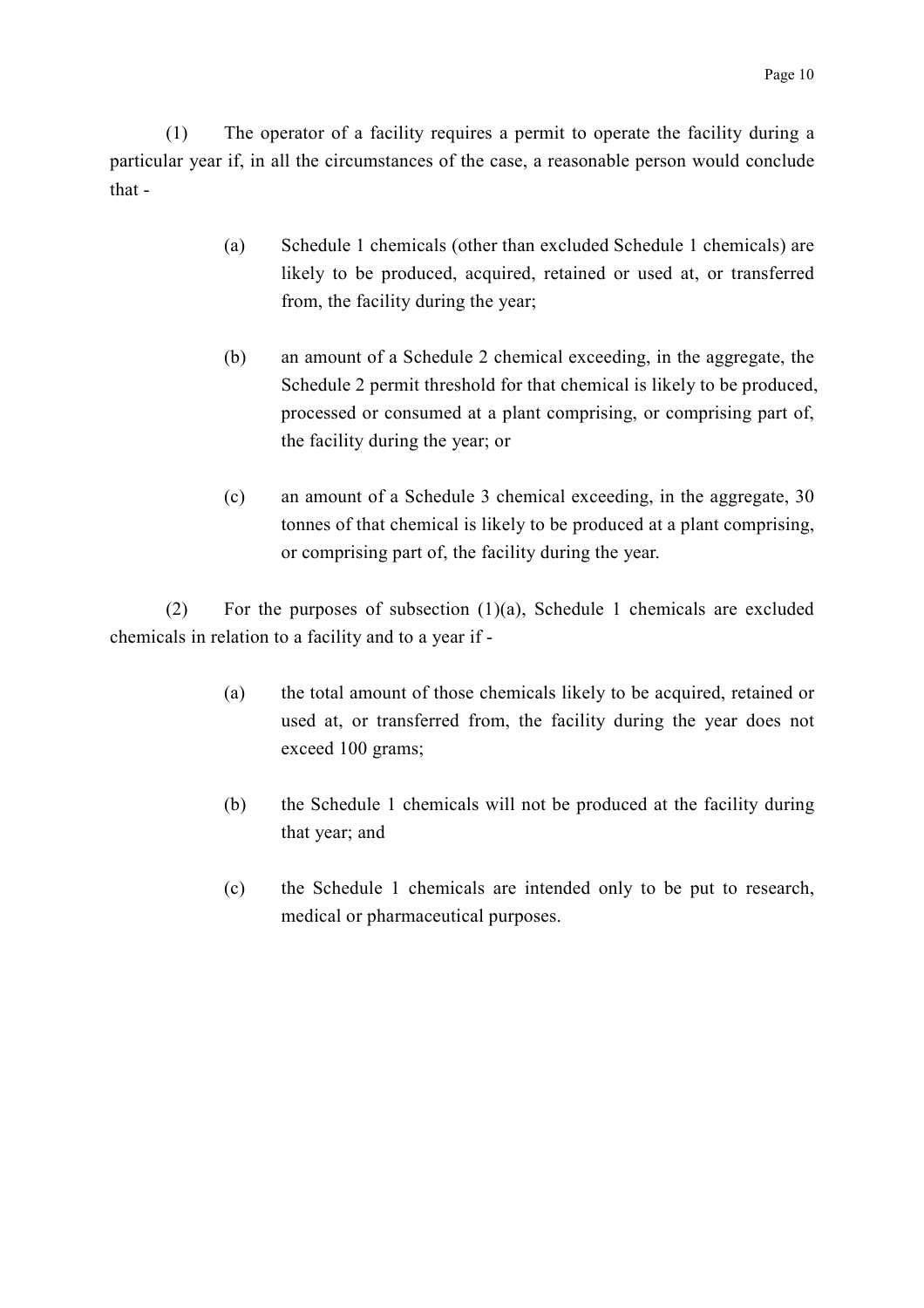(3) A reference in this section to a year during which chemicals will be produced, acquired, retained or otherwise dealt with (however that dealing is described) includes a reference to a year that occurs in part before the day on which this section commences.

[*cf. Chemical Weapons (Prohibition) Act 1994, s. 16, Commonwealth of Australia*]

### **9. Application for permit**

An application for a permit shall be made in the specified form to the Director.

#### **10. Grant of permit, etc.**

(1) The Director shall, as soon as is practicable after receiving an application under section 9, by notice in writing served on the applicant -

- (a) grant a permit to the applicant subject to such conditions, if any, as the Director thinks fit and specified in the permit; or
- (b) refuse to grant a permit.

(2) A permit to operate a facility during a year shall not be granted unless the Director is satisfied that -

- (a) in respect of Schedule 1 chemicals, those chemicals concerned are to be -
	- (i) produced for research, medical or pharmaceutical purposes; or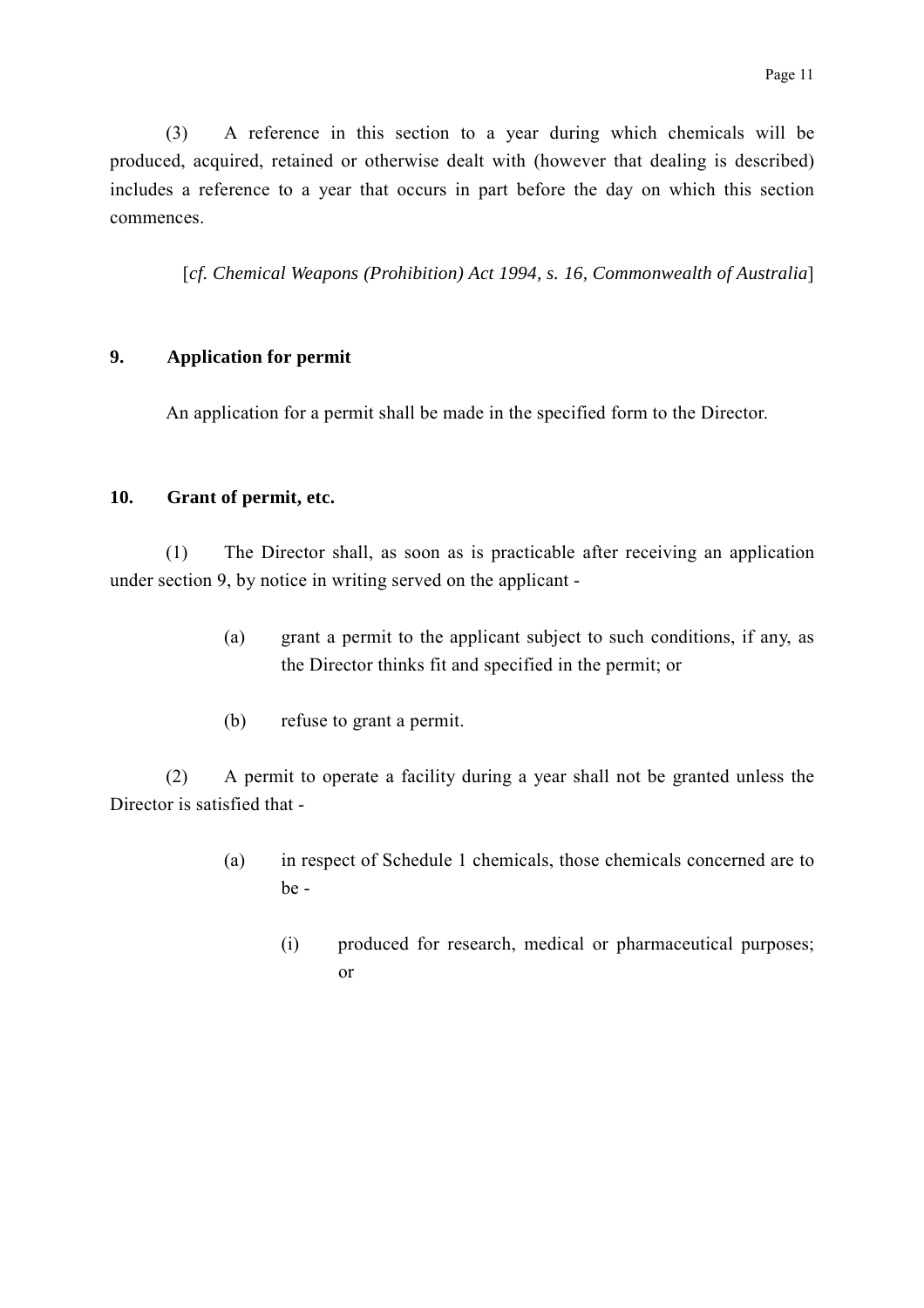- (ii) acquired, retained, used or transferred for research, medical, pharmaceutical or protective purposes; and
- (b) in respect of Schedule 1 chemicals, Schedule 2 chemicals and Schedule 3 chemicals, the operator of the facility will, if granted a permit, comply with the provisions of this Ordinance applicable to or in relation to the facility. [*cf. Chemical Weapons (Prohibition) Act 1994, s. 19(2), Commonwealth of Australia*]

(3) The Director may, by notice in writing served on the holder of a permit and, subject to subsection (5), with effect from the date specified in the notice -

- (a) revoke or suspend the permit, amend conditions specified in the permit, add conditions to the permit, or delete conditions specified in the permit, if the Director is satisfied that -
	- (i) the holder has failed to comply with
		- (A) any of the provisions of this Ordinance applicable to or in relation to the facility; or
		- (B) any conditions specified in the permit; or
	- (ii) it is appropriate to do so for the purpose of implementing the requirements of the Convention;
- (b) revoke the permit, amend conditions specified in the permit, add conditions to the permit, or delete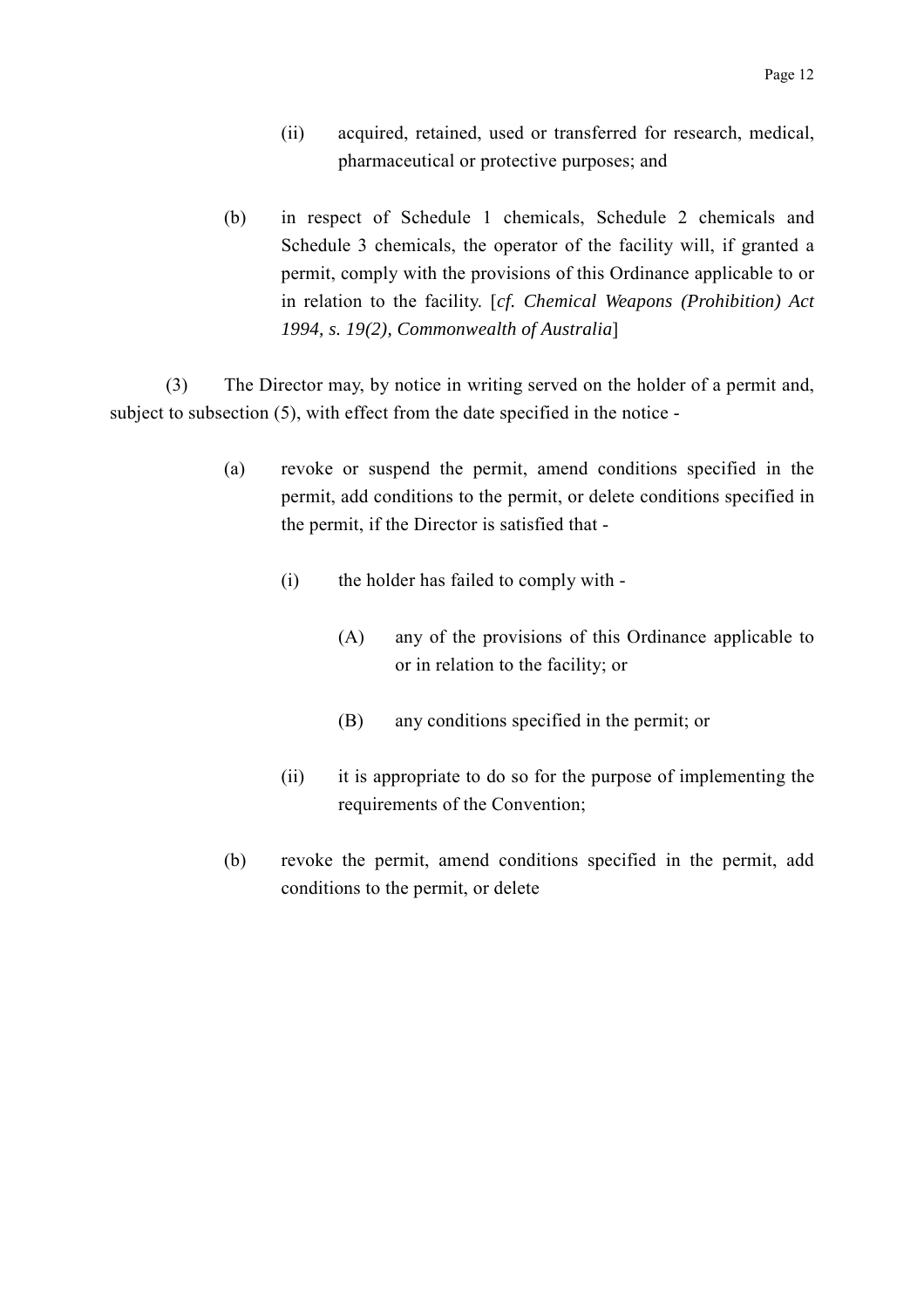conditions specified in the permit, at the request of the holder; or

- (c) revoke or suspend the permit if the applicant has furnished to him any false, misleading or inaccurate information in connection with the application for the granting of the permit.
- (4) Where the Director
	- (a) grants a permit subject to conditions;
	- (b) refuses to grant a permit;
	- (c) revokes or suspends under subsection  $(3)(a)$  or (c) a permit;
	- (d) amends under subsection (3)(a) conditions specified in a permit; or
	- (e) adds under subsection (3)(a) conditions to a permit,

he shall, in the notice under subsection  $(1)$  or  $(3)(a)$  or  $(c)$  concerned, specify the reasons for the conditions, refusal, revocation or suspension, amendment or addition, as the case may be.

- (5) A notice under subsection  $(3)(a)$  or (c) shall -
	- (a) subject to paragraph (b), not take effect
		- (i) before the expiry of the period specified in section 38 within which an appeal against the decision to which the notice relates may be made;
		- (ii) if such an appeal is made, before the outcome of the appeal or the withdrawal or abandonment of the appeal;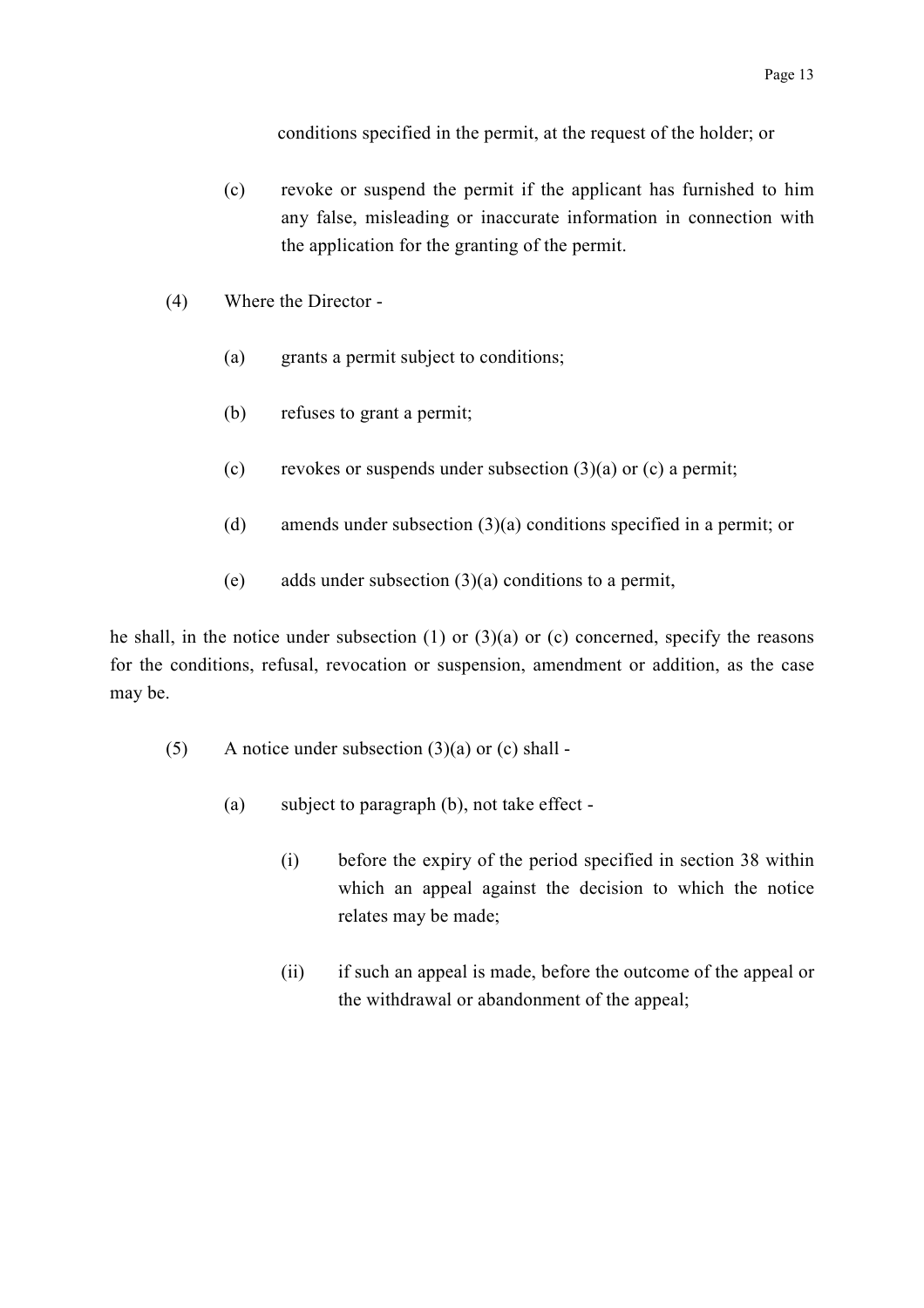- (b) take effect immediately it is served if
	- (i) there is a statement in the notice that the Director is of the opinion that the notice should take effect as a matter of urgency; and
	- (ii) the notice sets out the reasons why the Director is of that opinion.

#### PART 4

## NOTIFICATIONS AND REPORTS IN RESPECT OF FACILITIES

### **11. Notification to Director**

- (1) Subject to subsection (2), the operator of a facility shall
	- (a) notify the facility to the Director in the specified form if
		- (i) the amount of unscheduled discrete organic chemicals produced at the facility during the year before the notification (whether that year ended before or after this section commences) was more than 200 tonnes; or
		- (ii) the amount of a particular unscheduled discrete organic chemical -
			- (A) that was produced at a plant comprising, or comprising part of, the facility during that year; and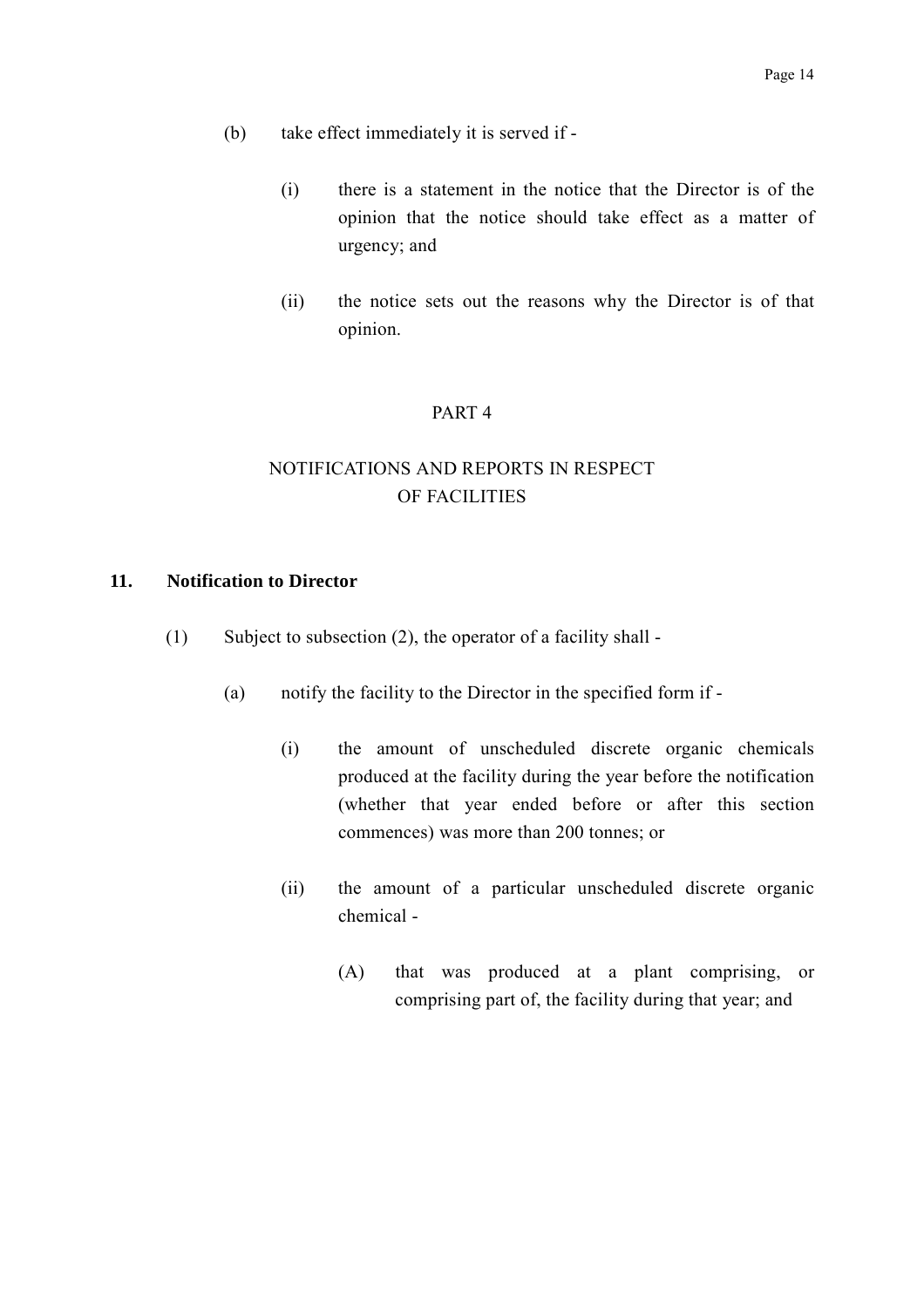(B) that contained one or more of the elements phosphorus, sulphur or fluorine,

was more than 30 tonnes,

and the notification shall be given not later than the last day of January immediately following that year;

- (b) if required to notify the Director under paragraph (a), keep for not less than 3 years after the particular year to which they relate such records -
	- (i) as are required by the Director; and
	- (ii) in relation to
		- (A) the facility, the plant or plants comprising, or comprising part of, the facility during a particular year; and
		- (B) those chemicals dealt with at the facility during that particular year.

(2) Subsection (1)(a) does not apply if the facility was, in the year before the year in which it is notified, only producing hydrocarbons or explosives.

[*cf. Chemical Weapons (Prohibition) Act 1994, s. 28(6) & (7), Commonwealth of Australia*]

**12. Reports to be submitted by permit holders**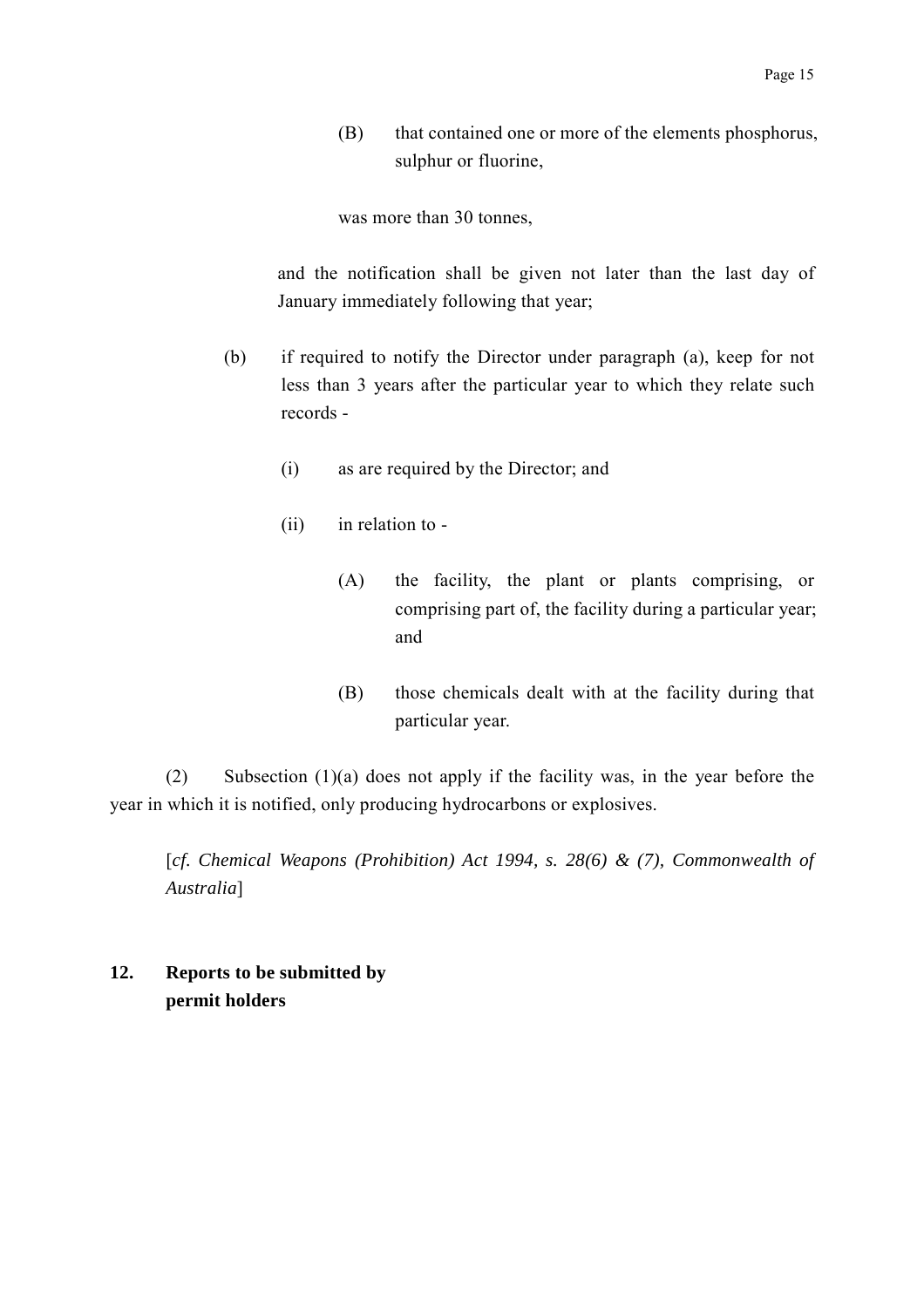(1) This section applies to a facility in respect of which there is or was a permit to operate the facility during a particular year.

- (2) The operator of a facility to which this section applies shall
	- (a) give to the Director, at such intervals as are prescribed such particulars as are required by the Director, in relation to -
		- (i) the location, ownership and operation of the facility during the particular year;
		- (ii) the plant or plants comprising, or comprising part of, the facility during the particular year;
		- (iii) those chemicals dealt with at that facility during the particular year;
		- (iv) the purposes to which those chemicals are put; and
		- (v) such other matters relevant to a declaration required to be given to the Organization under the Convention as are prescribed;
	- (b) keep for not less than 3 years after the particular year to which they relate such records in relation to the facility, plants, and those chemicals, referred to in paragraph (a), as are required by the Director; and
	- (c) prepare and give to the Director from such records -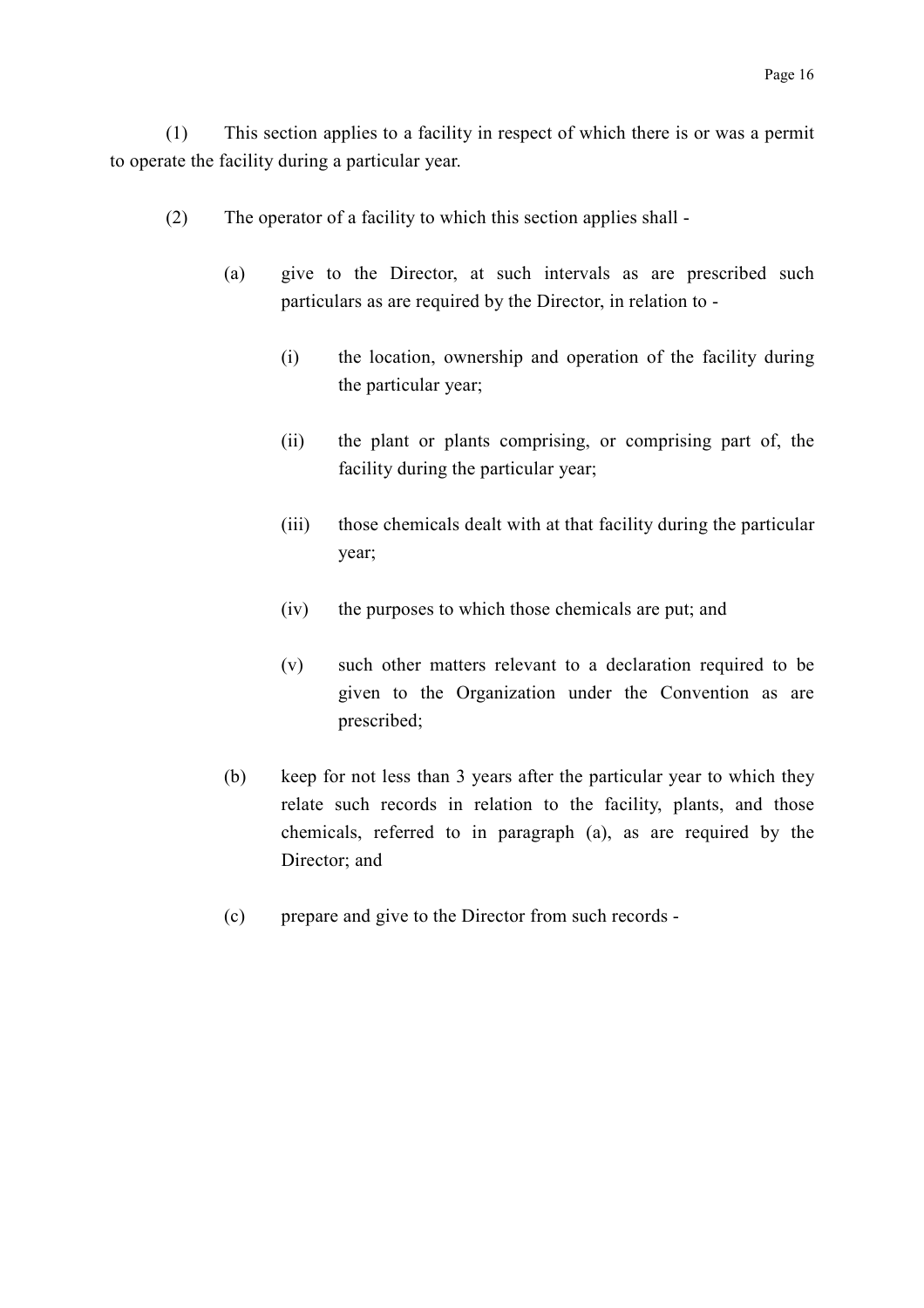- (i) such periodic reports, and such special reports, relating to the facility, plants, and those chemicals, referred to in paragraph (a), as are required by the Director; and
- (ii) in such circumstances and within such periods as are prescribed.

[*cf. Chemical Weapons (Prohibition) Act 1994, s. 30(1)(a) & (2), Commonwealth of Australia*]

## **13. Director may seek information for declarations**

(1) This section applies if the Director has reasonable grounds to believe that a person, including the operator of a facility to which section 12 applies, is capable of giving information that is relevant to a declaration required to be given to the Organization under Article VI of the Convention.

(2) The Director may, by notice in writing given to the person, require the person to give such information to the Director -

- (a) if the person is a natural person, by writing signed by the person; or
- (b) if the person is a body corporate, by writing signed by an officer authorized to sign on behalf of the body corporate,

within such reasonable period and in such manner as is specified in the notice.

(3) The Director may, by notice in writing given to the person, require the person to give to the Director particular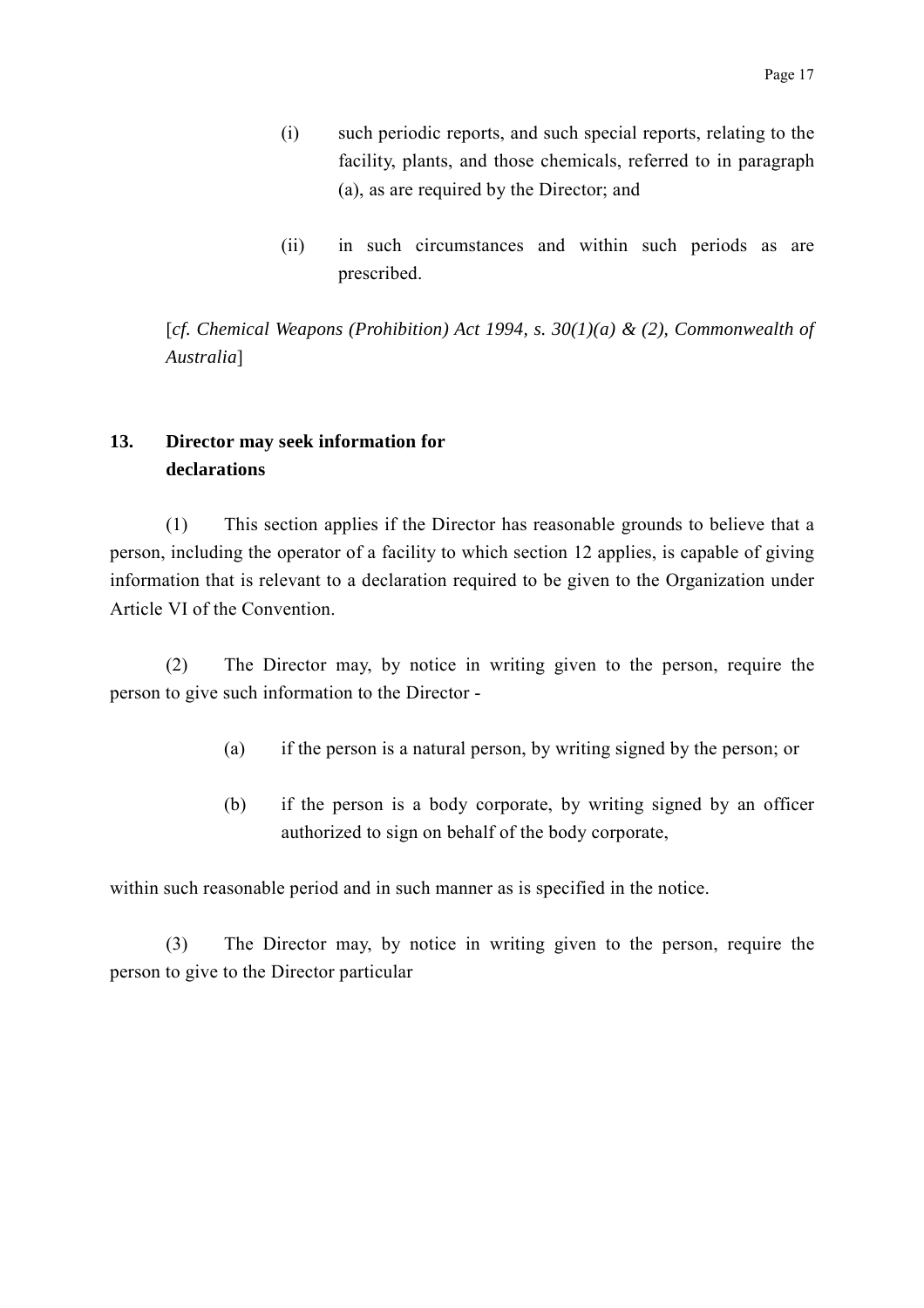documents, or documents of a particular kind, specified in the notice, within such reasonable period as is specified in the notice.

(4) The power of the Director under this section to require a person to give information or documents to the Director is in addition to -

- (a) any obligation to give information or documents that the person may have under section 11 or 12;
- (b) any other power the Director has under this Ordinance to require the person to give information or documents.

[*cf. Chemical Weapons (Prohibition) Act 1994, s. 31(1), (2), (3) & (5), Commonwealth of Australia*]

### PART 5

### POWERS OF INVESTIGATION

### **14. General powers of members of the Customs and Excise Service, etc.**

(1) Without prejudice to the powers conferred by section 15, a member of the Customs and Excise Service or an authorized officer may, for the purposes of this Ordinance -

- (a) enter at any reasonable time and search any premises or place where a declared facility is located;
- (b) stop, board and search any vessel, aircraft or vehicle;
- (c) require the production or furnishing of
	- (i) any permit;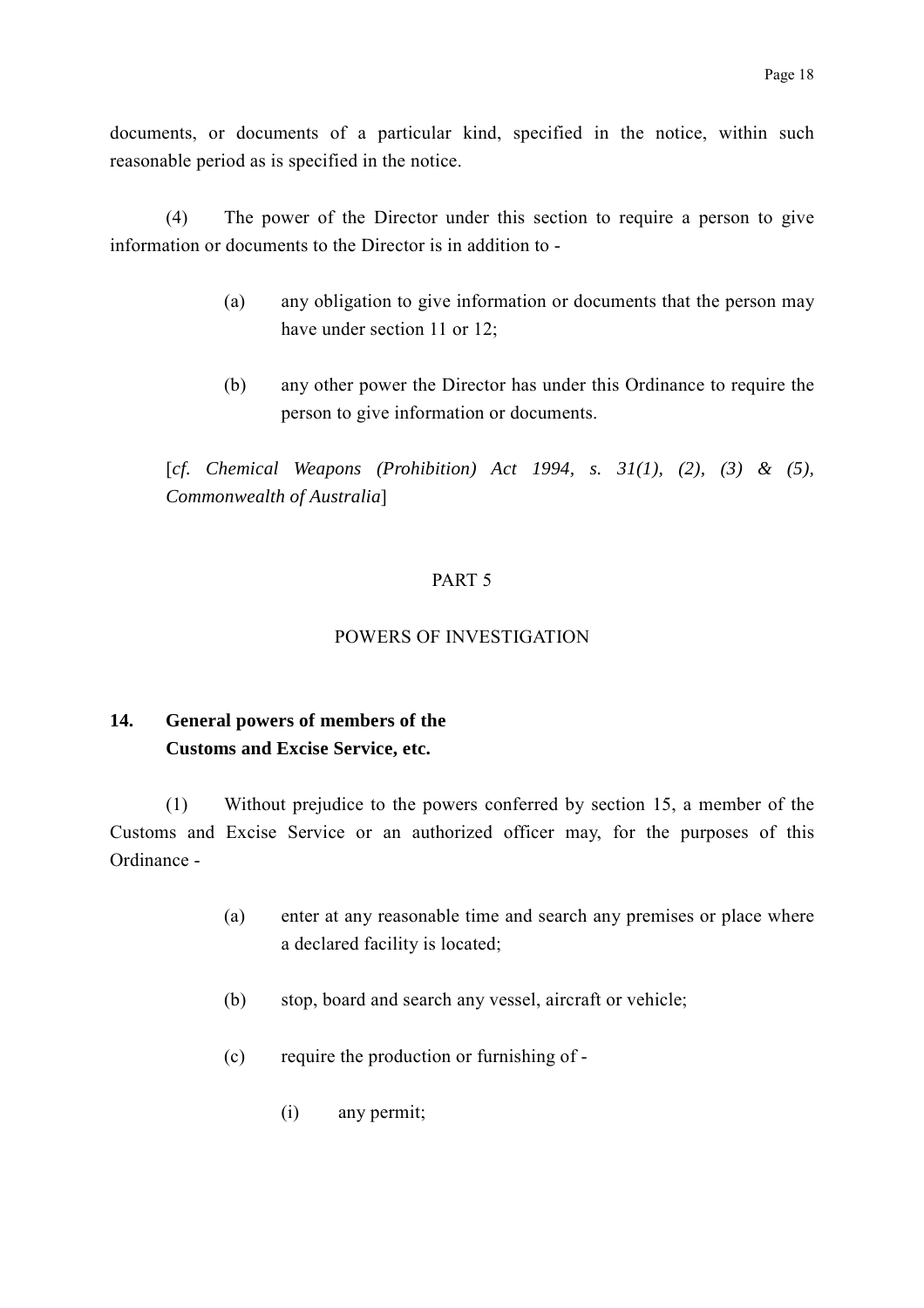- (ii) any document which relates to the origin or nature of any article or which he reasonably suspects to be relevant to an offence under this Ordinance;
- (iii) any document required to be kept by this Ordinance; or
- (iv) any information that is relevant to a declaration required to be given to the Organization under the Convention;
- (d) examine and take copies of any permit or of any document referred to in paragraph (c);
- (e) require any information relating to any permit or any document referred to in paragraph  $(c)(i)$ ,  $(ii)$  or  $(iii)$ , or any information which is information referred to in paragraph  $(c)(iv)$ , that is -
	- (i) contained in a computer in, on or accessible from the premises, place, vessel, aircraft or vehicle entered or boarded under this section; or
	- (ii) contained in any device found in or on the premises, place, vessel, aircraft or vehicle entered or boarded under this section and which is capable of being retrieved on a computer,

to be produced on a computer in or on the premises, place, vessel, aircraft or vehicle in visible and legible form, and examine the information;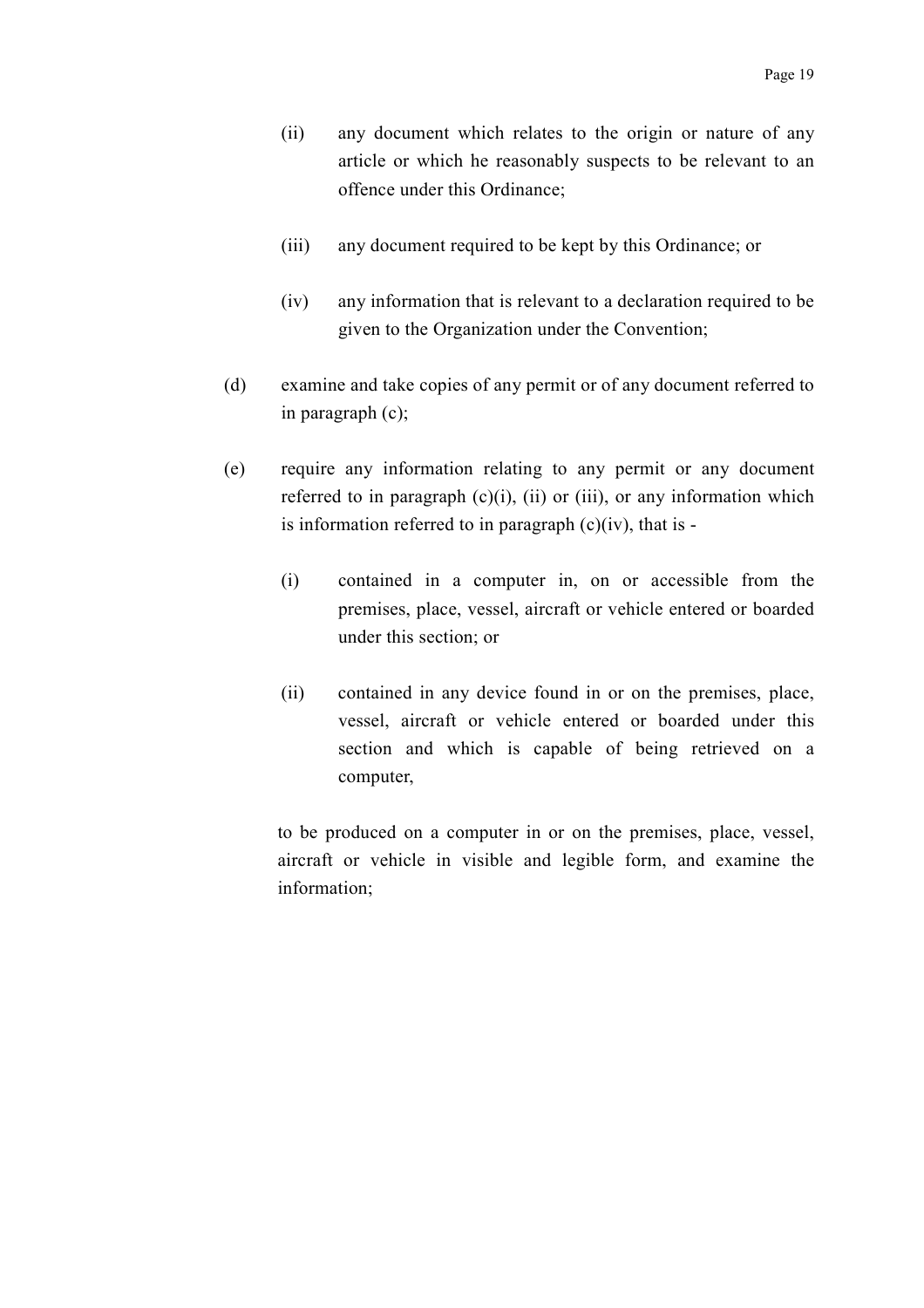- (f) require any information described in paragraph (e) to be produced in a form in which it can be taken away and in which it is either capable of being retrieved on a computer or visible and legible;
- (g) take away the copy so produced under paragraph (f);
- (h) inspect or examine any article which he reasonably suspects to be relevant to an offence under this Ordinance;
- (i) take, without payment but subject to the issue of an official receipt for it, a sample of any article referred to in paragraph (h);
- (j) inspect or examine any article if he considers it necessary to do so to ascertain whether or not the provisions of this Ordinance are being, or have been, complied with by any person in respect of that article;
- (k) operate any equipment, including electronic equipment, located at the facility if he believes, on reasonable grounds, that the equipment can be operated without damaging it; or
- (l) stop and search any person entering or leaving Hong Kong whom he reasonably suspects of having committed an offence under this Ordinance; but no person shall be searched except by a person of the same sex, or be searched in a public place if he objects to being so searched.

(2) A member of the Customs and Excise Service or an authorized officer may require -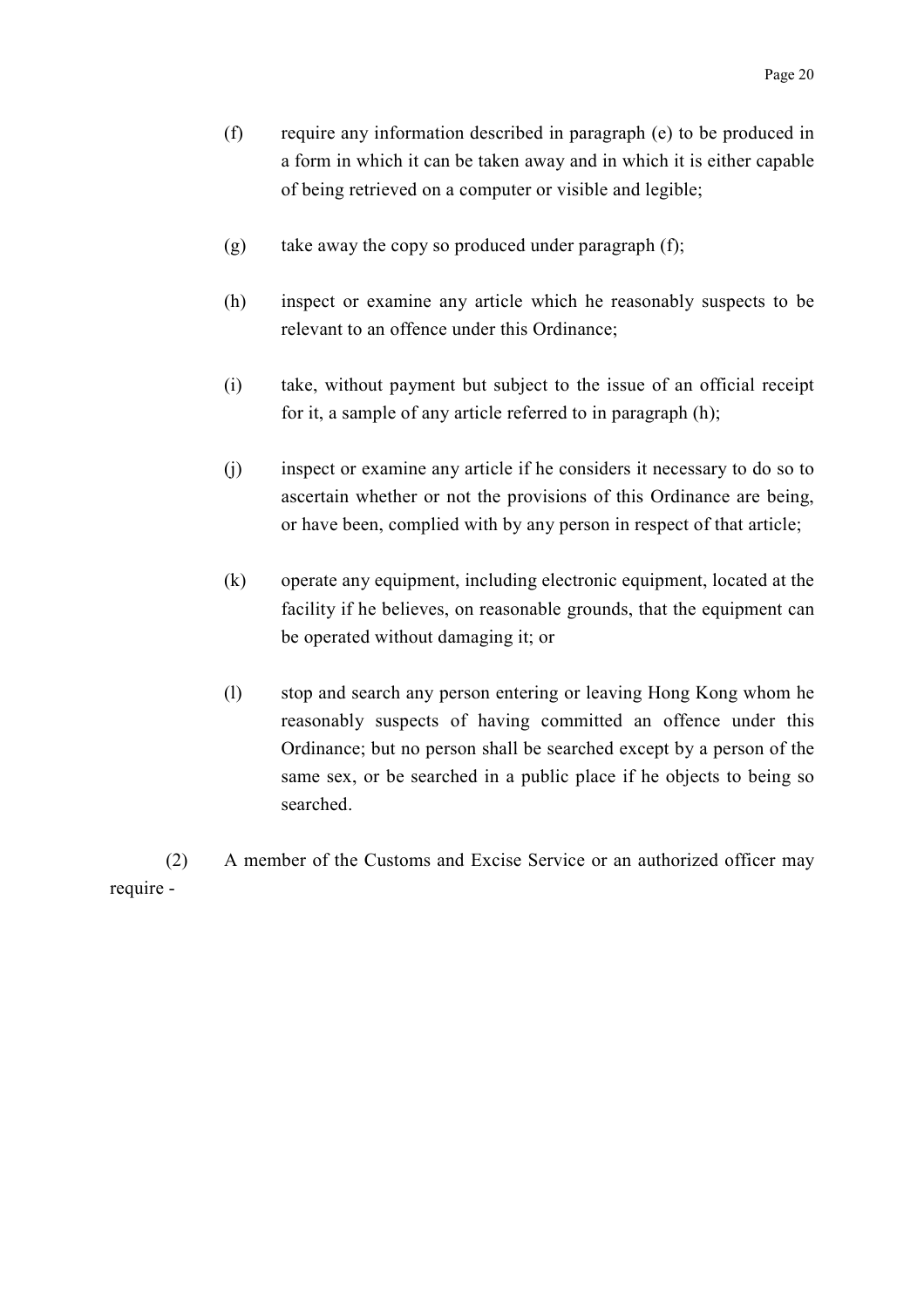- (a) any person to whom a permit has been granted; and
- (b) any servant, employee or agent of any person referred to in paragraph (a),

to furnish such information or take such action as may be necessary to enable the member of the Customs and Excise Service or the authorized officer to exercise the powers conferred on him under this Ordinance.

(3) When a sample of any article has been taken by a member of the Customs and Excise Service or an authorized officer pursuant to subsection (1)(i) the Commissioner may, after examination and investigation of it, direct that the sample be returned to the owner thereof or disposed of in such manner as the Commissioner thinks fit.

## **15. Entry and search of premises; detention and search of vessels, etc.**

(1) A magistrate may, if he is satisfied by information on oath that there is reasonable ground for suspecting that there is in or on any premises or place any article which may be seized under section 16, or any person who may be arrested under section 18, issue a warrant authorizing a member of the Customs and Excise Service or an authorized officer to enter and search the premises or place.

(2) If the Commissioner reasonably suspects -

- $(a)$  that -
	- (i) there is in or on any premises or place any article which may be seized under section 16; or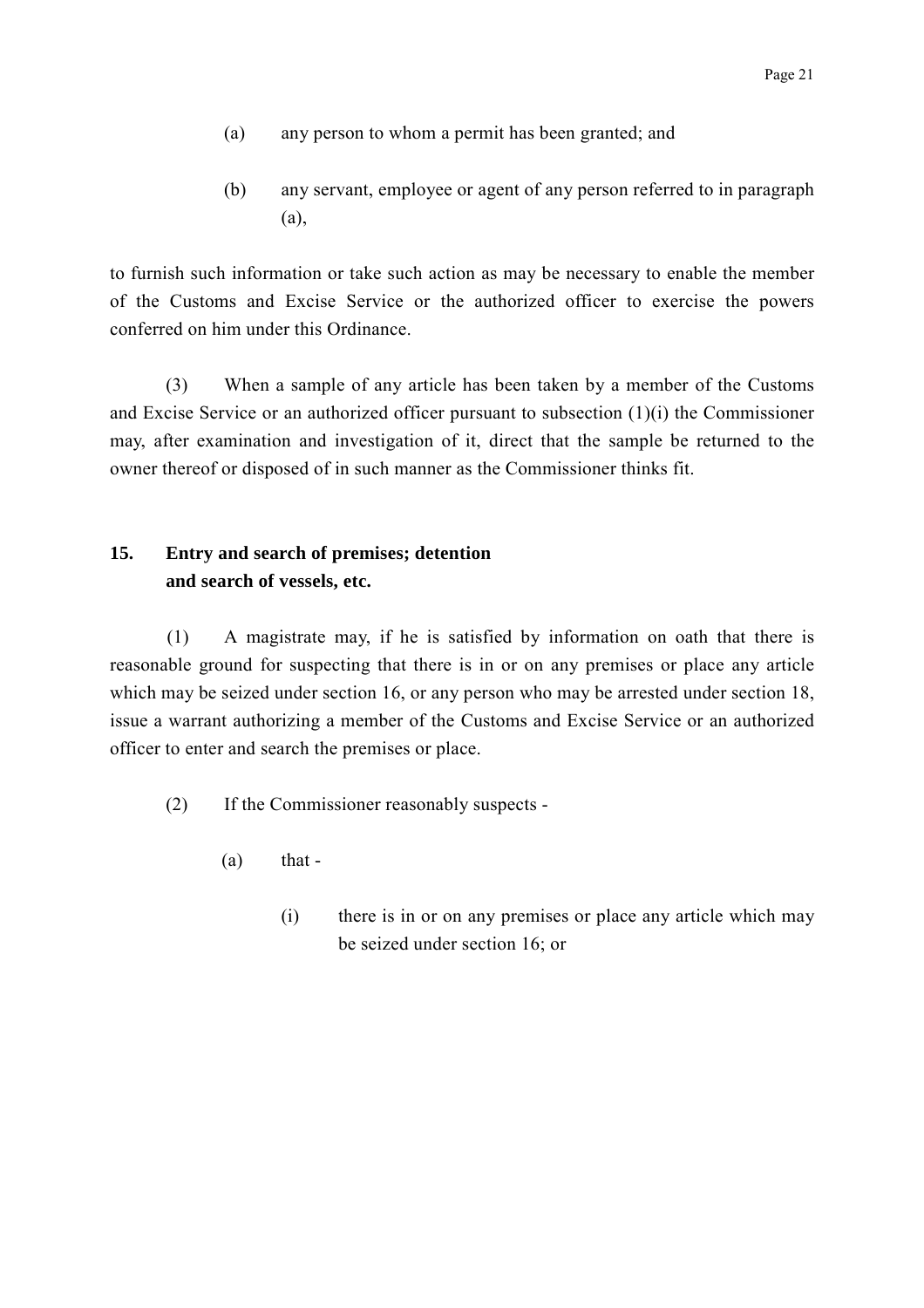- (ii) there is in, on or accessible from any premises or place a computer containing any information of a kind specified in section 16(2), or there is in or on any premises or place any device which contains any such information in a form in which it is capable of being retrieved on a computer; and
- (b) that unless the premises or place are entered and searched immediately, the article is likely to be removed from the premises or place or the information is likely to be destroyed or rendered incapable of being retrieved on a computer,

he may authorize in writing a member of the Customs and Excise Service or an authorized officer to enter and search the premises or place.

(3) Subject to subsection (4), a member of the Customs and Excise Service or an authorized officer may, if he reasonably suspects that there is in or on any vessel, aircraft or vehicle any article which may be seized under section 16, stop, board, remove, detain and search the vessel, aircraft or vehicle.

- (4) Subject to subsection (5), subsection (3) does not authorize
	- (a) the detention for more than 12 hours of any vessel; or
	- (b) the detention for more than 6 hours of any aircraft.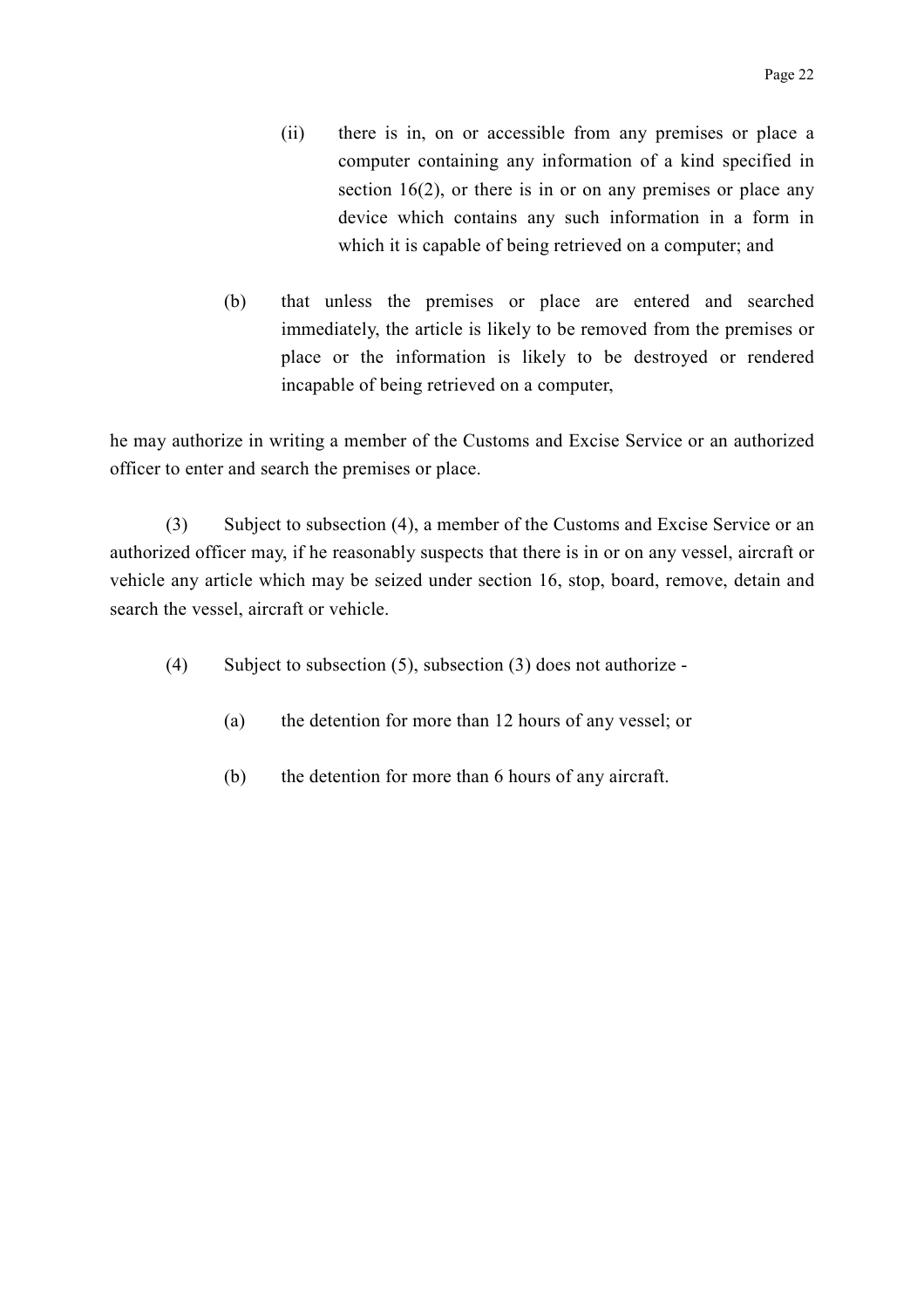(5) The Chief Secretary may, by order in writing under the hand of the Chief Secretary, detain a vessel referred to in subsection (4) for further periods of not more than 12 hours each or detain an aircraft referred to in that subsection for further periods of not more than 6 hours each, and any such order made by the Chief Secretary shall state the times from which and for which the order shall be effective.

### **16. Power to seize articles, etc., or require production of information**

- (1) A member of the Customs and Excise Service or an authorized officer may
	- (a) seize any article in respect of which he reasonably suspects that an offence has been committed under this Ordinance, or which he reasonably suspects to be, or to contain, evidence of the commission of such an offence; or
	- (b) seize any vessel or vehicle if he reasonably suspects the vessel or vehicle to have been used in connection with the commission of an offence under this Ordinance.

(2) Where a member of the Customs and Excise Service or an authorized officer reasonably suspects, as regards any information that is contained in a computer in, on or accessible from any premises, place, vessel, aircraft or vehicle entered or boarded under section 15, that the information relates to an offence which has been, or may have been, committed under this Ordinance, the member or officer -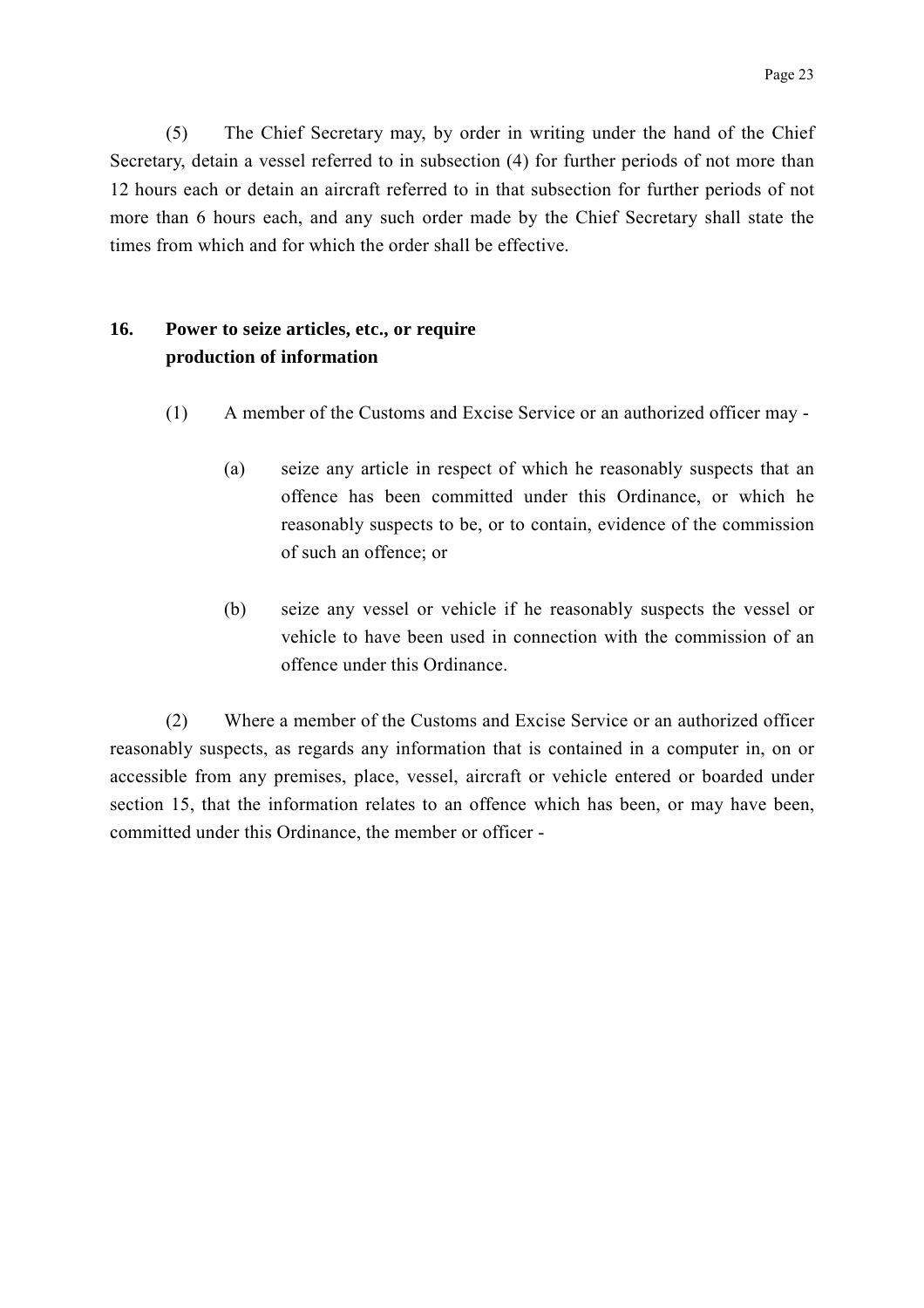- (a) may require the information to be produced on a computer in or on the premises, place, vessel, aircraft or vehicle in a visible and legible form, and may examine the information; or
- (b) may require the information to be produced in a form in which it can be taken away and in which it is either visible and legible or capable of being retrieved on a computer, and may take away the copy so produced.

(3) In subsection (2), a reference to information contained in a computer in or on any declared premises, place, vessel, aircraft or vehicle entered or boarded under section 15 includes a reference to information which is contained in any device found in or on such premises, place, vessel, aircraft or vehicle and which is capable of being retrieved on a computer.

(4) The owner of any article or document seized by a member of the Customs and Excise Service or an authorized officer under this section may, on application to the Commissioner and subject to such conditions as the Commissioner may impose, photograph or make any other form of copy of the seized article or document.

### **17. Inspection and storage of controlled articles**

(1) For the purpose of determining whether or not an article is a controlled article, the prescribed person in respect of the article shall, if required to do so by the Commissioner, a member of the Customs and Excise Service of or above the rank of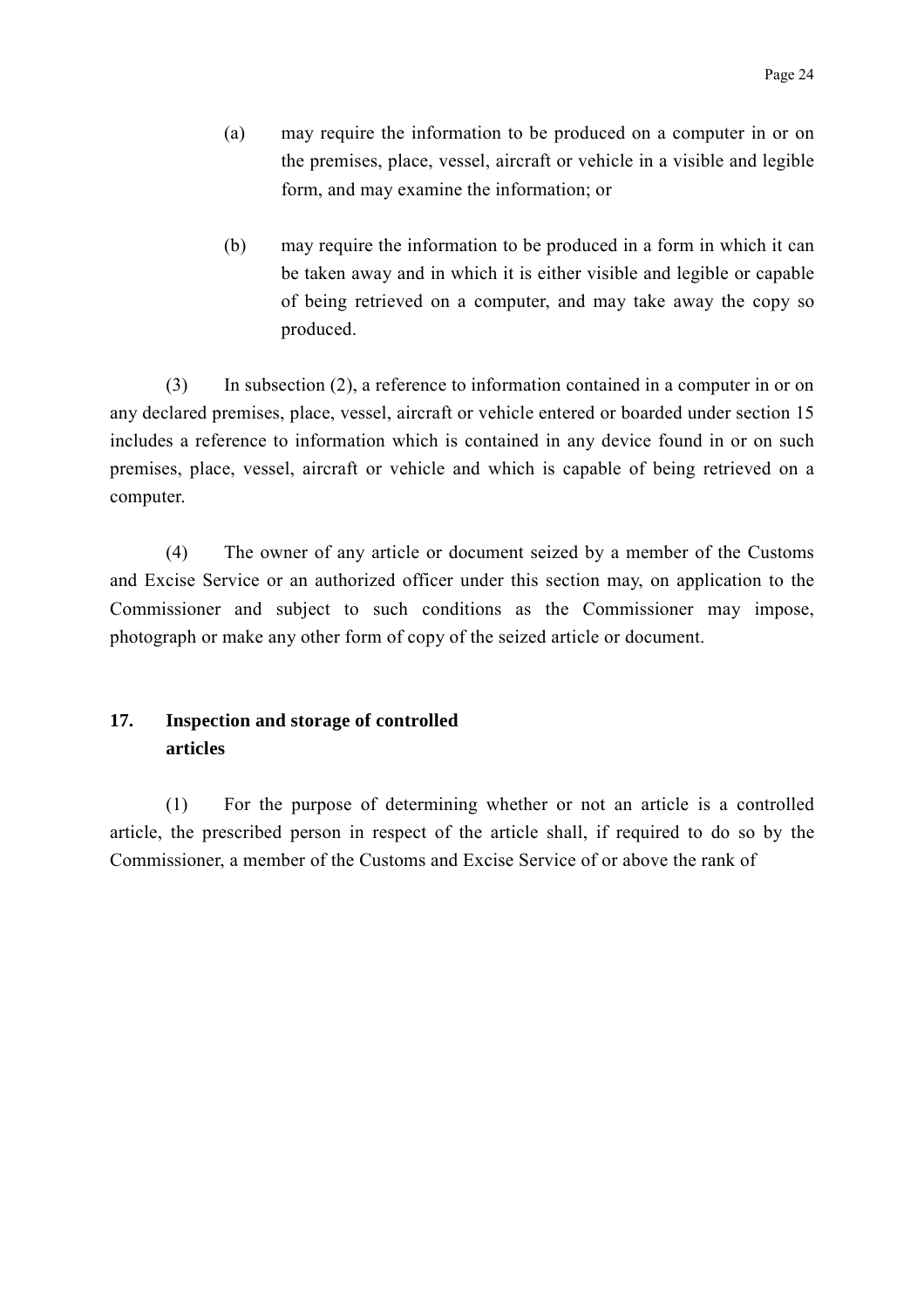Inspector or an authorized officer, produce it for inspection by the Commissioner, member or officer.

(2) The Commissioner, a member of the Customs and Excise Service of or above the rank of Inspector or an authorized officer shall determine whether or not any article produced to him for inspection under subsection (1) is a controlled article.

(3) The prescribed person in respect of a controlled article shall, if required to do so by the Commissioner, a member of the Customs and Excise Service of or above the rank of Inspector or an authorized officer, cause such article to be stored in a place specified by the Commissioner, member or officer under such conditions as he may impose.

(4) An article stored in a specified place in accordance with the directions of the Commissioner, a member of the Customs and Excise Service of or above the rank of Inspector or an authorized officer under subsection (3) shall not be removed from that place unless the Commissioner, member or officer has authorized in writing the removal of the article.

(5) Any person authorized in writing under subsection (4) to remove an article from a specified place shall comply with such conditions as may be imposed by the Commissioner, a member of the Customs and Excise Service of or above the rank of Inspector or an authorized officer on the removal of the article.

- (6) Where
	- (a) the Commissioner has been notified under section 7(2) in relation to an article; and
	- (b) the identity of the person, if any, in possession or control of the article has not been able to be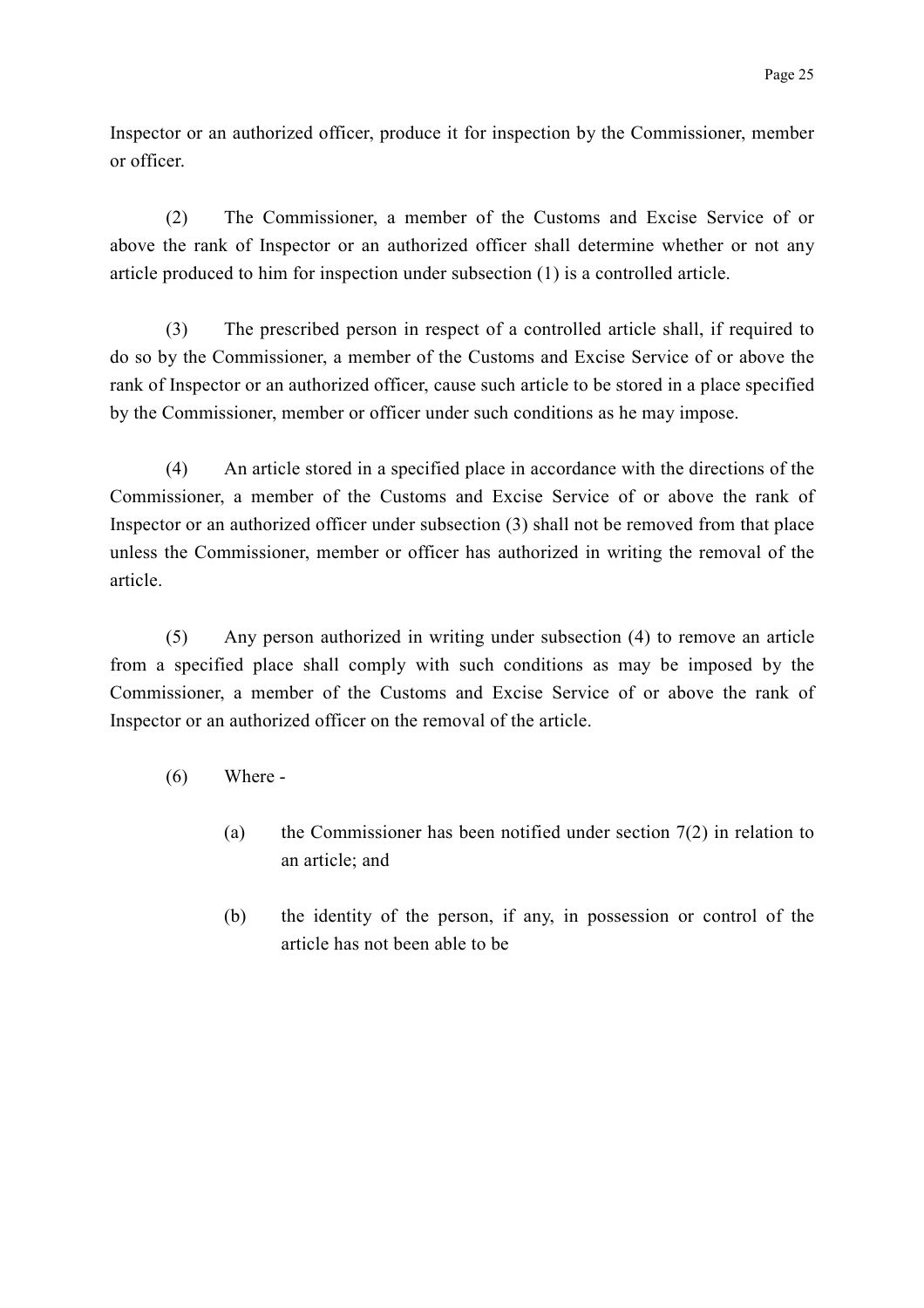ascertained after reasonable inquiries for the purpose have been made by a member of the Customs and Excise Service or an authorized officer,

then the Commissioner may nominate in writing a public officer to be the person deemed to be in possession or control of the article for the purposes of this section.

(7) In this section -

"controlled article" (受管制物品) means any article -

- (a) which is a chemical weapon, a Schedule 1 chemical, a Schedule 2 chemical or a Schedule 3 chemical; or
- (b) in respect of which an offence has been committed under this Ordinance;

"prescribed person" (訂明的人), in relation to an article, means -

- (a) the person in possession or control of the article; or
- (b) the person deemed under subsection (6)(b) to be in possession or control of the article.

# **18. Powers of arrest**

(1) Subject to subsection (2), a member of the Customs and Excise Service or an authorized officer may, without warrant, arrest, or detain for such period as is reasonably necessary for further inquiries to be carried out, any person whom he reasonably suspects of having committed any offence under this Ordinance.

(2) A member of the Customs and Excise Service or an authorized officer who arrests any person under subsection (1) shall take the person to a police station or, if further inquiries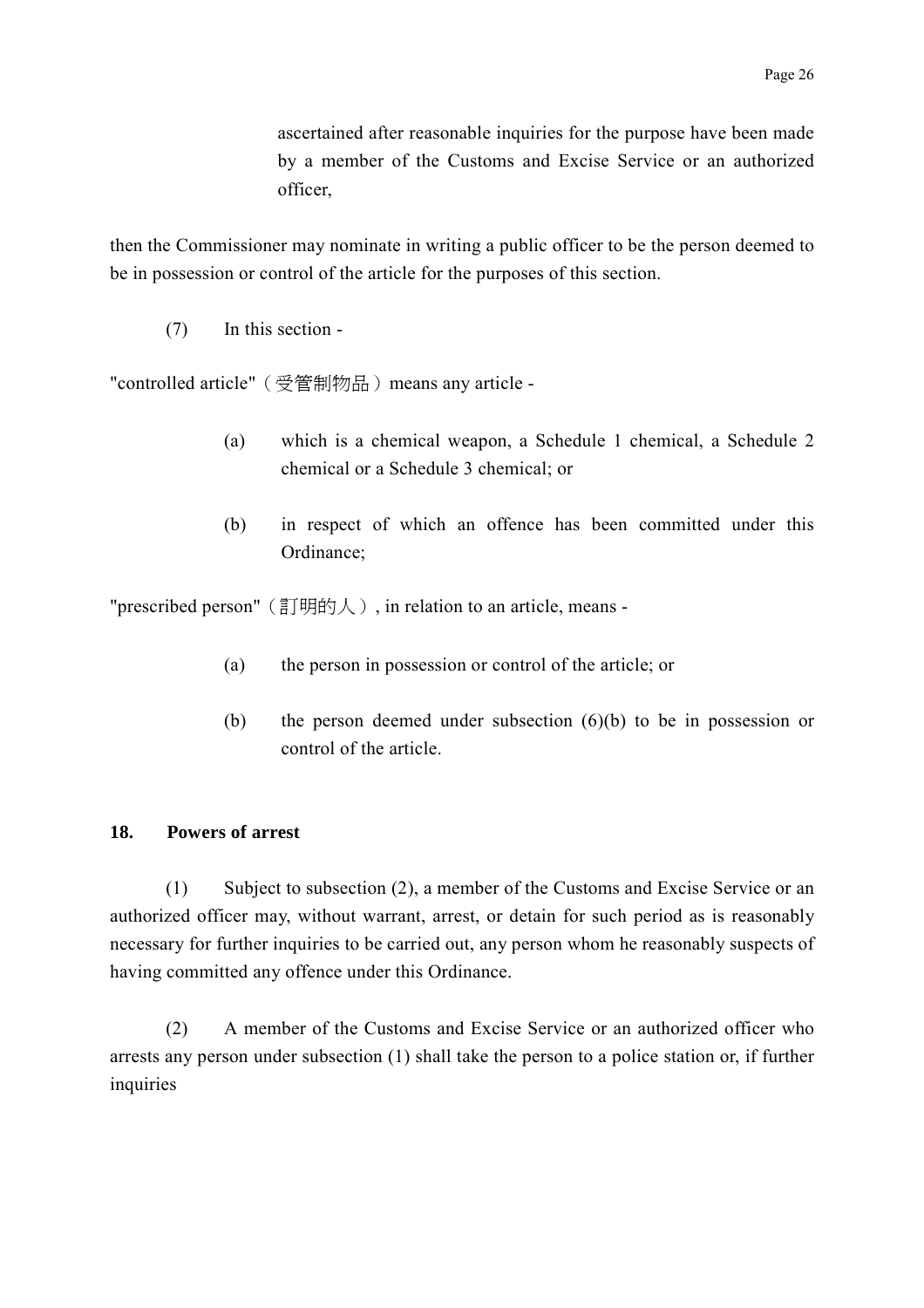are necessary, first to the office of the Customs and Excise Service or the office of an authorized officer and then to a police station, there to be dealt with in accordance with the provisions of the Police Force Ordinance (Cap. 232); but in no case shall any person be detained for more than 48 hours without being charged and brought before a magistrate.

(3) If any person forcibly resists or attempts to evade arrest under this section, the member of the Customs and Excise Service or the authorized officer may use such force as is reasonably necessary to effect the arrest.

(4) If a member of the Customs and Excise Service or an authorized officer has reason to believe that a person whom he intends to arrest (in this section referred to as "the suspected offender") has entered into or is in any premises or place, any person residing in or in charge of such premises or place shall, on demand by the member or officer, allow him free entry thereto and afford all reasonable facilities to search for the suspected offender in those premises or that place.

(5) If entry to such premises or place cannot be obtained under subsection (4), a member of the Customs and Excise Service or an authorized officer, in any case in which a warrant to enter and search such premises or place may be issued under section 15(1) but cannot be obtained without affording the suspected offender an opportunity to escape, may enter the premises or place and search for the suspected offender and for the purpose of entry or search may break open any outer or inner door or window of the premises or place.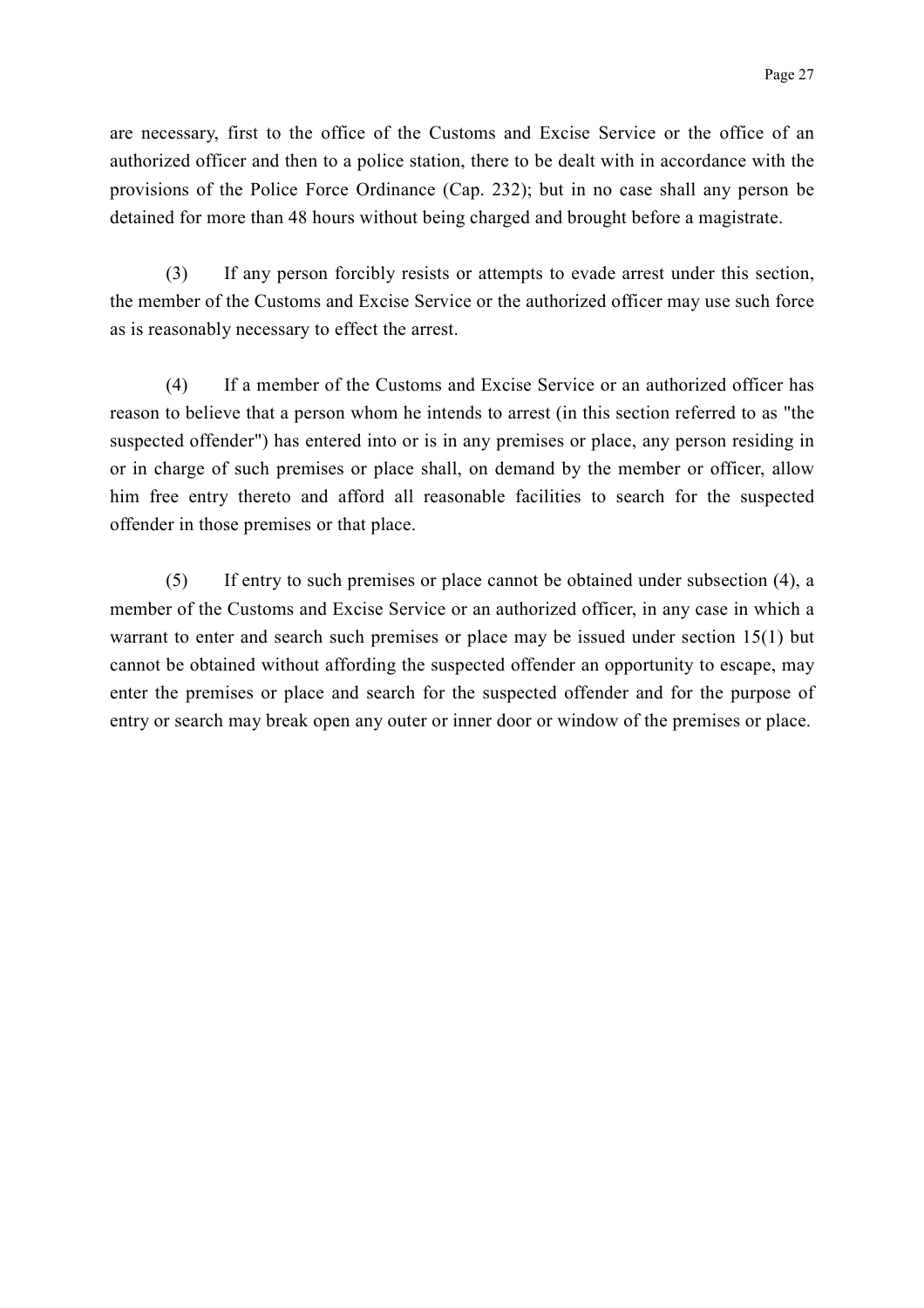## **19. Ancillary powers of investigation**

- (1) A member of the Customs and Excise Service or an authorized officer may
	- (a) use such force as is reasonably necessary to enter any premises or place which he is empowered by this Ordinance to enter and search;
	- (b) use such force as is reasonably necessary to stop, board, remove, detain and search any vessel, aircraft or vehicle which he is empowered by this Ordinance to stop, board, remove, detain and search;
	- (c) use such force as is reasonably necessary to remove any person or thing obstructing him in the exercise of any power conferred on him by this Ordinance;
	- (d) for the purposes of carrying out a search of any premises or place which he is empowered by this Ordinance to search, detain during such period as is reasonably required to permit the search to be carried out any person who -
		- (i) may appear to have in his possession or under his control any document as is mentioned in section  $14(1)(c)$ , any article as is mentioned in section  $16(1)(a)$  or any computer or device as is mentioned in section  $14(1)(e)$  or  $16(2)$  and (3); and
		- (ii) if not so detained, might prejudice the purpose of the search;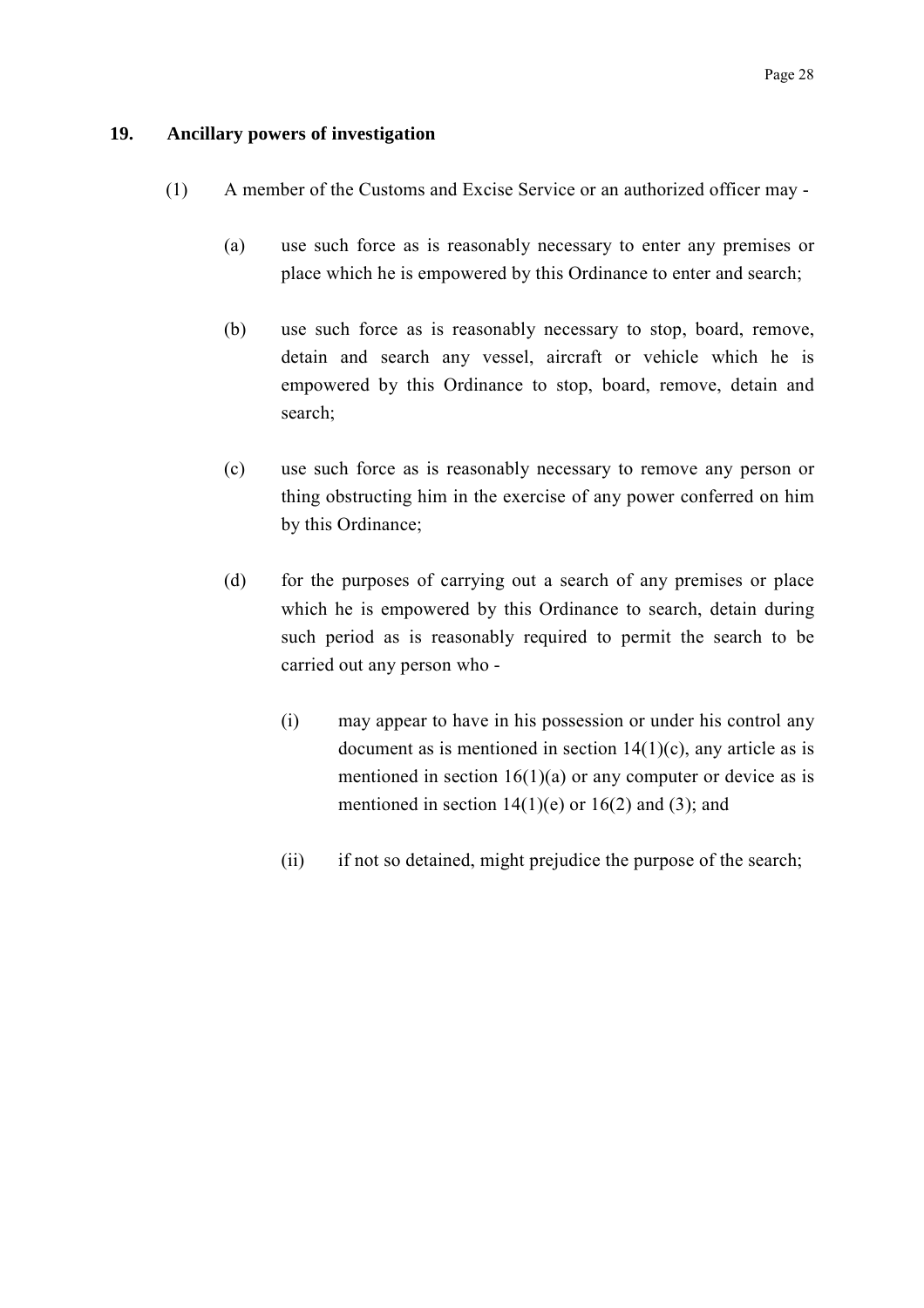- (e) prevent any person from approaching, boarding or leaving any vessel, aircraft or vehicle which he is empowered by this Ordinance to stop, board and search until it has been searched;
- (f) search the person and property and effects of any person whom he reasonably suspects of being guilty of an offence under this Ordinance; but no person shall be searched except by a person of the same sex, or be searched in a public place if he objects to being so searched.

(2) A member of the Customs and Excise Service or an authorized officer who is authorized -

- (a) under section  $14(1)(b)$ , to search any vessel, aircraft or vehicle;
- (b) under section 14(1)(d) or (e), to examine any document or information;
- (c) under section  $14(1)(i)$ , to examine any article;
- (d) under section  $14(1)(k)$ , to operate any equipment;
- (e) under section 15, to enter and search any premises or place or to search any vessel, aircraft or vehicle; or
- (f) under section 16, to examine any information,

may, if he reasonably considers it necessary or desirable for the proper and effective performance of those duties, call upon any person to assist him in carrying out that search, examination or entry.

# **20. Placing of locks and seals on**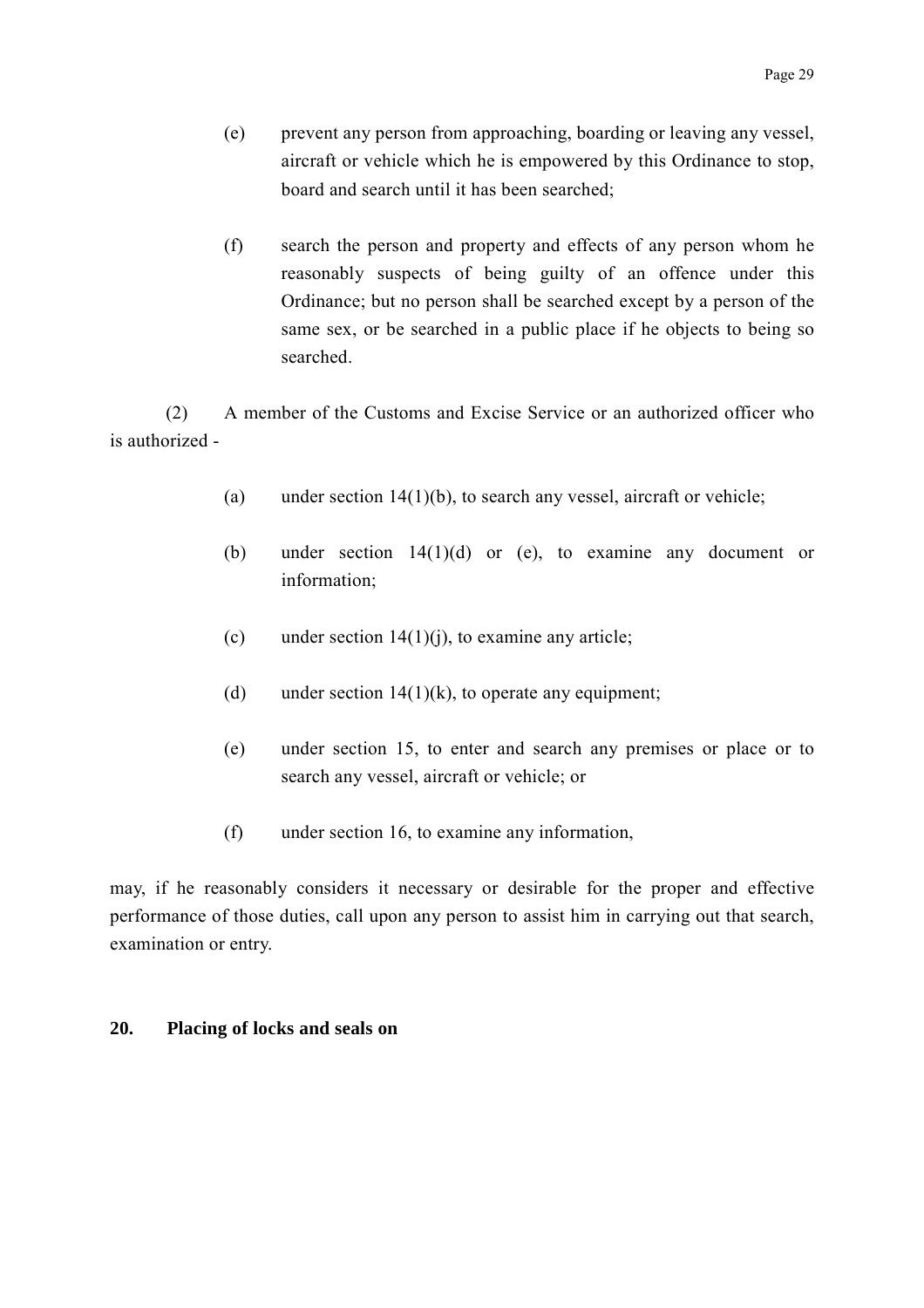### **premises, etc.**

A member of the Customs and Excise Service or an authorized officer may, for the purposes of exercising the powers conferred on him by this Ordinance, place a lock or seal on any premises or place, or on any vessel, aircraft, vehicle or article.

## PART 6

# FORFEITURE

# **21. Seized articles liable to forfeiture, etc.**

- (1) There shall be liable to forfeiture
	- (a) any article which has been seized by a member of the Customs and Excise Service or an authorized officer in connection with an offence under this Ordinance, whether or not any person has been convicted of the offence;
	- (b) any vessel or vehicle so seized which has been used in connection with, or is the subject of, an offence under this Ordinance, whether or not any person has been convicted of the offence; or
	- (c) any article to which section 17(6) applies and which the Commissioner believes to be an article mentioned in paragraph (a) of the definition of "controlled article" in section 17(7).

(2) The Commissioner may, within 30 days of the seizure of an article, vessel or vehicle, restore any article (other than a chemical weapon) or any vessel or vehicle which is liable to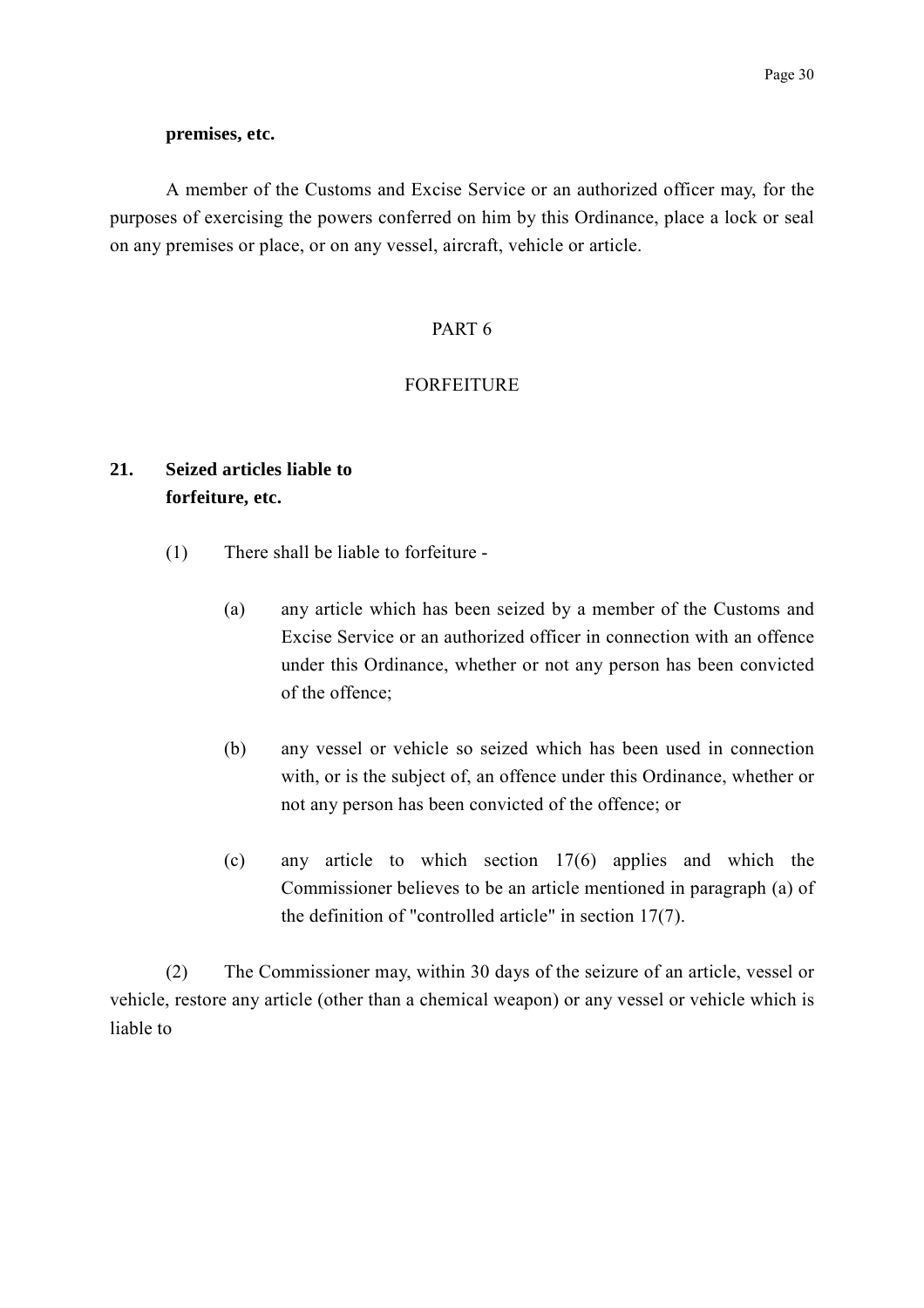forfeiture to the person who appears to him to be the owner thereof or the authorized agent of the owner; and upon such restoration the other provisions of this Part shall cease to apply to the article, vessel or vehicle.

(3) The Commissioner shall, subject to subsection (4) and not later than 30 days beginning on the date of the seizure of an article, vessel or vehicle, serve notice of the seizure on a person who was to the knowledge of the Commissioner at the time of, or immediately after, seizure, an owner of the article, vessel or vehicle.

- (4) Subsection (3) shall not apply
	- (a) if the article, vessel or vehicle was seized in the presence of
		- (i) an owner, or an employee or agent of the owner, of the article, vessel or vehicle;
		- (ii) the person whose offence or suspected offence gave rise to the seizure; or
		- (iii) in the case of a vessel or vehicle, the master or person in charge; or
	- (b) in relation to an owner who does not have a permanent address in Hong Kong at the time of seizure.

(5) Notwithstanding anything in subsection (4)(a), where the Commissioner believes that the article, vessel or vehicle is a stolen article, vessel or vehicle, he shall serve notice of the seizure within the period specified in subsection (3), on a person whom he believed at the time of, or immediately after, seizure, to be an owner of the article, vessel or vehicle.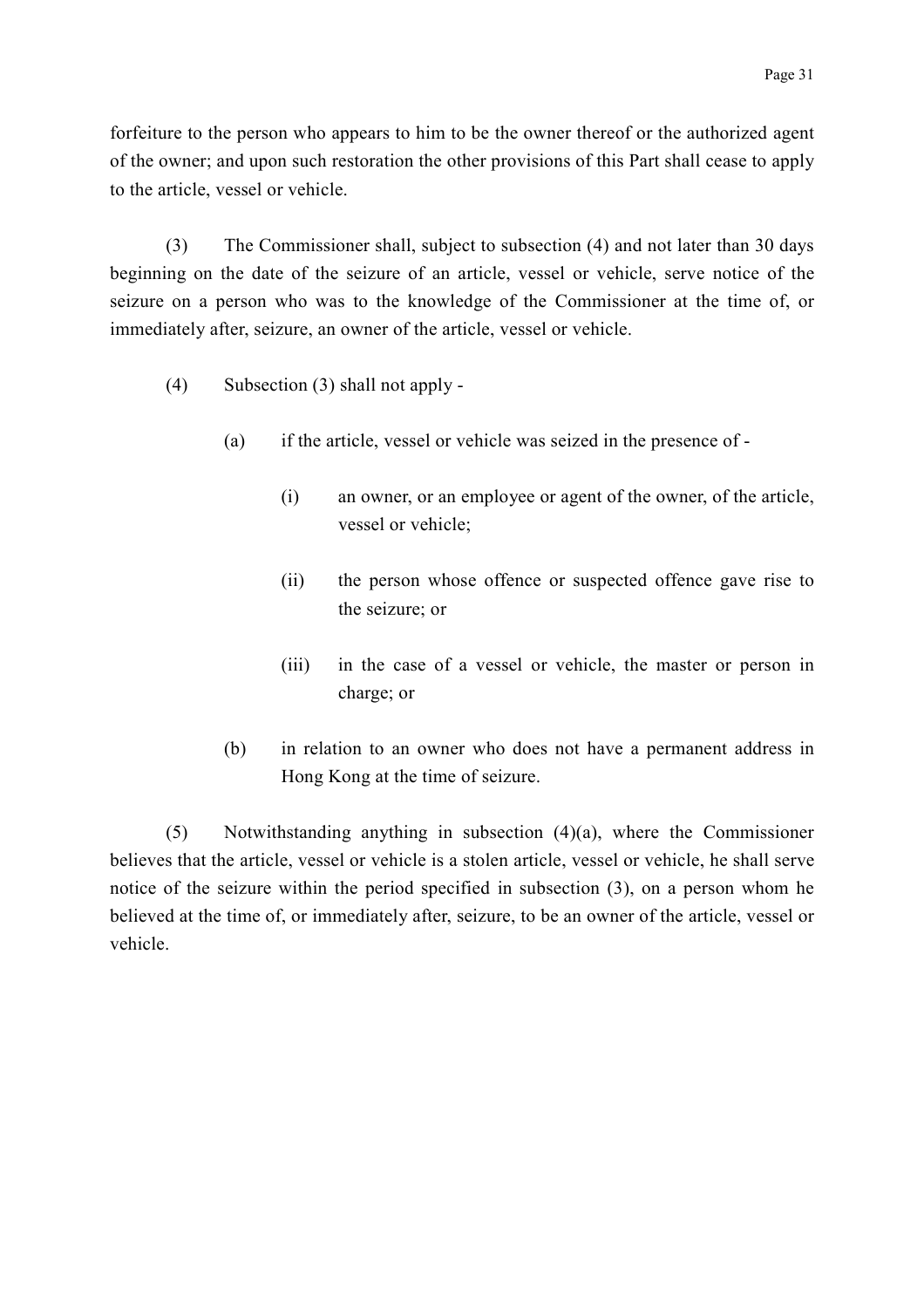(6) Subject to subsection (13), a notice given under subsection (3) or (5) shall be deemed to have been duly served if -

- (a) it is delivered to the person on whom it is to be served;
- (b) it is sent by registered post addressed to such person at the place of residence or business of such person, if any, known to the Commissioner; or
- (c) where it cannot be served in accordance with paragraph (a) or (b), the notice is exhibited at the Customs and Excise Department, in a place to which the public have access, for a period of not less than 7 days commencing within 30 days from the date of the seizure of the article, vessel or vehicle.

(7) If an article, vessel or vehicle is liable to forfeiture under subsection (1), the owner or the authorized agent of the owner of the article, vessel or vehicle or a person who was in possession of the article, vessel or vehicle at the time of seizure, or a person who has a legal or equitable interest in the article, vessel or vehicle, may within 30 days beginning -

- (a) on the date of the seizure; or
- (b) where notice under subsection (3) or (5) is
	- (i) served by delivery to the person to be served, on the date of service;
	- (ii) sent by registered post, 2 days after the date of posting; or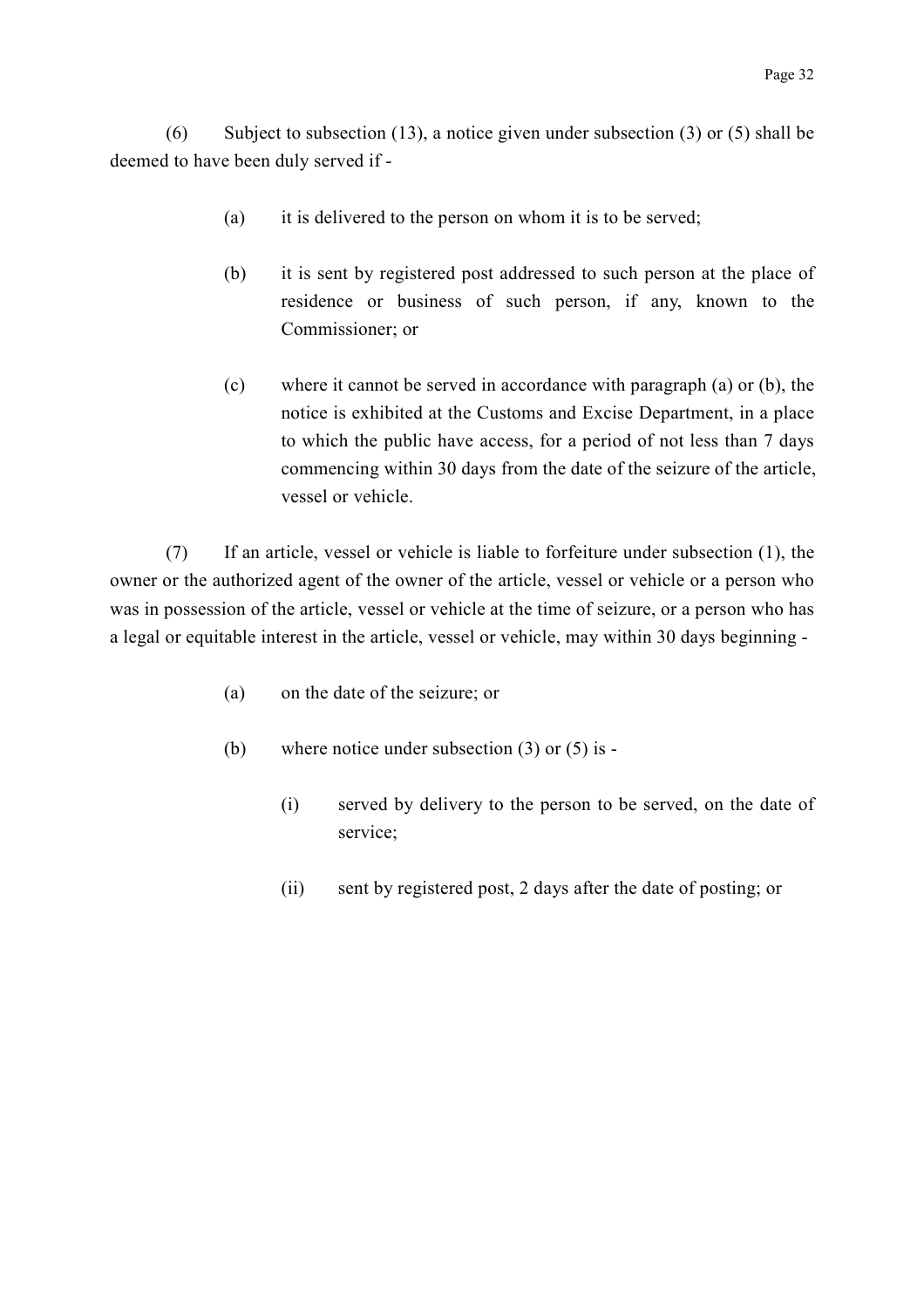(iii) exhibited as described in subsection  $(6)(c)$ , on the first day it is so exhibited,

give notice in writing to the Commissioner claiming that the article, vessel or vehicle is not liable to forfeiture and of his full name and address for service in Hong Kong.

(8) Where a claimant does not have a permanent address in Hong Kong, the notice to the Commissioner under subsection (7) shall nominate a solicitor qualified to practise under the Legal Practitioners Ordinance (Cap. 159), by including the name and address of the solicitor, who is authorized to accept service on his behalf in relation to any forfeiture proceedings.

(9) If a notice referred to in subsection (8) does not include the name and address of a solicitor as required under that subsection, it shall be regarded as if no notice had been given.

(10) Service of process in relation to forfeiture under this Ordinance at an address given under subsection (7) or on a solicitor nominated under subsection (8), shall be good service on the claimant.

(11) A claimant may withdraw a notice of a claim at any time in writing to the Commissioner.

(12) If, on the date of expiration of the appropriate period of time specified in subsection (7) for the giving of a notice of claim, under that subsection, no such notice has been given in writing to the Commissioner, then the article, vessel or vehicle -

- (a) shall be forfeited forthwith to the Government; and
- (b) may be disposed of, whether by destruction or otherwise, as the Commissioner thinks fit.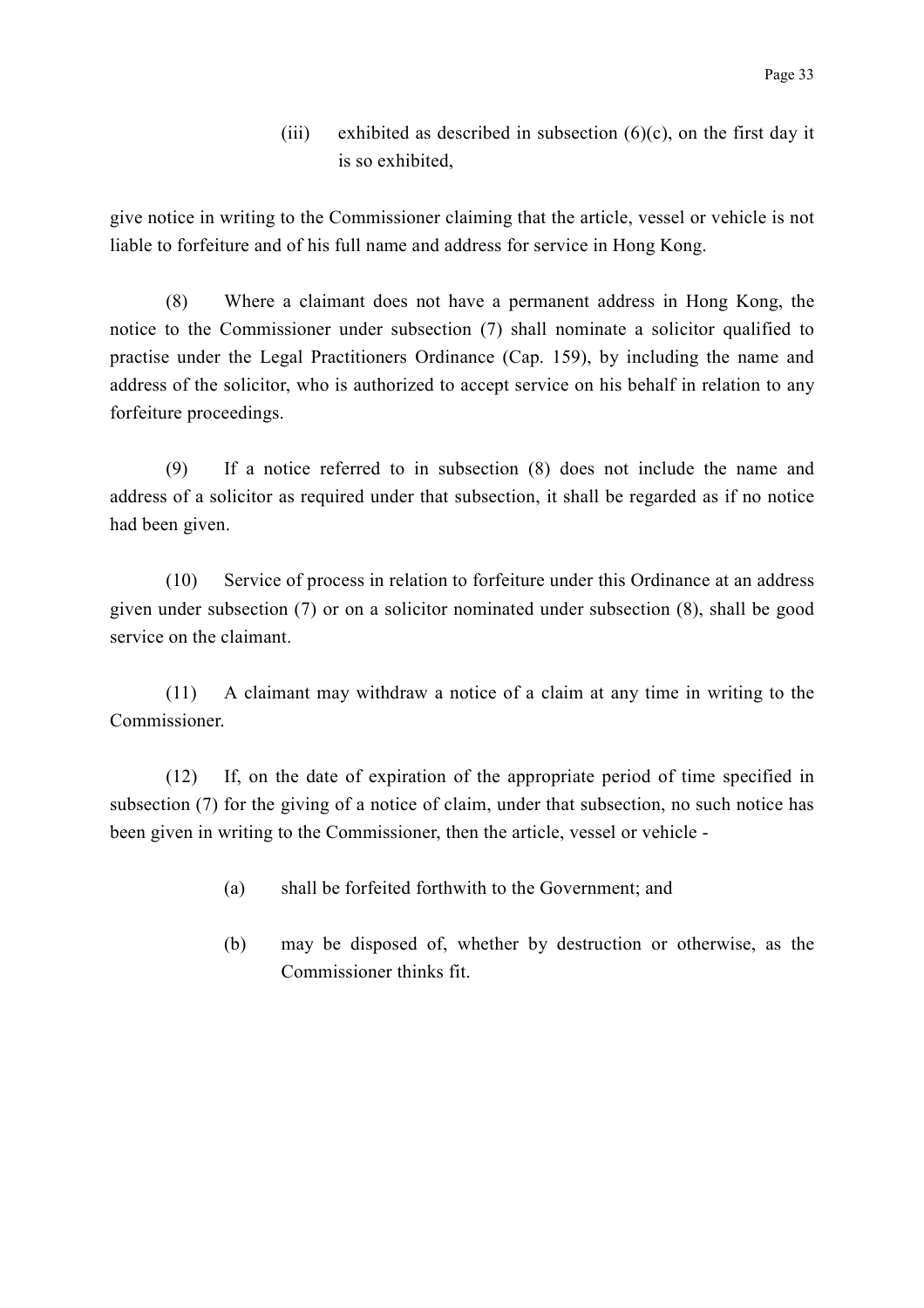- (13) Where
	- (a) an article is liable to forfeiture by virtue of subsection  $(1)(c)$ ; and
	- (b) subsection (3) does not apply in the case of the article because the Commissioner lacks the knowledge mentioned in that subsection,

then the Commissioner shall, notwithstanding that subsection (3) does not apply, cause subsection  $(6)(c)$  to be complied with in respect of the article -

- (c) as if subsection (3) did apply; and
- (d) with such modifications to the notice concerned as are necessary to take account of that lack of knowledge,

and the other provisions of this section and Part shall apply accordingly.

# **22. Determination of applications for forfeiture**

(1) When a notice of claim is given under section 21(7), the Commissioner or an authorized officer shall apply to a magistrate, the District Court or the Court of First Instance for the forfeiture of the article, vessel or vehicle and shall state in the application the name and address of the claimant or in the case of a claimant who does not have a permanent address in Hong Kong, the name and address of the solicitor authorized to accept service as specified in the notice of the claim.

(2) When an application under subsection (1) is made to a magistrate, the magistrate shall issue a summons to the claimant,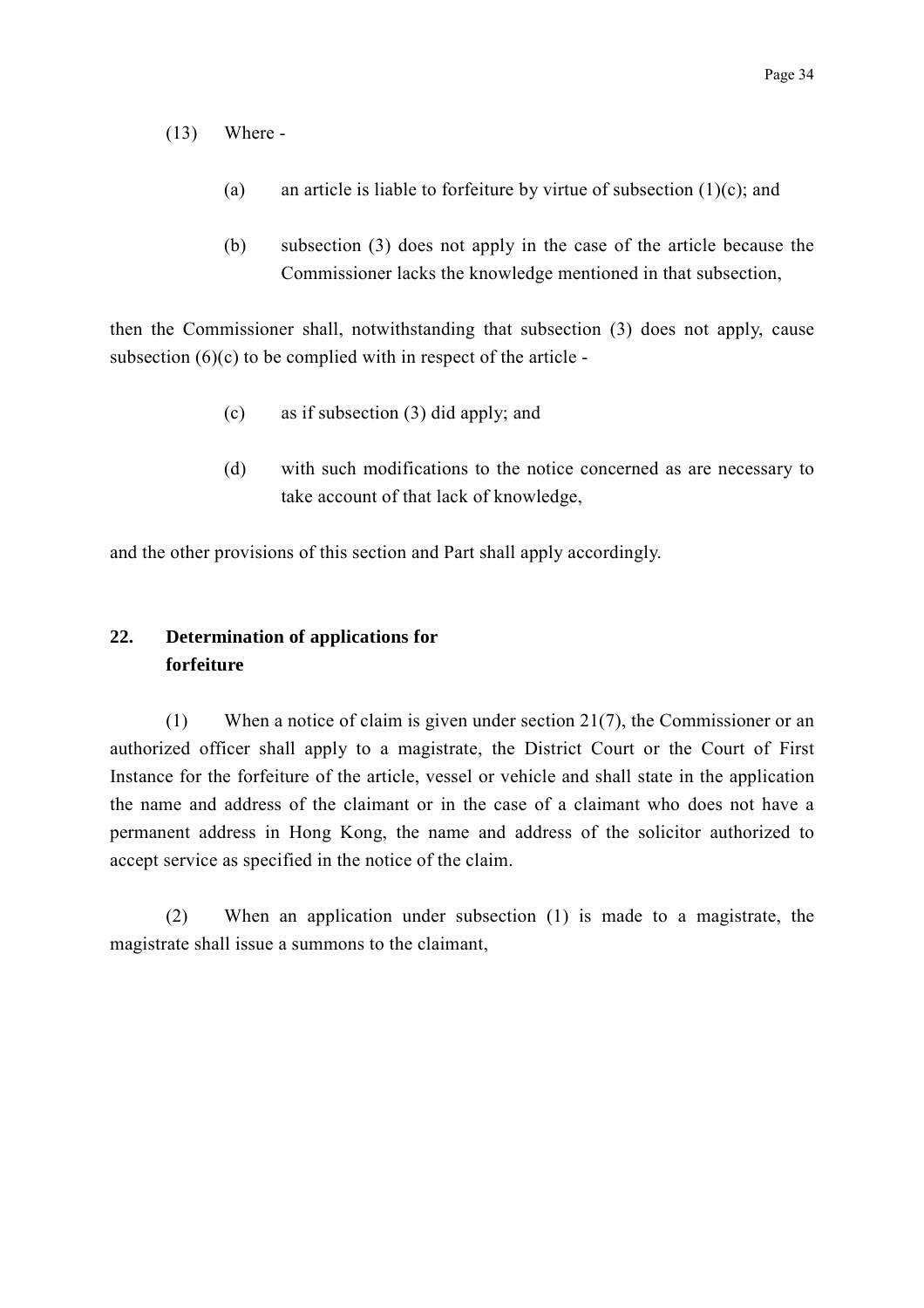requiring him to appear before a magistrate upon the hearing of the application, and shall cause a copy of such summons to be served upon the Commissioner.

(3) When an application under subsection (1) is made to the District Court or the Court of First Instance, it shall be made and proceeded with in accordance with rules of court, and may be begun by motion.

(4) Where the claimant is the defendant in criminal proceedings before a court and there is no other claimant, on an application made in that behalf by the Commissioner, the court may hear the forfeiture application immediately following the criminal proceedings and for the purposes of a hearing under this subsection, any requirement in respect of the issue or service of a summons or any notice of the hearing under or by virtue of subsection (2) or (3), as the case may be, shall not apply.

(5) If, upon the hearing of an application under subsection (1), the claimant or some other person who, though not the claimant, was, or would have been, entitled to make a claim under section 21(7), appears before a court, the court shall hear the application.

(6) A court may, at the hearing of a forfeiture application, or at an adjourned hearing, hear a person -

- (a) who has not been served with a notice of seizure and was not present when an article, vessel or vehicle was seized; or
- (b) whose identity was not known to the Commissioner at the time of, or immediately after, seizure; and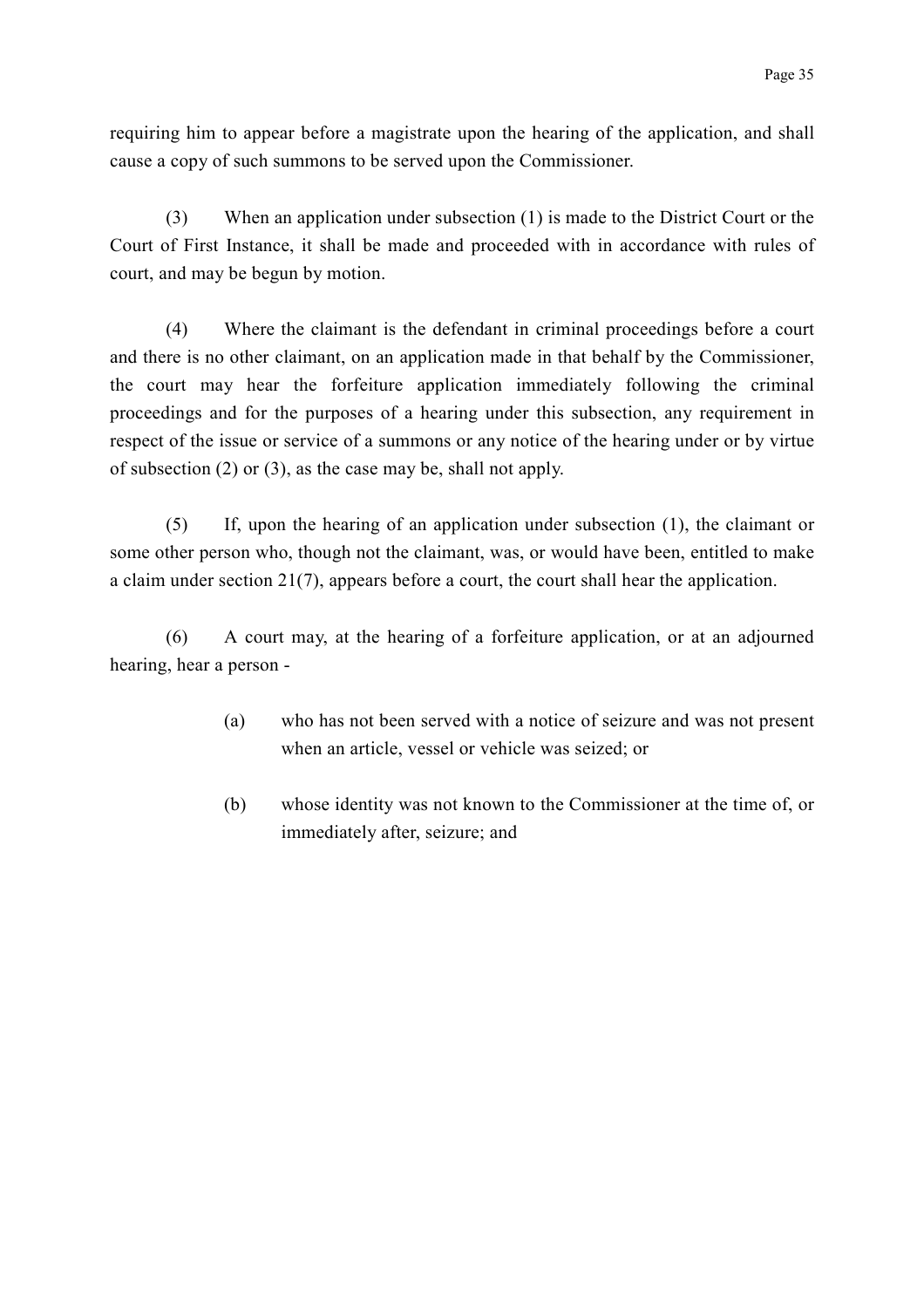(c) who appears to the court to have a right to claim ownership of, or a legal or equitable interest in, the article, vessel or vehicle,

on his claim as to why the article, vessel or vehicle should not be forfeited.

(7) If, upon the hearing of an application under subsection (1), neither the claimant nor any other person who, though not the claimant, was, or would have been, entitled to make a claim under section 21(7), appears before a court and the court is satisfied -

- (a) that the summons or the notice of the hearing (if any) required to be served under or by virtue of subsection (2) or (3), as the case may be, was served;
- (b) that a person at the address for service, including a solicitor nominated to accept service on behalf of a claimant, has refused to accept service of the summons or the notice of the hearing referred to in paragraph (a); or
- (c) that the address for service given to the Commissioner is inadequate to effect service of the summons of the notice of the hearing referred to in paragraph (a),

the court shall hear and determine the application without requiring further inquiry as to the whereabouts of the claimant.

(8) Subject to the provisions of this Ordinance, an application under subsection (1) to a magistrate shall be deemed to be a complaint for the purposes of section 8 of the Magistrates Ordinance (Cap. 227).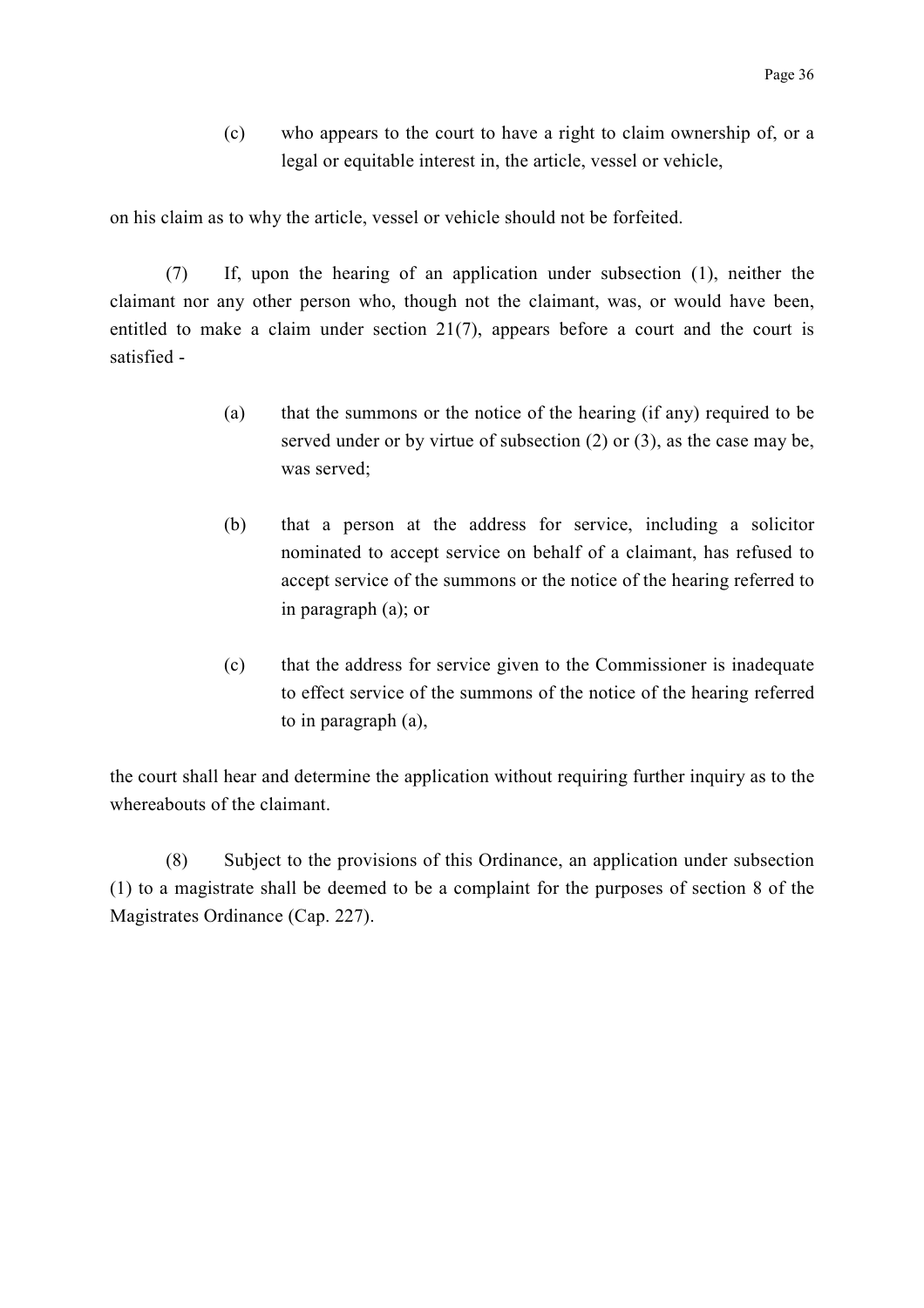(9) Upon the hearing of an application under subsection (1) a court shall order that the article, vessel or vehicle, as the case may be, be forfeited to the Government and disposed of, whether by destruction or otherwise, as the Commissioner thinks fit -

- (a) in the case where
	- (i) the person who appears before the court fails to satisfy the court that he was, or would have been, entitled to make a claim under section 21(7) in respect of the seized article, vessel or vehicle;
	- (ii) no other person appears before the court and satisfies it that he was, or would have been, entitled to make such claim; and
	- (iii) the court is satisfied that the article, vessel or vehicle is liable to forfeiture; or
- (b) in the case where the court is satisfied that the article
	- (i) is liable to forfeiture; and
	- (ii) is such an article as is a chemical weapon.

(10) Upon the hearing of the application under subsection (1), in any case other than a case referred to in subsection  $(9)(a)$  or (b) a court may, if it is satisfied -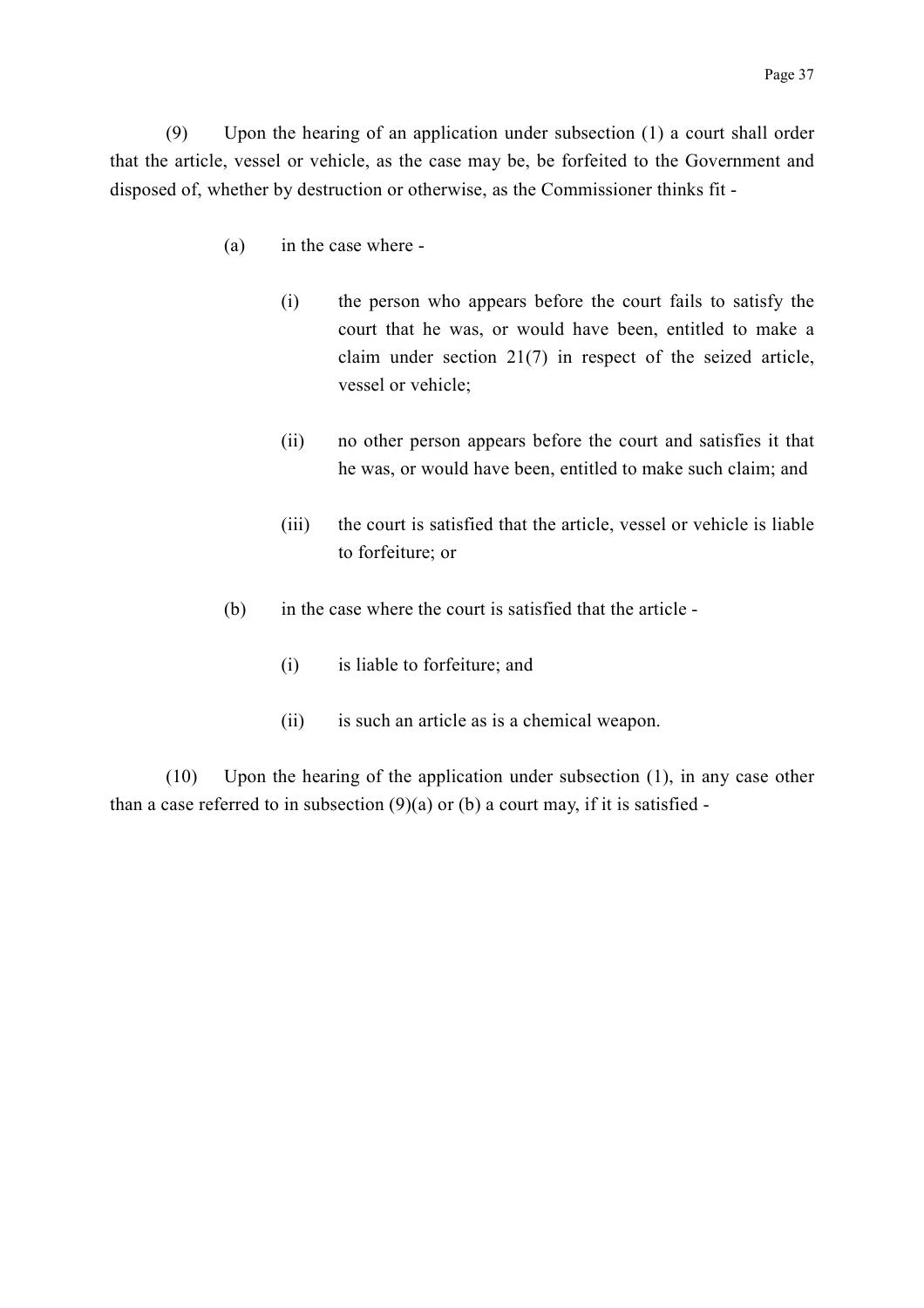- (a) that a person is, or would have been, entitled to make a claim under section 21(7) in respect of the seized article, vessel or vehicle; and
- (b) that the article (not being a chemical weapon), is liable to forfeiture,

order that the article, vessel or vehicle -

- (c) be forfeited to the Government;
- (d) be delivered to the claimant subject to any condition which it may specify in the order; or
- (e) be disposed of in such manner and subject to any such condition as it may specify in the order.

(11) Upon the hearing of the application a certified true copy of the record of the proceedings, including the decision of the court, in any proceedings in respect of an offence under this Ordinance shall be admissible in evidence.

(12) If, after a court has ordered that an article, vessel or vehicle be delivered to a person, that person cannot be found or refuses to accept the article, vessel or vehicle, the Commissioner may apply to a court which may -

- (a) order that the article, vessel or vehicle be forfeited; or
- (b) make any other order as it considers fit in the circumstances.

# **23. Power to release seized vessels and vehicles prior to hearing**

(1) Where an application has been made under section 22(1) in respect of a vessel or vehicle which is liable to forfeiture, a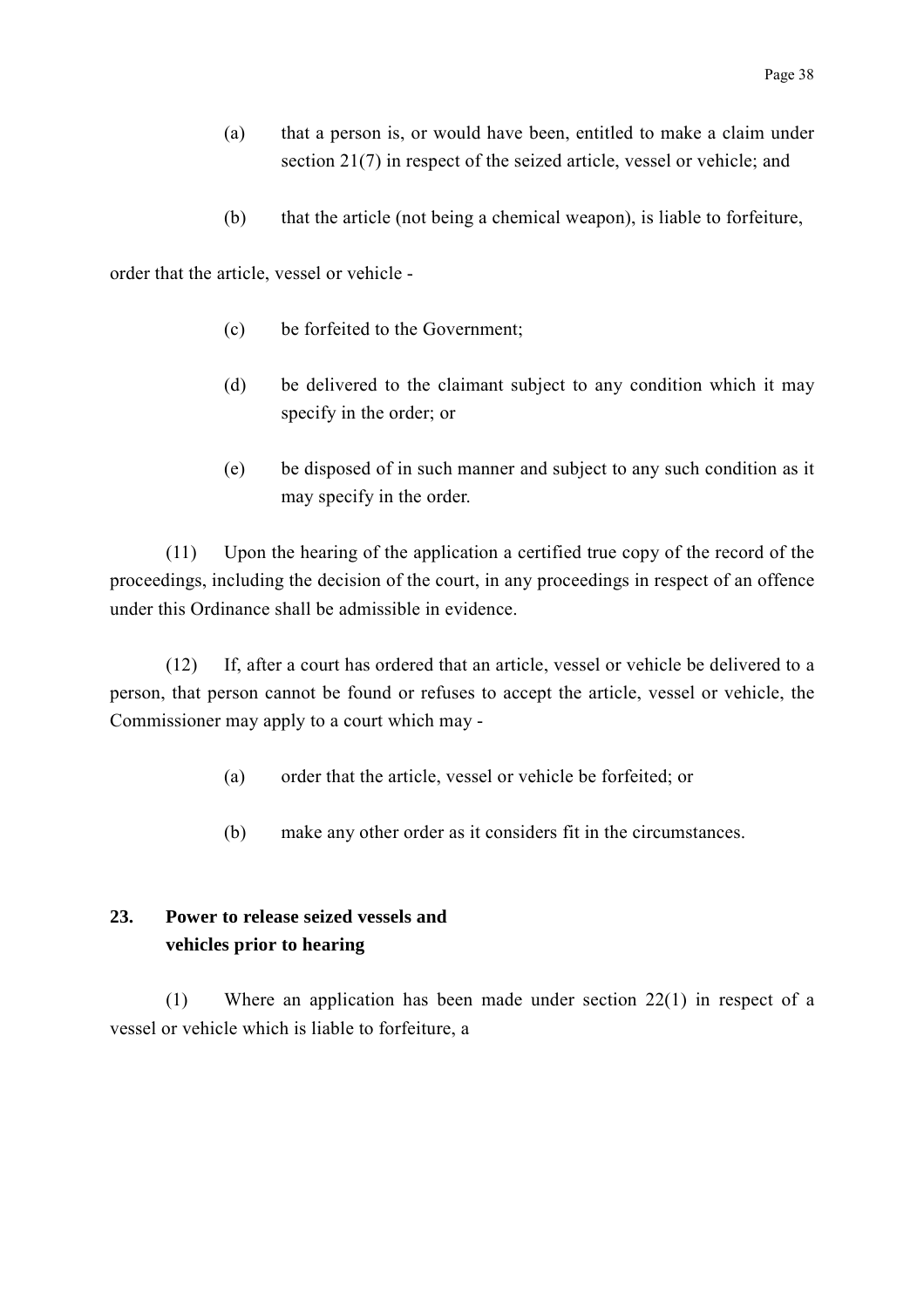court may, upon payment into court by way of security of a sum of money not less in amount than the value of the seized vessel of vehicle, as assessed by the Commissioner or an authorized officer, order that the vessel or vehicle be delivered to the claimant thereof upon the condition that the vessel or vehicle be re-delivered into the custody of the Commissioner before the date of hearing of the application.

- $(2)$  If -
	- (a) a court has ordered under subsection (1) that a seized vessel or vehicle be delivered to the claimant thereof; and
	- (b) the vessel or vehicle is not delivered into the custody of the Commissioner before the date of the hearing of the application,

the court hearing the application may, in lieu of ordering under section 22(9) or (10) that the vessel or vehicle be forfeited to the Government, order that the money paid into court under subsection (1) be forfeited to the Government or returned to the person who paid it into court.

(3) A claimant who applies for the release of a vessel or vehicle shall prior to the release of the vessel or vehicle pay to the Commissioner the reasonable cost of assessing the value of the vessel or vehicle as the court orders.

## **24. Power to dispose, etc., of perishables, etc.**

 $(1)$  If an article liable to forfeiture under section 21(1) is, in the opinion of the Commissioner, of a perishable nature or of such a nature that it is difficult to store or is likely to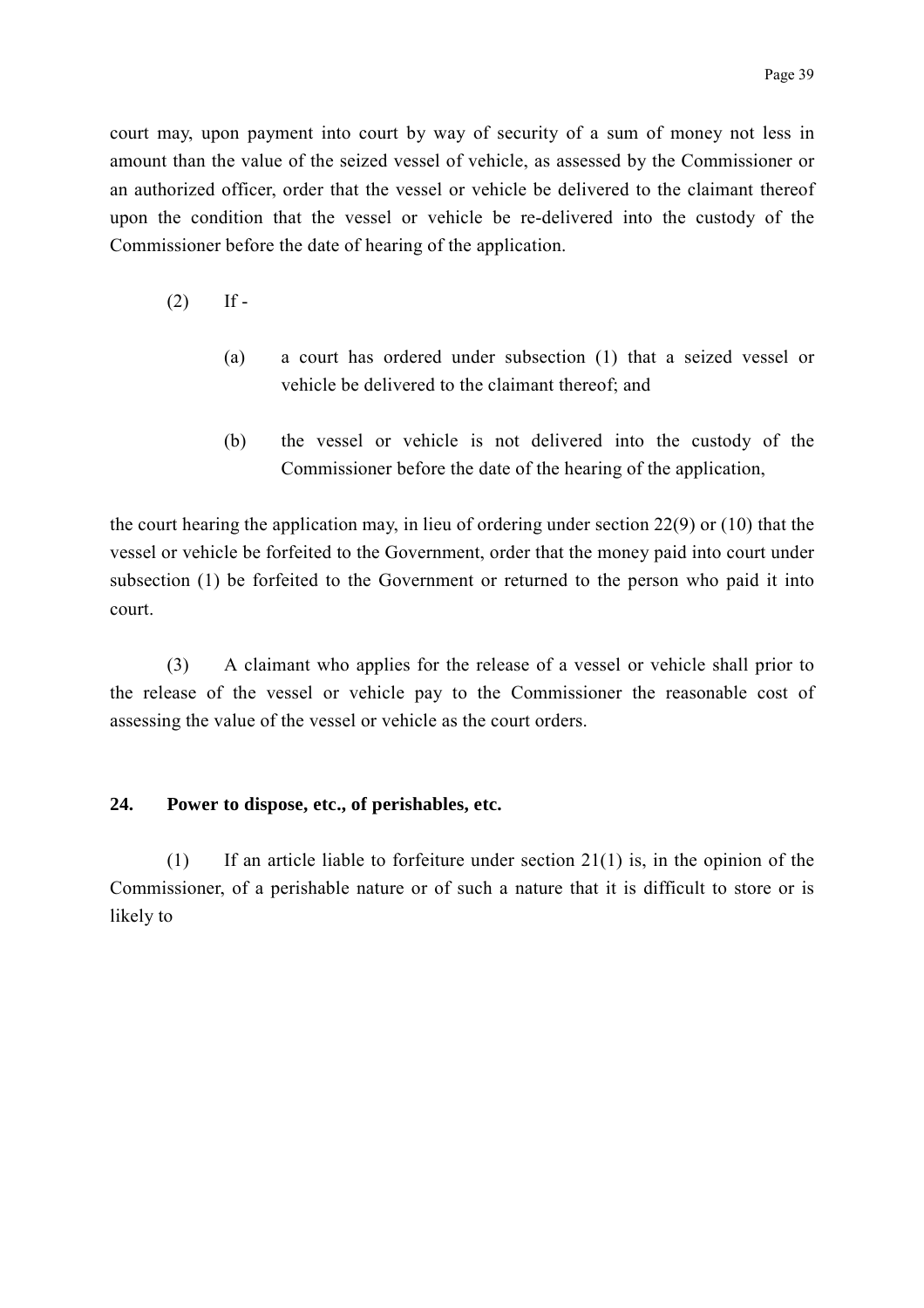deteriorate before the conclusion of any proceedings relating to it, the Commissioner may -

- (a) release the article to the owner or a person entitled to make a claim upon payment by way of security to the Commissioner of an amount of money of not less than the value of the seized article as assessed by the Commissioner or an authorized officer;
- (b) for a perishable article, order that the article
	- (i) be sold and the proceeds of the sale be retained by the Commissioner; or
	- (ii) be destroyed; or
- (c) for an article that is difficult to store or an article that is likely to deteriorate before the conclusion of any proceedings relating to it, apply to a magistrate, the District Court or the Court of First Instance for an order that the article be sold and the proceeds of the sale be retained by the Commissioner.

(2) The court to which an application has been made under subsection  $(1)(c)$ shall not make an order under that subsection unless it is satisfied, in the case where the application is made -

> (a) before the expiry of the period for making a claim under section  $21(7)$ , the persons referred to in section  $21(3)$ , (4) and (5); or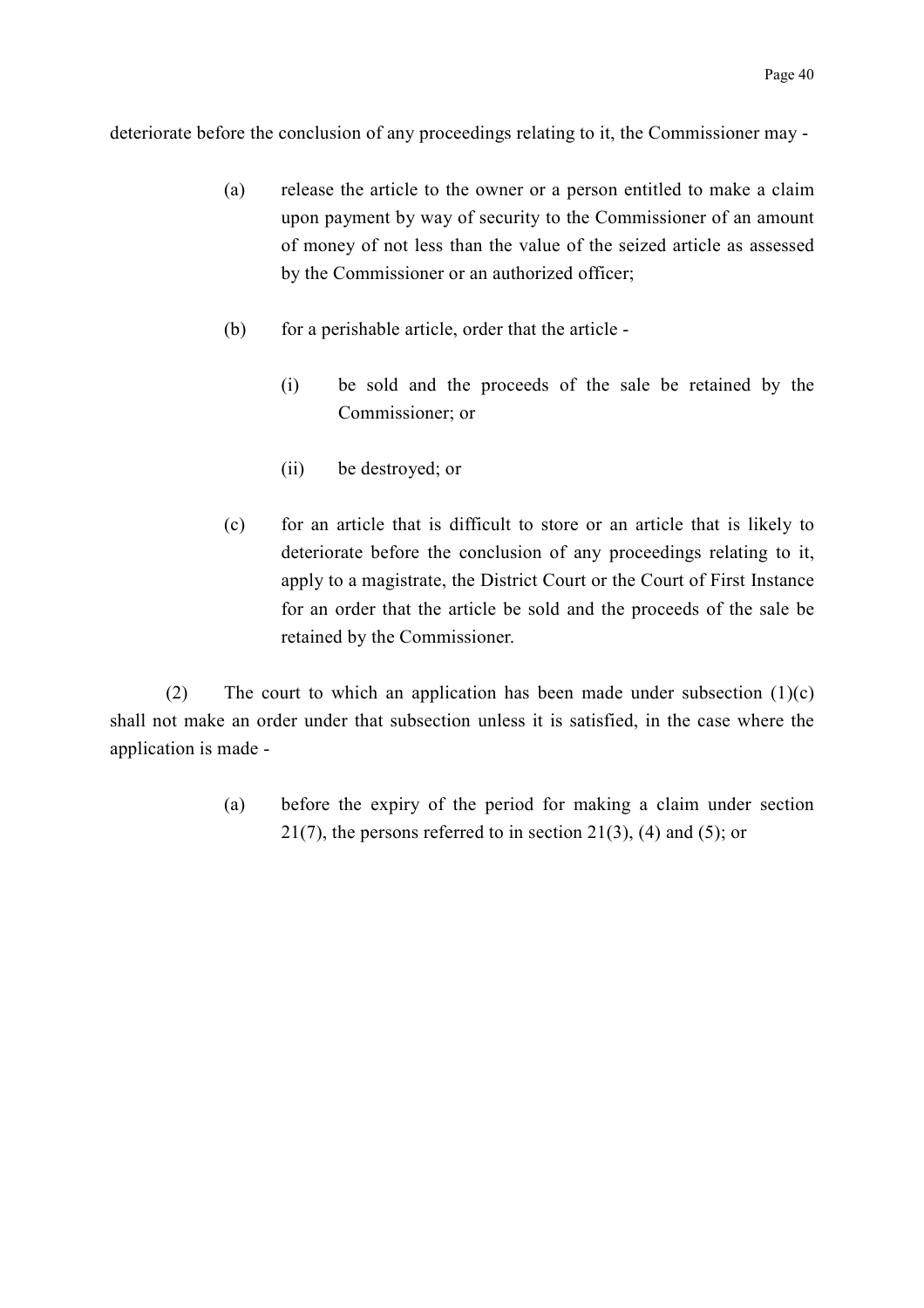(b) after the expiry of the period referred to in paragraph (a), the persons who have given notice to the Commissioner,

have been given notice of the application for an order to sell the article.

(3) Where an application is made under section 22(1) with respect to an article which is liable to forfeiture under section 21(1), the court may, in lieu of ordering under section 22(9) or (10) that the article be forfeited to the Government or be delivered to the claimant, order that the money paid to the Commissioner as security under subsection (1)(a) or retained by the Commissioner under subsection (1)(b) or (c), be forfeited to the Government or paid to the person giving the security or the claimant.

(4) If an article liable to forfeiture under section 21(1) is, in the reasonable opinion of the Commissioner, a chemical weapon which poses an immediate threat to the health or safety of the public, the Commissioner may order that the article be destroyed or otherwise disposed of in such a manner that the article ceases to be such a threat.

## **25. Stay of order on appeal**

(1) Subject to subsection (2), an order by a court for the delivery of an article, vessel or vehicle to a claimant shall be stayed if the Commissioner or the Secretary for Justice lodges an appeal against the order to deliver the article, vessel or vehicle or an application by way of case stated in relation to the order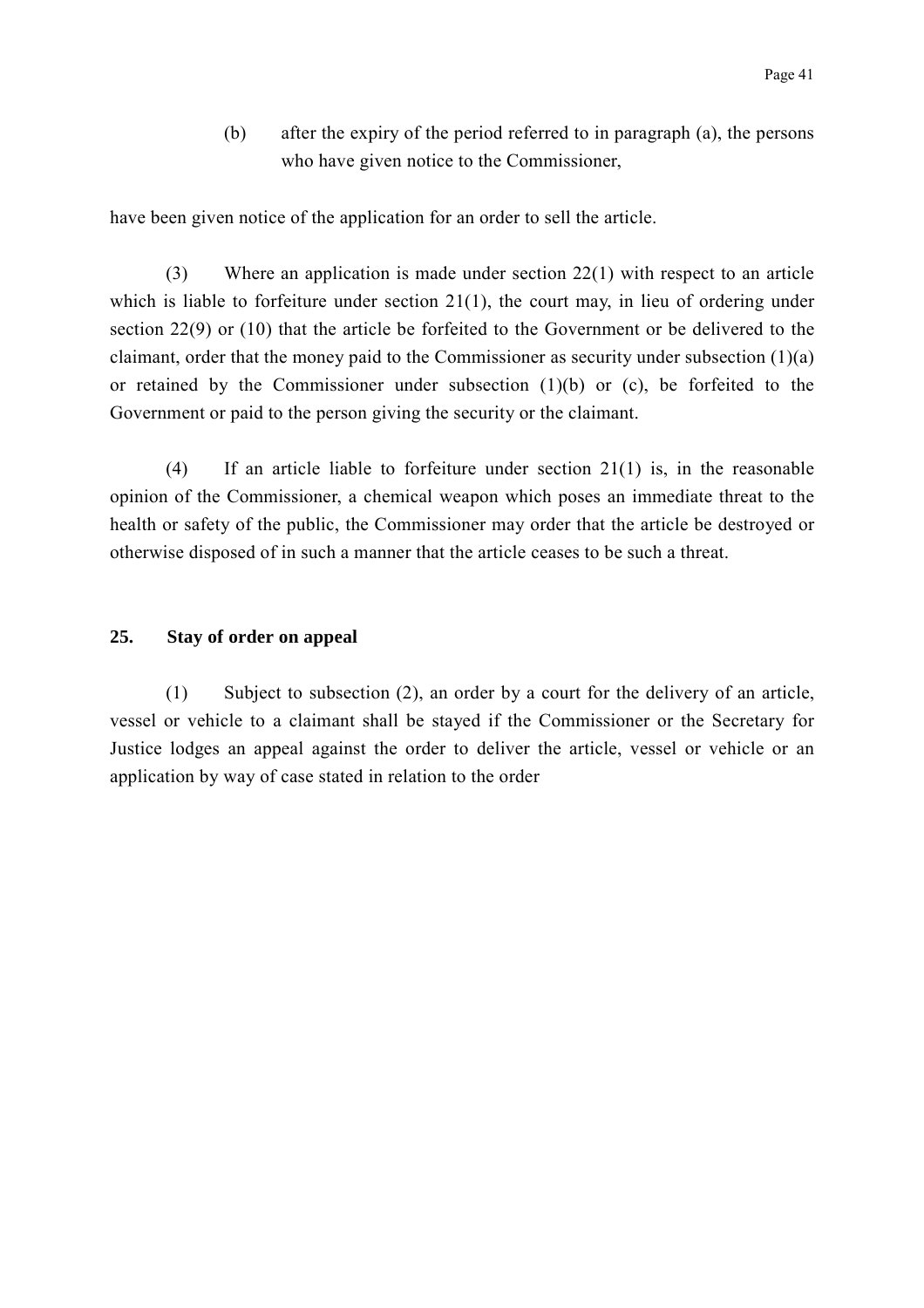of the court until those proceedings are dealt with by the higher court.

(2) The Commissioner may, notwithstanding subsection (1), consent to the delivery of the article, vessel or vehicle.

### PART 7

### INTERNATIONAL INSPECTIONS

#### **26. Inspections : Interpretation**

For the purposes of this Part -

- (a) the verification annex is the annex on implementation and verification to the Convention;
- (b) a routine inspection is an inspection conducted pursuant to Parts II to IX of that annex;
- (c) a challenge inspection is an inspection conducted pursuant to Parts II and X of that annex;
- (d) an assistance inspection is an inspection conducted pursuant to Parts II and XI of that annex.

[*cf. 1996 c. 6 s. 24 U.K.*]

# **27. Rights of entry, etc., for purposes of inspection**

(1) If it is proposed to conduct a routine inspection, a challenge inspection or an assistance inspection in Hong Kong -

> (a) the Commissioner may issue an authorization under this section in respect of that inspection (except such an authorization in relation to a challenge inspection or an assistance inspection to the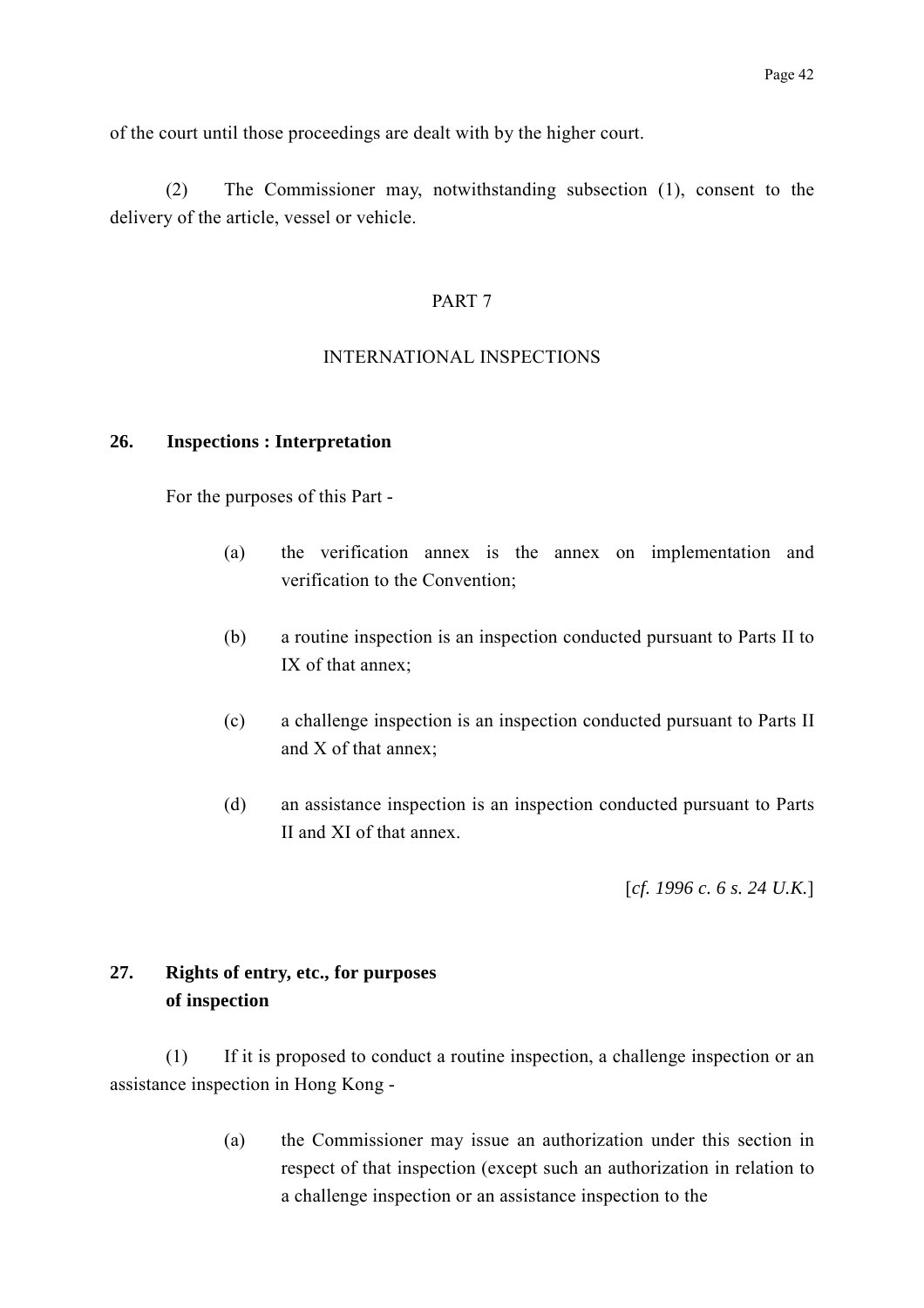extent that the area in which that inspection is to be conducted is domestic premises);

- (b) in the case of a challenge inspection or an assistance inspection to the extent that the area in which that inspection is to be conducted is domestic premises, a magistrate may issue an authorization under this section in respect of that inspection if the magistrate is satisfied, by information on oath, that it is reasonably necessary for the domestic premises to be subject to that inspection.
- (2) An authorization under this section shall
	- (a) contain a description of the area (the specified area) in which the inspection is to be conducted;
	- (b) specify the type of inspection concerned;
	- (c) state the names of the members of the inspection team by whom the inspection is to be carried out; and
	- (d) in the case of a challenge inspection, state the name of any observer who may accompany the team.

(3) An authorization under this section shall have the effect of authorizing the inspection team -

- (a) to exercise within the specified area such rights of access, entry and unobstructed inspection as are conferred on them by the verification annex; and
- (b) to do such other things within that area in connection with the inspection as they are entitled to do by virtue of the verification annex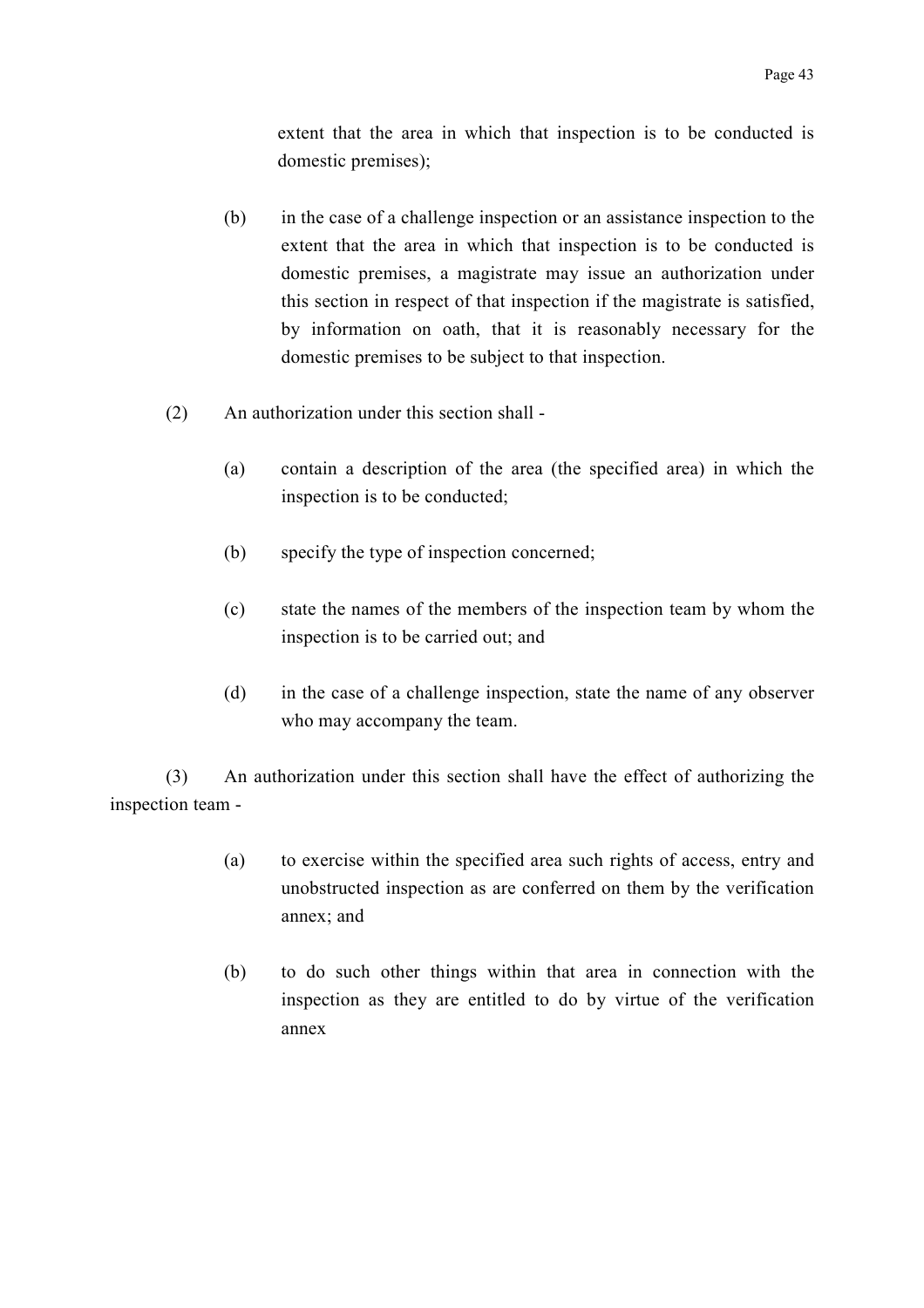(including things concerning the maintenance, replacement or adjustment of any instrument or other article).

- (4) An authorization under this section shall in addition have the effect of
	- (a) authorizing one or more than one in-country escort to accompany the inspection team in accordance with the provisions of the verification annex; and
	- (b) authorizing a member of the Customs and Excise Service or an authorized officer or any other public officer to give such assistance as the in-country escort may request for the purpose of facilitating the conduct of the inspection in accordance with the verification annex,

and the name of the person in charge of the in-country escort shall be stated in the authorization.

(5) An authorization under this section in the case of a challenge inspection shall in addition have the effect of authorizing the observer to exercise within the specified area such rights of access and entry as are conferred on him by the verification annex.

(6) Any member of the Customs and Excise Service or authorized officer or other public officer giving assistance in accordance with subsection (4)(b) may use such reasonable force as he considers necessary for the purpose mentioned in that subsection.

(7) The occupier of any premises or place -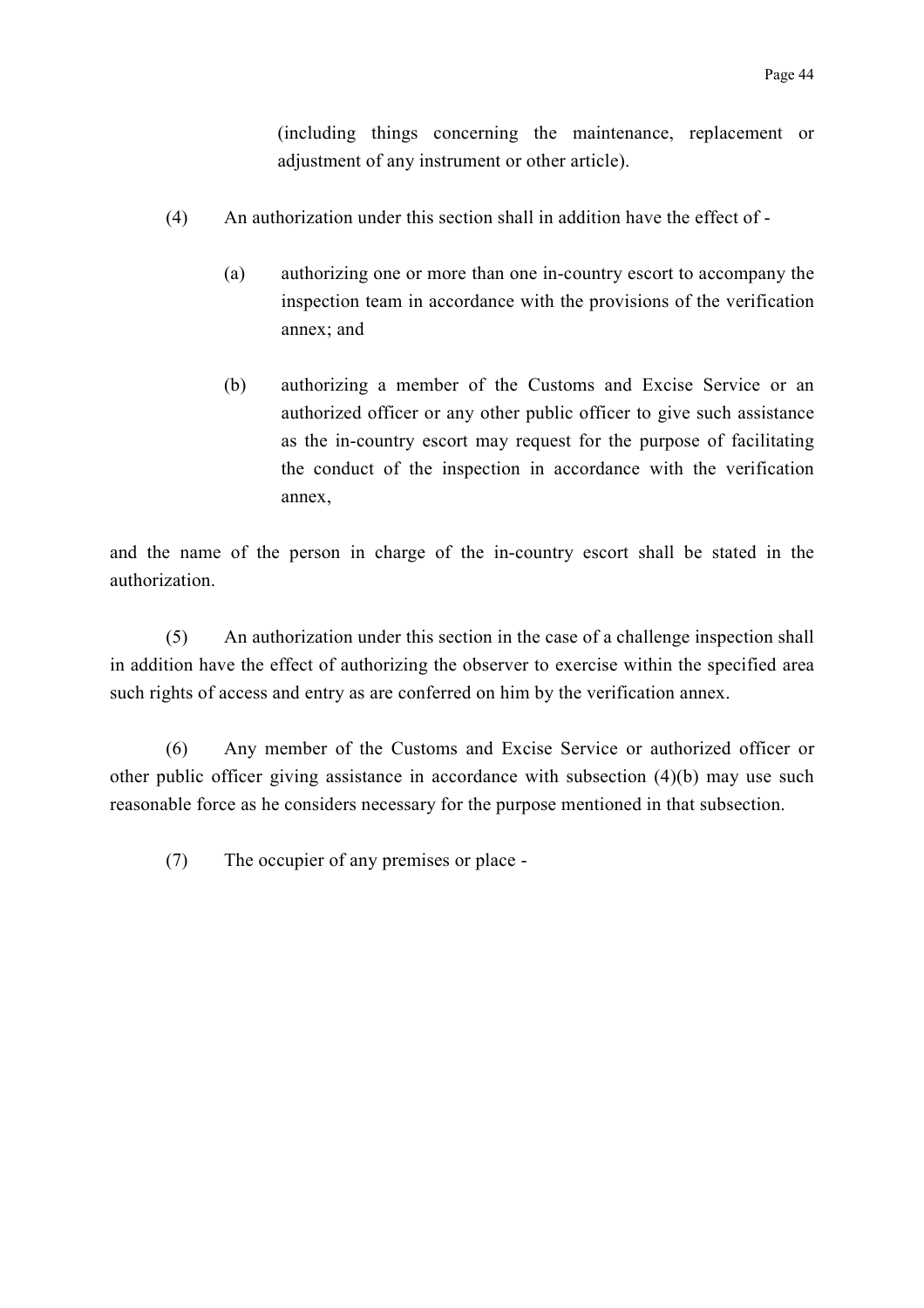- (a) in relation to which it is proposed to exercise a right of entry in reliance on an authorization under this section; or
- (b) on which an inspection is being carried out in reliance on such an authorization,

or a person acting on behalf of the occupier of any such premises or place, shall be entitled to require a copy of the authorization to be shown to him by a member of the in-country escort.

(8) The validity of any authorization purporting to be issued under this section in respect of any inspection shall not be called in question before any court at any time before the conclusion of that inspection.

(9) Accordingly, where an authorization purports to be issued under this section in respect of any inspection, no proceedings (of whatever nature) shall be brought at any time before the conclusion of the inspection if they would, if successful, have the effect of preventing, delaying or otherwise affecting the carrying out of the inspection.

(10) If in any proceedings any question arises whether a person at any time was or was not, in relation to any routine, challenge or assistance inspection, a member of the inspection team or a member of the in-country escort or the observer, a certificate issued by or under the authority of the Commissioner stating any fact relating to that question shall be conclusive evidence of that fact.

(11) If an authorization is issued under this section the Commissioner or, in the case of an authorization issued under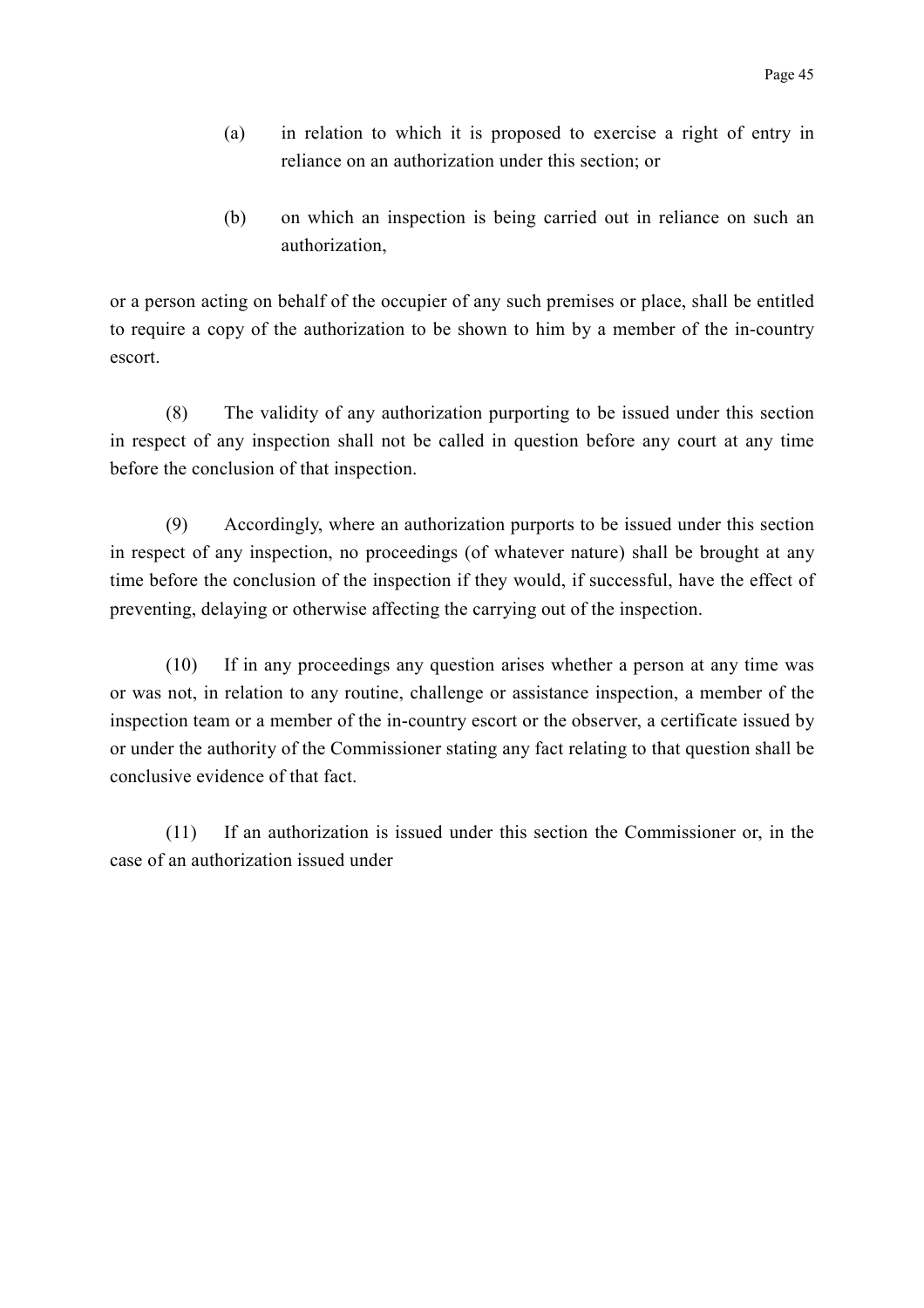subsection (1)(b), a magistrate, may issue an amendment varying the specified area, and -

- (a) from the time when the amendment is expressed to take effect this section shall apply as if the specified area were the area as varied;
- (b) subsection (8) shall apply to the amendment as it applies to the authorization;
- (c) the Commissioner or magistrate, as the case may be, may issue further amendments varying the specified area and in such a case paragraphs (a) and (b) shall apply accordingly.

[*cf. 1996 c. 6 s. 25 U.K.*]

# PART 8

## DISCLOSURE OF INFORMATION

### **28. Disclosure of information**

- (1) This section applies to information if
	- (a) it was obtained under, or in connection with anything done under, this Ordinance or the Convention; and
	- (b) it relates to a particular business or other activity carried on by any person.

(2) So long as the business or activity continues to be carried on the information shall not be disclosed except -

> (a) with the consent of the person for the time being carrying on the business or activity;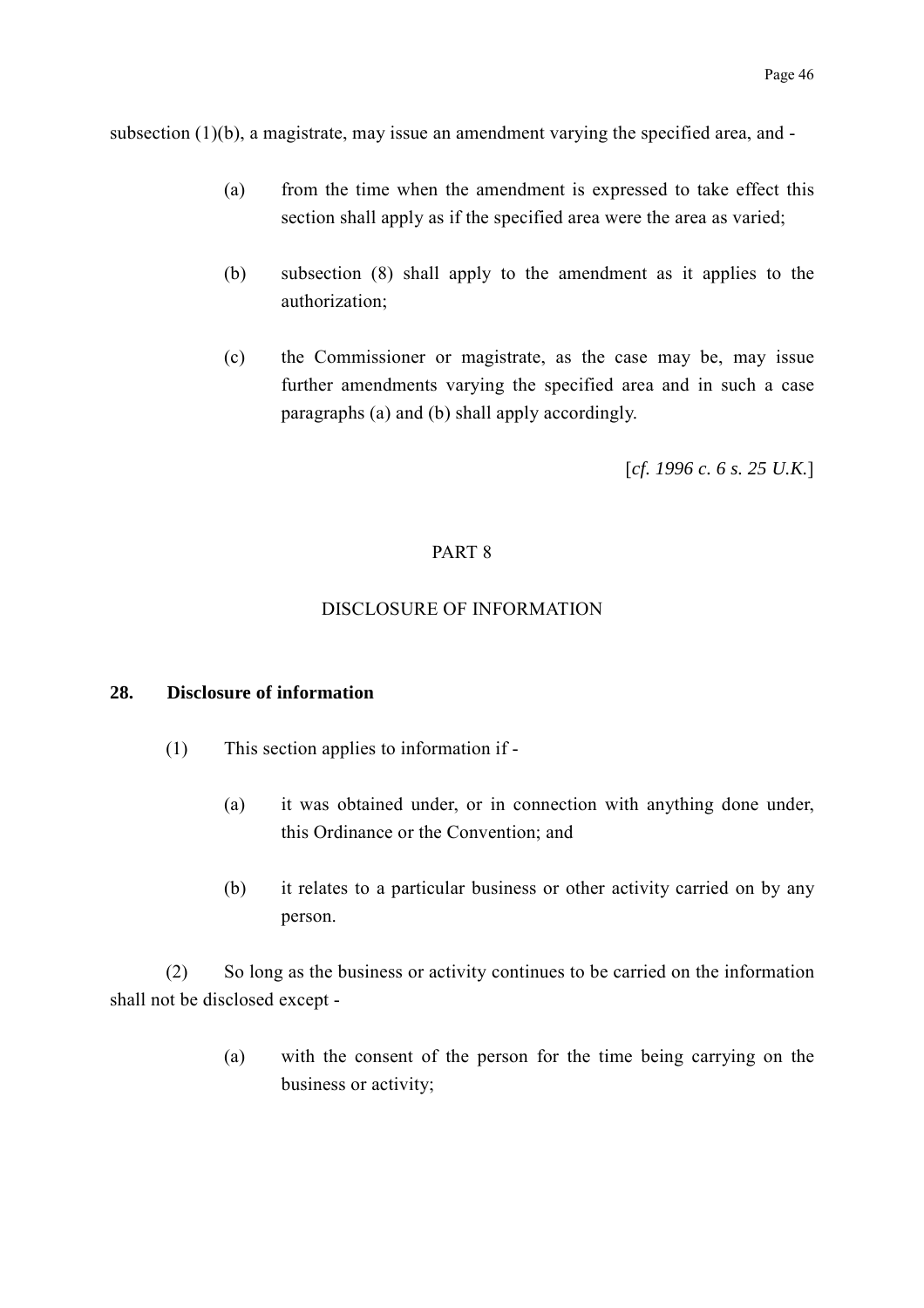- (b) in connection with anything done for the purposes of the Convention;
- (c) in the performance of duties imposed by this Ordinance or in connection with anything done for the purposes of this Ordinance;
- (d) in connection with the investigation of any criminal offence or for the purposes of any criminal proceedings;
- (e) in connection with the enforcement of any restriction on imports or exports;
- (f) in connection with anything done for the purposes of ensuring the security of Hong Kong;
- $(g)$  in dealing with an emergency involving danger to the public;
- (h) to the International Court of Justice for the purpose of enabling that Court to deal with any dispute referred to it under the Convention; or
- (i) that it is permitted by law.

[*cf. 1996 c. 6 s. 32(1) & (2) U.K.*]

#### PART 9

## **OFFENCES**

# **29. Part 2 offences (Chemical weapons)**

(1) A person who contravenes section 5 commits an offence and is liable on conviction on indictment to imprisonment for life.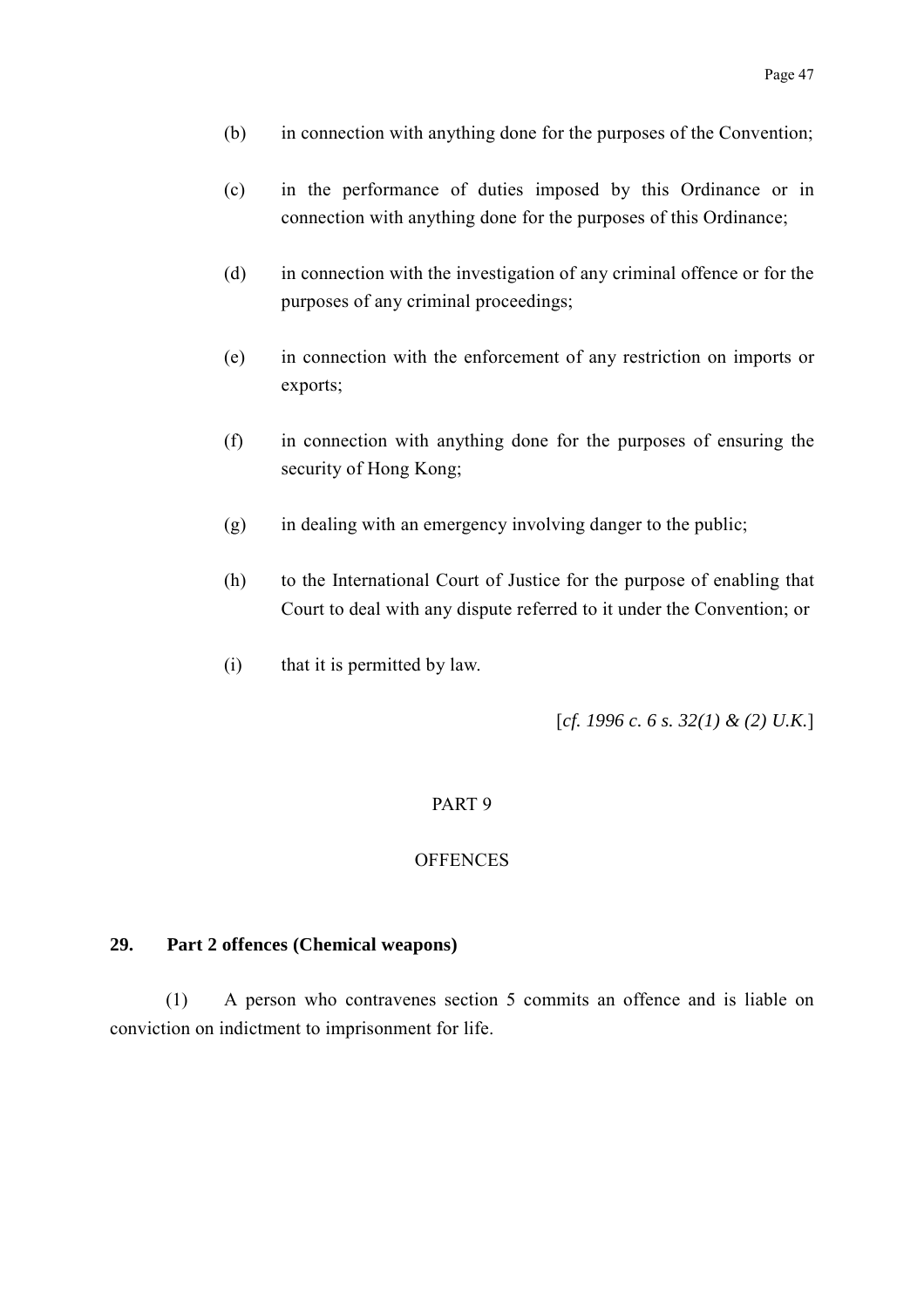(2) In proceedings for an offence under subsection (1), where section 5(a), (b), (c) or (d) is applicable to an article, it is a defence for the person charged with the offence to prove -

- (a) that he neither knew nor suspected nor had reason to suspect that the article was a chemical weapon; or
- (b) that he knew or suspected the article to be a chemical weapon and as soon as was practicable after he first so knew or suspected he took all reasonable steps to inform a member of the Customs and Excise Service or an authorized officer of his knowledge or suspicion.

(3) Nothing in subsection (2) prejudices any defence which it is open to a person charged with an offence under section 5 to raise apart from that subsection. [*cf. 1996 c. 6 s. 2(6), (7) & (8) U.K.*]

(4) A person who contravenes section 7(1) commits an offence and is liable on conviction to a fine at level 6 and to imprisonment for 6 months.

# **30. Part 3 offences (Permits)**

- (1) A person who
	- (a) is required under section  $8(1)(a)$  to have a permit to operate a facility so far as concerns the production, acquisition, retention or use of Schedule 1 chemicals at that facility, or the transfer of Schedule 1 chemicals from that facility; and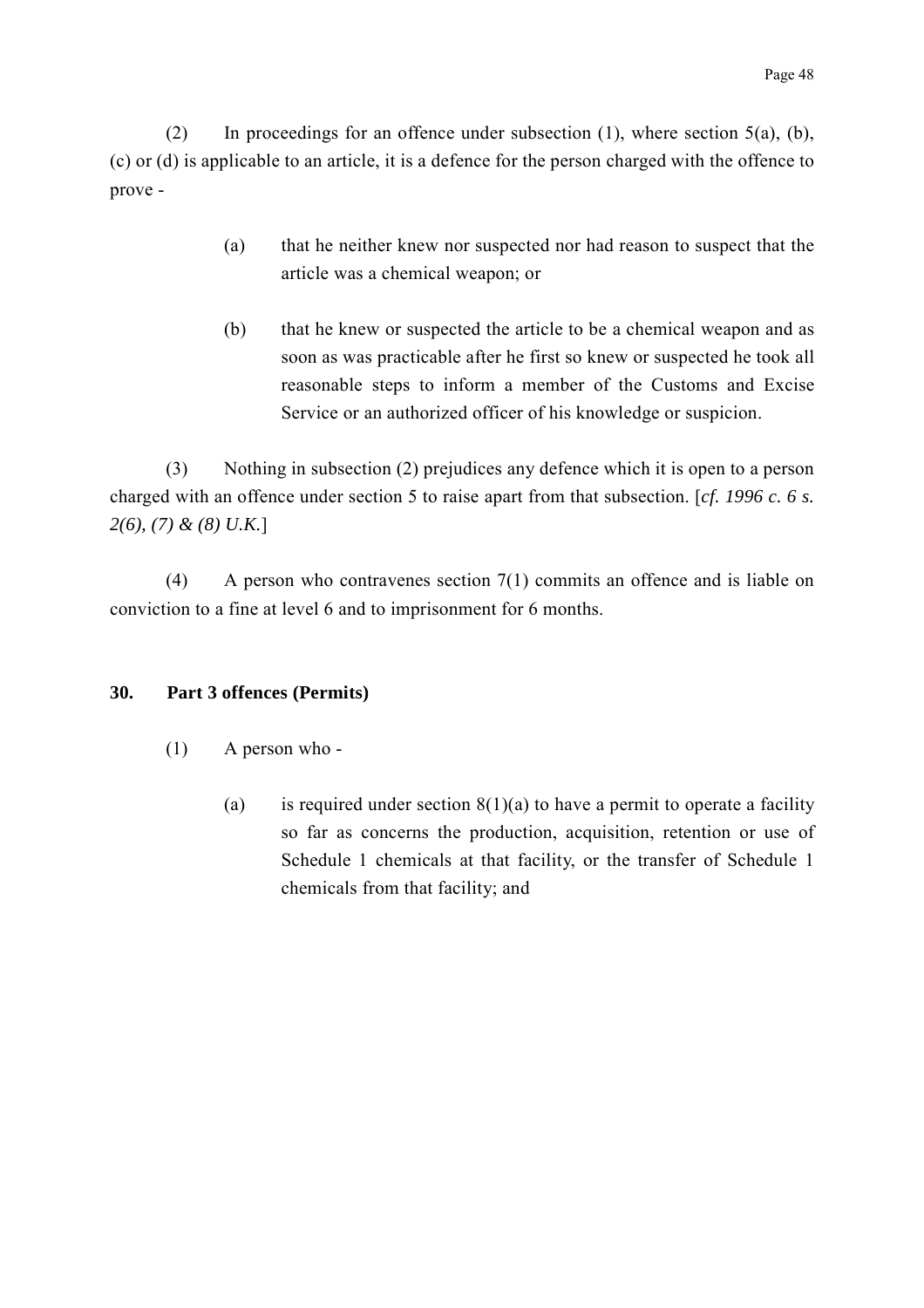(b) without, or otherwise than in accordance with, such a permit, produces, acquires, retains or uses Schedule 1 chemicals at that facility, or transfers Schedule 1 chemicals from that facility,

commits an offence and is liable -

- (c) on summary conviction to a fine of \$200,000 and to imprisonment for 2 years;
- (d) on conviction on indictment to a fine of \$500,000 and to imprisonment for 5 years.
- (2) A person who
	- (a) is required under section  $8(1)(b)$  to have a permit to operate a facility so far as concerns the production, processing or consumption of Schedule 2 chemicals at that facility; and
	- (b) without, or otherwise than in accordance with, such a permit, produces, processes or consumes Schedule 2 chemicals at that facility,

commits an offence and is liable -

- (c) on summary conviction to a fine at level 6 and to imprisonment for 1 year;
- (d) on conviction on indictment to a fine of \$200,000 and to imprisonment for 2 years.
- (3) A person who
	- (a) is required under section  $8(1)(c)$  to have a permit to operate a facility so far as concerns the production of particular Schedule 3 chemicals at that facility; and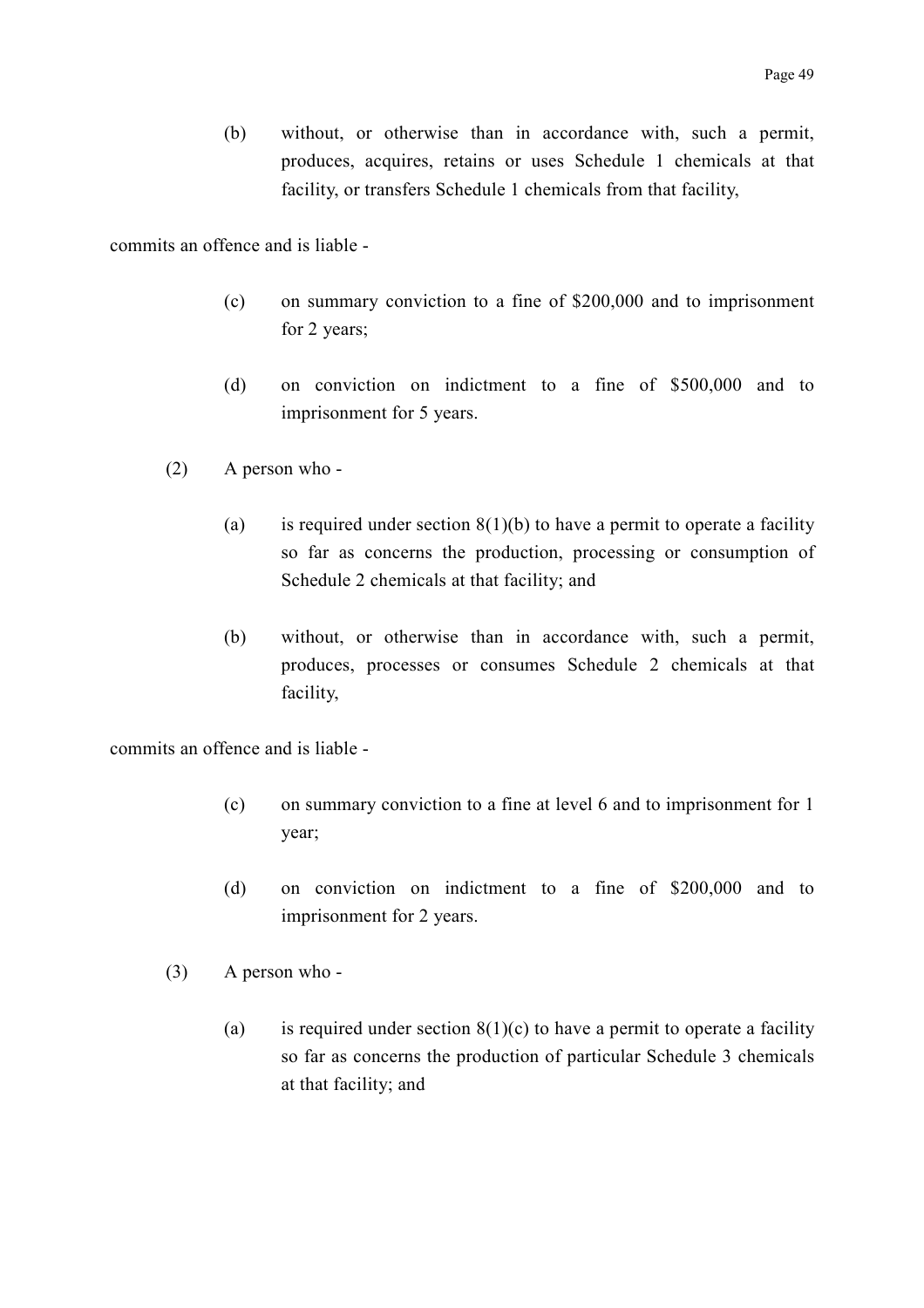(b) without, or otherwise than in accordance with, such a permit, produces that chemical at that facility,

commits an offence and is liable on conviction to a fine at level 6 and to imprisonment for 1 year. [*cf. Chemical Weapons (Prohibition) Act 1994, s. 77(1), (2) & (3), Commonwealth of Australia*]

(4) A permit holder who, without reasonable excuse, contravenes a condition to which a permit is subject commits an offence and is liable on conviction to a fine at level 6 and to imprisonment for 1 year.

- (5) Any person who
	- (a) forges a permit;
	- (b) without the authority of the Director, makes any alteration to a permit; or
	- (c) knowingly utters or makes use of a permit that has been forged or, without the authority of the Director, altered,

commits an offence and is liable on conviction to a fine of \$200,000 and to imprisonment for 2 years.

(6) In proceedings for an offence under subsection  $(1)$ ,  $(2)$  or  $(3)$  it is a defence for the person charged with the offence to prove that he took reasonable precautions and exercised due diligence to prevent the commission of the offence.

# **31. Part 4 offences (Notifications and reports in respect of facilities)**

(1) The operator of a facility who, without reasonable excuse, contravenes section  $11(1)(a)$  or (b) or  $12(2)$  commits an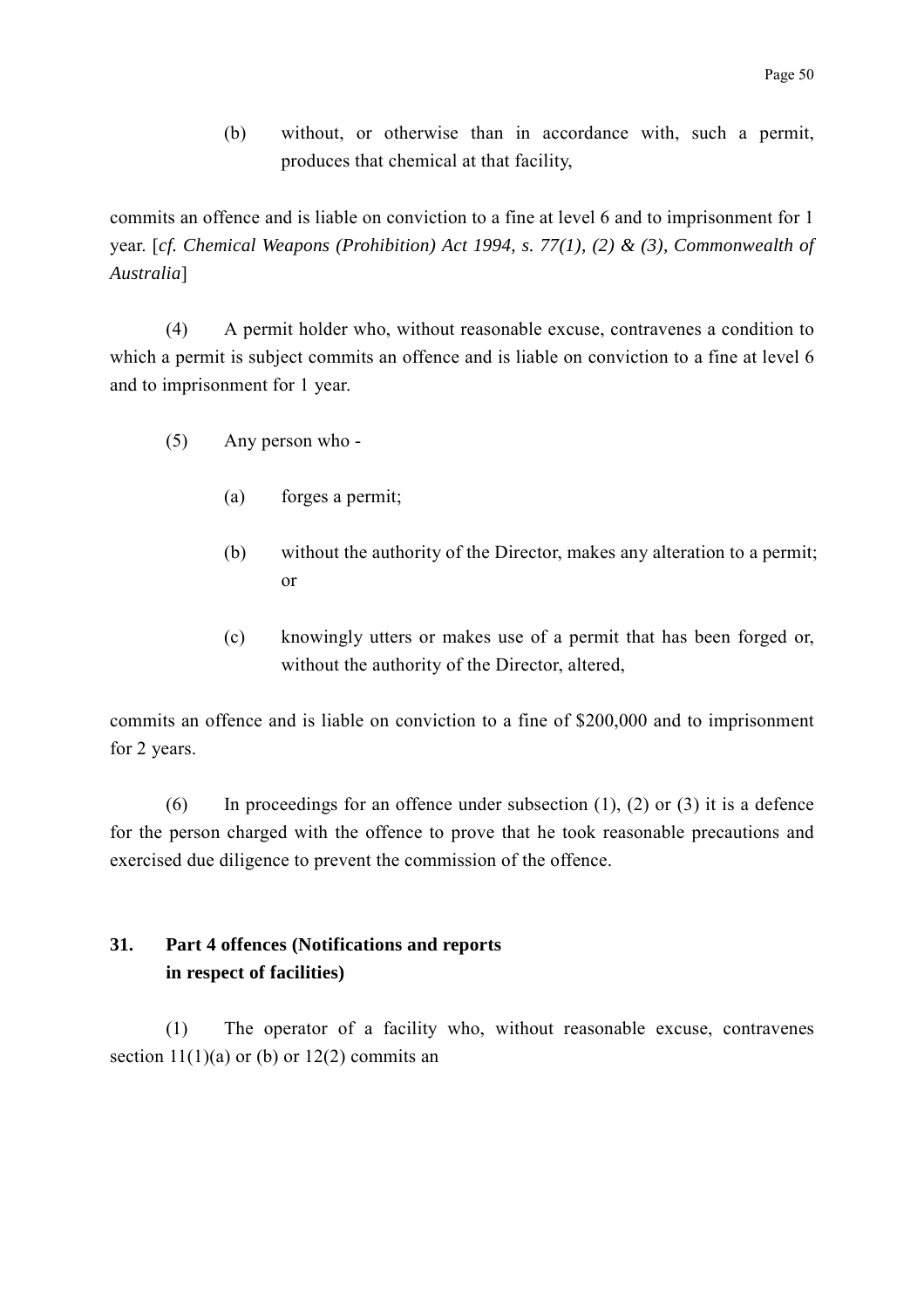offence and is liable on conviction to a fine at level 6 and to imprisonment for 1 year.

(2) A person who, without reasonable excuse, fails to comply with a notice given by the Director under section 13(2) or (3) commits an offence and is liable on conviction to a fine at level 6 and to imprisonment for 1 year.

# **32. Part 5 offences (Powers of investigation)**

(1) Subject to subsection (2), a person who contravenes section 17(1), (3), (4) or (5) commits an offence and is liable on conviction to a fine at level 3 and to imprisonment for 6 months.

(2) Subsection (1) shall not apply to a prescribed person mentioned in paragraph (b) of the definition of "prescribed person" in section 17(7) whenever the prescribed person is acting in his capacity as a prescribed person.

(3) If a member of the Customs and Excise Service or an authorized officer has placed a lock or seal pursuant to section 20, then except as provided in subsection (4), any person who breaks or interferes with such a lock or seal commits an offence and is liable on conviction to a fine at level 2 and to imprisonment for 3 months.

- $(4)$  If -
	- (a) any person breaks or interferes with any such lock or seal in the belief in good faith that it is necessary immediately to break or interfere with the lock or seal in order to prevent -
		- (i) injury being suffered by any person; or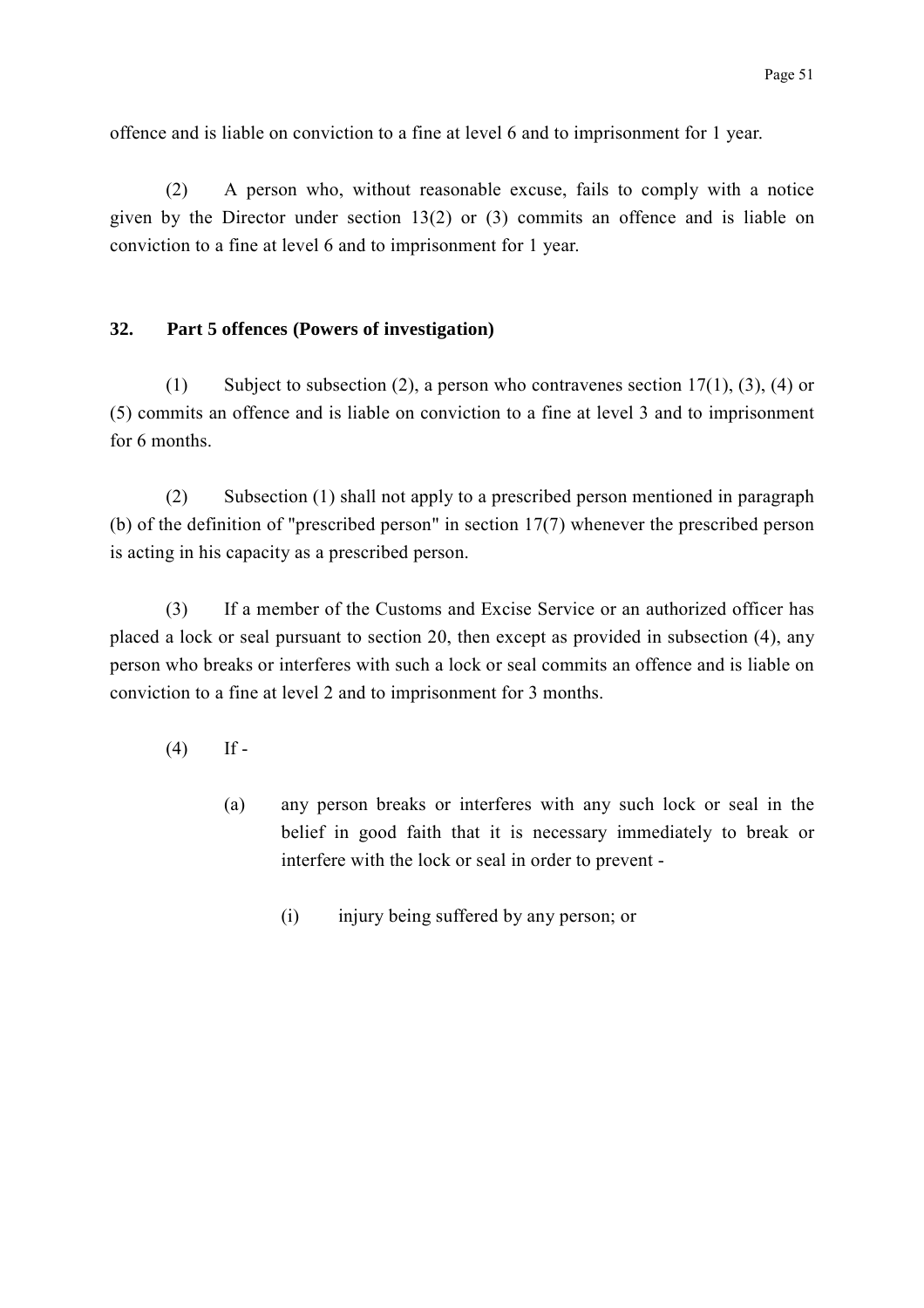- (ii) damage being incurred to any premises, vessel, aircraft, vehicle or article; or
- (b) a public officer breaks or interferes with any such lock or seal in the exercise of his lawful duties,

such person or public officer shall be deemed not to have contravened subsection (3).

# **33. Part 7 offences (International inspections)**

(1) If an authorization has been issued under section 27 in respect of any inspection, a person commits an offence if he -

- (a) refuses without reasonable excuse to comply with any request made by a member of the Customs and Excise Service or an authorized officer or a member of the in-country escort for the purpose of facilitating the conduct of that inspection in accordance with the verification annex;
- (b) interferes without reasonable excuse with any container, instrument or other article installed in the course of that inspection in accordance with the verification annex; or
- (c) wilfully obstructs any member of the inspection team or of the incountry escort, or the observer, in the conduct of that inspection in accordance with the verification annex.

(2) Subsection (1)(b) applies to interference which occurs at any time while the container, instrument or other article is retained in accordance with the verification annex.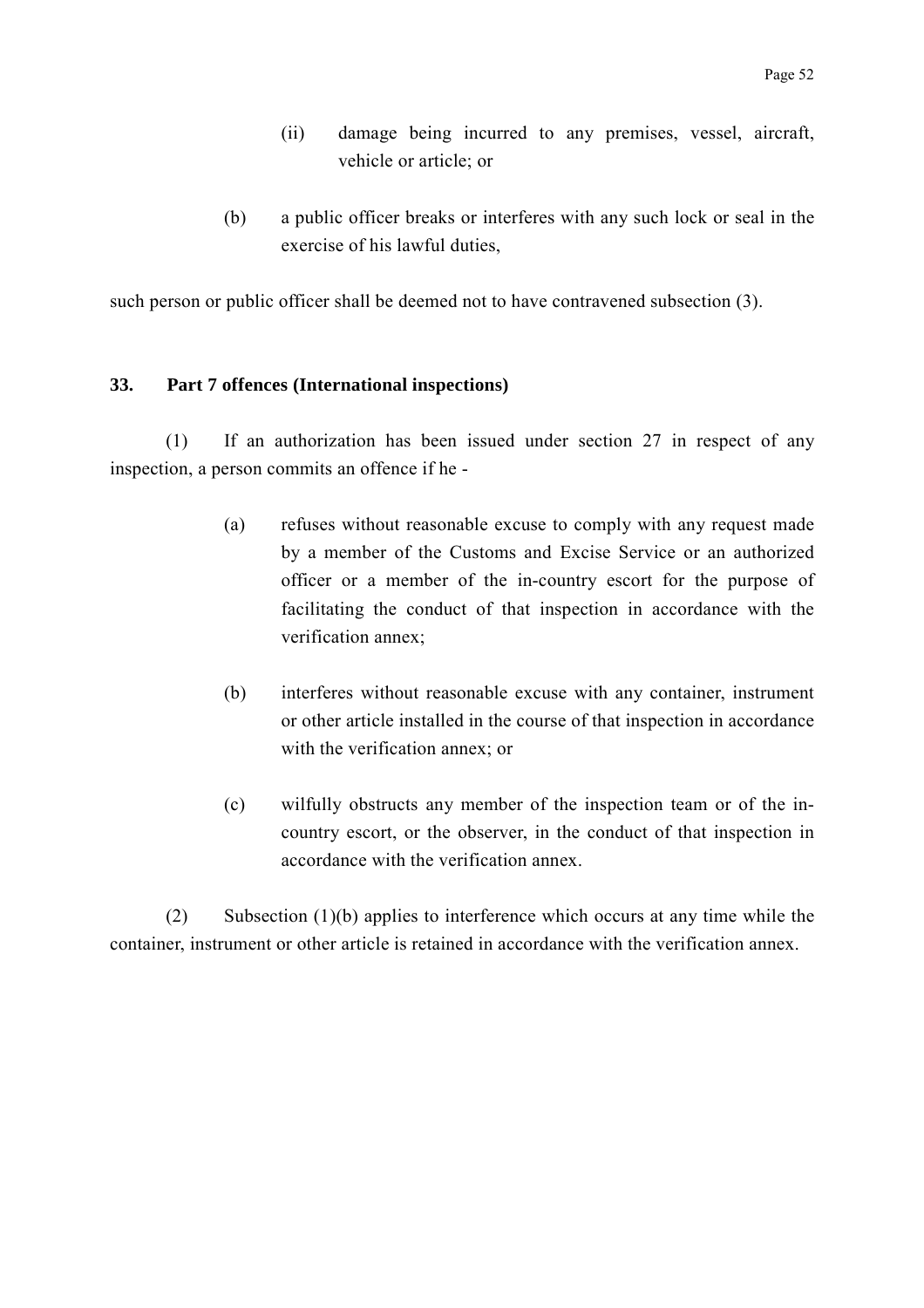(3) A person who commits an offence under this section is liable on conviction to a fine at level 6 and to imprisonment for 6 months.

[*cf. 1996 c. 6 s. 26 U.K.*]

### **34. Part 8 offence (Disclosure of information)**

A person who discloses information in contravention of section 28 commits an offence and is liable -

- (a) on summary conviction to a fine at level 6;
- (b) on conviction on indictment to a fine of \$200,000 and to imprisonment for 2 years.

### **35. Obstruction**

- (1) Any person who
	- (a) obstructs a member of the Customs and Excise Service or an authorized officer in the exercise of any power or the performance of any duty conferred or imposed on members of the Customs and Excise Service or authorized officers by this Ordinance;
	- (b) fails to comply with any requirement, direction or demand given or made by a member of the Customs and Excise Service or an authorized officer in the exercise or performance of any such power or duty,

commits an offence and is liable on conviction to a fine at level 6 and to imprisonment for 6 months.

(2) Any person who knowingly makes a false report, or furnishes any false or misleading information, to a member of the Customs and Excise Service or an authorized officer in performing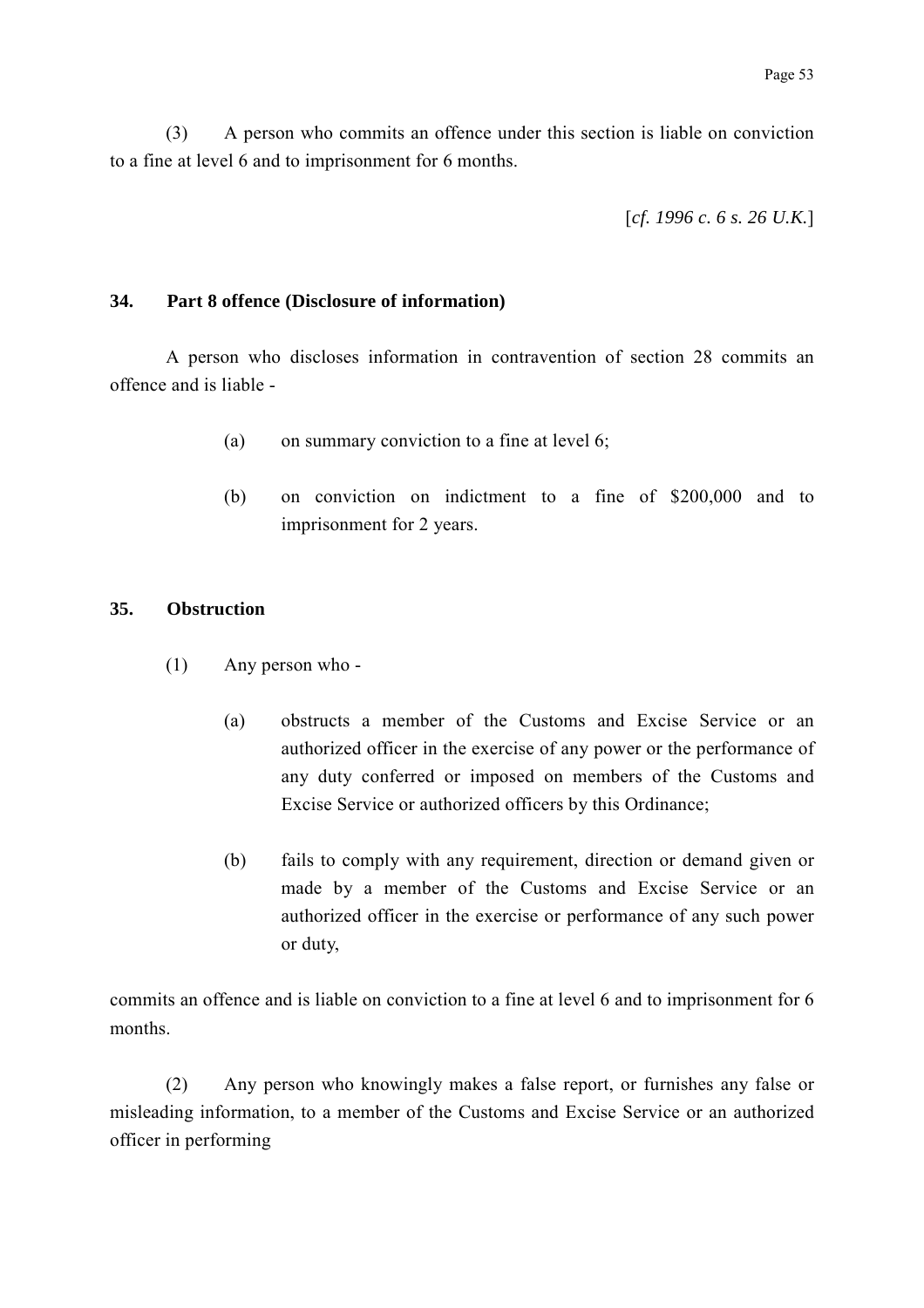his duties under this Ordinance commits an offence and is liable on conviction to a fine at level 6 and to imprisonment for 6 months.

#### **36. False or misleading statements, etc.**

- (1) Any person, who, in respect of
	- (a) an application for the grant of a permit; or
	- (b) any document or other article (howsoever described) required under this Ordinance (including required under a permit or under the Convention) to be provided to the Commissioner, the Director, a member of the Customs and Excise Service, an authorized officer, or an inspection team,

makes or causes to be made any statement or furnishes or causes to be furnished any information which is false or misleading in a material particular or omits any material particular commits an offence and is liable on conviction to a fine of \$200,000 and to imprisonment for 2 years, unless he satisfies the court that he did not know and had no reason to believe the statement or information to be false or misleading or the omission to be material.

(2) Any person who, without reasonable excuse, refuses or fails to provide a document or other article in accordance with a requirement referred to in subsection (1)(b) commits an offence and is liable on conviction to a fine of \$200,000 and to imprisonment for 2 years.

# **37. Time limitation for criminal**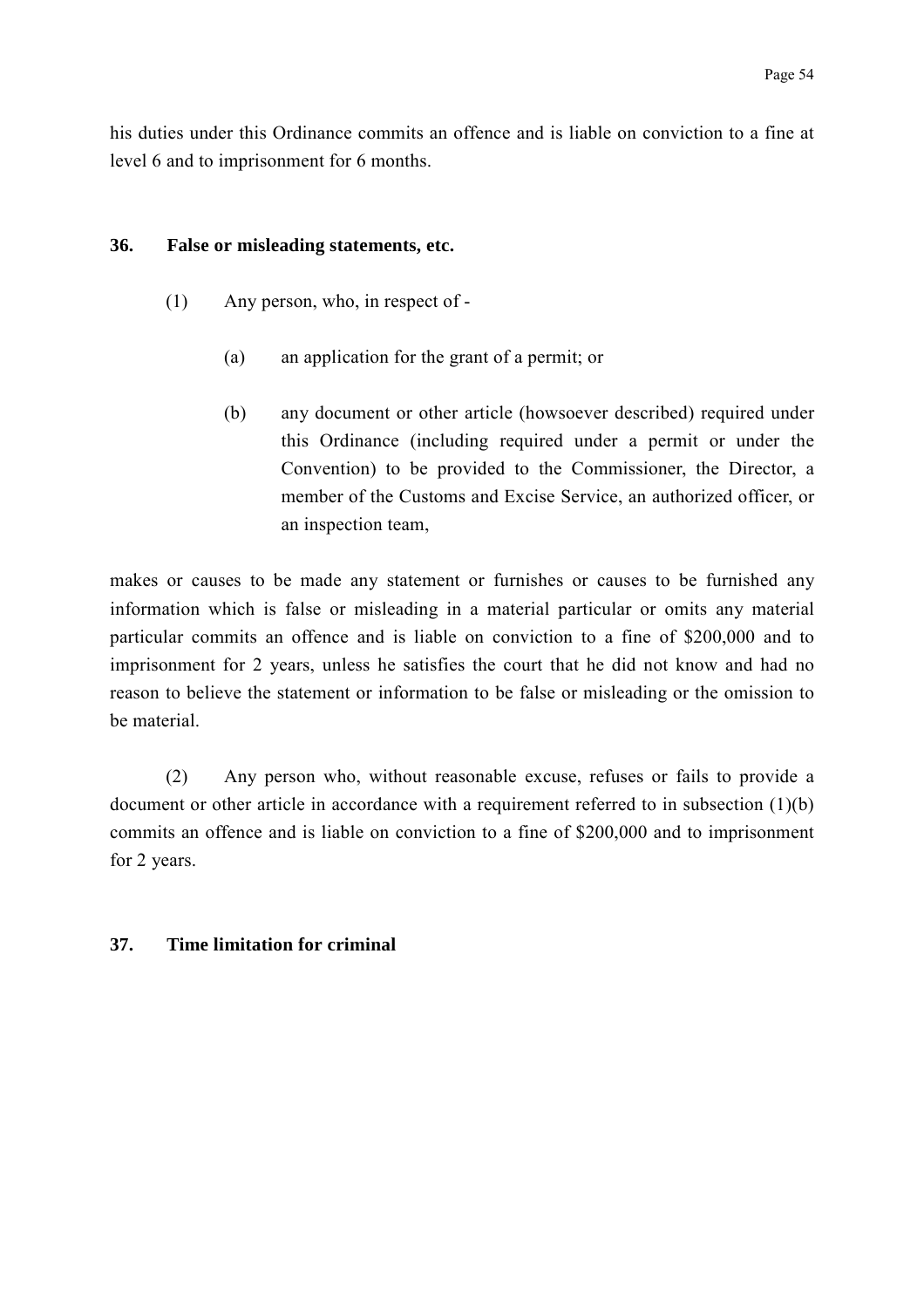#### **proceedings**

In any case of an offence, other than an indictable offence, under this Ordinance, a complaint shall be made or an information laid in respect of the offence within 2 years or, in the case of an offence under section 35(2), 3 years from the time when the matter of the complaint or information, as the case may be, arose.

## PART 10

#### MISCELLANEOUS

#### **38. Appeals**

- (1) An appeal in writing may be made to the Chief Executive
	- (a) against any decision of the Director to which section 10(4) applies by the holder of, or the applicant for, as the case may be, the permit to which the decision relates; and
	- (b) not later than 28 days after notice of the decision was served on the holder or applicant, as the case may be.

(2) The Chief Executive shall determine an appeal under subsection (1) by confirming, varying or reversing the decision the subject of the appeal.

## **39. Power of Director to specify forms**

(1) Subject to subsection (2), the Director may specify the form of any document required under this Ordinance to be in the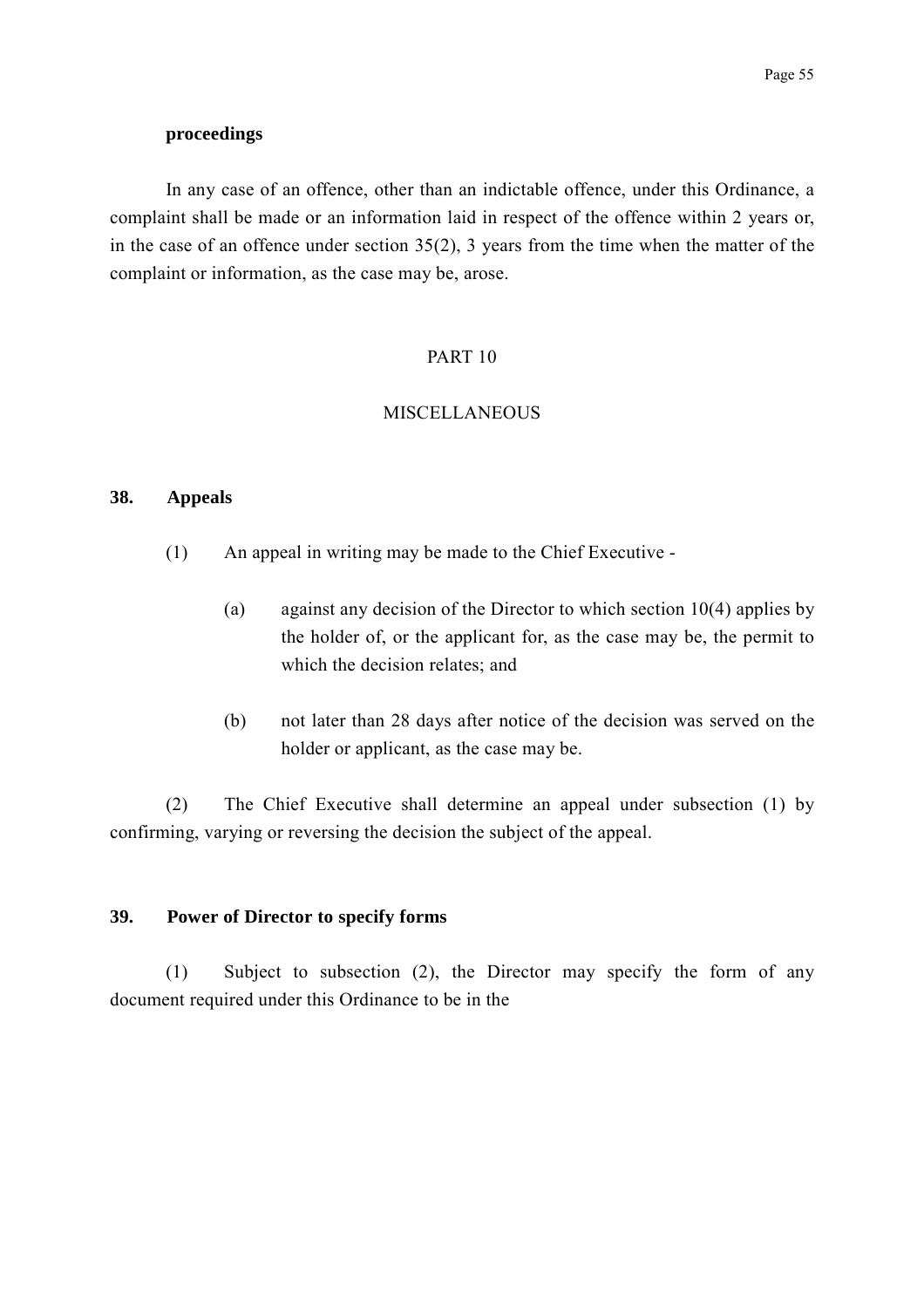specified form and the form of such other documents required for the purposes of this Ordinance as he thinks fit.

(2) The Director's power under subsection (1) shall be subject to any express requirement under this Ordinance for a form, whether specified or otherwise, to comply with that requirement, but that requirement shall not restrict the exercise of that power in respect of that form to the extent that, in the opinion of the Director, his exercise of that power in respect of that form does not contravene that requirement.

(3) The Director's power under subsection (1) may be exercised in such a way as  $\mathfrak{t}$ .

- (a) include in the specified form of any document referred to in that subsection a statutory declaration -
	- (i) to be made by the person completing the form; and
	- (ii) as to whether the particulars contained in the form are true and correct to the best of that person's knowledge and belief;
- (b) specify 2 or more forms of any document referred to in that subsection, whether as alternatives, or to provide for particular circumstances or particular cases, as the Director thinks fit.
- (4) A form specified under this section shall be
	- (a) completed in accordance with such directions and instructions as are specified in the form;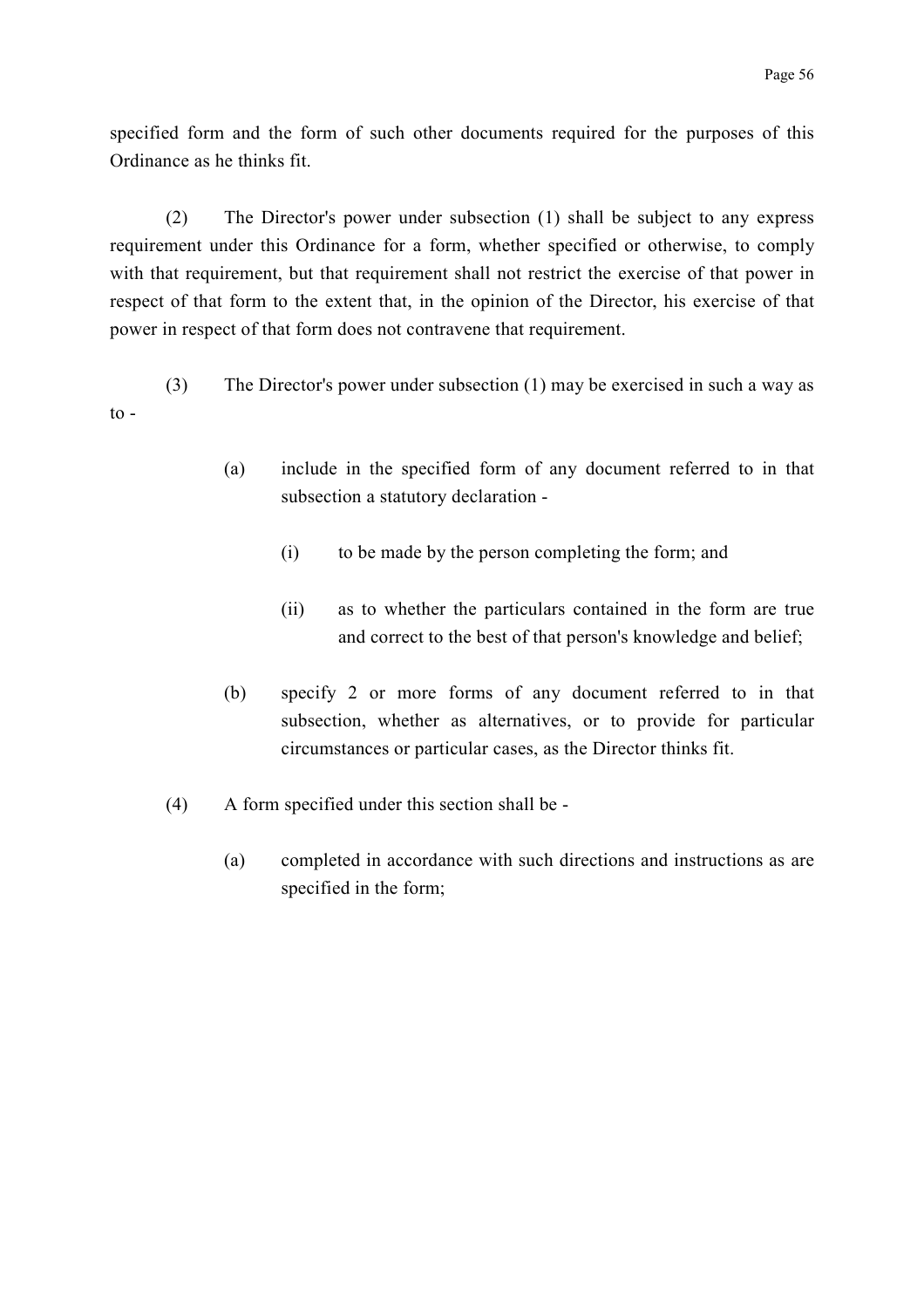- (b) accompanied by such documents as are specified in the form; and
- (c) if the completed form is required to be provided to
	- (i) the Director;
	- (ii) another person on behalf of the Director; or
	- (iii) any other person,

so provided in the manner and within the period, if any, specified in the form.

## **40. Power to amend Schedule 1**

The Secretary for Commerce and Industry may by order amend Schedule 1 in order to effect changes made to the Convention under Article XV of the Convention.

## **41. Service of notices**

Subject to section 21(6) and (10), a notice (howsoever described) which is required to be served under this Ordinance, or which may be served under this Ordinance, on a person (howsoever described) shall, in the absence of evidence to the contrary, be deemed to be so served if -

- (a) in the case of an individual, it is
	- (i) delivered to him;
	- (ii) left at his last known address for service, or at his last known place of residence or business, in Hong Kong;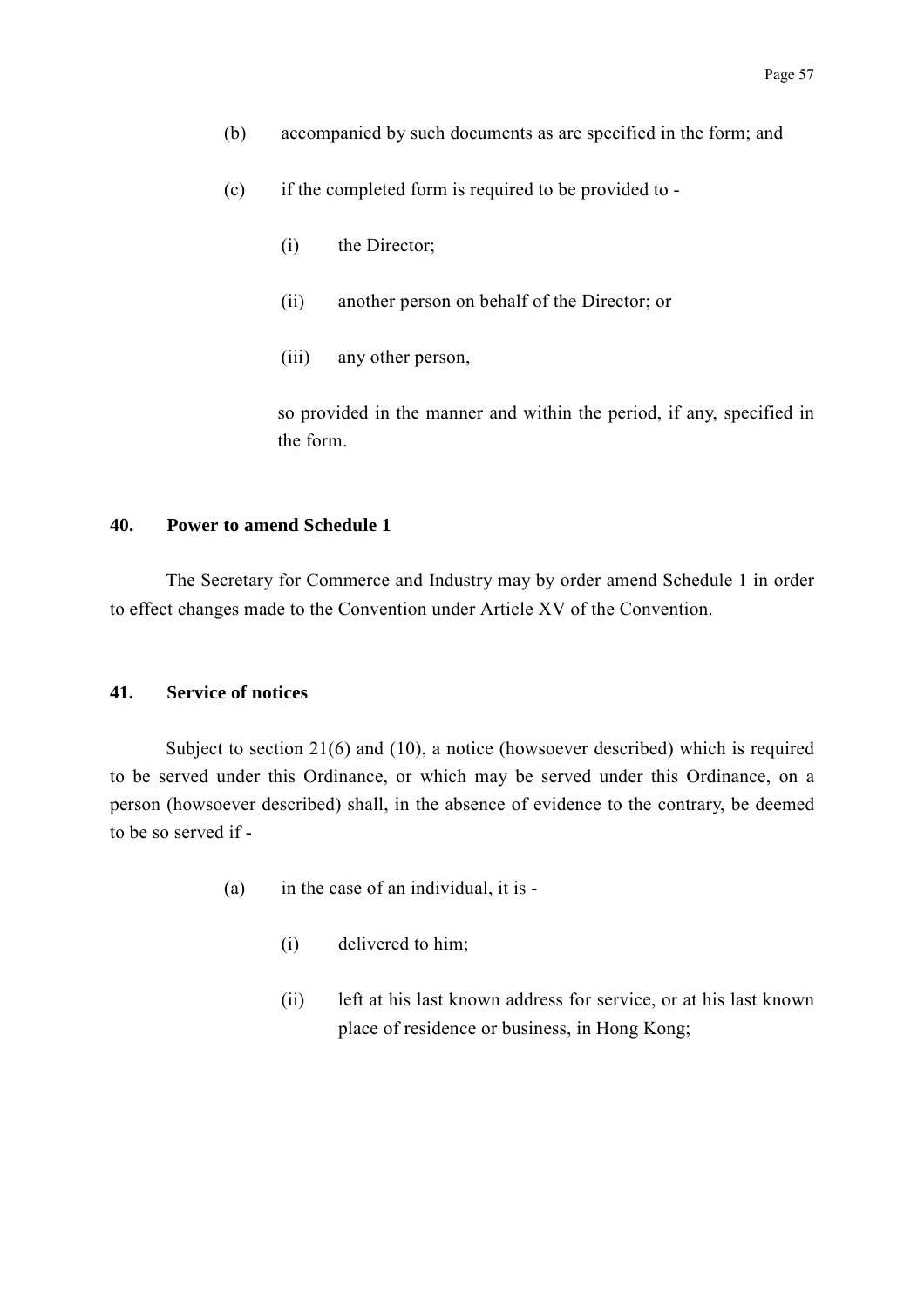- (iii) sent by post to him at his last known address for service, or at his last known postal address, in Hong Kong; or
- (iv) sent by telex, facsimile transmission or other similar method to him at his last known address for service, or at his last known postal address, or at his last known place of residence or business, in Hong Kong;
- (b) in the case of a company, it is
	- (i) given to or served on an officer of the company;
	- (ii) left at the company's last known address for service, or at its last known place of business, in Hong Kong;
	- (iii) sent by post to the company at its last known address for service, or at its last known postal address, in Hong Kong; or
	- (iv) sent by telex, facsimile transmission or other similar method to the company at its last known address for service, or at its last known postal address, or at its last known place of business, in Hong Kong;
- (c) in the case of a partnership, it is
	- (i) delivered, left or sent in accordance with paragraph (a) in respect of any partner who is an individual; or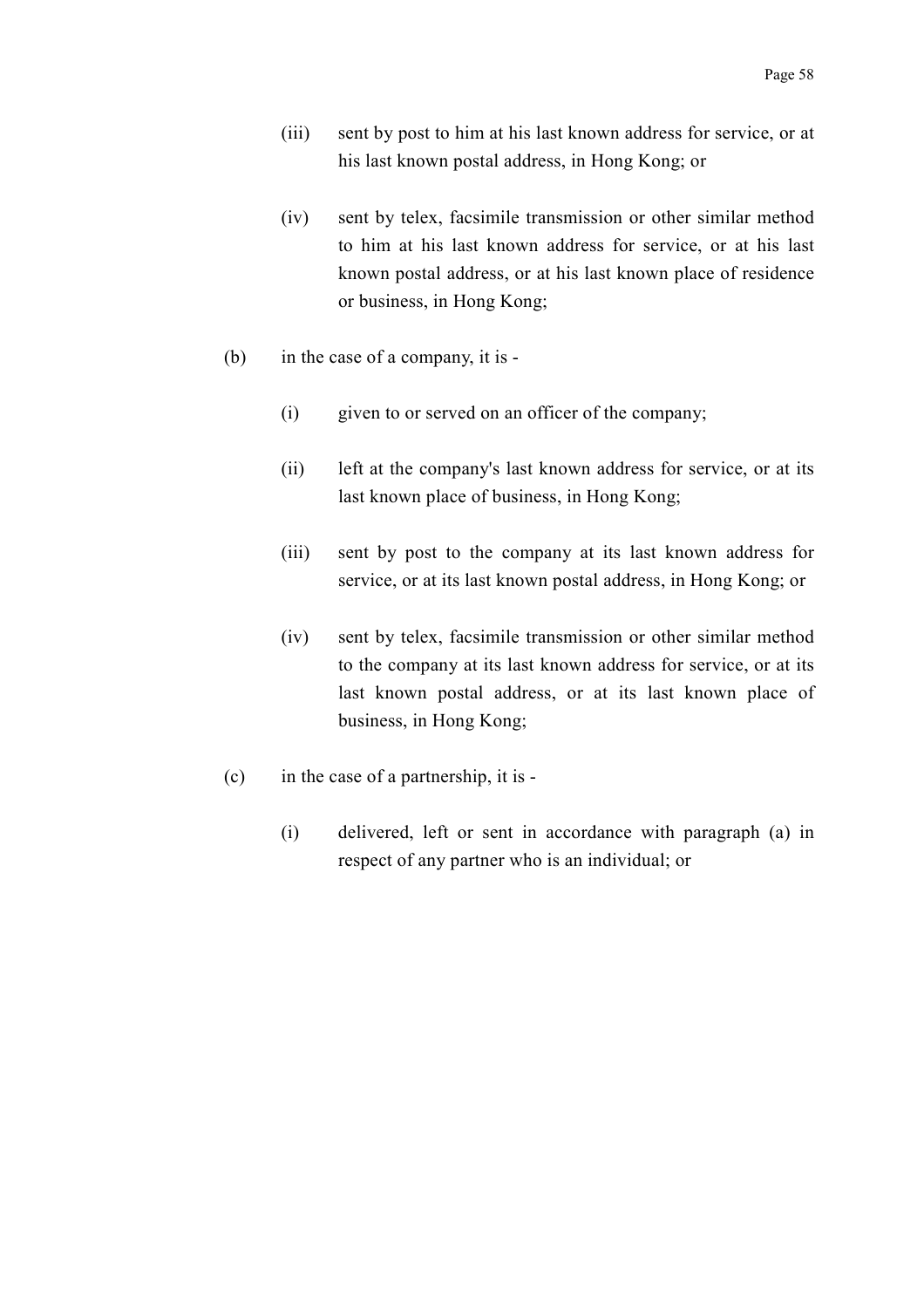- (ii) given, served, left or sent in accordance with paragraph (b) in respect of any partner which is a company;
- (d) in the case of a person ("attorney") holding a power of attorney under which the attorney is authorized to accept service in respect of another person, it is -
	- (i) delivered, left or sent in accordance with paragraph (a) where the attorney is an individual;
	- (ii) given, served, left or sent in accordance with paragraph (b) where the attorney is a company;
	- (iii) delivered, left or sent in accordance with paragraph (a) in respect of any partner who is an individual where the attorney is a partnership; or
	- (iv) given, served, left or sent in accordance with paragraph (b) in respect of any partner which is a company where the attorney is a partnership.

# **42. Regulations**

The Chief Executive in Council may make regulations prescribing matters -

(a) required or permitted by this Ordinance to be prescribed; or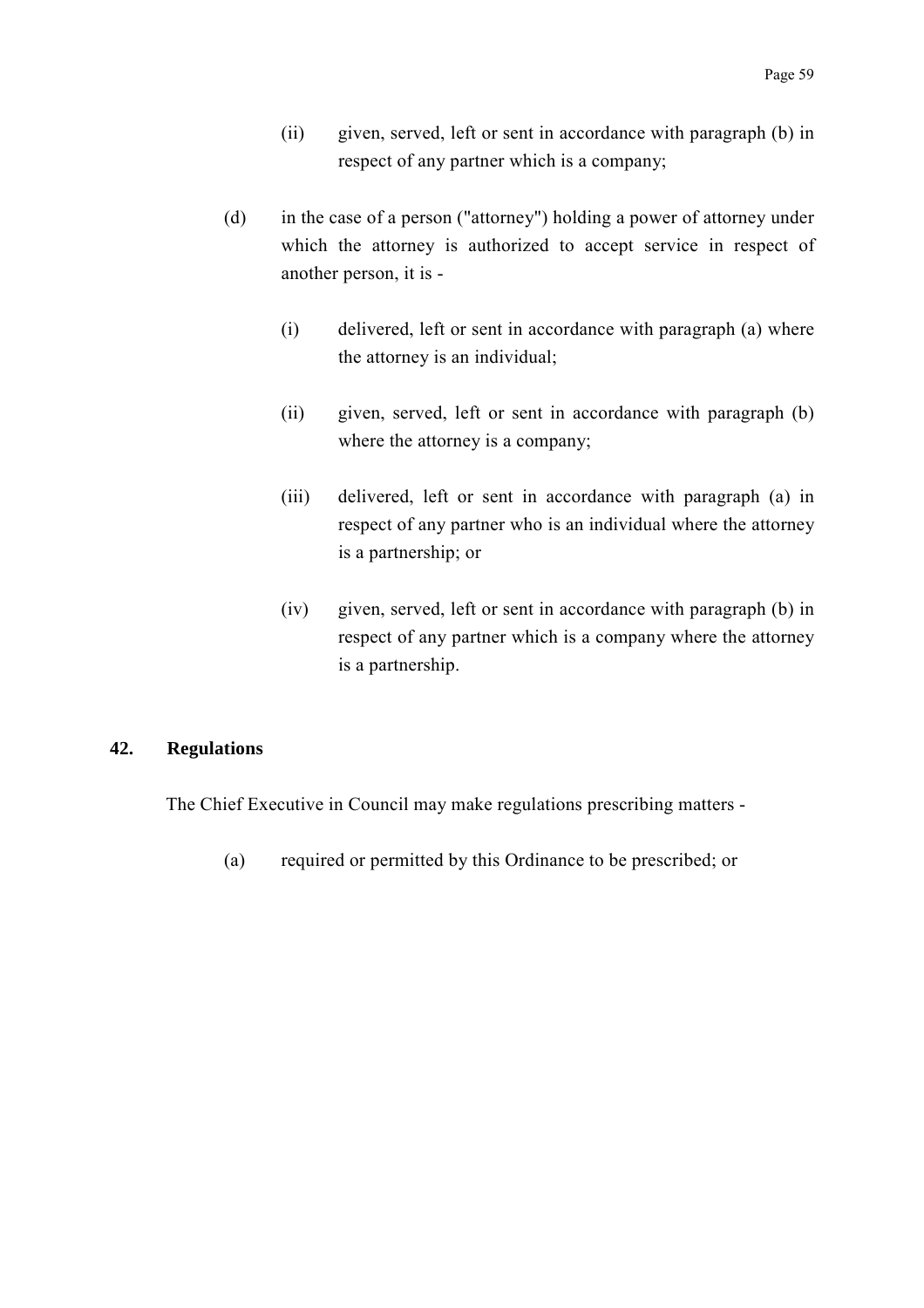(b) necessary or convenient to be prescribed for carrying out or giving effect to this Ordinance,

and, in particular, making provision with respect to -

- (c) the making of reports to the Organization in compliance with Hong Kong's obligations under the Convention;
- (d) offences in respect of contraventions of the regulations including the imposition in respect of any such offence of a fine not exceeding level 6 and of imprisonment for a period not exceeding 2 years.

### **43. Transitional**

(1) Where on the relevant day the operator of a facility requires a permit to operate the facility during the year in which that day falls, then the operator shall be deemed to be the holder of a permit to operate the facility during that year -

- (a) subject to paragraph (b), until the expiration of
	- (i) 3 months immediately following that day; or
	- (ii) that year,

whichever first occurs;

- (b) if an application is made under section 9
	- (i) for a permit to operate the facility during that year; and
	- (ii) before whichever expiration referred to in paragraph (a) first occurs,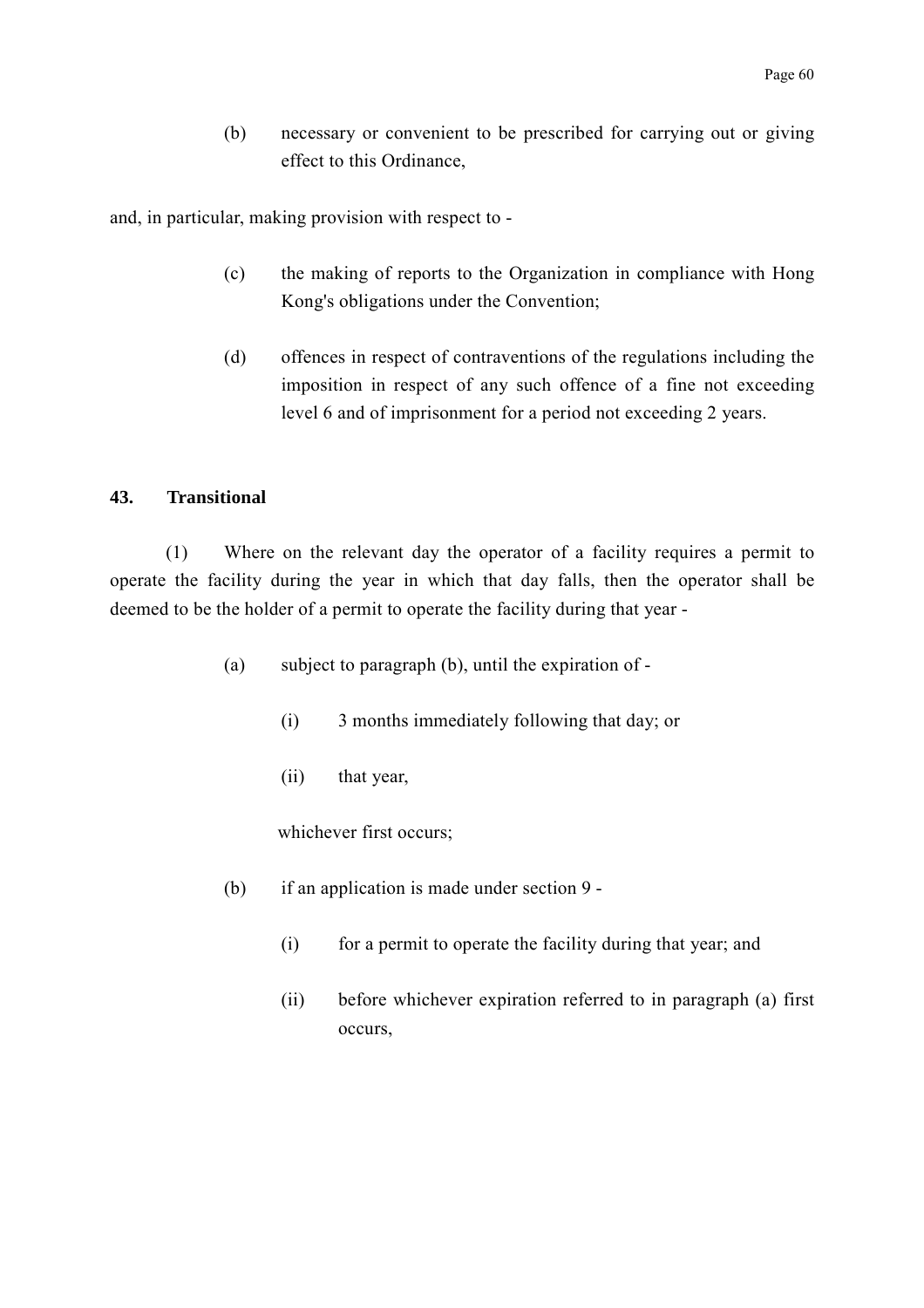until the determination under section 10 of the application.

(2) Where the relevant day falls after 30 September in a year, then the operator of a facility who requires a permit to operate the facility during the immediately following year shall be deemed to be the holder of a permit to operate the facility during that immediately following year -

- (a) subject to paragraph (b), until the expiration of 3 months immediately following that day;
- (b) if an application is made under section 9
	- (i) for a permit to operate the facility during that immediately following year; and
	- (ii) before the expiration referred to in paragraph (a) occurs,

until the determination under section 10 of the application.

(3) In this section, "relevant day" (有關日期) means the day on which section 8 commences.

## **44. Consequential amendments**

The enactments specified in Schedule 2 are amended as set out in that Schedule.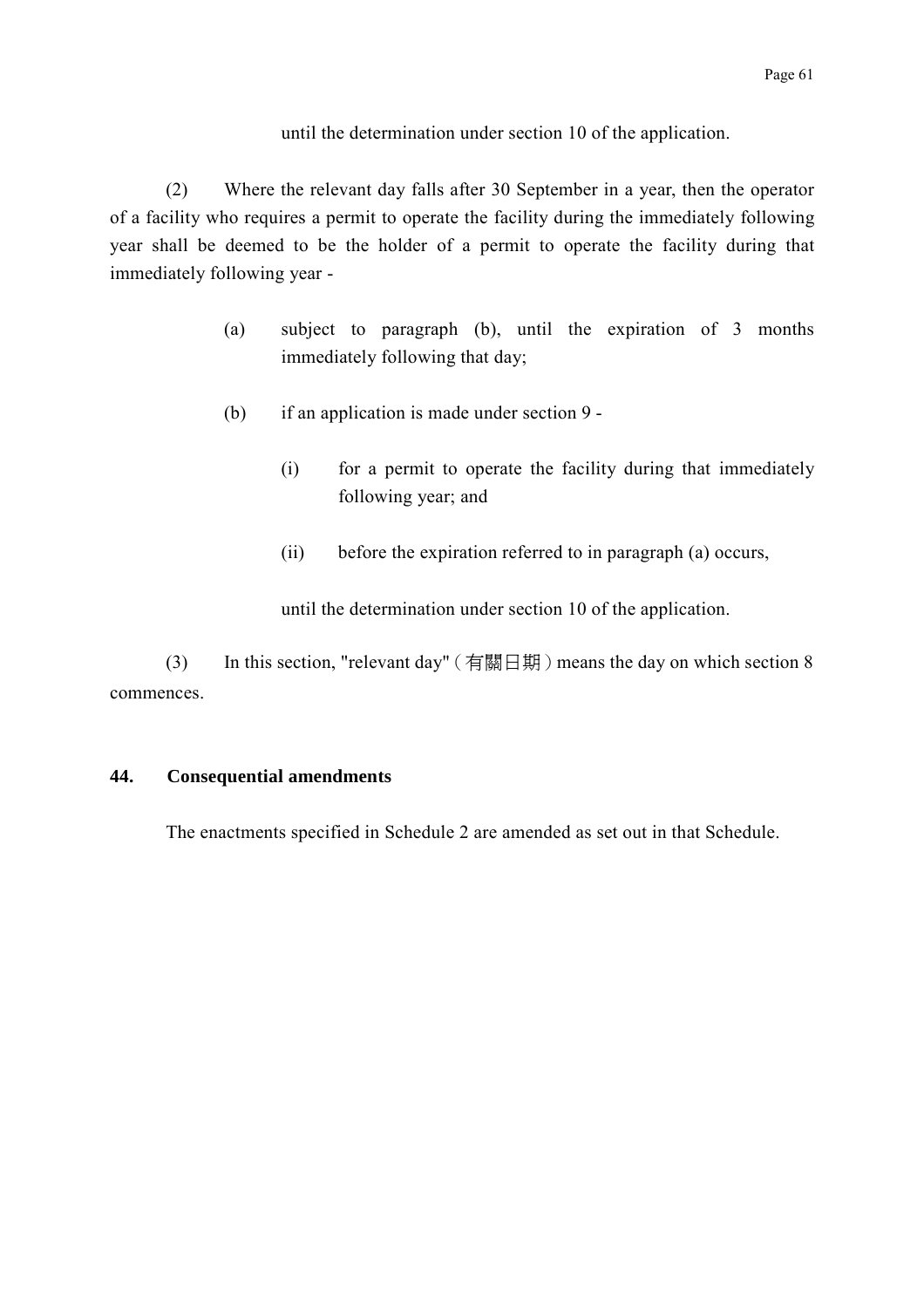#### SCHEDULE 1 [ss.  $2 \& 40$ ]

# CONVENTION ON THE PROHIBITION OF THE DEVELOPMENT, PRODUCTION, STOCKPILING AND USE OF CHEMICAL WEAPONS AND ON THEIR DESTRUCTION

### **PREAMBLE**

The States Parties to this Convention,

Determined to act with a view to achieving effective progress towards general and complete disarmament under strict and effective international control, including the prohibition and elimination of all types of weapons of mass destruction,

Desiring to contribute to the realization of the purposes and principles of the Charter of the United Nations,

Recalling that the General Assembly of the United Nations has repeatedly condemned all actions contrary to the principles and objectives of the Protocol for the Prohibition of the Use in War of Asphyxiating, Poisonous or Other Gases, and of Bacteriological Methods of Warfare, signed at Geneva on 17 June 1925 (the Geneva Protocol of 1925),

Recognizing that this Convention reaffirms principles and objectives of and obligations assumed under the Geneva Protocol of 1925, and the Convention on the Prohibition of the Development, Production and Stockpiling of Bacteriological (Biological) and Toxin Weapons and on their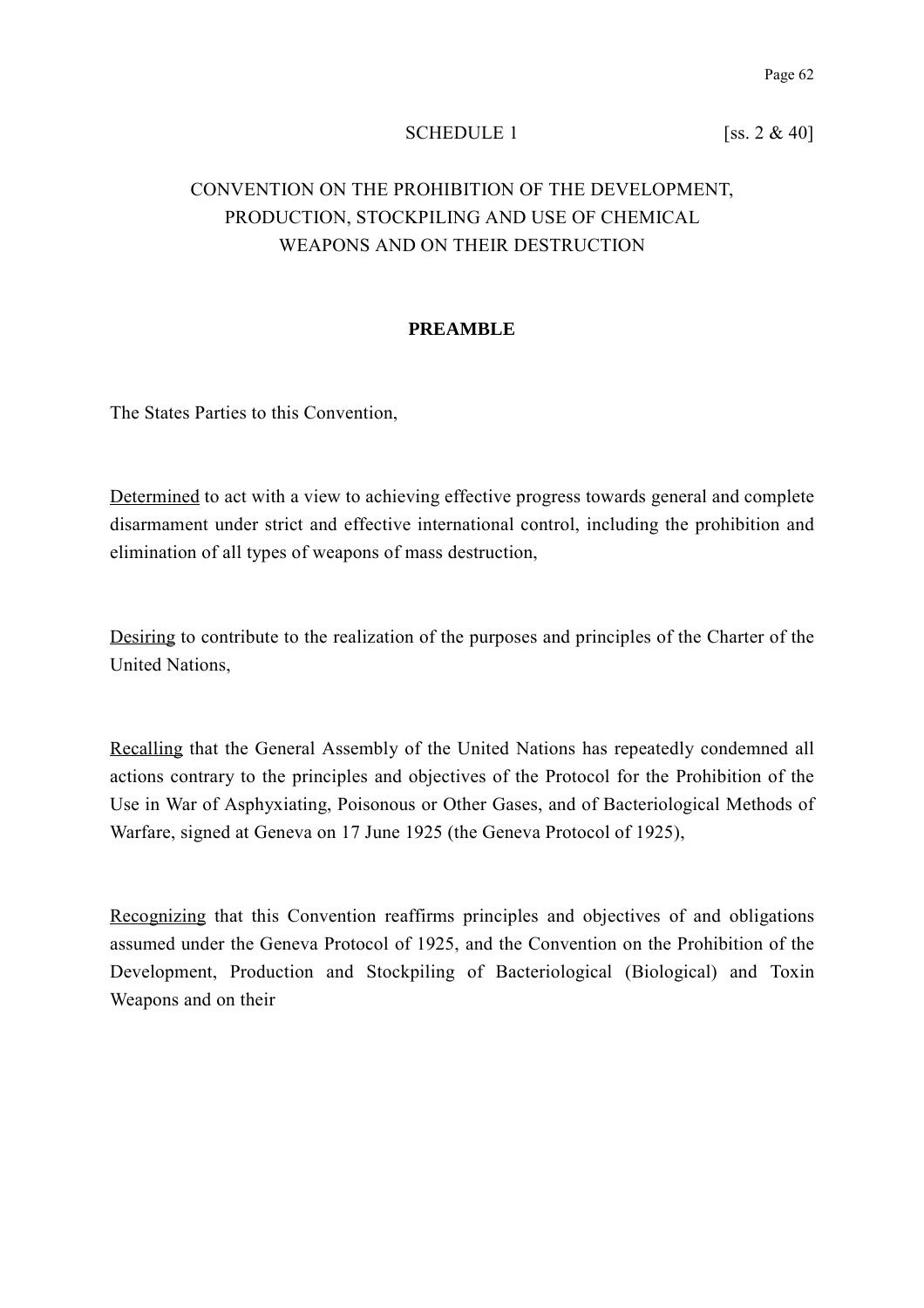Destruction signed at London, Moscow and Washington on 10 April 1972,

Bearing in mind the objective contained in Article IX of the Convention on the Prohibition of the Development, Production and Stockpiling of Bacteriological (Biological) and Toxin Weapons and on their Destruction,

Determined for the sake of all mankind, to exclude completely the possibility of the use of chemical weapons, through the implementation of the provisions of this Convention, thereby complementing the obligations assumed under the Geneva Protocol of 1925,

Recognizing the prohibition, embodied in the pertinent agreements and relevant principles of international law, of the use of herbicides as a method of warfare,

Considering that achievements in the field of chemistry should be used exclusively for the benefit of mankind,

Desiring to promote free trade in chemicals as well as international cooperation and exchange of scientific and technical information in the field of chemical activities for purposes not prohibited under this Convention in order to enhance the economic and technological development of all States Parties,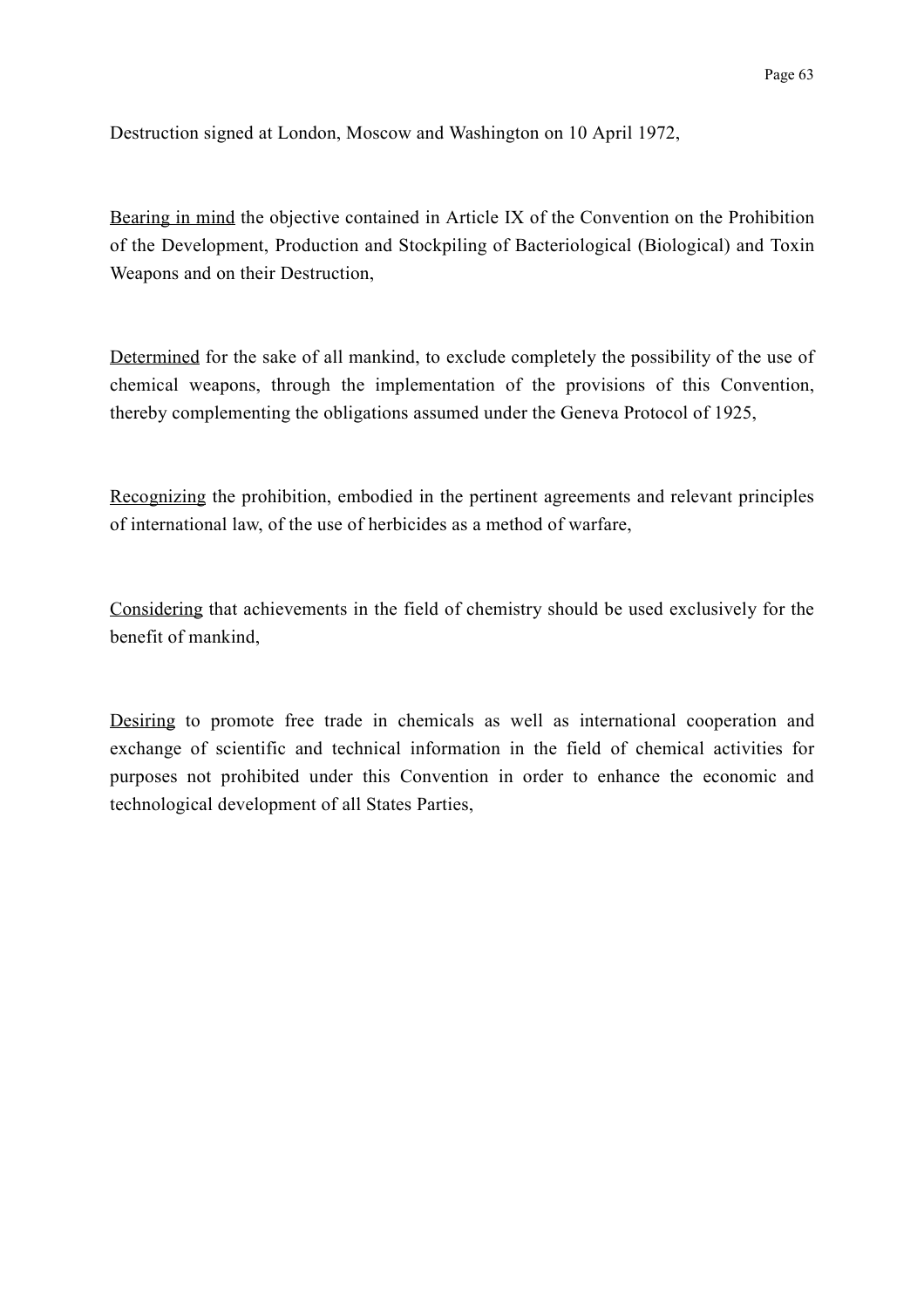Convinced that the complete and effective prohibition of the development, production, acquisition, stockpiling, retention, transfer and use of chemical weapons, and their destruction, represent a necessary step towards the achievement of these common objectives,

Have agreed as follows:

### **ARTICLE I**

## **GENERAL OBLIGATIONS**

- 1. Each State Party to this Convention undertakes never under any circumstances:
	- (a) To develop, produce, otherwise acquire, stockpile or retain chemical weapons, or transfer, directly or indirectly, chemical weapons to anyone;
	- (b) To use chemical weapons;
	- (c) To engage in any military preparations to use chemical weapons;
	- (d) To assist, encourage or induce, in any way, anyone to engage in any activity prohibited to a State Party under this Convention.
- 2. Each State Party undertakes to destroy chemical weapons it owns or possesses, or that are located in any place under its jurisdiction or control, in accordance with the provisions of this Convention.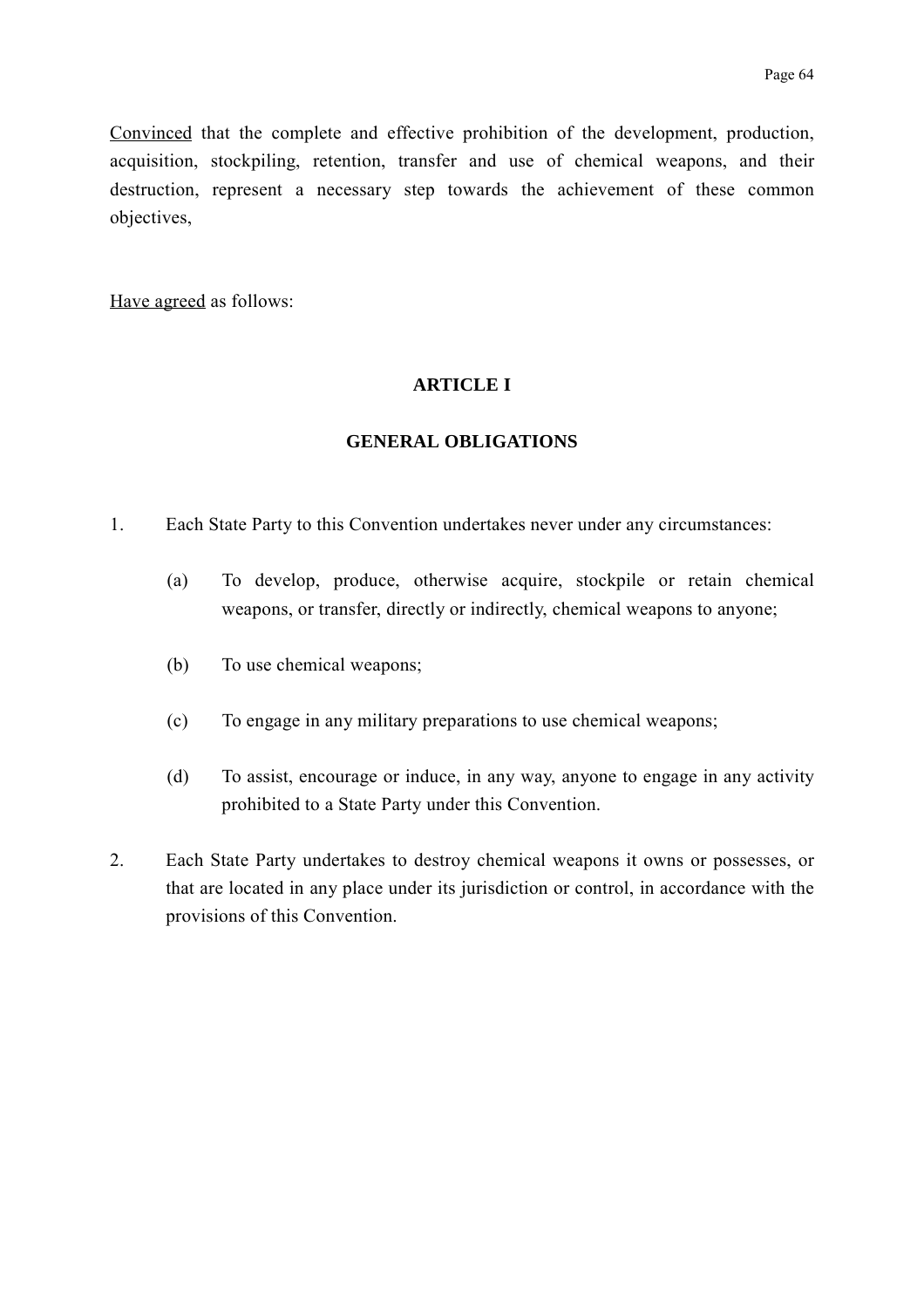- 3. Each State Party undertakes to destroy all chemical weapons it abandoned on the territory of another State Party, in accordance with the provisions of this Convention.
- 4. Each State Party undertakes to destroy any chemical weapons production facilities it owns or possesses, or that are located in any place under its jurisdiction or control, in accordance with the provisions of this Convention.
- 5. Each State Party undertakes not to use riot control agents as a method of warfare.

## **ARTICLE II**

## **DEFINITIONS AND CRITERIA**

For the purposes of this Convention:

- 1. "Chemical Weapons" means the following, together or separately:
	- (a) Toxic chemicals and their precursors, except where intended for purposes not prohibited under this Convention, as long as the types and quantities are consistent with such purposes;
	- (b) Munitions and devices, specifically designed to cause death or other harm through the toxic properties of those toxic chemicals specified in subparagraph (a), which would be released as a result of the employment of such munitions and devices;
	- (c) Any equipment specifically designed for use directly in connection with the employment of munitions and devices specified in subparagraph (b).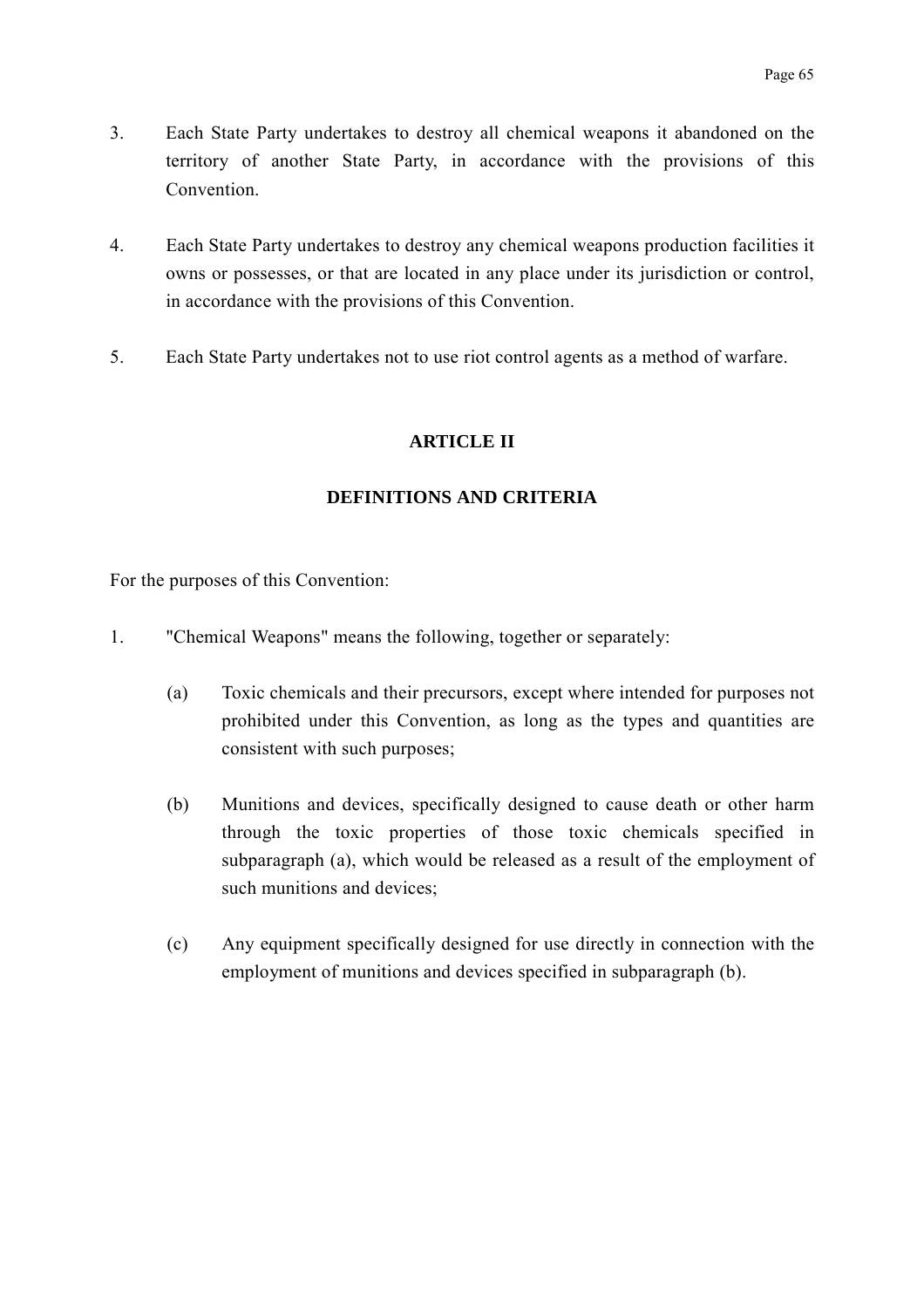2. "Toxic Chemical" means:

Any chemical which through its chemical action on life processes can cause death, temporary incapacitation or permanent harm to humans or animals. This includes all such chemicals, regardless of their origin or of their method of production, and regardless of whether they are produced in facilities, in munitions or elsewhere. (For the purpose of implementing this Convention, toxic chemicals which have been identified for the application of verification measures are listed in Schedules contained in the Annex on Chemicals.)

3. "Precursor" means:

Any chemical reactant which takes part at any stage in the production by whatever method of a toxic chemical. This includes any key component of a binary or multicomponent chemical system.

(For the purpose of implementing this Convention, precursors which have been identified for the application of verification measures are listed in Schedules contained in the Annex on Chemicals.)

4. "Key Component of Binary or Multicomponent Chemical Systems" (hereinafter referred to as "key component") means:

The precursor which plays the most important role in determining the toxic properties of the final product and reacts rapidly with other chemicals in the binary or multicomponent system.

- 5. "Old Chemical Weapons" means:
	- (a) Chemical weapons which were produced before 1925; or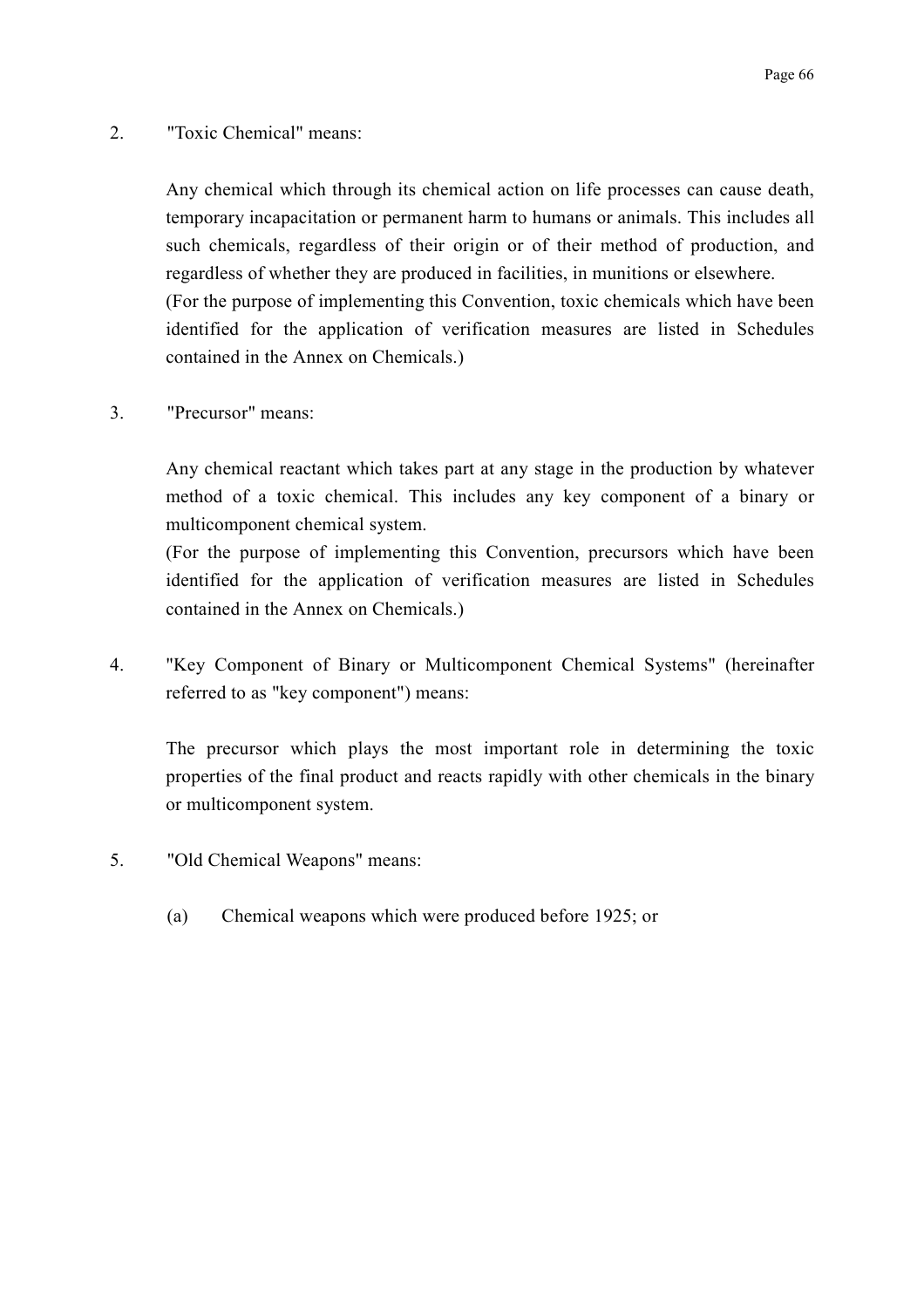- (b) Chemical weapons produced in the period between 1925 and 1946 that have deteriorated to such extent that they can no longer be used as chemical weapons.
- 6. "Abandoned Chemical Weapons" means:

Chemical weapons, including old chemical weapons, abandoned by a State after 1 January 1925 on the territory of another State without the consent of the latter.

7. "Riot Control Agent" means:

Any chemical not listed in a Schedule, which can produce rapidly in humans sensory irritation or disabling physical effects which disappear within a short time following termination of exposure.

- 8. "Chemical Weapons Production Facility":
	- (a) Means any equipment, as well as any building housing such equipment, that was designed, constructed or used at any time since 1 January 1946:
		- (i) As part of the stage in the production of chemicals ("final technological stage") where the material flows would contain, when the equipment is in operation:
			- (1) Any chemical listed in Schedule 1 in the Annex on Chemicals; or
			- (2) Any other chemical that has no use, above 1 tonne per year on the territory of a State Party or in any other place under the jurisdiction or control of a State Party, for purposes not prohibited under this Convention, but can be used for chemical weapons purposes;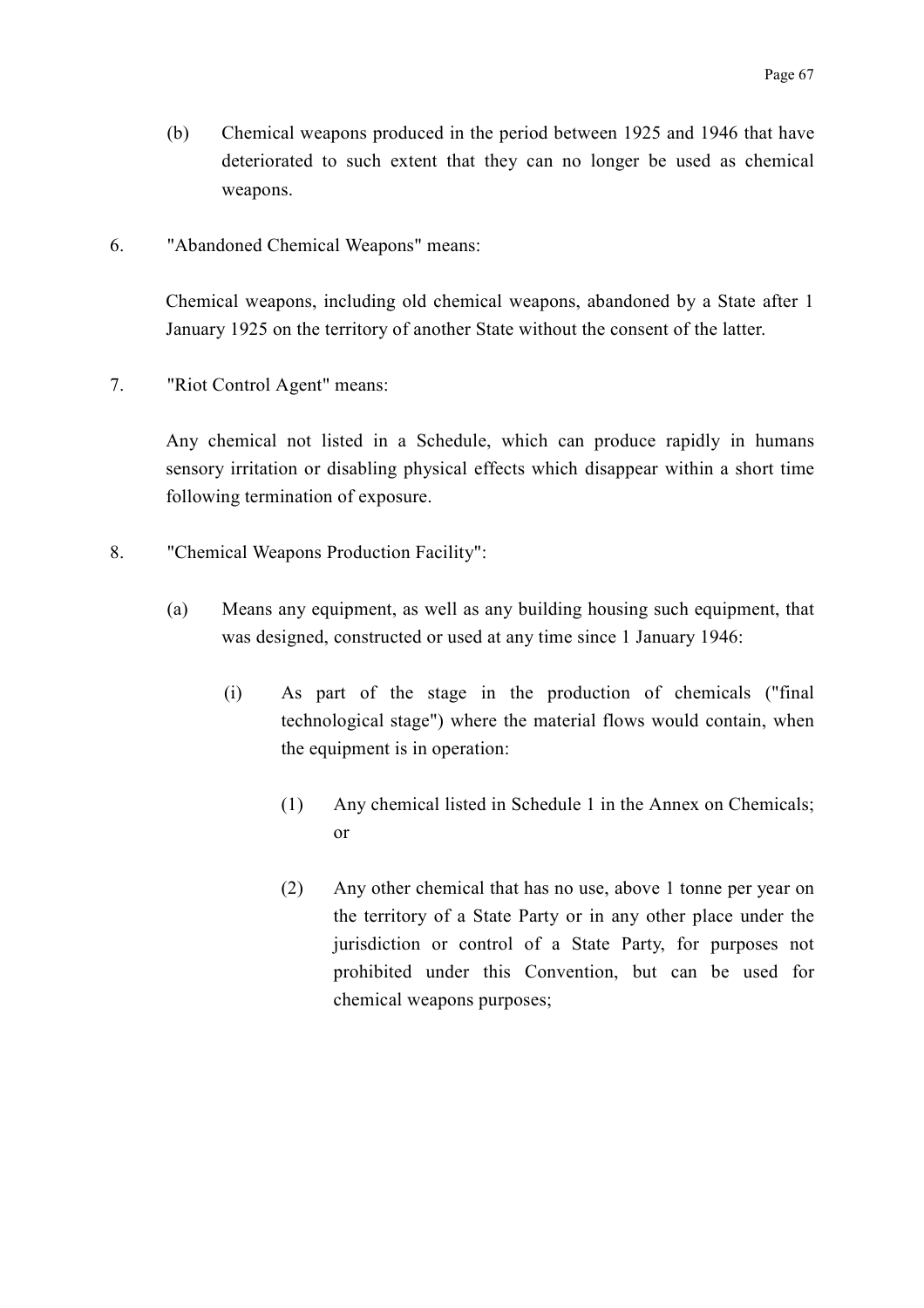- (ii) For filling chemical weapons, including, inter alia, the filling of chemicals listed in Schedule 1 into munitions, devices or bulk storage containers; the filling of chemicals into containers that form part of assembled binary munitions and devices or into chemical submunitions that form part of assembled unitary munitions and devices, and the loading of the containers and chemical submunitions into the respective munitions and devices;
- (b) Does not mean:
	- (i) Any facility having a production capacity for synthesis of chemicals specified in subparagraph (a)(i) that is less than 1 tonne;
	- (ii) Any facility in which a chemical specified in subparagraph (a)(i) is or was produced as an unavoidable by-product of activities for purposes not prohibited under this Convention, provided that the chemical does not exceed 3 per cent of the total product and that the facility is subject to declaration and inspection under the Annex on Implementation and Verification (hereinafter referred to as "Verification Annex"); or
	- (iii) The single small-scale facility for production of chemicals listed in Schedule 1 for purposes not prohibited under this Convention as referred to in Part VI of the Verification Annex.

or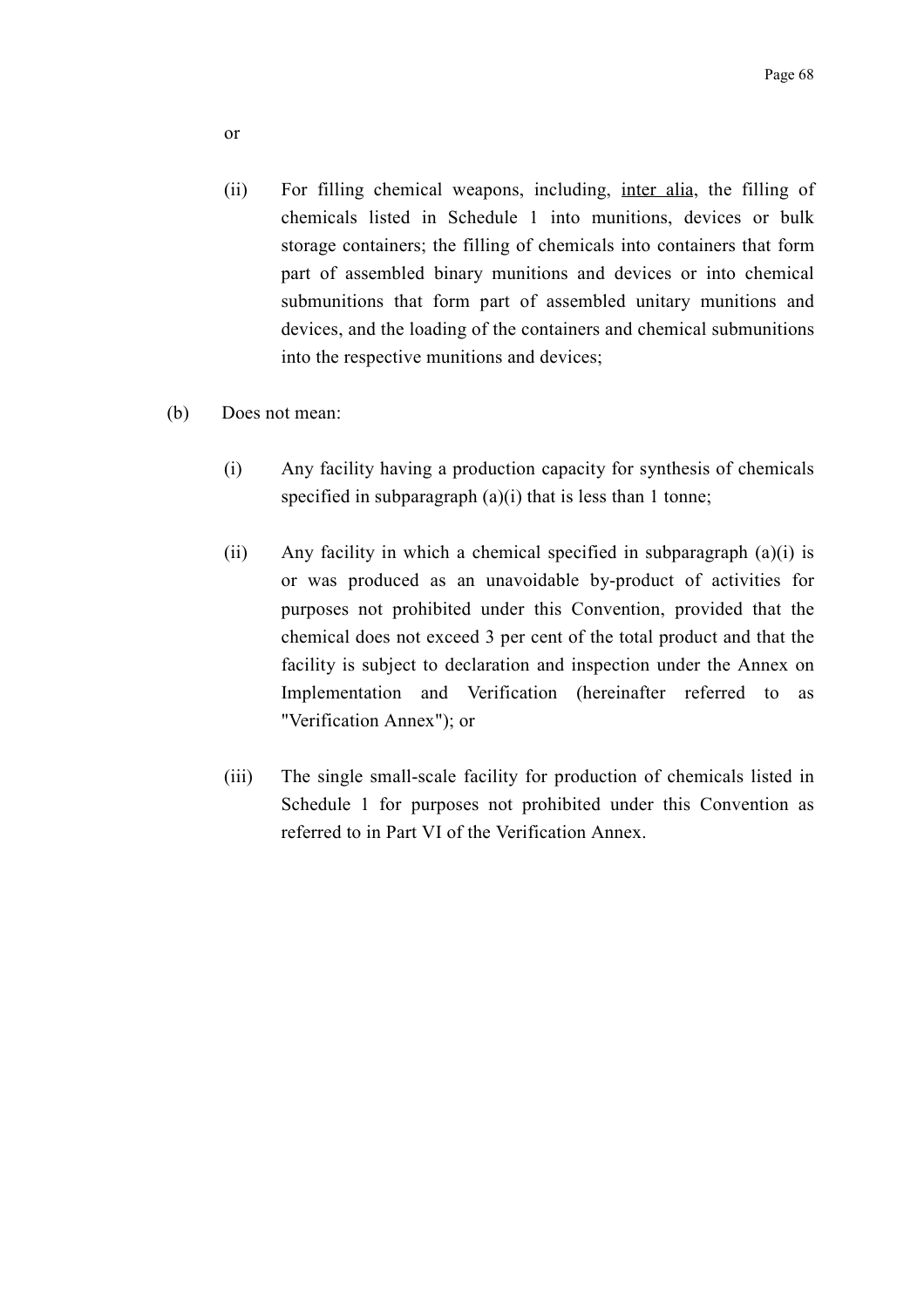- 9. "Purposes Not Prohibited Under this Convention" means:
	- (a) Industrial, agricultural, research, medical, pharmaceutical or other peaceful purposes;
	- (b) Protective purposes, namely those purposes directly related to protection against toxic chemicals and to protection against chemical weapons;
	- (c) Military purposes not connected with the use of chemical weapons and not dependent on the use of the toxic properties of chemicals as a method of warfare;
	- (d) Law enforcement including domestic riot control purposes.
- 10. "Production Capacity" means:

The annual quantitative potential for manufacturing a specific chemical based on the technological process actually used or, if the process is not yet operational, planned to be used at the relevant facility. It shall be deemed to be equal to the nameplate capacity or, if the nameplate capacity is not available, to the design capacity. The nameplate capacity is the product output under conditions optimized for maximum quantity for the production facility, as demonstrated by one or more test-runs. The design capacity is the corresponding theoretically calculated product output.

- 11. "Organization" means the Organization for the Prohibition of Chemical Weapons established pursuant to Article VIII of this Convention.
- 12. For the purposes of Article VI:
	- (a) "Production" of a chemical means its formation through chemical reaction;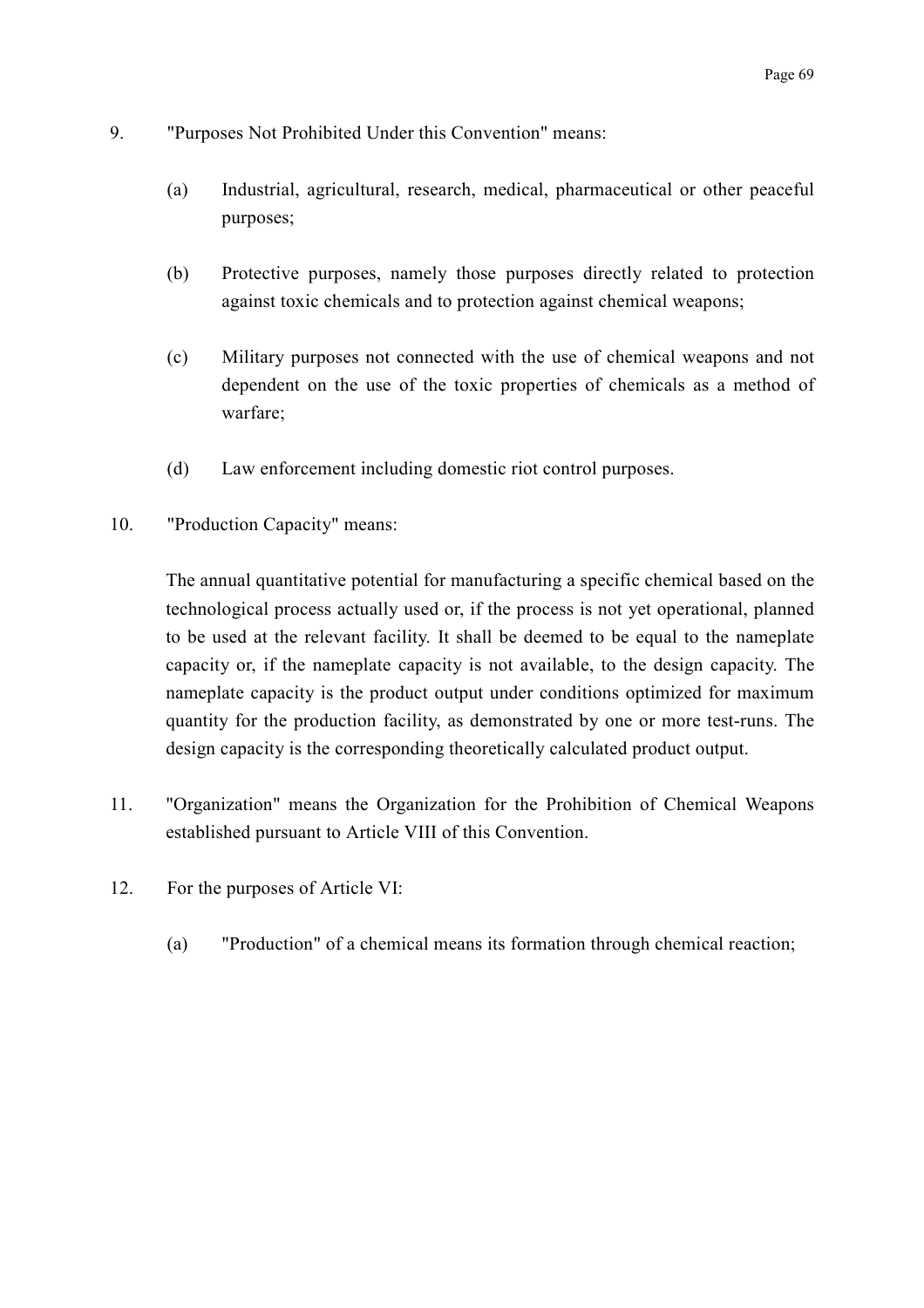- (b) "Processing" of a chemical means a physical process, such as formulation, extraction and purification, in which a chemical is not converted into another chemical;
- (c) "Consumption" of a chemical means its conversion into another chemical via a chemical reaction.

## **ARTICLE III**

### **DECLARATIONS**

- 1. Each State Party shall submit to the Organization, not later than 30 days after this Convention enters into force for it, the following declarations, in which it shall:
	- (a) With respect to chemical weapons:
		- (i) Declare whether it owns or possesses any chemical weapons, or whether there are any chemical weapons located in any place under its jurisdiction or control;
		- (ii) Specify the precise location, aggregate quantity and detailed inventory of chemical weapons it owns or possesses, or that are located in any place under its jurisdiction or control, in accordance with Part IV $(A)$ , paragraphs 1 to 3, of the Verification Annex, except for those chemical weapons referred to in sub-subparagraph (iii);
		- (iii) Report any chemical weapons on its territory that are owned and possessed by another State and located in any place under the jurisdiction or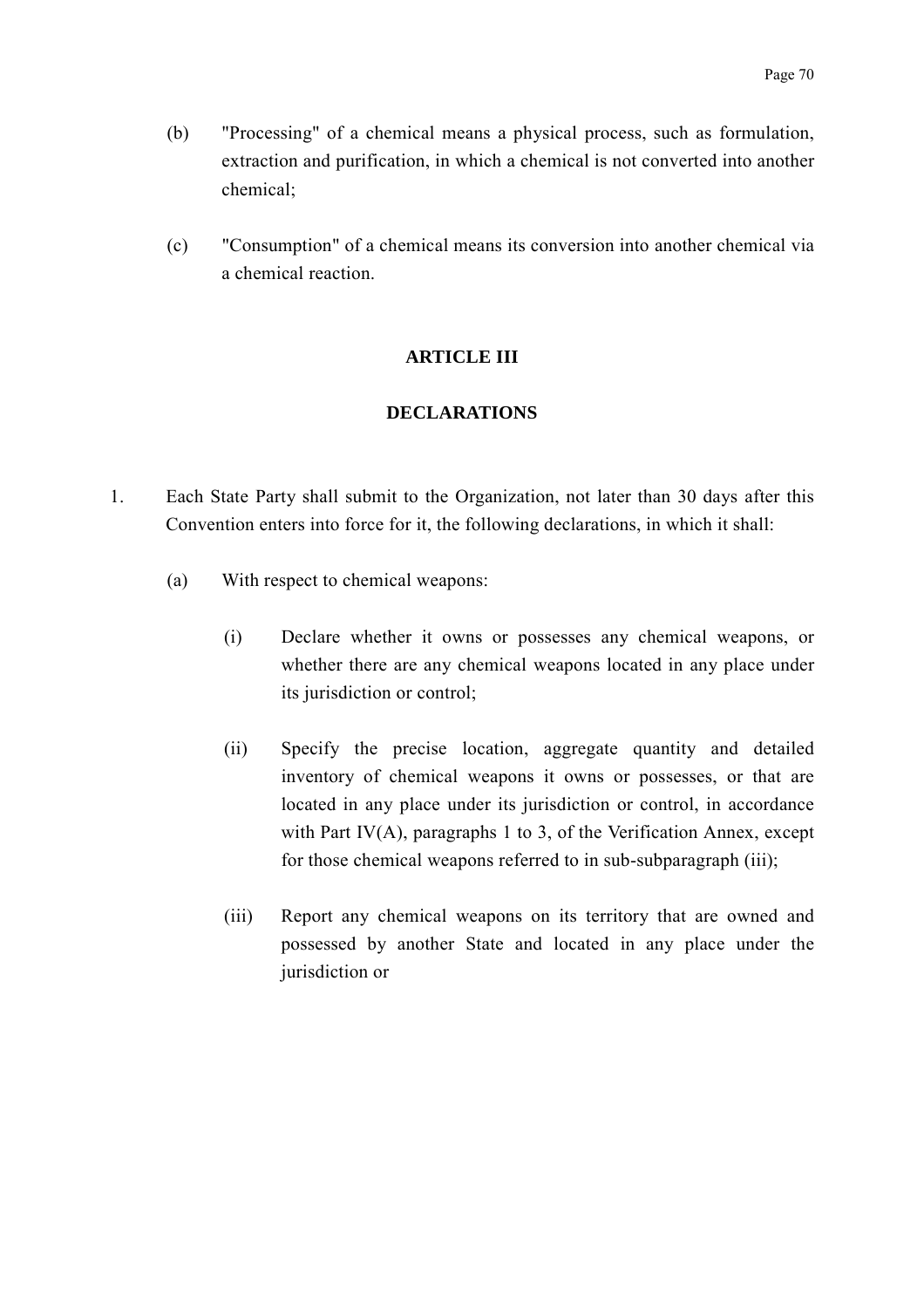control of another State, in accordance with Part IV(A), paragraph 4, of the Verification Annex;

- (iv) Declare whether it has transferred or received, directly or indirectly, any chemical weapons since 1 January 1946 and specify the transfer or receipt of such weapons, in accordance with Part  $IV(A)$ , paragraph 5, of the Verification Annex;
- (v) Provide its general plan for destruction of chemical weapons that it owns or possesses, or that are located in any place under its jurisdiction or control, in accordance with Part  $IV(A)$ , paragraph 6, of the Verification Annex;
- (b) With respect to old chemical weapons and abandoned chemical weapons:
	- (i) Declare whether it has on its territory old chemical weapons and provide all available information in accordance with Part IV(B), paragraph 3, of the Verification Annex;
	- (ii) Declare whether there are abandoned chemical weapons on its territory and provide all available information in accordance with Part IV(B), paragraph 8, of the Verification Annex;
	- (iii) Declare whether it has abandoned chemical weapons on the territory of other States and provide all available information in accordance with Part IV(B), paragraph 10, of the Verification Annex;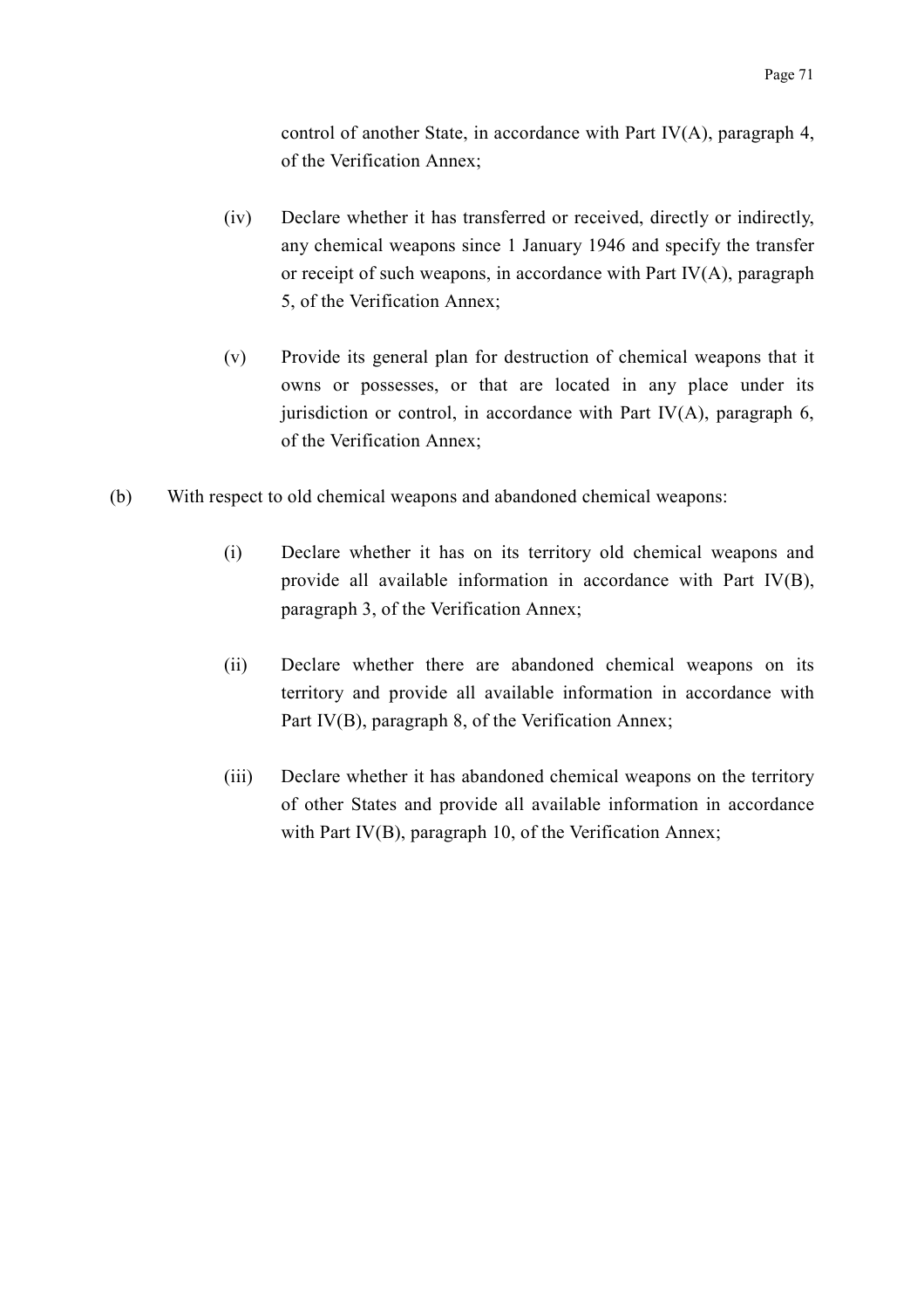- (c) With respect to chemical weapons production facilities:
	- (i) Declare whether it has or has had any chemical weapons production facility under its ownership or possession, or that is or has been located in any place under its jurisdiction or control at any time since 1 January 1946;
	- (ii) Specify any chemical weapons production facility it has or has had under its ownership or possession or that is or has been located in any place under its jurisdiction or control at any time since 1 January 1946, in accordance with Part V, paragraph 1, of the Verification Annex, except for those facilities referred to in sub-subparagraph  $(iii)$ ;
	- (iii) Report any chemical weapons production facility on its territory that another State has or has had under its ownership and possession and that is or has been located in any place under the jurisdiction or control of another State at any time since 1 January 1946, in accordance with Part V, paragraph 2, of the Verification Annex;
	- (iv) Declare whether it has transferred or received, directly or indirectly, any equipment for the production of chemical weapons since 1 January 1946 and specify the transfer or receipt of such equipment, in accordance with Part V, paragraphs 3 to 5, of the Verification Annex;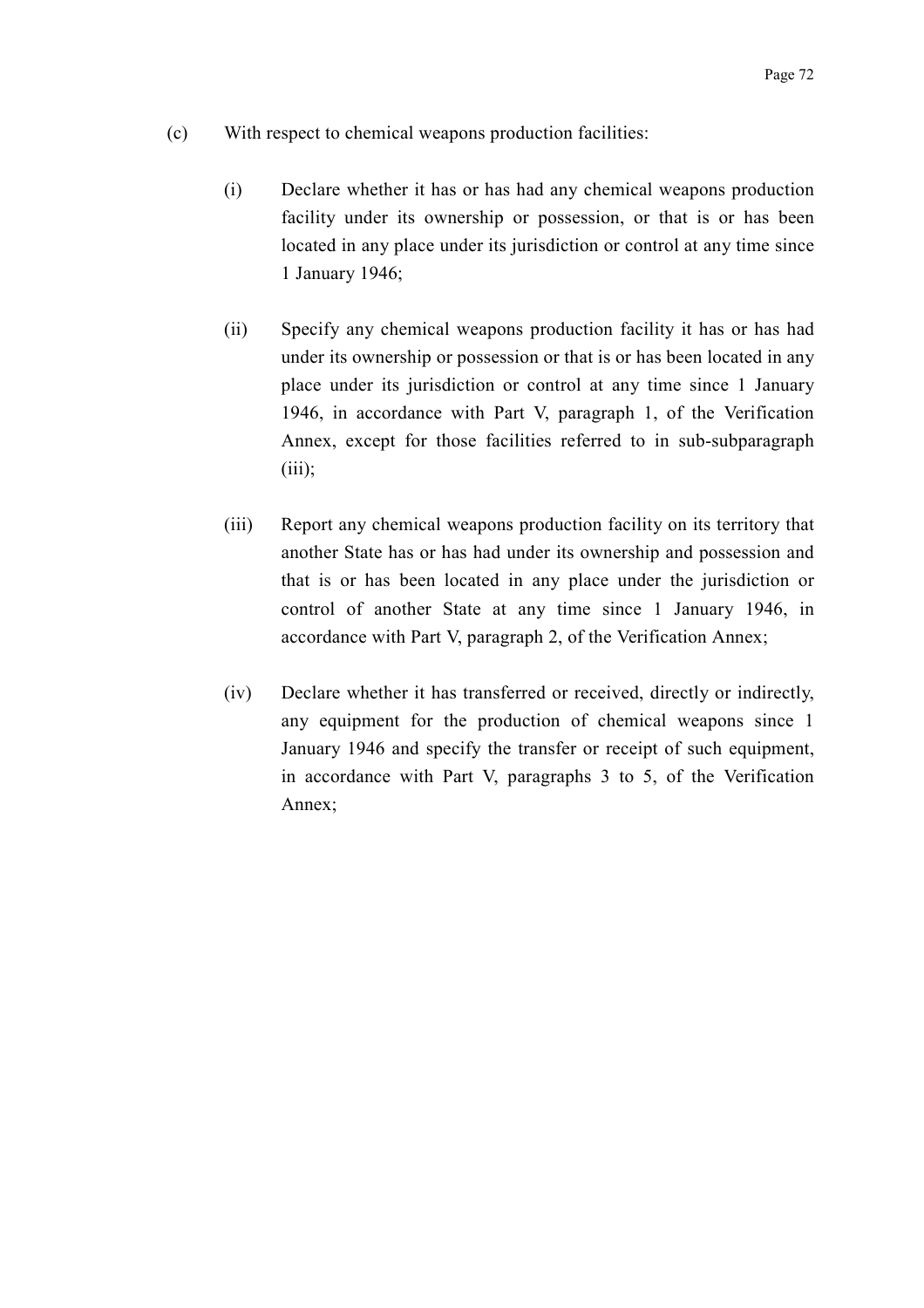- (v) Provide its general plan for destruction of any chemical weapons production facility it owns or possesses, or that is located in any place under its jurisdiction or control, in accordance with Part V, paragraph 6, of the Verification Annex;
- (vi) Specify actions to be taken for closure of any chemical weapons production facility it owns or possesses, or that is located in any place under its jurisdiction or control, in accordance with Part V, paragraph 1(*i*), of the Verification Annex;
- (vii) Provide its general plan for any temporary conversion of any chemical weapons production facility it owns or possesses, or that is located in any place under its jurisdiction or control, into a chemical weapons destruction facility, in accordance with Part V, paragraph 7, of the Verification Annex;
- (d) With respect to other facilities:

Specify the precise location, nature and general scope of activities of any facility or establishment under its ownership or possession, or located in any place under its jurisdiction or control, and that has been designed, constructed or used since 1 January 1946 primarily for development of chemical weapons. Such declaration shall include, inter alia, laboratories and test and evaluation sites;

(e) With respect to riot control agents: Specify the chemical name, structural formula and Chemical Abstracts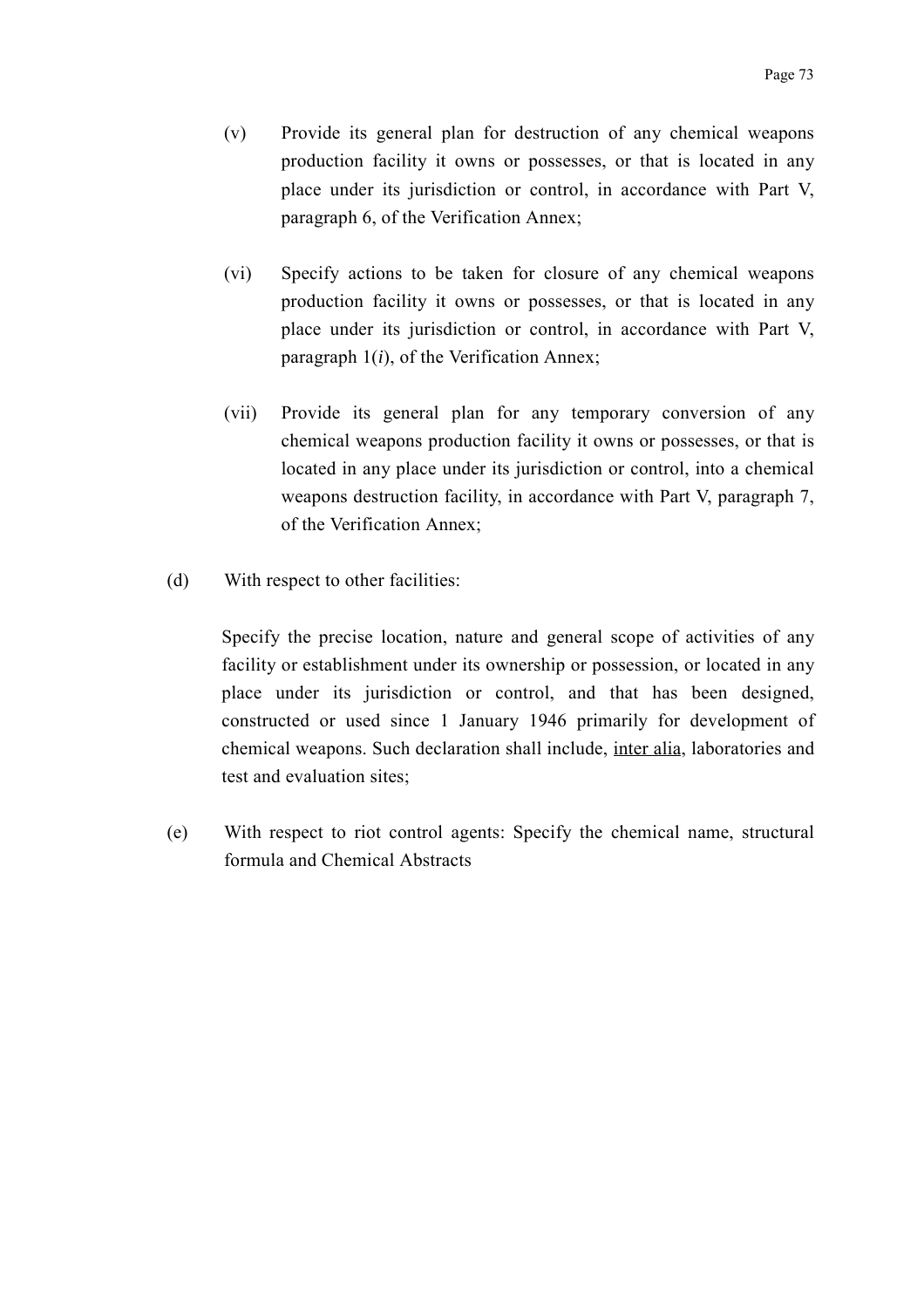Service (CAS) registry number, if assigned, of each chemical it holds for riot control purposes. This declaration shall be updated not later than 30 days after any change becomes effective.

2. The provisions of this Article and the relevant provisions of Part IV of the Verification Annex shall not, at the discretion of a State Party, apply to chemical weapons buried on its territory before 1 January 1977 and which remain buried, or which had been dumped at sea before 1 January 1985.

#### **ARTICLE IV**

### **CHEMICAL WEAPONS**

- 1. The provisions of this Article and the detailed procedures for its implementation shall apply to all chemical weapons owned or possessed by a State Party, or that are located in any place under its jurisdiction or control, except old chemical weapons and abandoned chemical weapons to which Part IV(B) of the Verification Annex applies.
- 2. Detailed procedures for the implementation of this Article are set forth in the Verification Annex.
- 3. All locations at which chemical weapons specified in paragraph 1 are stored or destroyed shall be subject to systematic verification through on-site inspection and monitoring with on-site instruments, in accordance with Part IV(A) of the Verification Annex.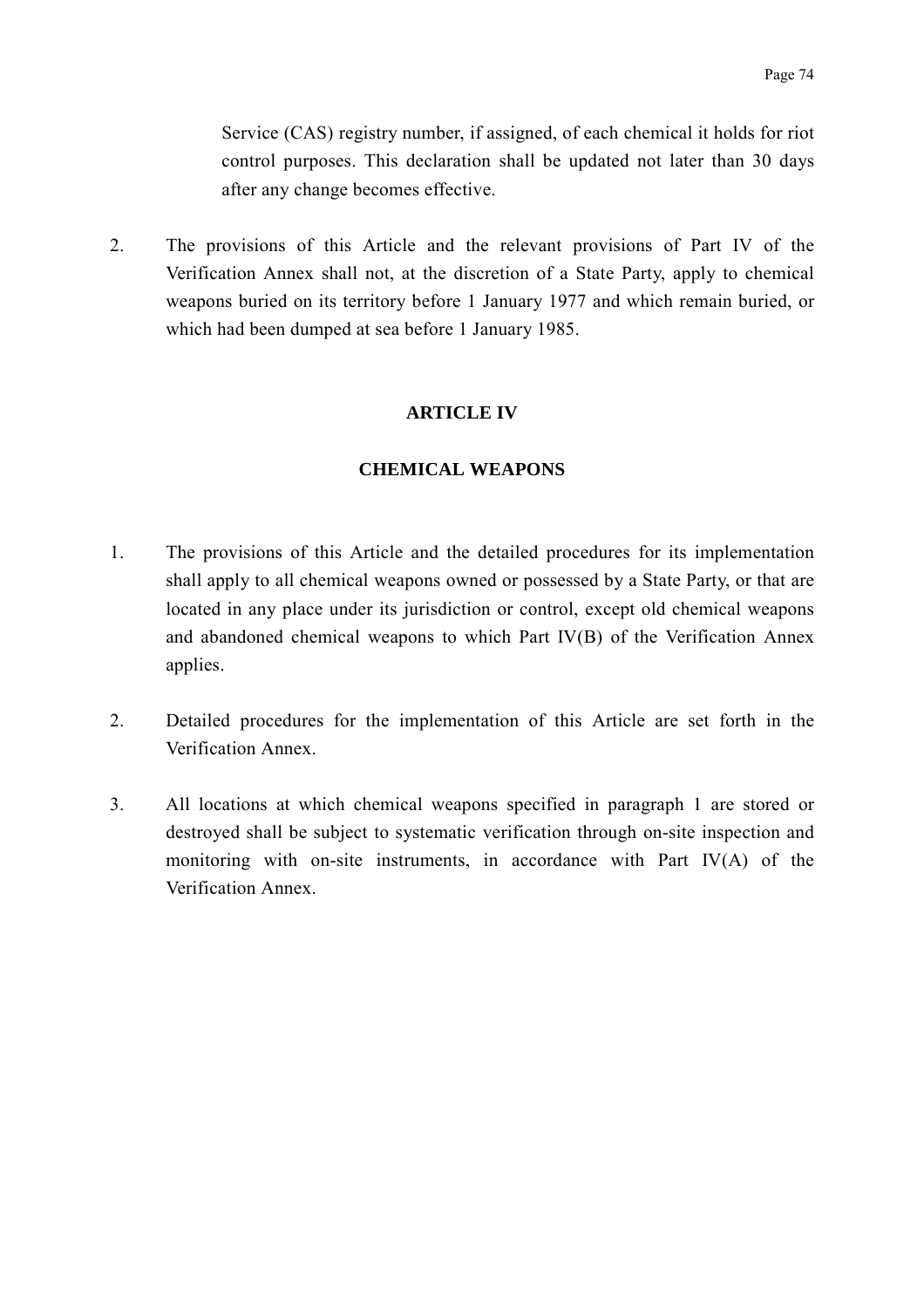- 4. Each State Party shall, immediately after the declaration under Article III, paragraph 1(a), has been submitted, provide access to chemical weapons specified in paragraph 1 for the purpose of systematic verification of the declaration through on-site inspection. Thereafter, each State Party shall not remove any of these chemical weapons, except to a chemical weapons destruction facility. It shall provide access to such chemical weapons, for the purpose of systematic on-site verification.
- 5. Each State Party shall provide access to any chemical weapons destruction facilities and their storage areas, that it owns or possesses, or that are located in any place under its jurisdiction or control, for the purpose of systematic verification through on-site inspection and monitoring with on-site instruments.
- 6. Each State Party shall destroy all chemical weapons specified in paragraph 1 pursuant to the Verification Annex and in accordance with the agreed rate and sequence of destruction (hereinafter referred to as "order of destruction"). Such destruction shall begin not later than two years after this Convention enters into force for it and shall finish not later than 10 years after entry into force of this Convention. A State Party is not precluded from destroying such chemical weapons at a faster rate.
- 7. Each State Party shall:
	- (a) Submit detailed plans for the destruction of chemical weapons specified in paragraph 1 not later than 60 days before each annual destruction period begins, in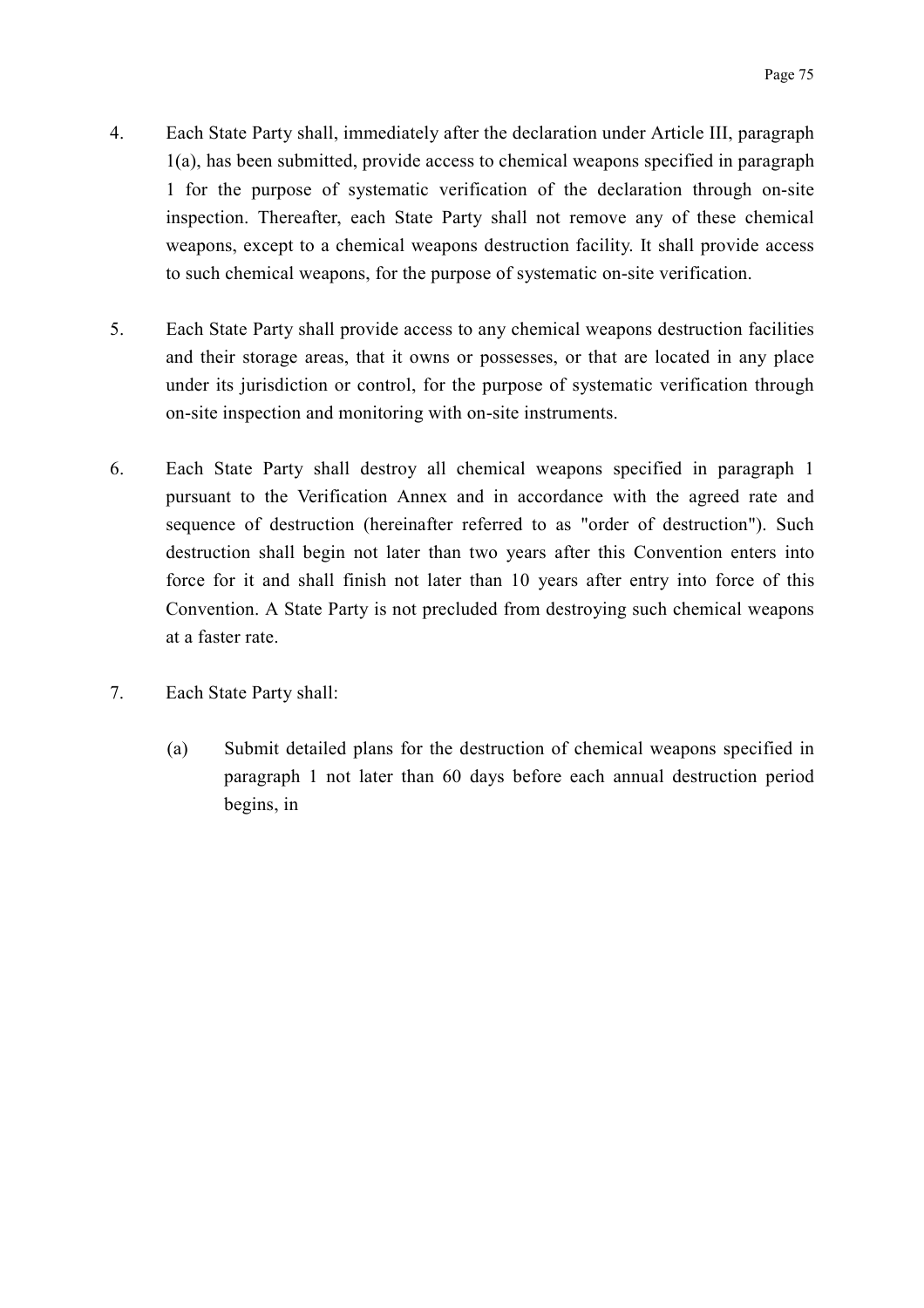accordance with Part IV(A), paragraph 29, of the Verification Annex; the detailed plans shall encompass all stocks to be destroyed during the next annual destruction period;

- (b) Submit declarations annually regarding the implementation of its plans for destruction of chemical weapons specified in paragraph 1, not later than 60 days after the end of each annual destruction period; and
- (c) Certify, not later than 30 days after the destruction process has been completed, that all chemical weapons specified in paragraph 1 have been destroyed.
- 8. If a State ratifies or accedes to this Convention after the 10-year period for destruction set forth in paragraph 6, it shall destroy chemical weapons specified in paragraph 1 as soon as possible. The order of destruction and procedures for stringent verification for such a State Party shall be determined by the Executive Council.
- 9. Any chemical weapons discovered by a State Party after the initial declaration of chemical weapons shall be reported, secured and destroyed in accordance with Part IV(A) of the Verification Annex.
- 10. Each State Party, during transportation, sampling, storage and destruction of chemical weapons, shall assign the highest priority to ensuring the safety of people and to protecting the environment. Each State Party shall transport, sample, store and destroy chemical weapons in accordance with its national standards for safety and emissions.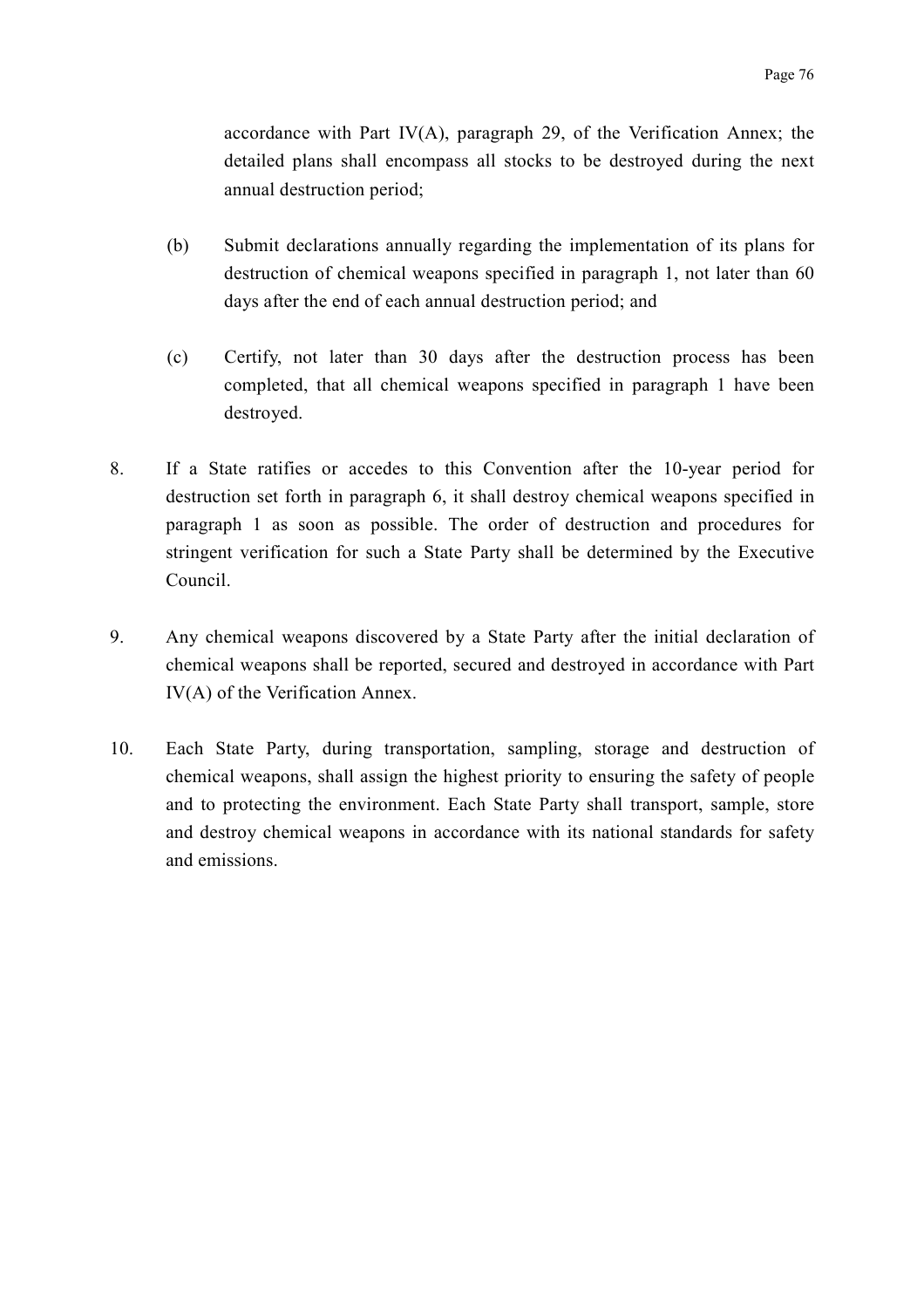- 11. Any State Party which has on its territory chemical weapons that are owned or possessed by another State, or that are located in any place under the jurisdiction or control of another State, shall make the fullest efforts to ensure that these chemical weapons are removed from its territory not later than one year after this Convention enters into force for it. If they are not removed within one year, the State Party may request the Organization and other States Parties to provide assistance in the destruction of these chemical weapons.
- 12. Each State Party undertakes to cooperate with other States Parties that request information or assistance on a bilateral basis or through the Technical Secretariat regarding methods and technologies for the safe and efficient destruction of chemical weapons.
- 13. In carrying out verification activities pursuant to this Article and Part IV(A) of the Verification Annex, the Organization shall consider measures to avoid unnecessary duplication of bilateral or multilateral agreements on verification of chemical weapons storage and their destruction among States Parties.

To this end, the Executive Council shall decide to limit verification to measures complementary to those undertaken pursuant to such a bilateral or multilateral agreement, if it considers that:

(a) Verification provisions of such an agreement are consistent with the verification provisions of this Article and Part IV(A) of the Verification Annex;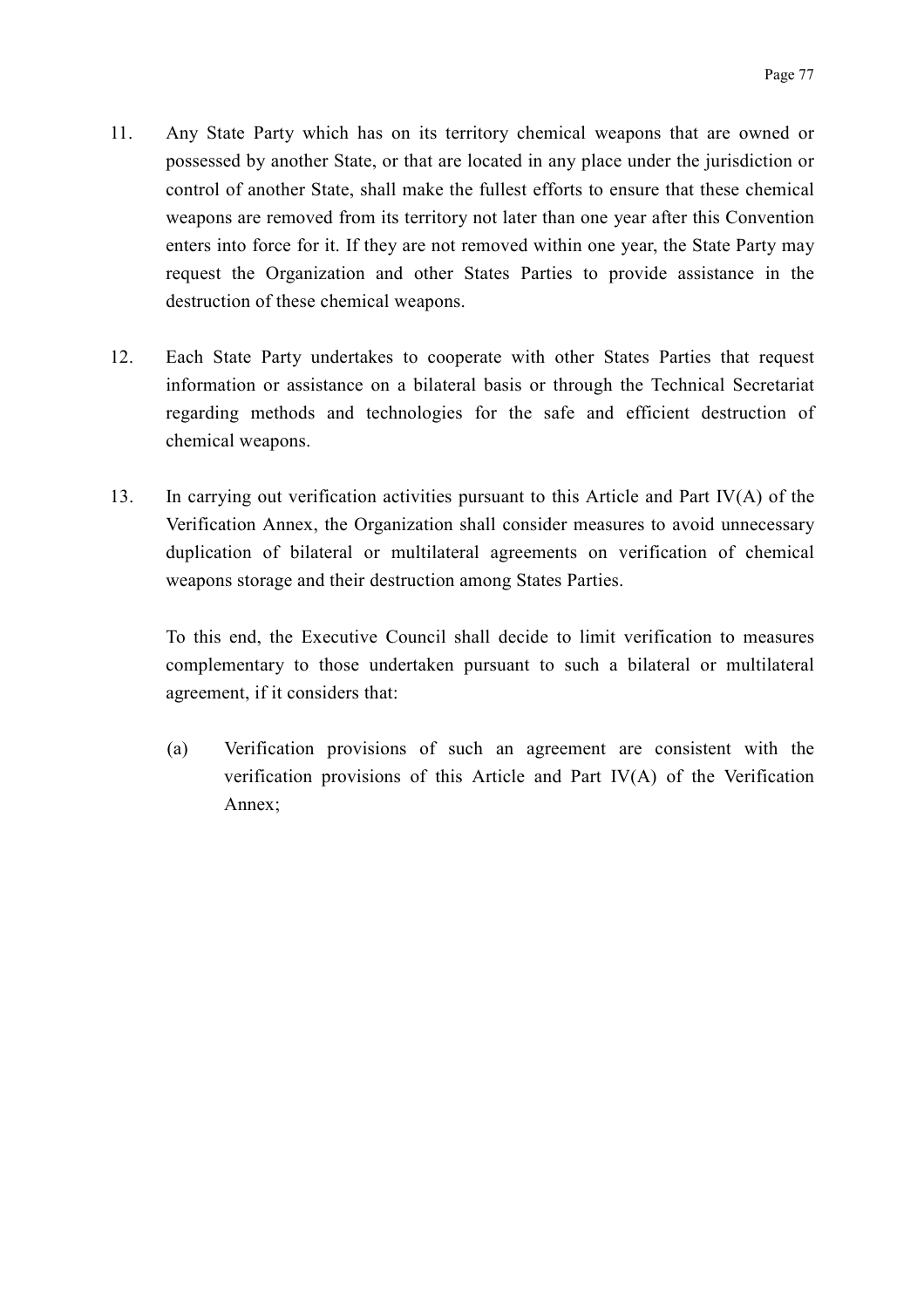- (b) Implementation of such an agreement provides for sufficient assurance of compliance with the relevant provisions of this Convention; and
- (c) Parties to the bilateral or multilateral agreement keep the Organization fully informed about their verification activities.
- 14. If the Executive Council takes a decision pursuant to paragraph 13, the Organization shall have the right to monitor the implementation of the bilateral or multilateral agreement.
- 15. Nothing in paragraphs 13 and 14 shall affect the obligation of a State Party to provide declarations pursuant to Article III, this Article and Part IV(A) of the Verification Annex.
- 16. Each State Party shall meet the costs of destruction of chemical weapons it is obliged to destroy. It shall also meet the costs of verification of storage and destruction of these chemical weapons unless the Executive Council decides otherwise. If the Executive Council decides to limit verification measures of the Organization pursuant to paragraph 13, the costs of complementary verification and monitoring by the Organization shall be paid in accordance with the United Nations scale of assessment, as specified in Article VIII, paragraph 7.
- 17. The provisions of this Article and the relevant provisions of Part IV of the Verification Annex shall not, at the discretion of a State Party, apply to chemical weapons buried on its territory before 1 January 1977 and which remain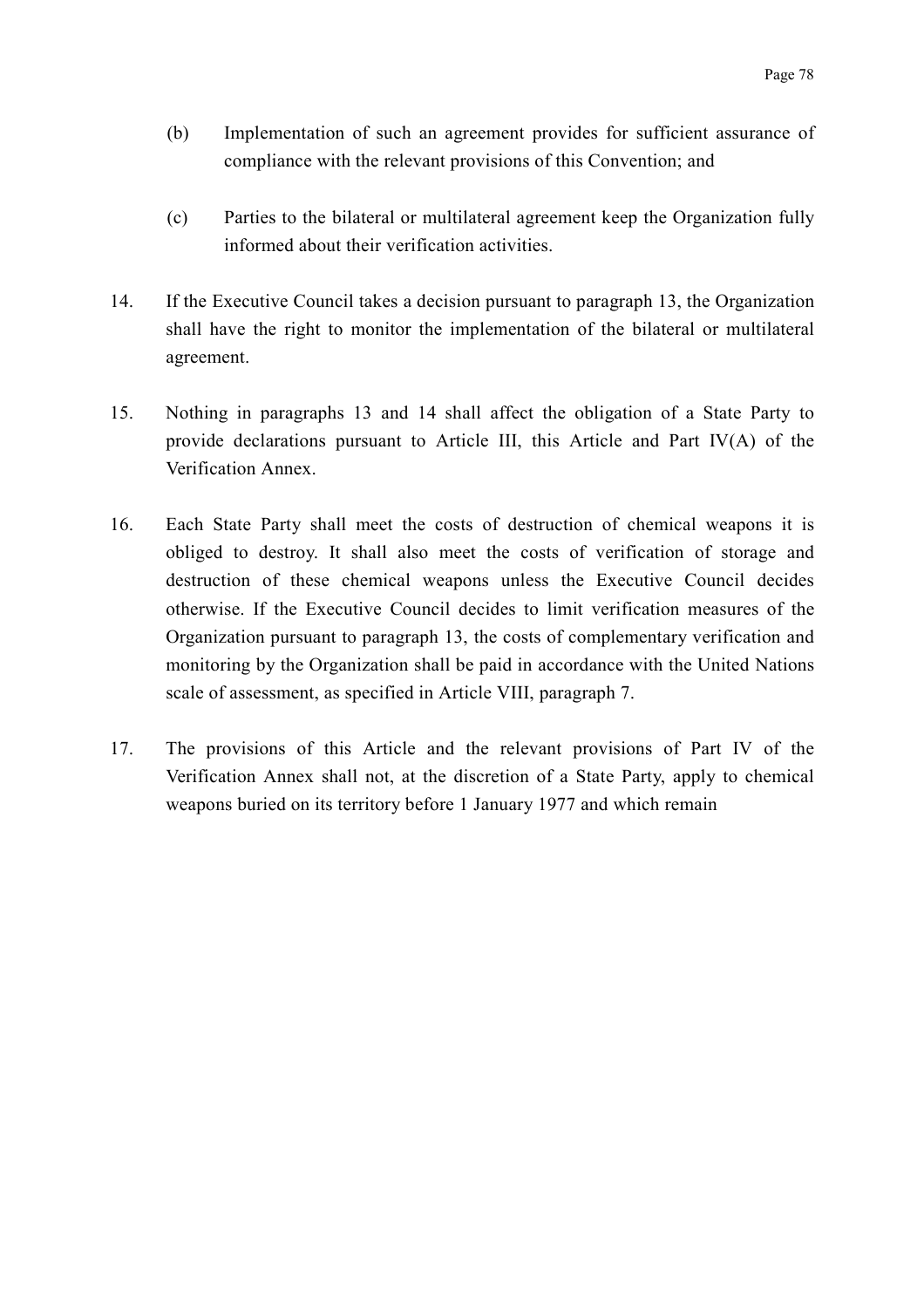buried, or which had been dumped at sea before 1 January 1985.

### **ARTICLE V**

#### **CHEMICAL WEAPONS PRODUCTION FACILITIES**

- 1. The provisions of this Article and the detailed procedures for its implementation shall apply to any and all chemical weapons production facilities owned or possessed by a State Party, or that are located in any place under its jurisdiction or control.
- 2. Detailed procedures for the implementation of this Article are set forth in the Verification Annex.
- 3. All chemical weapons production facilities specified in paragraph 1 shall be subject to systematic verification through on-site inspection and monitoring with on-site instruments in accordance with Part V of the Verification Annex.
- 4. Each State Party shall cease immediately all activity at chemical weapons production facilities specified in paragraph 1, except activity required for closure.
- 5. No State Party shall construct any new chemical weapons production facilities or modify any existing facilities for the purpose of chemical weapons production or for any other activity prohibited under this Convention.
- 6. Each State Party shall, immediately after the declaration under Article III, paragraph 1(c), has been submitted, provide access to chemical weapons production facilities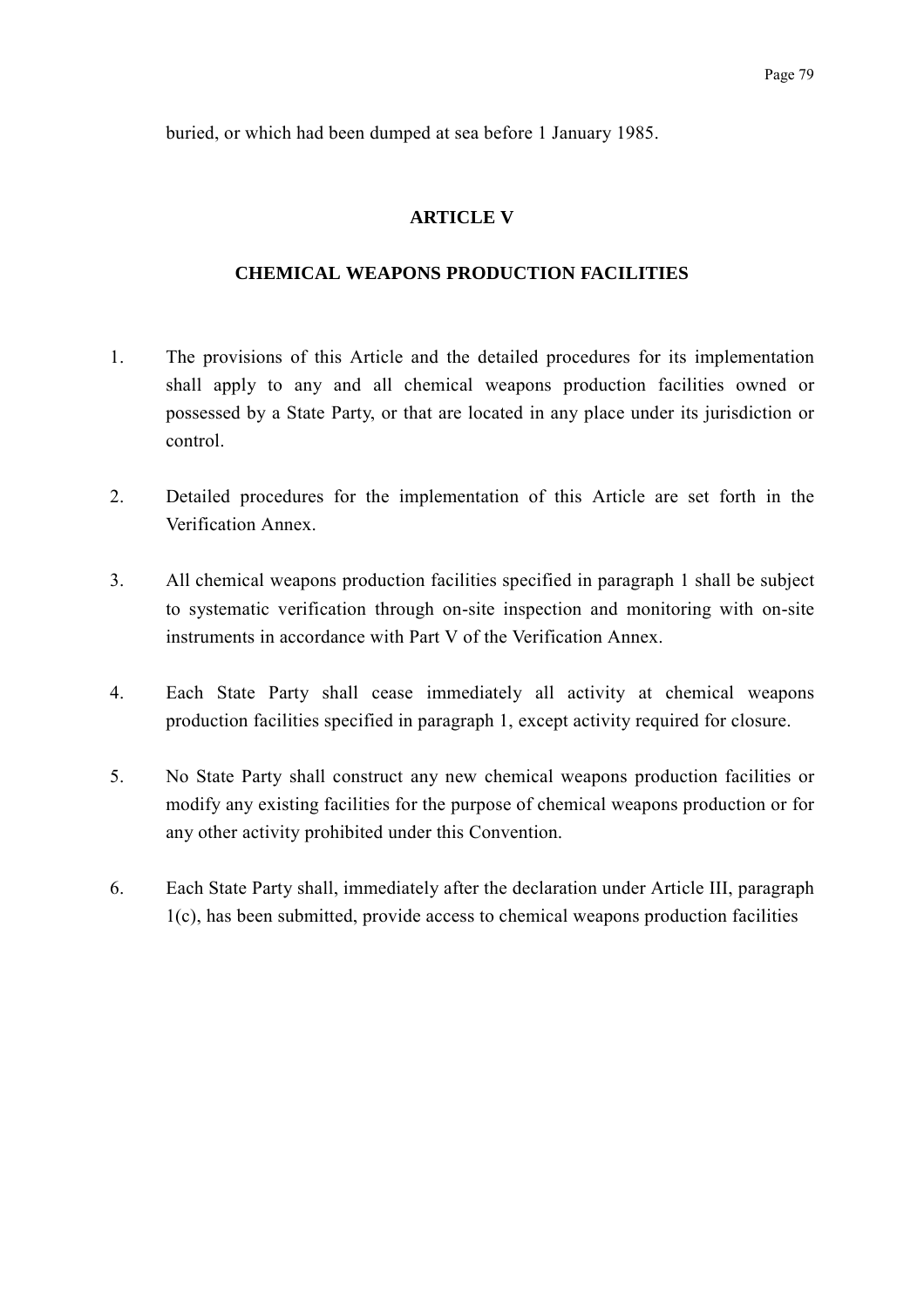specified in paragraph 1, for the purpose of systematic verification of the declaration through on-site inspection.

- 7. Each State Party shall:
	- (a) Close, not later than 90 days after this Convention enters into force for it, all chemical weapons production facilities specified in paragraph 1, in accordance with Part V of the Verification Annex, and give notice thereof; and
	- (b) Provide access to chemical weapons production facilities specified in paragraph 1, subsequent to closure, for the purpose of systematic verification through on-site inspection and monitoring with on-site instruments in order to ensure that the facility remains closed and is subsequently destroyed.
- 8. Each State Party shall destroy all chemical weapons production facilities specified in paragraph 1 and related facilities and equipment, pursuant to the Verification Annex and in accordance with an agreed rate and sequence of destruction (hereinafter referred to as "order of destruction"). Such destruction shall begin not later than one year after this Convention enters into force for it, and shall finish not later than 10 years after entry into force of this Convention. A State Party is not precluded from destroying such facilities at a faster rate.
- 9. Each State Party shall:
	- (a) Submit detailed plans for destruction of chemical weapons production facilities specified in paragraph 1,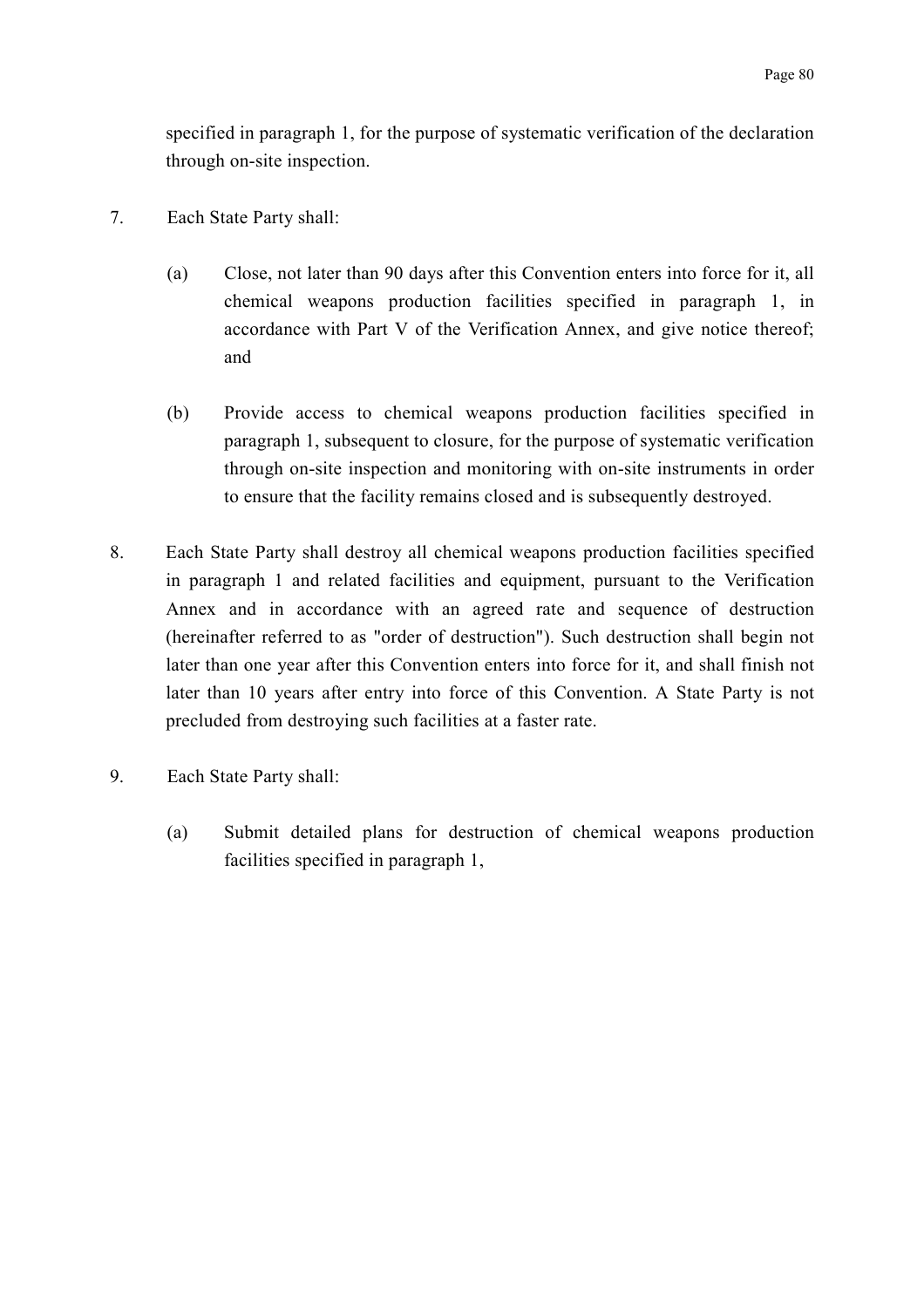not later than 180 days before the destruction of each facility begins;

- (b) Submit declarations annually regarding the implementation of its plans for the destruction of all chemical weapons production facilities specified in paragraph 1, not later than 90 days after the end of each annual destruction period; and
- (c) Certify, not later than 30 days after the destruction process has been completed, that all chemical weapons production facilities specified in paragraph 1 have been destroyed.
- 10. If a State ratifies or accedes to this Convention after the 10-year period for destruction set forth in paragraph 8, it shall destroy chemical weapons production facilities specified in paragraph 1 as soon as possible. The order of destruction and procedures for stringent verification for such a State Party shall be determined by the Executive Council.
- 11. Each State Party, during the destruction of chemical weapons production facilities, shall assign the highest priority to ensuring the safety of people and to protecting the environment. Each State Party shall destroy chemical weapons production facilities in accordance with its national standards for safety and emissions.
- 12. Chemical weapons production facilities specified in paragraph 1 may be temporarily converted for destruction of chemical weapons in accordance with Part V, paragraphs 18 to 25, of the Verification Annex. Such a converted facility must be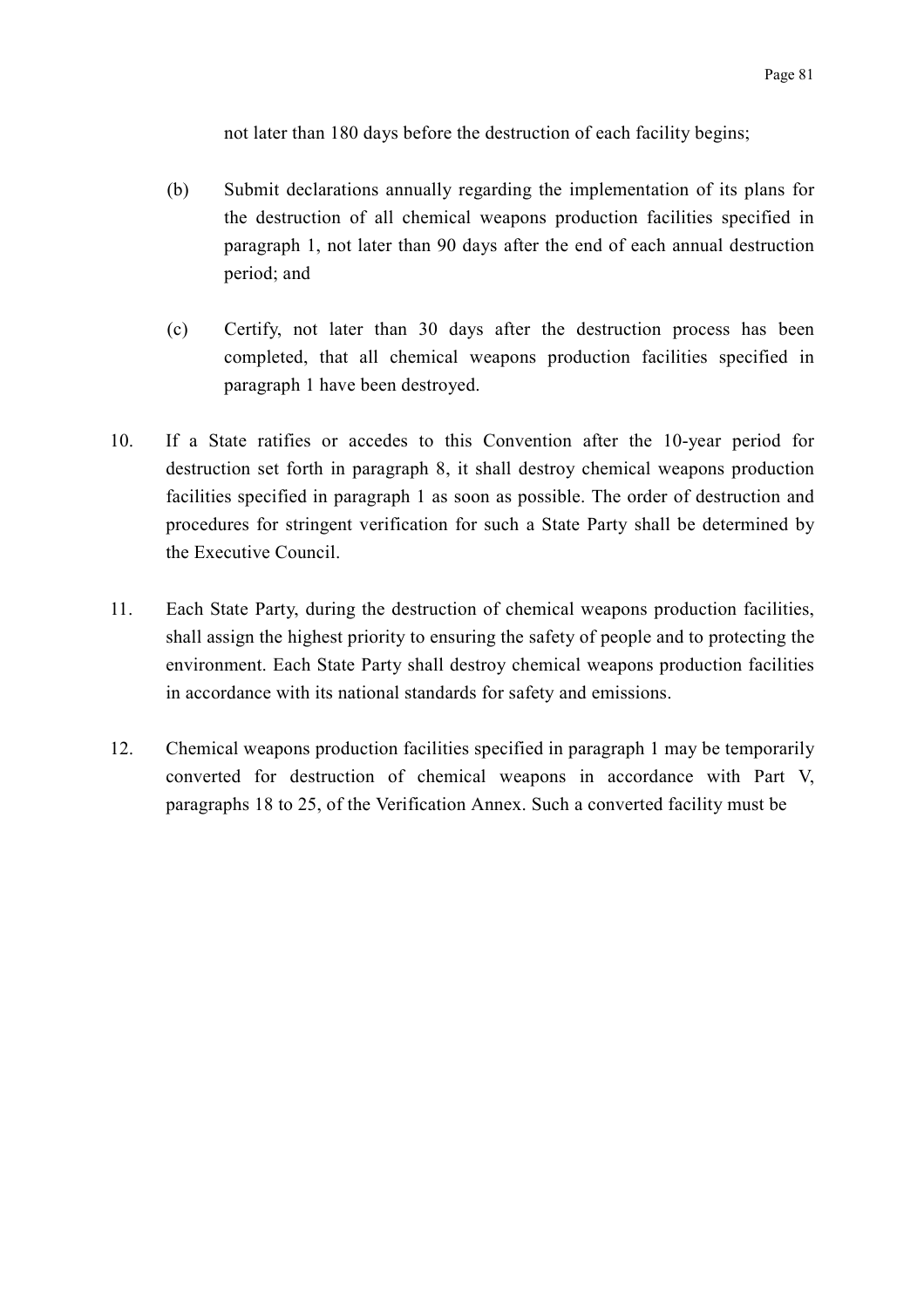destroyed as soon as it is no longer in use for destruction of chemical weapons but, in any case, not later than 10 years after entry into force of this Convention.

- 13. A State Party may request, in exceptional cases of compelling need, permission to use a chemical weapons production facility specified in paragraph 1 for purposes not prohibited under this Convention. Upon the recommendation of the Executive Council, the Conference of the States Parties shall decide whether or not to approve the request and shall establish the conditions upon which approval is contingent in accordance with Part V, Section D, of the Verification Annex.
- 14. The chemical weapons production facility shall be converted in such a manner that the converted facility is not more capable of being reconverted into a chemical weapons production facility than any other facility used for industrial, agricultural, research, medical, pharmaceutical or other peaceful purposes not involving chemicals listed in Schedule 1.
- 15. All converted facilities shall be subject to systematic verification through on-site inspection and monitoring with on-site instruments in accordance with Part V, Section D, of the Verification Annex.
- 16. In carrying out verification activities pursuant to this Article and Part V of the Verification Annex, the Organization shall consider measures to avoid unnecessary duplication of bilateral or multilateral agreements on verification of chemical weapons production facilities and their destruction among States Parties.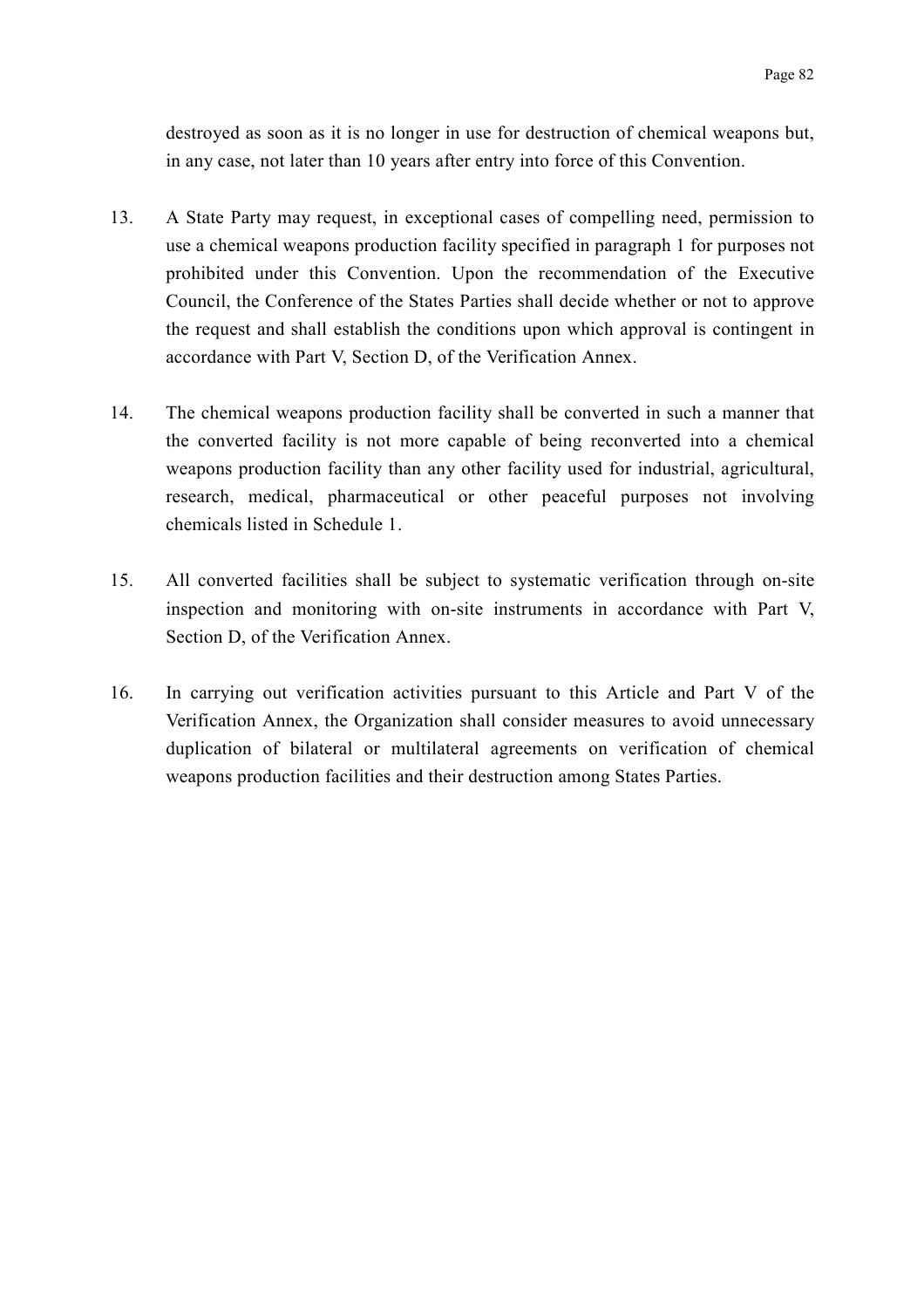To this end, the Executive Council shall decide to limit the verification to measures complementary to those undertaken pursuant to such a bilateral or multilateral agreement, if it considers that:

- (a) Verification provisions of such an agreement are consistent with the verification provisions of this Article and Part V of the Verification Annex;
- (b) Implementation of the agreement provides for sufficient assurance of compliance with the relevant provisions of this Convention; and
- (c) Parties to the bilateral or multilateral agreement keep the Organization fully informed about their verification activities.
- 17. If the Executive Council takes a decision pursuant to paragraph 16, the Organization shall have the right to monitor the implementation of the bilateral or multilateral agreement.
- 18. Nothing in paragraphs 16 and 17 shall affect the obligation of a State Party to make declarations pursuant to Article III, this Article and Part V of the Verification Annex.
- 19. Each State Party shall meet the costs of destruction of chemical weapons production facilities it is obliged to destroy. It shall also meet the costs of verification under this Article unless the Executive Council decides otherwise. If the Executive Council decides to limit verification measures of the Organization pursuant to paragraph 16, the costs of complementary verification and monitoring by the Organization shall be paid in accordance with the United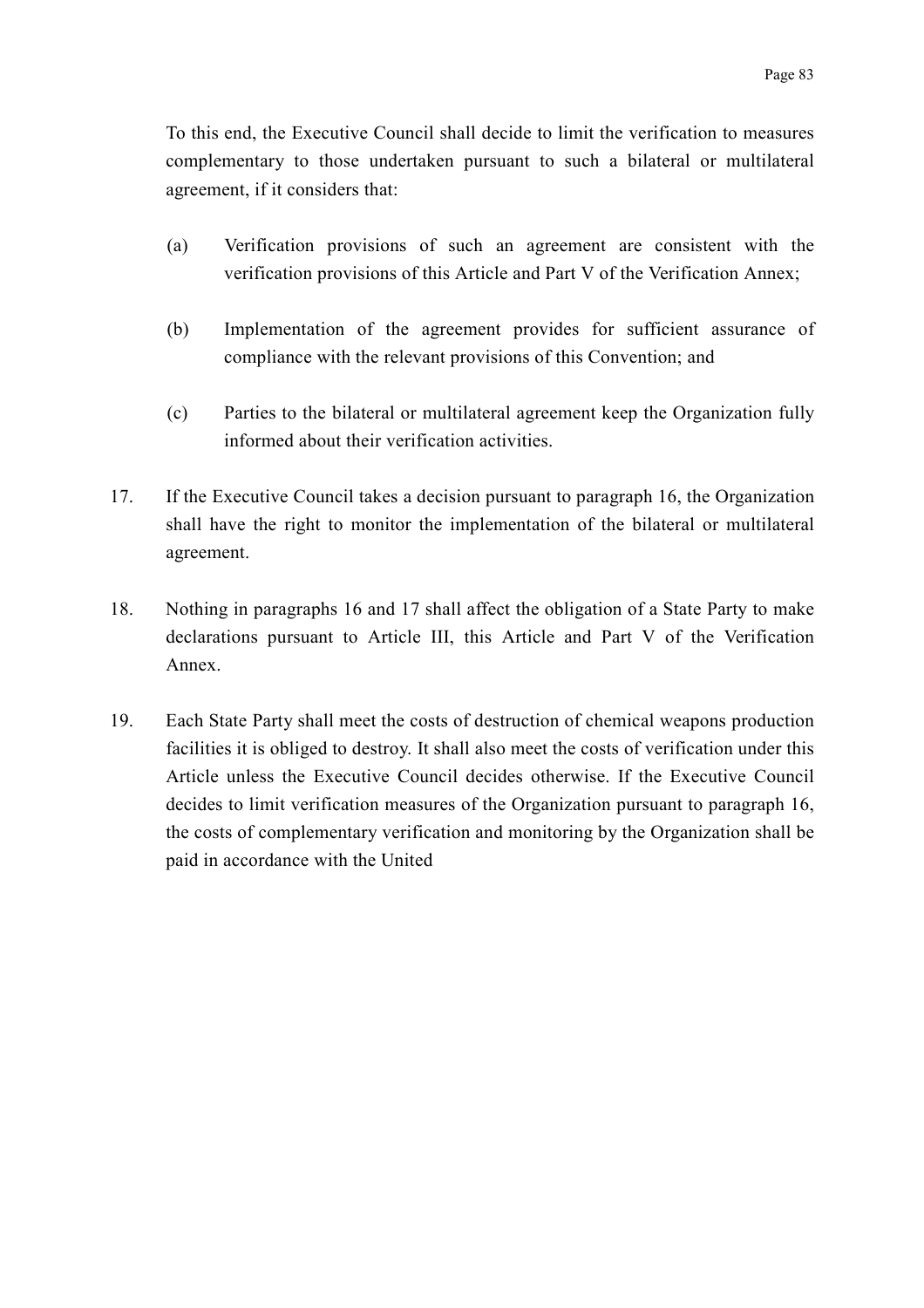Nations scale of assessment, as specified in Article VIII, paragraph 7.

### **ARTICLE VI**

#### **ACTIVITIES NOT PROHIBITED UNDER THIS CONVENTION**

- 1. Each State Party has the right, subject to the provisions of this Convention, to develop, produce, otherwise acquire, retain, transfer and use toxic chemicals and their precursors for purposes not prohibited under this Convention.
- 2. Each State Party shall adopt the necessary measures to ensure that toxic chemicals and their precursors are only developed, produced, otherwise acquired, retained, transferred, or used within its territory or in any other place under its jurisdiction or control for purposes not prohibited under this Convention. To this end, and in order to verify that activities are in accordance with obligations under this Convention, each State Party shall subject toxic chemicals and their precursors listed in Schedules 1, 2 and 3 of the Annex on Chemicals, facilities related to such chemicals, and other facilities as specified in the Verification Annex, that are located on its territory or in any other place under its jurisdiction or control, to verification measures as provided in the Verification Annex.
- 3. Each State Party shall subject chemicals listed in Schedule 1 (hereinafter referred to as "Schedule 1 chemicals") to the prohibitions on production, acquisition, retention, transfer and use as specified in Part VI of the Verification Annex.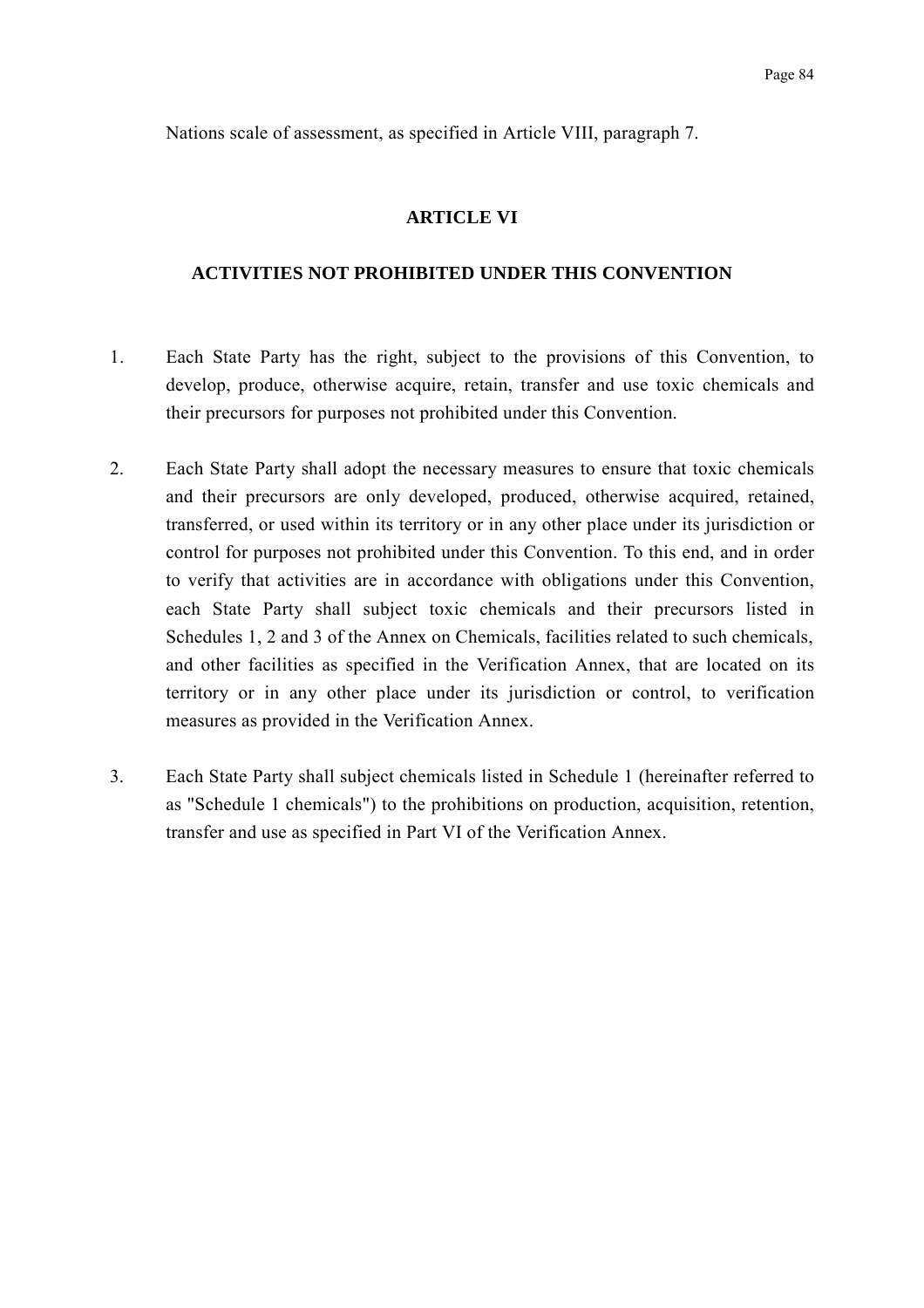It shall subject Schedule 1 chemicals and facilities specified in Part VI of the Verification Annex to systematic verification through on-site inspection and monitoring with on-site instruments in accordance with that Part of the Verification Annex.

- 4. Each State Party shall subject chemicals listed in Schedule 2 (hereinafter referred to as "Schedule 2 chemicals") and facilities specified in Part VII of the Verification Annex to data monitoring and on-site verification in accordance with that Part of the Verification Annex.
- 5. Each State Party shall subject chemicals listed in Schedule 3 (hereinafter referred to as "Schedule 3 chemicals") and facilities specified in Part VIII of the Verification Annex to data monitoring and on-site verification in accordance with that Part of the Verification Annex.
- 6. Each State Party shall subject facilities specified in Part IX of the Verification Annex to data monitoring and eventual on-site verification in accordance with that Part of the Verification Annex unless decided otherwise by the Conference of the States Parties pursuant to Part IX, paragraph 22, of the Verification Annex.
- 7. Not later than 30 days after this Convention enters into force for it, each State Party shall make an initial declaration on relevant chemicals and facilities in accordance with the Verification Annex.
- 8. Each State Party shall make annual declarations regarding the relevant chemicals and facilities in accordance with the Verification Annex.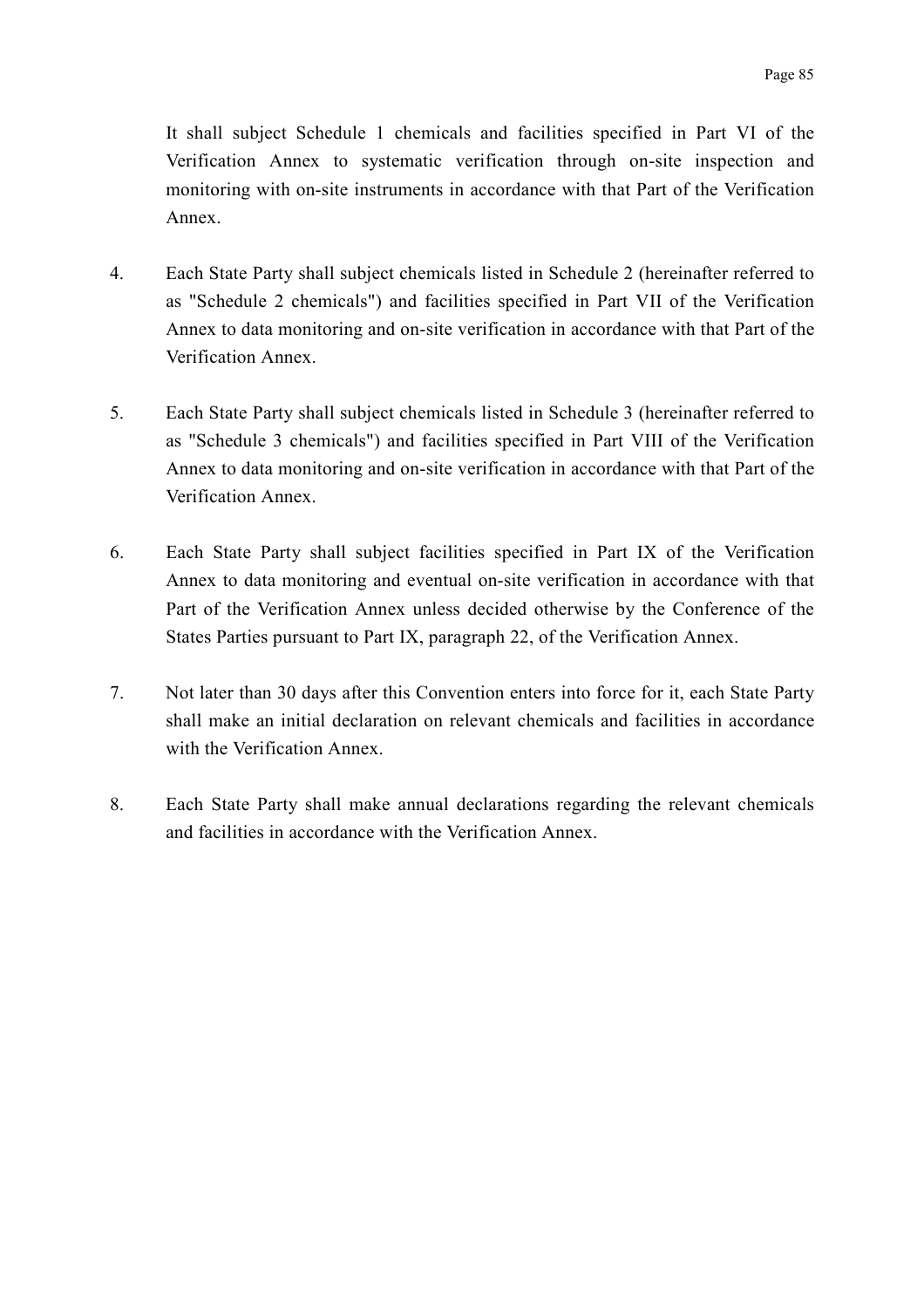- 9. For the purpose of on-site verification, each State Party shall grant to the inspectors access to facilities as required in the Verification Annex.
- 10. In conducting verification activities, the Technical Secretariat shall avoid undue intrusion into the State Party's chemical activities for purposes not prohibited under this Convention and, in particular, abide by the provisions set forth in the Annex on the Protection of Confidential Information (hereinafter referred to as "Confidentiality Annex").
- 11. The provisions of this Article shall be implemented in a manner which avoids hampering the economic or technological development of States Parties, and international cooperation in the field of chemical activities for purposes not prohibited under this Convention including the international exchange of scientific and technical information and chemicals and equipment for the production, processing or use of chemicals for purposes not prohibited under this Convention.

## **ARTICLE VII**

## **NATIONAL IMPLEMENTATION MEASURES**

## General undertakings

1. Each State Party shall, in accordance with its constitutional processes, adopt the necessary measures to implement its obligations under this Convention. In particular, it shall: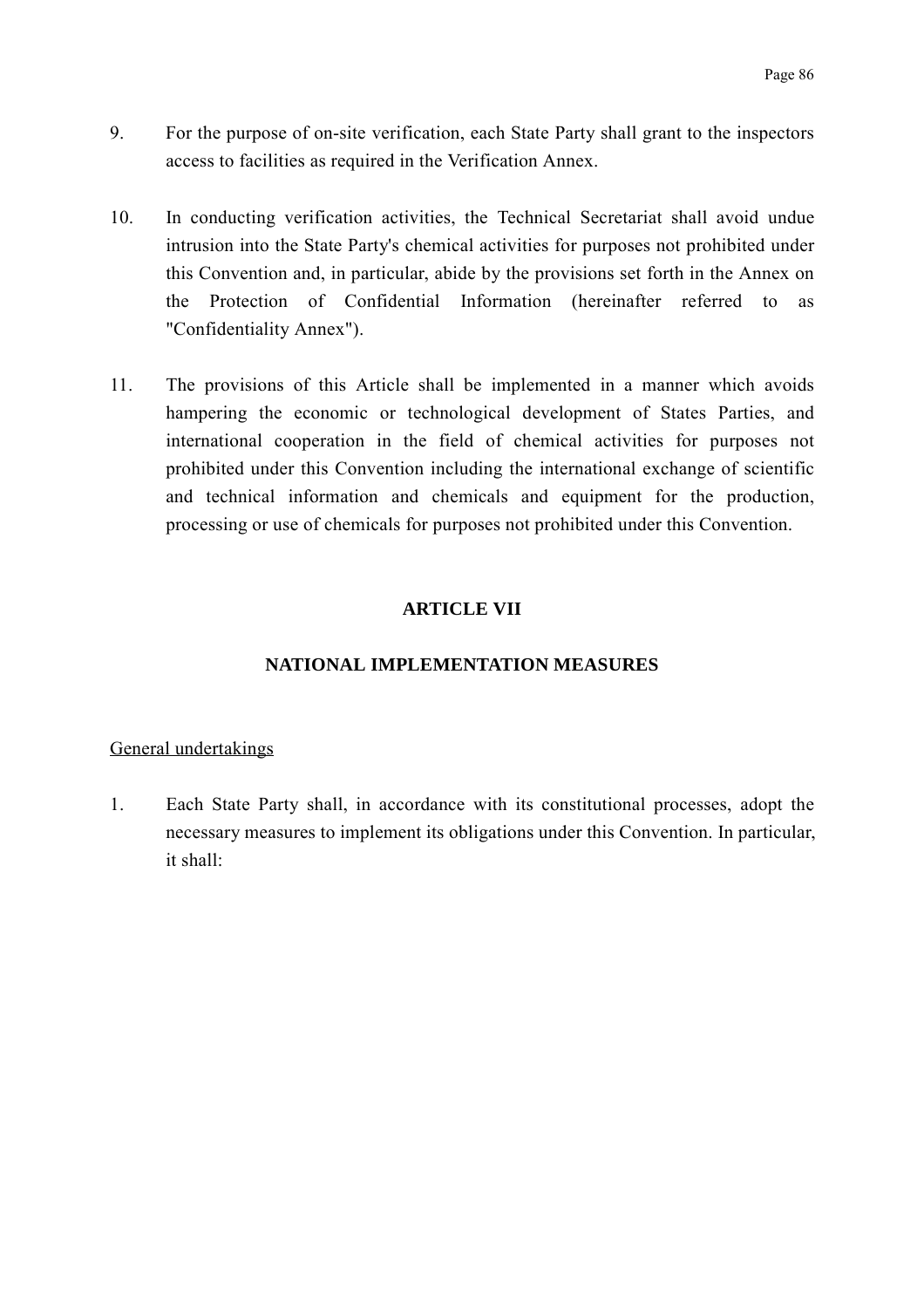- (a) Prohibit natural and legal persons anywhere on its territory or in any other place under its jurisdiction as recognized by international law from undertaking any activity prohibited to a State Party under this Convention, including enacting penal legislation with respect to such activity;
- (b) Not permit in any place under its control any activity prohibited to a State Party under this Convention; and
- (c) Extend its penal legislation enacted under subparagraph (a) to any activity prohibited to a State Party under this Convention undertaken anywhere by natural persons, possessing its nationality, in conformity with international law.
- 2. Each State Party shall cooperate with other States Parties and afford the appropriate form of legal assistance to facilitate the implementation of the obligations under paragraph 1.
- 3. Each State Party, during the implementation of its obligations under this Convention, shall assign the highest priority to ensuring the safety of people and to protecting the environment, and shall cooperate as appropriate with other States Parties in this regard.

## Relations between the State Party and the Organization

4. In order to fulfil its obligations under this Convention, each State Party shall designate or establish a National Authority to serve as the national focal point for effective liaison with the Organization and other States Parties. Each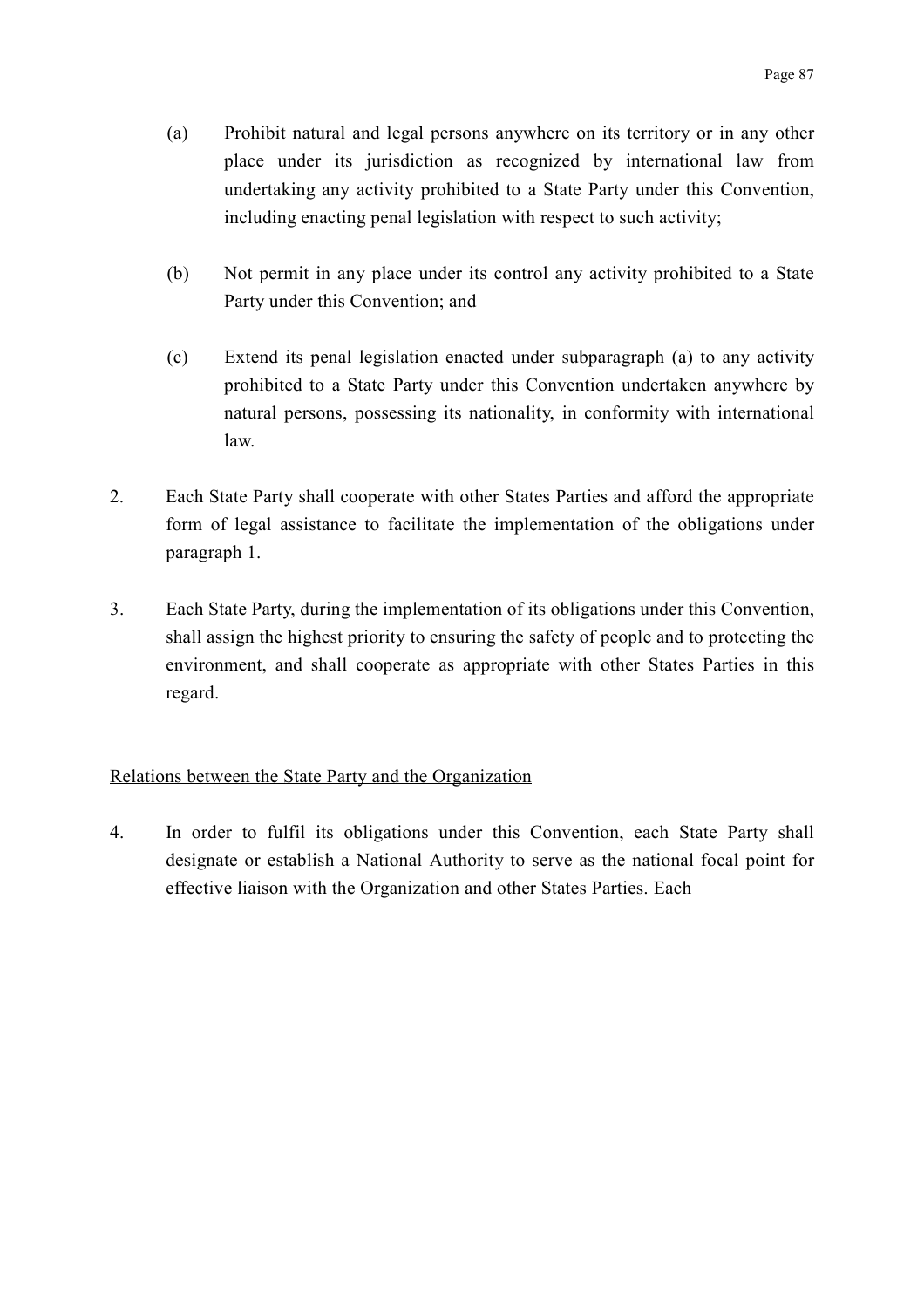State Party shall notify the Organization of its National Authority at the time that this Convention enters into force for it.

- 5. Each State Party shall inform the Organization of the legislative and administrative measures taken to implement this Convention.
- 6. Each State Party shall treat as confidential and afford special handling to information and data that it receives in confidence from the Organization in connection with the implementation of this Convention.

It shall treat such information and data exclusively in connection with its rights and obligations under this Convention and in accordance with the provisions set forth in the Confidentiality Annex.

7. Each State Party undertakes to cooperate with the Organization in the exercise of all its functions and in particular to provide assistance to the Technical Secretariat.

## **ARTICLE VIII**

## **THE ORGANIZATION**

## **A. GENERAL PROVISIONS**

1. The States Parties to this Convention hereby establish the Organization for the Prohibition of Chemical Weapons to achieve the object and purpose of this Convention, to ensure the implementation of its provisions, including those for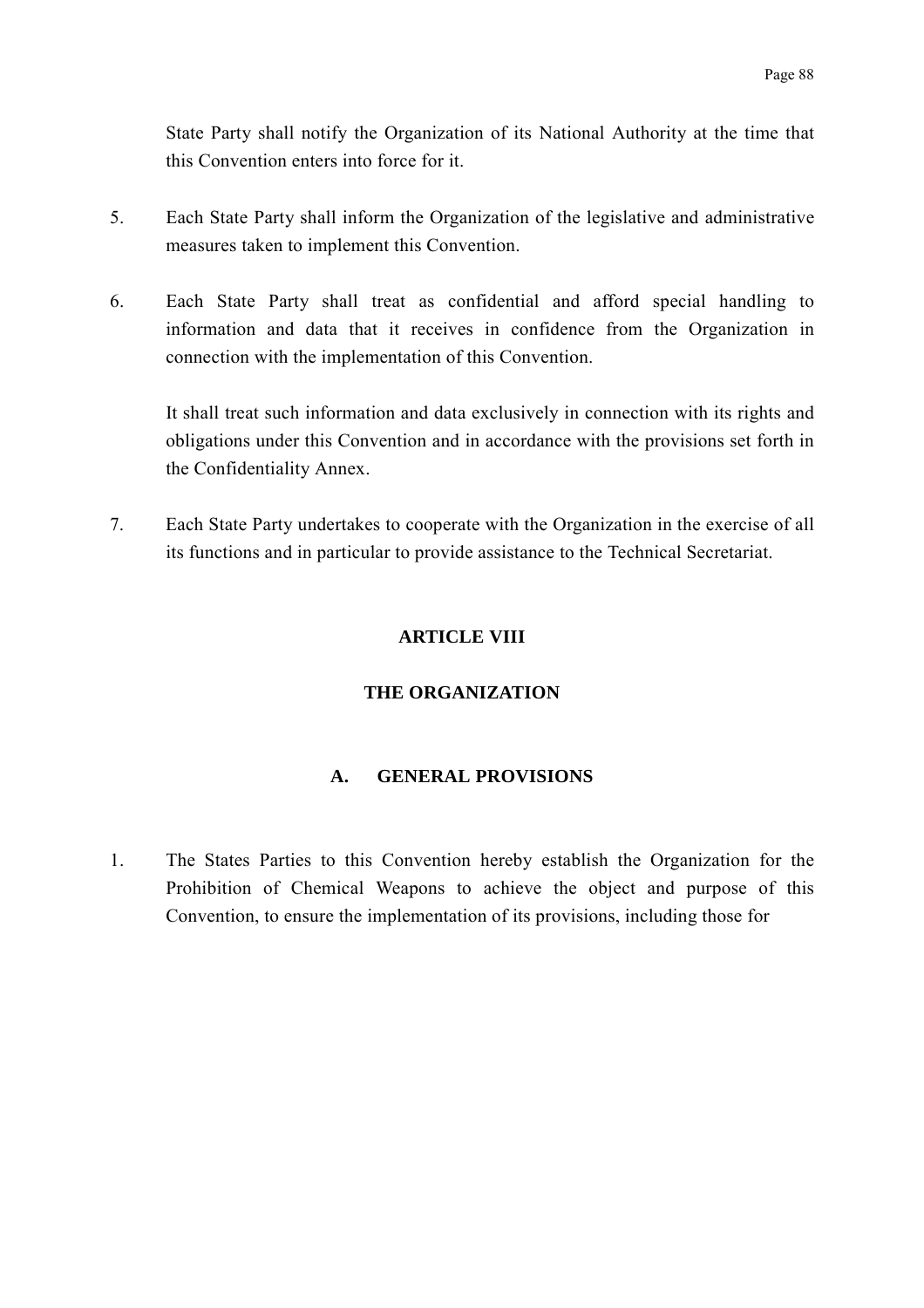international verification of compliance with it, and to provide a forum for consultation and cooperation among States Parties.

- 2. All States Parties to this Convention shall be members of the Organization. A State Party shall not be deprived of its membership in the Organization.
- 3. The seat of the Headquarters of the Organization shall be The Hague, Kingdom of the Netherlands.
- 4. There are hereby established as the organs of the Organization: the Conference of the States Parties, the Executive Council, and the Technical Secretariat.
- 5. The Organization shall conduct its verification activities provided for under this Convention in the least intrusive manner possible consistent with the timely and efficient accomplishment of their objectives. It shall request only the information and data necessary to fulfil its responsibilities under this Convention. It shall take every precaution to protect the confidentiality of information on civil and military activities and facilities coming to its knowledge in the implementation of this Convention and, in particular, shall abide by the provisions set forth in the Confidentiality Annex.
- 6. In undertaking its verification activities the Organization shall consider measures to make use of advances in science and technology.
- 7. The costs of the Organization's activities shall be paid by States Parties in accordance with the United Nations scale of assessment adjusted to take into account differences in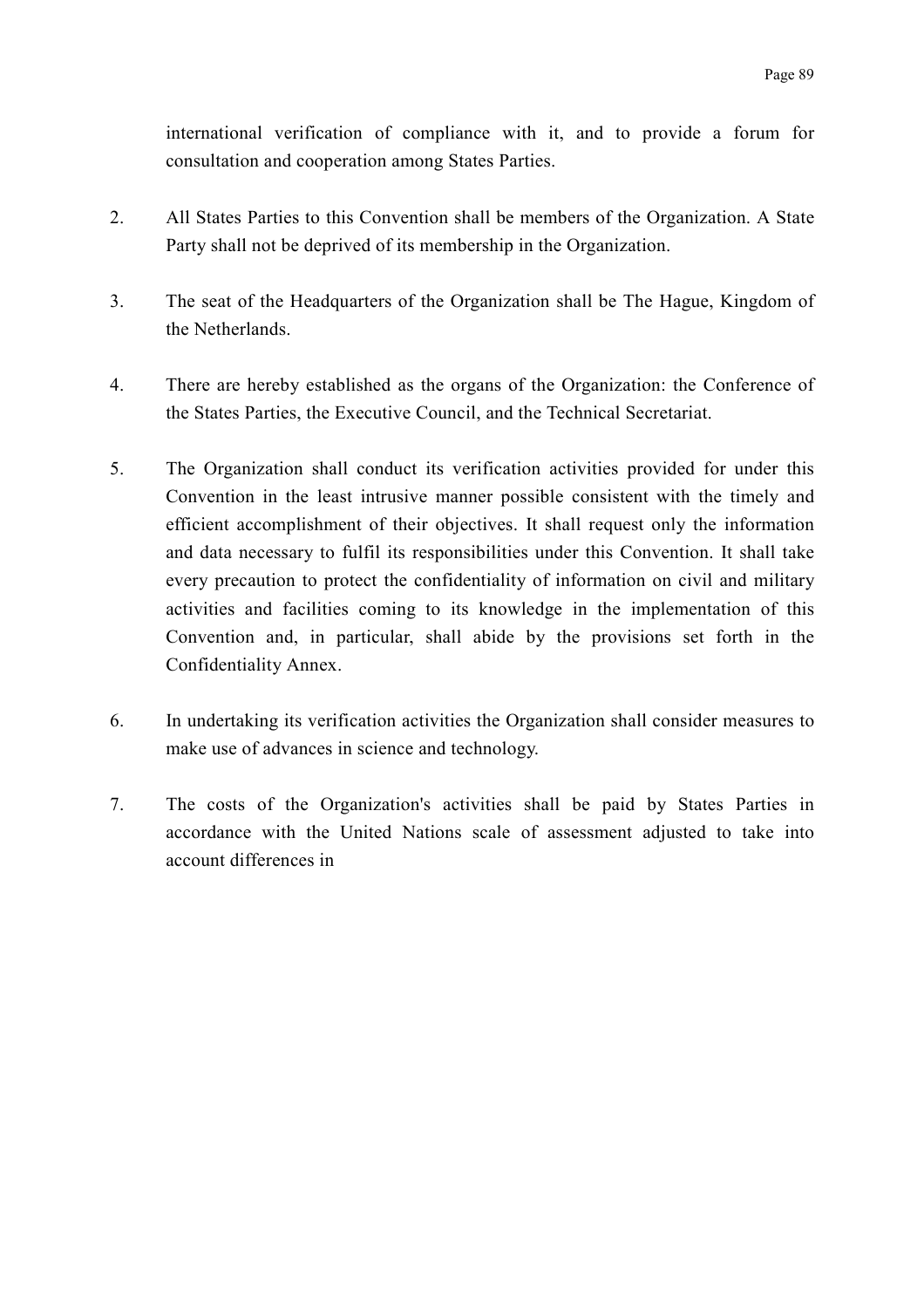membership between the United Nations and this Organization, and subject to the provisions of Articles IV and V. Financial contributions of States Parties to the Preparatory Commission shall be deducted in an appropriate way from their contributions to the regular budget. The budget of the Organization shall comprise two separate chapters, one relating to administrative and other costs, and one relating to verification costs.

8. A member of the Organization which is in arrears in the payment of its financial contribution to the Organization shall have no vote in the Organization if the amount of its arrears equals or exceeds the amount of the contribution due from it for the preceding two full years. The Conference of the States Parties may, nevertheless, permit such a member to vote if it is satisfied that the failure to pay is due to conditions beyond the control of the member.

## **B. THE CONFERENCE OF THE STATES PARTIES**

### Composition, procedures and decision-making

- 9. The Conference of the States Parties (hereinafter referred to as "the Conference") shall be composed of all members of this Organization. Each member shall have one representative in the Conference, who may be accompanied by alternates and advisers.
- 10. The first session of the Conference shall be convened by the depositary not later than 30 days after the entry into force of this Convention.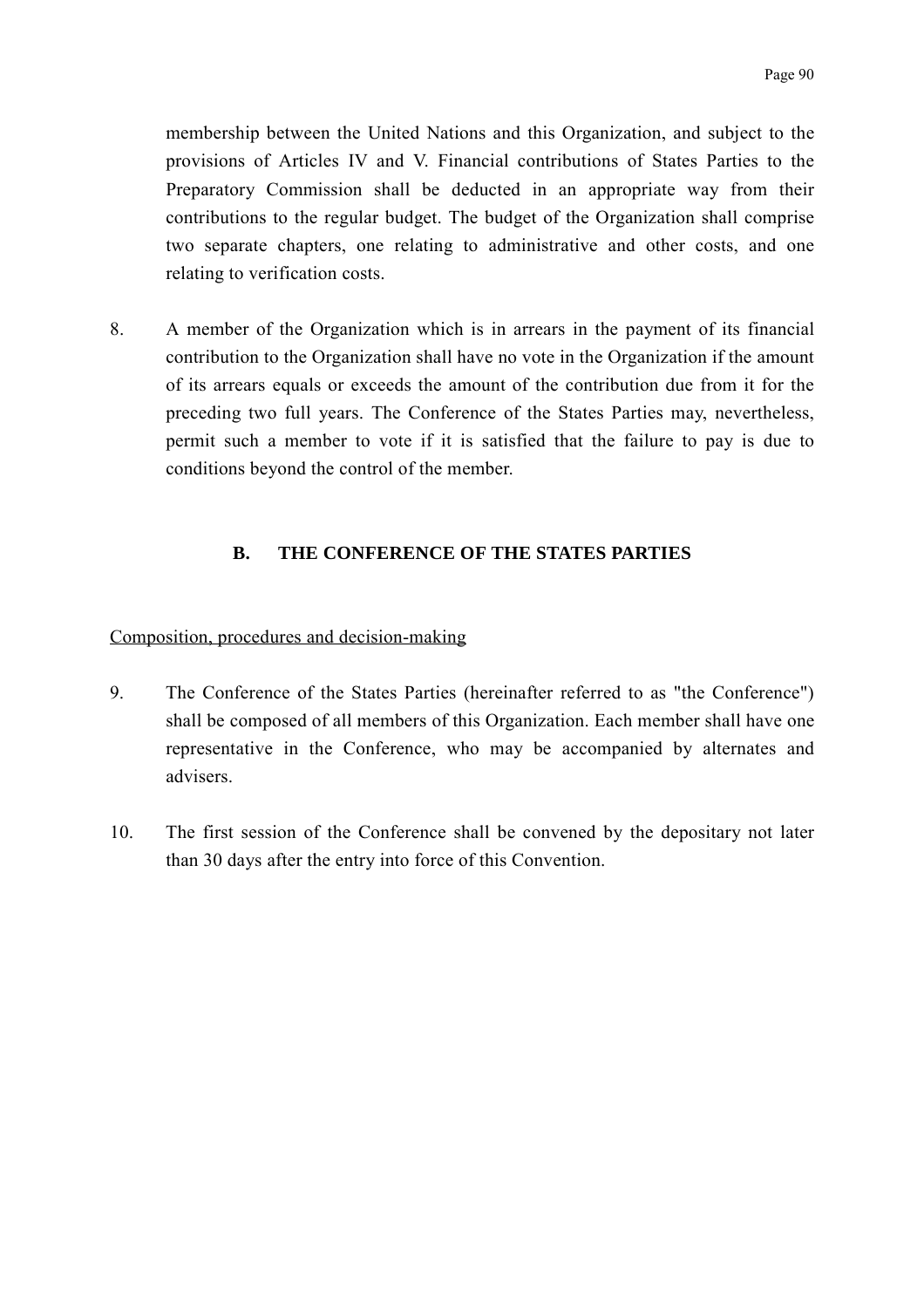- 11. The Conference shall meet in regular sessions which shall be held annually unless it decides otherwise.
- 12. Special sessions of the Conference shall be convened:
	- (a) When decided by the Conference;
	- (b) When requested by the Executive Council;
	- (c) When requested by any member and supported by one third of the members; or
	- (d) In accordance with paragraph 22 to undertake reviews of the operation of this Convention.

Except in the case of subparagraph (d), the special session shall be convened not later than 30 days after receipt of the request by the Director-General of the Technical Secretariat, unless specified otherwise in the request.

- 13. The Conference shall also be convened in the form of an Amendment Conference in accordance with Article XV, paragraph 2.
- 14. Sessions of the Conference shall take place at the seat of the Organization unless the Conference decides otherwise.
- 15. The Conference shall adopt its rules of procedure. At the beginning of each regular session, it shall elect its Chairman and such other officers as may be required. They shall hold office until a new Chairman and other officers are elected at the next regular session.
- 16. A majority of the members of the Organization shall constitute a quorum for the Conference.
- 17. Each member of the Organization shall have one vote in the Conference.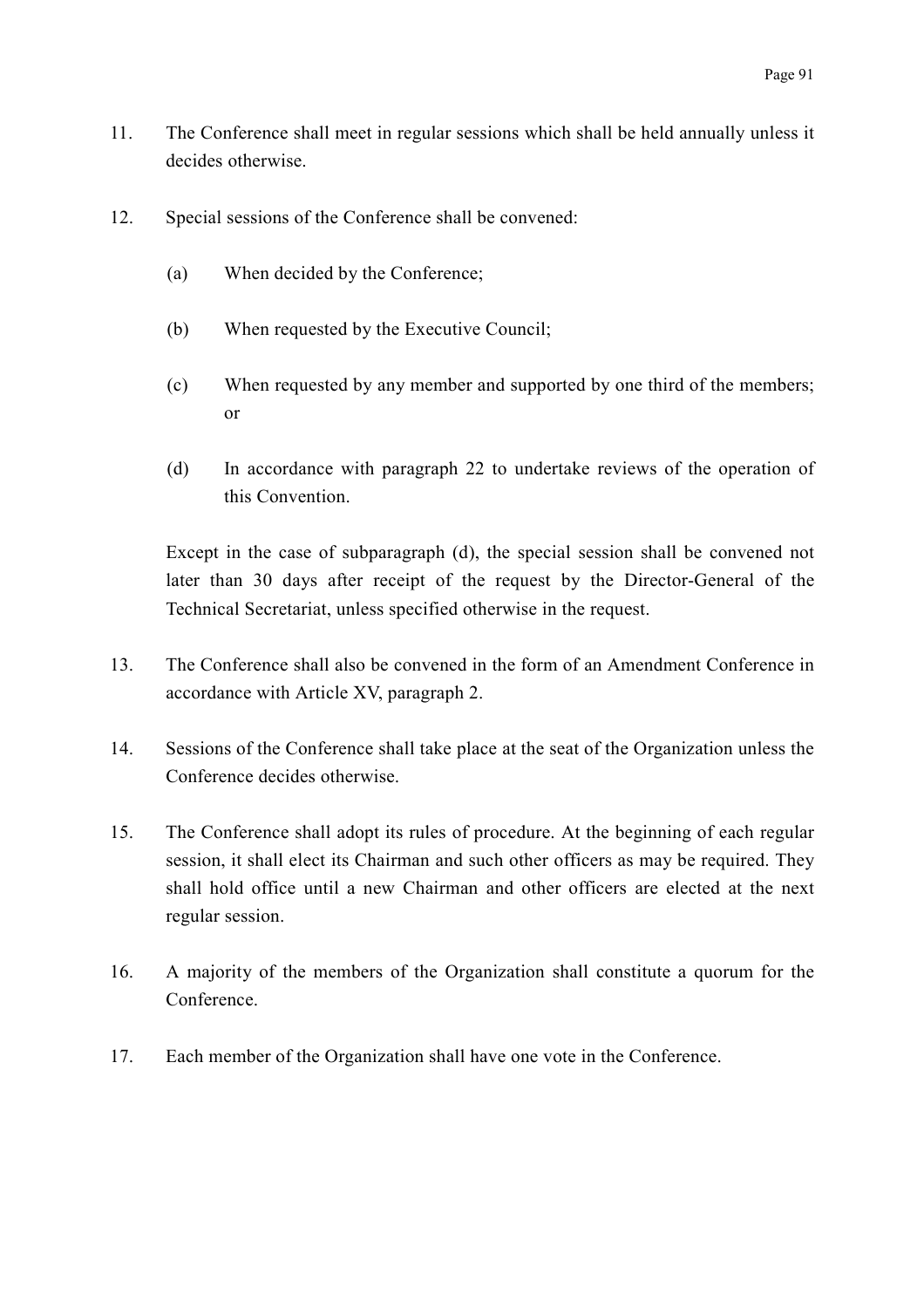18. The Conference shall take decisions on questions of procedure by a simple majority of the members present and voting. Decisions on matters of substance should be taken as far as possible by consensus. If consensus is not attainable when an issue comes up for decision, the Chairman shall defer any vote for 24 hours and during this period of deferment shall make every effort to facilitate achievement of consensus, and shall report to the Conference before the end of this period. If consensus is not possible at the end of 24 hours, the Conference shall take the decision by a two-thirds majority of members present and voting unless specified otherwise in this Convention. When the issue arises as to whether the question is one of substance or not, that question shall be treated as a matter of substance unless otherwise decided by the Conference by the majority required for decisions on matters of substance.

## Powers and functions

- 19. The Conference shall be the principal organ of the Organization. It shall consider any questions, matters or issues within the scope of this Convention, including those relating to the powers and functions of the Executive Council and the Technical Secretariat. It may make recommendations and take decisions on any questions, matters or issues related to this Convention raised by a State Party or brought to its attention by the Executive Council.
- 20. The Conference shall oversee the implementation of this Convention, and act in order to promote its object and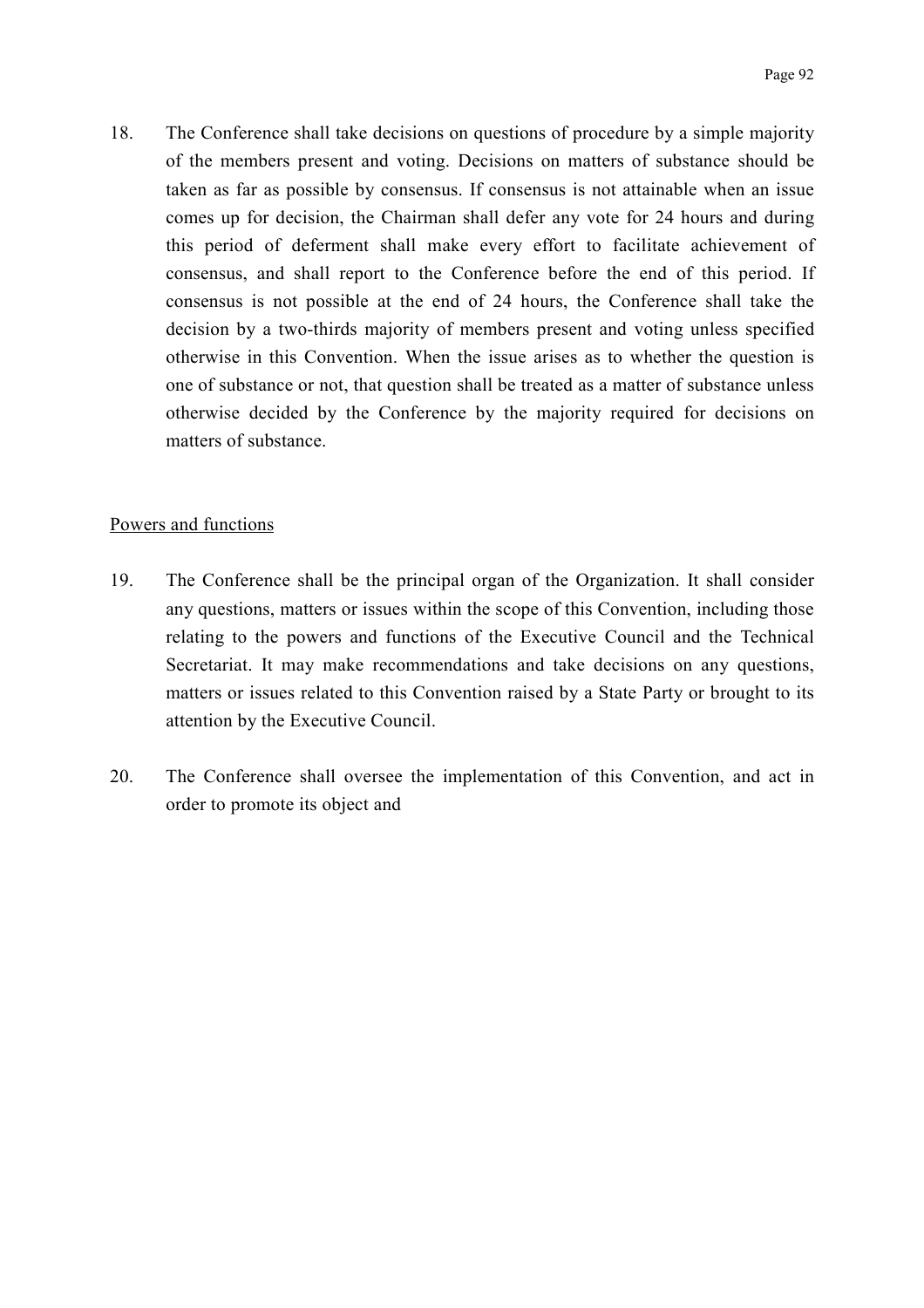purpose. The Conference shall review compliance with this Convention. It shall also oversee the activities of the Executive Council and the Technical Secretariat and may issue guidelines in accordance with this Convention to either of them in the exercise of their functions.

- 21. The Conference shall:
	- (a) Consider and adopt at its regular sessions the report, programme and budget of the Organization, submitted by the Executive Council, as well as consider other reports;
	- (b) Decide on the scale of financial contributions to be paid by States Parties in accordance with paragraph 7;
	- (c) Elect the members of the Executive Council;
	- (d) Appoint the Director-General of the Technical Secretariat (hereinafter referred to as "the Director-General");
	- (e) Approve the rules of procedure of the Executive Council submitted by the latter;
	- (f) Establish such subsidiary organs as it finds necessary for the exercise of its functions in accordance with this Convention;
	- (g) Foster international cooperation for peaceful purposes in the field of chemical activities;
	- (h) Review scientific and technological developments that could affect the operation of this Convention and, in this context, direct the Director-General to establish a Scientific Advisory Board to enable him, in the performance of his functions, to render specialized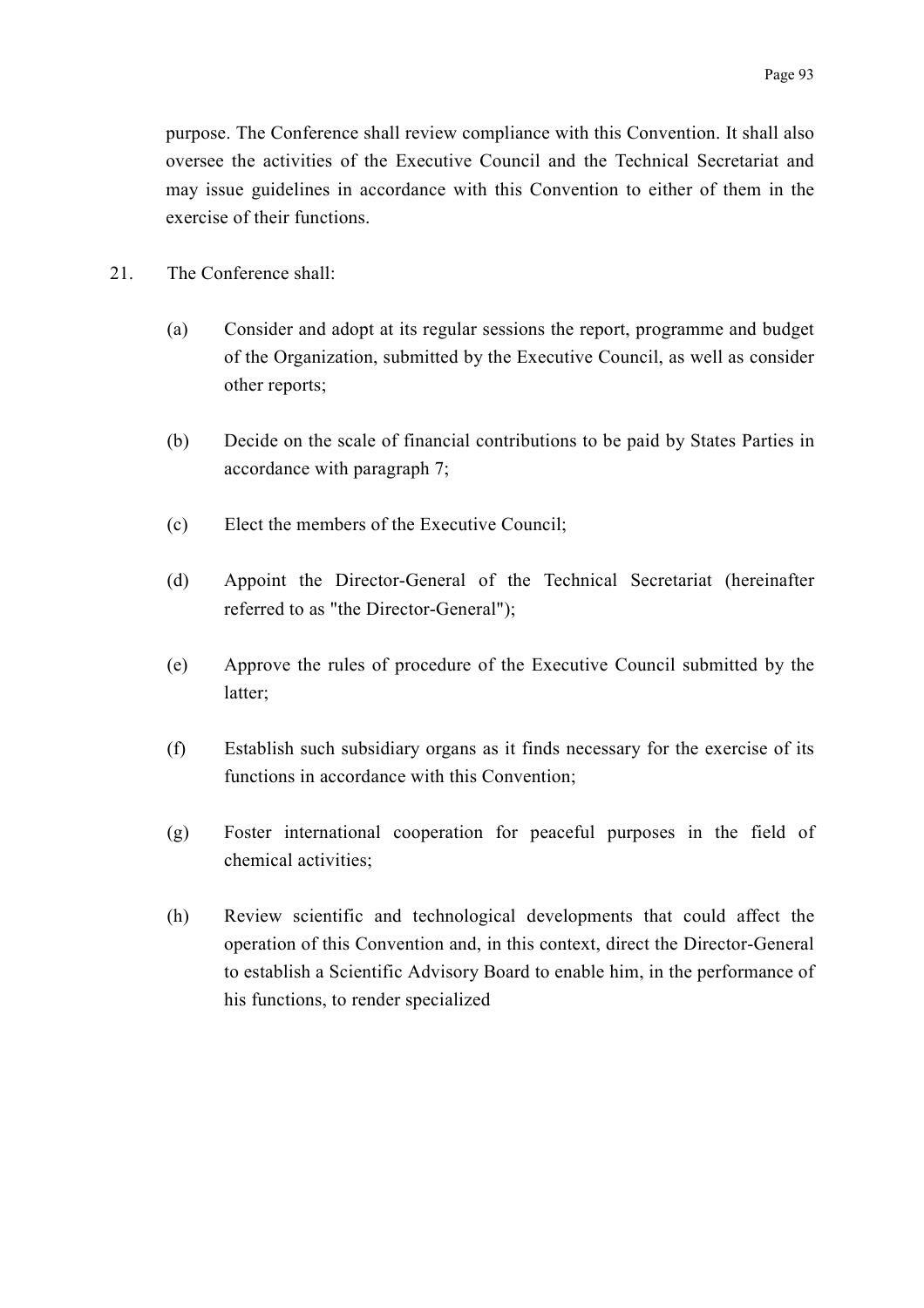advice in areas of science and technology relevant to this Convention, to the Conference, the Executive Council or States Parties. The Scientific Advisory Board shall be composed of independent experts appointed in accordance with terms of reference adopted by the Conference;

- (i) Consider and approve at its first session any draft agreements, provisions and guidelines developed by the Preparatory Commission;
- (j) Establish at its first session the voluntary fund for assistance in accordance with Article X;
- (k) Take the necessary measures to ensure compliance with this Convention and to redress and remedy any situation which contravenes the provisions of this Convention, in accordance with Article XII.
- 22. The Conference shall not later than one year after the expiry of the fifth and the tenth year after the entry into force of this Convention, and at such other times within that time period as may be decided upon, convene in special sessions to undertake reviews of the operation of this Convention. Such reviews shall take into account any relevant scientific and technological developments. At intervals of five years thereafter, unless otherwise decided upon, further sessions of the Conference shall be convened with the same objective.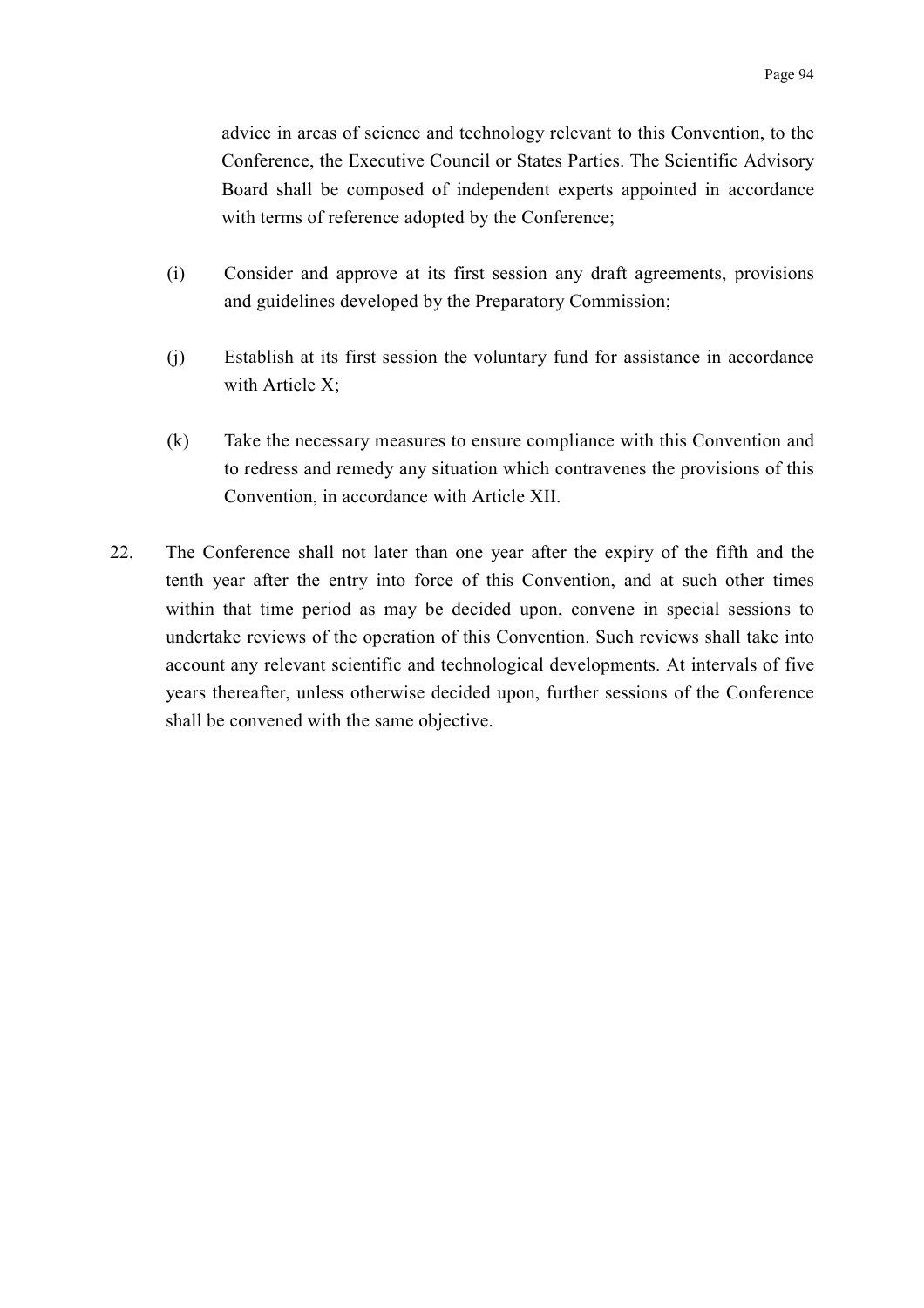## **C. THE EXECUTIVE COUNCIL**

#### Composition, procedure and decision-making

- 23. The Executive Council shall consist of 41 members. Each State Party shall have the right, in accordance with the principle of rotation, to serve on the Executive Council. The members of the Executive Council shall be elected by the Conference for a term of two years. In order to ensure the effective functioning of this Convention, due regard being specially paid to equitable geographical distribution, to the importance of chemical industry, as well as to political and security interests, the Executive Council shall be composed as follows:
	- (a) Nine States Parties from Africa to be designated by States Parties located in this region. As a basis for this designation it is understood that, out of these nine States Parties, three members shall, as a rule, be the States Parties with the most significant national chemical industry in the region as determined by internationally reported and published data; in addition, the regional group shall agree also to take into account other regional factors in designating these three members;
	- (b) Nine States Parties from Asia to be designated by States Parties located in this region. As a basis for this designation it is understood that, out of these nine States Parties, four members shall, as a rule, be the States Parties with the most significant national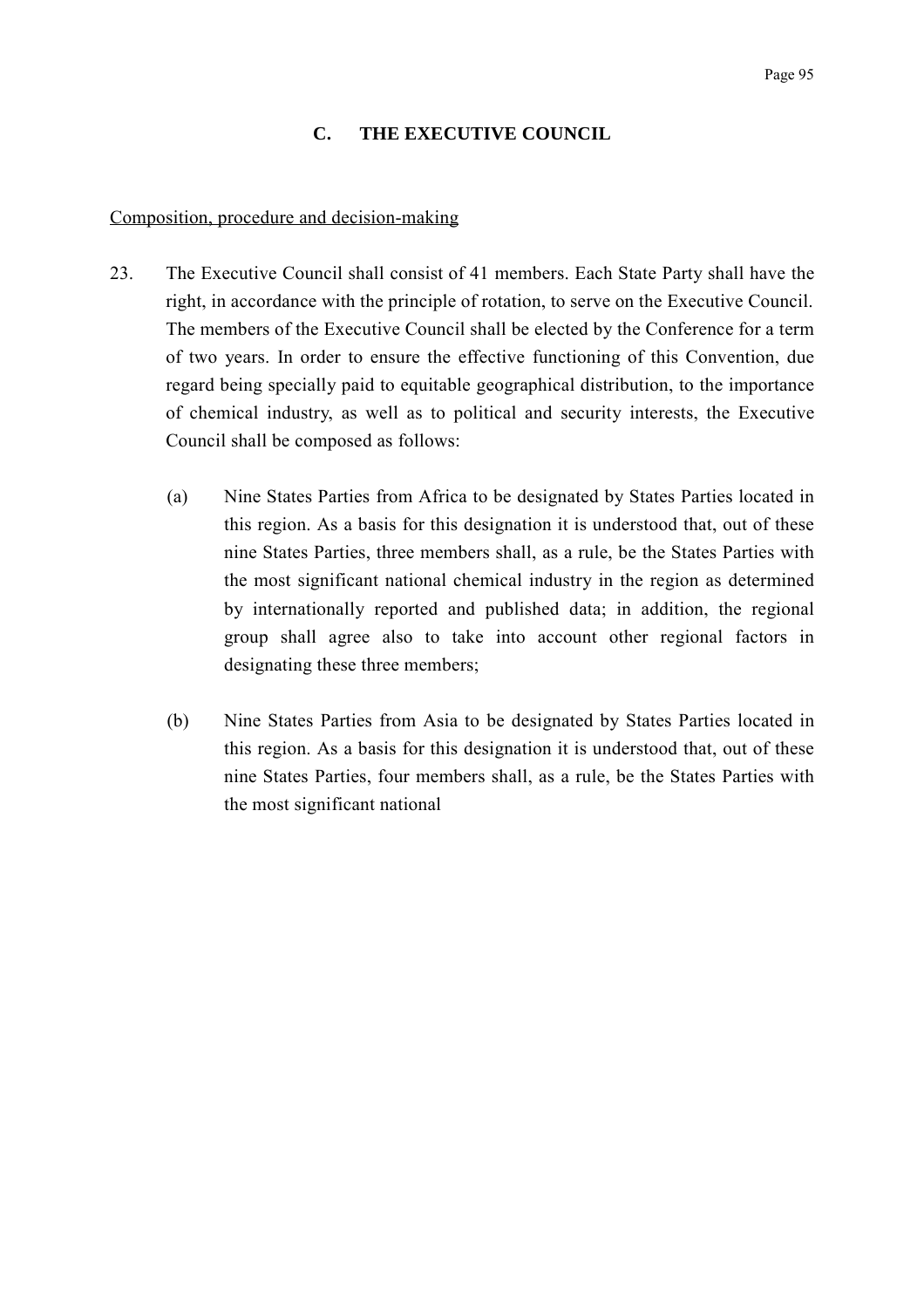chemical industry in the region as determined by internationally reported and published data; in addition, the regional group shall agree also to take into account other regional factors in designating these four members;

- (c) Five States Parties from Eastern Europe to be designated by States Parties located in this region. As a basis for this designation it is understood that, out of these five States Parties, one member shall, as a rule, be the State Party with the most significant national chemical industry in the region as determined by internationally reported and published data; in addition, the regional group shall agree also to take into account other regional factors in designating this one member;
- (d) Seven States Parties from Latin America and the Caribbean to be designated by States Parties located in this region. As a basis for this designation it is understood that, out of these seven States Parties, three members shall, as a rule, be the States Parties with the most significant national chemical industry in the region as determined by internationally reported and published data; in addition, the regional group shall agree also to take into account other regional factors in designating these three members;
- (e) Ten States Parties from among Western European and other States to be designated by States Parties located in this region. As a basis for this designation it is understood that, out of these 10 States Parties, 5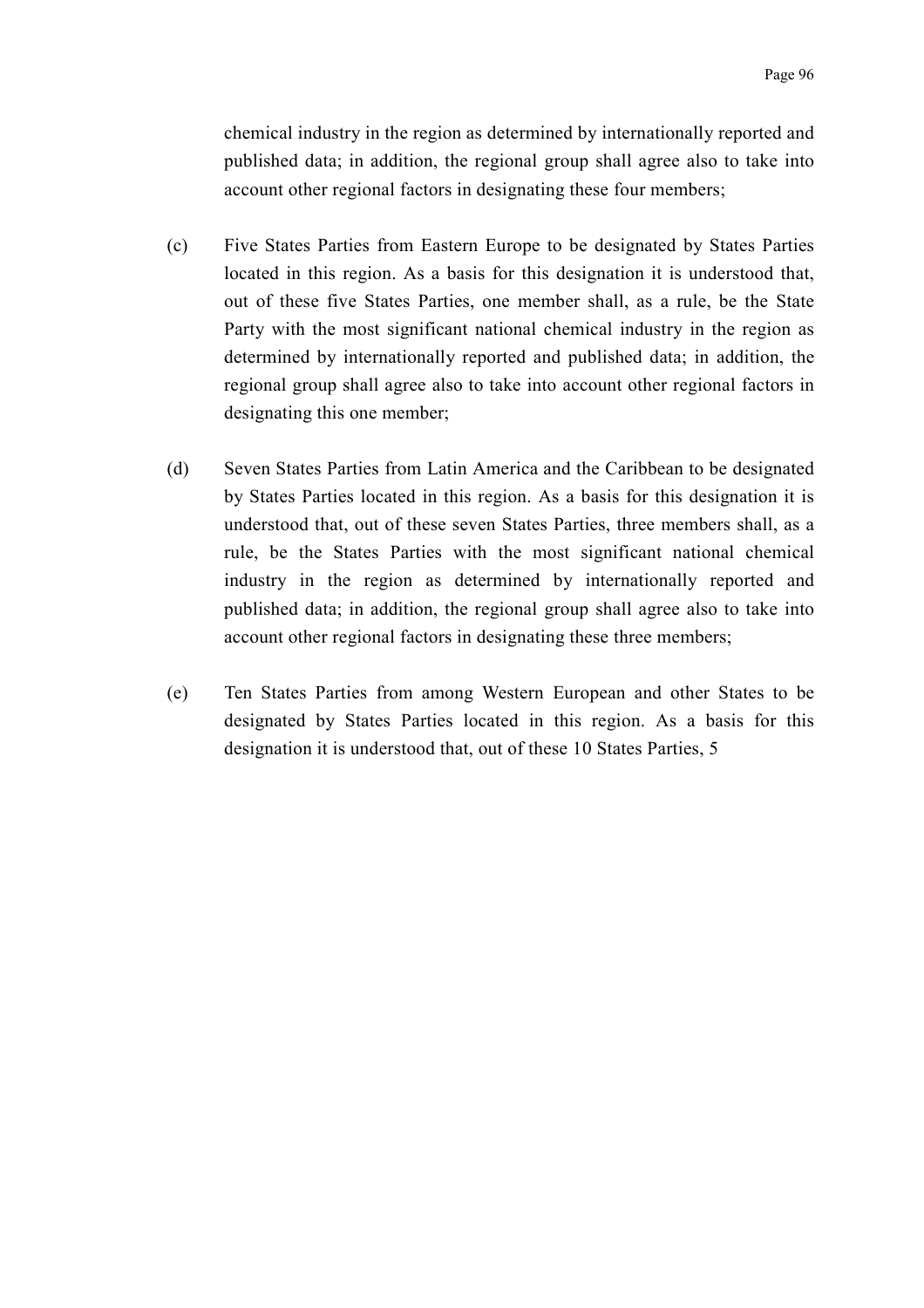members shall, as a rule, be the States Parties with the most significant national chemical industry in the region as determined by internationally reported and published data; in addition, the regional group shall agree also to take into account other regional factors in designating these five members;

- (f) One further State Party to be designated consecutively by States Parties located in the regions of Asia and Latin America and the Caribbean. As a basis for this designation it is understood that this State Party shall be a rotating member from these regions.
- 24. For the first election of the Executive Council 20 members shall be elected for a term of one year, due regard being paid to the established numerical proportions as described in paragraph 23.
- 25. After the full implementation of Articles IV and V the Conference may, upon the request of a majority of the members of the Executive Council, review the composition of the Executive Council taking into account developments related to the principles specified in paragraph 23 that are governing its composition.
- 26. The Executive Council shall elaborate its rules of procedure and submit them to the Conference for approval.
- 27. The Executive Council shall elect its Chairman from among its members.
- 28. The Executive Council shall meet for regular sessions. Between regular sessions it shall meet as often as may be required for the fulfilment of its powers and functions.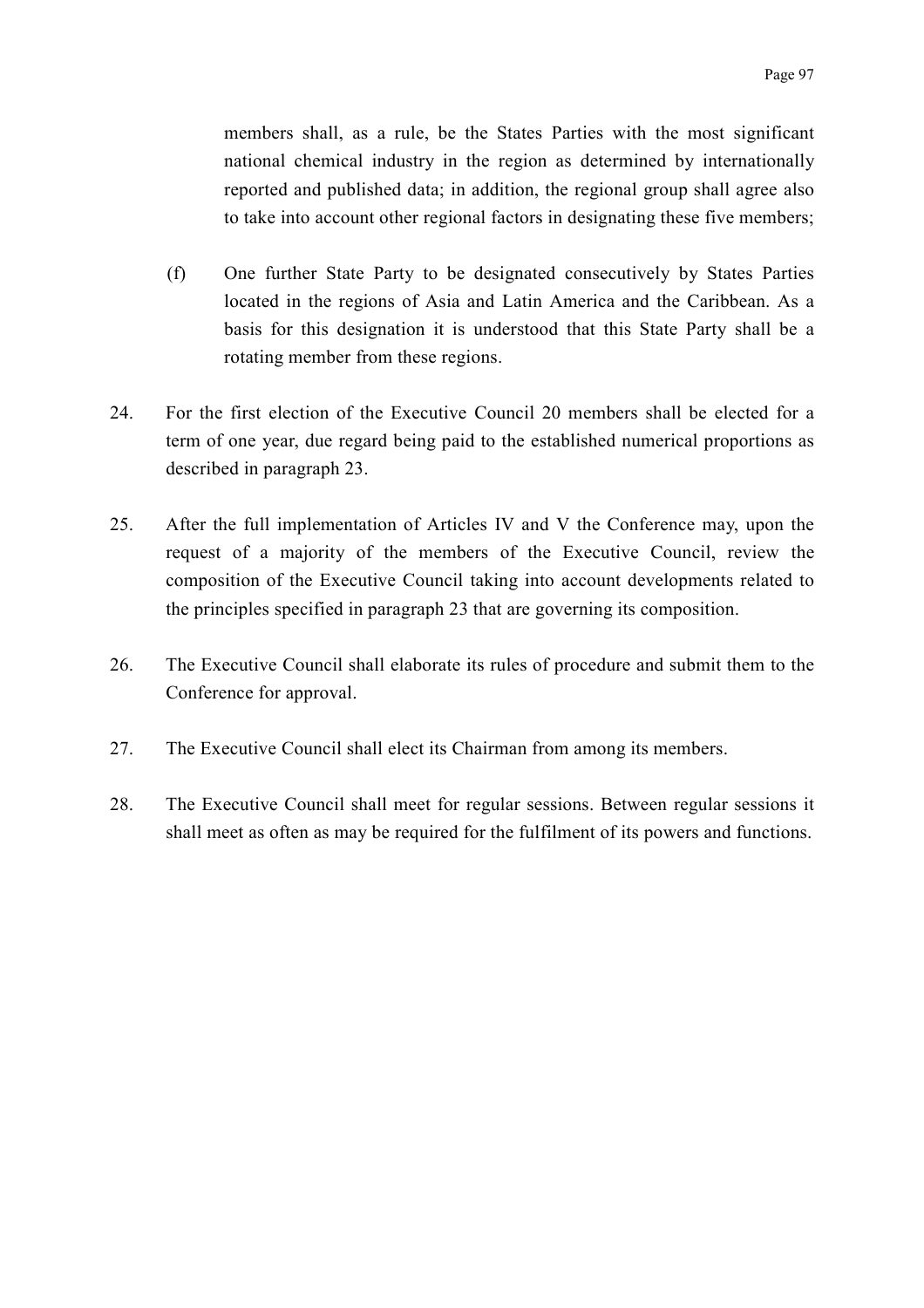29. Each member of the Executive Council shall have one vote. Unless otherwise specified in this Convention, the Executive Council shall take decisions on matters of substance by a two-thirds majority of all its members. The Executive Council shall take decisions on questions of procedure by a simple majority of all its members. When the issue arises as to whether the question is one of substance or not, that question shall be treated as a matter of substance unless otherwise decided by the Executive Council by the majority required for decisions on matters of substance.

### Powers and functions

- 30. The Executive Council shall be the executive organ of the Organization. It shall be responsible to the Conference. The Executive Council shall carry out the powers and functions entrusted to it under this Convention, as well as those functions delegated to it by the Conference. In so doing, it shall act in conformity with the recommendations, decisions and guidelines of the Conference and assure their proper and continuous implementation.
- 31. The Executive Council shall promote the effective implementation of, and compliance with, this Convention. It shall supervise the activities of the Technical Secretariat, cooperate with the National Authority of each State Party and facilitate consultations and cooperation among States Parties at their request.
- 32. The Executive Council shall: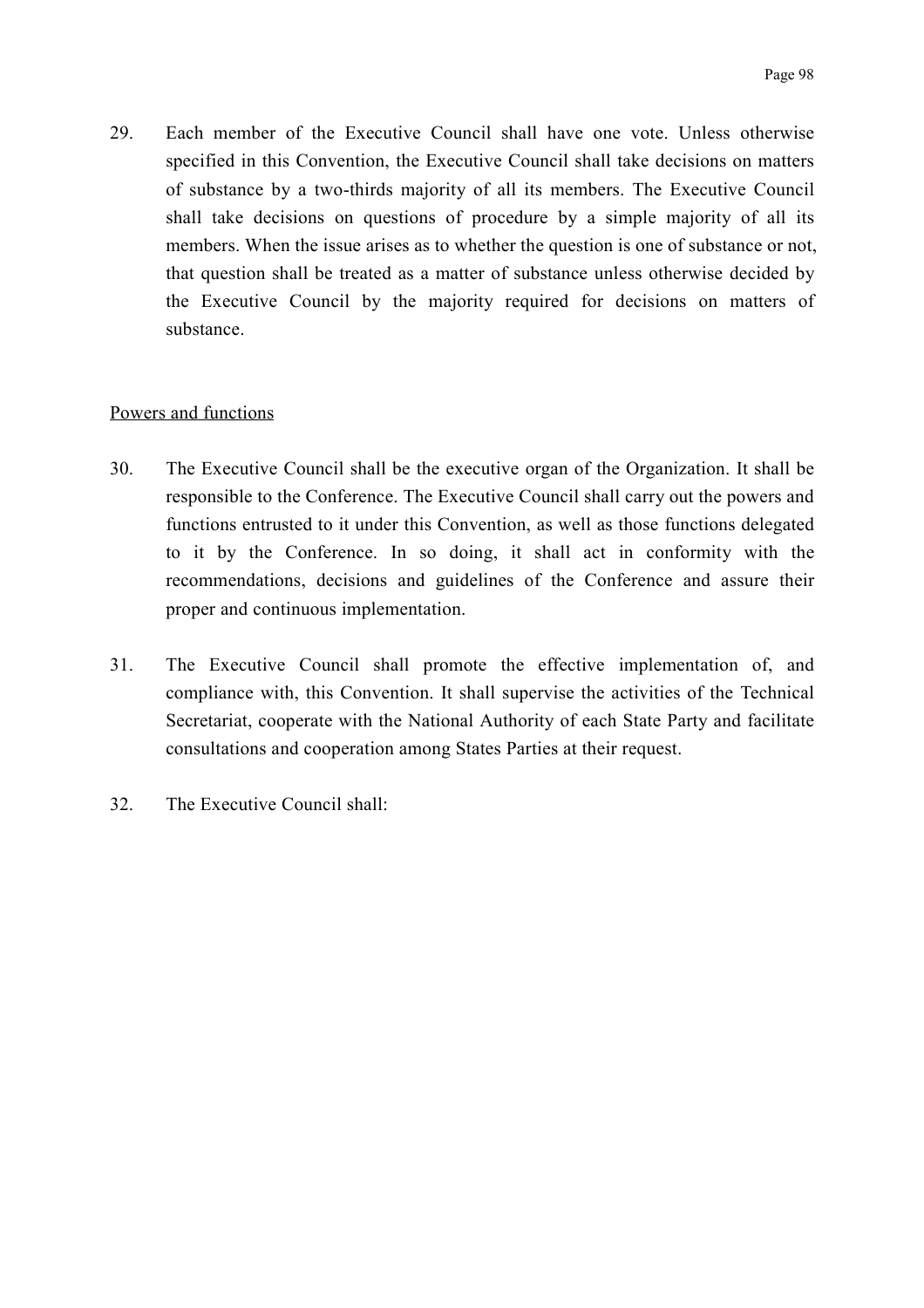- (a) Consider and submit to the Conference the draft programme and budget of the Organization;
- (b) Consider and submit to the Conference the draft report of the Organization on the implementation of this Convention, the report on the performance of its own activities and such special reports as it deems necessary or which the Conference may request;
- (c) Make arrangements for the sessions of the Conference including the preparation of the draft agenda.
- 33. The Executive Council may request the convening of a special session of the Conference.
- 34. The Executive Council shall:
	- (a) Conclude agreements or arrangements with States and international organizations on behalf of the Organization, subject to prior approval by the Conference;
	- (b) Conclude agreements with States Parties on behalf of the Organization in connection with Article X and supervise the voluntary fund referred to in Article X;
	- (c) Approve agreements or arrangements relating to the implementation of verification activities, negotiated by the Technical Secretariat with States **Parties**
- 35. The Executive Council shall consider any issue or matter within its competence affecting this Convention and its implementation, including concerns regarding compliance, and cases of non-compliance, and, as appropriate, inform States Parties and bring the issue or matter to the attention of the Conference.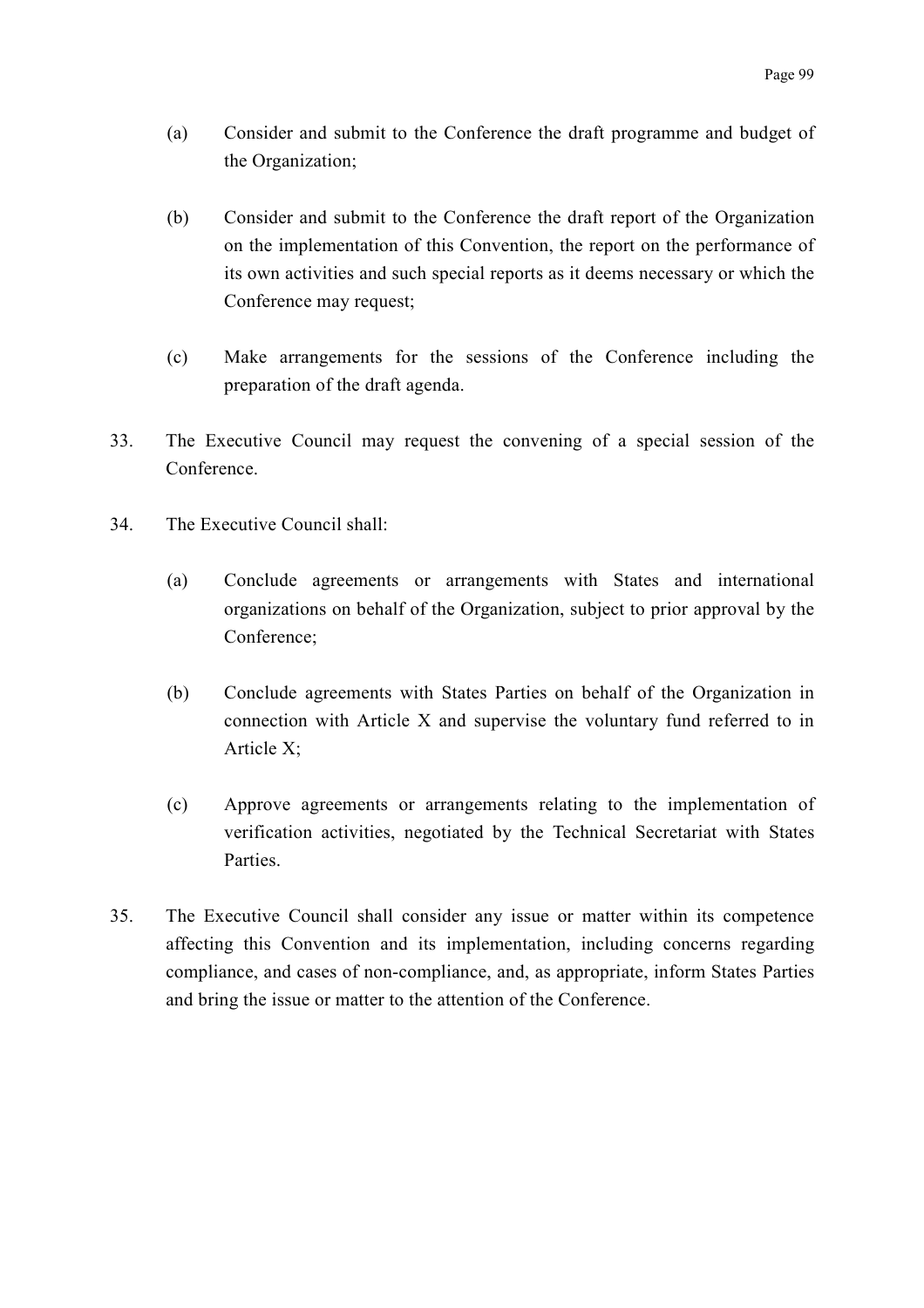- 36. In its consideration of doubts or concerns regarding compliance and cases of noncompliance, including, inter alia, abuse of the rights provided for under this Convention, the Executive Council shall consult with the States Parties involved and, as appropriate, request the State Party to take measures to redress the situation within a specified time. To the extent that the Executive Council considers further action to be necessary, it shall take, inter alia, one or more of the following measures:
	- (a) Inform all States Parties of the issue or matter;
	- (b) Bring the issue or matter to the attention of the Conference;
	- (c) Make recommendations to the Conference regarding measures to redress the situation and to ensure compliance.

The Executive Council shall, in cases of particular gravity and urgency, bring the issue or matter, including relevant information and conclusions, directly to the attention of the United Nations General Assembly and the United Nations Security Council. It shall at the same time inform all States Parties of this step.

# **D. THE TECHNICAL SECRETARIAT**

37. The Technical Secretariat shall assist the Conference and the Executive Council in the performance of their functions. The Technical Secretariat shall carry out the verification measures provided for in this Convention. It shall carry out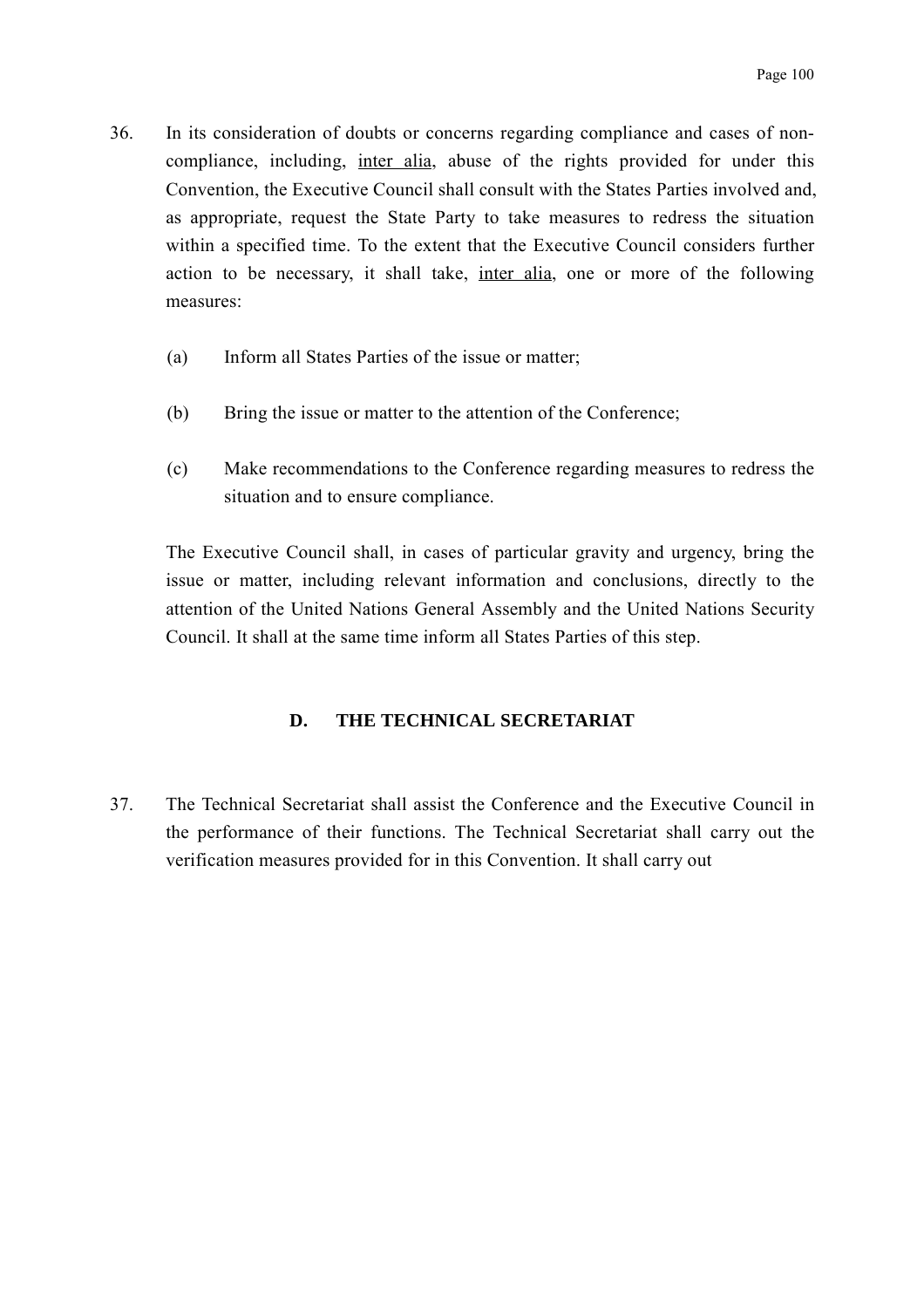the other functions entrusted to it under this Convention as well as those functions delegated to it by the Conference and the Executive Council.

- 38. The Technical Secretariat shall:
	- (a) Prepare and submit to the Executive Council the draft programme and budget of the Organization;
	- (b) Prepare and submit to the Executive Council the draft report of the Organization on the implementation of this Convention and such other reports as the Conference or the Executive Council may request;
	- (c) Provide administrative and technical support to the Conference, the Executive Council and subsidiary organs;
	- (d) Address and receive communications on behalf of the Organization to and from States Parties on matters pertaining to the implementation of this Convention;
	- (e) Provide technical assistance and technical evaluation to States Parties in the implementation of the provisions of this Convention, including evaluation of scheduled and unscheduled chemicals.
- 39. The Technical Secretariat shall:
	- (a) Negotiate agreements or arrangements relating to the implementation of verification activities with States Parties, subject to approval by the Executive Council;
	- (b) Not later than 180 days after entry into force of this Convention, coordinate the establishment and maintenance of permanent stockpiles of emergency and humanitarian assistance by States Parties in accordance with Article X, paragraphs 7(b) and (c). The Technical Secretariat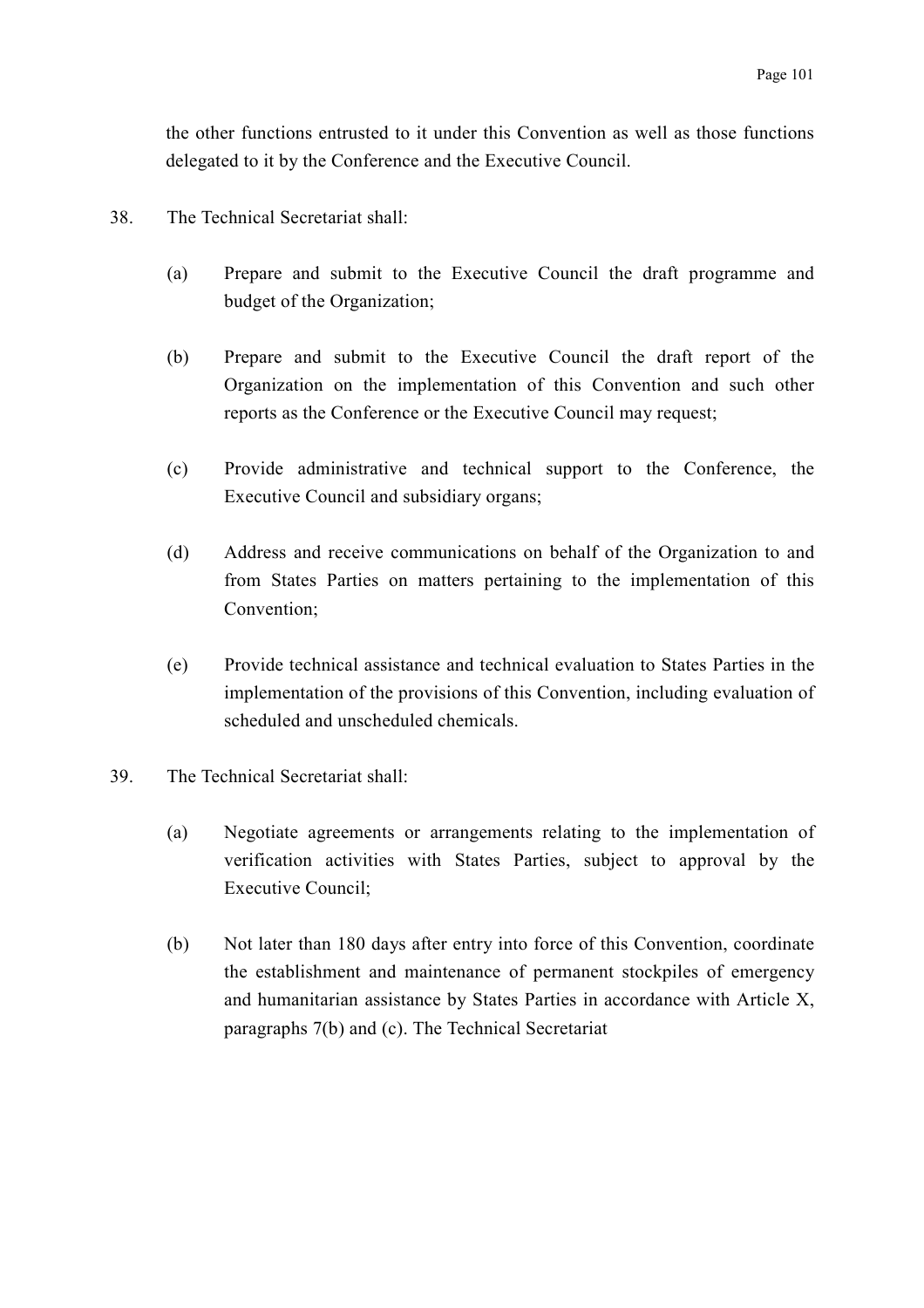may inspect the items maintained for serviceability. Lists of items to be stockpiled shall be considered and approved by the Conference pursuant to paragraph 21(*i*) above;

- (c) Administer the voluntary fund referred to in Article X, compile declarations made by the States Parties and register, when requested, bilateral agreements concluded between States Parties or between a State Party and the Organization for the purposes of Article X.
- 40. The Technical Secretariat shall inform the Executive Council of any problem that has arisen with regard to the discharge of its functions, including doubts, ambiguities or uncertainties about compliance with this Convention that have come to its notice in the performance of its verification activities and that it has been unable to resolve or clarify through its consultations with the State Party concerned.
- 41. The Technical Secretariat shall comprise a Director-General, who shall be its head and chief administrative officer, inspectors and such scientific, technical and other personnel as may be required.
- 42. The Inspectorate shall be a unit of the Technical Secretariat and shall act under the supervision of the Director-General.
- 43. The Director-General shall be appointed by the Conference upon the recommendation of the Executive Council for a term of four years, renewable for one further term, but not thereafter.
- 44. The Director-General shall be responsible to the Conference and the Executive Council for the appointment of the staff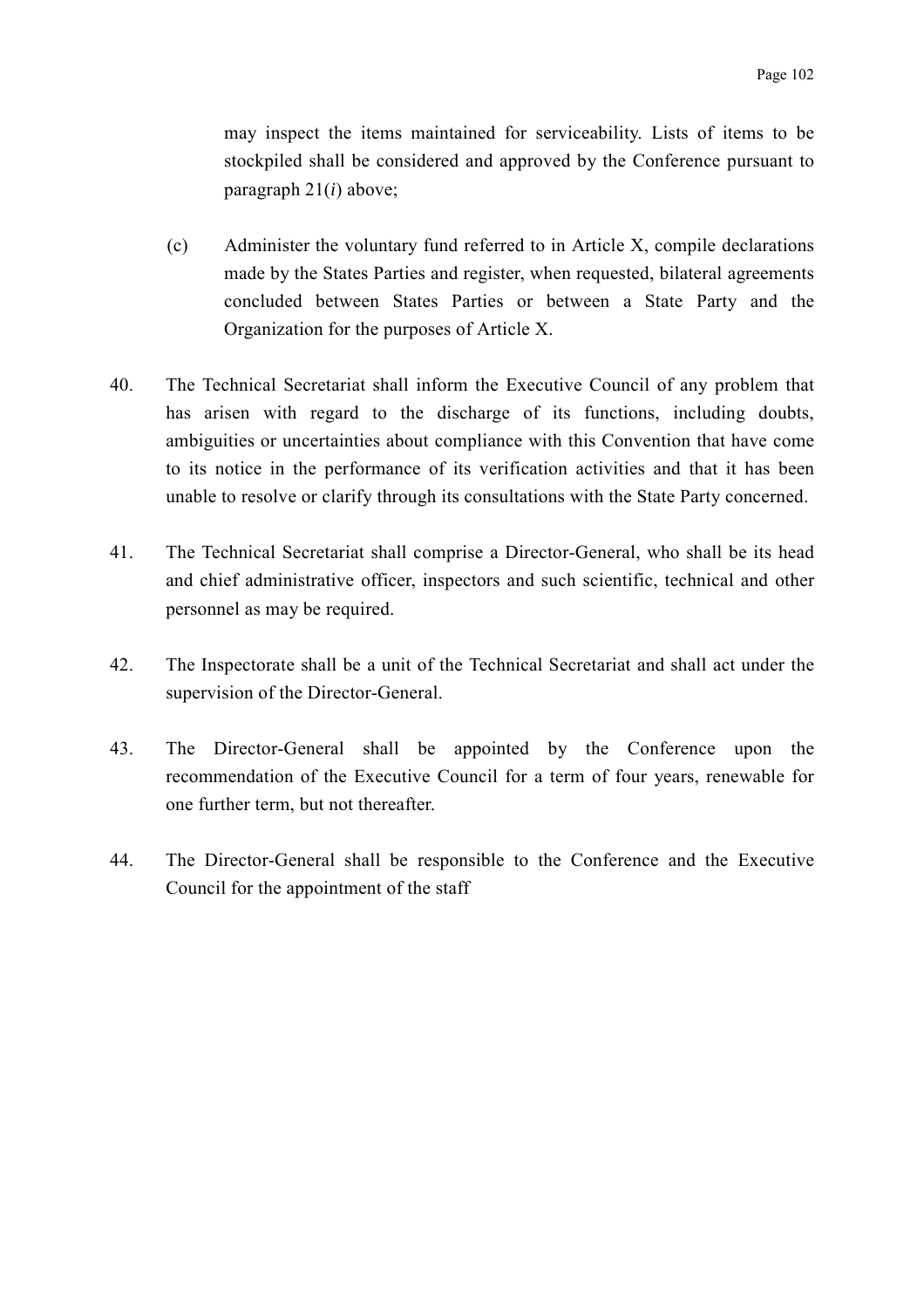and the organization and functioning of the Technical Secretariat. The paramount consideration in the employment of the staff and in the determination of the conditions of service shall be the necessity of securing the highest standards of efficiency, competence and integrity. Only citizens of States Parties shall serve as the Director-General, as inspectors or as other members of the professional and clerical staff. Due regard shall be paid to the importance of recruiting the staff on as wide a geographical basis as possible. Recruitment shall be guided by the principle that the staff shall be kept to a minimum necessary for the proper discharge of the responsibilities of the Technical Secretariat.

45. The Director-General shall be responsible for the organization and functioning of the Scientific Advisory Board referred to in paragraph 21(h). The Director-General shall, in consultation with States Parties, appoint members of the Scientific Advisory Board, who shall serve in their individual capacity. The members of the Board shall be appointed on the basis of their expertise in the particular scientific fields relevant to the implementation of this Convention. The Director-General may also, as appropriate, in consultation with members of the Board, establish temporary working groups of scientific experts to provide recommendations on specific issues. In regard to the above, States Parties may submit lists of experts to the Director-General.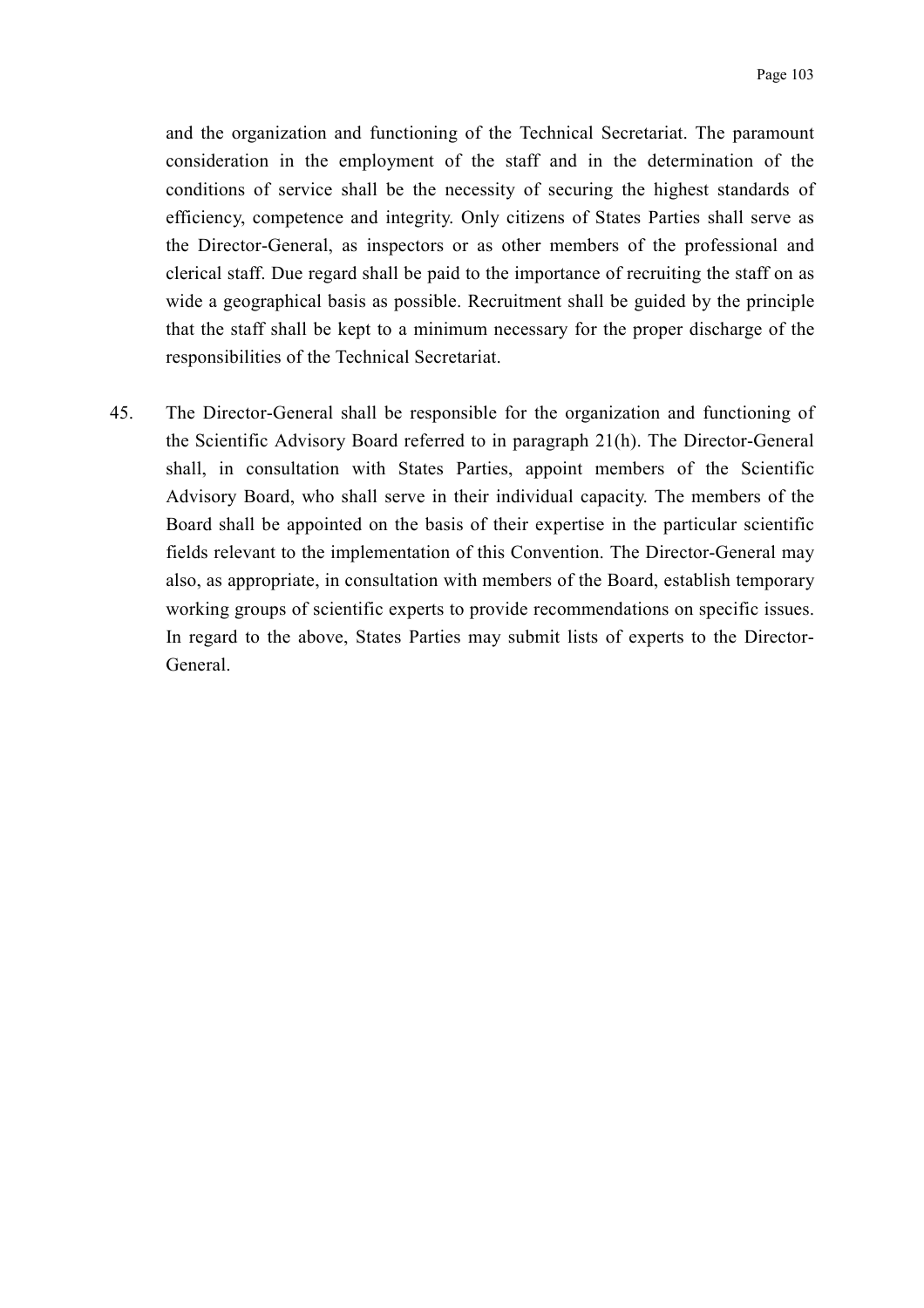- 46. In the performance of their duties, the Director-General, the inspectors and the other members of the staff shall not seek or receive instructions from any Government or from any other source external to the Organization. They shall refrain from any action that might reflect on their positions as international officers responsible only to the Conference and the Executive Council.
- 47. Each State Party shall respect the exclusively international character of the responsibilities of the Director-General, the inspectors and the other members of the staff and not seek to influence them in the discharge of their responsibilities.

# **E. PRIVILEGES AND IMMUNITIES**

- 48. The Organization shall enjoy on the territory and in any other place under the jurisdiction or control of a State Party such legal capacity and such privileges and immunities as are necessary for the exercise of its functions.
- 49. Delegates of States Parties, together with their alternates and advisers, representatives appointed to the Executive Council together with their alternates and advisers, the Director-General and the staff of the Organization shall enjoy such privileges and immunities as are necessary in the independent exercise of their functions in connection with the Organization.
- 50. The legal capacity, privileges, and immunities referred to in this Article shall be defined in agreements between the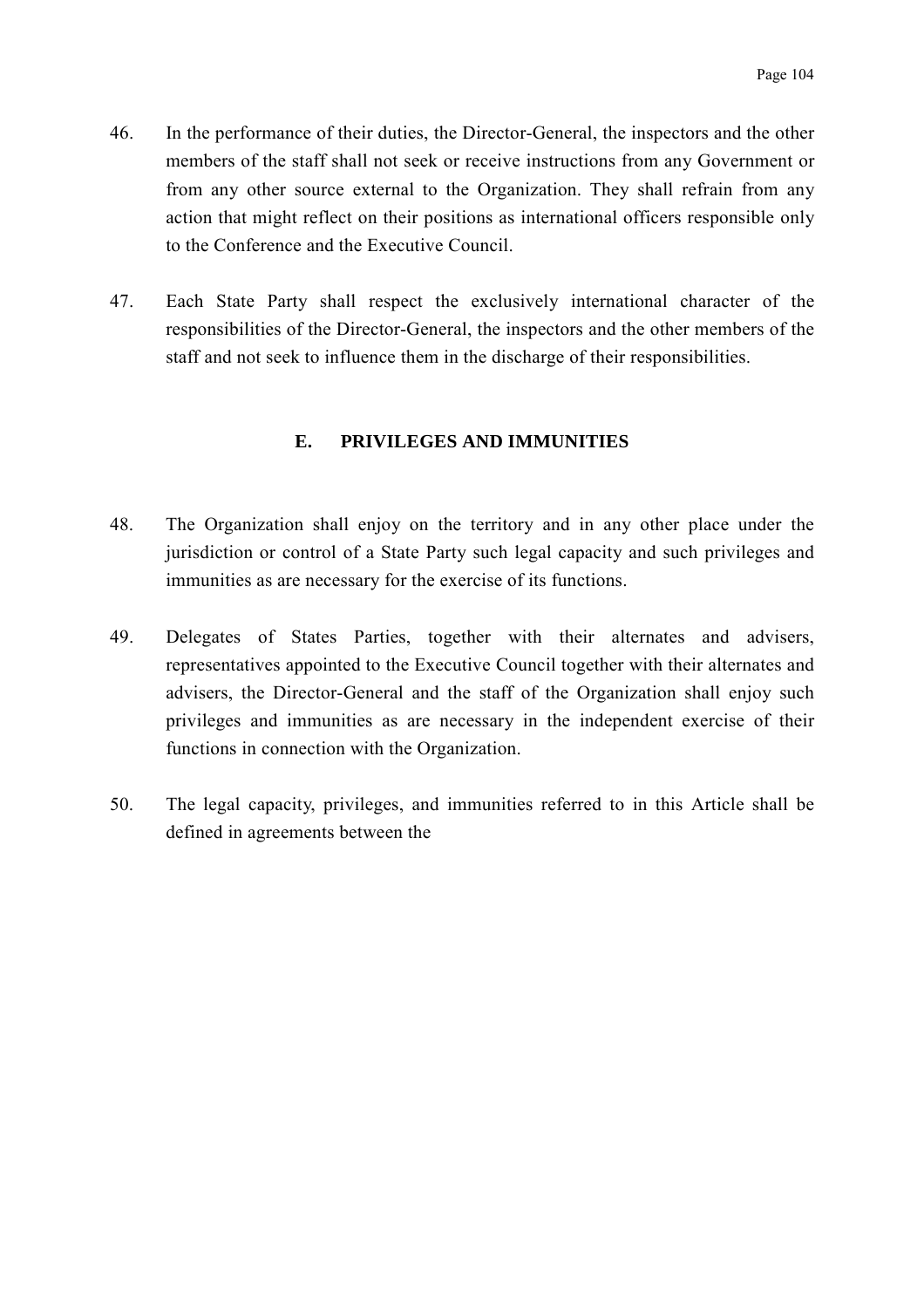Organization and the States Parties as well as in an agreement between the Organization and the State in which the headquarters of the Organization is seated. These agreements shall be considered and approved by the Conference pursuant to paragraph 21(*i*).

51. Notwithstanding paragraphs 48 and 49, the privileges and immunities enjoyed by the Director-General and the staff of the Technical Secretariat during the conduct of verification activities shall be those set forth in Part II, Section B, of the Verification Annex.

# **ARTICLE IX**

### **CONSULTATIONS, COOPERATION AND FACT-FINDING**

- 1. States Parties shall consult and cooperate, directly among themselves, or through the Organization or other appropriate international procedures, including procedures within the framework of the United Nations and in accordance with its Charter, on any matter which may be raised relating to the object and purpose, or the implementation of the provisions, of this Convention.
- 2. Without prejudice to the right of any State Party to request a challenge inspection, States Parties should, whenever possible, first make every effort to clarify and resolve, through exchange of information and consultations among themselves, any matter which may cause doubt about compliance with this Convention, or which gives rise to concerns about a related matter which may be considered ambiguous. A State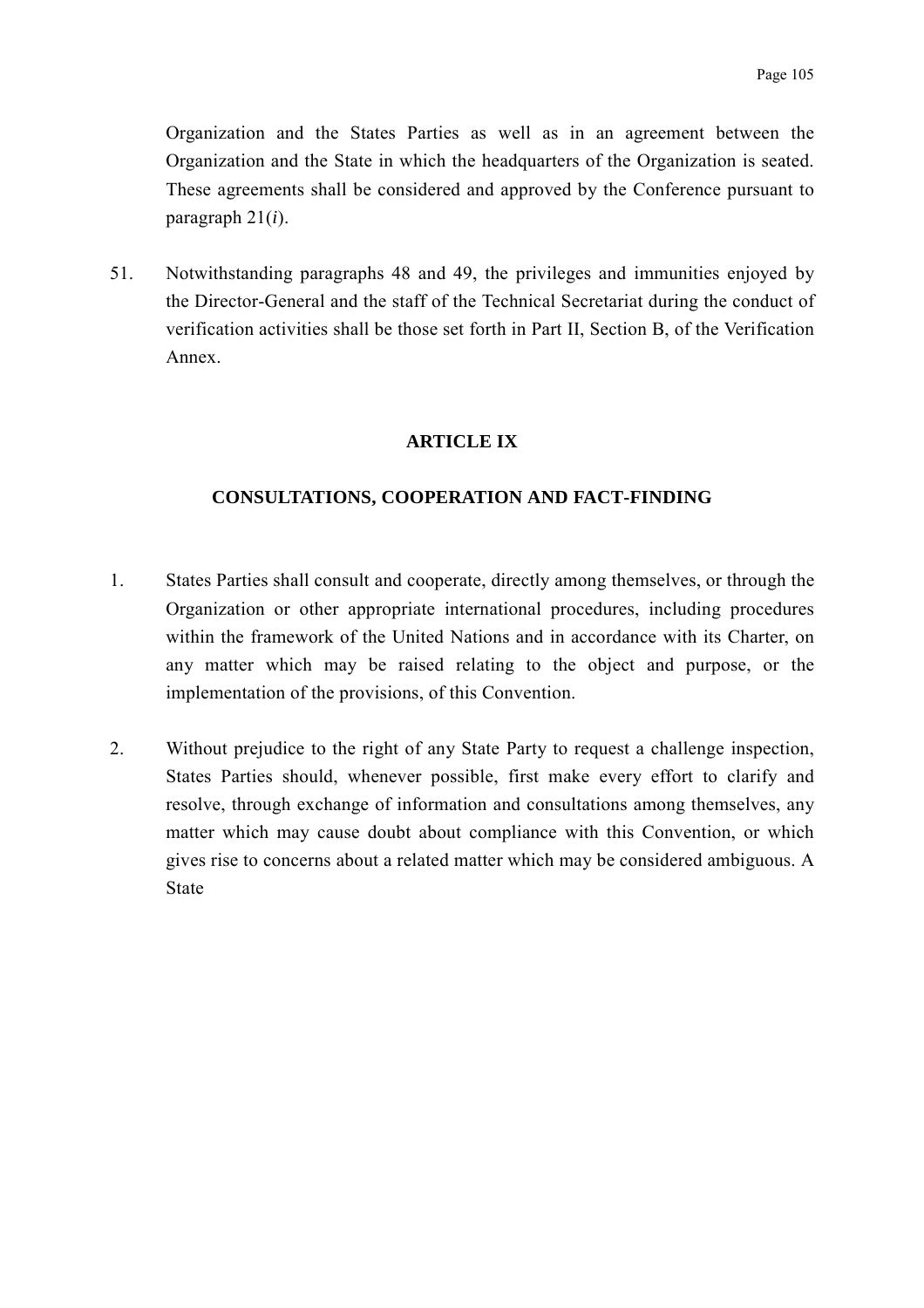Party which receives a request from another State Party for clarification of any matter which the requesting State Party believes causes such a doubt or concern shall provide the requesting State Party as soon as possible, but in any case not later than 10 days after the request, with information sufficient to answer the doubt or concern raised along with an explanation of how the information provided resolves the matter. Nothing in this Convention shall affect the right of any two or more States Parties to arrange by mutual consent for inspections or any other procedures among themselves to clarify and resolve any matter which may cause doubt about compliance or gives rise to a concern about a related matter which may be considered ambiguous. Such arrangements shall not affect the rights and obligations of any State Party under other provisions of this Convention.

### Procedure for requesting clarification

- 3. A State Party shall have the right to request the Executive Council to assist in clarifying any situation which may be considered ambiguous or which gives rise to a concern about the possible non-compliance of another State Party with this Convention. The Executive Council shall provide appropriate information in its possession relevant to such a concern.
- 4. A State Party shall have the right to request the Executive Council to obtain clarification from another State Party on any situation which may be considered ambiguous or which gives rise to a concern about its possible non-compliance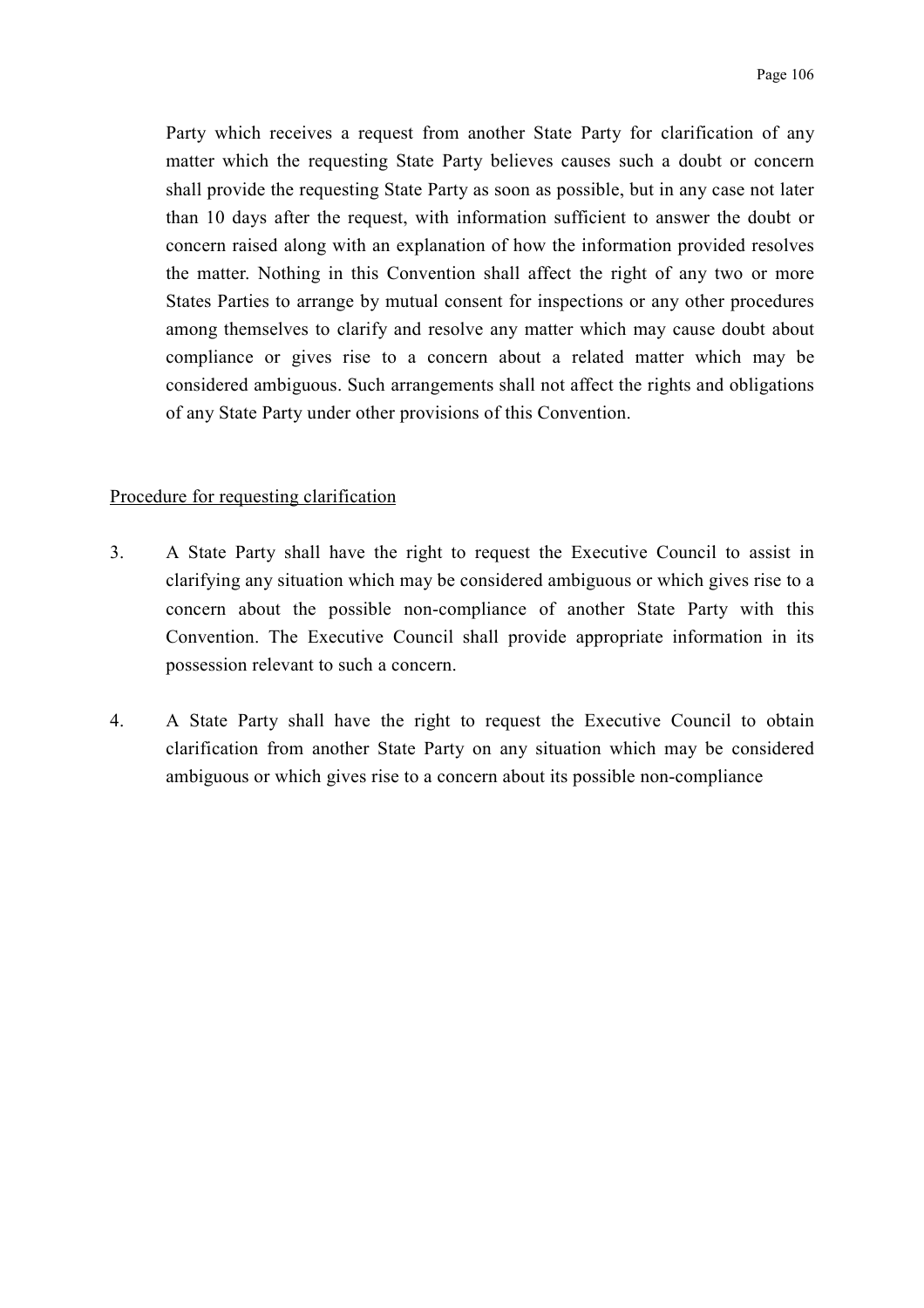with this Convention. In such a case, the following shall apply:

- (a) The Executive Council shall forward the request for clarification to the State Party concerned through the Director-General not later than 24 hours after its receipt;
- (b) The requested State Party shall provide the clarification to the Executive Council as soon as possible, but in any case not later than 10 days after the receipt of the request;
- (c) The Executive Council shall take note of the clarification and forward it to the requesting State Party not later than 24 hours after its receipt;
- (d) If the requesting State Party deems the clarification to be inadequate, it shall have the right to request the Executive Council to obtain from the requested State Party further clarification;
- (e) For the purpose of obtaining further clarification requested under subparagraph (d), the Executive Council may call on the Director-General to establish a group of experts from the Technical Secretariat, or if appropriate staff are not available in the Technical Secretariat, from elsewhere, to examine all available information and data relevant to the situation causing the concern. The group of experts shall submit a factual report to the Executive Council on its findings;
- (f) If the requesting State Party considers the clarification obtained under subparagraphs (d) and (e)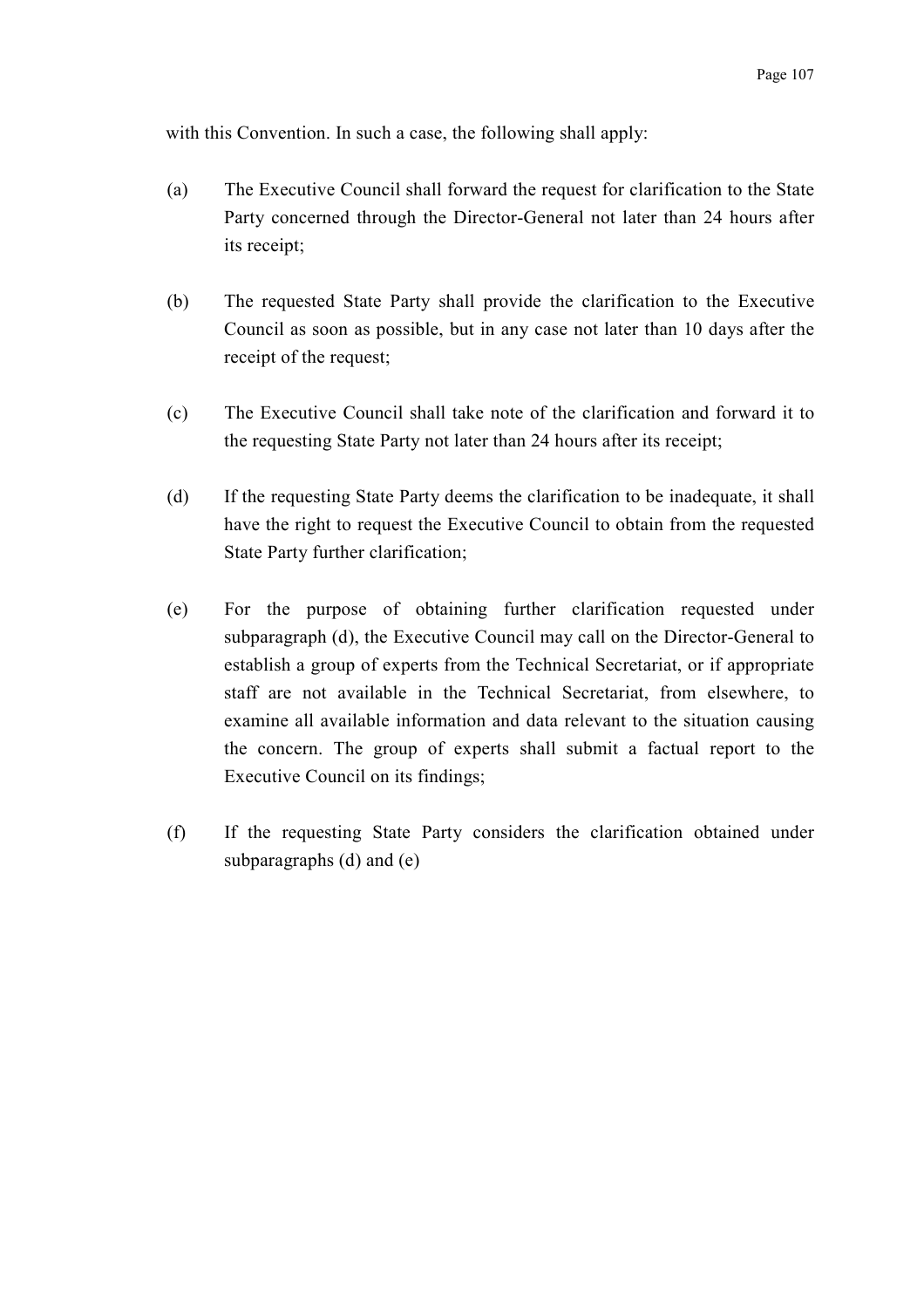to be unsatisfactory, it shall have the right to request a special session of the Executive Council in which States Parties involved that are not members of the Executive Council shall be entitled to take part. In such a special session, the Executive Council shall consider the matter and may recommend any measure it deems appropriate to resolve the situation.

- 5. A State Party shall also have the right to request the Executive Council to clarify any situation which has been considered ambiguous or has given rise to a concern about its possible non-compliance with this Convention. The Executive Council shall respond by providing such assistance as appropriate.
- 6. The Executive Council shall inform the States Parties about any request for clarification provided in this Article.
- 7. If the doubt or concern of a State Party about a possible non-compliance has not been resolved within 60 days after the submission of the request for clarification to the Executive Council, or it believes its doubts warrant urgent consideration, notwithstanding its right to request a challenge inspection, it may request a special session of the Conference in accordance with Article VIII, paragraph 12(c). At such a special session, the Conference shall consider the matter and may recommend any measure it deems appropriate to resolve the situation.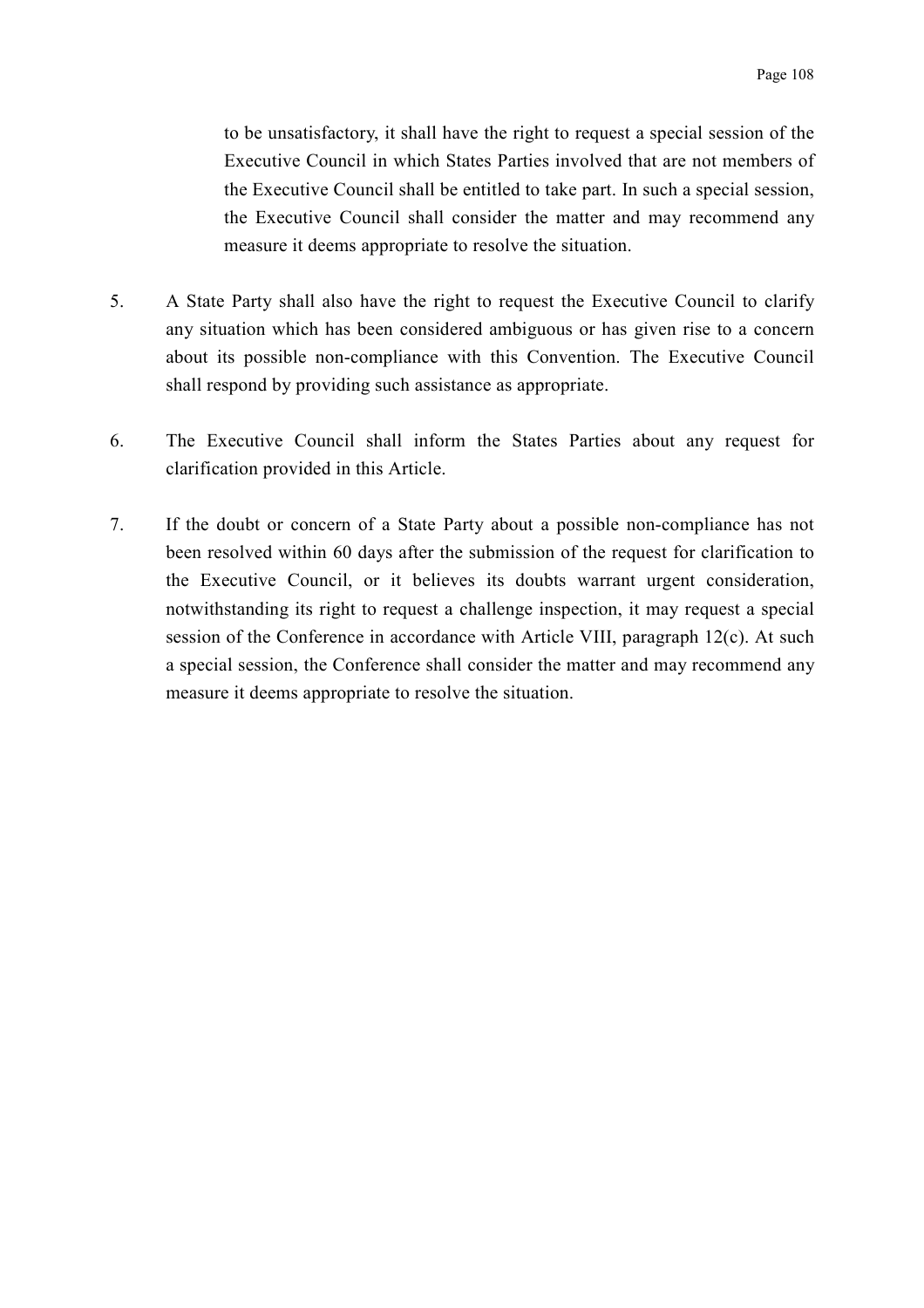## Procedures for challenge inspections

- 8. Each State Party has the right to request an on-site challenge inspection of any facility or location in the territory or in any other place under the jurisdiction or control of any other State Party for the sole purpose of clarifying and resolving any questions concerning possible non-compliance with the provisions of this Convention, and to have this inspection conducted anywhere without delay by an inspection team designated by the Director-General and in accordance with the Verification Annex.
- 9. Each State Party is under the obligation to keep the inspection request within the scope of this Convention and to provide in the inspection request all appropriate information on the basis of which a concern has arisen regarding possible noncompliance with this Convention as specified in the Verification Annex. Each State Party shall refrain from unfounded inspection requests, care being taken to avoid abuse. The challenge inspection shall be carried out for the sole purpose of determining facts relating to the possible non-compliance.
- 10. For the purpose of verifying compliance with the provisions of this Convention, each State Party shall permit the Technical Secretariat to conduct the on-site challenge inspection pursuant to paragraph 8.
- 11. Pursuant to a request for a challenge inspection of a facility or location, and in accordance with the procedures provided for in the Verification Annex, the inspected State Party shall have: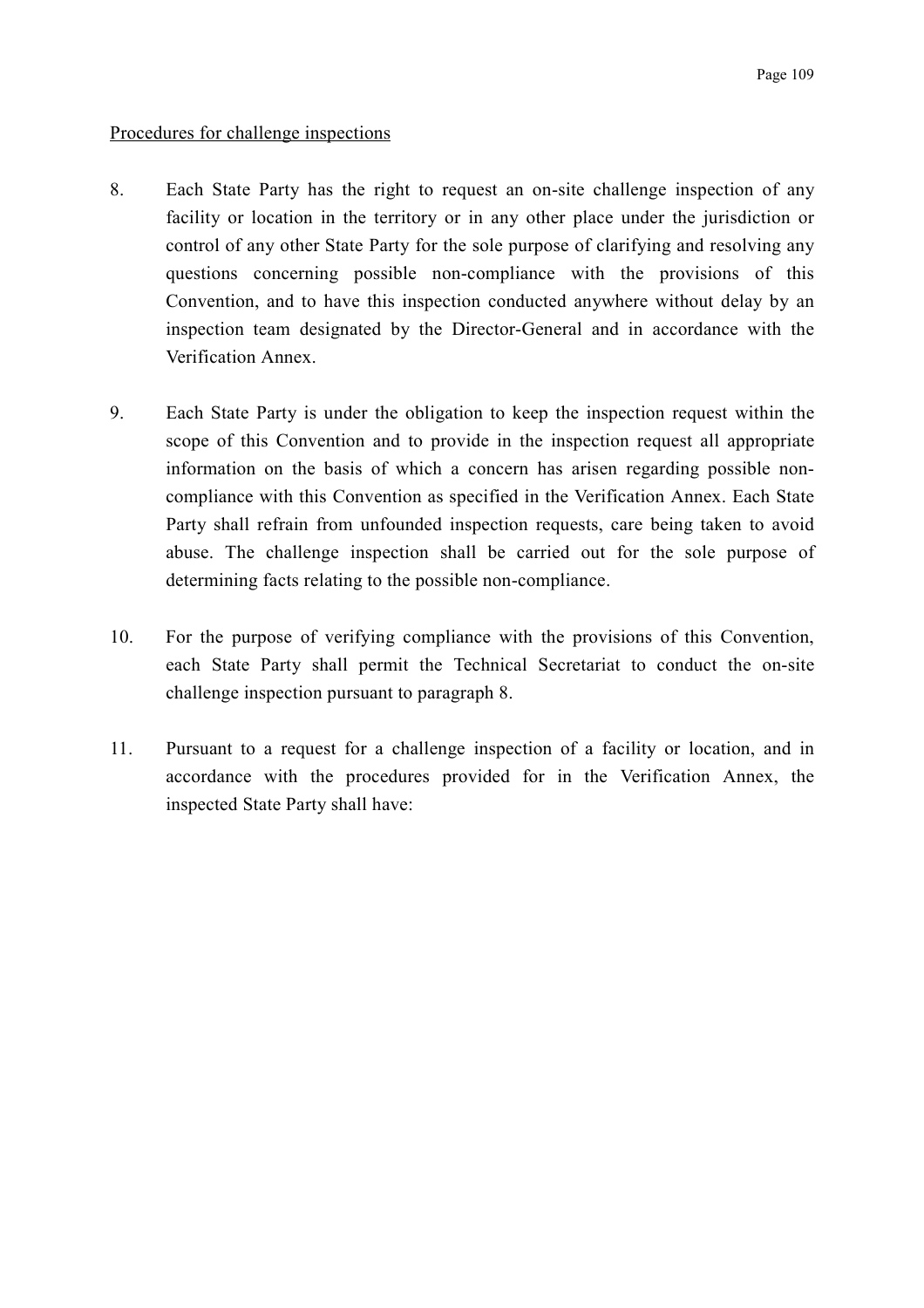- (a) The right and the obligation to make every reasonable effort to demonstrate its compliance with this Convention and, to this end, to enable the inspection team to fulfil its mandate;
- (b) The obligation to provide access within the requested site for the sole purpose of establishing facts relevant to the concern regarding possible noncompliance; and
- (c) The right to take measures to protect sensitive installations, and to prevent disclosure of confidential information and data, not related to this Convention.
- 12. With regard to an observer, the following shall apply:
	- (a) The requesting State Party may, subject to the agreement of the inspected State Party, send a representative who may be a national either of the requesting State Party or of a third State Party, to observe the conduct of the challenge inspection.
	- (b) The inspected State Party shall then grant access to the observer in accordance with the Verification Annex.
	- (c) The inspected State Party shall, as a rule, accept the proposed observer, but if the inspected State Party exercises a refusal, that fact shall be recorded in the final report.
- 13. The requesting State Party shall present an inspection request for an on-site challenge inspection to the Executive Council and at the same time to the Director-General for immediate processing.
- 14. The Director-General shall immediately ascertain that the inspection request meets the requirements specified in Part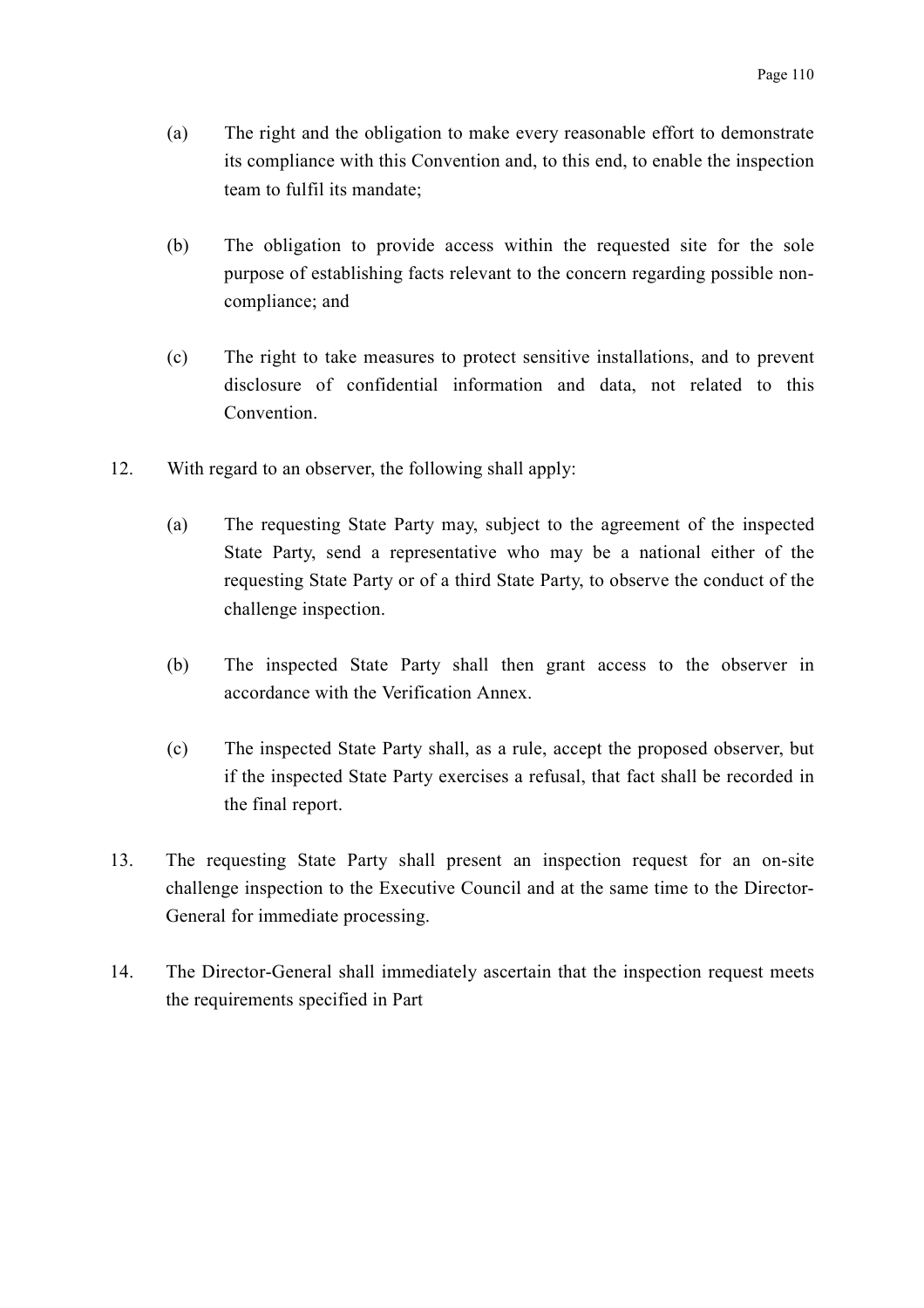X, paragraph 4, of the Verification Annex, and, if necessary, assist the requesting State Party in filing the inspection request accordingly. When the inspection request fulfils the requirements, preparations for the challenge inspection shall begin.

- 15. The Director-General shall transmit the inspection request to the inspected State Party not less than 12 hours before the planned arrival of the inspection team at the point of entry.
- 16. After having received the inspection request, the Executive Council shall take cognizance of the Director-General's actions on the request and shall keep the case under its consideration throughout the inspection procedure. However, its deliberations shall not delay the inspection process.
- 17. The Executive Council may, not later than 12 hours after having received the inspection request, decide by a three-quarter majority of all its members against carrying out the challenge inspection, if it considers the inspection request to be frivolous, abusive or clearly beyond the scope of this Convention as described in paragraph 8. Neither the requesting nor the inspected State Party shall participate in such a decision. If the Executive Council decides against the challenge inspection, preparations shall be stopped, no further action on the inspection request shall be taken, and the States Parties concerned shall be informed accordingly.
- 18. The Director-General shall issue an inspection mandate for the conduct of the challenge inspection. The inspection mandate shall be the inspection request referred to in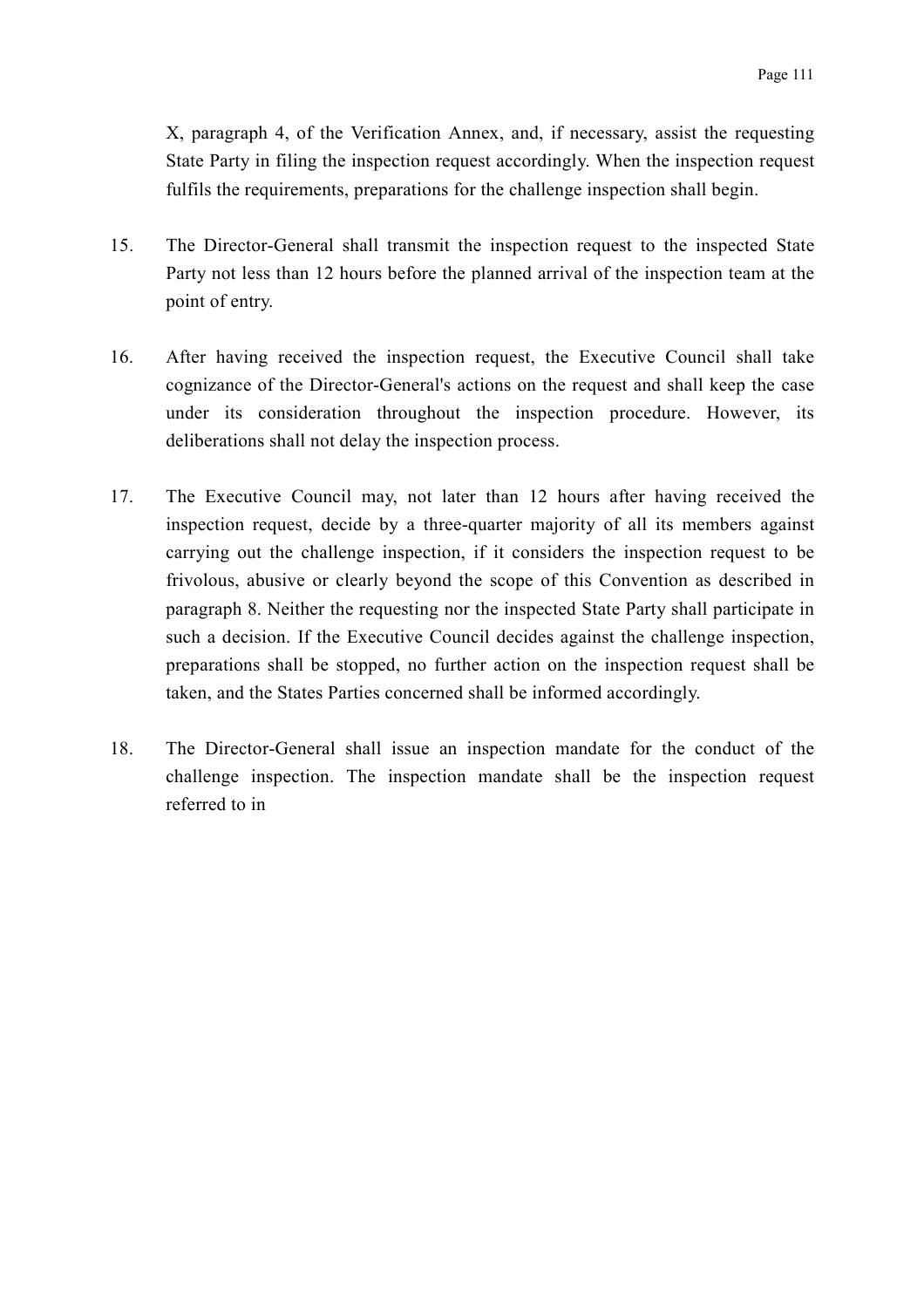paragraphs 8 and 9 put into operational terms, and shall conform with the inspection request.

- 19. The challenge inspection shall be conducted in accordance with Part X or, in the case of alleged use, in accordance with Part XI of the Verification Annex. The inspection team shall be guided by the principle of conducting the challenge inspection in the least intrusive manner possible, consistent with the effective and timely accomplishment of its mission.
- 20. The inspected State Party shall assist the inspection team throughout the challenge inspection and facilitate its task. If the inspected State Party proposes, pursuant to Part X, Section C, of the Verification Annex, arrangements to demonstrate compliance with this Convention, alternative to full and comprehensive access, it shall make every reasonable effort, through consultations with the inspection team, to reach agreement on the modalities for establishing the facts with the aim of demonstrating its compliance.
- 21. The final report shall contain the factual findings as well as an assessment by the inspection team of the degree and nature of access and cooperation granted for the satisfactory implementation of the challenge inspection. The Director-General shall promptly transmit the final report of the inspection team to the requesting State Party, to the inspected State Party, to the Executive Council and to all other States Parties. The Director-General shall further transmit promptly to the Executive Council the assessments of the requesting and of the inspected States Parties, as well as the views of other States Parties which may be conveyed to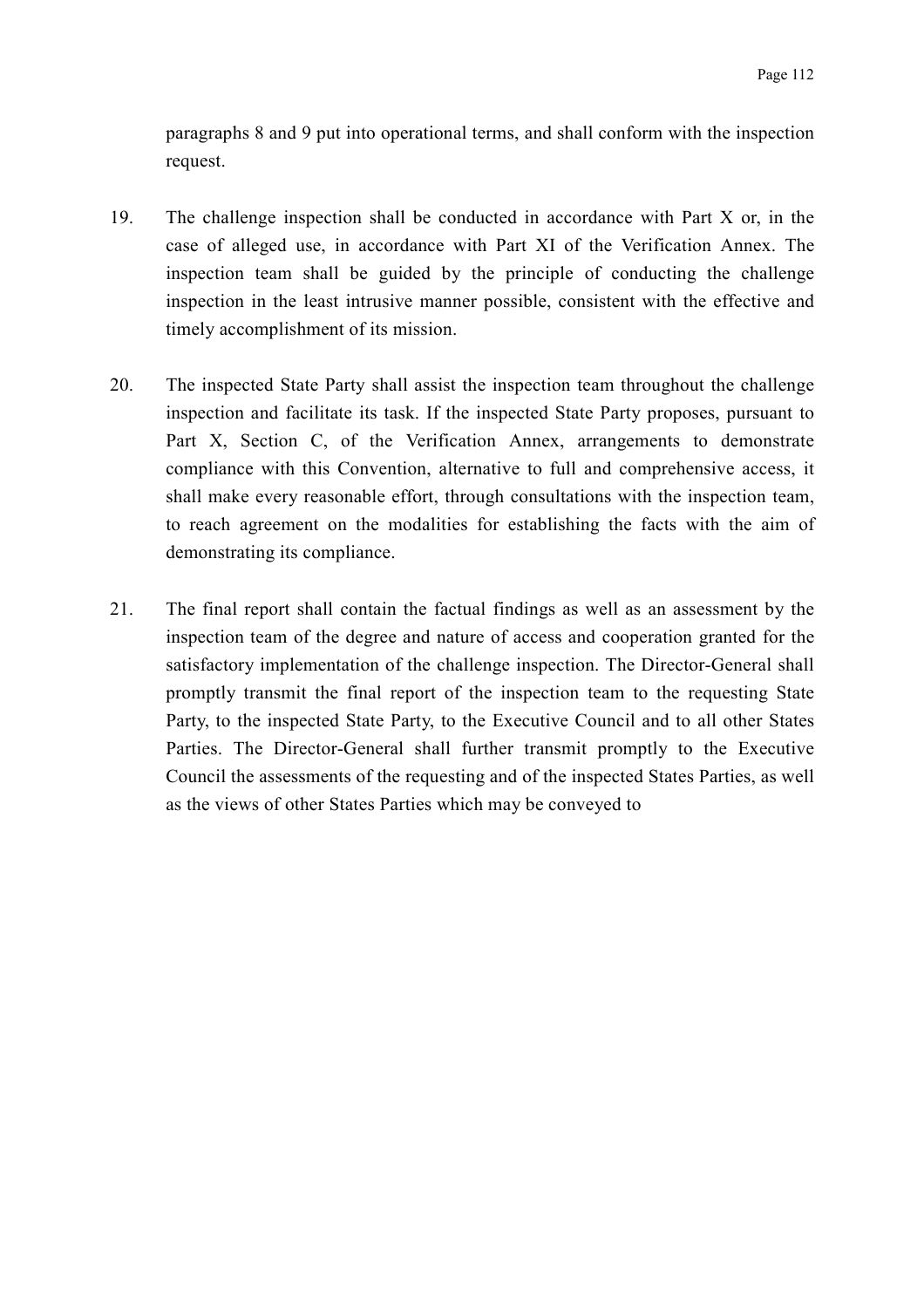the Director-General for that purpose, and then provide them to all States Parties.

- 22. The Executive Council shall, in accordance with its powers and functions, review the final report of the inspection team as soon as it is presented, and address any concerns as to:
	- (a) Whether any non-compliance has occurred;
	- (b) Whether the request had been within the scope of this Convention; and
	- (c) Whether the right to request a challenge inspection had been abused.
- 23. If the Executive Council reaches the conclusion, in keeping with its powers and functions, that further action may be necessary with regard to paragraph 22, it shall take the appropriate measures to redress the situation and to ensure compliance with this Convention, including specific recommendations to the Conference. In the case of abuse, the Executive Council shall examine whether the requesting State Party should bear any of the financial implications of the challenge inspection.
- 24. The requesting State Party and the inspected State Party shall have the right to participate in the review process. The Executive Council shall inform the States Parties and the next session of the Conference of the outcome of the process.
- 25. If the Executive Council has made specific recommendations to the Conference, the Conference shall consider action in accordance with Article XII.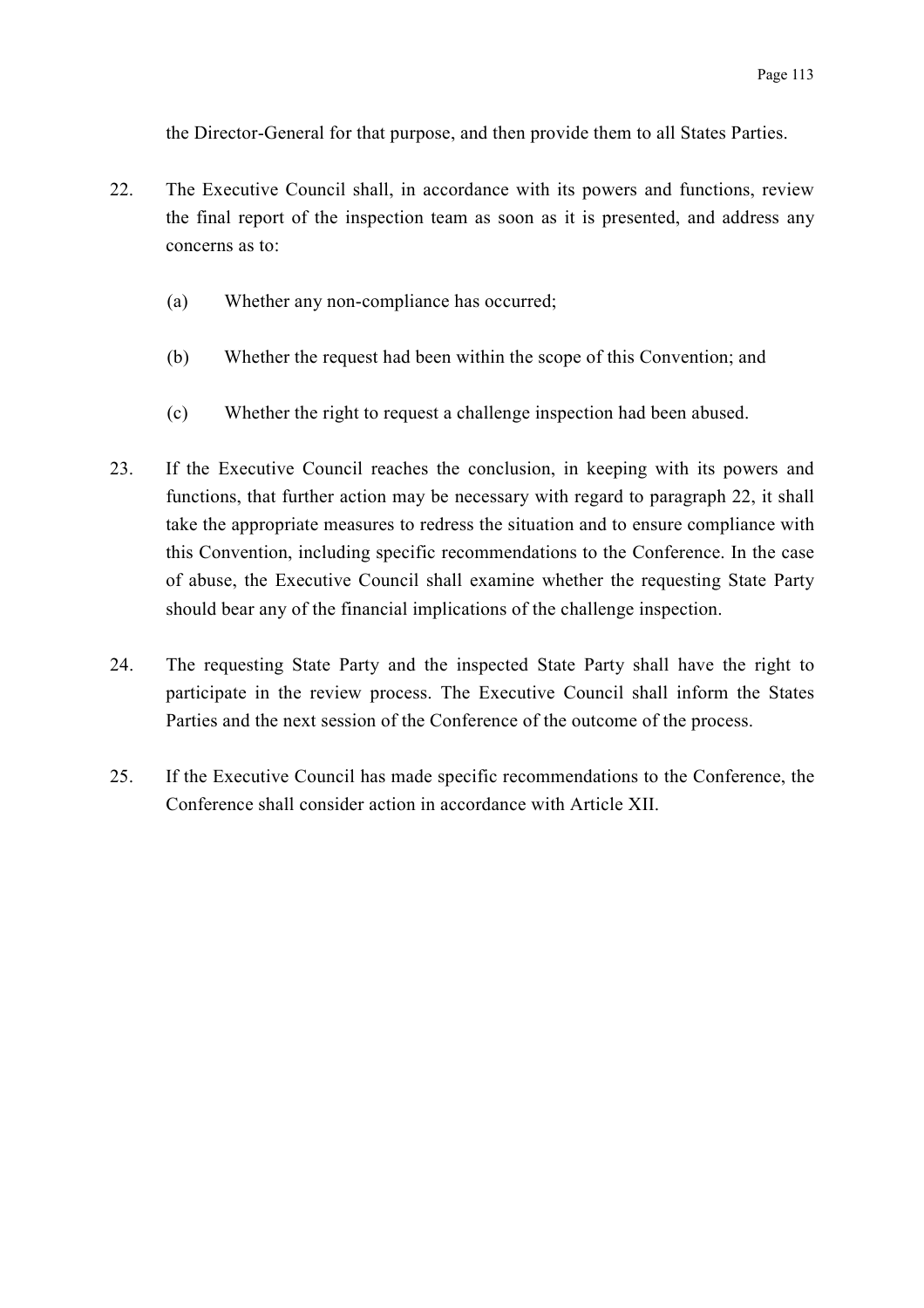## **ARTICLE X**

### **ASSISTANCE AND PROTECTION AGAINST CHEMICAL WEAPONS**

- 1. For the purposes of this Article, "Assistance" means the coordination and delivery to States Parties of protection against chemical weapons, including, inter alia, the following: detection equipment and alarm systems; protective equipment; decontamination equipment and decontaminants; medical antidotes and treatments; and advice on any of these protective measures.
- 2. Nothing in this Convention shall be interpreted as impeding the right of any State Party to conduct research into, develop, produce, acquire, transfer or use means of protection against chemical weapons, for purposes not prohibited under this Convention.
- 3. Each State Party undertakes to facilitate, and shall have the right to participate in, the fullest possible exchange of equipment, material and scientific and technological information concerning means of protection against chemical weapons.
- 4. For the purposes of increasing the transparency of national programmes related to protective purposes, each State Party shall provide annually to the Technical Secretariat information on its programme, in accordance with procedures to be considered and approved by the Conference pursuant to Article VIII, paragraph 21(*i*).
- 5. The Technical Secretariat shall establish, not later than 180 days after entry into force of this Convention and maintain,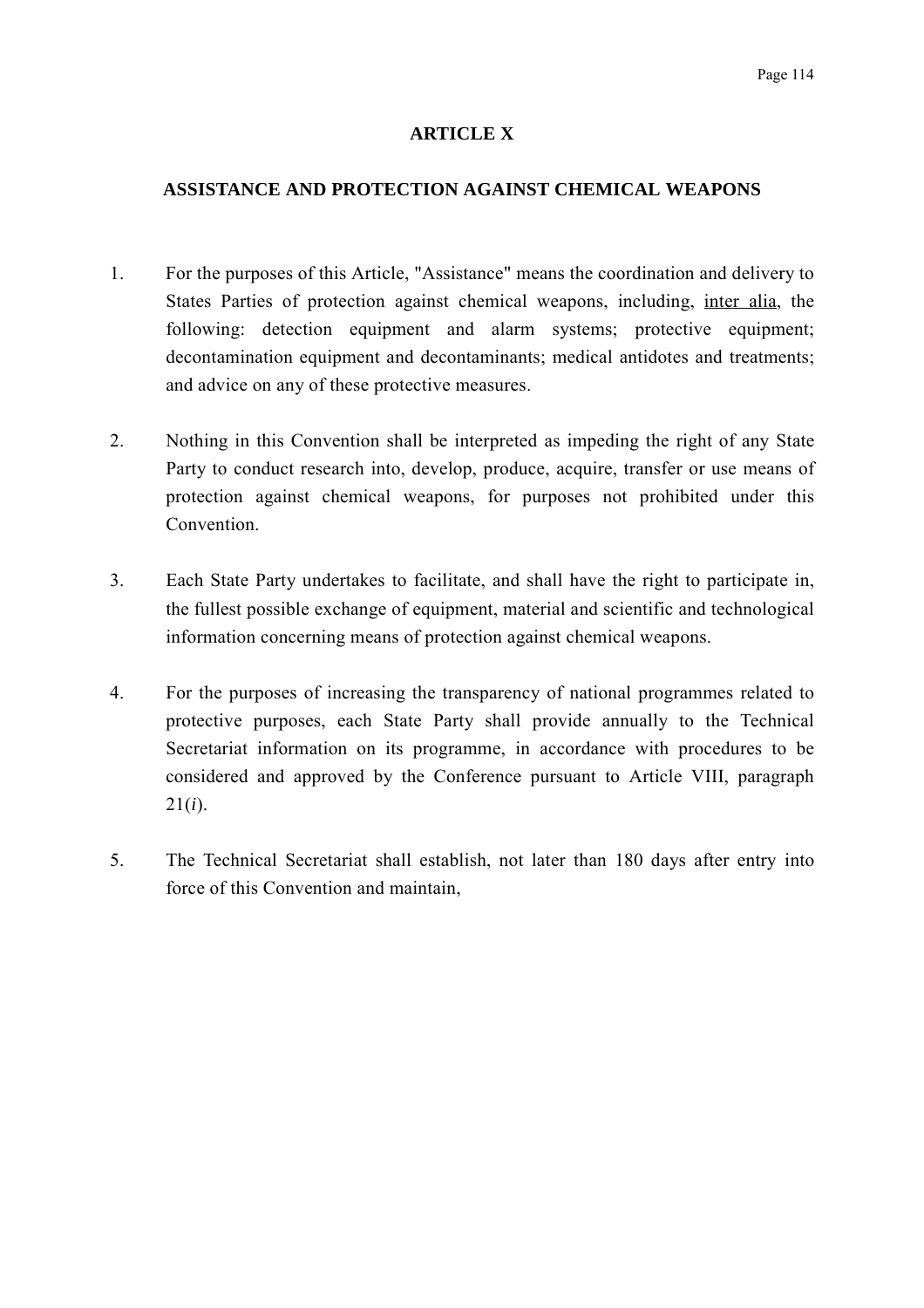for the use of any requesting State Party, a data bank containing freely available information concerning various means of protection against chemical weapons as well as such information as may be provided by States Parties. The Technical Secretariat shall also, within the resources available to it, and at the request of a State Party, provide expert advice and assist the State Party in identifying how its programmes for the development and improvement of a protective capacity against chemical weapons could be implemented.

- 6. Nothing in this Convention shall be interpreted as impeding the right of States Parties to request and provide assistance bilaterally and to conclude individual agreements with other States Parties concerning the emergency procurement of assistance.
- 7. Each State Party undertakes to provide assistance through the Organization and to this end to elect to take one or more of the following measures:
	- (a) To contribute to the voluntary fund for assistance to be established by the Conference at its first session;
	- (b) To conclude, if possible not later than 180 days after this Convention enters into force for it, agreements with the Organization concerning the procurement, upon demand, of assistance;
	- (c) To declare, not later than 180 days after this Convention enters into force for it, the kind of assistance it might provide in response to an appeal by the Organization. If, however, a State Party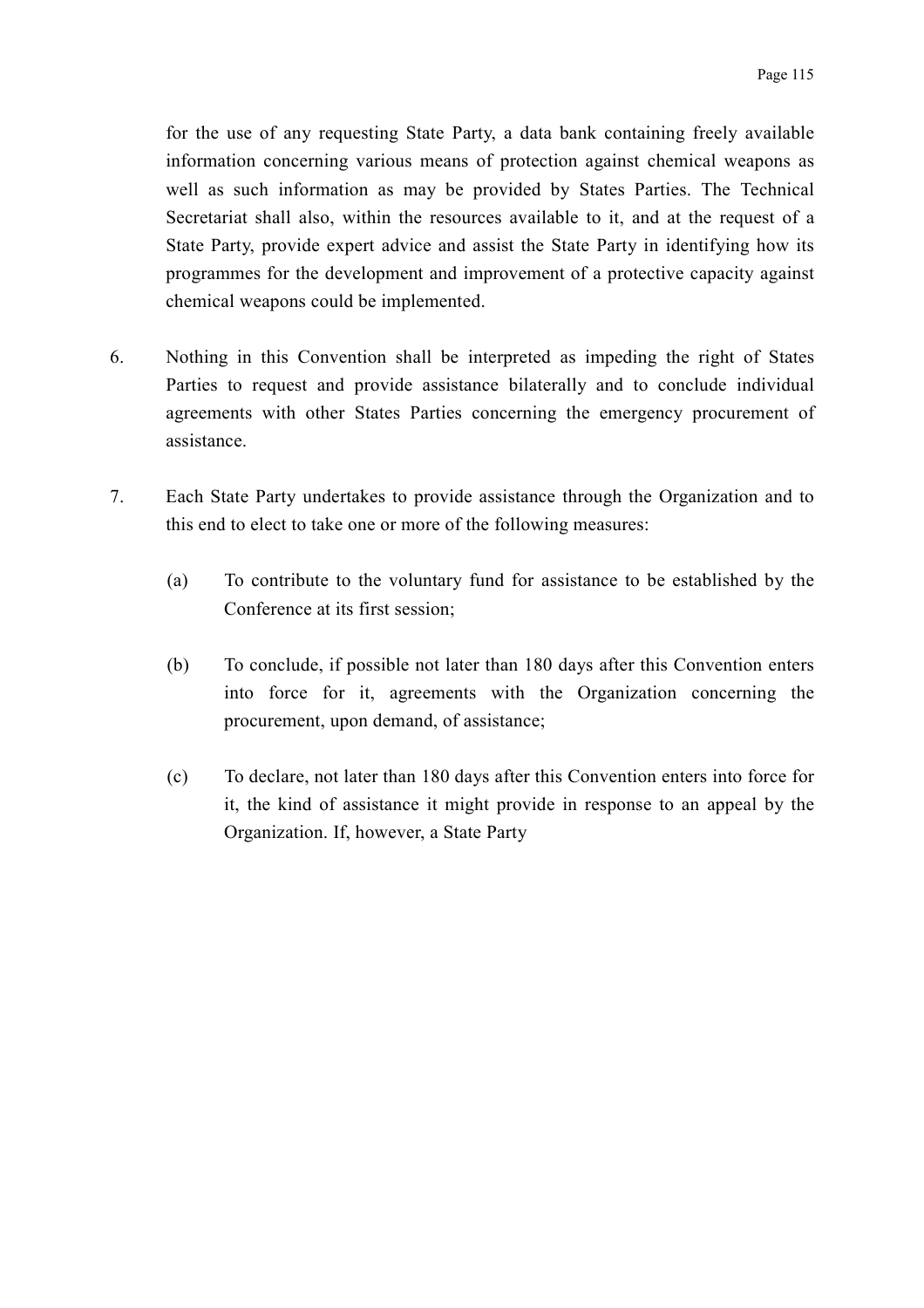subsequently is unable to provide the assistance envisaged in its declaration, it is still under the obligation to provide assistance in accordance with this paragraph.

- 8. Each State Party has the right to request and, subject to the procedures set forth in paragraphs 9, 10 and 11, to receive assistance and protection against the use or threat of use of chemical weapons if it considers that:
	- (a) Chemical weapons have been used against it;
	- (b) Riot control agents have been used against it as a method of warfare; or
	- (c) It is threatened by actions or activities of any State that are prohibited for States Parties by Article I.
- 9. The request, substantiated by relevant information, shall be submitted to the Director-General, who shall transmit it immediately to the Executive Council and to all States Parties. The Director-General shall immediately forward the request to States Parties which have volunteered, in accordance with paragraphs 7(b) and (c), to dispatch emergency assistance in case of use of chemical weapons or use of riot control agents as a method of warfare, or humanitarian assistance in case of serious threat of use of chemical weapons or serious threat of use of riot control agents as a method of warfare to the State Party concerned not later than 12 hours after receipt of the request. The Director-General shall initiate, not later than 24 hours after receipt of the request, an investigation in order to provide foundation for further action. He shall complete the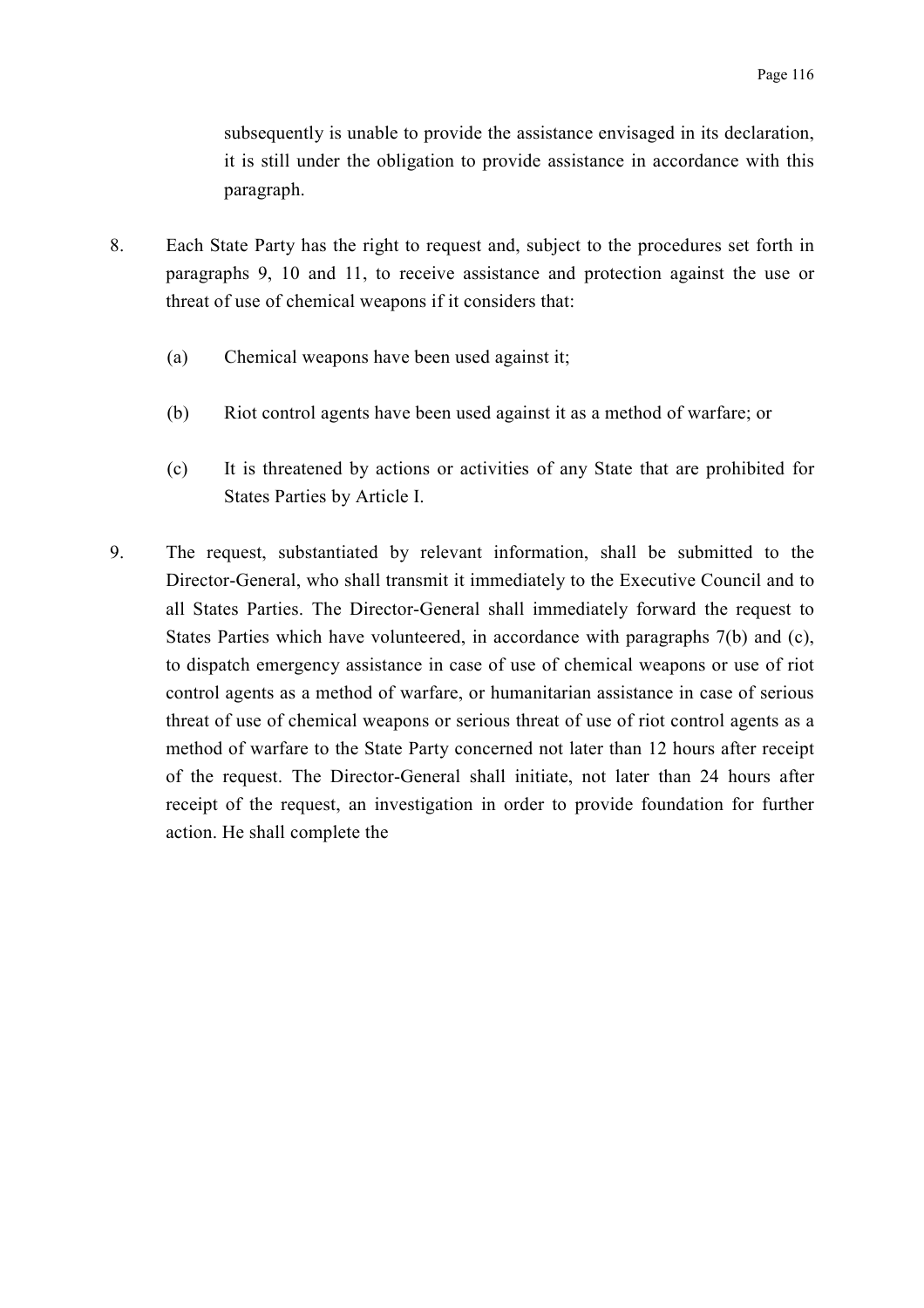investigation within 72 hours and forward a report to the Executive Council. If additional time is required for completion of the investigation, an interim report shall be submitted within the same time-frame. The additional time required for investigation shall not exceed 72 hours. It may, however, be further extended by similar periods. Reports at the end of each additional period shall be submitted to the Executive Council. The investigation shall, as appropriate and in conformity with the request and the information accompanying the request, establish relevant facts related to the request as well as the type and scope of supplementary assistance and protection needed.

- 10. The Executive Council shall meet not later than 24 hours after receiving an investigation report to consider the situation and shall take a decision by simple majority within the following 24 hours on whether to instruct the Technical Secretariat to provide supplementary assistance. The Technical Secretariat shall immediately transmit to all States Parties and relevant international organizations the investigation report and the decision taken by the Executive Council. When so decided by the Executive Council, the Director-General shall provide assistance immediately. For this purpose, the Director-General may cooperate with the requesting State Party, other States Parties and relevant international organizations. The States Parties shall make the fullest possible efforts to provide assistance.
- 11. If the information available from the ongoing investigation or other reliable sources would give sufficient proof that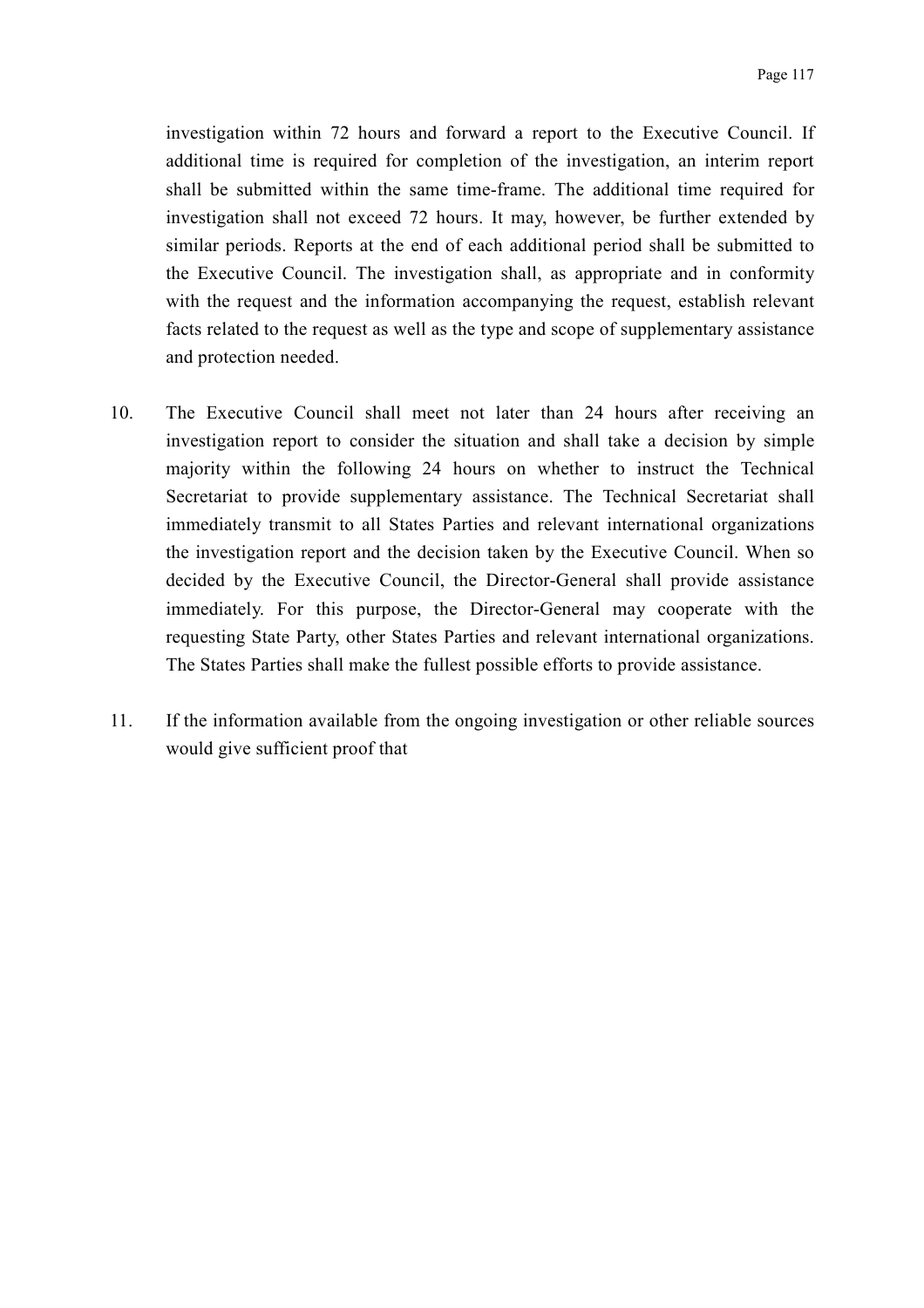there are victims of use of chemical weapons and immediate action is indispensable, the Director-General shall notify all States Parties and shall take emergency measures of assistance, using the resources the Conference has placed at his disposal for such contingencies. The Director-General shall keep the Executive Council informed of actions undertaken pursuant to this paragraph.

## **ARTICLE XI**

#### **ECONOMIC AND TECHNOLOGICAL DEVELOPMENT**

- 1. The provisions of this Convention shall be implemented in a manner which avoids hampering the economic or technological development of States Parties, and international cooperation in the field of chemical activities for purposes not prohibited under this Convention including the international exchange of scientific and technical information and chemicals and equipment for the production, processing or use of chemicals for purposes not prohibited under this Convention.
- 2. Subject to the provisions of this Convention and without prejudice to the principles and applicable rules of international law, the States Parties shall:
	- (a) Have the right, individually or collectively, to conduct research with, to develop, produce, acquire, retain, transfer, and use chemicals;
	- (b) Undertake to facilitate, and have the right to participate in, the fullest possible exchange of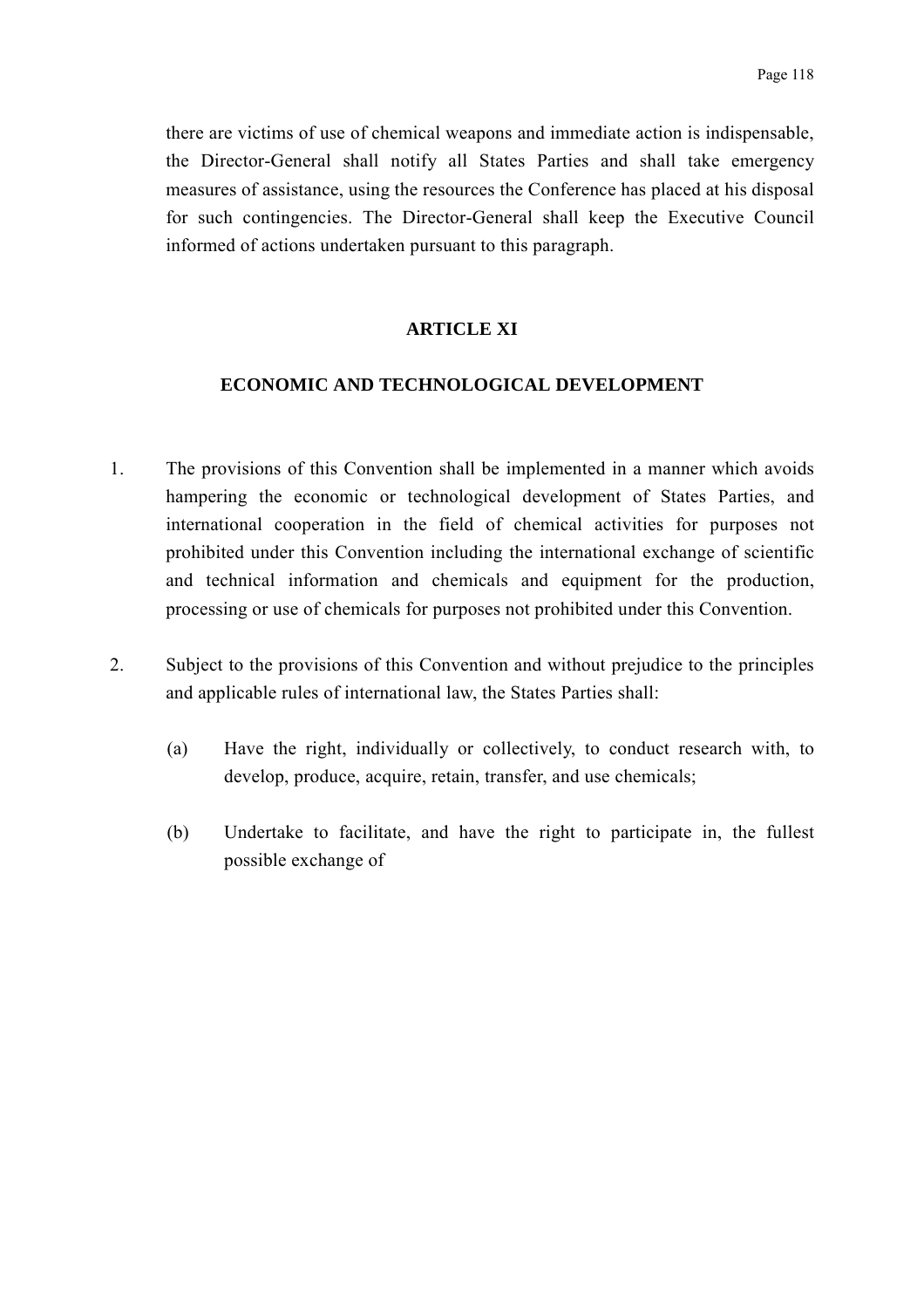chemicals, equipment and scientific and technical information relating to the development and application of chemistry for purposes not prohibited under this Convention;

- (c) Not maintain among themselves any restrictions, including those in any international agreements, incompatible with the obligations undertaken under this Convention, which would restrict or impede trade and the development and promotion of scientific and technological knowledge in the field of chemistry for industrial, agricultural, research, medical, pharmaceutical or other peaceful purposes;
- (d) Not use this Convention as grounds for applying any measures other than those provided for, or permitted, under this Convention nor use any other international agreement for pursuing an objective inconsistent with this Convention;
- (e) Undertake to review their existing national regulations in the field of trade in chemicals in order to render them consistent with the object and purpose of this Convention.

### **ARTICLE XII**

# **MEASURES TO REDRESS A SITUATION AND TO ENSURE COMPLIANCE, INCLUDING SANCTIONS**

1. The Conference shall take the necessary measures, as set forth in paragraphs 2, 3 and 4, to ensure compliance with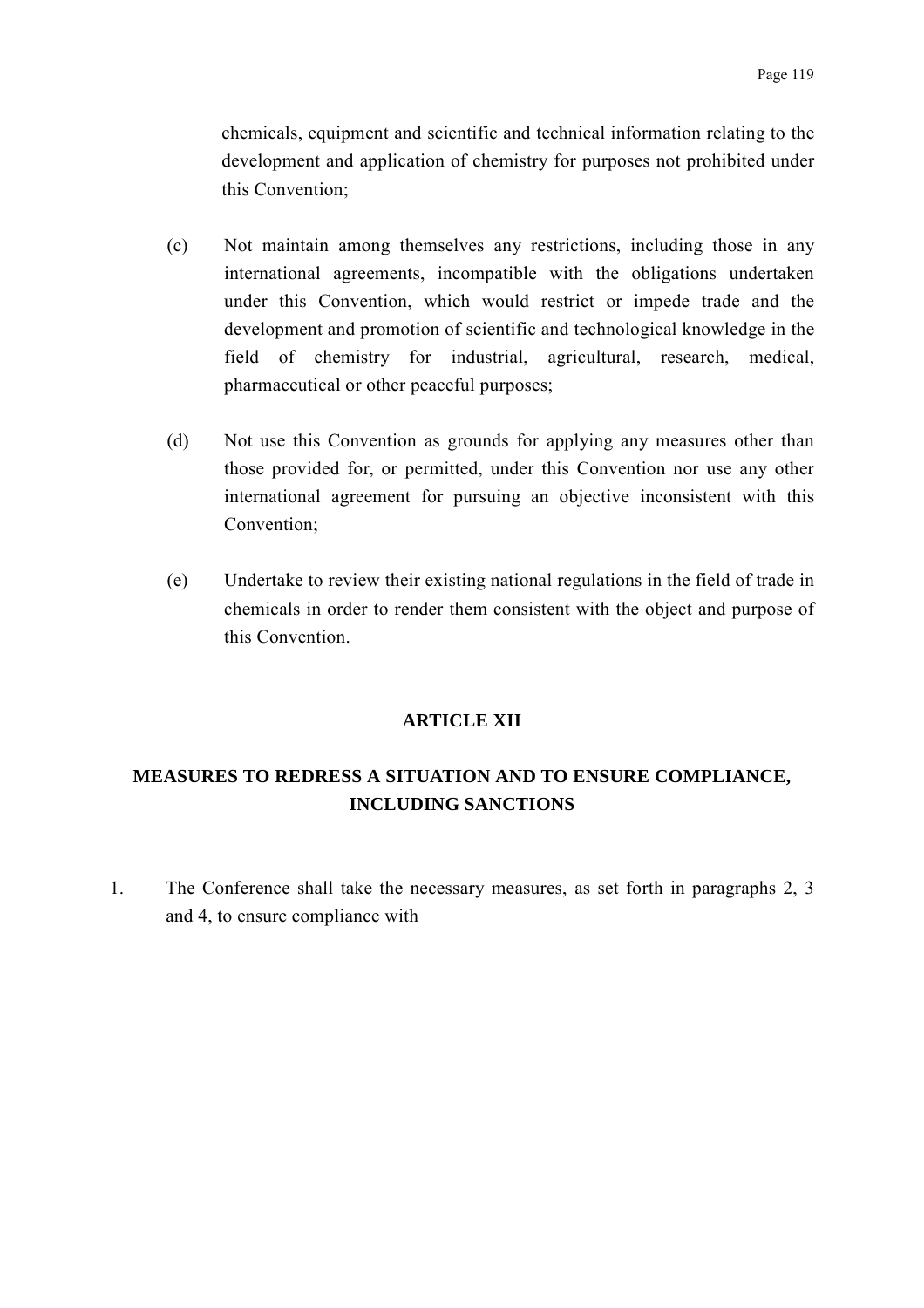this Convention and to redress and remedy any situation which contravenes the provisions of this Convention. In considering action pursuant to this paragraph, the Conference shall take into account all information and recommendations on the issues submitted by the Executive Council.

- 2. In cases where a State Party has been requested by the Executive Council to take measures to redress a situation raising problems with regard to its compliance, and where the State Party fails to fulfil the request within the specified time, the Conference may, inter alia, upon the recommendation of the Executive Council, restrict or suspend the State Party's rights and privileges under this Convention until it undertakes the necessary action to conform with its obligations under this **Convention**
- 3. In cases where serious damage to the object and purpose of this Convention may result from activities prohibited under this Convention, in particular by Article I, the Conference may recommend collective measures to States Parties in conformity with international law.
- 4. The Conference shall, in cases of particular gravity, bring the issue, including relevant information and conclusions, to the attention of the United Nations General Assembly and the United Nations Security Council.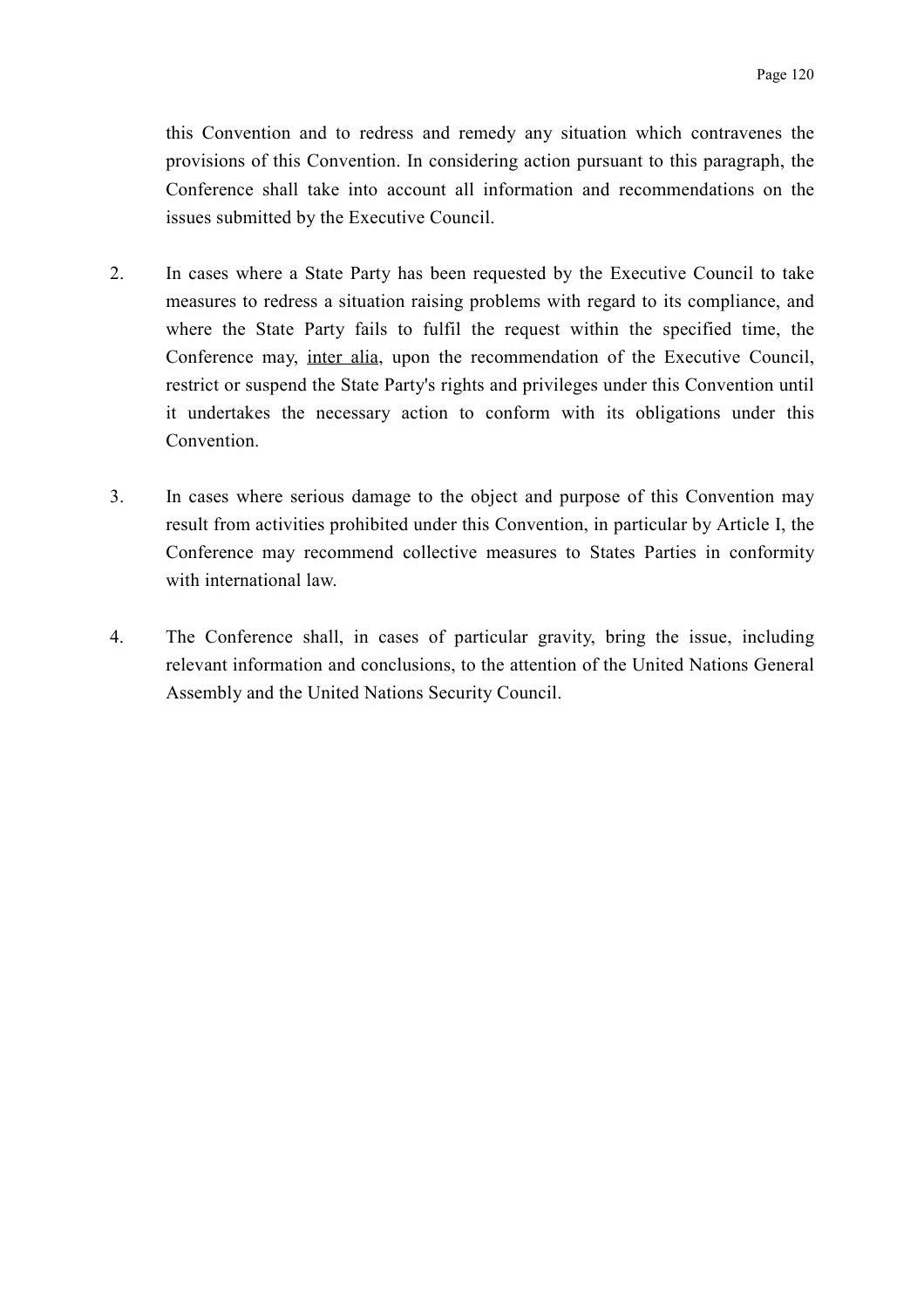#### **ARTICLE XIII**

#### **RELATION TO OTHER INTERNATIONAL AGREEMENTS**

Nothing in this Convention shall be interpreted as in any way limiting or detracting from the obligations assumed by any State under the Protocol for the Prohibition of the Use in War of Asphyxiating, Poisonous or Other Gases, and of Bacteriological Methods of Warfare, signed at Geneva on 17 June 1925, and under the Convention on the Prohibition of the Development, Production and Stockpiling of Bacteriological (Biological) and Toxin Weapons and on Their Destruction, signed at London, Moscow and Washington on 10 April 1972.

## **ARTICLE XIV**

#### **SETTLEMENT OF DISPUTES**

- 1. Disputes that may arise concerning the application or the interpretation of this Convention shall be settled in accordance with the relevant provisions of this Convention and in conformity with the provisions of the Charter of the United Nations.
- 2. When a dispute arises between two or more States Parties, or between one or more States Parties and the Organization, relating to the interpretation or application of this Convention, the parties concerned shall consult together with a view to the expeditious settlement of the dispute by negotiation or by other peaceful means of the parties' choice, including recourse to appropriate organs of this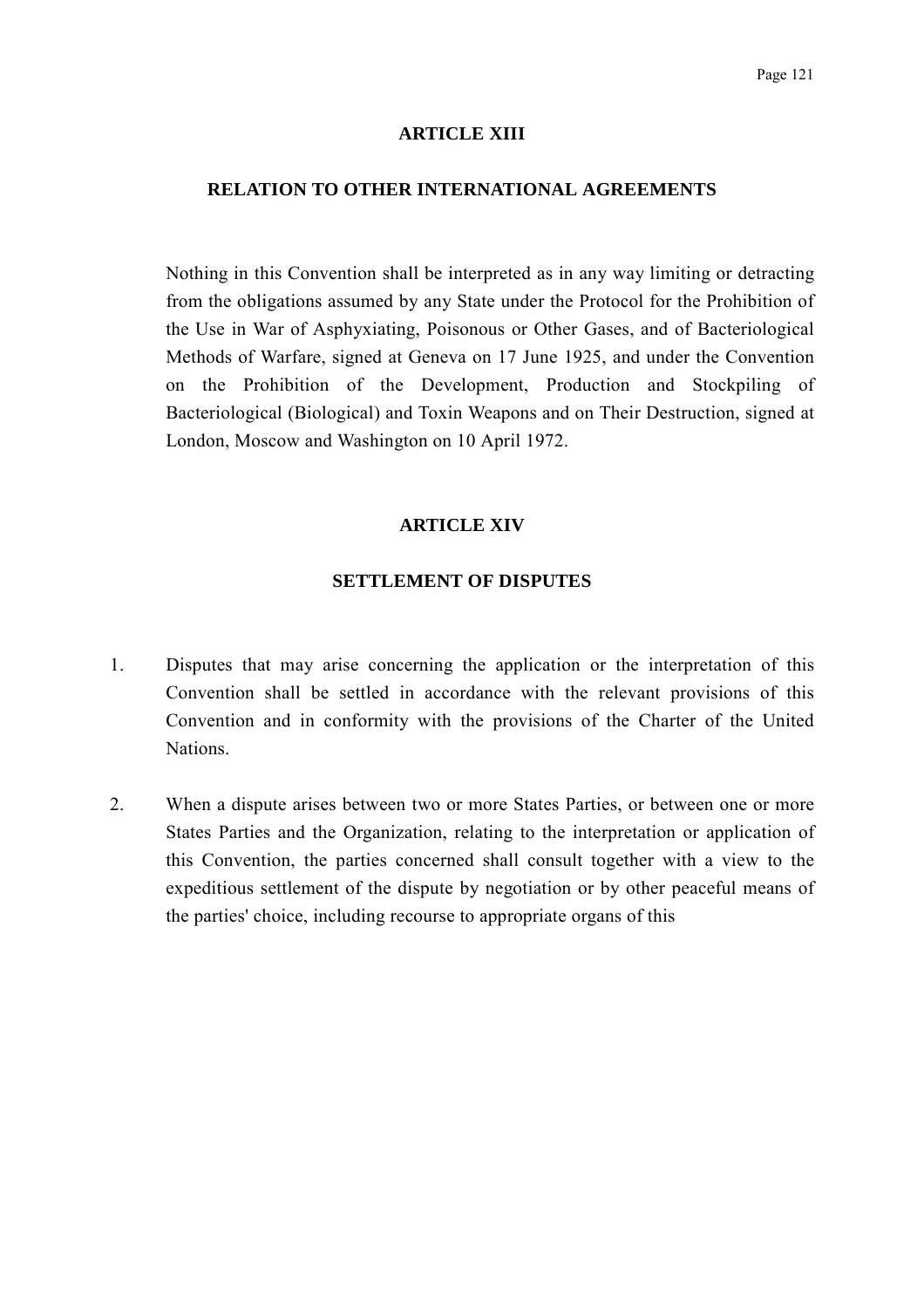Convention and, by mutual consent, referral to the International Court of Justice in conformity with the Statute of the Court. The States Parties involved shall keep the Executive Council informed of actions being taken.

- 3. The Executive Council may contribute to the settlement of a dispute by whatever means it deems appropriate, including offering its good offices, calling upon the States Parties to a dispute to start the settlement process of their choice and recommending a time-limit for any agreed procedure.
- 4. The Conference shall consider questions related to disputes raised by States Parties or brought to its attention by the Executive Council. The Conference shall, as it finds necessary, establish or entrust organs with tasks related to the settlement of these disputes in conformity with Article VIII, paragraph 21(f).
- 5. The Conference and the Executive Council are separately empowered, subject to authorization from the General Assembly of the United Nations, to request the International Court of Justice to give an advisory opinion on any legal question arising within the scope of the activities of the Organization. An agreement between the Organization and the United Nations shall be concluded for this purpose in accordance with Article VIII, paragraph 34(a).
- 6. This Article is without prejudice to Article IX or to the provisions on measures to redress a situation and to ensure compliance, including sanctions.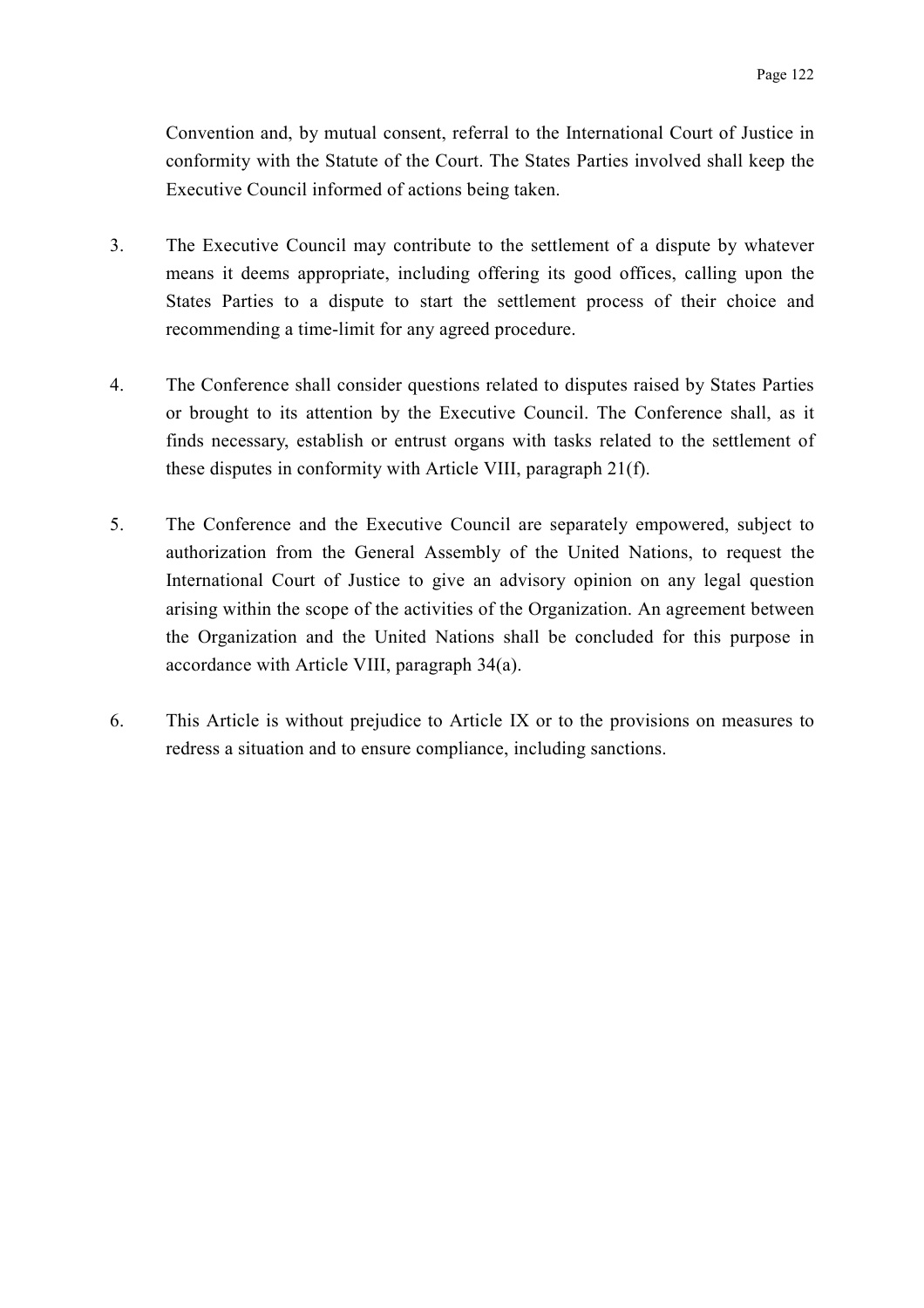### **ARTICLE XV**

#### **AMENDMENTS**

- 1. Any State Party may propose amendments to this Convention. Any State Party may also propose changes, as specified in paragraph 4, to the Annexes of this Convention. Proposals for amendments shall be subject to the procedures in paragraphs 2 and 3. Proposals for changes, as specified in paragraph 4, shall be subject to the procedures in paragraph 5.
- 2. The text of a proposed amendment shall be submitted to the Director-General for circulation to all States Parties and to the Depositary. The proposed amendment shall be considered only by an Amendment Conference. Such an Amendment Conference shall be convened if one third or more of the States Parties notify the Director-General not later than 30 days after its circulation that they support further consideration of the proposal. The Amendment Conference shall be held immediately following a regular session of the Conference unless the requesting States Parties ask for an earlier meeting. In no case shall an Amendment Conference be held less than 60 days after the circulation of the proposed amendment.
- 3. Amendments shall enter into force for all States Parties 30 days after deposit of the instruments of ratification or acceptance by all the States Parties referred to under subparagraph (b) below: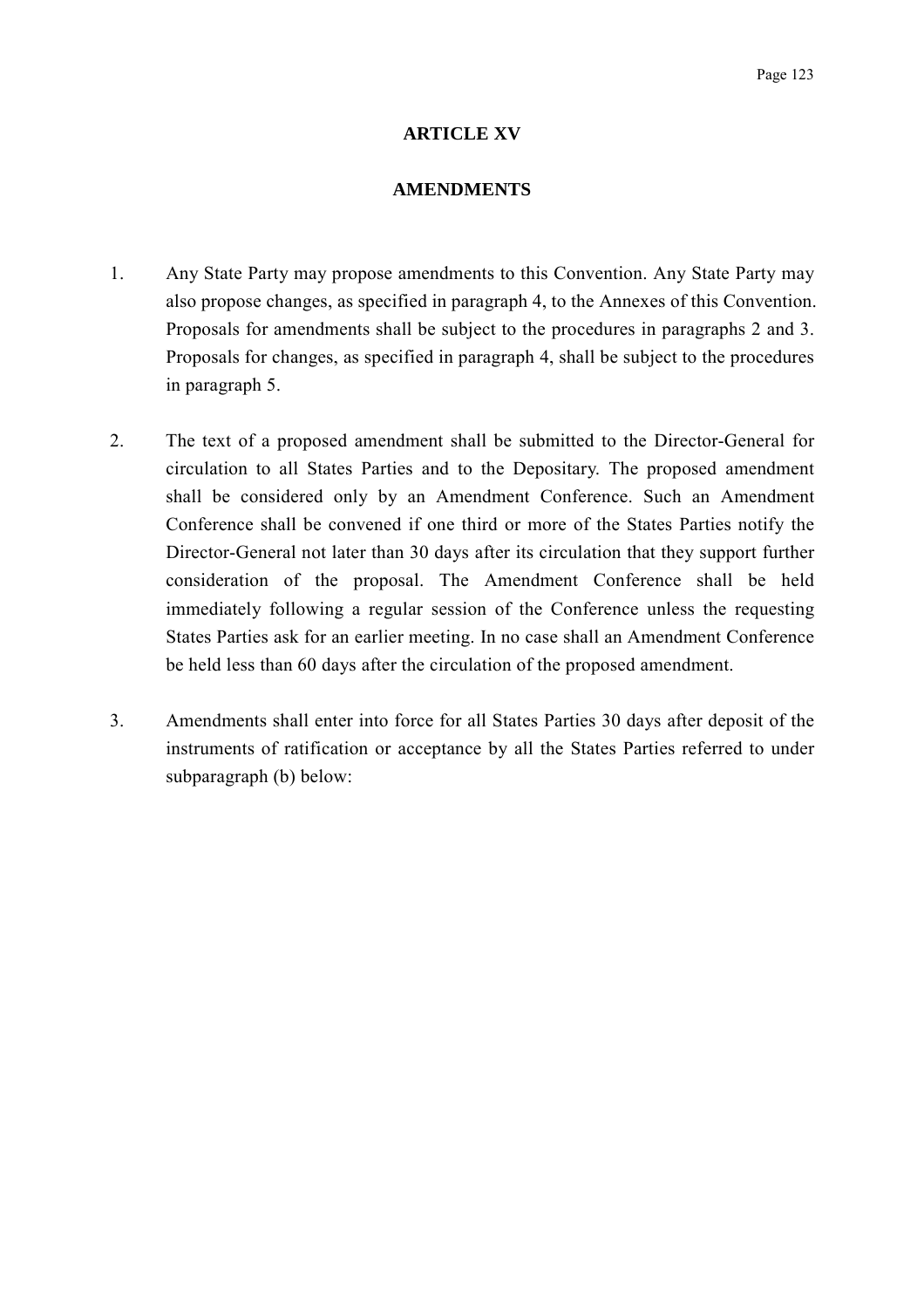- (a) When adopted by the Amendment Conference by a positive vote of a majority of all States Parties with no State Party casting a negative vote; and
- (b) Ratified or accepted by all those States Parties casting a positive vote at the Amendment Conference.
- 4. In order to ensure the viability and the effectiveness of this Convention, provisions in the Annexes shall be subject to changes in accordance with paragraph 5, if proposed changes are related only to matters of an administrative or technical nature. All changes to the Annex on Chemicals shall be made in accordance with paragraph 5. Sections A and C of the Confidentiality Annex, Part X of the Verification Annex, and those definitions in Part I of the Verification Annex which relate exclusively to challenge inspections, shall not be subject to changes in accordance with paragraph 5.
- 5. Proposed changes referred to in paragraph 4 shall be made in accordance with the following procedures:
	- (a) The text of the proposed changes shall be transmitted together with the necessary information to the Director-General. Additional information for the evaluation of the proposal may be provided by any State Party and the Director-General. The Director-General shall promptly communicate any such proposals and information to all States Parties, the Executive Council and the Depositary;
	- (b) Not later than 60 days after its receipt, the Director-General shall evaluate the proposal to determine all its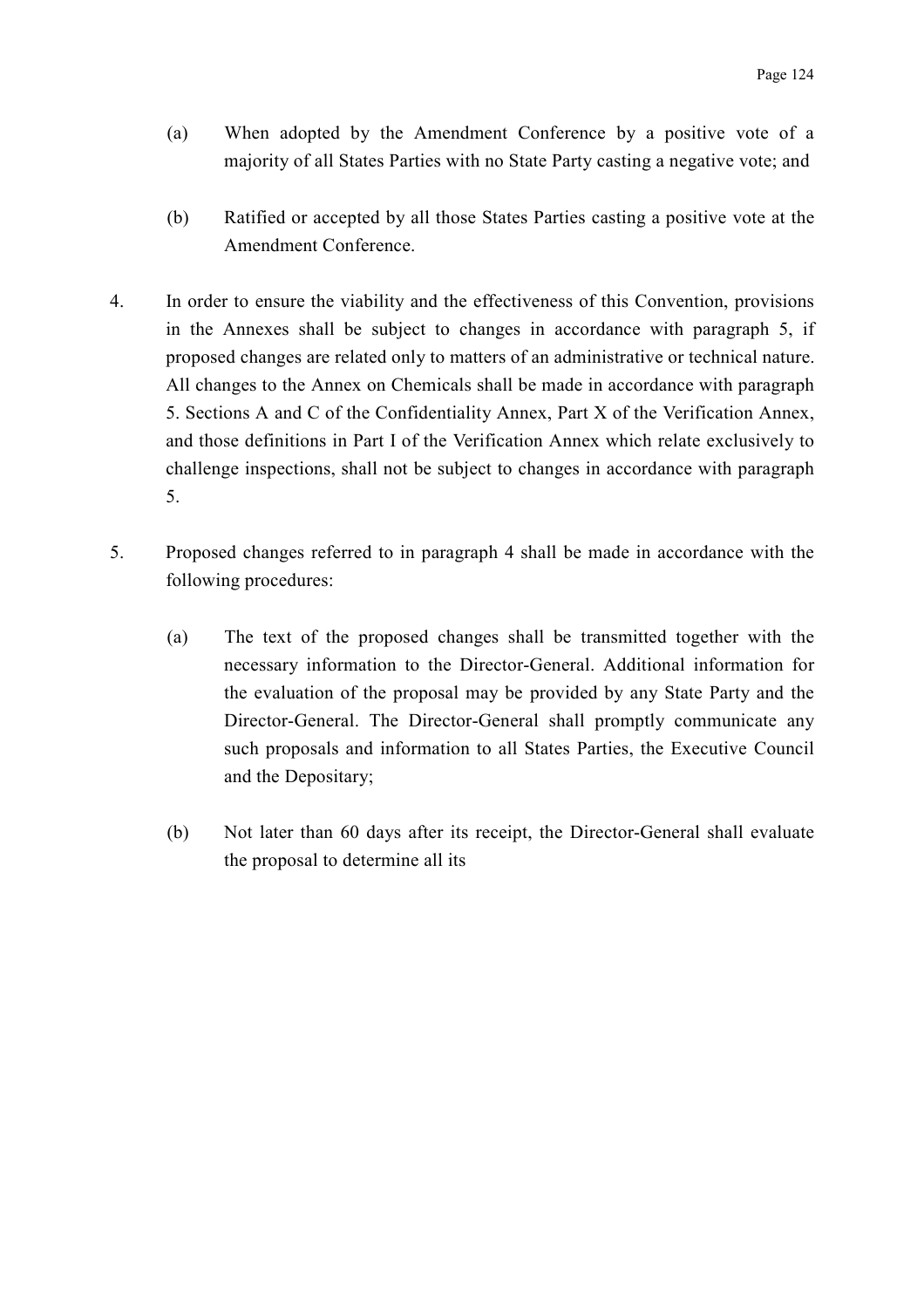possible consequences for the provisions of this Convention and its implementation and shall communicate any such information to all States Parties and the Executive Council;

- (c) The Executive Council shall examine the proposal in the light of all information available to it, including whether the proposal fulfils the requirements of paragraph 4. Not later than 90 days after its receipt, the Executive Council shall notify its recommendation, with appropriate explanations, to all States Parties for consideration. States Parties shall acknowledge receipt within 10 days;
- (d) If the Executive Council recommends to all States Parties that the proposal be adopted, it shall be considered approved if no State Party objects to it within 90 days after receipt of the recommendation. If the Executive Council recommends that the proposal be rejected, it shall be considered rejected if no State Party objects to the rejection within 90 days after receipt of the recommendation;
- (e) If a recommendation of the Executive Council does not meet with the acceptance required under subparagraph (d), a decision on the proposal, including whether it fulfils the requirements of paragraph 4, shall be taken as a matter of substance by the Conference at its next session;
- (f) The Director-General shall notify all States Parties and the Depositary of any decision under this paragraph;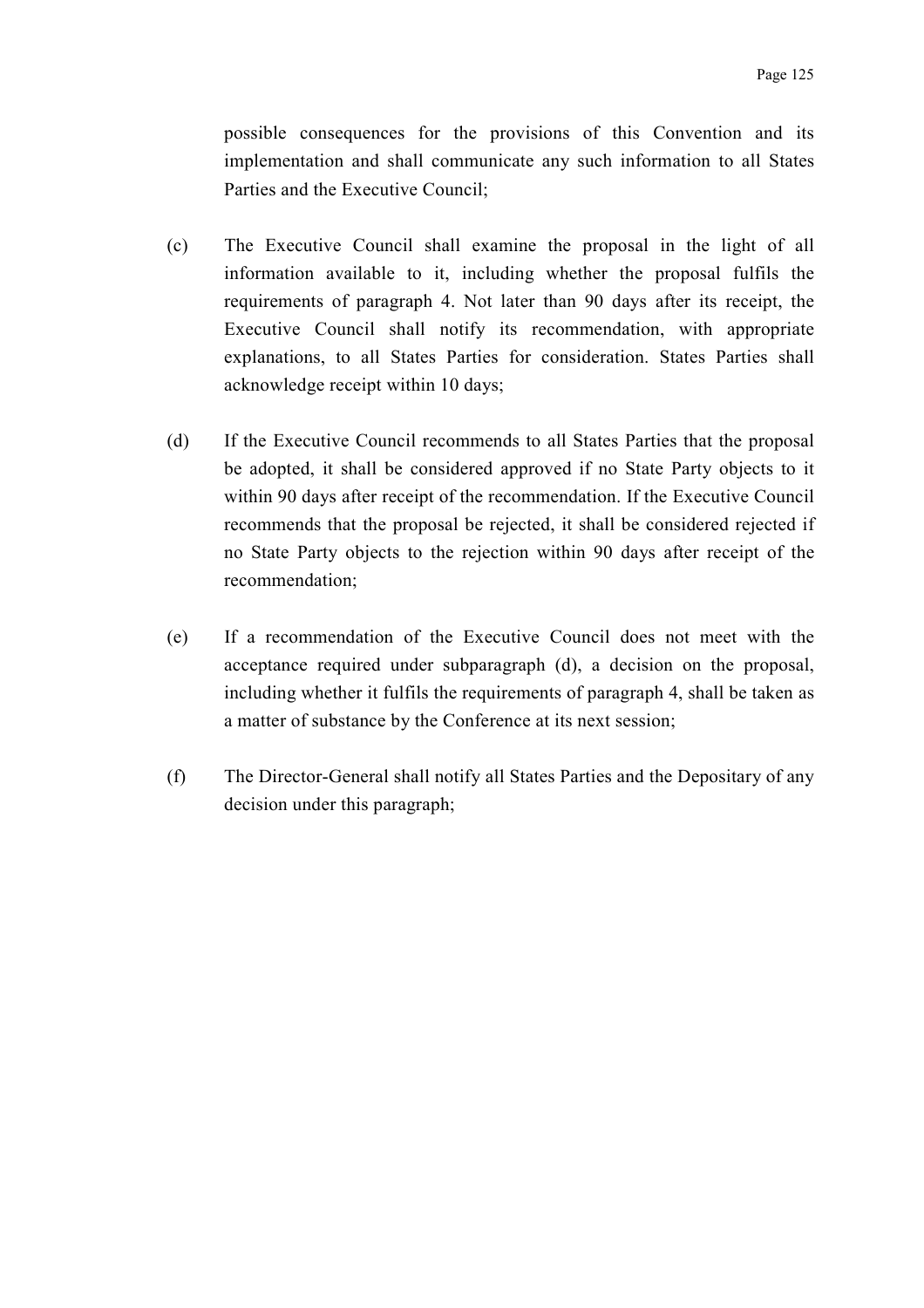(g) Changes approved under this procedure shall enter into force for all States Parties 180 days after the date of notification by the Director-General of their approval unless another time period is recommended by the Executive Council or decided by the Conference.

## **ARTICLE XVI**

### **DURATION AND WITHDRAWAL**

- 1. This Convention shall be of unlimited duration.
- 2. Each State Party shall, in exercising its national sovereignty, have the right to withdraw from this Convention if it decides that extraordinary events, related to the subject-matter of this Convention, have jeopardized the supreme interests of its country. It shall give notice of such withdrawal 90 days in advance to all other States Parties, the Executive Council, the Depositary and the United Nations Security Council. Such notice shall include a statement of the extraordinary events it regards as having jeopardized its supreme interests.
- 3. The withdrawal of a State Party from this Convention shall not in any way affect the duty of States to continue fulfilling the obligations assumed under any relevant rules of international law, particularly the Geneva Protocol of 1925.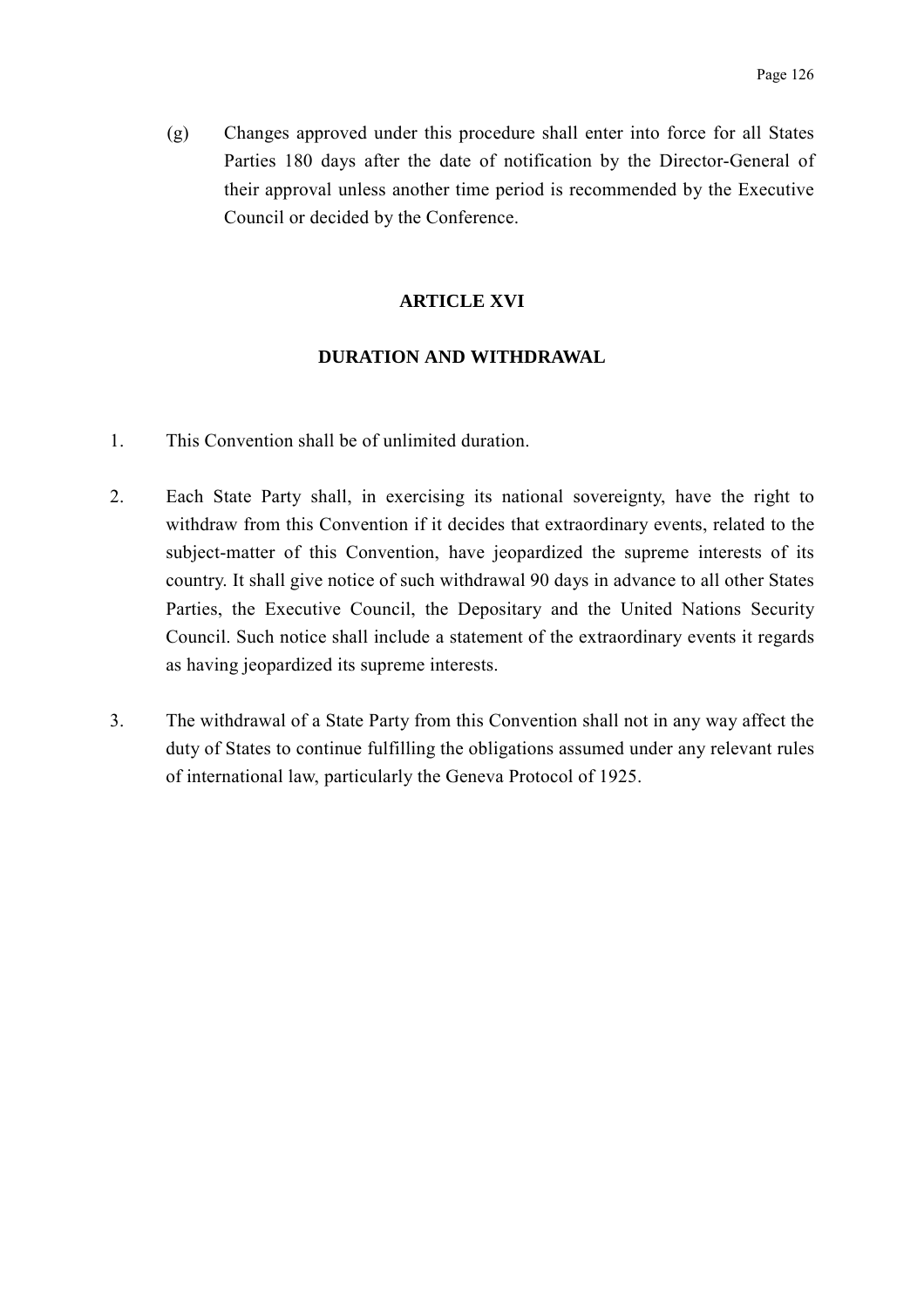### **ARTICLE XVII**

#### **STATUS OF THE ANNEXES**

The Annexes form an integral part of this Convention. Any reference to this Convention includes the Annexes.

### **ARTICLE XVIII**

## **SIGNATURE**

This Convention shall be open for signature for all States before its entry into force.

# **ARTICLE XIX**

# **RATIFICATION**

This Convention shall be subject to ratification by States Signatories according to their respective constitutional processes.

## **ARTICLE XX**

# **ACCESSION**

Any State which does not sign this Convention before its entry into force may accede to it at any time thereafter.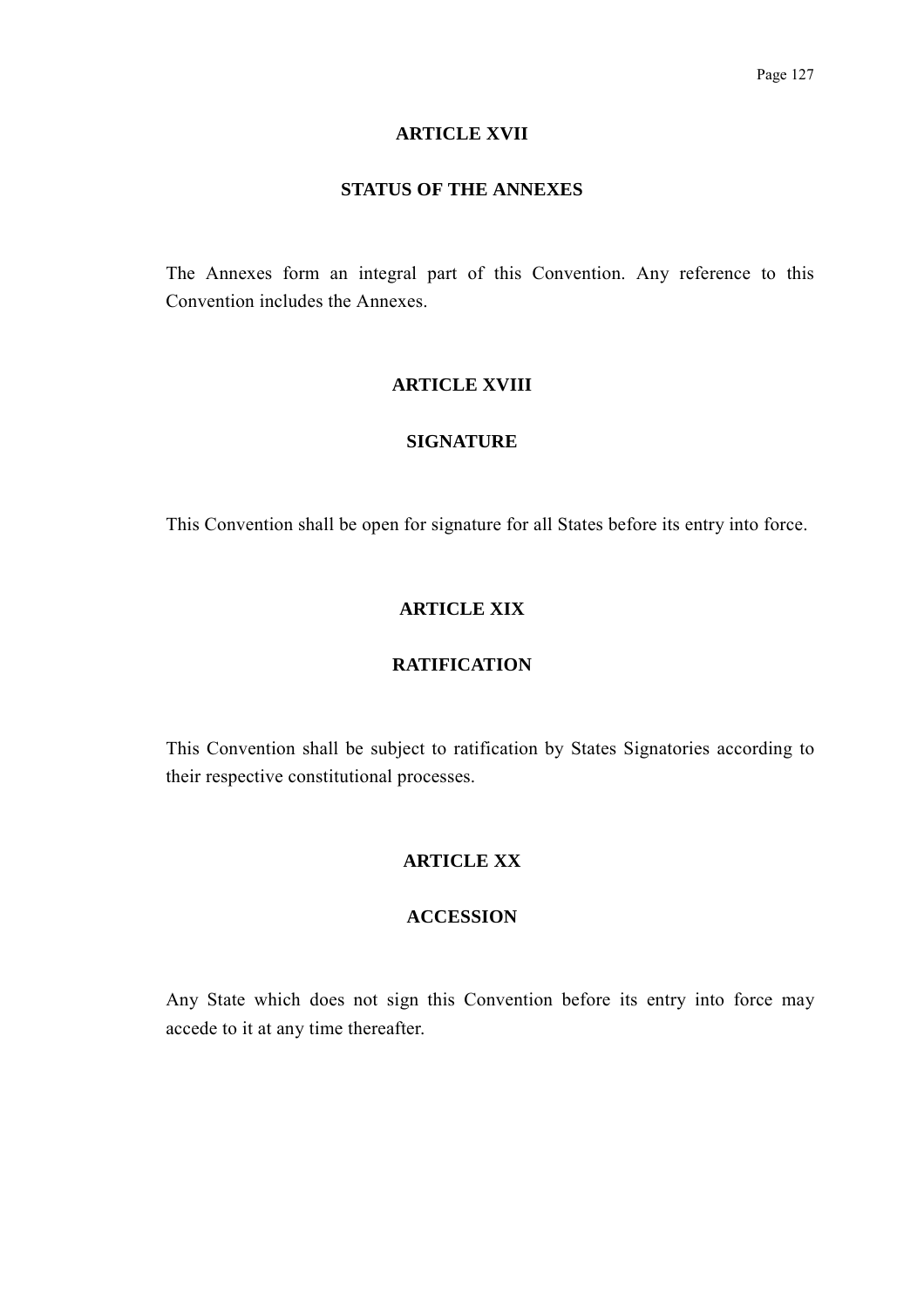## **ARTICLE XXI**

## **ENTRY INTO FORCE**

- 1. This Convention shall enter into force 180 days after the date of the deposit of the 65th instrument of ratification, but in no case earlier than two years after its opening for signature.
- 2. For States whose instruments of ratification or accession are deposited subsequent to the entry into force of this Convention, it shall enter into force on the 30th day following the date of deposit of their instrument of ratification or accession.

# **ARTICLE XXII**

# **RESERVATIONS**

The Articles of this Convention shall not be subject to reservations. The Annexes of this Convention shall not be subject to reservations incompatible with its object and purpose.

# **ARTICLE XXIII**

# **DEPOSITARY**

The Secretary-General of the United Nations is hereby designated as the Depositary of this Convention and shall, inter alia: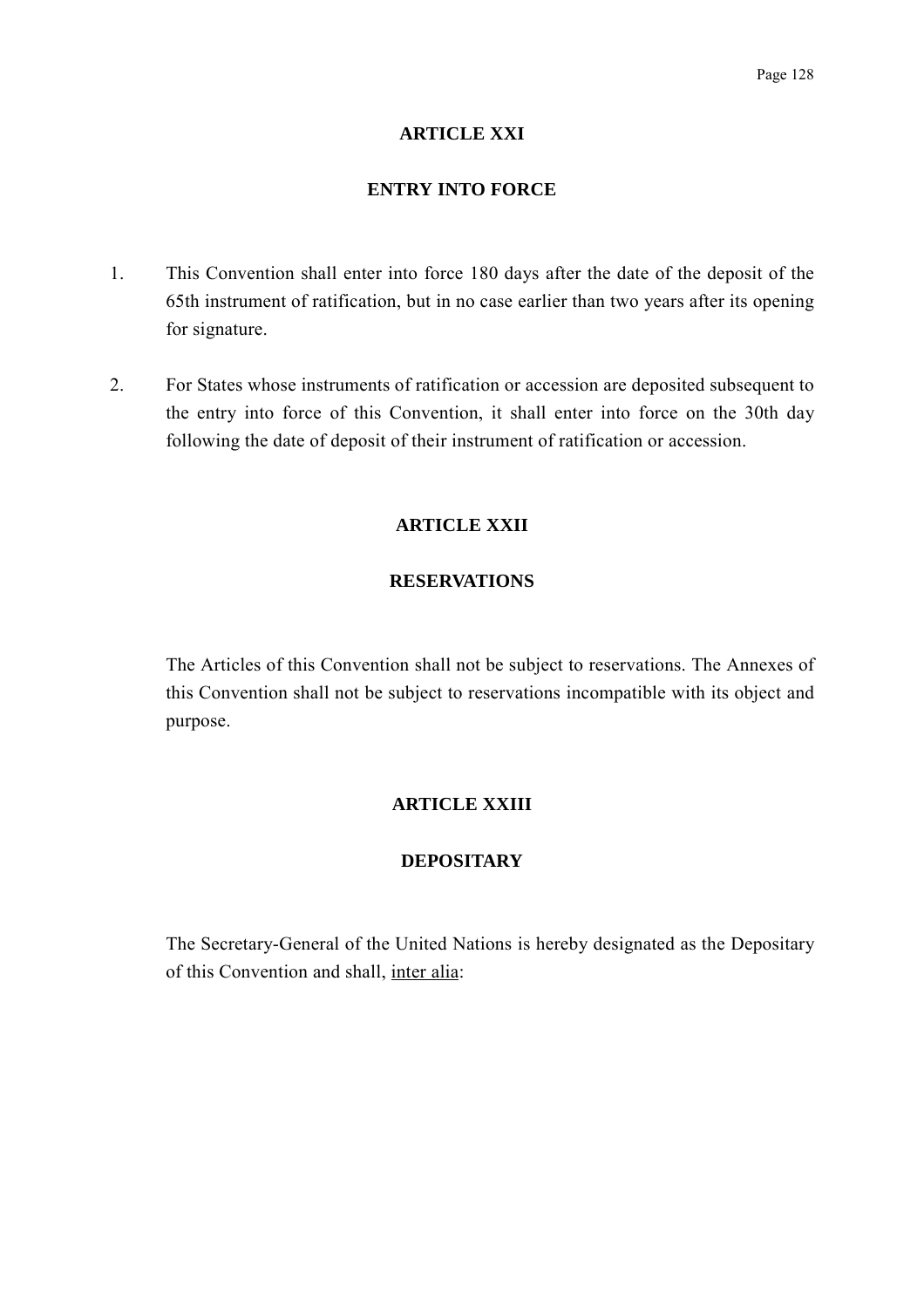- (a) Promptly inform all signatory and acceding States of the date of each signature, the date of deposit of each instrument of ratification or accession and the date of the entry into force of this Convention, and of the receipt of other notices;
- (b) Transmit duly certified copies of this Convention to the Governments of all signatory and acceding States; and
- (c) Register this Convention pursuant to Article 102 of the Charter of the United **Nations**

# **ARTICLE XXIV**

# **AUTHENTIC TEXTS**

This Convention, of which the Arabic, Chinese, English, French, Russian and Spanish texts are equally authentic, shall be deposited with the Secretary-General of the United Nations.

IN WITNESS WHEREOF the undersigned, being duly authorized to that effect, have signed this Convention.

Done at Paris on the thirteenth day of January, one thousand nine hundred and ninety-three.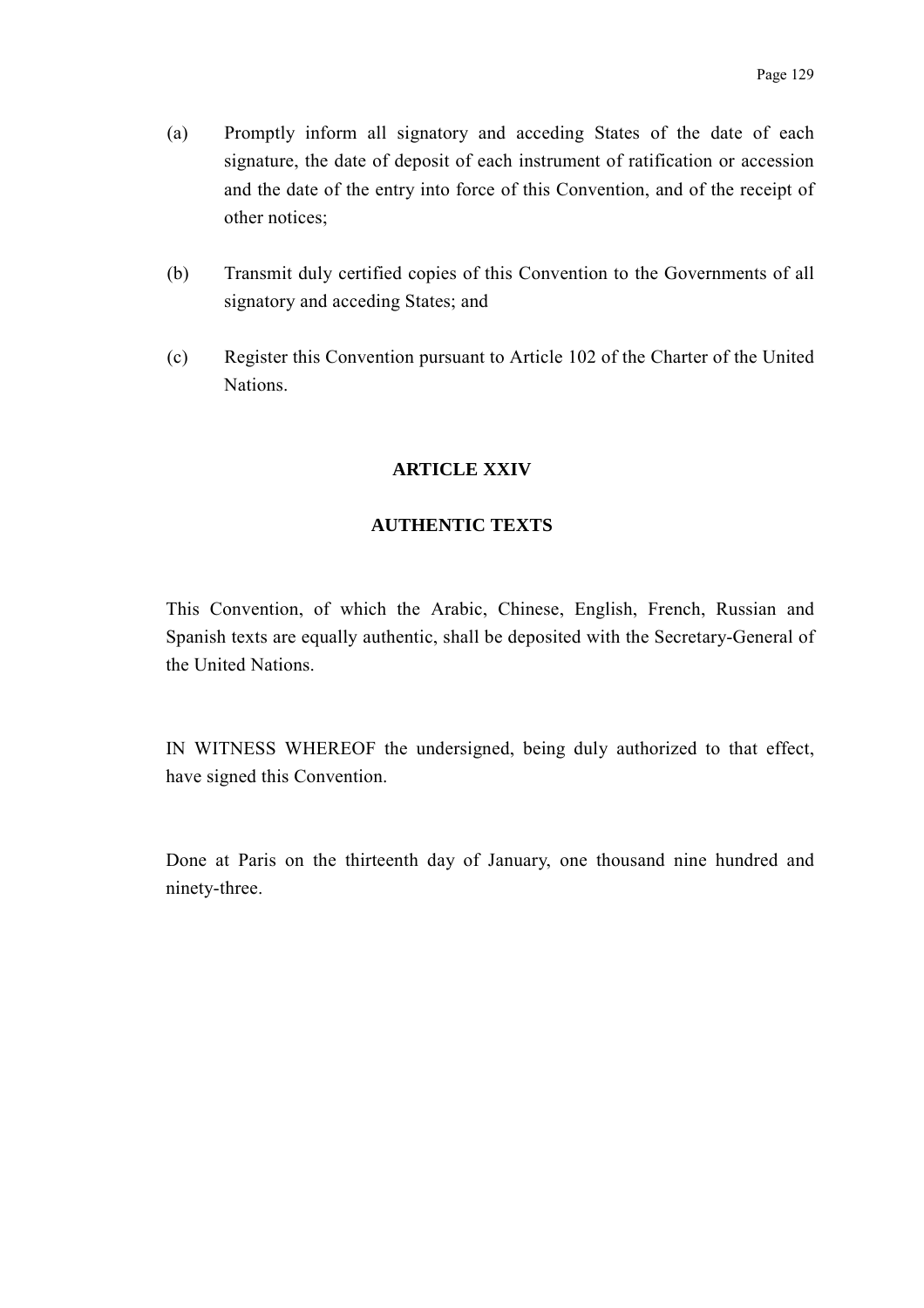## Page 130

# **ANNEX ON CHEMICALS**

# **CONTENTS**

# Page

|           | - 13 L |
|-----------|--------|
| <b>B.</b> | 133.   |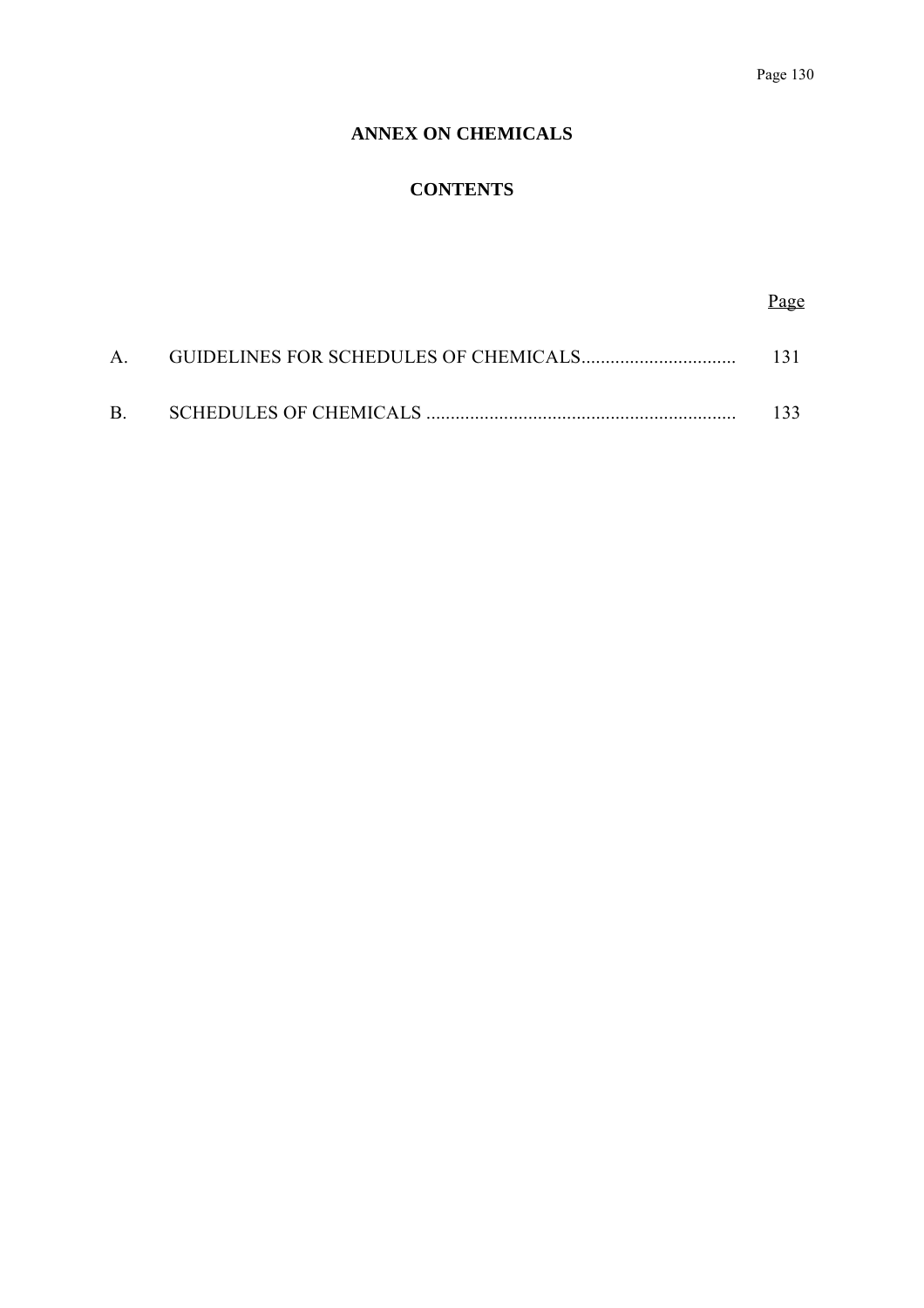# **A. GUIDELINES FOR SCHEDULES OF CHEMICALS**

# Guidelines for Schedule 1

- 1. The following criteria shall be taken into account in considering whether a toxic chemical or precursor should be included in Schedule 1:
	- (a) It has been developed, produced, stockpiled or used as a chemical weapon as defined in Article II;
	- (b) It poses otherwise a high risk to the object and purpose of this Convention by virtue of its high potential for use in activities prohibited under this Convention because one or more of the following conditions are met:

(i) It possesses a chemical structure closely related to that of other toxic chemicals listed in Schedule 1, and has, or can be expected to have, comparable properties;

(ii) It possesses such lethal or incapacitating toxicity as well as other properties that would enable it to be used as a chemical weapon;

(iii) It may be used as a precursor in the final single technological stage of production of a toxic chemical listed in Schedule 1, regardless of whether this stage takes place in facilities, in munitions or elsewhere;

(c) It has little or no use for purposes not prohibited under this Convention.

# Guidelines for Schedule 2

2. The following criteria shall be taken into account in considering whether a toxic chemical not listed in Schedule 1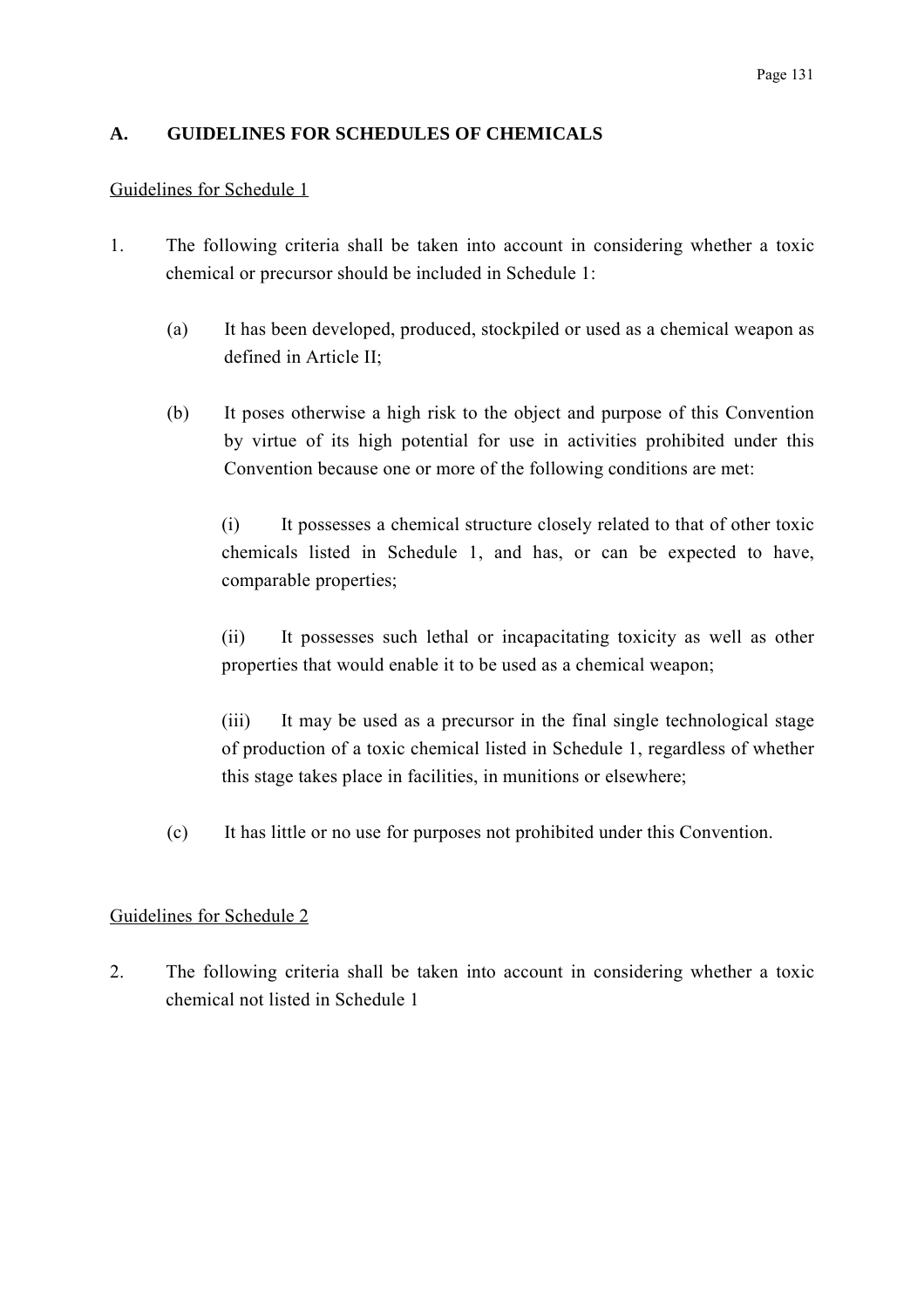or a precursor to a Schedule 1 chemical or to a chemical listed in Schedule 2, part A, should be included in Schedule 2:

- (a) It poses a significant risk to the object and purpose of this Convention because it possesses such lethal or incapacitating toxicity as well as other properties that could enable it to be used as a chemical weapon;
- (b) It may be used as a precursor in one of the chemical reactions at the final stage of formation of a chemical listed in Schedule 1 or Schedule 2, part A;
- (c) It poses a significant risk to the object and purpose of this Convention by virtue of its importance in the production of a chemical listed in Schedule 1 or Schedule 2, part A;
- (d) It is not produced in large commercial quantities for purposes not prohibited under this Convention.

# Guidelines for Schedule 3

- 3. The following criteria shall be taken into account in considering whether a toxic chemical or precursor, not listed in other Schedules, should be included in Schedule 3:
	- (a) It has been produced, stockpiled or used as a chemical weapon;
	- (b) It poses otherwise a risk to the object and purpose of this Convention because it possesses such lethal or incapacitating toxicity as well as other properties that might enable it to be used as a chemical weapon;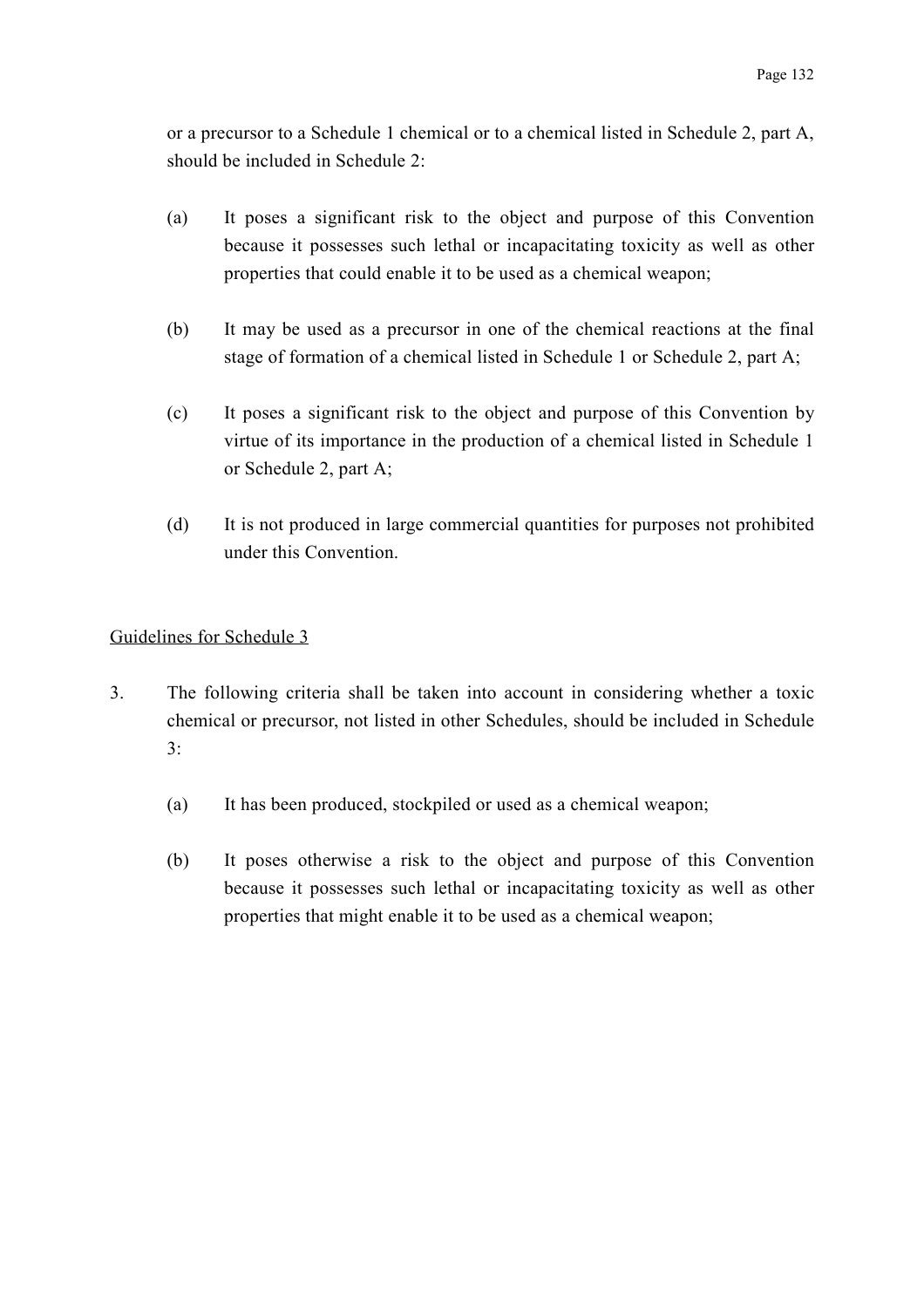- (c) It poses a risk to the object and purpose of this Convention by virtue of its importance in the production of one or more chemicals listed in Schedule 1 or Schedule 2, part B;
- (d) It may be produced in large commercial quantities for purposes not prohibited under this Convention.

#### **B. SCHEDULES OF CHEMICALS**

The following Schedules list toxic chemicals and their precursors. For the purpose of implementing this Convention, these Schedules identify chemicals for the application of verification measures according to the provisions of the Verification Annex. Pursuant to Article II, subparagraph 1(a), these Schedules do not constitute a definition of chemical weapons.

(Whenever reference is made to groups of dialkylated chemicals, followed by a list of alkyl groups in parentheses, all chemicals possible by all possible combinations of alkyl groups listed in the parentheses are considered as listed in the respective Schedule as long as they are not explicitly exempted. A chemical marked "\*" on Schedule 2, part A, is subject to special thresholds for declaration and verification, as specified in Part VII of the Verification Annex.)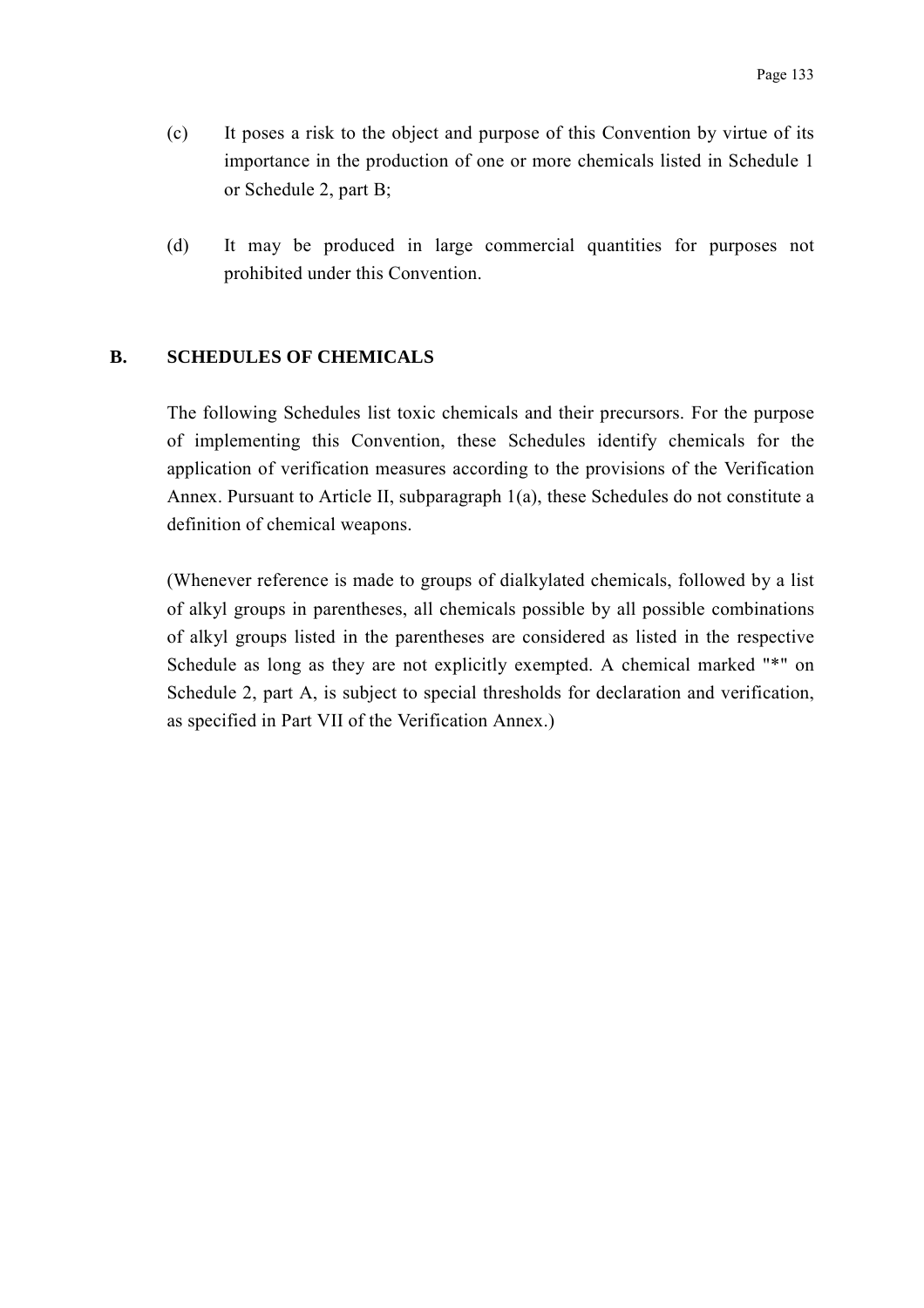# Schedule 1

|     |                  |                                                                                                                                                                                                    | (CAS registry)<br>number) |
|-----|------------------|----------------------------------------------------------------------------------------------------------------------------------------------------------------------------------------------------|---------------------------|
| A.  | Toxic chemicals: |                                                                                                                                                                                                    |                           |
| (1) |                  | O-Alkyl $(\leq C10$ , incl. cycloalkyl) alkyl<br>(Me, Et, n-Pr or i-Pr)-phosphonofluoridates                                                                                                       |                           |
|     | e.g. Sarin:      | O-Isopropyl<br>methylphosphonofluoridate                                                                                                                                                           | $(107-44-8)$              |
|     | Soman:           | O-Pinacolyl<br>methylphosphonofluoridate                                                                                                                                                           | $(96-64-0)$               |
| (2) |                  | O-Alkyl $(C10, incl. cycloalkyl) N, N-dialkyl$<br>(Me, Et, n-Pr or i-Pr) phosphoramidocyanidates                                                                                                   |                           |
|     |                  | e.g. Tabun: O-Ethyl N, N-dimethyl<br>phosphoramidocyanidate                                                                                                                                        | $(77-81-6)$               |
| (3) |                  | O-Alkyl (H or $\leq$ C10, incl. cycloalkyl) S-2-dialkyl<br>(Me, Et, n-Pr or i-Pr)-aminoethyl alkyl<br>(Me, Et, n-Pr or i-Pr) phosphonothiolates and corresponding<br>alkylated or protonated salts |                           |
|     | e.g. $VX$ :      | O-Ethyl S-2-diisopropylaminoethyl<br>methyl phosphonothiolate                                                                                                                                      | $(50782 - 69 - 9)$        |
| (4) | Sulfur mustards: |                                                                                                                                                                                                    |                           |
|     |                  | 2-Chloroethylchloromethylsulfide                                                                                                                                                                   | $(2625 - 76 - 5)$         |
|     |                  | Mustard gas: Bis (2-chloroethyl) sulfide                                                                                                                                                           | $(505-60-2)$              |
|     |                  | Bis (2-chloroethylthio) methane                                                                                                                                                                    | $(63869 - 13 - 6)$        |
|     |                  | Sesquimustard: 1, 2-Bis (2-chloroethylthio) ethane                                                                                                                                                 | $(3563 - 36 - 8)$         |
|     |                  | 1, 3-Bis (2-chloroethylthio)-n-propane                                                                                                                                                             | $(63905 - 10 - 2)$        |
|     |                  | 1, 4-Bis (2-chloroethylthio)-n-butane                                                                                                                                                              | $(142868-93-7)$           |
|     |                  | 1, 5-Bis (2-chloroethylthio)-n-pentane                                                                                                                                                             | $(142868 - 94 - 8)$       |
|     |                  | Bis (2-chloroethylthiomethyl) ether                                                                                                                                                                | $(63918-90-1)$            |
|     | O-Mustard:       | Bis (2-chloroethylthioethyl) ether                                                                                                                                                                 | $(63918-89-8)$            |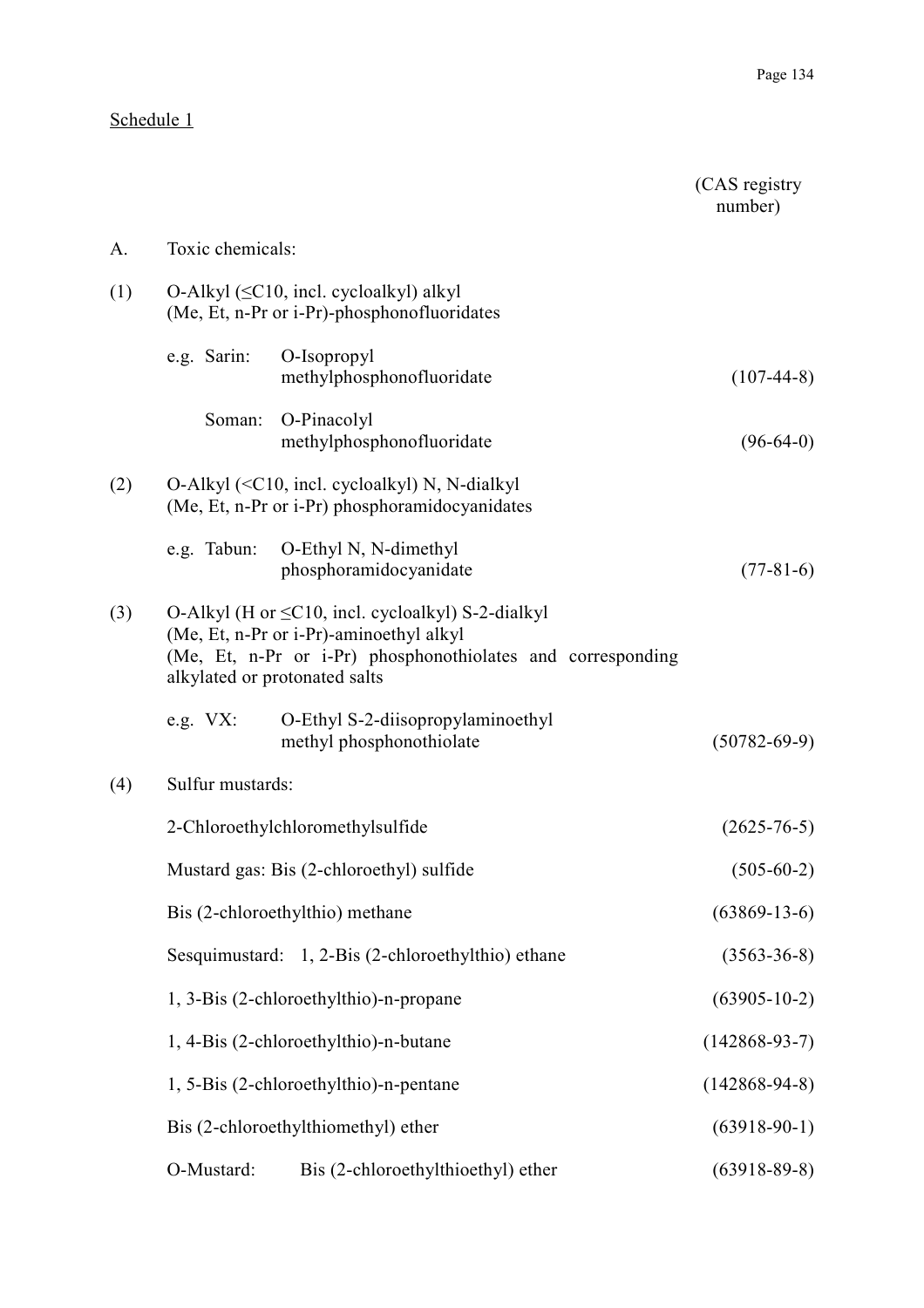(5) Lewisites:

|            |                    | Lewisite 1: 2-Chlorovinyldichloroarsine                                                                                                                                                      | $(541-25-3)$       |
|------------|--------------------|----------------------------------------------------------------------------------------------------------------------------------------------------------------------------------------------|--------------------|
|            | Lewisite 2:        | Bis (2-chlorovinyl) chloroarsine                                                                                                                                                             | $(40334-69-8)$     |
|            | Lewisite 3:        | Tris (2-chlorovinyl) arsine                                                                                                                                                                  | $(40334 - 70 - 1)$ |
| (6)        | Nitrogen mustards: |                                                                                                                                                                                              |                    |
|            |                    | HN1: Bis (2-chloroethyl) ethylamine                                                                                                                                                          | $(538-07-8)$       |
|            |                    | HN2: Bis (2-chloroethyl) methylamine                                                                                                                                                         | $(51-75-2)$        |
|            |                    | HN3: Tris (2-chloroethyl) amine                                                                                                                                                              | $(555-77-1)$       |
| (7)        | Saxitoxin          |                                                                                                                                                                                              | $(35523 - 89 - 8)$ |
| (8)        | Ricin              |                                                                                                                                                                                              | $(9009 - 86 - 3)$  |
| <b>B.</b>  | Precursors:        |                                                                                                                                                                                              |                    |
| (9)        |                    | Alkyl (Me, Et, n-Pr or i-Pr) phosphonyldifluorides                                                                                                                                           |                    |
|            |                    | e.g. DF: Methylphosphonyldifluoride                                                                                                                                                          | $(676-99-3)$       |
| (10)       |                    | O-Alkyl (H or $\leq$ C10, incl. cycloalkyl) O-2-dialkyl<br>(Me, Et, n-Pr or i-Pr)-aminoethyl alkyl<br>(Me, Et, n-Pr or i-Pr) phosphonites and<br>corresponding alkylated or protonated salts |                    |
|            |                    | e.g. QL: O-Ethyl O-2-diisopropylaminoethyl<br>methylphosphonite                                                                                                                              | $(57856 - 11 - 8)$ |
| (11)       | Chlorosarin:       | O-Isopropyl methylphosphonochloridate                                                                                                                                                        | $(1445 - 76 - 7)$  |
| (12)       | Chlorosoman:       | O-Pinacolyl methylphosphonochloridate                                                                                                                                                        | $(7040 - 57 - 5)$  |
| Schedule 2 |                    |                                                                                                                                                                                              |                    |
| A.         | Toxic chemicals:   |                                                                                                                                                                                              |                    |
| (1)        | Amiton:            | O, O-Diethyl S-[2-(diethylamino) ethyl]<br>phosphorothiolate and corresponding alkylated or protonated salts                                                                                 | $(78-53-5)$        |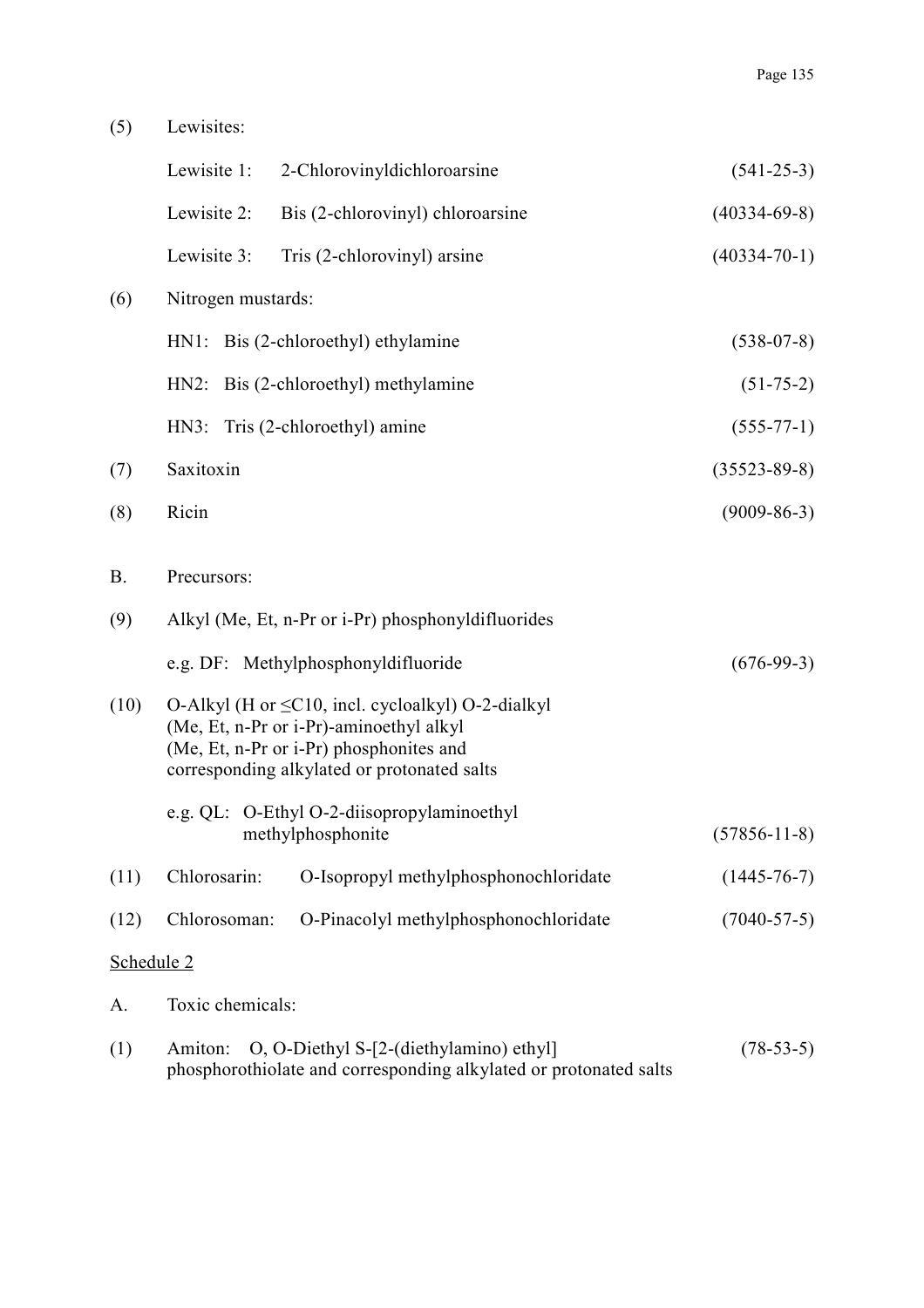| Р.<br>$d^{ge}$ | 'n |
|----------------|----|
|                |    |

| (2)       | PFIB: 1, 1, 3, 3, 3-Pentafluoro-2-(trifluoromethyl)-1-propene                                                                                                                           | $(382 - 21 - 8)$  |
|-----------|-----------------------------------------------------------------------------------------------------------------------------------------------------------------------------------------|-------------------|
| (3)       | 3-Quinuclidinyl benzilate (*)<br>$BZ$ :                                                                                                                                                 | $(6581 - 06 - 2)$ |
| <b>B.</b> | Precursors:                                                                                                                                                                             |                   |
| (4)       | Chemicals, except for those listed in Schedule 1, containing a<br>phosphorus atom to which is bonded one methyl, ethyl or propyl<br>(normal or iso) group but not further carbon atoms, |                   |
|           | e.g. Methylphosphonyl dichloride                                                                                                                                                        | $(676-97-1)$      |
|           | Dimethyl methylphosphonate                                                                                                                                                              | $(756 - 79 - 6)$  |
|           | Exemption: Fonofos: O-Ethyl S-phenyl<br>ethylphosphonothiolothionate                                                                                                                    | $(944-22-9)$      |
| (5)       | N, N-Dialkyl (Me, Et, n-Pr or i-Pr) phosphoramidic dihalides                                                                                                                            |                   |
| (6)       | Dialkyl (Me, Et, n-Pr or i-Pr) N, N-dialkyl<br>(Me, Et, n-Pr or i-Pr)-phosphoramidates                                                                                                  |                   |
| (7)       | Arsenic trichloride                                                                                                                                                                     | $(7784 - 34 - 1)$ |
| (8)       | 2, 2-Diphenyl-2-hydroxyacetic acid                                                                                                                                                      | $(76-93-7)$       |
| (9)       | Quinuclidin-3-ol                                                                                                                                                                        | $(1619-34-7)$     |
| (10)      | N, N-Dialkyl (Me, Et, n-Pr or i-Pr) aminoethyl-2-chlorides and<br>corresponding protonated salts                                                                                        |                   |
| (11)      | N, N-Dialkyl (Me, Et, n-Pr or i-Pr) aminoethane-2-ols and<br>corresponding protonated salts                                                                                             |                   |
|           | Exemptions:<br>N, N-Dimethylaminoethanol and corresponding<br>protonated salts                                                                                                          | $(108-01-0)$      |
|           | N, N-Diethylaminoethanol and corresponding<br>protonated salts                                                                                                                          | $(100-37-8)$      |
| (12)      | N, N-Dialkyl (Me, Et, n-Pr or i-Pr) aminoethane-2-thiols and<br>corresponding protonated salts                                                                                          |                   |
| (13)      | Thiodiglycol:<br>Bis (2-hydroxyethyl) sulfide                                                                                                                                           | $(111-48-8)$      |
| (14)      | Pinacolyl alcohol: 3, 3-Dimethylbutan-2-ol                                                                                                                                              | $(464-07-3)$      |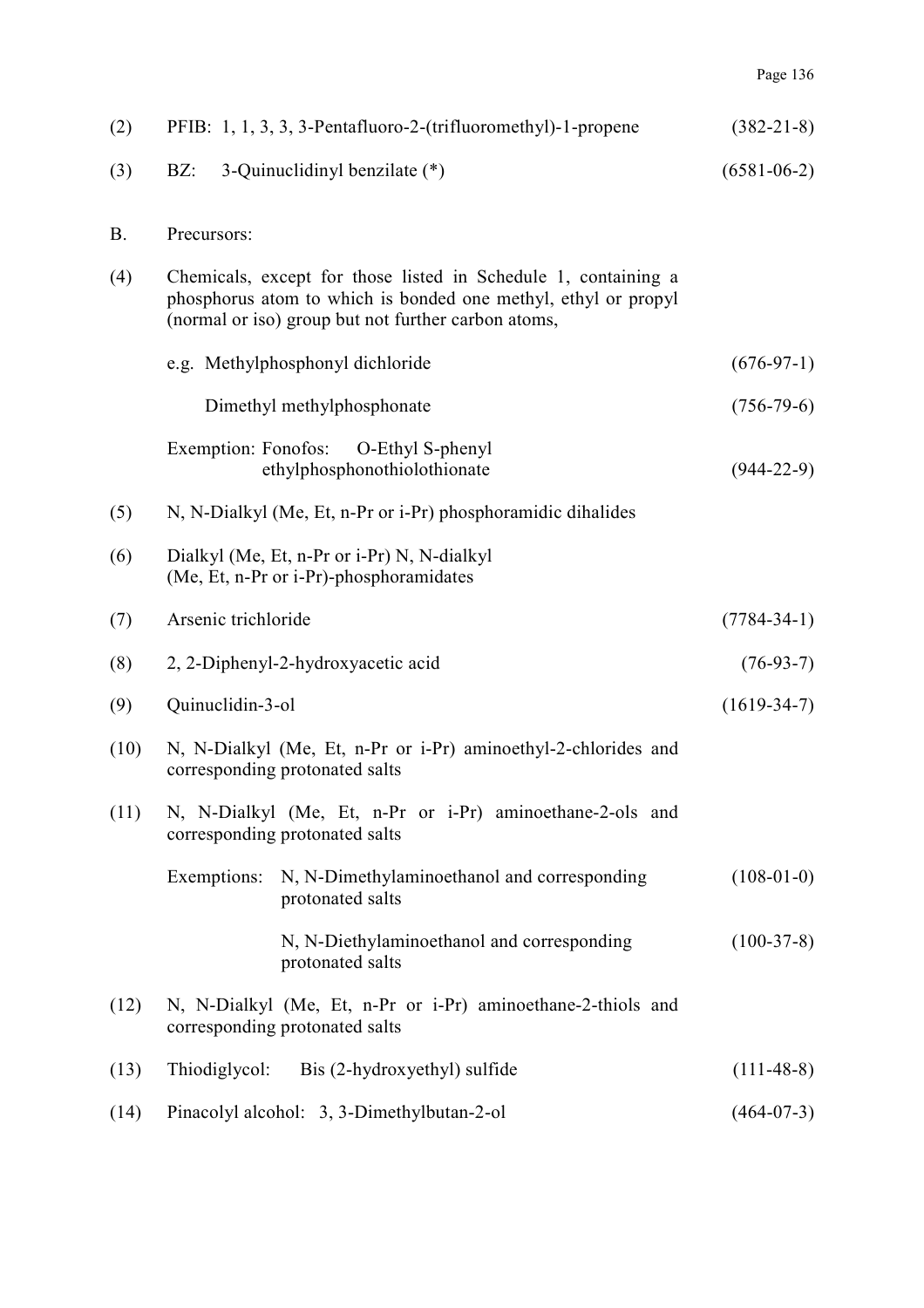### Schedule 3

| A.        | Toxic chemicals:                    |                    |
|-----------|-------------------------------------|--------------------|
| (1)       | Phosgene:<br>Carbonyl dichloride    | $(75-44-5)$        |
| (2)       | Cyanogen chloride                   | $(506 - 77 - 4)$   |
| (3)       | Hydrogen cyanide                    | $(74-90-8)$        |
| (4)       | Chloropicrin: Trichloronitromethane | $(76-06-2)$        |
| <b>B.</b> | Precursors:                         |                    |
| (5)       | Phosphorus oxychloride              | $(10025 - 87 - 3)$ |
| (6)       | Phosphorus trichloride              | $(7719-12-2)$      |
| (7)       | Phosphorus pentachloride            | $(10026 - 13 - 8)$ |
| (8)       | Trimethyl phosphite                 | $(121-45-9)$       |
| (9)       | Triethyl phosphite                  | $(122 - 52 - 1)$   |
| (10)      | Dimethyl phosphite                  | $(868 - 85 - 9)$   |
| (11)      | Diethyl phosphite                   | $(762-04-9)$       |
| (12)      | Sulfur monochloride                 | $(10025 - 67 - 9)$ |
| (13)      | Sulfur dichloride                   | $(10545-99-0)$     |
| (14)      | Thionyl chloride                    | $(7719-09-7)$      |
| (15)      | Ethyldiethanolamine                 | $(139-87-7)$       |
| (16)      | Methyldiethanolamine                | $(105-59-9)$       |
| (17)      | Triethanolamine                     | $(102 - 71 - 6)$   |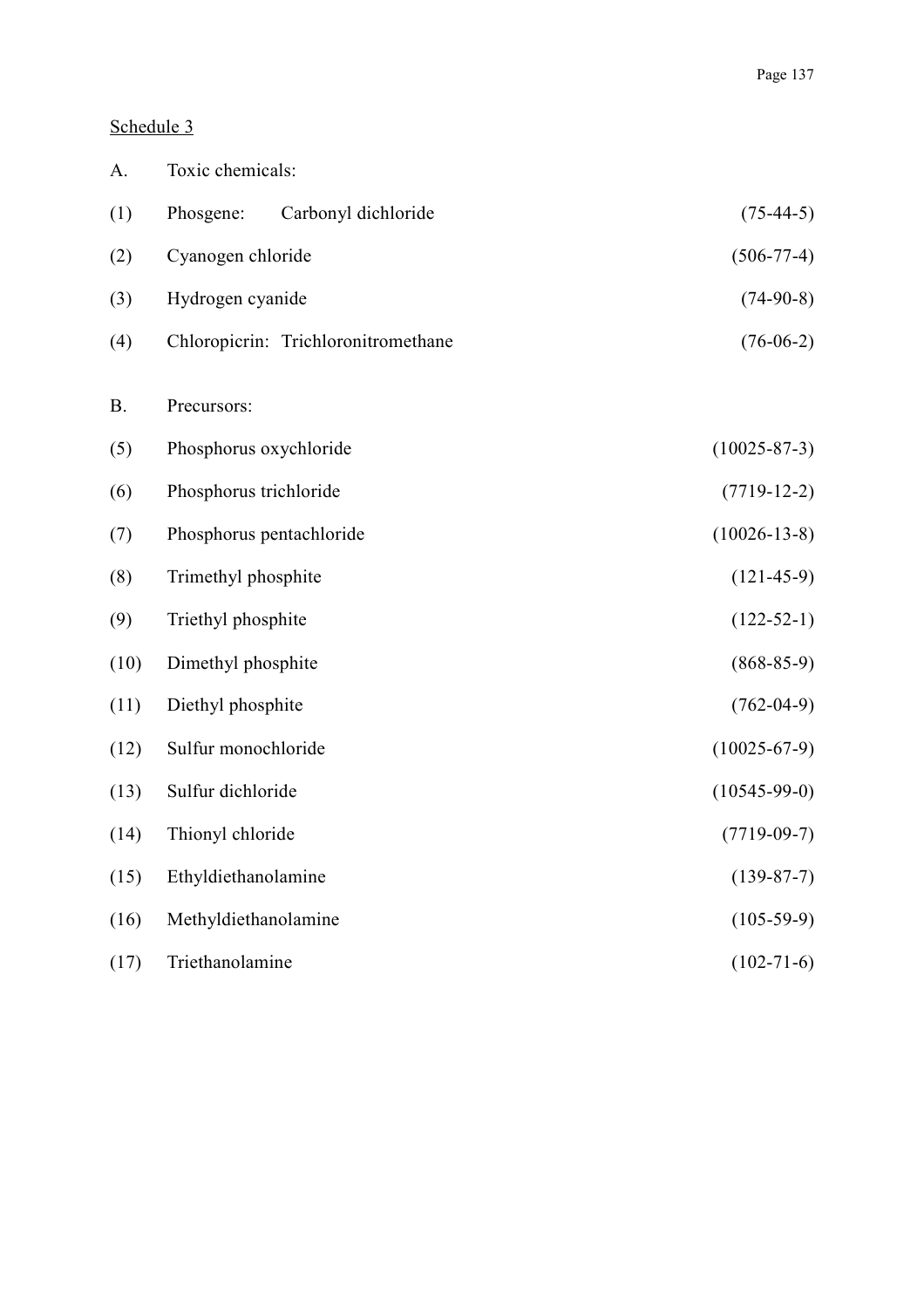### **ANNEX ON IMPLEMENTATION AND VERIFICATION ("VERIFICATION ANNEX")**

### **CONTENTS**

|                 |                                                          | Page |
|-----------------|----------------------------------------------------------|------|
| PART I:         |                                                          | 147  |
| <b>PART II:</b> | <b>GENERAL RULES OF VERIFICATION</b>                     |      |
| A.              | DESIGNATION OF INSPECTORS AND INSPECTION                 | 154  |
| <b>B.</b>       |                                                          | 156  |
| $\mathcal{C}$ . |                                                          | 160  |
|                 |                                                          | 160  |
|                 |                                                          | 162  |
|                 |                                                          | 164  |
|                 |                                                          | 164  |
| D.              |                                                          | 166  |
|                 |                                                          | 166  |
|                 | Entry into the territory of the inspected State Party or | 167  |
|                 |                                                          | 167  |
| Ε.              |                                                          | 168  |
|                 |                                                          | 168  |
|                 |                                                          | 169  |
|                 |                                                          | 169  |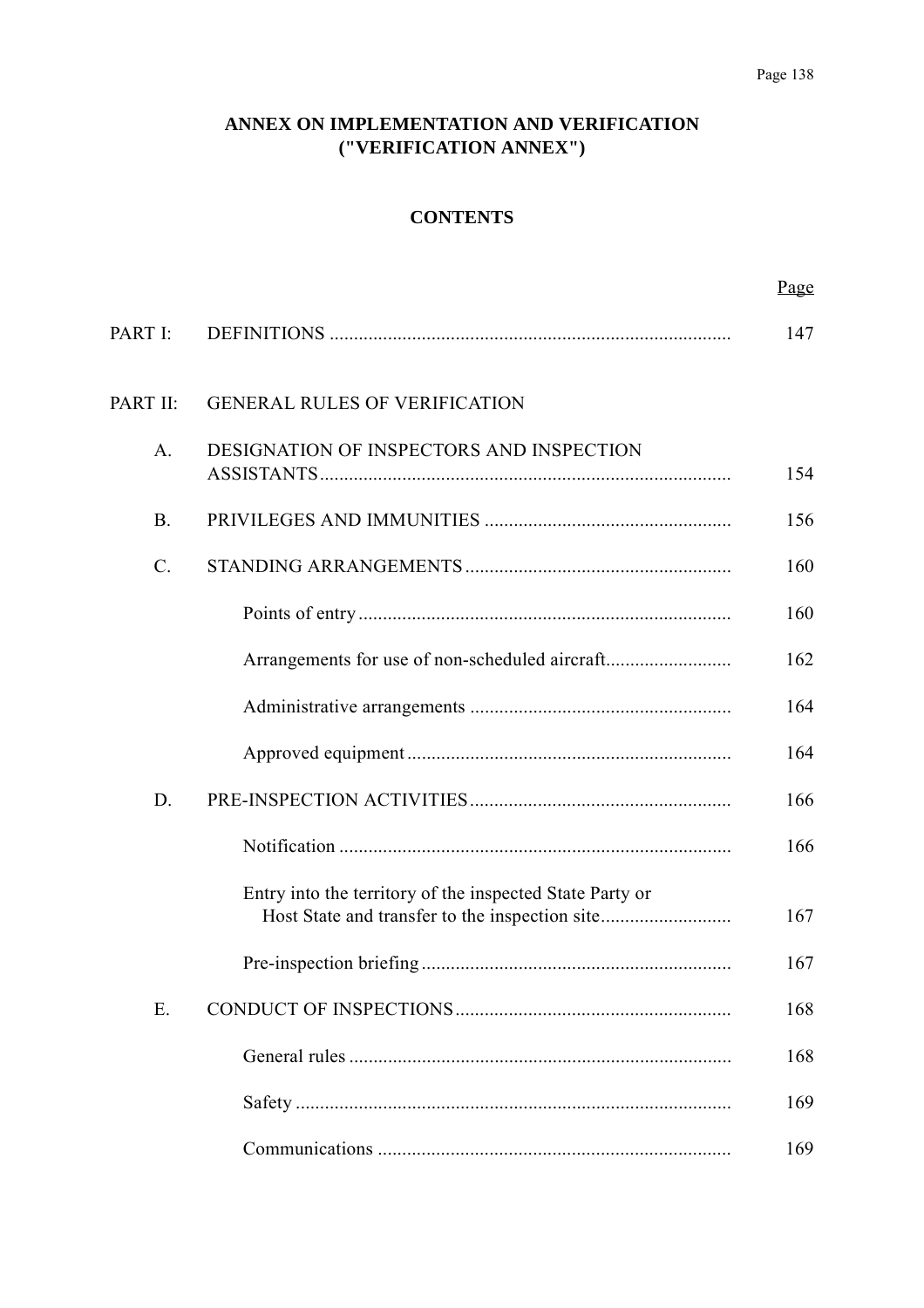|                 |                                                                                                       | 170 |
|-----------------|-------------------------------------------------------------------------------------------------------|-----|
|                 |                                                                                                       | 172 |
|                 |                                                                                                       | 174 |
|                 |                                                                                                       | 174 |
| $F_{\cdot}$     |                                                                                                       | 174 |
| G.              |                                                                                                       | 175 |
| H.              |                                                                                                       | 176 |
| PART III:       | <b>GENERAL PROVISIONS FOR VERIFICATION MEASURES PURSUANT</b><br>TO ARTICLES IV, V AND VI, PARAGRAPH 3 |     |
| $A$ .           | INITIAL INSPECTIONS AND FACILITY AGREEMENTS                                                           | 176 |
| <b>B</b> .      |                                                                                                       | 178 |
| $\mathcal{C}$ . |                                                                                                       | 180 |
|                 | PART IV(A): DESTRUCTION OF CHEMICAL WEAPONS AND ITS VERIFICATION<br>PURSUANT TO ARTICLE IV            |     |
| $A_{\cdot}$     |                                                                                                       | 181 |
|                 |                                                                                                       | 181 |
|                 | Declarations of chemical weapons pursuant to Article III,                                             | 184 |
|                 |                                                                                                       | 185 |
|                 | Submission of the general plan for destruction of chemical                                            | 185 |
| <b>B.</b>       | MEASURES TO SECURE THE STORAGE FACILITY AND                                                           | 187 |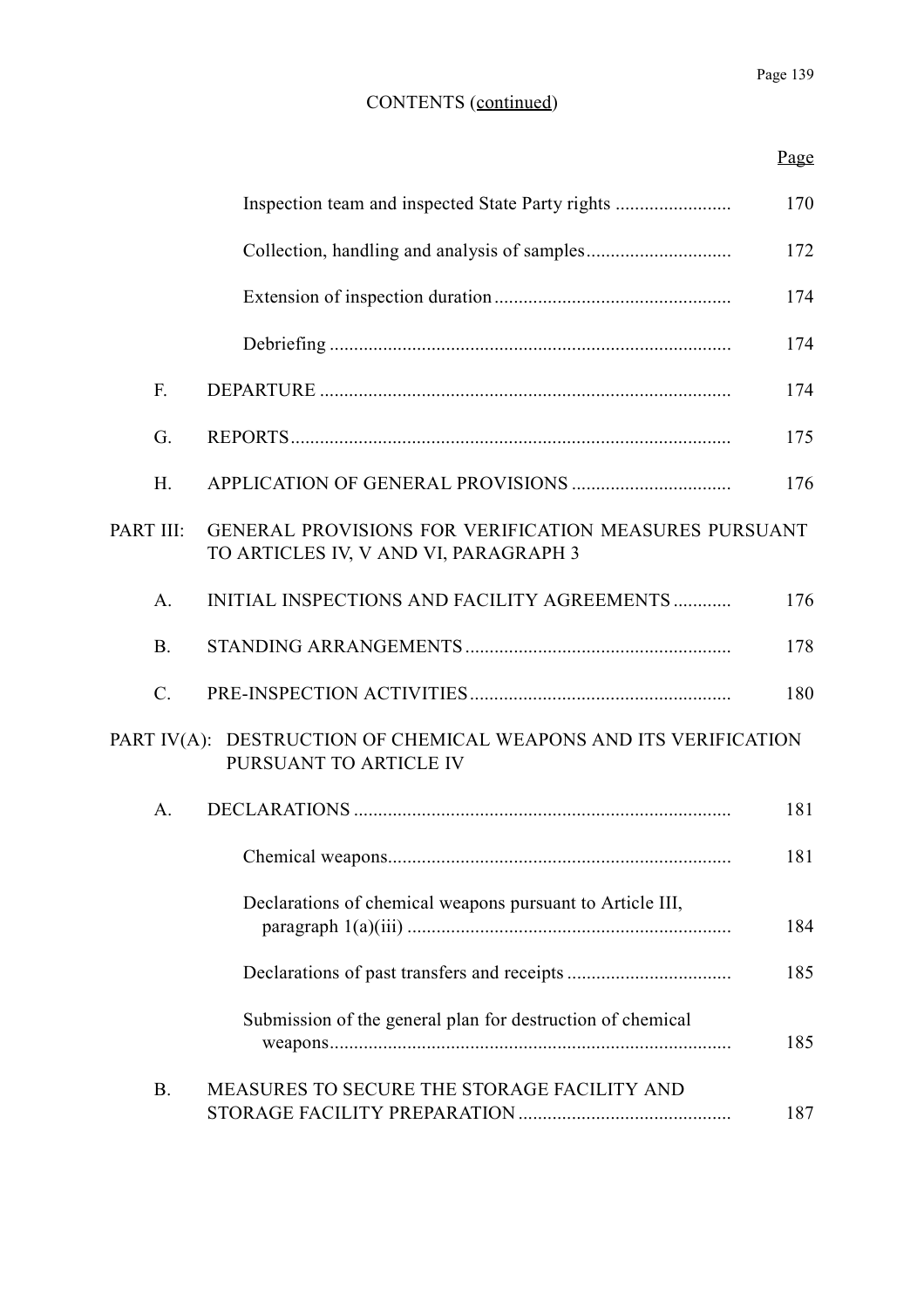Page

| $\mathcal{C}$ . |                                                               | 187 |
|-----------------|---------------------------------------------------------------|-----|
|                 | Principles and methods for destruction of chemical weapons    | 187 |
|                 |                                                               | 188 |
|                 |                                                               | 191 |
|                 | Extension of the deadline for completion of destruction       | 193 |
|                 |                                                               | 194 |
|                 |                                                               | 197 |
| D.              |                                                               | 198 |
|                 | Verification of declarations of chemical weapons through on-  | 198 |
|                 |                                                               | 198 |
|                 |                                                               | 199 |
|                 | Systematic verification of the destruction of chemical        | 201 |
|                 | Chemical weapons storage facilities at chemical weapons       | 206 |
|                 | Systematic on-site verification measures at chemical weapons  | 207 |
| PART IV(B):     | OLD CHEMICAL WEAPONS AND ABANDONED CHEMICAL<br><b>WEAPONS</b> |     |
| A.              |                                                               | 209 |
| <b>B.</b>       |                                                               | 209 |
| $\mathcal{C}$ . | REGIME FOR ABANDONED CHEMICAL WEAPONS                         | 211 |
|                 |                                                               |     |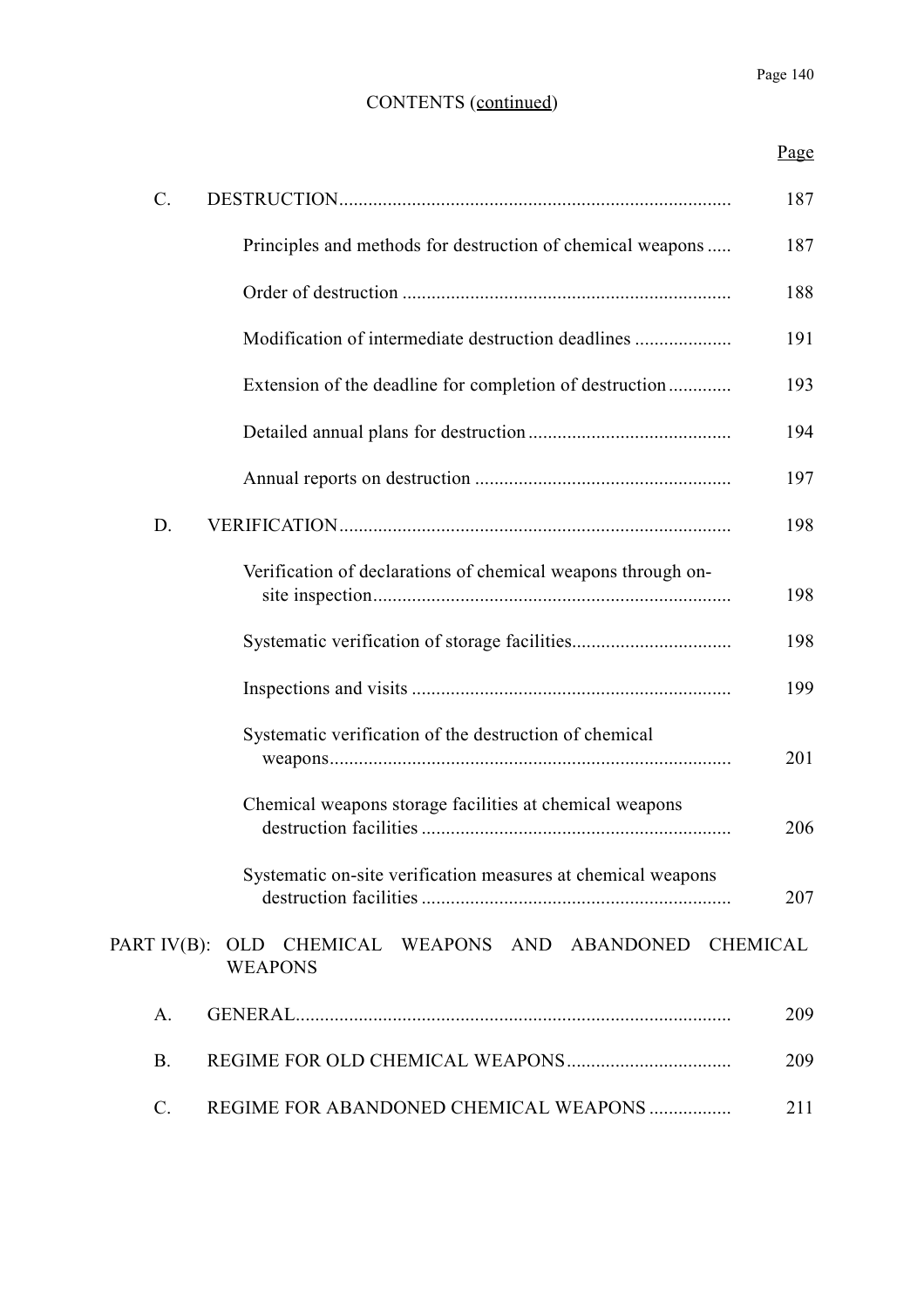# Page

| PART V:   | DESTRUCTION OF CHEMICAL WEAPONS PRODUCTION FACILITIES<br>AND ITS VERIFICATION PURSUANT TO ARTICLE V                |     |
|-----------|--------------------------------------------------------------------------------------------------------------------|-----|
| A.        |                                                                                                                    | 215 |
|           | Declarations of chemical weapons production facilities                                                             | 215 |
|           | Declarations of chemical weapons production facilities                                                             | 218 |
|           |                                                                                                                    | 218 |
|           |                                                                                                                    | 219 |
|           | Submission of annual plans for destruction and annual                                                              | 220 |
| <b>B.</b> |                                                                                                                    | 221 |
|           | General principles for destruction of chemical weapons                                                             | 221 |
|           | Principles and methods for closure of a chemical weapons                                                           | 221 |
|           | Technical maintenance of chemical weapons production                                                               | 222 |
|           | Principles and methods for temporary conversion of chemical<br>weapons production facilities into chemical weapons | 223 |
|           | Principles and methods related to destruction of a chemical                                                        | 225 |
|           |                                                                                                                    | 226 |
|           |                                                                                                                    | 228 |
|           |                                                                                                                    | 230 |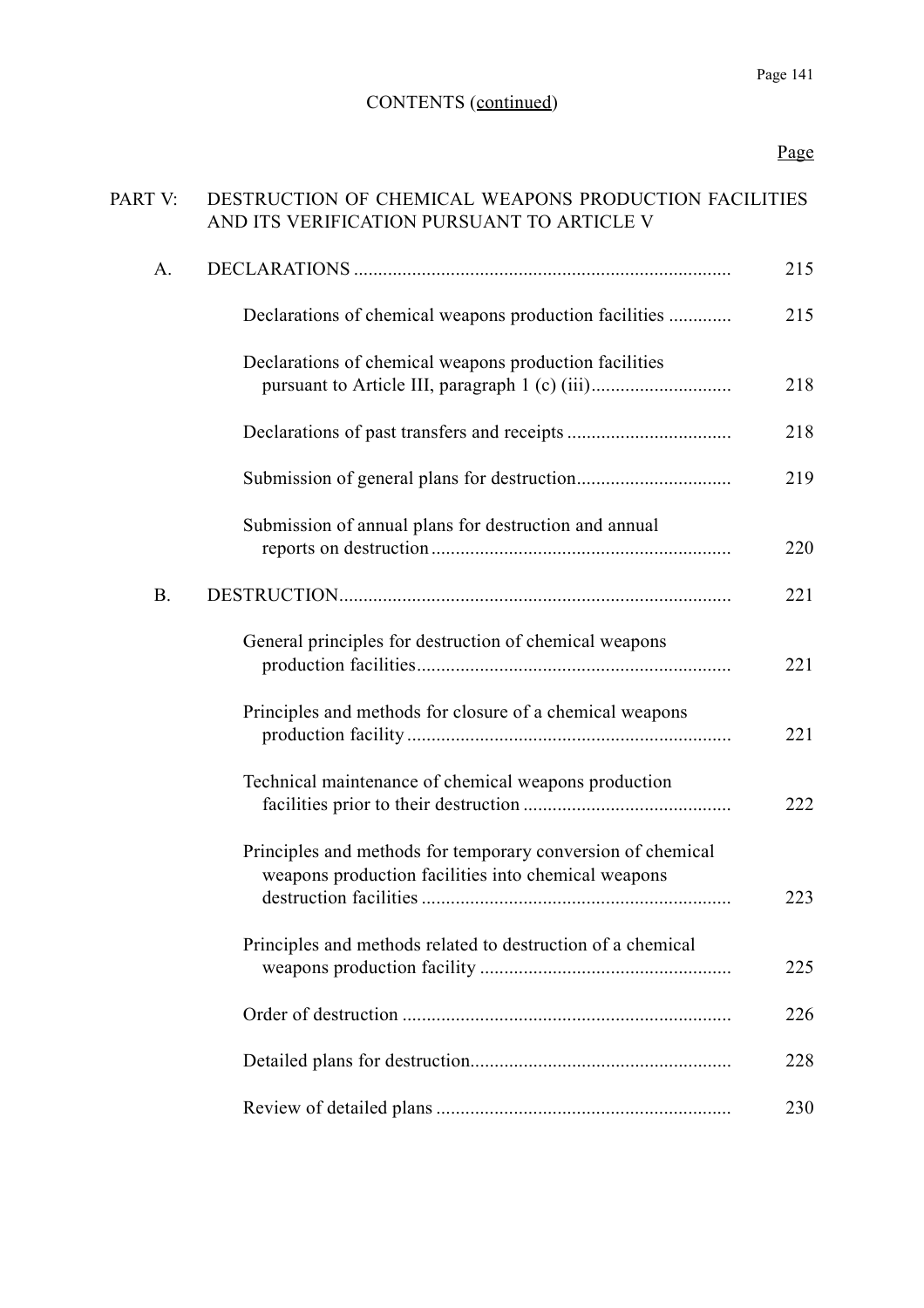|                 |                                                                                                                       | Page |
|-----------------|-----------------------------------------------------------------------------------------------------------------------|------|
| $\mathcal{C}$ . |                                                                                                                       | 232  |
|                 | Verification of declarations of chemical weapons production                                                           | 232  |
|                 | Systematic verification of chemical weapons production                                                                | 234  |
|                 | Verification of destruction of chemical weapons production                                                            | 235  |
|                 | Verification of temporary conversion of a chemical weapons<br>production facility into a chemical weapons destruction | 236  |
| D.              | CONVERSION OF CHEMICAL WEAPONS PRODUCTION<br>FACILITIES TO PURPOSES NOT PROHIBITED UNDER THIS                         | 238  |
|                 |                                                                                                                       | 238  |
|                 |                                                                                                                       | 241  |
|                 |                                                                                                                       | 241  |
|                 | Decisions by the Executive Council and the Conference                                                                 | 242  |
|                 |                                                                                                                       | 244  |
|                 |                                                                                                                       | 245  |
| PART VI:        | ACTIVITIES NOT PROHIBITED UNDER THIS CONVENTION<br>IN ACCORDANCE WITH ARTICLE VI:                                     |      |
|                 | REGIME FOR SCHEDULE 1 CHEMICALS AND FACILITIES<br>RELATED TO SUCH CHEMICALS                                           |      |
| $A$ .           |                                                                                                                       | 248  |
| <b>B.</b>       |                                                                                                                       | 249  |
| $\mathcal{C}$ . |                                                                                                                       | 249  |
|                 |                                                                                                                       | 249  |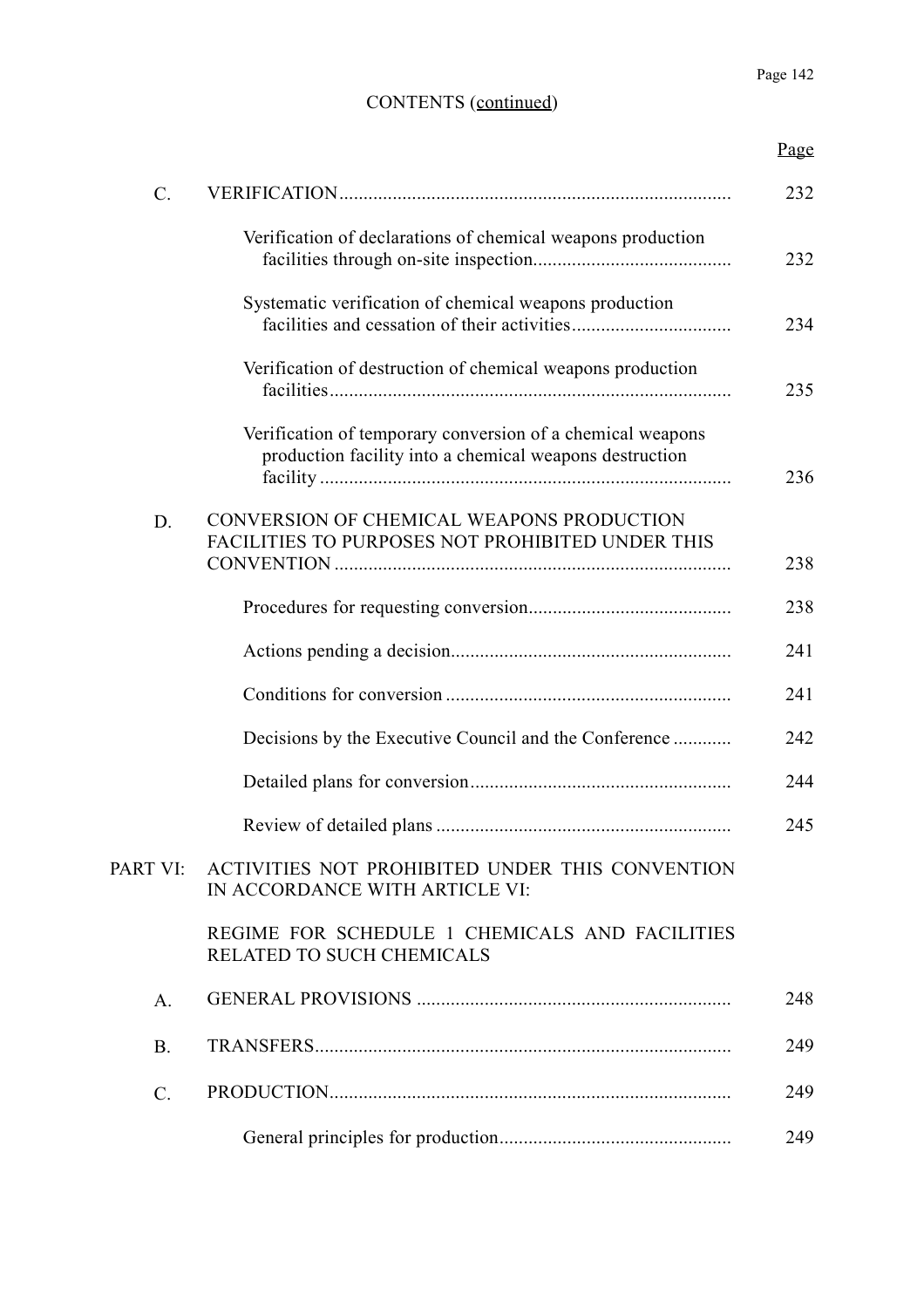Page

|           |                                                                                             | 250 |
|-----------|---------------------------------------------------------------------------------------------|-----|
|           |                                                                                             | 250 |
| D.        |                                                                                             | 251 |
|           |                                                                                             | 251 |
|           | Other facilities referred to in paragraphs 10 and 11                                        | 253 |
| E.        |                                                                                             | 255 |
|           |                                                                                             | 255 |
|           |                                                                                             | 256 |
|           | PART VII: ACTIVITIES NOT PROHIBITED UNDER THIS CONVENTION<br>IN ACCORDANCE WITH ARTICLE VI: |     |
|           | REGIME FOR SCHEDULE 2 CHEMICALS AND FACILITIES<br>RELATED TO SUCH CHEMICALS                 |     |
| A.        |                                                                                             | 258 |
|           |                                                                                             | 258 |
|           | Declarations of plant sites producing, processing or                                        | 258 |
|           | Declarations on past production of Schedule 2 chemicals for                                 | 262 |
|           |                                                                                             | 263 |
| <b>B.</b> |                                                                                             | 263 |
|           |                                                                                             | 263 |
|           |                                                                                             | 264 |
|           |                                                                                             | 264 |
|           |                                                                                             | 266 |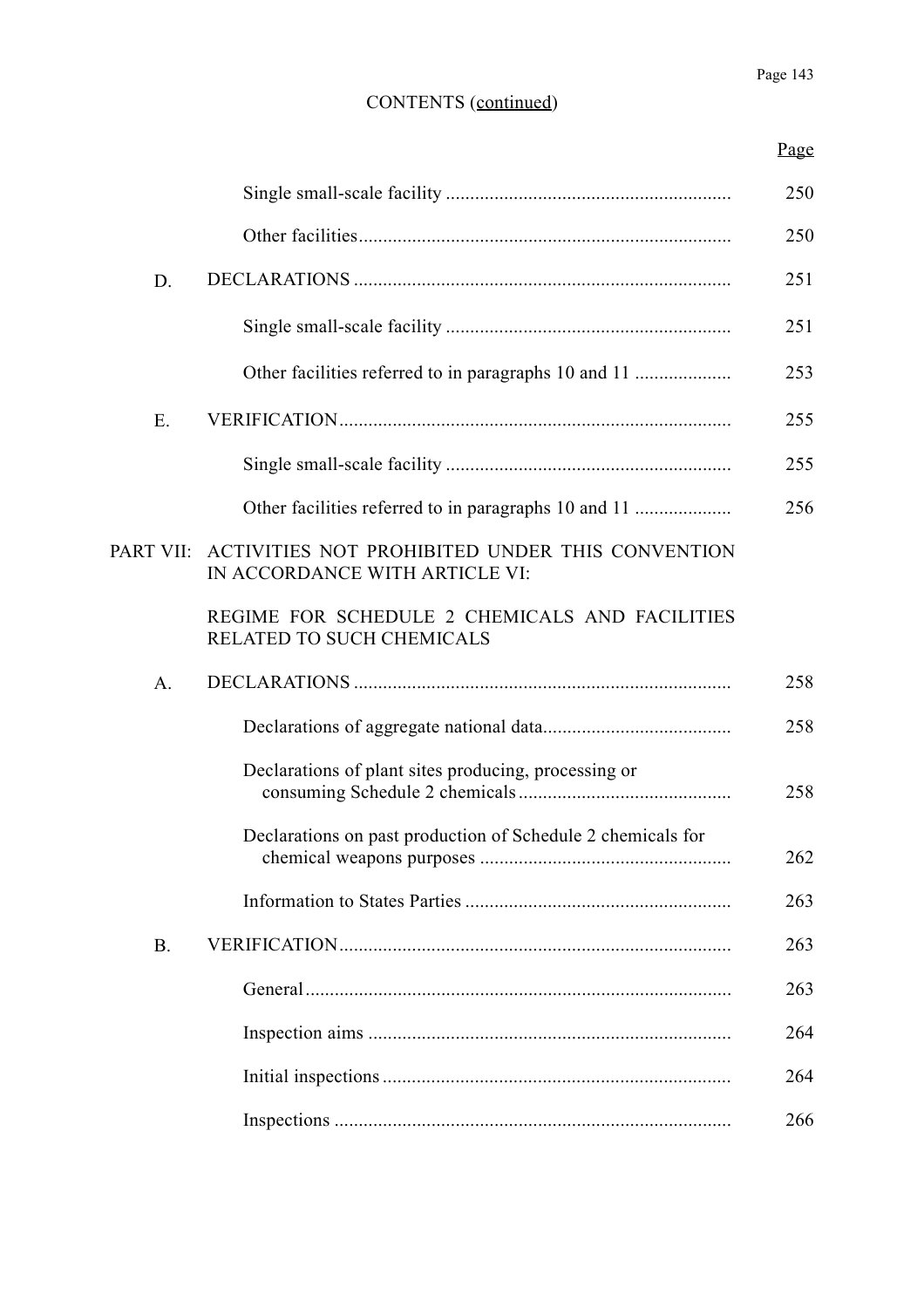|                 |                                                                                              | Page |
|-----------------|----------------------------------------------------------------------------------------------|------|
|                 |                                                                                              | 266  |
|                 |                                                                                              | 268  |
| $\mathcal{C}$ . | TRANSFERS TO STATES NOT PARTY TO THIS                                                        | 268  |
|                 | PART VIII: ACTIVITIES NOT PROHIBITED UNDER THIS CONVENTION<br>IN ACCORDANCE WITH ARTICLE VI: |      |
|                 | REGIME FOR SCHEDULE 3 CHEMICALS AND FACILITIES<br>RELATED TO SUCH CHEMICALS                  |      |
| A.              |                                                                                              | 269  |
|                 |                                                                                              | 269  |
|                 | Declarations of plant sites producing Schedule 3 chemicals                                   | 270  |
|                 | Declarations on past production of Schedule 3 chemicals for                                  | 272  |
|                 | <b>Information to States Parties</b>                                                         | 273  |
| B.              |                                                                                              | 273  |
|                 |                                                                                              | 273  |
|                 |                                                                                              | 274  |
|                 |                                                                                              | 275  |
|                 |                                                                                              | 276  |
| $C$ .           | TRANSFERS TO STATES NOT PARTY TO THIS                                                        | 276  |
| PART IX:        | ACTIVITIES NOT PROHIBITED UNDER THIS CONVENTION<br>IN ACCORDANCE WITH ARTICLE VI:            |      |
|                 | REGIME FOR OTHER CHEMICAL PRODUCTION FACILITIES                                              |      |
| A.              |                                                                                              | 277  |
|                 |                                                                                              | 277  |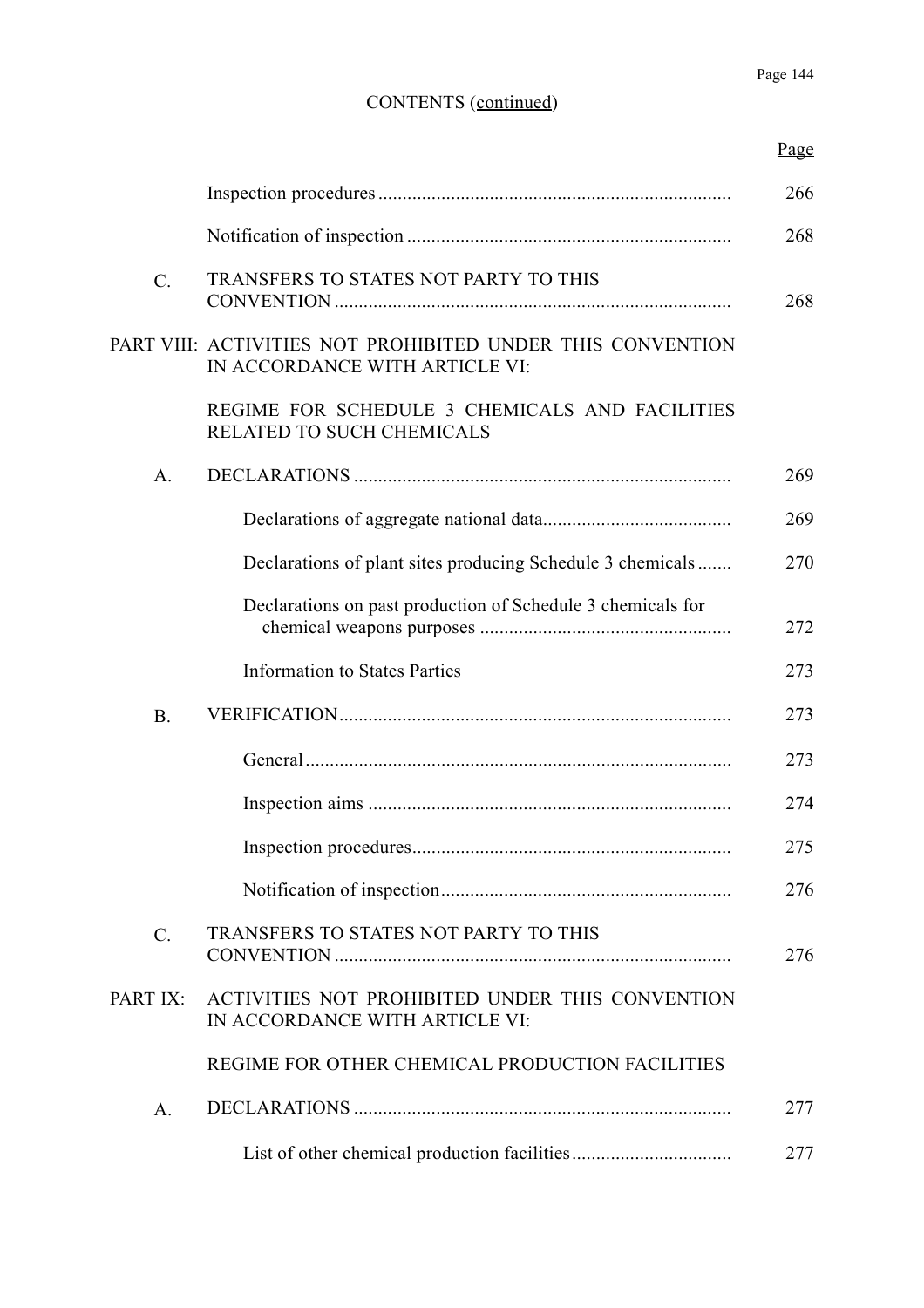|           |                                                              | Page |
|-----------|--------------------------------------------------------------|------|
|           |                                                              | 279  |
|           |                                                              | 279  |
| <b>B.</b> |                                                              | 280  |
|           |                                                              | 280  |
|           |                                                              | 281  |
|           |                                                              | 281  |
|           |                                                              | 283  |
| $C$ .     | IMPLEMENTATION AND REVIEW OF SECTION B                       | 283  |
|           |                                                              | 283  |
|           |                                                              | 284  |
| PART X:   | CHALLENGE INSPECTIONS PURSUANT TO ARTICLE IX                 |      |
| $A$ .     | <b>DESIGNATION AND SELECTION OF INSPECTORS AND</b>           | 284  |
| B.        |                                                              | 285  |
|           |                                                              | 286  |
|           | Entry into the territory of the inspected State Party or the | 288  |
|           |                                                              | 289  |
|           |                                                              | 291  |
|           |                                                              | 292  |
|           |                                                              | 294  |
|           |                                                              | 295  |
| $C$ .     |                                                              | 296  |
|           |                                                              | 296  |
|           |                                                              | 298  |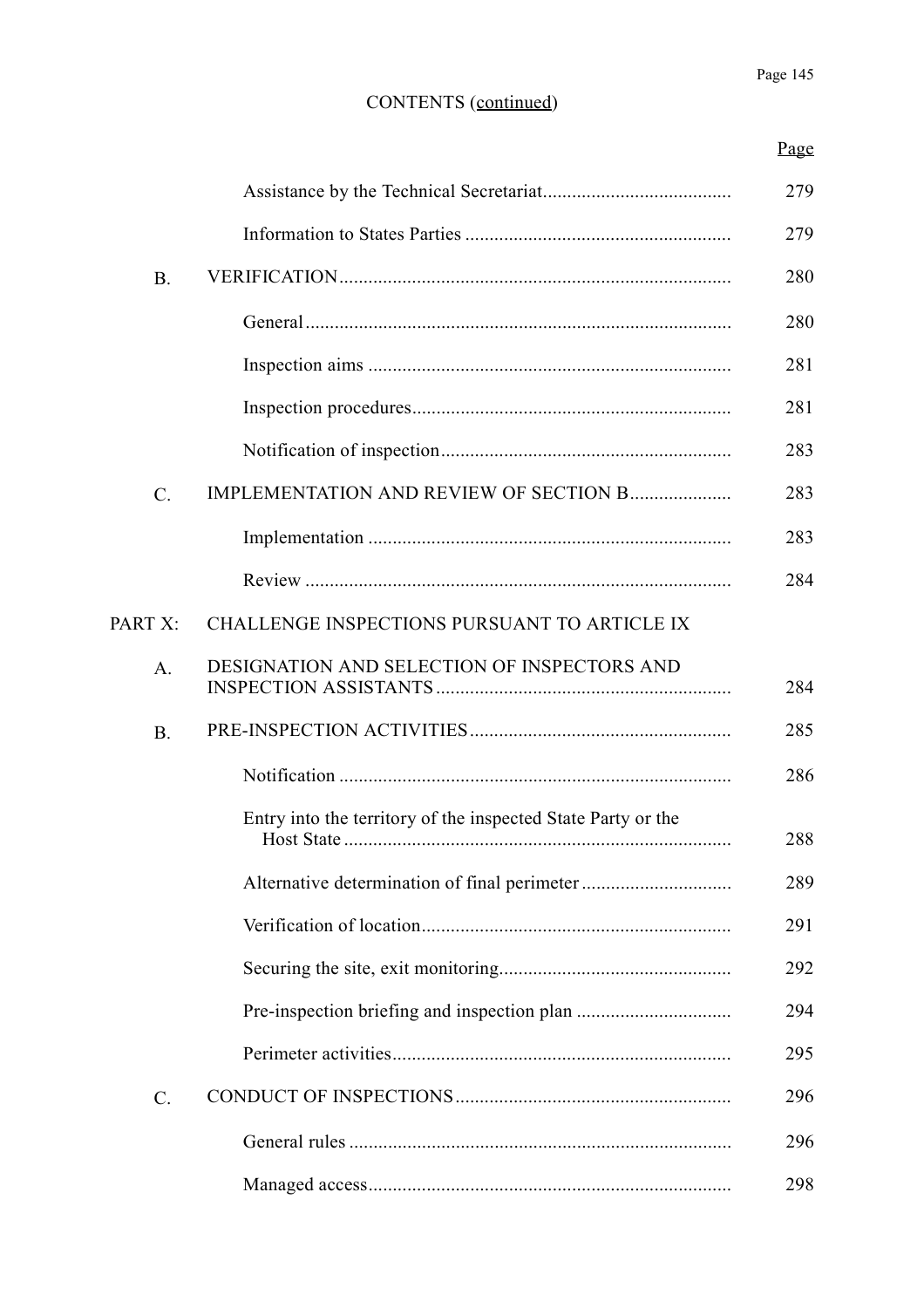|                 |                                                                                      | Page |
|-----------------|--------------------------------------------------------------------------------------|------|
|                 |                                                                                      | 300  |
|                 |                                                                                      | 302  |
| D.              |                                                                                      | 302  |
|                 |                                                                                      | 302  |
|                 |                                                                                      | 302  |
| PART XI:        | <b>INVESTIGATIONS</b><br>CASES OF ALLEGED USE<br>IN<br>OF<br><b>CHEMICAL WEAPONS</b> |      |
| $A$ .           |                                                                                      | 304  |
| B.              |                                                                                      | 304  |
|                 |                                                                                      | 304  |
|                 |                                                                                      | 305  |
|                 |                                                                                      | 305  |
|                 |                                                                                      | 306  |
|                 |                                                                                      | 307  |
| $\mathcal{C}$ . |                                                                                      | 307  |
|                 |                                                                                      | 307  |
|                 |                                                                                      | 307  |
|                 |                                                                                      | 308  |
|                 |                                                                                      | 308  |
|                 |                                                                                      | 309  |
| D.              |                                                                                      | 309  |
|                 |                                                                                      | 309  |
|                 |                                                                                      | 310  |
| Ε.              |                                                                                      | 310  |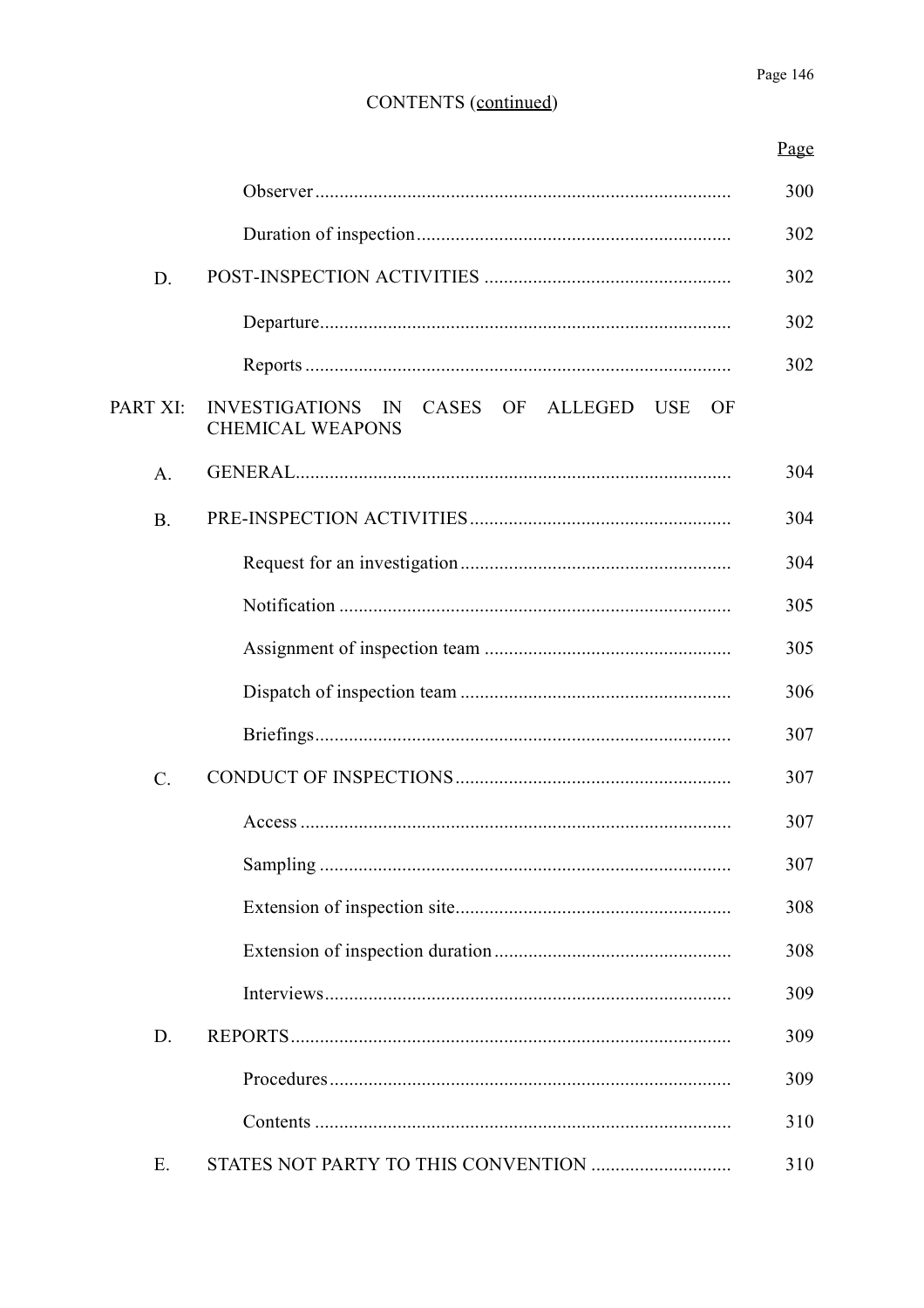#### **PART I**

#### **DEFINITIONS**

- 1. "Approved Equipment" means the devices and instruments necessary for the performance of the inspection team's duties that have been certified by the Technical Secretariat in accordance with regulations prepared by the Technical Secretariat pursuant to Part II, paragraph 27 of this Annex. Such equipment may also refer to the administrative supplies or recording materials that would be used by the inspection team.
- 2. "Building" as referred to in the definition of chemical weapons production facility in Article II comprises specialized buildings and standard buildings.
	- (a) "Specialized Building" means:
		- (i) Any building, including underground structures, containing specialized equipment in a production or filling configuration;
		- (ii) Any building, including underground structures, which has distinctive features which distinguish it from buildings normally used for chemical production or filling activities not prohibited under this **Convention**
	- (b) "Standard Building" means any building, including underground structures, constructed to prevailing industry standards for facilities not producing any chemical specified in Article II, paragraph 8 (a) (i), or corrosive chemicals.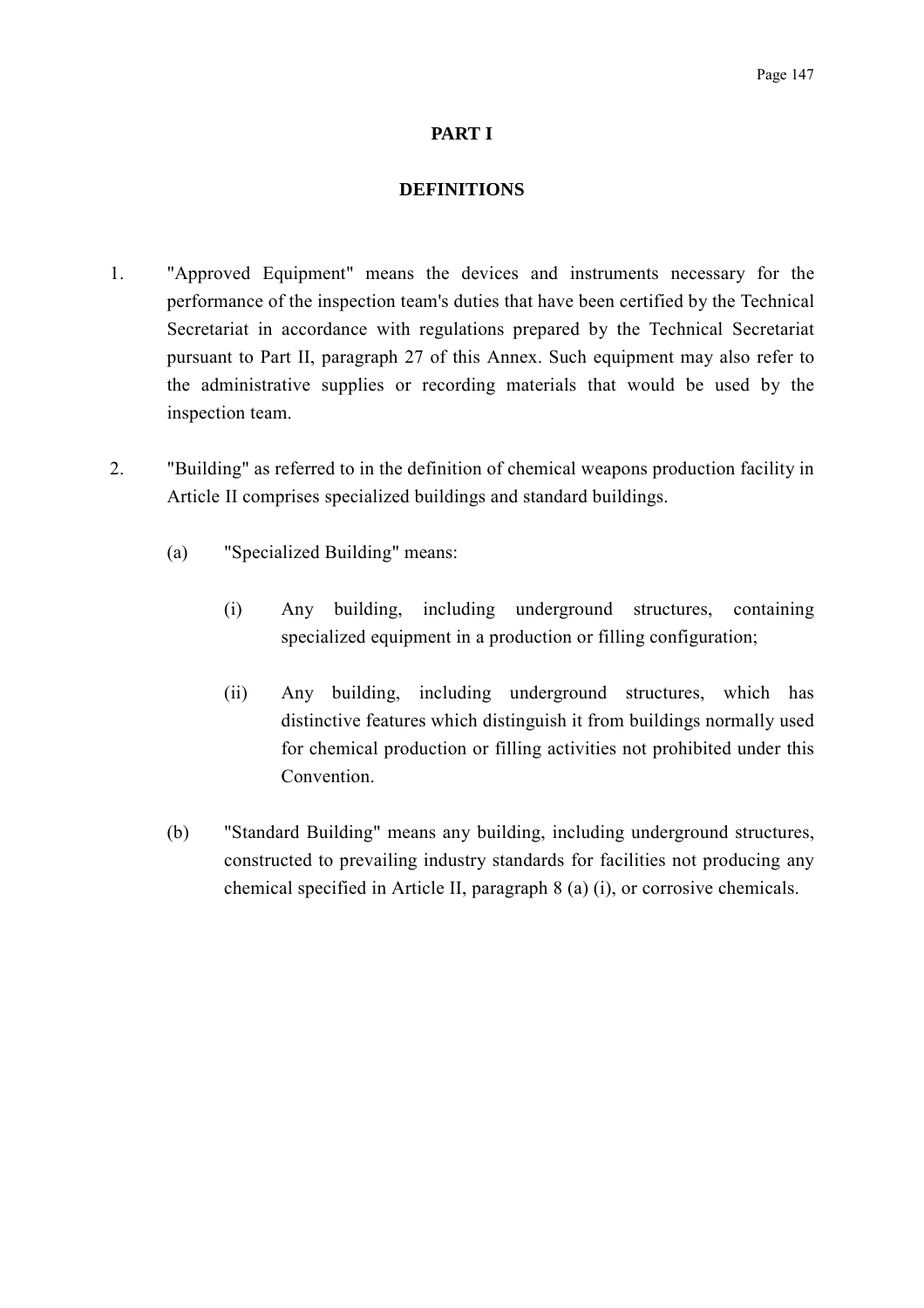- 3. "Challenge Inspection" means the inspection of any facility or location in the territory or in any other place under the jurisdiction or control of a State Party requested by another State Party pursuant to Article IX, paragraphs 8 to 25.
- 4. "Discrete Organic Chemical" means any chemical belonging to the class of chemical compounds consisting of all compounds of carbon except for its oxides, sulfides and metal carbonates, identifiable by chemical name, by structural formula, if known, and by Chemical Abstracts Service registry number, if assigned.
- 5. "Equipment" as referred to in the definition of chemical weapons production facility in Article II comprises specialized equipment and standard equipment.
	- (a) "Specialized Equipment" means:
		- (i) The main production train, including any reactor or equipment for product synthesis, separation or purification, any equipment used directly for heat transfer in the final technological stage, such as in reactors or in product separation, as well as any other equipment which has been in contact with any chemical specified in Article II, paragraph 8 (a) (i), or would be in contact with such a chemical if the facility were operated;
		- (ii) Any chemical weapon filling machines;
		- (iii) Any other equipment specially designed, built or installed for the operation of the facility as a chemical weapons production facility, as distinct from a facility constructed according to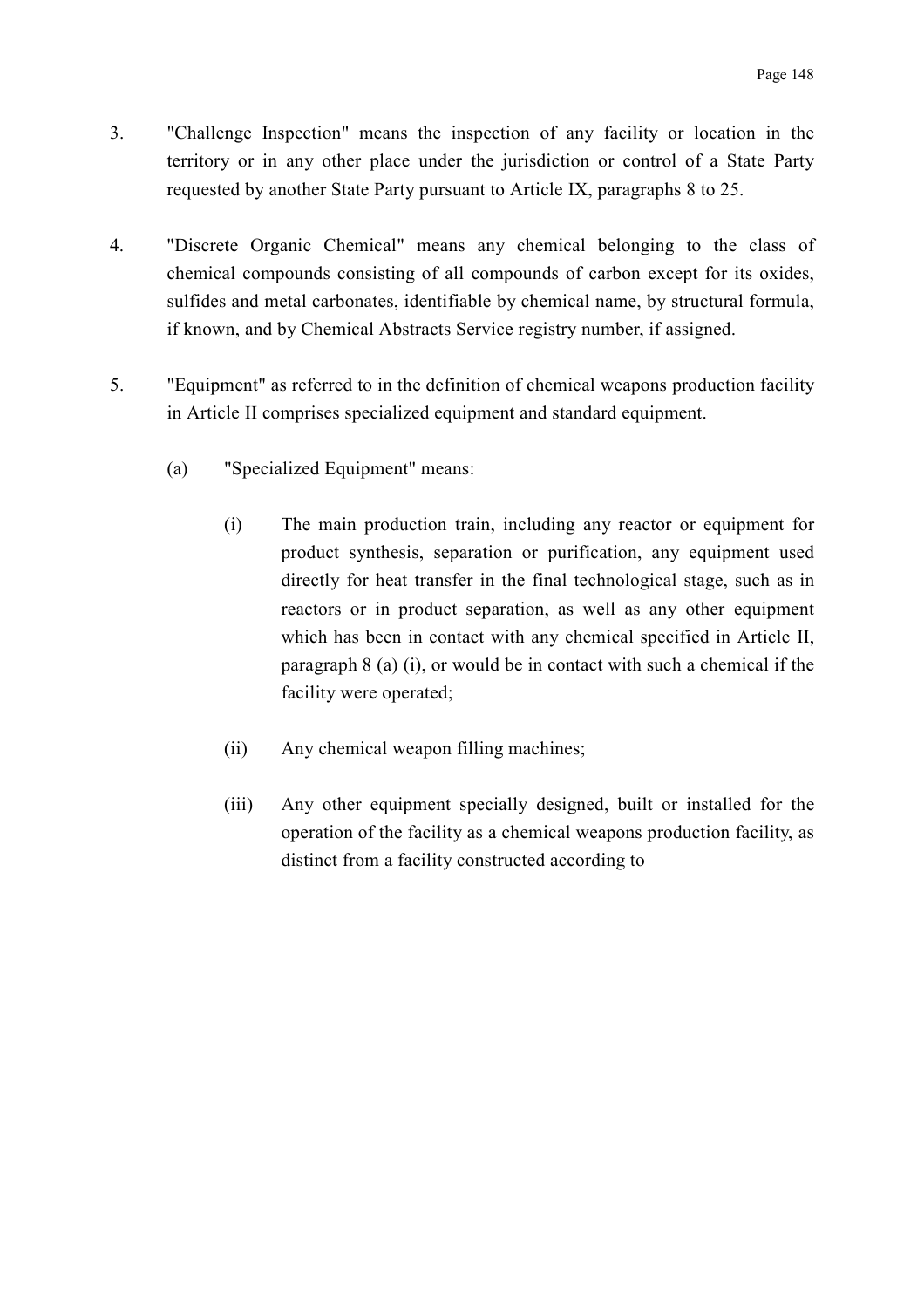prevailing commercial industry standards for facilities not producing any chemical specified in Article II, paragraph 8 (a) (i), or corrosive chemicals, such as: equipment made of high-nickel alloys or other special corrosion-resistant material; special equipment for waste control, waste treatment, air filtering, or solvent recovery; special containment enclosures and safety shields; non-standard laboratory equipment used to analyse toxic chemicals for chemical weapons purposes; custom-designed process control panels; or dedicated spares for specialized equipment.

- (b) "Standard Equipment" means:
	- (i) Production equipment which is generally used in the chemical industry and is not included in the types of specialized equipment;
	- (ii) Other equipment commonly used in the chemical industry, such as: fire-fighting equipment; guard and security/safety surveillance equipment; medical facilities, laboratory facilities; or communications equipment.
- 6. "Facility" in the context of Article VI means any of the industrial sites as defined below ("plant site", "plant" and "unit").
	- (a) "Plant Site" (Works, Factory) means the local integration of one or more plants, with any intermediate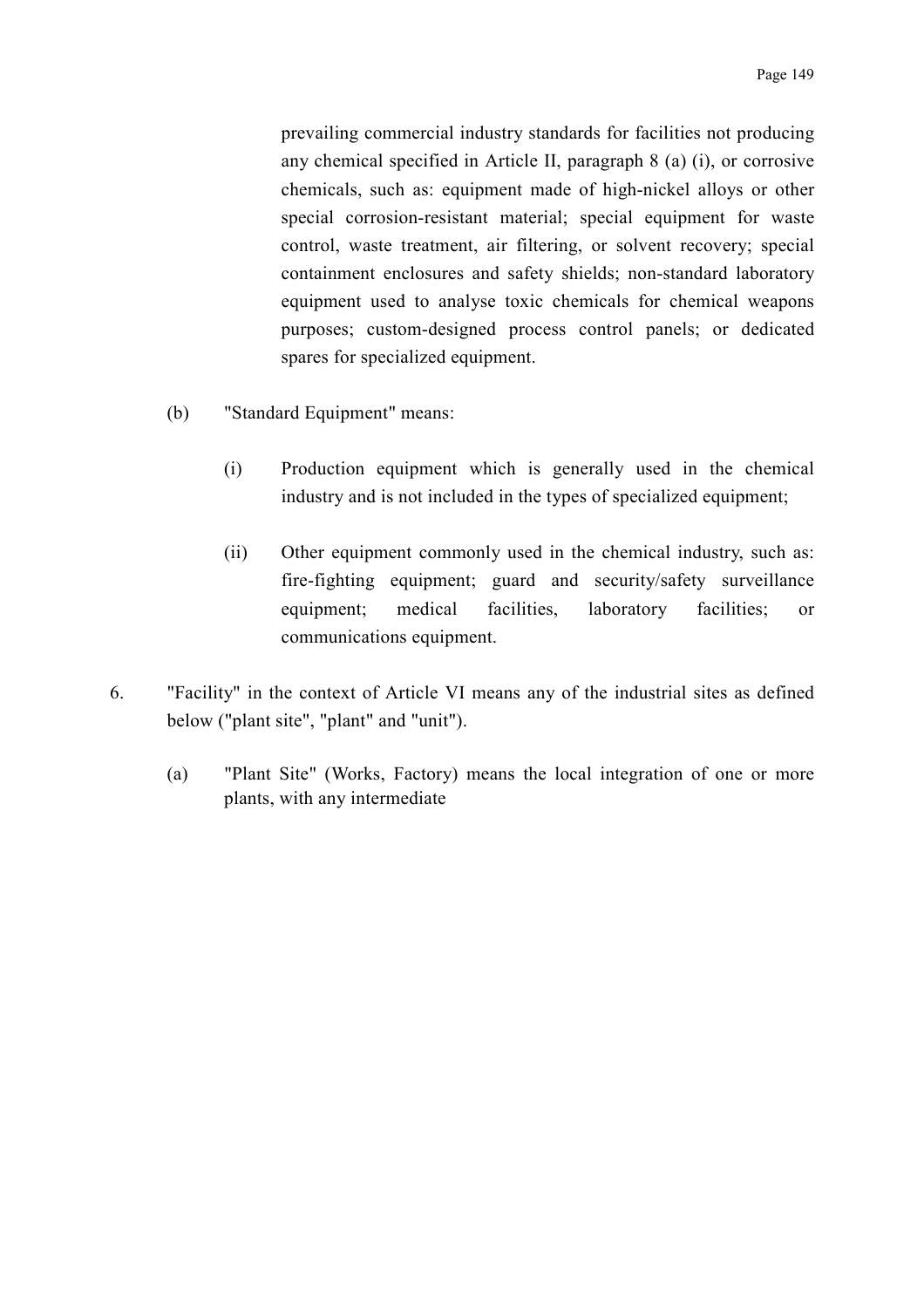administrative levels, which are under one operational control, and includes common infrastructure, such as:

- (i) Administration and other offices;
- (ii) Repair and maintenance shops;
- (iii) Medical centre;
- (iv) Utilities;
- (v) Central analytical laboratory;
- (vi) Research and development laboratories;
- (vii) Central effluent and waste treatment area; and
- (viii) Warehouse storage.
- (b) "Plant" (Production facility, Workshop) means a relatively self-contained area, structure or building containing one or more units with auxiliary and associated infrastructure, such as:
	- (i) Small administrative section;
	- (ii) Storage/handling areas for feedstock and products;
	- (iii) Effluent/waste handling/treatment area;
	- (iv) Control/analytical laboratory;
	- (v) First aid service/related medical section; and
	- (vi) Records associated with the movement into, around and from the site, of declared chemicals and their feedstock or product chemicals formed from them, as appropriate.
- (c) "Unit" (Production unit, Process unit) means the combination of those items of equipment, including vessels and vessel set up, necessary for the production, processing or consumption of a chemical.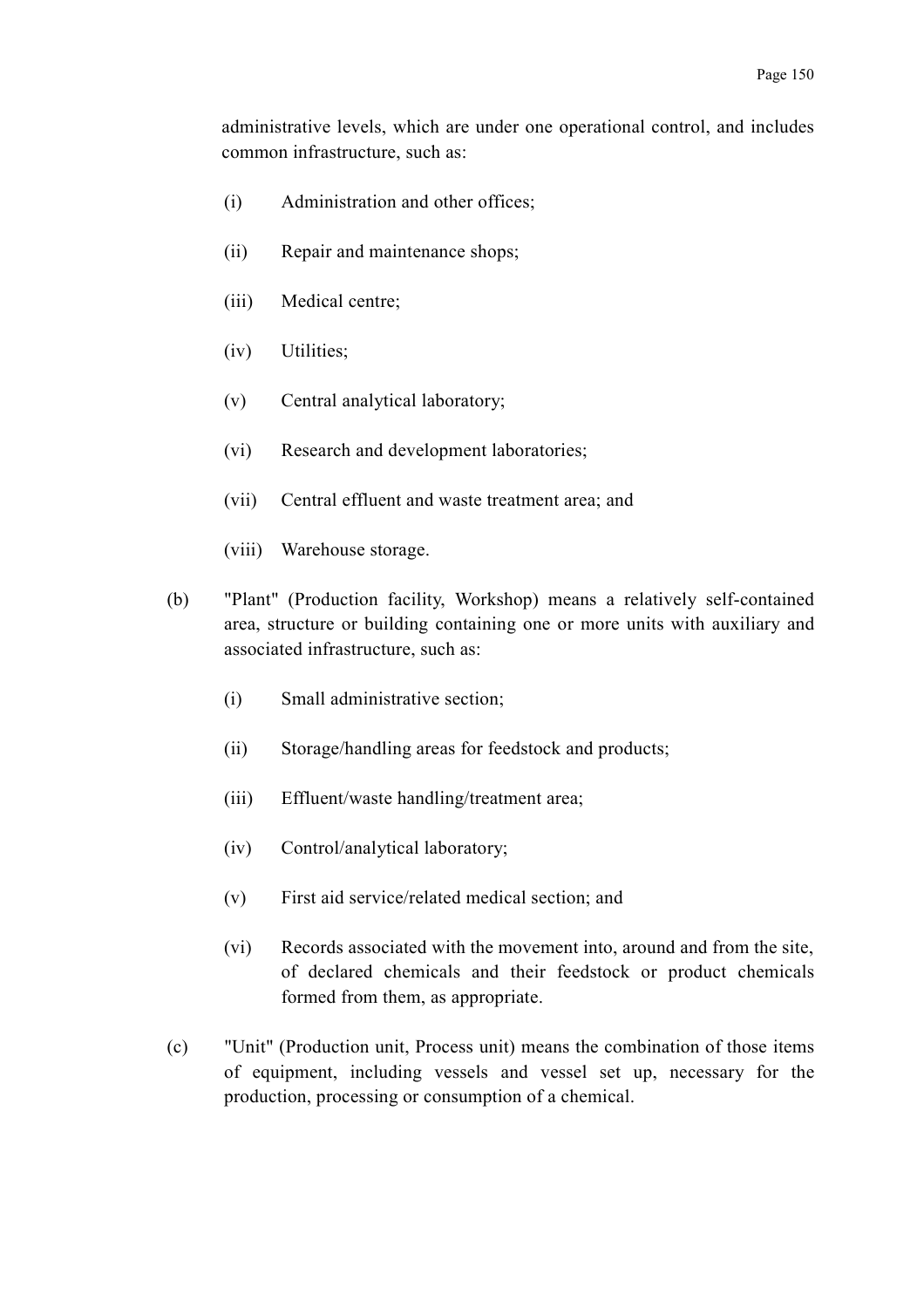- 7. "Facility Agreement" means an agreement or arrangement between a State Party and the Organization relating to a specific facility subject to on-site verification pursuant to Articles IV, V and VI.
- 8. "Host State" means the State on whose territory lie facilities or areas of another State, Party to this Convention, which are subject to inspection under this **Convention**
- 9. "In-Country Escort" means individuals specified by the inspected State Party and, if appropriate, by the Host State, if they so wish, to accompany and assist the inspection team during the in-country period.
- 10. "In-Country Period" means the period from the arrival of the inspection team at a point of entry until its departure from the State at a point of entry.
- 11. "Initial Inspection" means the first on-site inspection of facilities to verify declarations submitted pursuant to Articles III, IV, V and VI and this Annex.
- 12. "Inspected State Party" means the State Party on whose territory or in any other place under its jurisdiction or control an inspection pursuant to this Convention takes place, or the State Party whose facility or area on the territory of a Host State is subject to such an inspection; it does not, however, include the State Party specified in Part II, paragraph 21 of this Annex.
- 13. "Inspection Assistant" means an individual designated by the Technical Secretariat as set forth in Part II, Section A, of this Annex to assist inspectors in an inspection or visit,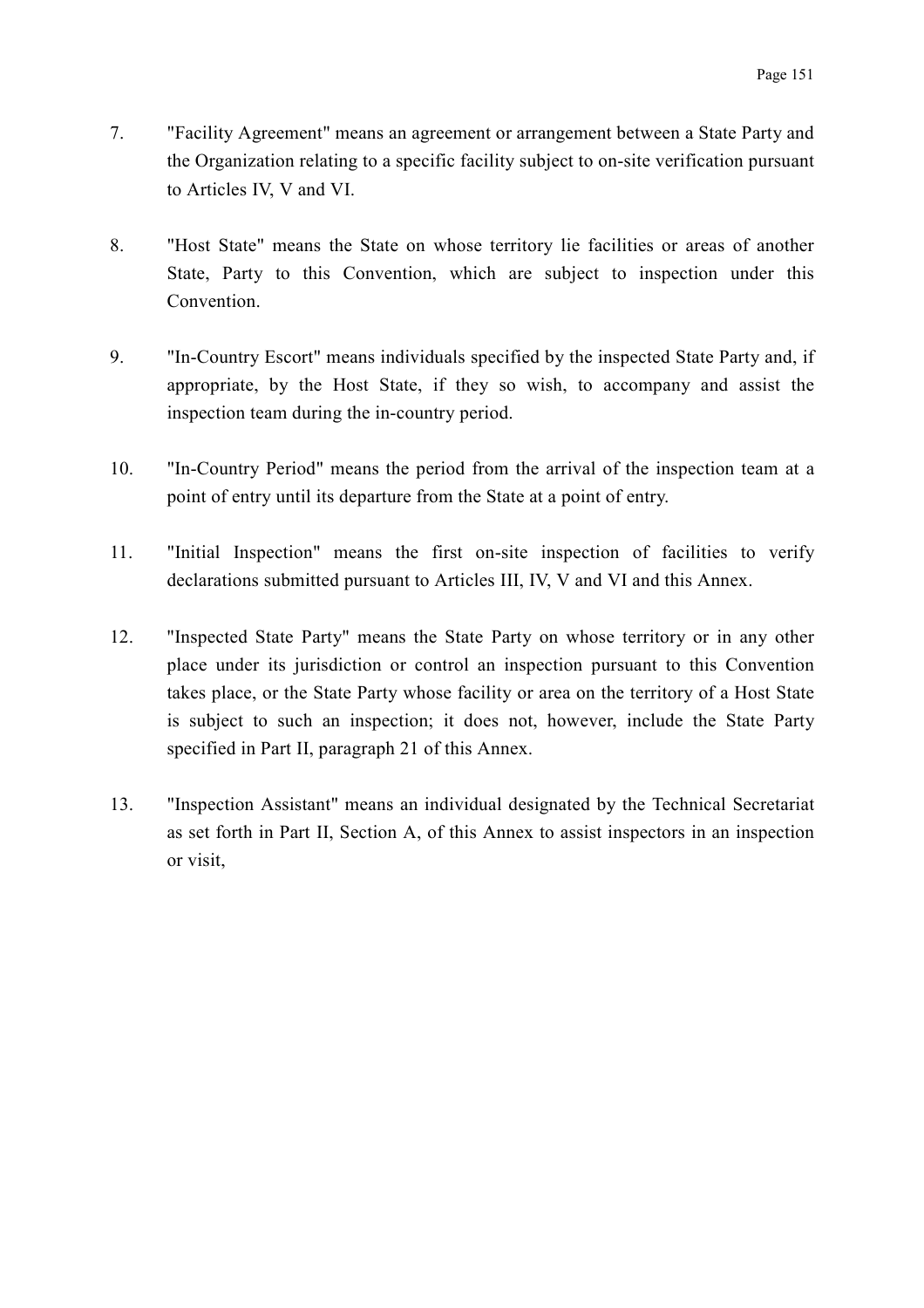such as medical, security and administrative personnel and interpreters.

- 14. "Inspection Mandate" means the instructions issued by the Director-General to the inspection team for the conduct of a particular inspection.
- 15. "Inspection Manual" means the compilation of additional procedures for the conduct of inspections developed by the Technical Secretariat.
- 16. "Inspection Site" means any facility or area at which an inspection is carried out and which is specifically defined in the respective facility agreement or inspection request or mandate or inspection request as expanded by the alternative or final perimeter.
- 17. "Inspection Team" means the group of inspectors and inspection assistants assigned by the Director-General to conduct a particular inspection.
- 18. "Inspector" means an individual designated by the Technical Secretariat according to the procedures as set forth in Part II, Section A, of this Annex, to carry out an inspection or visit in accordance with this Convention.
- 19. "Model Agreement" means a document specifying the general form and content for an agreement concluded between a State Party and the Organization for fulfilling the verification provisions specified in this Annex.
- 20. "Observer" means a representative of a requesting State Party or a third State Party to observe a challenge inspection.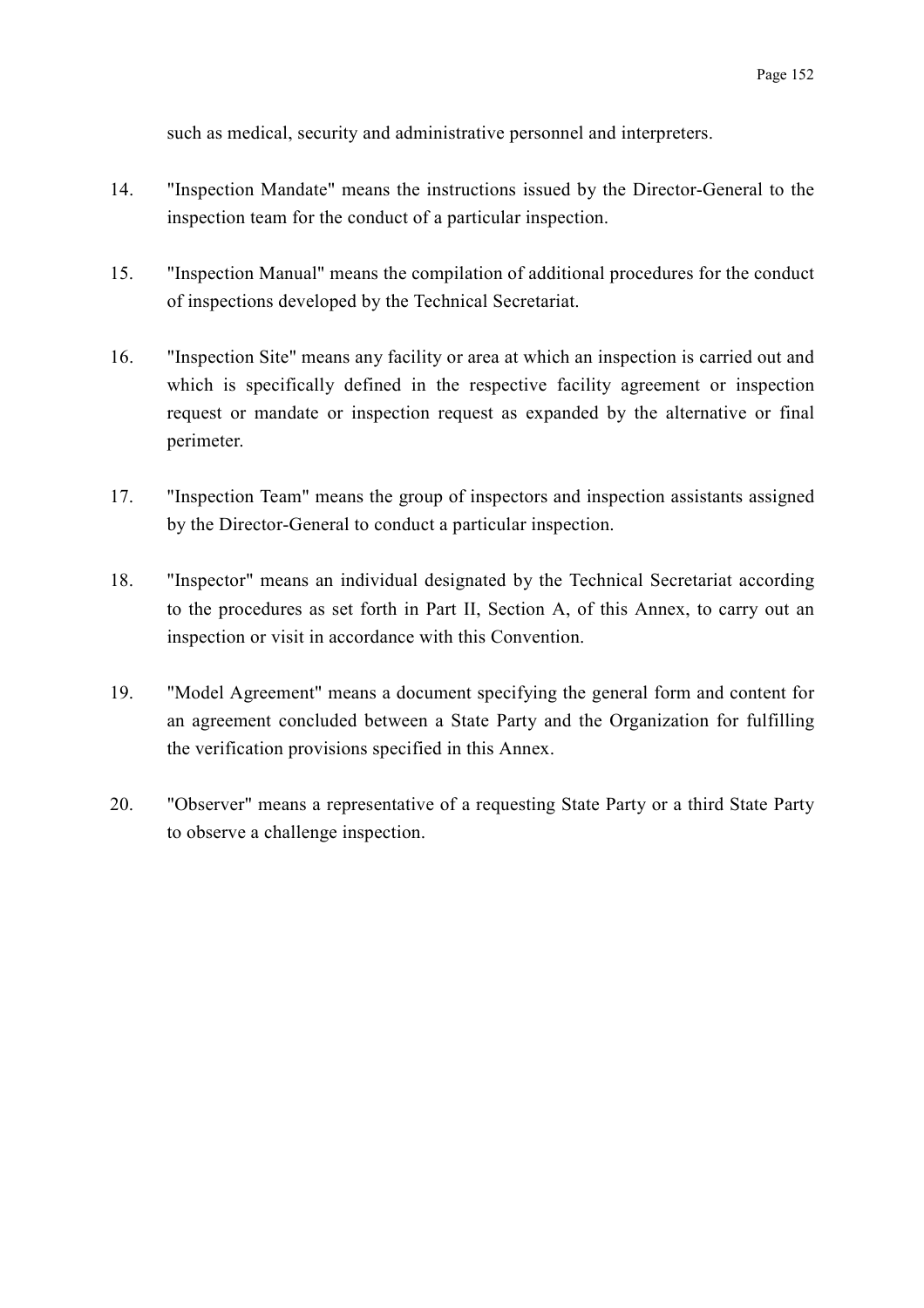- 21. "Perimeter" in case of challenge inspection means the external boundary of the inspection site, defined by either geographic coordinates or description on a map.
	- (a) "Requested Perimeter" means the inspection site perimeter as specified in conformity with Part X, paragraph 8, of this Annex;
	- (b) "Alternative Perimeter" means the inspection site perimeter as specified, alternatively to the requested perimeter, by the inspected State Party; it shall conform to the requirements specified in Part X, paragraph 17, of this Annex;
	- (c) "Final Perimeter" means the final inspection site perimeter as agreed in negotiations between the inspection team and the inspected State Party, in accordance with Part X, paragraphs 16 to 21, of this Annex;
	- (d) "Declared Perimeter" means the external boundary of the facility declared pursuant to Articles III, IV, V and VI.
- 22. "Period of Inspection", for the purposes of Article IX, means the period of time from provision of access to the inspection team to the inspection site until its departure from the inspection site, exclusive of time spent on briefings before and after the verification activities.
- 23. "Period of Inspection", for the purposes of Articles IV, V and VI, means the period of time from arrival of the inspection team at the inspection site until its departure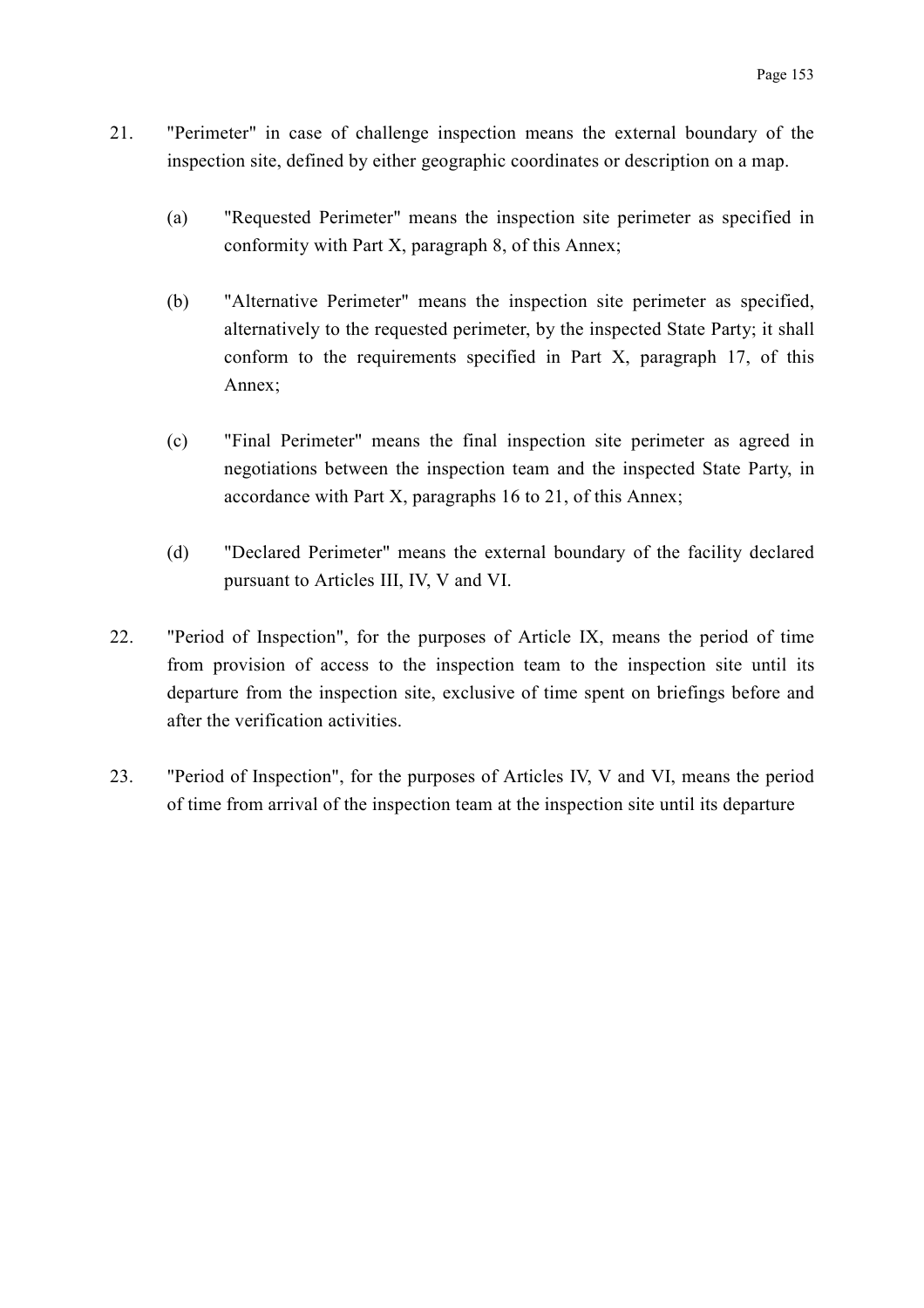from the inspection site, exclusive of time spent on briefings before and after the verification activities.

- 24. "Point of Entry"/"Point of Exit" means a location designated for the in-country arrival of inspection teams for inspections pursuant to this Convention or for their departure after completion of their mission.
- 25. "Requesting State Party" means a State Party which has requested a challenge inspection pursuant to Article IX.
- 26. "Tonne" means metric ton, i.e. 1,000 kg.

#### **PART II**

### **GENERAL RULES OF VERIFICATION**

#### **A. DESIGNATION OF INSPECTORS AND INSPECTION ASSISTANTS**

- 1. Not later than 30 days after entry into force of this Convention the Technical Secretariat shall communicate, in writing, to all States Parties the names, nationalities and ranks of the inspectors and inspection assistants proposed for designation, as well as a description of their qualifications and professional experiences.
- 2. Each State Party shall immediately acknowledge receipt of the list of inspectors and inspection assistants, proposed for designation communicated to it. The State Party shall inform the Technical Secretariat in writing of its acceptance of each inspector and inspection assistant, not later than 30 days after acknowledgement of receipt of the list. Any inspector and inspection assistant included in this list shall be regarded as designated unless a State Party, not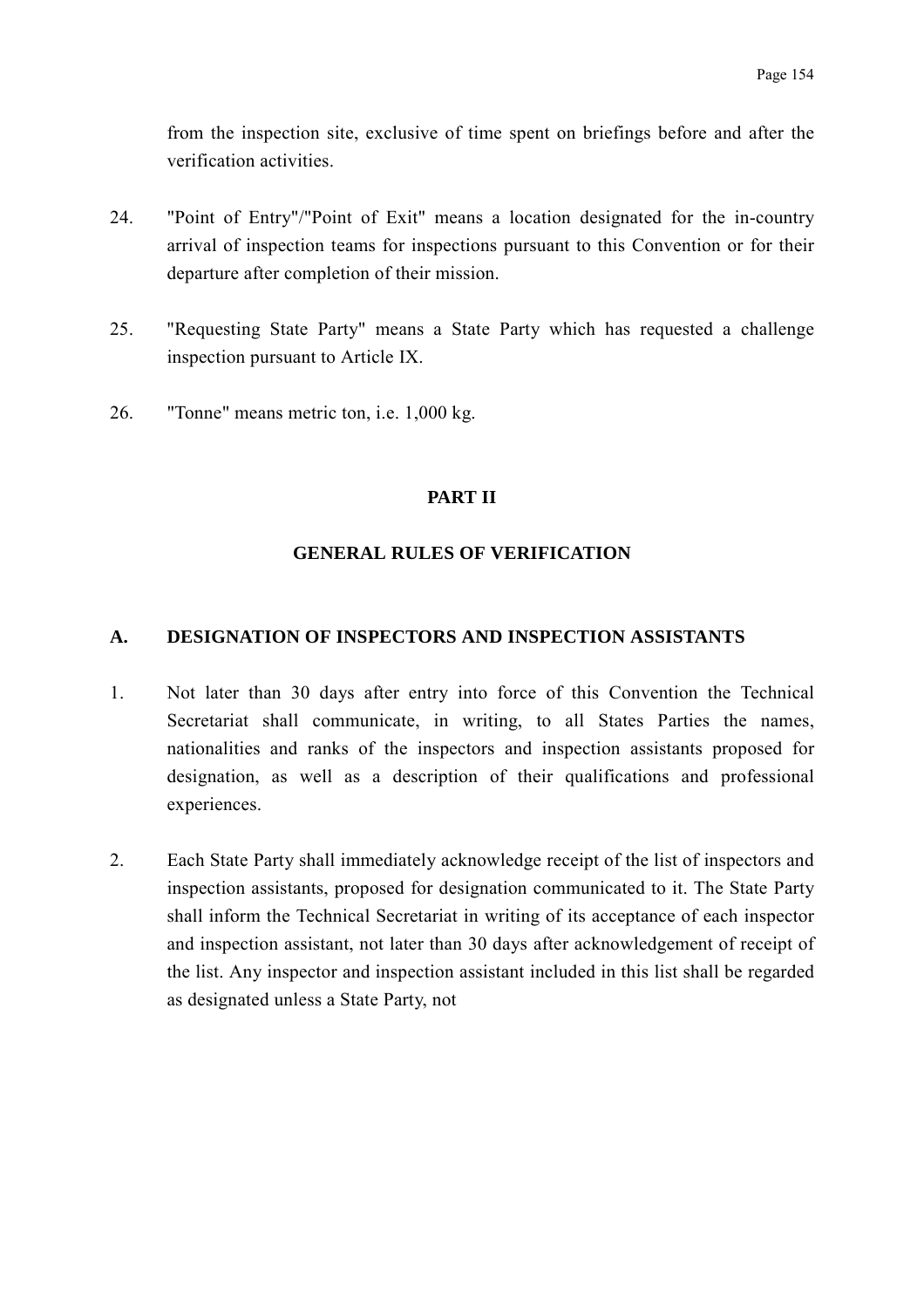later than 30 days after acknowledgement of receipt of the list, declares its nonacceptance in writing. The State Party may include the reason for the objection.

In the case of non-acceptance, the proposed inspector or inspection assistant shall not undertake or participate in verification activities on the territory or in any other place under the jurisdiction or control of the State Party which has declared its nonacceptance. The Technical Secretariat shall, as necessary, submit further proposals in addition to the original list.

- 3. Verification activities under this Convention shall only be performed by designated inspectors and inspection assistants.
- 4. Subject to the provisions of paragraph 5, a State Party has the right at any time to object to an inspector or inspection assistant who has already been designated. It shall notify the Technical Secretariat of its objection in writing and may include the reason for the objection. Such objection shall come into effect 30 days after receipt by the Technical Secretariat. The Technical Secretariat shall immediately inform the State Party concerned of the withdrawal of the designation of the inspector or inspection assistant.
- 5. A State Party that has been notified of an inspection shall not seek to have removed from the inspection team for that inspection any of the designated inspectors or inspection assistants named in the inspection team list.
- 6. The number of inspectors or inspection assistants accepted by and designated to a State Party must be sufficient to allow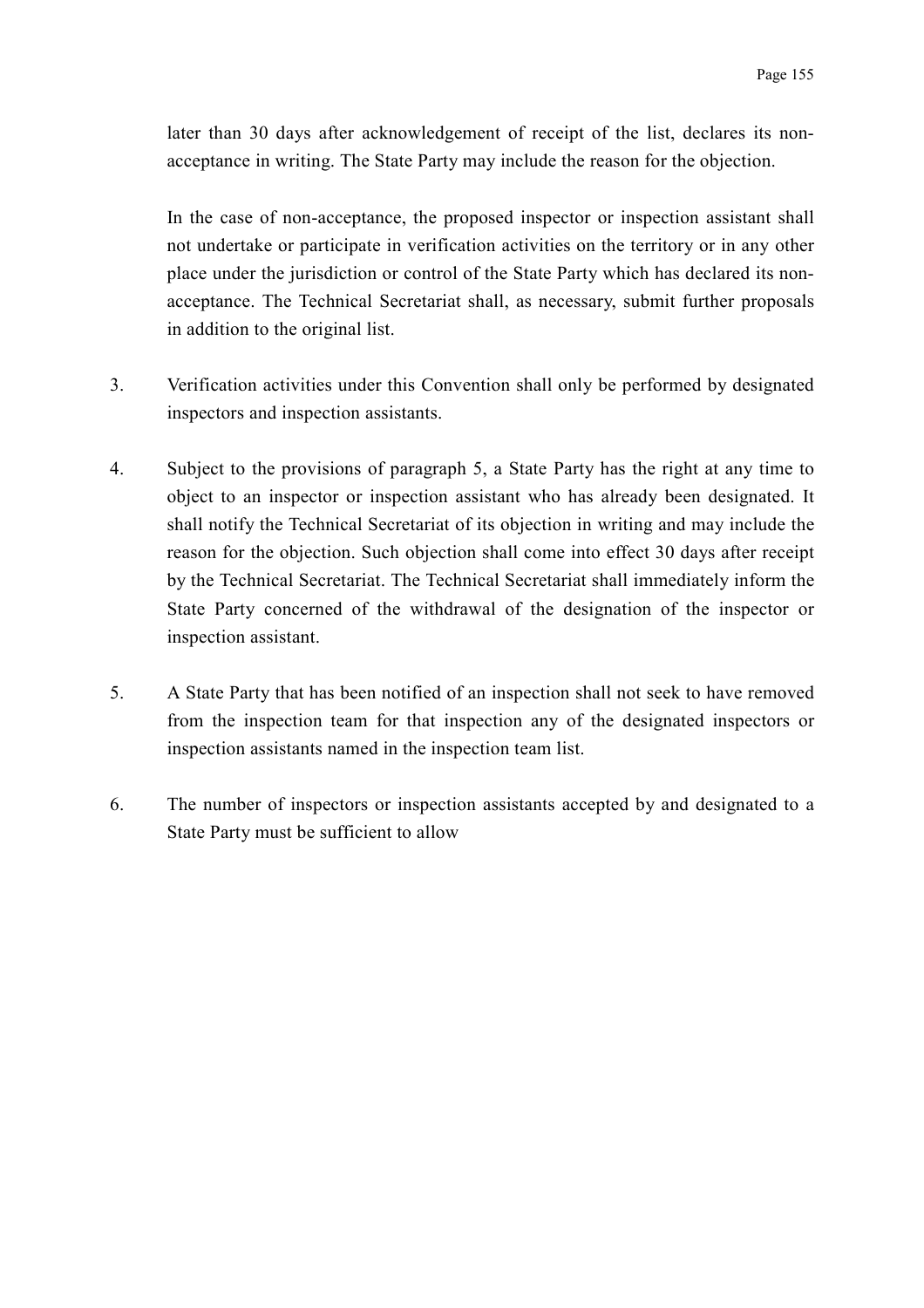for availability and rotation of appropriate numbers of inspectors and inspection assistants.

- 7. If, in the opinion of the Director-General, the non-acceptance of proposed inspectors or inspection assistants impedes the designation of a sufficient number of inspectors or inspection assistants or otherwise hampers the effective fulfilment of the tasks of the Technical Secretariat, the Director-General shall refer the issue to the Executive Council.
- 8. Whenever amendments to the above-mentioned lists of inspectors and inspection assistants are necessary or requested, replacement inspectors and inspection assistants shall be designated in the same manner as set forth with respect to the initial list.
- 9. The members of the inspection team carrying out an inspection of a facility of a State Party located on the territory of another State Party shall be designated in accordance with the procedures set forth in this Annex as applied both to the inspected State Party and the Host State Party.

### **B. PRIVILEGES AND IMMUNITIES**

10. Each State Party shall, not later than 30 days after acknowledgement of receipt of the list of inspectors and inspection assistants or of changes thereto, provide multiple entry/exit and/or transit visas and other such documents to enable each inspector or inspection assistant to enter and to remain on the territory of that State Party for the purpose of carrying out inspection activities. These documents shall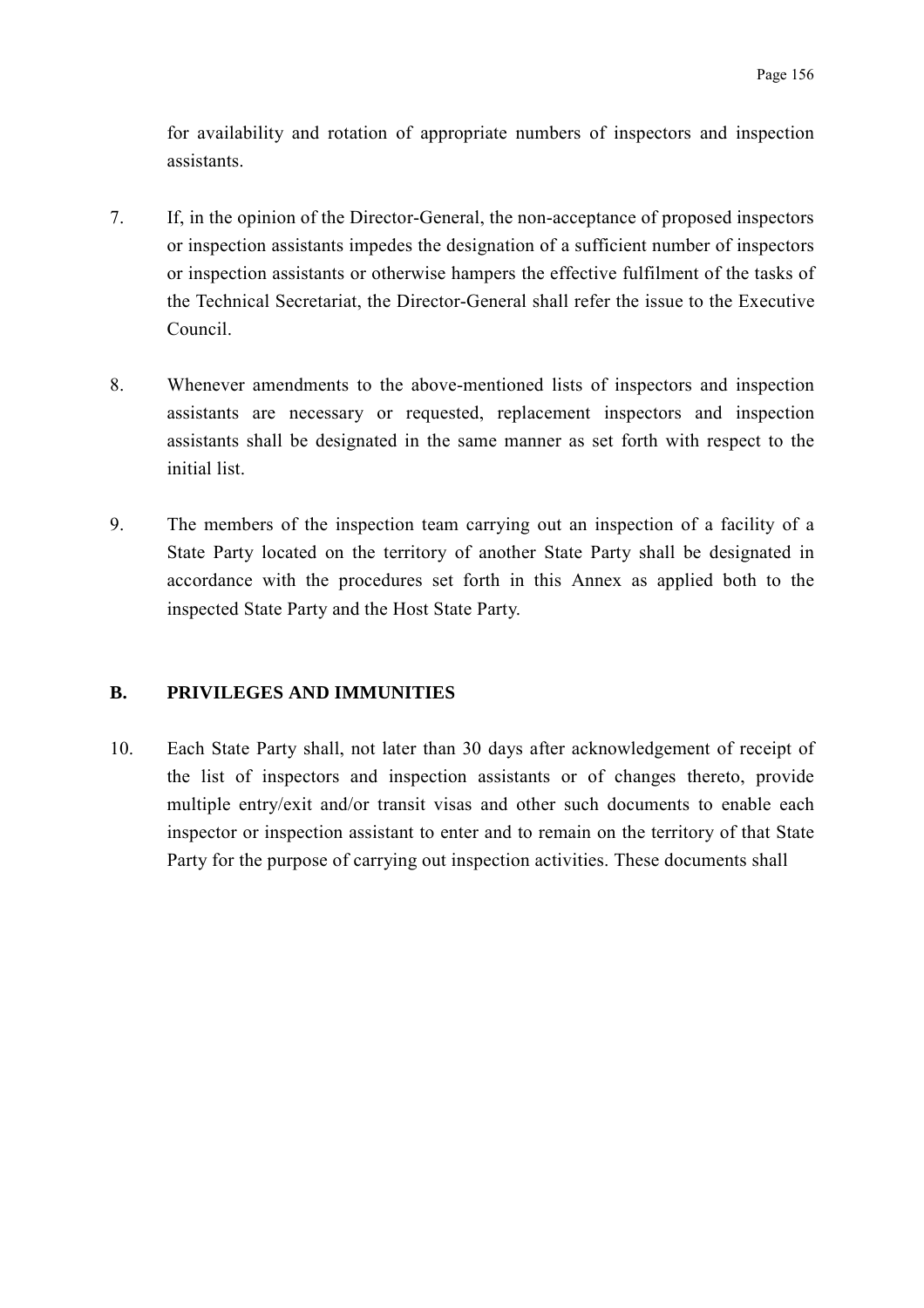be valid for at least two years after their provision to the Technical Secretariat.

- 11. To exercise their functions effectively, inspectors and inspection assistants shall be accorded privileges and immunities as set forth in subparagraphs (a) to (*i*). Privileges and immunities shall be granted to members of the inspection team for the sake of this Convention and not for the personal benefit of the individuals themselves. Such privileges and immunities shall be accorded to them for the entire period between arrival on and departure from the territory of the inspected State Party or Host State, and thereafter with respect to acts previously performed in the exercise of their official functions.
	- (a) The members of the inspection team shall be accorded the inviolability enjoyed by diplomatic agents pursuant to Article 29 of the Vienna Convention on Diplomatic Relations of 18 April 1961.
	- (b) The living quarters and office premises occupied by the inspection team carrying out inspection activities pursuant to this Convention shall be accorded the inviolability and protection accorded to the premises of diplomatic agents pursuant to Article 30, paragraph 1, of the Vienna Convention on Diplomatic Relations.
	- (c) The papers and correspondence, including records, of the inspection team shall enjoy the inviolability accorded to all papers and correspondence of diplomatic agents pursuant to Article 30, paragraph 2, of the Vienna Convention on Diplomatic Relations. The inspection team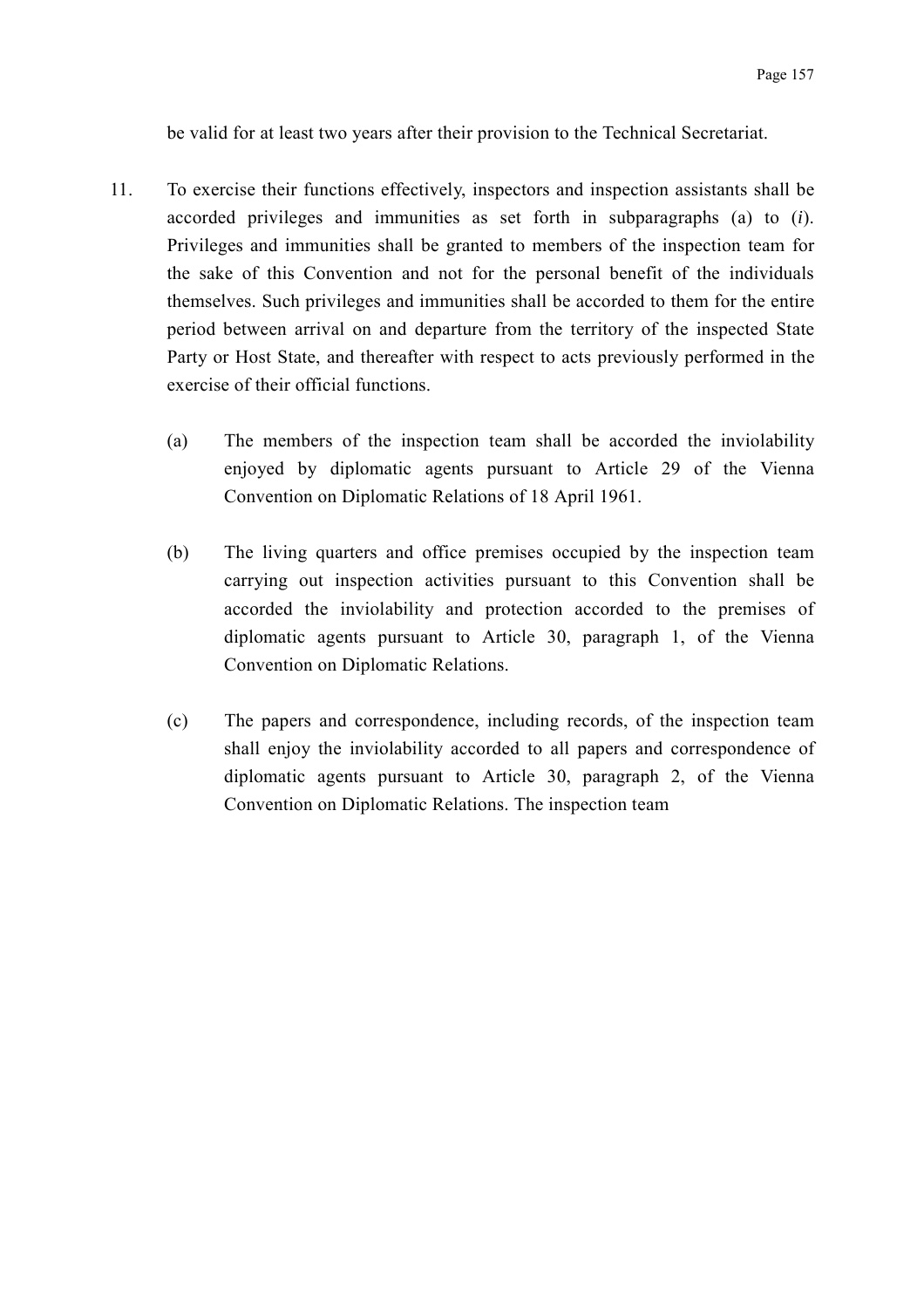shall have the right to use codes for their communications with the Technical Secretariat.

- (d) Samples and approved equipment carried by members of the inspection team shall be inviolable subject to provisions contained in this Convention and exempt from all customs duties. Hazardous samples shall be transported in accordance with relevant regulations.
- (e) The members of the inspection team shall be accorded the immunities accorded to diplomatic agents pursuant to Article 31, paragraphs 1, 2 and 3, of the Vienna Convention on Diplomatic Relations.
- (f) The members of the inspection team carrying out prescribed activities pursuant to this Convention shall be accorded the exemption from dues and taxes accorded to diplomatic agents pursuant to Article 34 of the Vienna Convention on Diplomatic Relations.
- (g) The members of the inspection team shall be permitted to bring into the territory of the inspected State Party or Host State Party, without payment of any customs duties or related charges, articles for personal use, with the exception of articles the import or export of which is prohibited by law or controlled by quarantine regulations.
- (h) The members of the inspection team shall be accorded the same currency and exchange facilities as are accorded to representatives of foreign Governments on temporary official missions.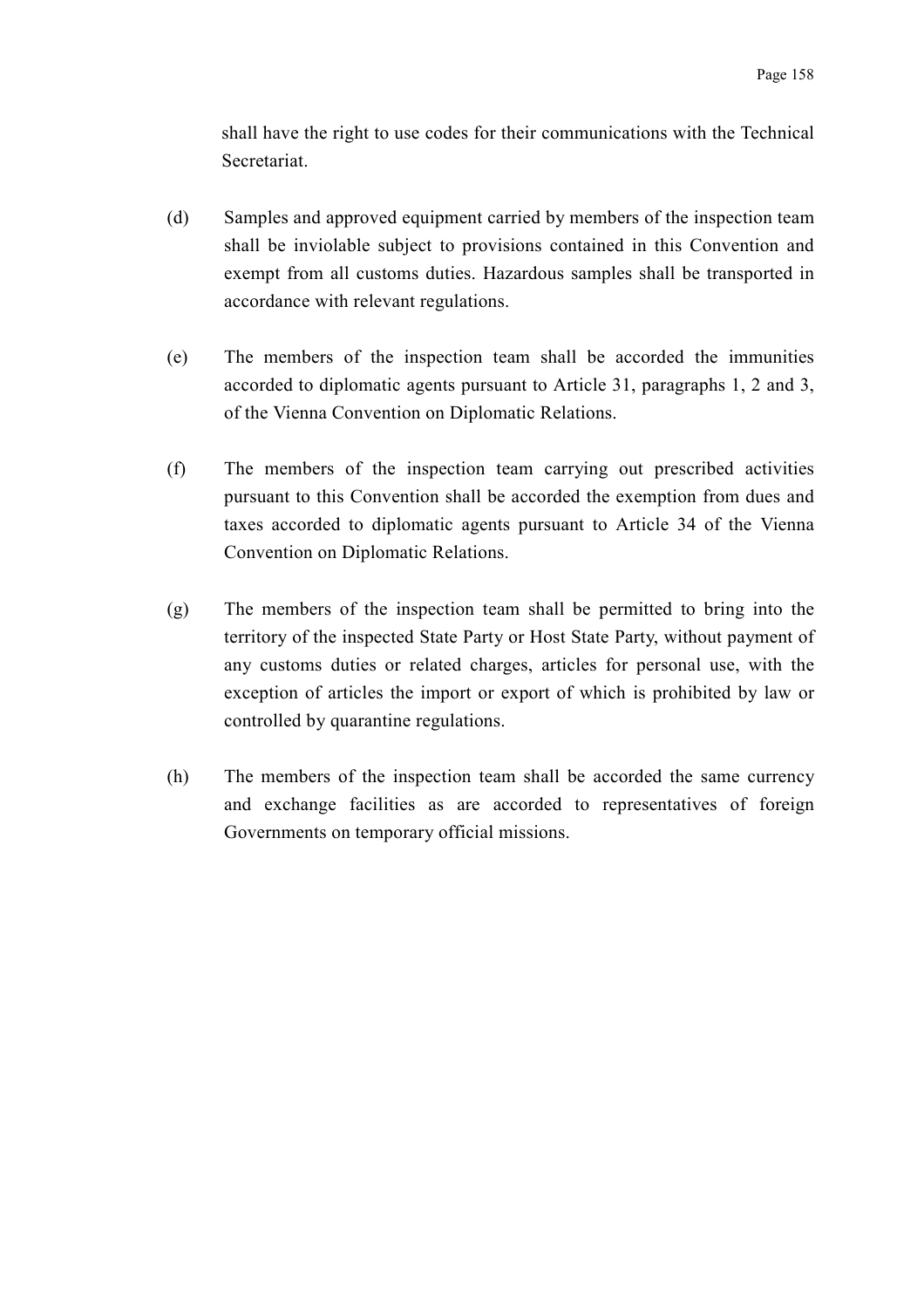- (*i*) The members of the inspection team shall not engage in any professional or commercial activity for personal profit on the territory of the inspected State Party or the Host State.
- 12. When transiting the territory of non-inspected States Parties, the members of the inspection team shall be accorded the privileges and immunities enjoyed by diplomatic agents pursuant to Article 40, paragraph 1, of the Vienna Convention on Diplomatic Relations. Papers and correspondence, including records, and samples and approved equipment, carried by them, shall be accorded the privileges and immunities set forth in paragraph 11 (c) and (d).
- 13. Without prejudice to their privileges and immunities the members of the inspection team shall be obliged to respect the laws and regulations of the inspected State Party or Host State and, to the extent that is consistent with the inspection mandate, shall be obliged not to interfere in the internal affairs of that State. If the inspected State Party or Host State Party considers that there has been an abuse of privileges and immunities specified in this Annex, consultations shall be held between the State Party and the Director-General to determine whether such an abuse has occurred and, if so determined, to prevent a repetition of such an abuse.
- 14. The immunity from jurisdiction of members of the inspection team may be waived by the Director-General in those cases when the Director-General is of the opinion that immunity would impede the course of justice and that it can be waived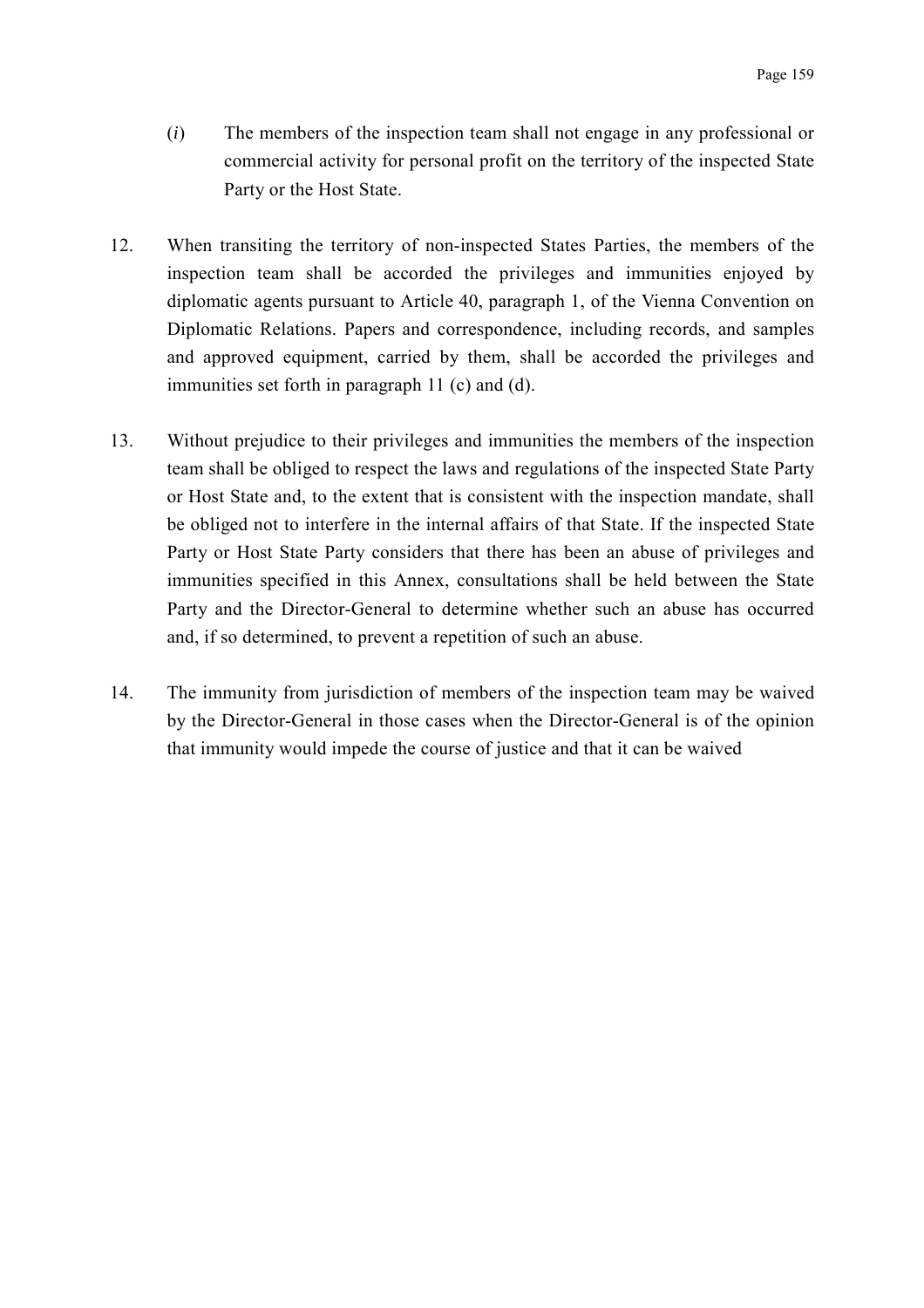without prejudice to the implementation of the provisions of this Convention. Waiver must always be express.

15. Observers shall be accorded the same privileges and immunities accorded to inspectors pursuant to this section, except for those accorded pursuant to paragraph 11 (d).

### **C. STANDING ARRANGEMENTS**

#### Points of entry

- 16. Each State Party shall designate the points of entry and shall supply the required information to the Technical Secretariat not later than 30 days after this Convention enters into force for it. These points of entry shall be such that the inspection team can reach any inspection site from at least one point of entry within 12 hours. Locations of points of entry shall be provided to all States Parties by the Technical Secretariat.
- 17. Each State Party may change the points of entry by giving notice of such change to the Technical Secretariat. Changes shall become effective 30 days after the Technical Secretariat receives such notification to allow appropriate notification to all States Parties.
- 18. If the Technical Secretariat considers that there are insufficient points of entry for the timely conduct of inspections or that changes to the points of entry proposed by a State Party would hamper such timely conduct of inspections, it shall enter into consultations with the State Party concerned to resolve the problem.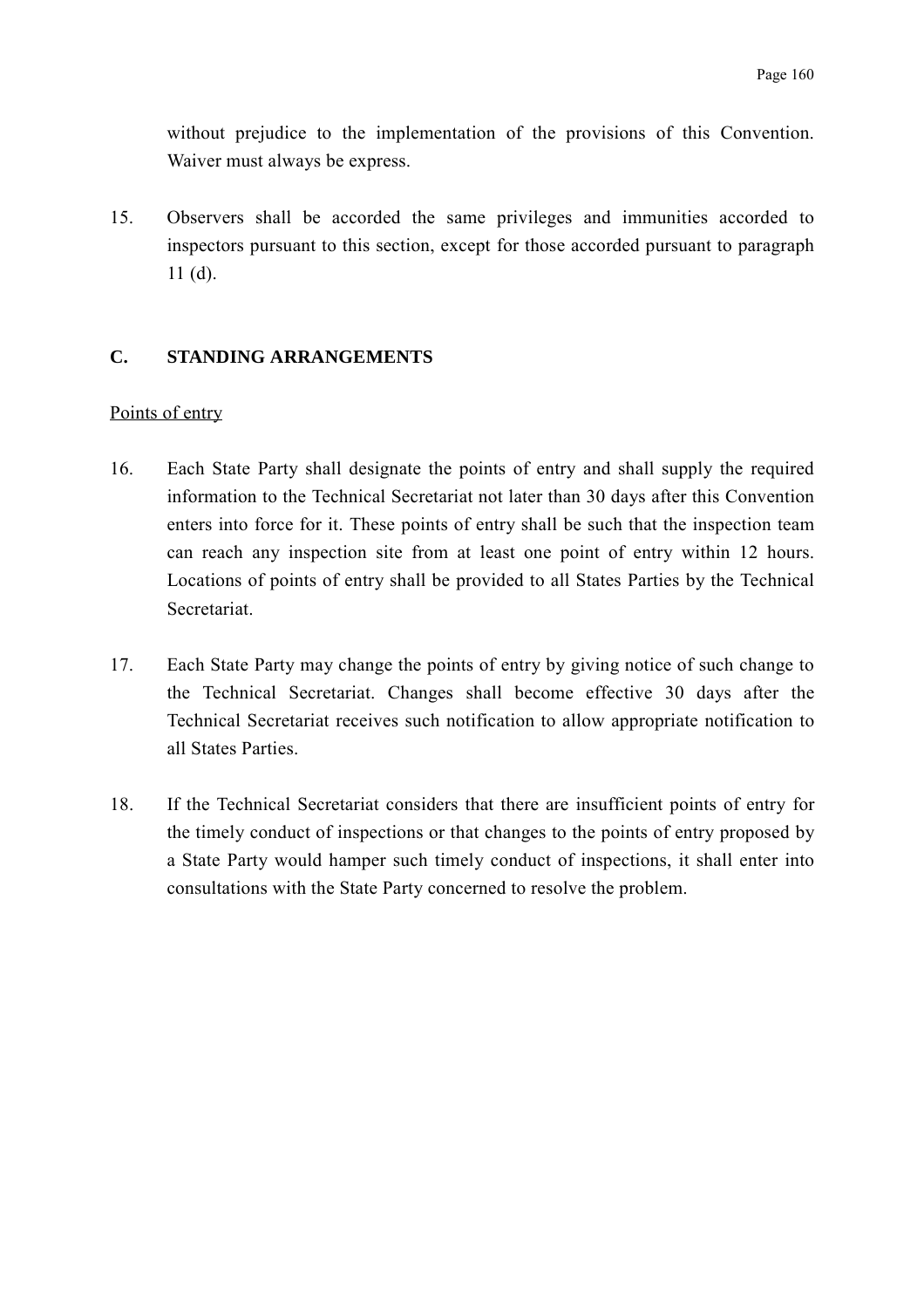- 19. In cases where facilities or areas of an inspected State Party are located on the territory of a Host State Party or where the access from the point of entry to the facilities or areas subject to inspection requires transit through the territory of another State Party, the inspected State Party shall exercise the rights and fulfil the obligations concerning such inspections in accordance with this Annex. The Host State Party shall facilitate the inspection of those facilities or areas and shall provide for the necessary support to enable the inspection team to carry out its tasks in a timely and effective manner. States Parties through whose territory transit is required to inspect facilities or areas of an inspected State Party shall facilitate such transit.
- 20. In cases where facilities or areas of an inspected State Party are located on the territory of a State not Party to this Convention, the inspected State Party shall take all necessary measures to ensure that inspections of those facilities or areas can be carried out in accordance with the provisions of this Annex. A State Party that has one or more facilities or areas on the territory of a State not Party to this Convention shall take all necessary measures to ensure acceptance by the Host State of inspectors and inspection assistants designated to that State Party. If an inspected State Party is unable to ensure access, it shall demonstrate that it took all necessary measures to ensure access.
- 21. In cases where the facilities or areas sought to be inspected are located on the territory of a State Party, but in a place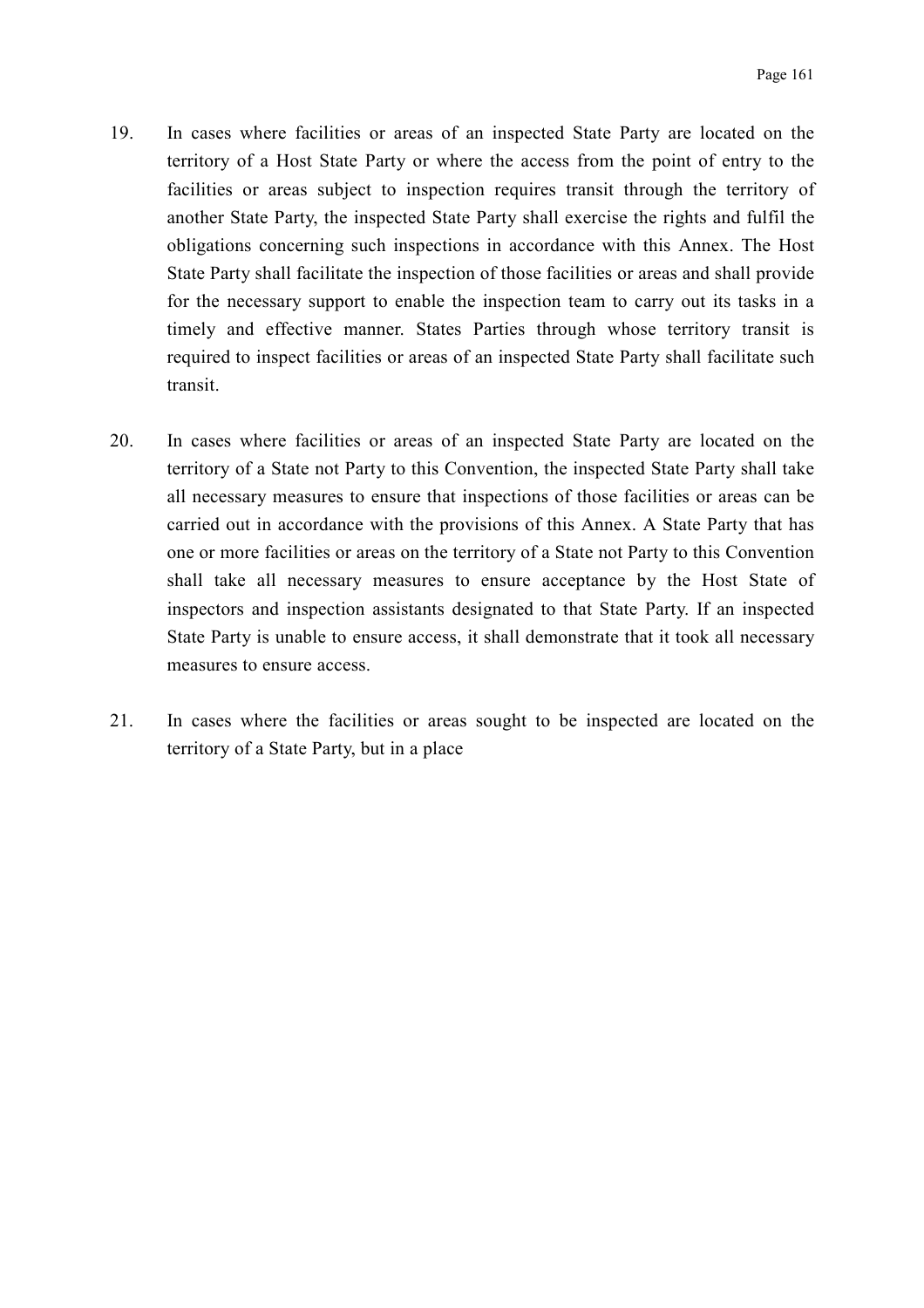under the jurisdiction or control of a State not Party to this Convention, the State Party shall take all necessary measures as would be required of an inspected State Party and a Host State Party to ensure that inspections of such facilities or areas can be carried out in accordance with the provisions of this Annex. If the State Party is unable to ensure access to those facilities or areas, it shall demonstrate that it took all necessary measures to ensure access. This paragraph shall not apply where the facilities or areas sought to be inspected are those of the State Party.

#### Arrangements for use of non-scheduled aircraft

- 22. For inspections pursuant to Article IX and for other inspections where timely travel is not feasible using scheduled commercial transport, an inspection team may need to utilize aircraft owned or chartered by the Technical Secretariat. Not later than 30 days after this Convention enters into force for it, each State Party shall inform the Technical Secretariat of the standing diplomatic clearance number for nonscheduled aircraft transporting inspection teams and equipment necessary for inspection into and out of the territory in which an inspection site is located. Aircraft routings to and from the designated point of entry shall be along established international airways that are agreed upon between the States Parties and the Technical Secretariat as the basis for such diplomatic clearance.
- 23. When a non-scheduled aircraft is used, the Technical Secretariat shall provide the inspected State Party with a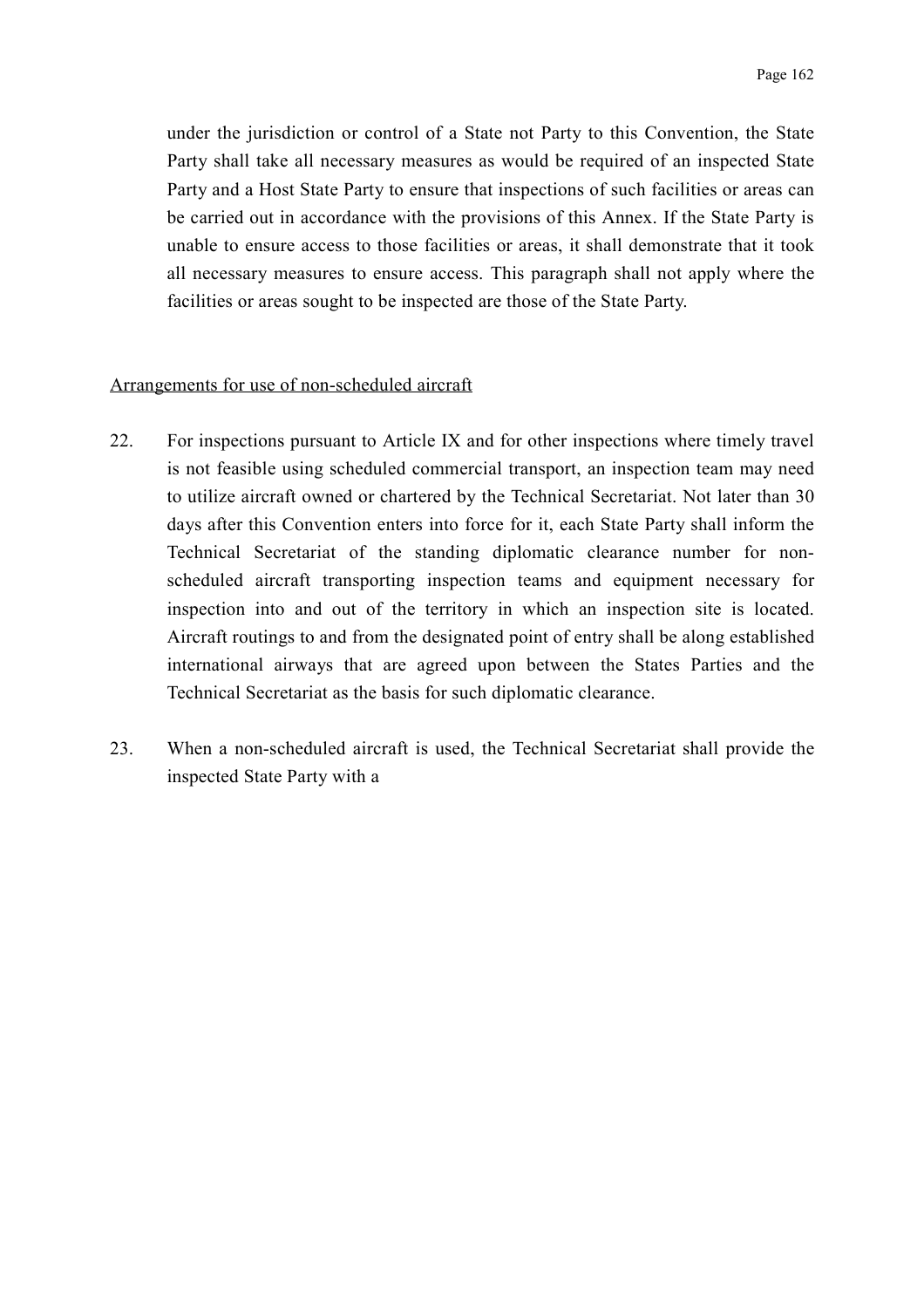flight plan, through the National Authority, for the aircraft's flight from the last airfield prior to entering the airspace of the State in which the inspection site is located to the point of entry, not less than six hours before the scheduled departure time from that airfield. Such a plan shall be filed in accordance with the procedures of the International Civil Aviation Organization applicable to civil aircraft. For its owned or chartered flights, the Technical Secretariat shall include in the remarks section of each flight plan the standing diplomatic clearance number and the appropriate notation identifying the aircraft as an inspection aircraft.

- 24. Not less than three hours before the scheduled departure of the inspection team from the last airfield prior to entering the airspace of the State in which the inspection is to take place, the inspected State Party or Host State Party shall ensure that the flight plan filed in accordance with paragraph 23 is approved so that the inspection team may arrive at the point of entry by the estimated arrival time.
- 25. The inspected State Party shall provide parking, security protection, servicing and fuel as required by the Technical Secretariat for the aircraft of the inspection team at the point of entry when such aircraft is owned or chartered by the Technical Secretariat. Such aircraft shall not be liable for landing fees, departure tax, and similar charges. The Technical Secretariat shall bear the cost of such fuel, security protection and servicing.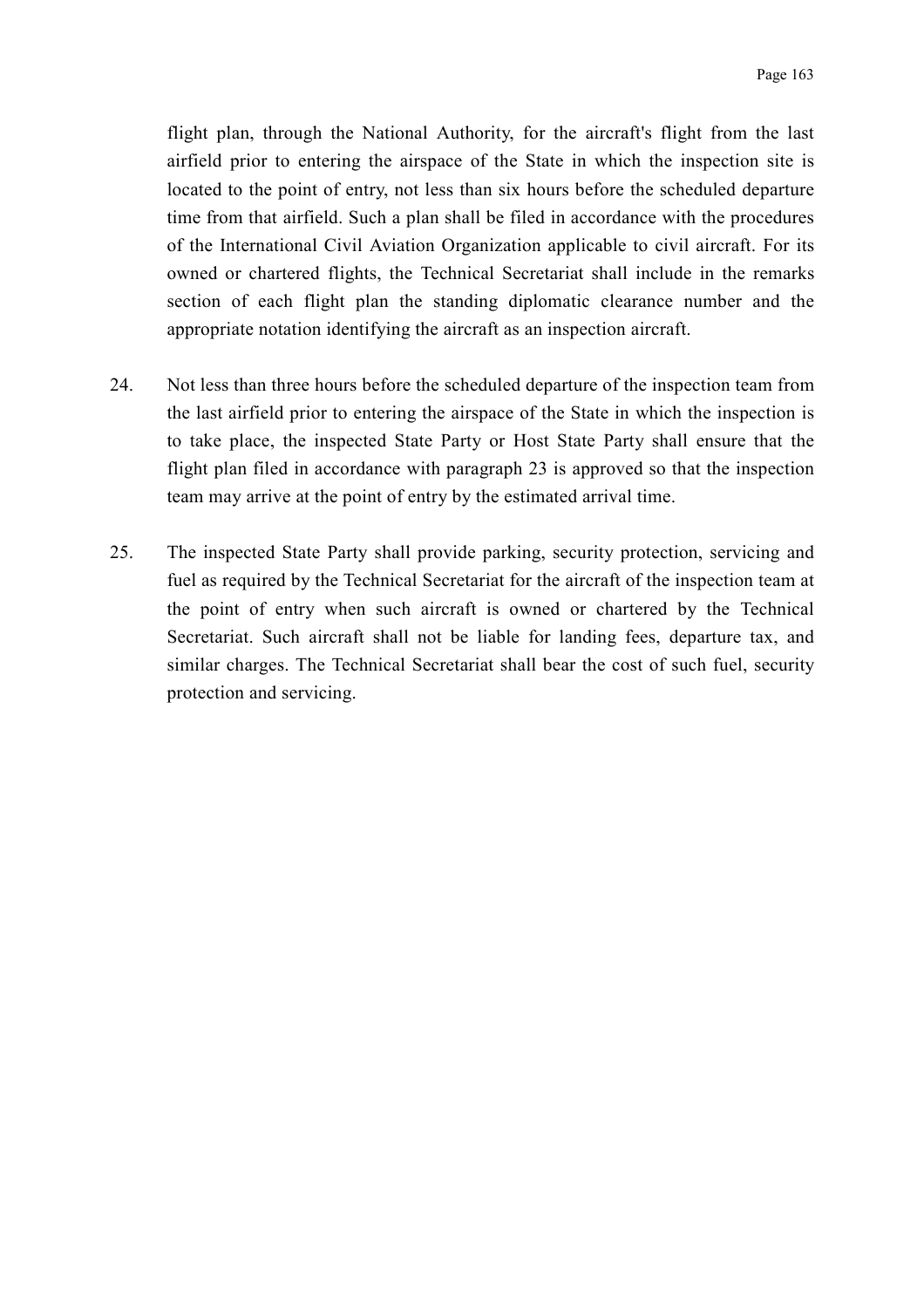#### Administrative arrangements

26. The inspected State Party shall provide or arrange for the amenities necessary for the inspection team such as communication means, interpretation services to the extent necessary for the performance of interviewing and other tasks, transportation, working space, lodging, meals and medical care. In this regard, the inspected State Party shall be reimbursed by the Organization for such costs incurred by the inspection team.

#### Approved equipment

27. Subject to paragraph 29, there shall be no restriction by the inspected State Party on the inspection team bringing onto the inspection site such equipment, approved in accordance with paragraph 28, which the Technical Secretariat has determined to be necessary to fulfil the inspection requirements. The Technical Secretariat shall prepare and, as appropriate, update a list of approved equipment, which may be needed for the purposes described above, and regulations governing such equipment which shall be in accordance with this Annex. In establishing the list of approved equipment and these regulations, the Technical Secretariat shall ensure that safety considerations for all the types of facilities at which such equipment is likely to be used, are taken fully into account. A list of approved equipment shall be considered and approved by the Conference pursuant to Article VIII, paragraph 21(*i*).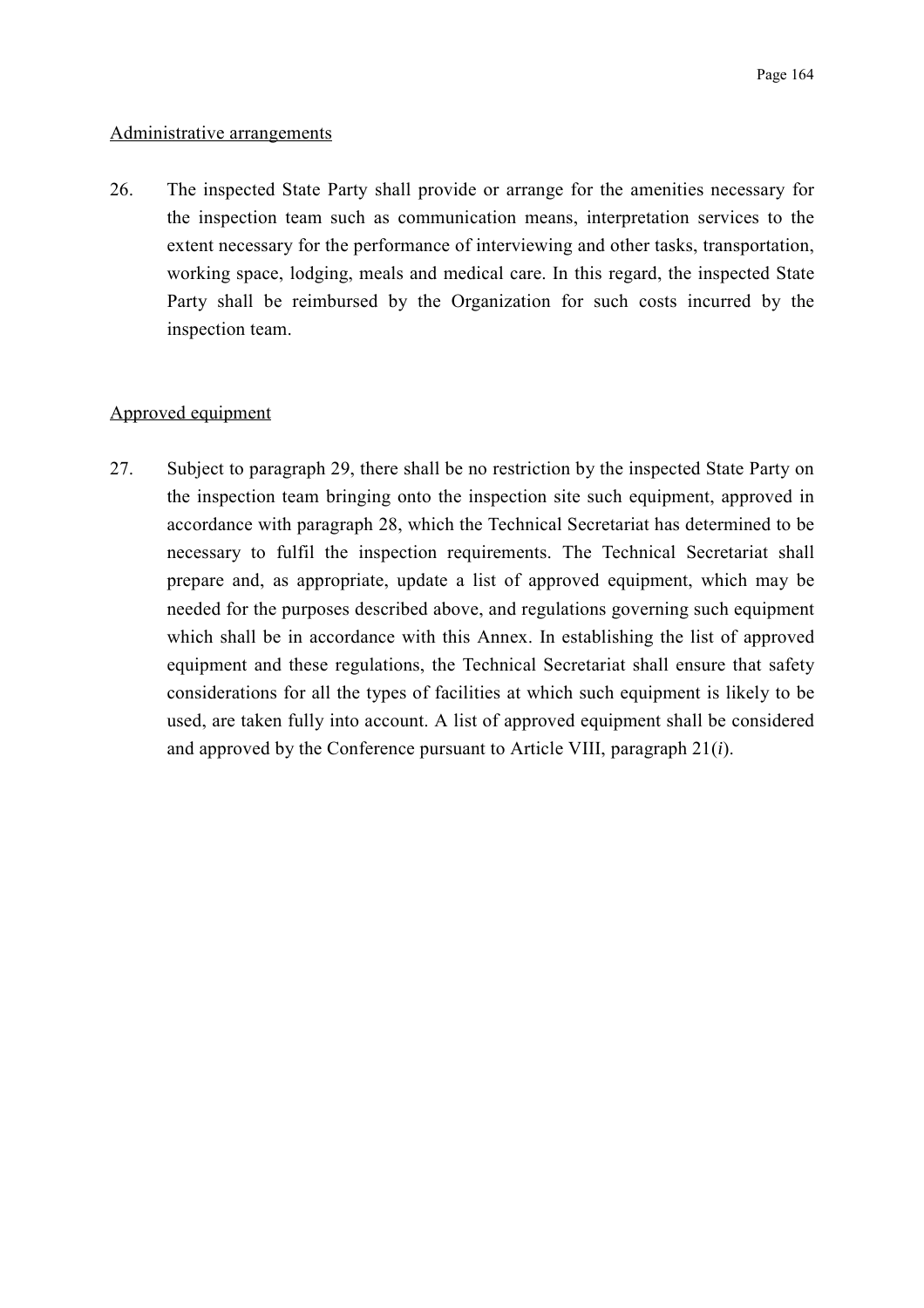- 28. The equipment shall be in the custody of the Technical Secretariat and be designated, calibrated and approved by the Technical Secretariat. The Technical Secretariat shall, to the extent possible, select that equipment which is specifically designed for the specific kind of inspection required. Designated and approved equipment shall be specifically protected against unauthorized alteration.
- 29. The inspected State Party shall have the right, without prejudice to the prescribed time-frames, to inspect the equipment in the presence of inspection team members at the point of entry, i.e., to check the identity of the equipment brought in or removed from the territory of the inspected State Party or the Host State. To facilitate such identification, the Technical Secretariat shall attach documents and devices to authenticate its designation and approval of the equipment. The inspection of the equipment shall also ascertain to the satisfaction of the inspected State Party that the equipment meets the description of the approved equipment for the particular type of inspection. The inspected State Party may exclude equipment not meeting that description or equipment without the above-mentioned authentication documents and devices. Procedures for the inspection of equipment shall be considered and approved by the Conference pursuant to Article VIII, paragraph 21(*i*).
- 30. In cases where the inspection team finds it necessary to use equipment available on site not belonging to the Technical Secretariat and requests the inspected State Party to enable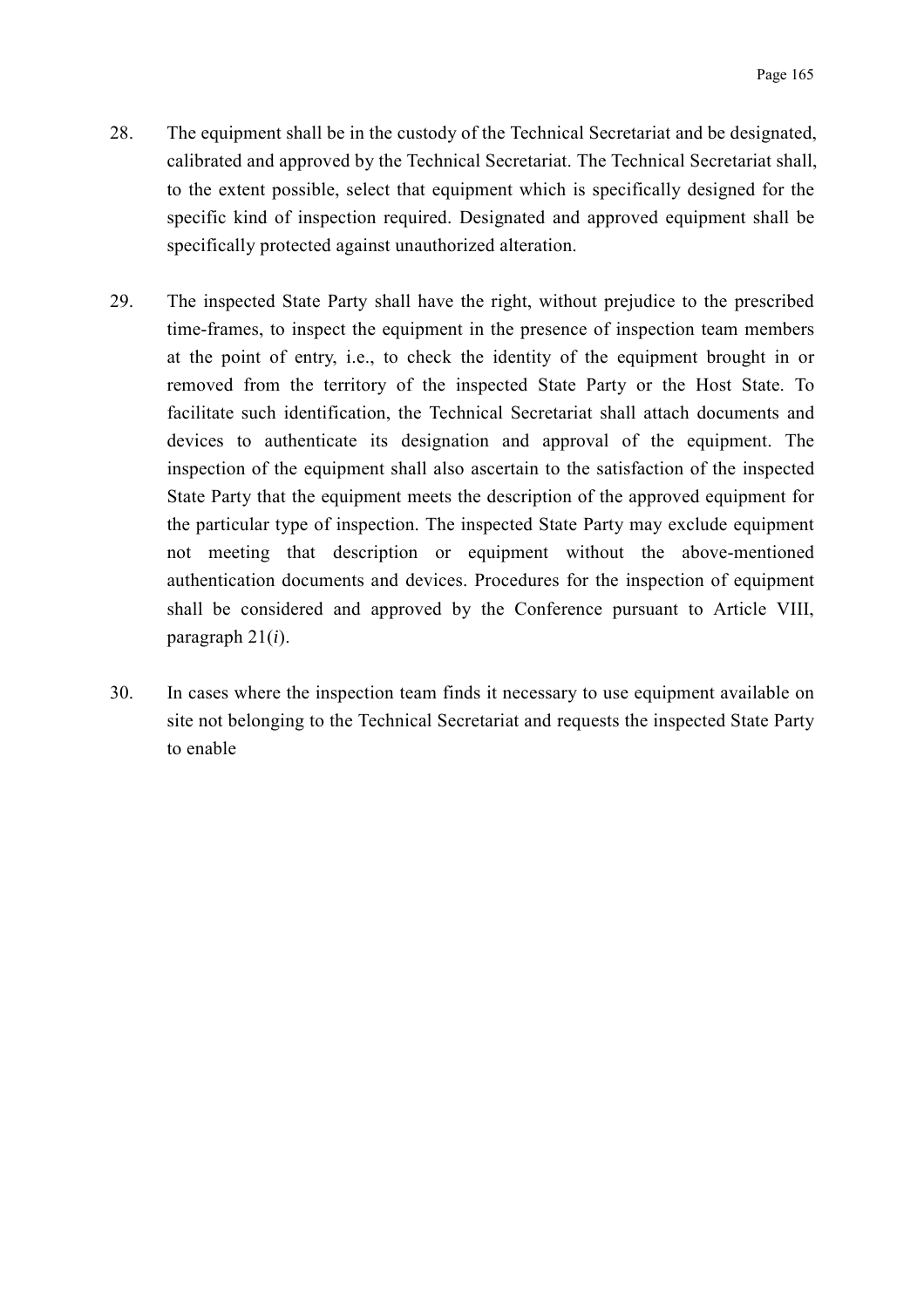the team to use such equipment, the inspected State Party shall comply with the request to the extent it can.

#### **D. PRE-INSPECTION ACTIVITIES**

#### Notification

- 31. The Director-General shall notify the State Party before the planned arrival of the inspection team at the point of entry and within the prescribed time-frames, where specified, of its intention to carry out an inspection.
- 32. Notifications made by the Director-General shall include the following information:
	- (a) The type of inspection;
	- (b) The point of entry;
	- (c) The date and estimated time of arrival at the point of entry;
	- (d) The means of arrival at the point of entry;
	- (e) The site to be inspected;
	- (f) The names of inspectors and inspection assistants;
	- (g) If appropriate, aircraft clearance for special flights.
- 33. The inspected State Party shall acknowledge the receipt of a notification by the Technical Secretariat of an intention to conduct an inspection, not later than one hour after receipt of such notification.
- 34. In the case of an inspection of a facility of a State Party located on the territory of another State Party, both States Parties shall be simultaneously notified in accordance with paragraphs 31 and 32.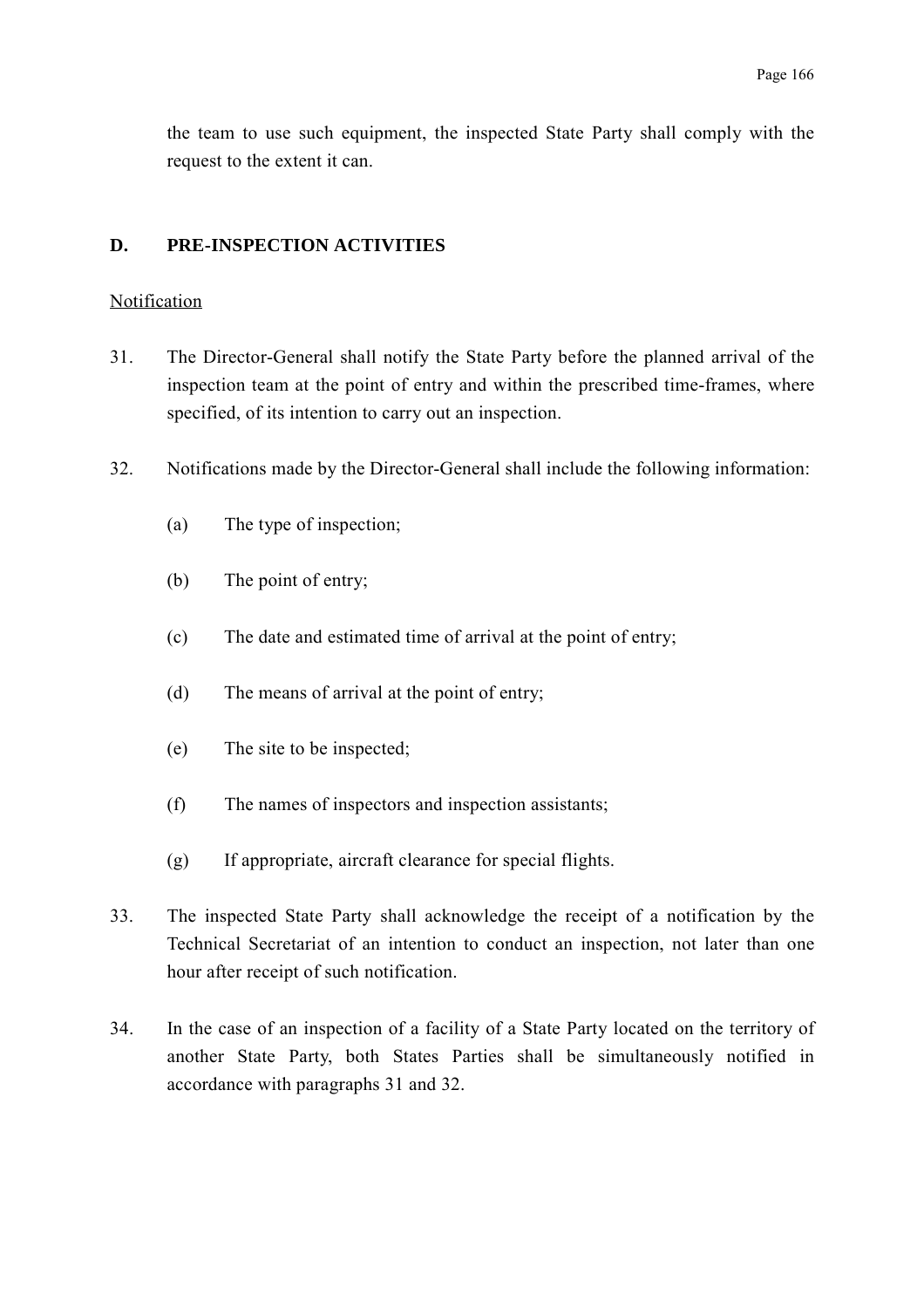Entry into the territory of the inspected State Party or Host State and transfer to the inspection site

- 35. The inspected State Party or Host State Party which has been notified of the arrival of an inspection team, shall ensure its immediate entry into the territory and shall through an in-country escort or by other means do everything in its power to ensure the safe conduct of the inspection team and its equipment and supplies, from its point of entry to the inspection site(s) and to a point of exit.
- 36. The inspected State Party or Host State Party shall, as necessary, assist the inspection team in reaching the inspection site not later than 12 hours after the arrival at the point of entry.

### Pre-inspection briefing

37. Upon arrival at the inspection site and before the commencement of the inspection, the inspection team shall be briefed by facility representatives, with the aid of maps and other documentation as appropriate, on the facility, the activities carried out there, safety measures and administrative and logistic arrangements necessary for the inspection. The time spent for the briefing shall be limited to the minimum necessary and in any event not exceed three hours.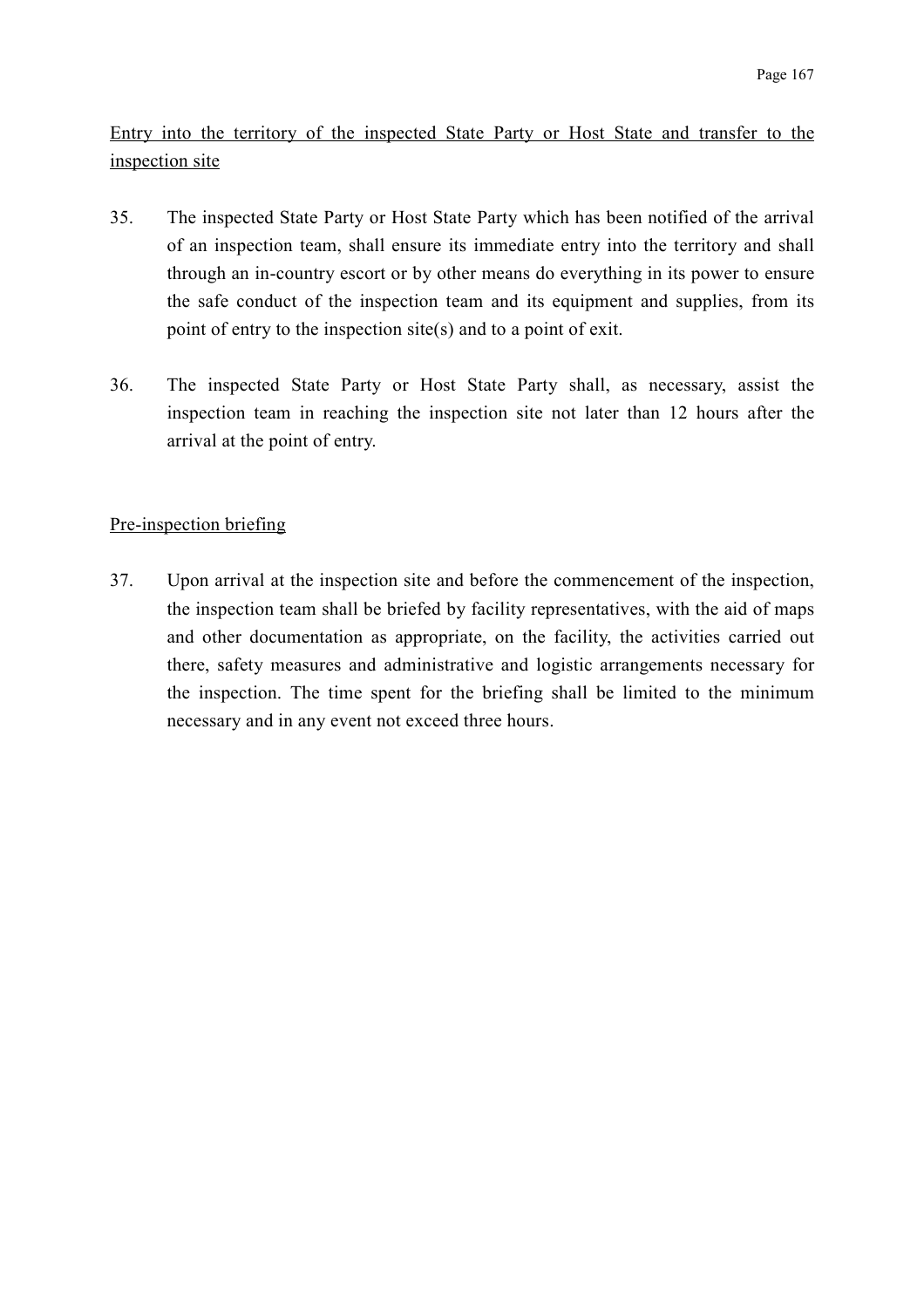### **E. CONDUCT OF INSPECTIONS**

#### General rules

- 38. The members of the inspection team shall discharge their functions in accordance with the provisions of this Convention, as well as rules established by the Director-General and facility agreements concluded between States Parties and the Organization.
- 39. The inspection team shall strictly observe the inspection mandate issued by the Director-General. It shall refrain from activities going beyond this mandate.
- 40. The activities of the inspection team shall be so arranged as to ensure the timely and effective discharge of its functions and the least possible inconvenience to the inspected State Party or Host State and disturbance to the facility or area inspected. The inspection team shall avoid unnecessarily hampering or delaying the operation of a facility and avoid affecting its safety. In particular, the inspection team shall not operate any facility. If inspectors consider that, to fulfil their mandate, particular operations should be carried out in a facility, they shall request the designated representative of the inspected facility to have them performed. The representative shall carry out the request to the extent possible.
- 41. In the performance of their duties on the territory of an inspected State Party or Host State, the members of the inspection team shall, if the inspected State Party so requests, be accompanied by representatives of the inspected State Party, but the inspection team must not thereby be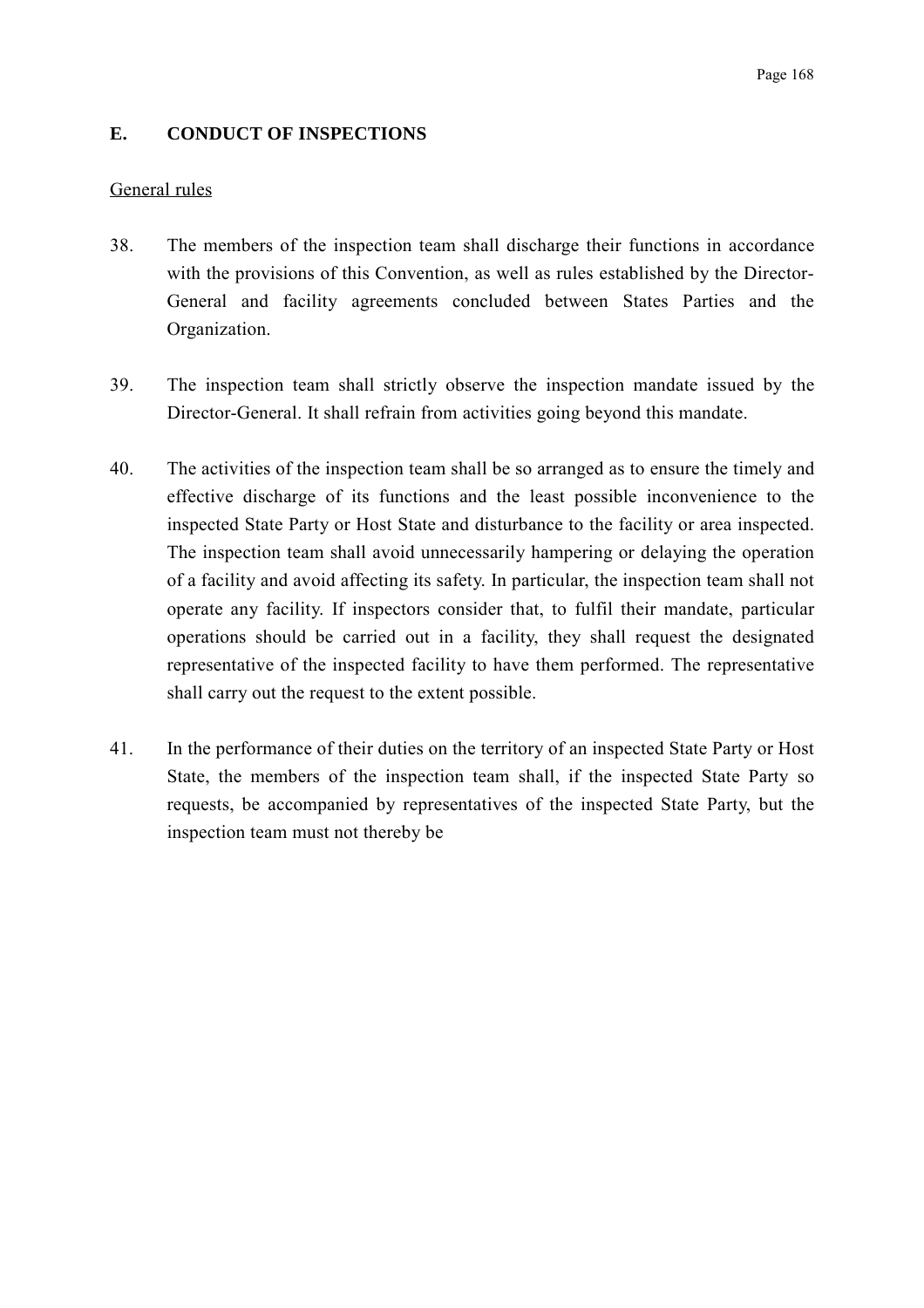delayed or otherwise hindered in the exercise of its functions.

42. Detailed procedures for the conduct of inspections shall be developed for inclusion in the inspection manual by the Technical Secretariat, taking into account guidelines to be considered and approved by the Conference pursuant to Article VIII, paragraph 21(*i*).

#### Safety

43. In carrying out their activities, inspectors and inspection assistants shall observe safety regulations established at the inspection site, including those for the protection of controlled environments within a facility and for personal safety. In order to implement these requirements, appropriate detailed procedures shall be considered and approved by the Conference pursuant to Article VIII, paragraph 21(*i*).

## Communications

44. Inspectors shall have the right throughout the in-country period to communicate with the Headquarters of the Technical Secretariat. For this purpose they may use their own, duly certified, approved equipment and may request that the inspected State Party or Host State Party provide them with access to other telecommunications. The inspection team shall have the right to use its own twoway system of radio communications between personnel patrolling the perimeter and other members of the inspection team.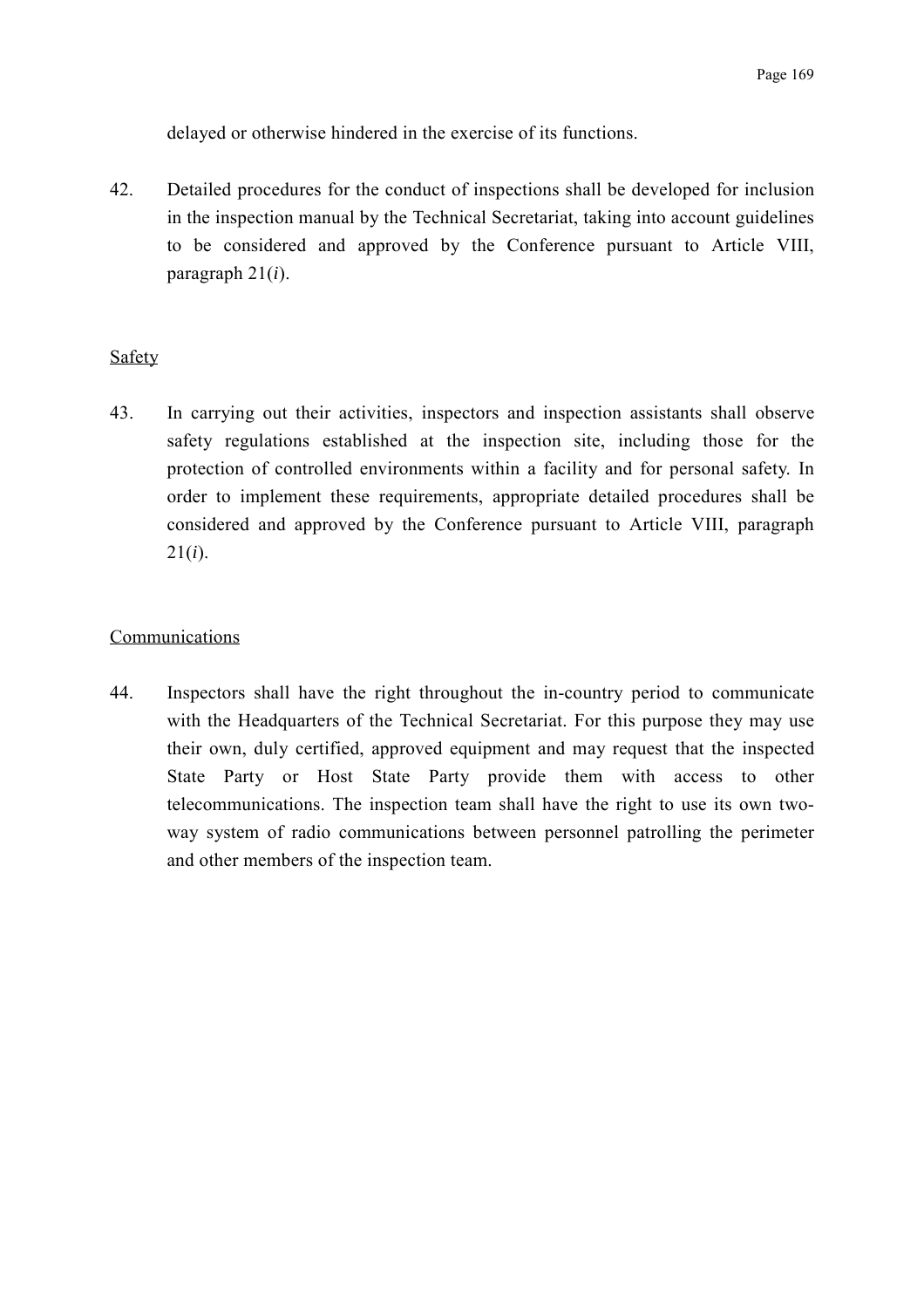## Inspection team and inspected State Party rights

- 45. The inspection team shall, in accordance with the relevant Articles and Annexes of this Convention as well as with facility agreements and procedures set forth in the inspection manual, have the right to unimpeded access to the inspection site. The items to be inspected will be chosen by the inspectors.
- 46. Inspectors shall have the right to interview any facility personnel in the presence of representatives of the inspected State Party with the purpose of establishing relevant facts. Inspectors shall only request information and data which are necessary for the conduct of the inspection, and the inspected State Party shall furnish such information upon request. The inspected State Party shall have the right to object to questions posed to the facility personnel if those questions are deemed not relevant to the inspection. If the head of the inspection team objects and states their relevance, the questions shall be provided in writing to the inspected State Party for reply. The inspection team may note any refusal to permit interviews or to allow questions to be answered and any explanations given, in that part of the inspection report that deals with the cooperation of the inspected State Party.
- 47. Inspectors shall have the right to inspect documentation and records they deem relevant to the conduct of their mission.
- 48. Inspectors shall have the right to have photographs taken at their request by representatives of the inspected State Party or of the inspected facility. The capability to take instant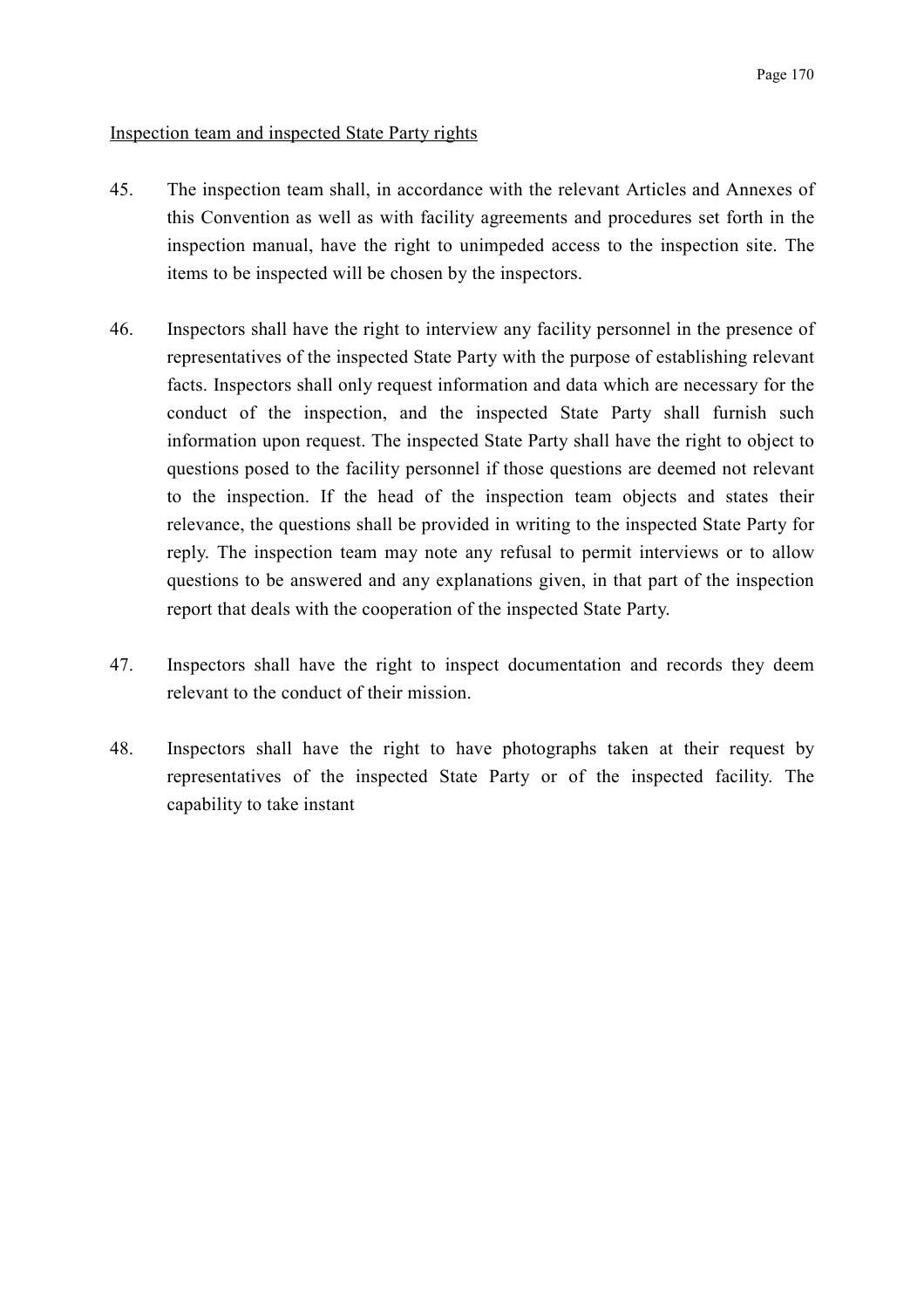development photographic prints shall be available. The inspection team shall determine whether photographs conform to those requested and, if not, repeat photographs shall be taken. The inspection team and the inspected State Party shall each retain one copy of every photograph.

- 49. The representatives of the inspected State Party shall have the right to observe all verification activities carried out by the inspection team.
- 50. The inspected State Party shall receive copies, at its request, of the information and data gathered about its facility(ies) by the Technical Secretariat.
- 51. Inspectors shall have the right to request clarifications in connection with ambiguities that arise during an inspection. Such requests shall be made promptly through the representative of the inspected State Party. The representative of the inspected State Party shall provide the inspection team, during the inspection, with such clarification as may be necessary to remove the ambiguity. If questions relating to an object or a building located within the inspection site are not resolved, the object or building shall, if requested, be photographed for the purpose of clarifying its nature and function. If the ambiguity cannot be removed during the inspection, the inspectors shall notify the Technical Secretariat immediately. The inspectors shall include in the inspection report any such unresolved question, relevant clarifications, and a copy of any photographs taken.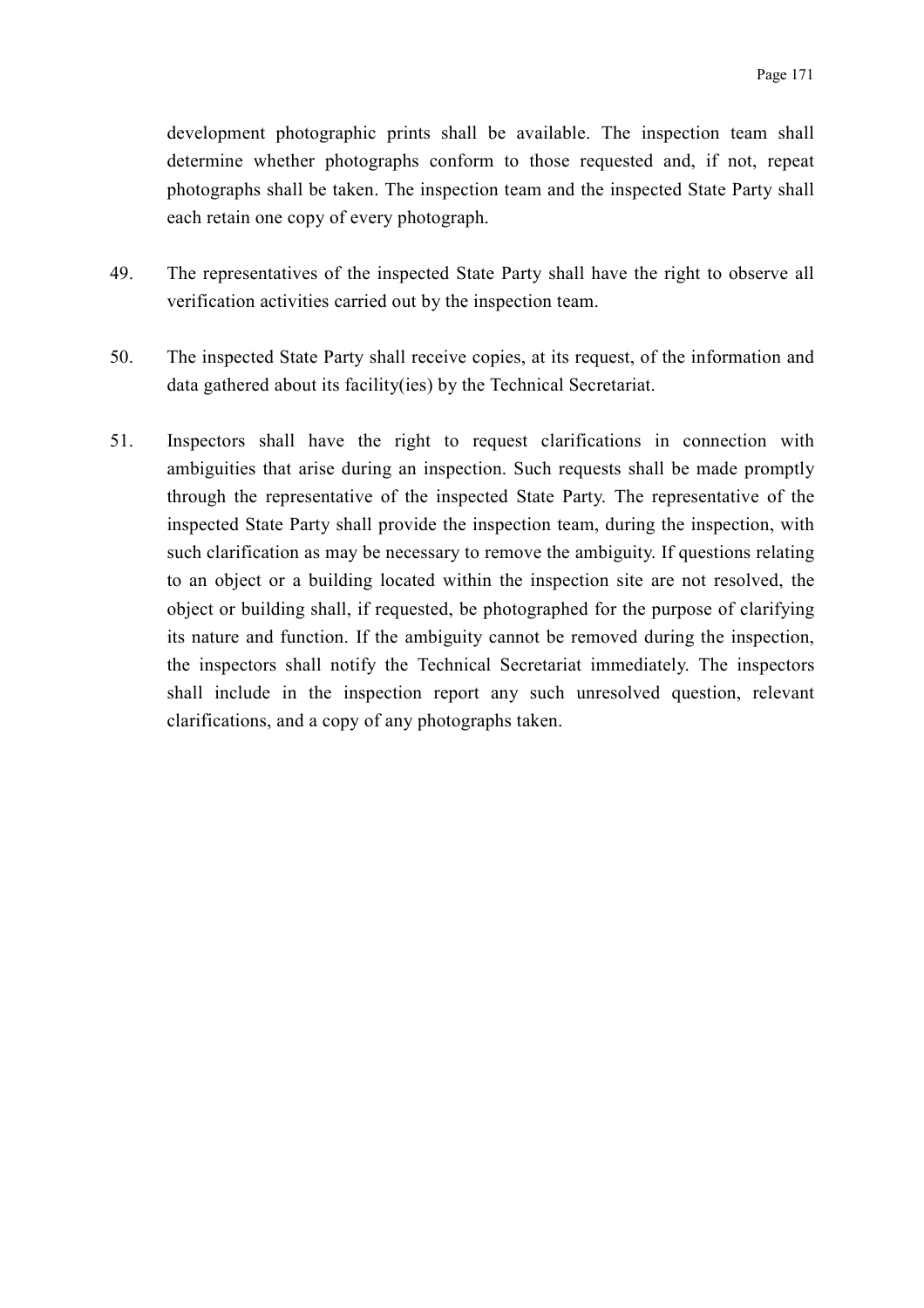# Collection, handling and analysis of samples

- 52. Representatives of the inspected State Party or of the inspected facility shall take samples at the request of the inspection team in the presence of inspectors. If so agreed in advance with the representatives of the inspected State Party or of the inspected facility, the inspection team may take samples itself.
- 53. Where possible, the analysis of samples shall be performed on-site. The inspection team shall have the right to perform on-site analysis of samples using approved equipment brought by it. At the request of the inspection team, the inspected State Party shall, in accordance with agreed procedures, provide assistance for the analysis of samples on-site. Alternatively, the inspection team may request that appropriate analysis on-site be performed in its presence.
- 54. The inspected State Party has the right to retain portions of all samples taken or take duplicate samples and be present when samples are analysed on-site.
- 55. The inspection team shall, if it deems it necessary, transfer samples for analysis offsite at laboratories designated by the Organization.
- 56. The Director-General shall have the primary responsibility for the security, integrity and preservation of samples and for ensuring that the confidentiality of samples transferred for analysis off-site is protected. The Director-General shall do so in accordance with procedures, to be considered and approved by the Conference pursuant to Article VIII,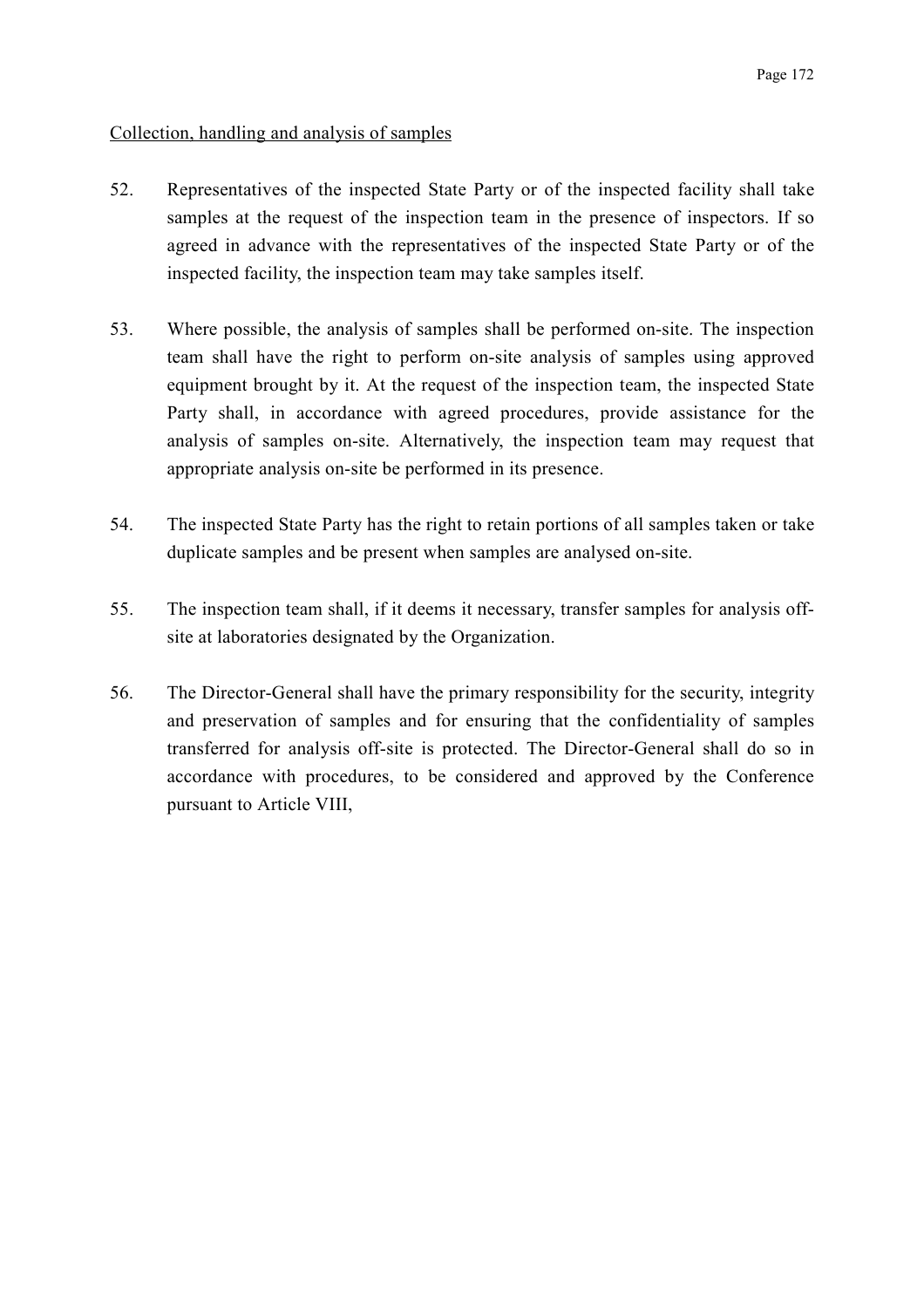paragraph 21(*i*), for inclusion in the inspection manual. He shall:

- (a) Establish a stringent regime governing the collection, handling, transport and analysis of samples;
- (b) Certify the laboratories designated to perform different types of analysis;
- (c) Oversee the standardization of equipment and procedures at these designated laboratories, mobile analytical equipment and procedures, and monitor quality control and overall standards in relation to the certification of these laboratories, mobile equipment and procedures; and
- (d) Select from among the designated laboratories those which shall perform analytical or other functions in relation to specific investigations.
- 57. When off-site analysis is to be performed, samples shall be analysed in at least two designated laboratories. The Technical Secretariat shall ensure the expeditious processing of the analysis. The samples shall be accounted for by the Technical Secretariat and any unused samples or portions thereof shall be returned to the Technical Secretariat.
- 58. The Technical Secretariat shall compile the results of the laboratory analysis of samples relevant to compliance with this Convention and include them in the final inspection report. The Technical Secretariat shall include in the report detailed information concerning the equipment and methodology employed by the designated laboratories.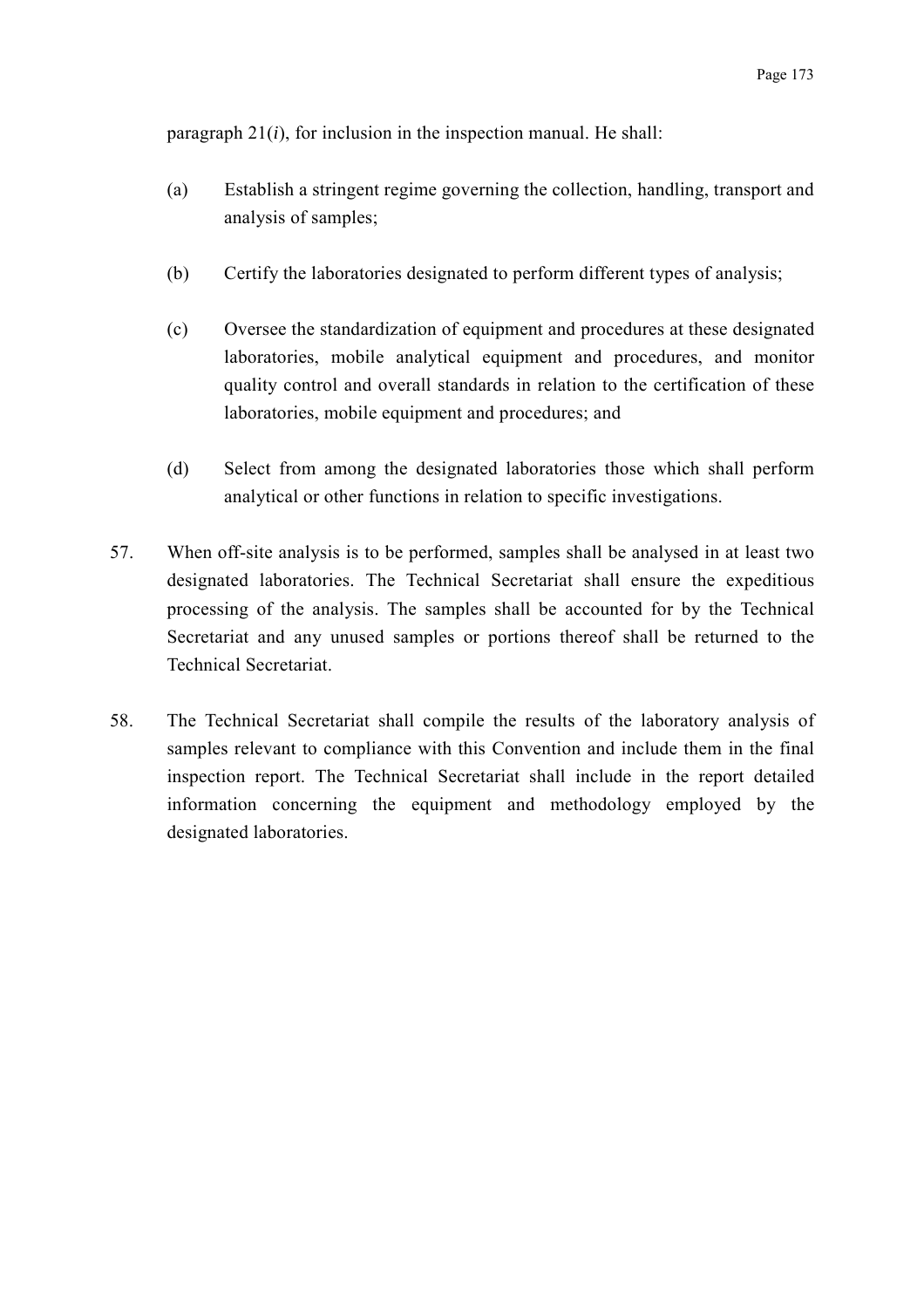## Extension of inspection duration

59. Periods of inspection may be extended by agreement with the representative of the inspected State Party.

# **Debriefing**

60. Upon completion of an inspection the inspection team shall meet with representatives of the inspected State Party and the personnel responsible for the inspection site to review the preliminary findings of the inspection team and to clarify any ambiguities. The inspection team shall provide to the representatives of the inspected State Party its preliminary findings in written form according to a standardized format, together with a list of any samples and copies of written information and data gathered and other material to be taken off-site. The document shall be signed by the head of the inspection team. In order to indicate that he has taken notice of the contents of the document, the representative of the inspected State Party shall countersign the document. This meeting shall be completed not later than 24 hours after the completion of the inspection.

# **F. DEPARTURE**

61. Upon completion of the post-inspection procedures, the inspection team shall leave, as soon as possible, the territory of the inspected State Party or the Host State.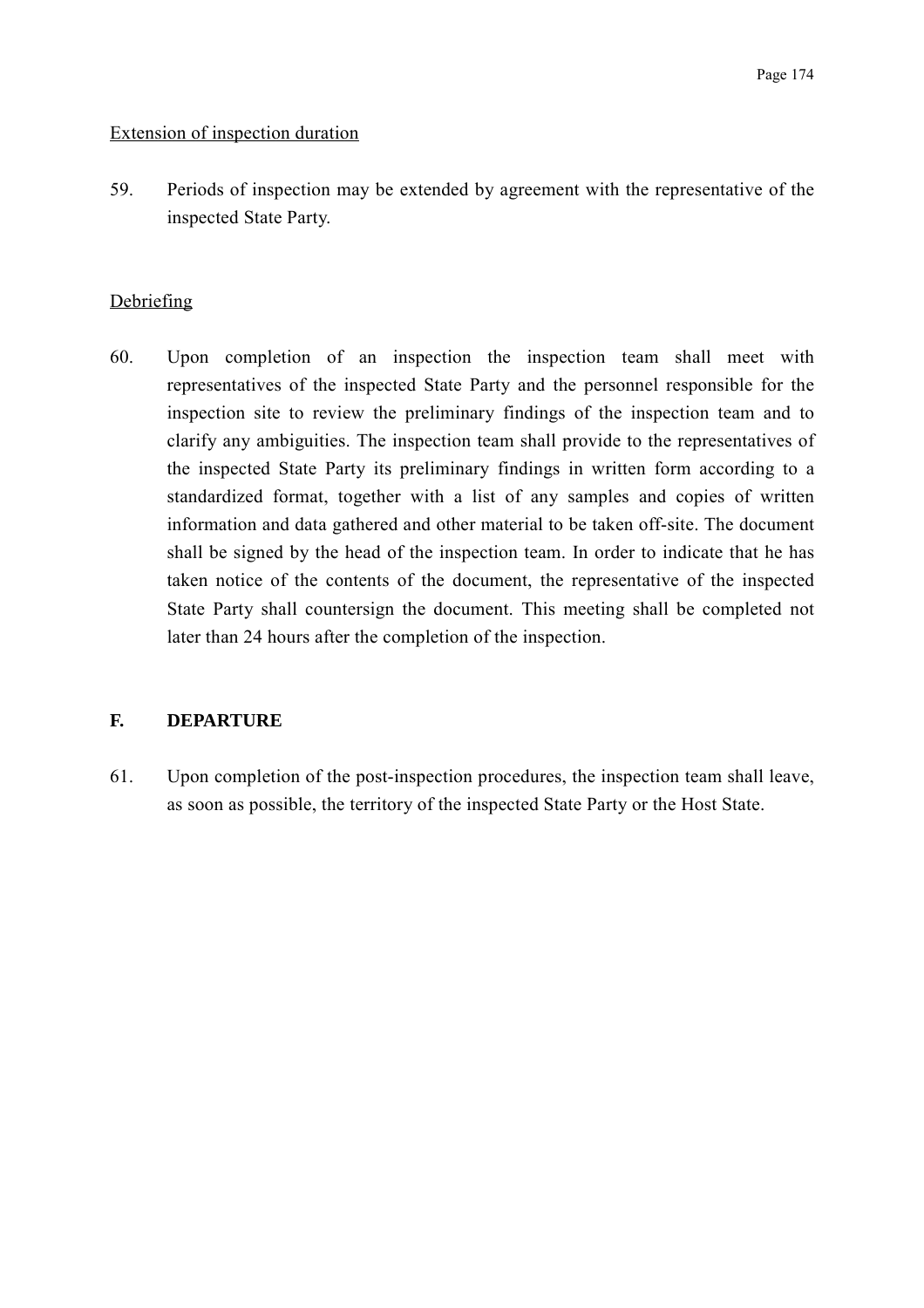## **G. REPORTS**

- 62. Not later than 10 days after the inspection, the inspectors shall prepare a factual, final report on the activities conducted by them and on their findings. It shall only contain facts relevant to compliance with this Convention, as provided for under the inspection mandate. The report shall also provide information as to the manner in which the State Party inspected cooperated with the inspection team. Differing observations made by inspectors may be attached to the report. The report shall be kept confidential.
- 63. The final report shall immediately be submitted to the inspected State Party. Any written comments, which the inspected State Party may immediately make on its findings shall be annexed to it. The final report together with annexed comments made by the inspected State Party shall be submitted to the Director-General not later than 30 days after the inspection.
- 64. Should the report contain uncertainties, or should cooperation between the National Authority and the inspectors not measure up to the standards required, the Director-General shall approach the State Party for clarification.
- 65. If the uncertainties cannot be removed or the facts established are of a nature to suggest that obligations undertaken under this Convention have not been met, the Director-General shall inform the Executive Council without delay.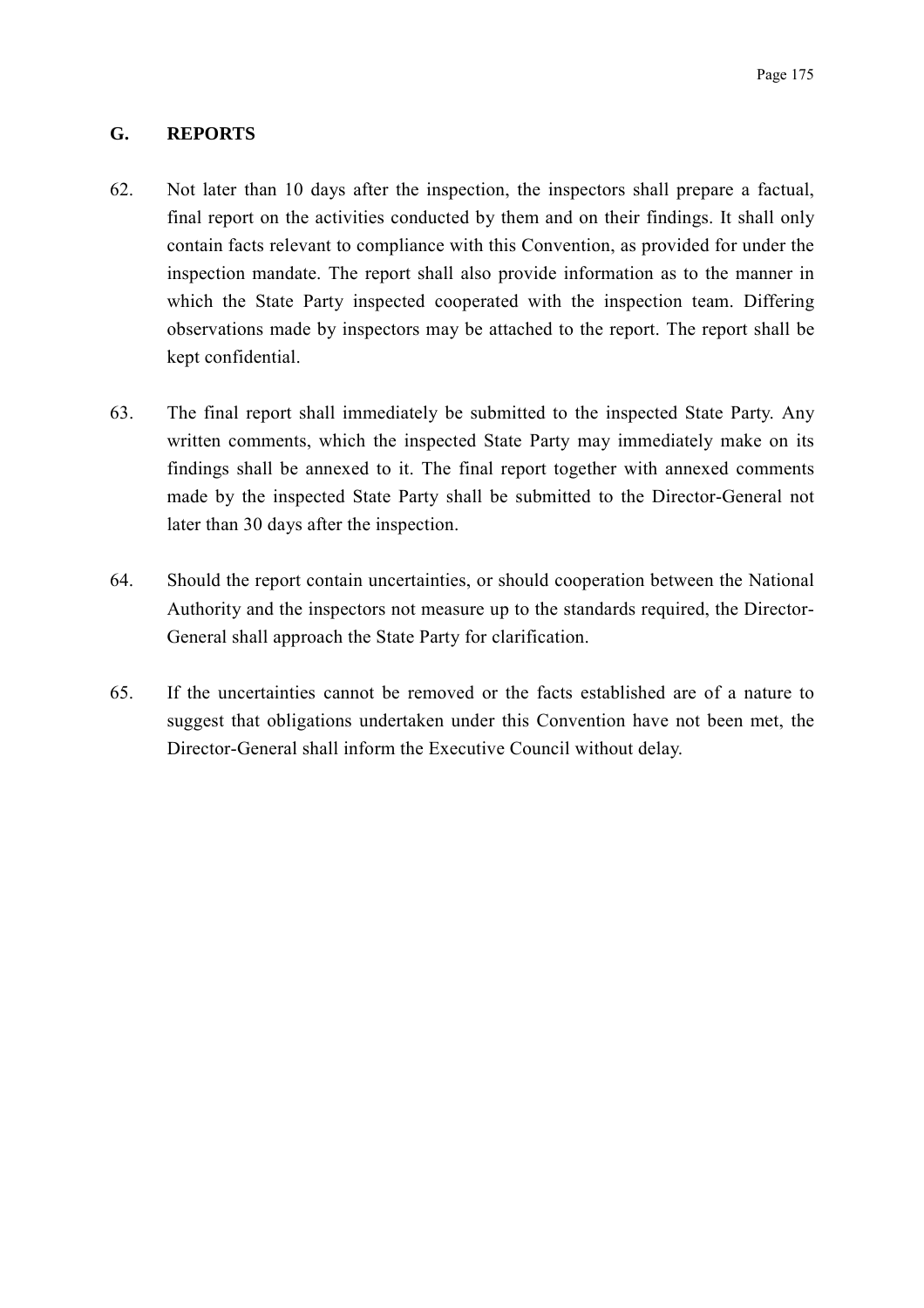## **H. APPLICATION OF GENERAL PROVISIONS**

66. The provisions of this Part shall apply to all inspections conducted pursuant to this Convention, except where the provisions of this Part differ from the provisions set forth for specific types of inspections in Parts III to XI of this Annex, in which case the latter provisions shall take precedence.

# **PART III**

# **GENERAL PROVISIONS FOR VERIFICATION MEASURES PURSUANT TO ARTICLES IV, V AND VI, PARAGRAPH 3**

# **A. INITIAL INSPECTIONS AND FACILITY AGREEMENTS**

- 1. Each declared facility subject to on-site inspection pursuant to Articles IV, V, and VI, paragraph 3, shall receive an initial inspection promptly after the facility is declared. The purpose of this inspection of the facility shall be to verify information provided and to obtain any additional information needed for planning future verification activities at the facility, including on-site inspections and continuous monitoring with on-site instruments, and to work on the facility agreements.
- 2. States Parties shall ensure that the verification of declarations and the initiation of the systematic verification measures can be accomplished by the Technical Secretariat at all facilities within the established time-frames after this Convention enters into force for them.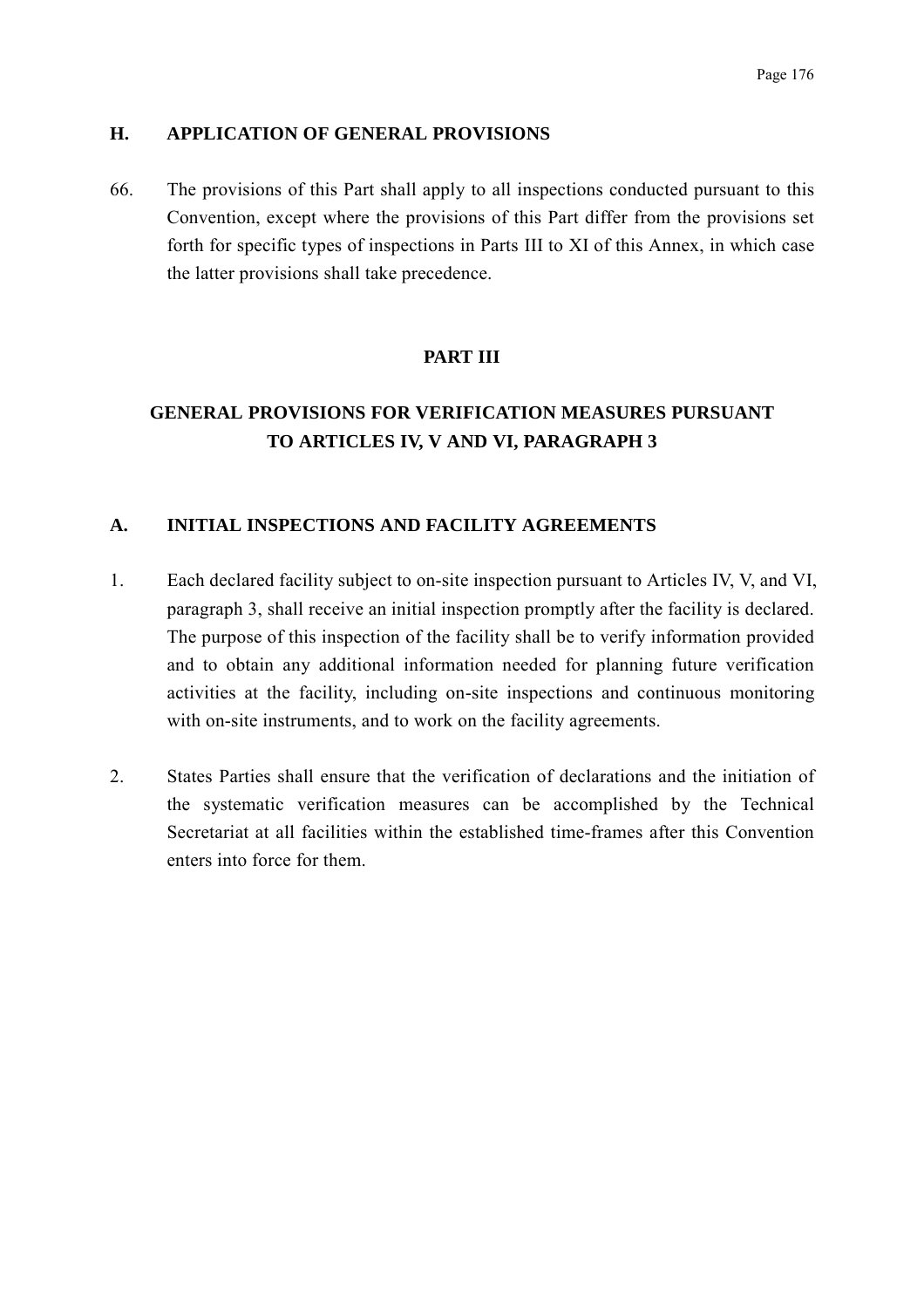- 3. Each State Party shall conclude a facility agreement with the Organization for each facility declared and subject to on-site inspection pursuant to Articles IV, V, and VI, paragraph 3.
- 4. Facility agreements shall be completed not later than 180 days after this Convention enters into force for the State Party or after the facility has been declared for the first time, except for a chemical weapons destruction facility to which paragraphs 5 to 7 shall apply.
- 5. In the case of a chemical weapons destruction facility that begins operations more than one year after this Convention enters into force for the State Party, the facility agreement shall be completed not less than 180 days before the facility begins operation.
- 6. In the case of a chemical weapons destruction facility that is in operation when this Convention enters into force for the State Party, or begins operation not later than one year thereafter, the facility agreement shall be completed not later than 210 days after this Convention enters into force for the State Party, except that the Executive Council may decide that transitional verification arrangements, approved in accordance with Part IV(A), paragraph 51, of this Annex and including a transitional facility agreement, provisions for verification through on-site inspection and monitoring with on-site instruments, and the time-frame for application of the arrangements, are sufficient.
- 7. In the case of a facility, referred to in paragraph 6, that will cease operations not later than two years after this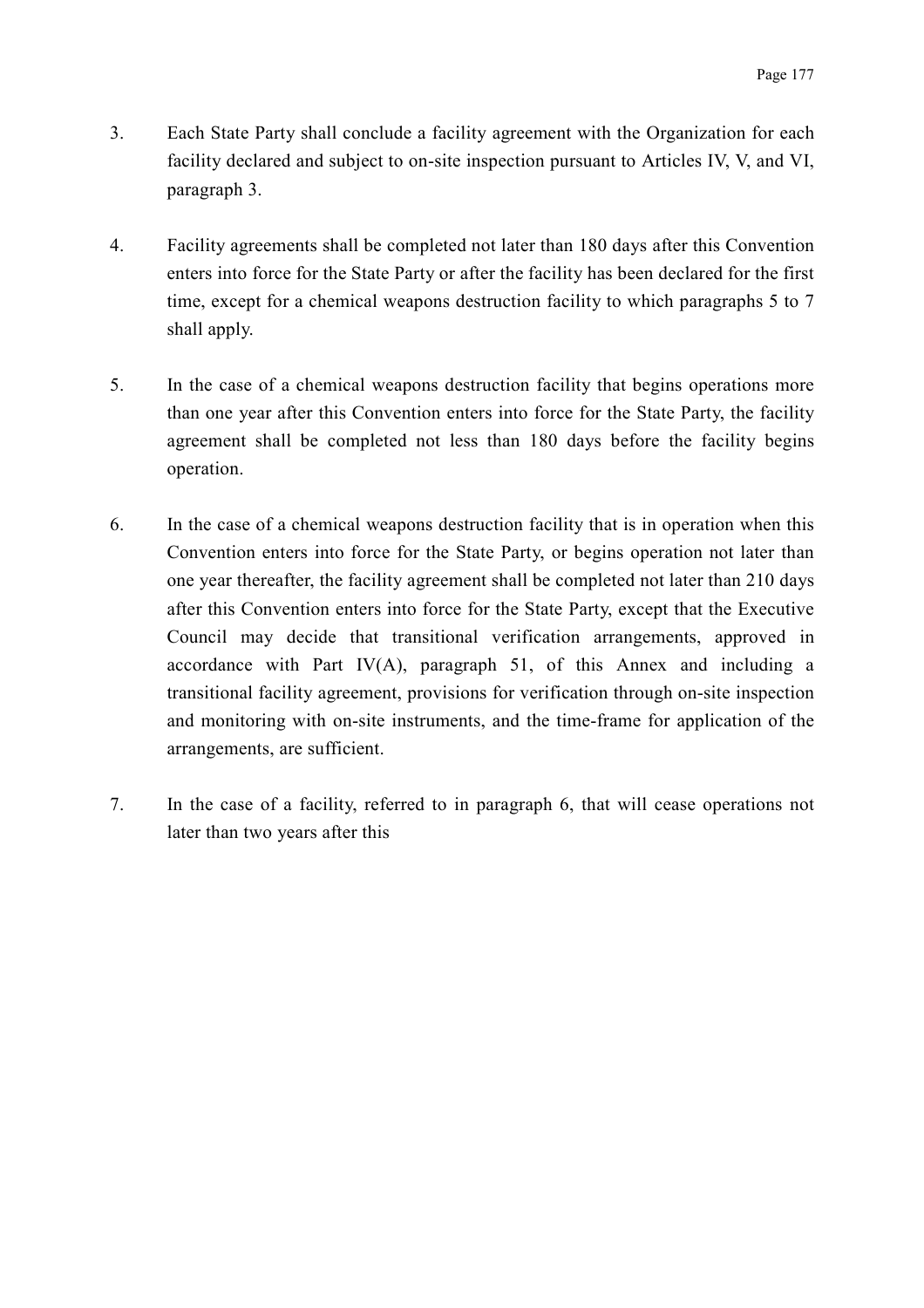Convention enters into force for the State Party, the Executive Council may decide that transitional verification arrangements, approved in accordance with Part IV(A), paragraph 51, of this Annex and including a transitional facility agreement, provisions for verification through on-site inspection and monitoring with on-site instruments, and the time-frame for application of the arrangements, are sufficient.

- 8. Facility agreements shall be based on models for such agreements and provide for detailed arrangements which shall govern inspections at each facility. The model agreements shall include provisions to take into account future technological developments and shall be considered and approved by the Conference pursuant to Article VIII, paragraph 21(*i*).
- 9. The Technical Secretariat may retain at each site a sealed container for photographs, plans and other information that it may wish to refer to in the course of subsequent inspections.

## **B. STANDING ARRANGEMENTS**

- 10. Where applicable, the Technical Secretariat shall have the right to have continuous monitoring instruments and systems and seals installed and to use them, in conformity with the relevant provisions in this Convention and the facility agreements between States Parties and the Organization.
- 11. The inspected State Party shall, in accordance with agreed procedures, have the right to inspect any instrument used or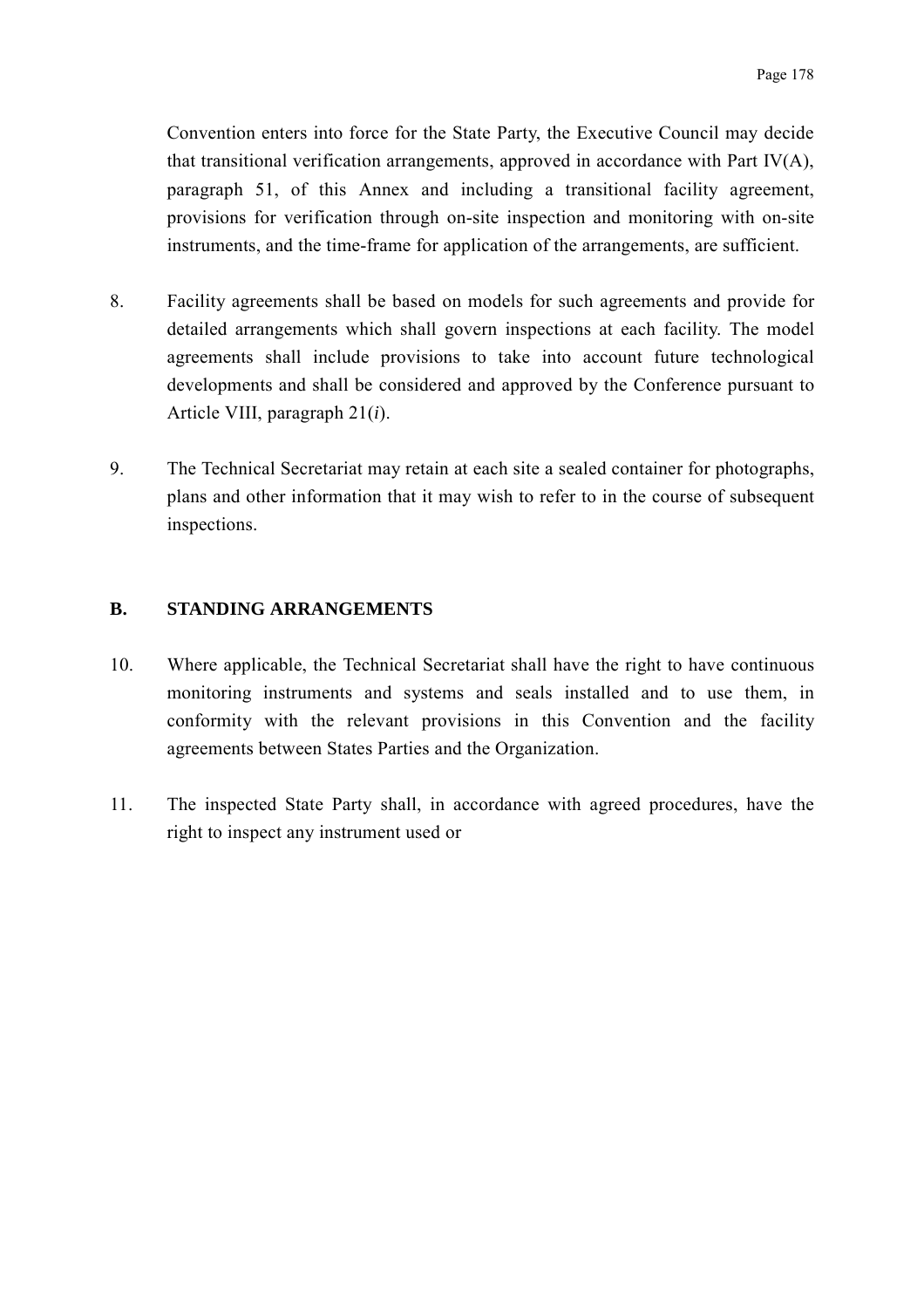installed by the inspection team and to have it tested in the presence of representatives of the inspected State Party. The inspection team shall have the right to use the instruments that were installed by the inspected State Party for its own monitoring of the technological process of the destruction of chemical weapons. To this end, the inspection team shall have the right to inspect those instruments that it intends to use for purposes of verification of the destruction of chemical weapons and to have them tested in its presence.

- 12. The inspected State Party shall provide the necessary preparation and support for the establishment of continuous monitoring instruments and systems.
- 13. In order to implement paragraphs 11 and 12, appropriate detailed procedures shall be considered and approved by the Conference pursuant to Article VIII, paragraph 21(*i*).
- 14. The inspected State Party shall immediately notify the Technical Secretariat if an event occurs or may occur at a facility where monitoring instruments are installed, which may have an impact on the monitoring system. The inspected State Party shall coordinate subsequent actions with the Technical Secretariat with a view to restoring the operation of the monitoring system and establishing interim measures, if necessary, as soon as possible.
- 15. The inspection team shall verify during each inspection that the monitoring system functions correctly and that emplaced seals have not been tampered with. In addition, visits to service the monitoring system may be required to perform any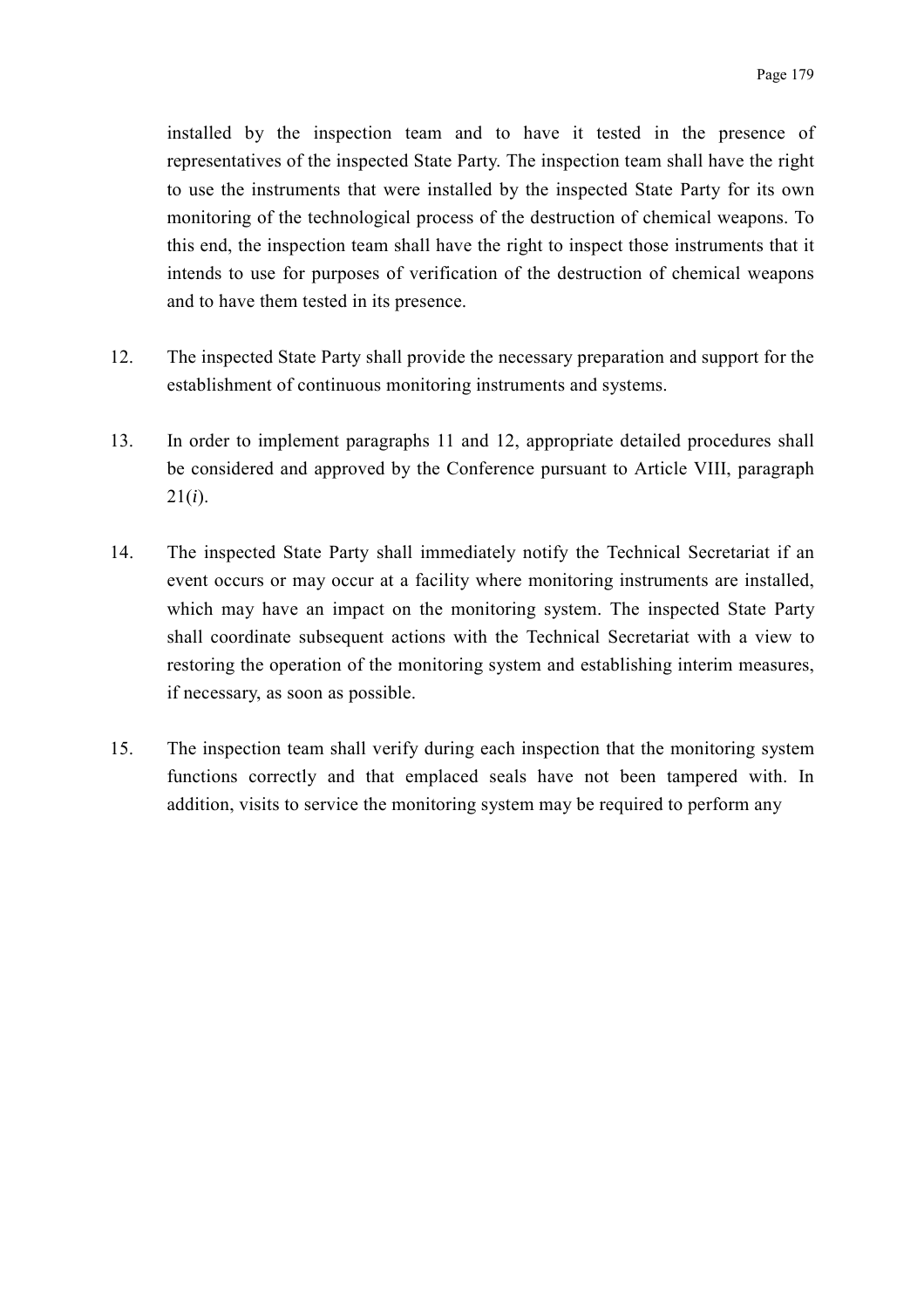necessary maintenance or replacement of equipment, or to adjust the coverage of the monitoring system as required.

16. If the monitoring system indicates any anomaly, the Technical Secretariat shall immediately take action to determine whether this resulted from equipment malfunction or activities at the facility. If, after this examination, the problem remains unresolved, the Technical Secretariat shall immediately ascertain the actual situation, including through immediate on-site inspection of, or visit to, the facility if necessary. The Technical Secretariat shall report any such problem immediately after its detection to the inspected State Party which shall assist in its resolution.

# **C. PRE-INSPECTION ACTIVITIES**

- 17. The inspected State Party shall, except as specified in paragraph 18, be notified of inspections not less than 24 hours in advance of the planned arrival of the inspection team at the point of entry.
- 18. The inspected State Party shall be notified of initial inspections not less than 72 hours in advance of the estimated time of arrival of the inspection team at the point of entry.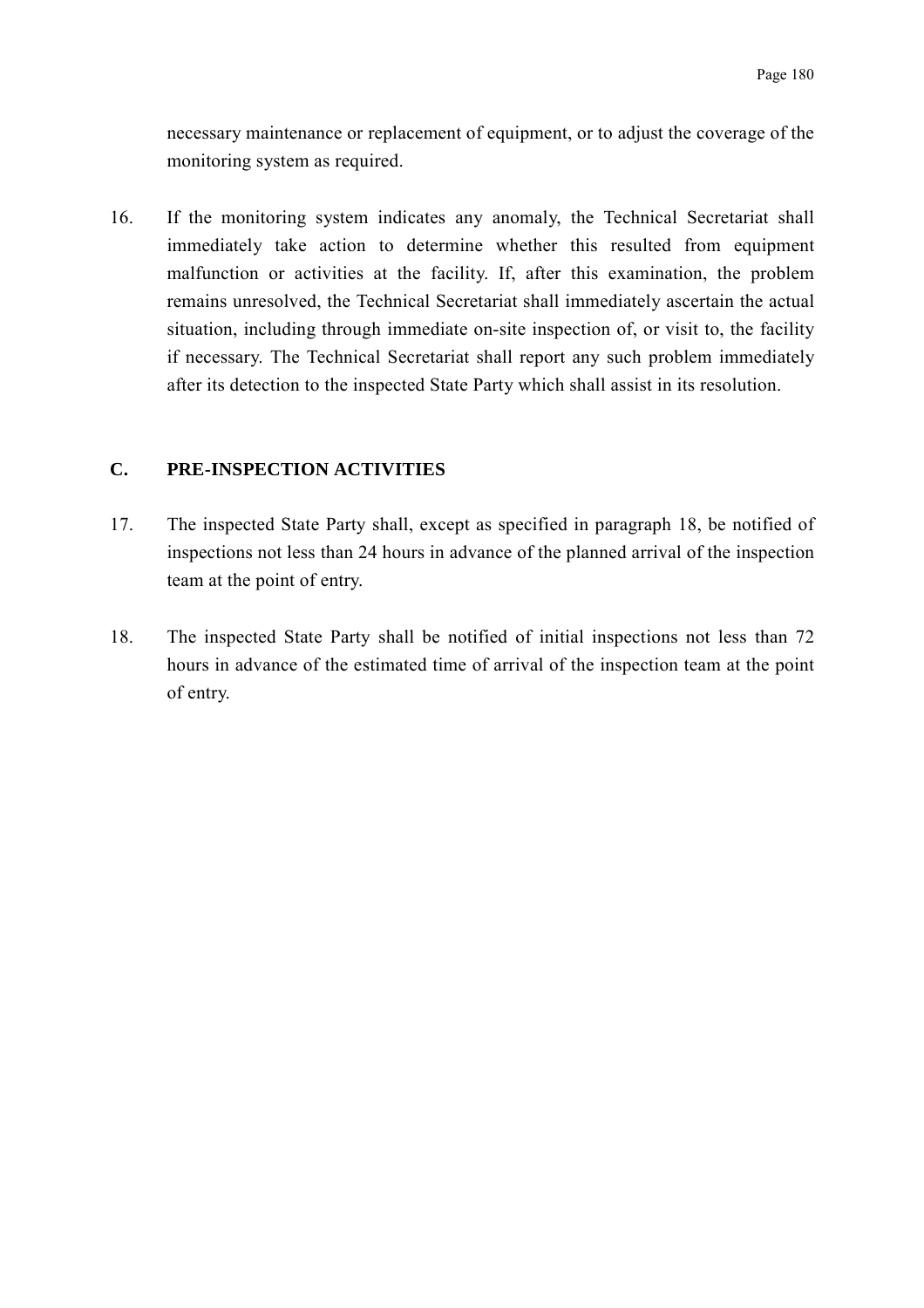#### **PART IV(A)**

# **DESTRUCTION OF CHEMICAL WEAPONS AND ITS VERIFICATION PURSUANT TO ARTICLE IV**

## **A. DECLARATIONS**

#### Chemical weapons

- 1. The declaration of chemical weapons by a State Party pursuant to Article III, paragraph  $1(a)(ii)$ , shall include the following:
	- (a) The aggregate quantity of each chemical declared;
	- (b) The precise location of each chemical weapons storage facility, expressed by:
		- (i) Name;
		- (ii) Geographical coordinates; and
		- (iii) A detailed site diagram, including a boundary map and the location of bunkers/storage areas within the facility.
	- (c) The detailed inventory for each chemical weapons storage facility including:
		- (i) Chemicals defined as chemical weapons in accordance with Article II;
		- (ii) Unfilled munitions, sub-munitions, devices and equipment defined as chemical weapons;
		- (iii) Equipment specially designed for use directly in connection with the employment of munitions, sub-munitions, devices or equipment specified in sub-subparagraph (ii);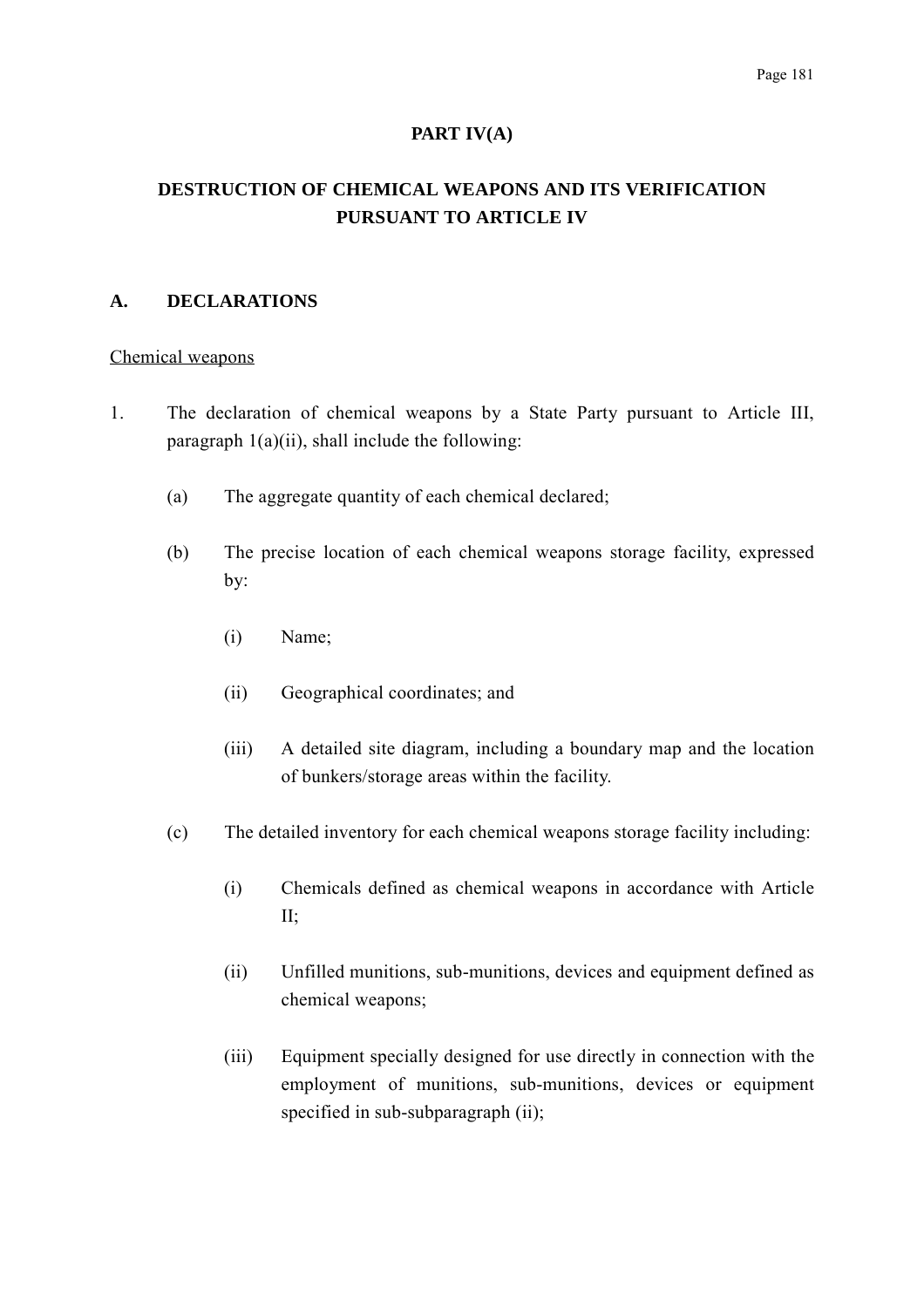- (iv) Chemicals specifically designed for use directly in connection with the employment of munitions, sub-munitions, devices or equipment specified in sub-subparagraph (ii).
- 2. For the declaration of chemicals referred to in paragraph  $1(c)(i)$  the following shall apply:
	- (a) Chemicals shall be declared in accordance with the Schedules specified in the Annex on Chemicals;
	- (b) For a chemical not listed in the Schedules in the Annex on Chemicals the information required for possible assignment of the chemical to the appropriate Schedule shall be provided, including the toxicity of the pure compound. For a precursor, the toxicity and identity of the principal final reaction product(s) shall be provided;
	- (c) Chemicals shall be identified by chemical name in accordance with current International Union of Pure and Applied Chemistry (IUPAC) nomenclature, structural formula and Chemical Abstracts Service registry number, if assigned. For a precursor, the toxicity and identity of the principal final reaction product(s) shall be provided;
	- (d) In cases involving mixtures of two or more chemicals, each chemical shall be identified and the percentage of each shall be provided, and the mixture shall be declared under the category of the most toxic chemical. If a component of a binary chemical weapon consists of a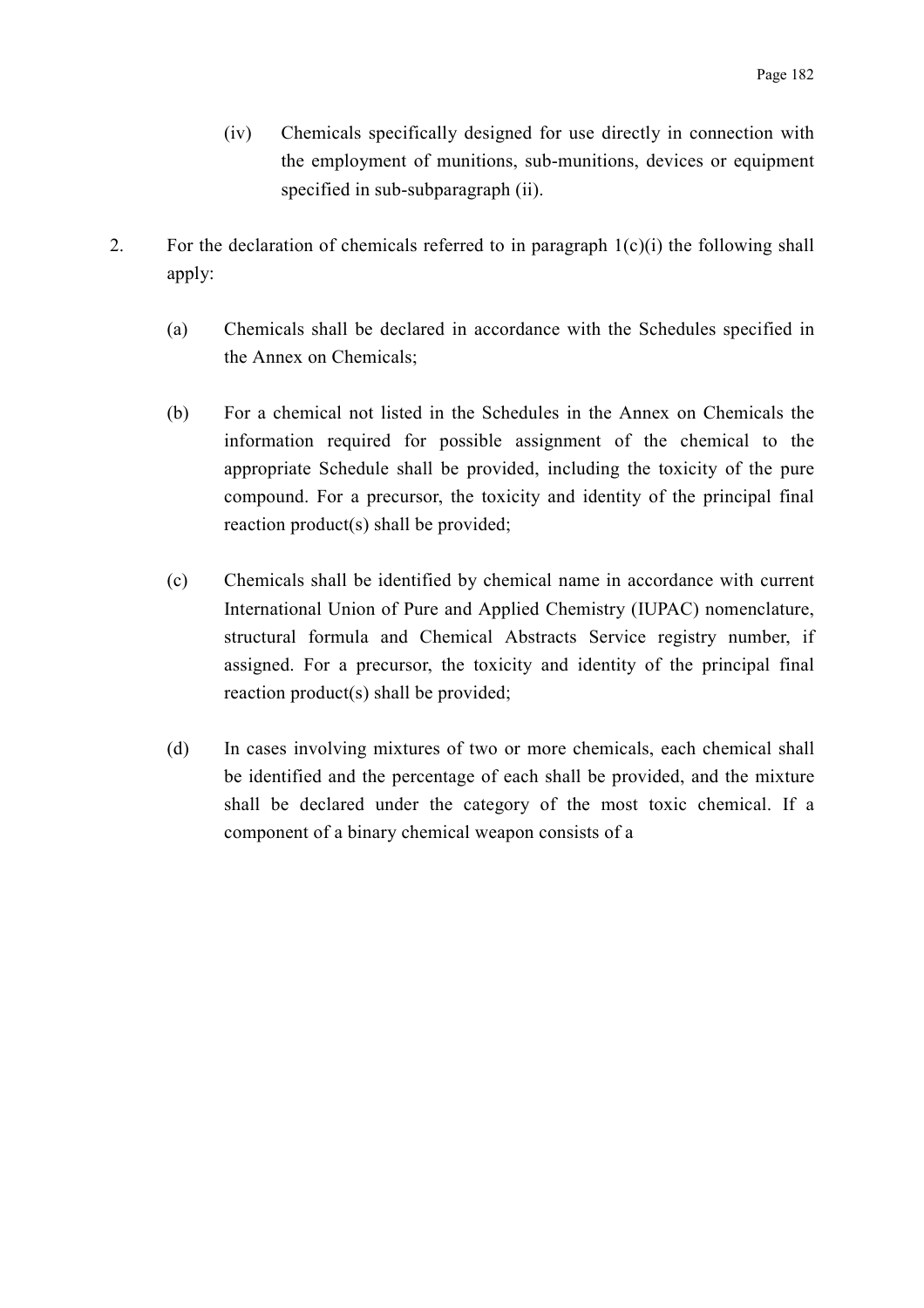mixture of two or more chemicals, each chemical shall be identified and the percentage of each provided;

- (e) Binary chemical weapons shall be declared under the relevant end product within the framework of the categories of chemical weapons referred to in paragraph 16. The following supplementary information shall be provided for each type of binary chemical munition/device:
	- (i) The chemical name of the toxic end-product;
	- (ii) The chemical composition and quantity of each component;
	- (iii) The actual weight ratio between the components;
	- (iv) Which component is considered the key component;
	- (v) The projected quantity of the toxic end-product calculated on a stoichiometric basis from the key component, assuming 100 per cent yield. A declared quantity (in tonnes) of the key component intended for a specific toxic end-product shall be considered equivalent to the quantity (in tonnes) of this toxic end-product calculated on a stoichiometric basis assuming 100 per cent yield.
- (f) For multicomponent chemical weapons, the declaration shall be analogous to that envisaged for binary chemical weapons;
- (g) For each chemical the form of storage, i.e. munitions, sub-munitions, devices, equipment or bulk containers and other containers shall be declared. For each form of storage the following shall be listed: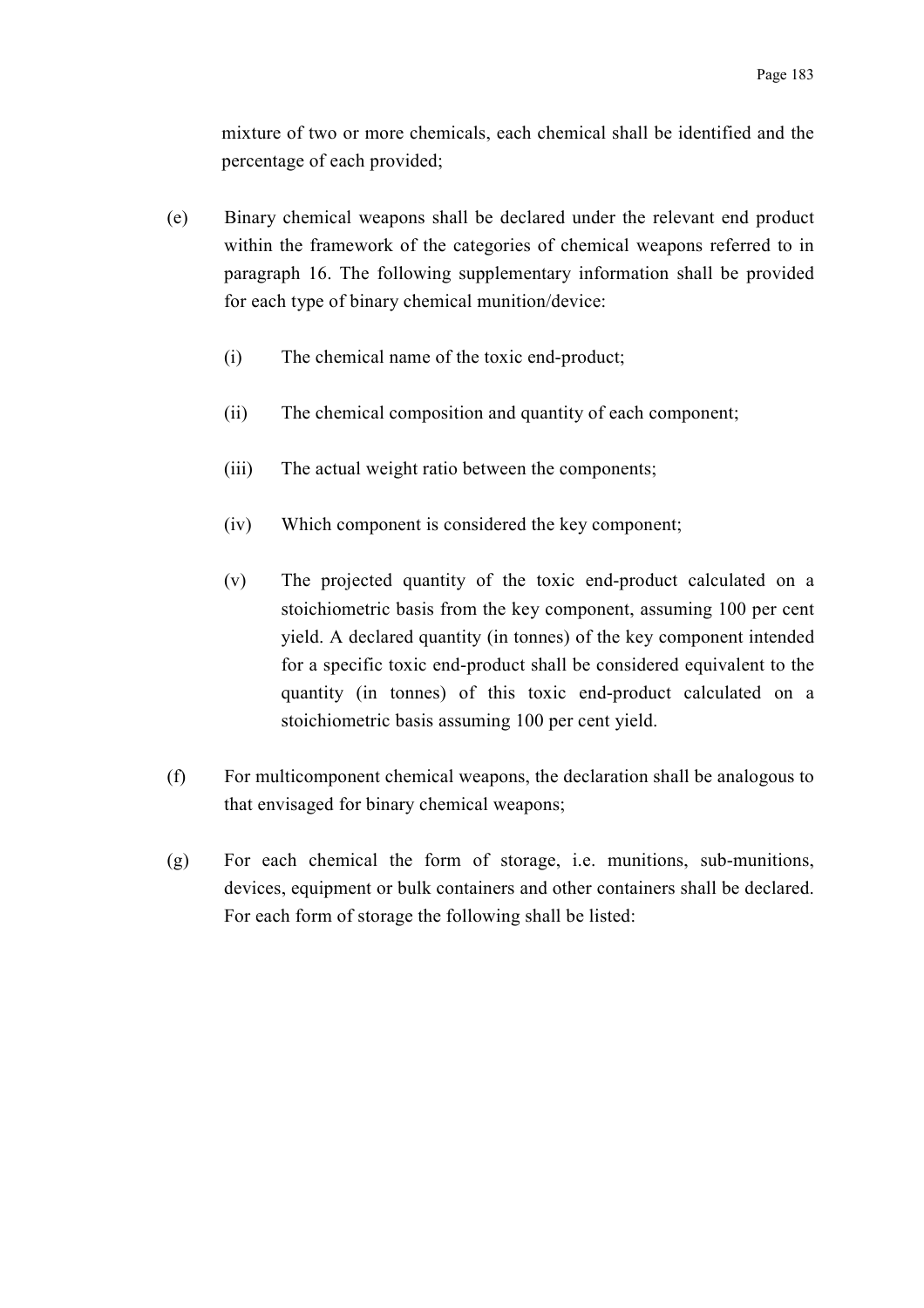- (i) Type;
- (ii) Size or calibre;
- (iii) Number of items; and
- (iv) Nominal weight of chemical fill per item.
- (h) For each chemical the total weight present at the storage facility shall be declared;
- (*i*) In addition, for chemicals stored in bulk, the percentage purity shall be declared, if known.
- 3. For each type of unfilled munitions, sub-munitions, devices or equipment, referred to in paragraph  $1(c)(ii)$ , the information shall include:
	- (a) The number of items;
	- (b) The nominal fill volume per item;
	- (c) The intended chemical fill.

#### Declarations of chemical weapons pursuant to Article III, paragraph 1(a)(iii)

4. The declaration of chemical weapons pursuant to Article III, paragraph 1(a)(iii), shall contain all information specified in paragraphs 1 to 3 above. It is the responsibility of the State Party on whose territory the chemical weapons are located to make appropriate arrangements with the other State to ensure that the declarations are made. If the State Party on whose territory the chemical weapons are located is not able to fulfil its obligations under this paragraph, it shall state the reasons therefor.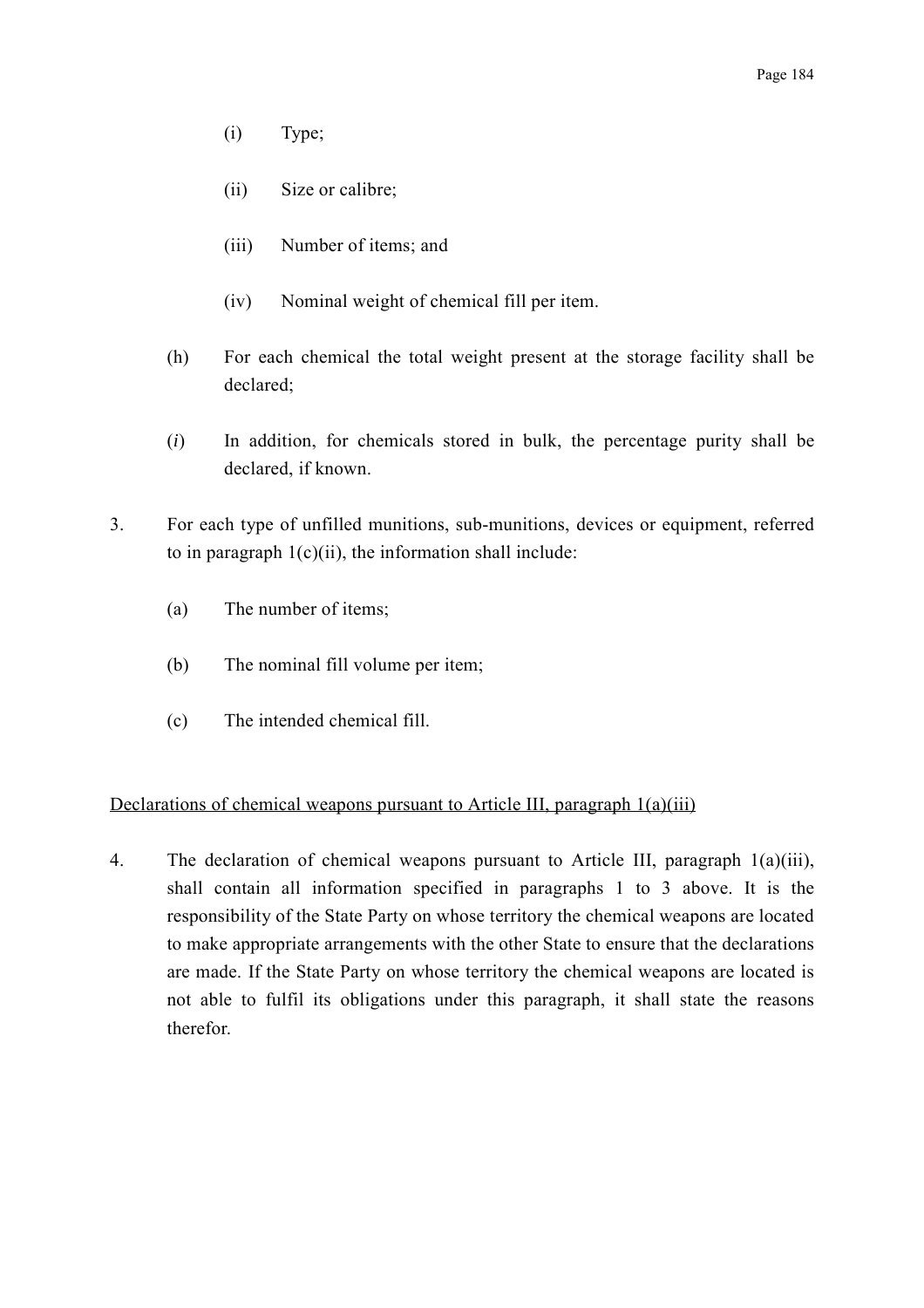## Declarations of past transfers and receipts

5. A State Party that has transferred or received chemical weapons since 1 January 1946 shall declare these transfers or receipts pursuant to Article III, paragraph 1(a)(iv), provided the amount transferred or received exceeded 1 tonne per chemical per year in bulk and/or munition form. This declaration shall be made according to the inventory format specified in paragraphs 1 and 2. This declaration shall also indicate the supplier and recipient countries, the dates of the transfers or receipts and, as precisely as possible, the current location of the transferred items. When not all the specified information is available for transfers or receipts of chemical weapons for the period between 1 January 1946 and 1 January 1970, the State Party shall declare whatever information is still available to it and provide an explanation as to why it cannot submit a full declaration.

## Submission of the general plan for destruction of chemical weapons

- 6. The general plan for destruction of chemical weapons submitted pursuant to Article III, paragraph  $1(a)(v)$ , shall provide an overview of the entire national chemical weapons destruction programme of the State Party and information on the efforts of the State Party to fulfil the destruction requirements contained in this Convention. The plan shall specify:
	- (a) A general schedule for destruction, giving types and approximate quantities of chemical weapons planned to be destroyed in each annual destruction period for each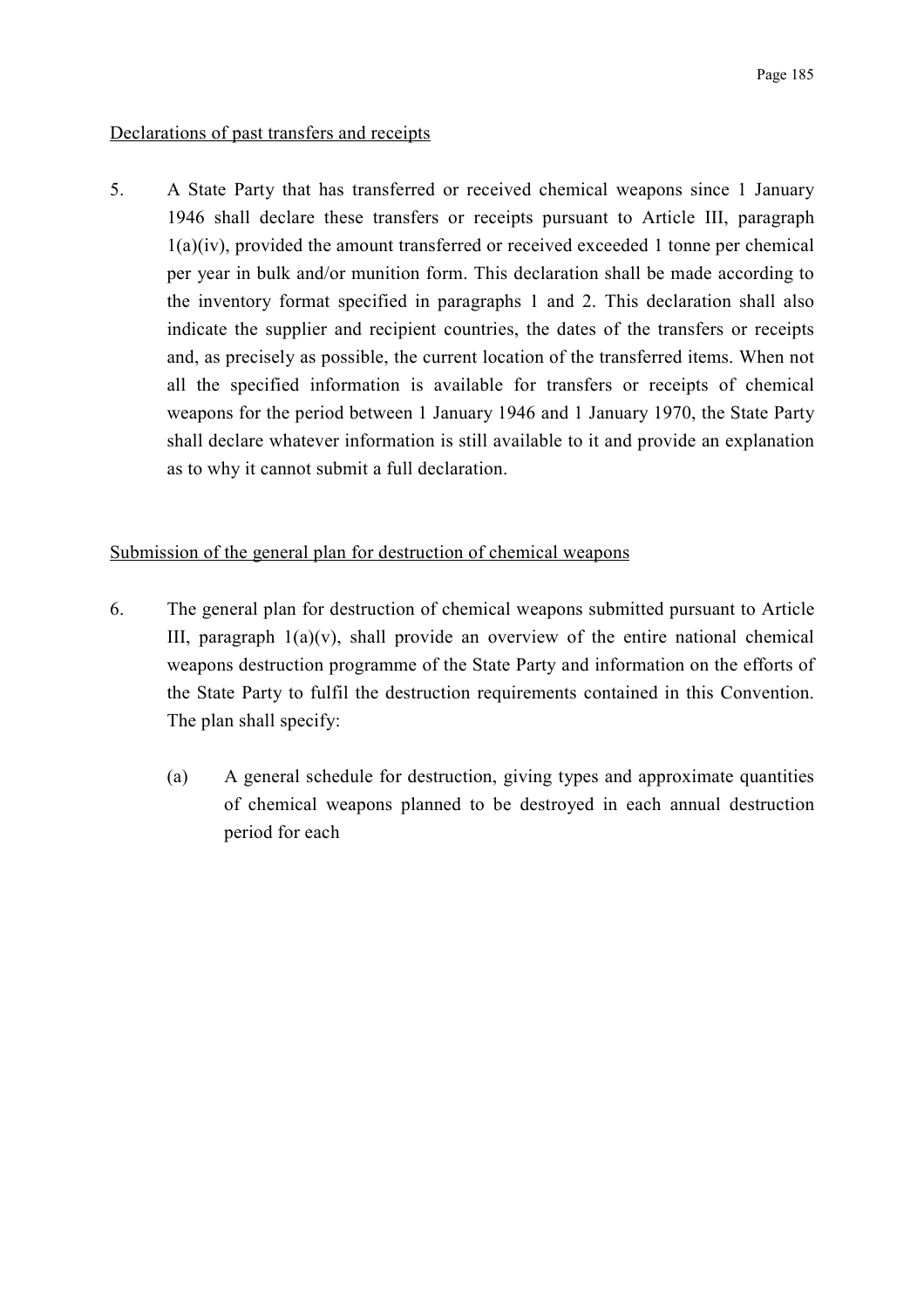existing chemical weapons destruction facility and, if possible, for each planned chemical weapons destruction facility;

- (b) The number of chemical weapons destruction facilities existing or planned to be operated over the destruction period;
- (c) For each existing or planned chemical weapons destruction facility:
	- (i) Name and location; and
	- (ii) The types and approximate quantities of chemical weapons, and the type (for example, nerve agent or blister agent) and approximate quantity of chemical fill, to be destroyed;
- (d) The plans and programmes for training personnel for the operation of destruction facilities;
- (e) The national standards for safety and emissions that the destruction facilities must satisfy;
- (f) Information on the development of new methods for destruction of chemical weapons and on the improvement of existing methods;
- (g) The cost estimates for destroying the chemical weapons; and
- (h) Any issues which could adversely impact on the national destruction programme.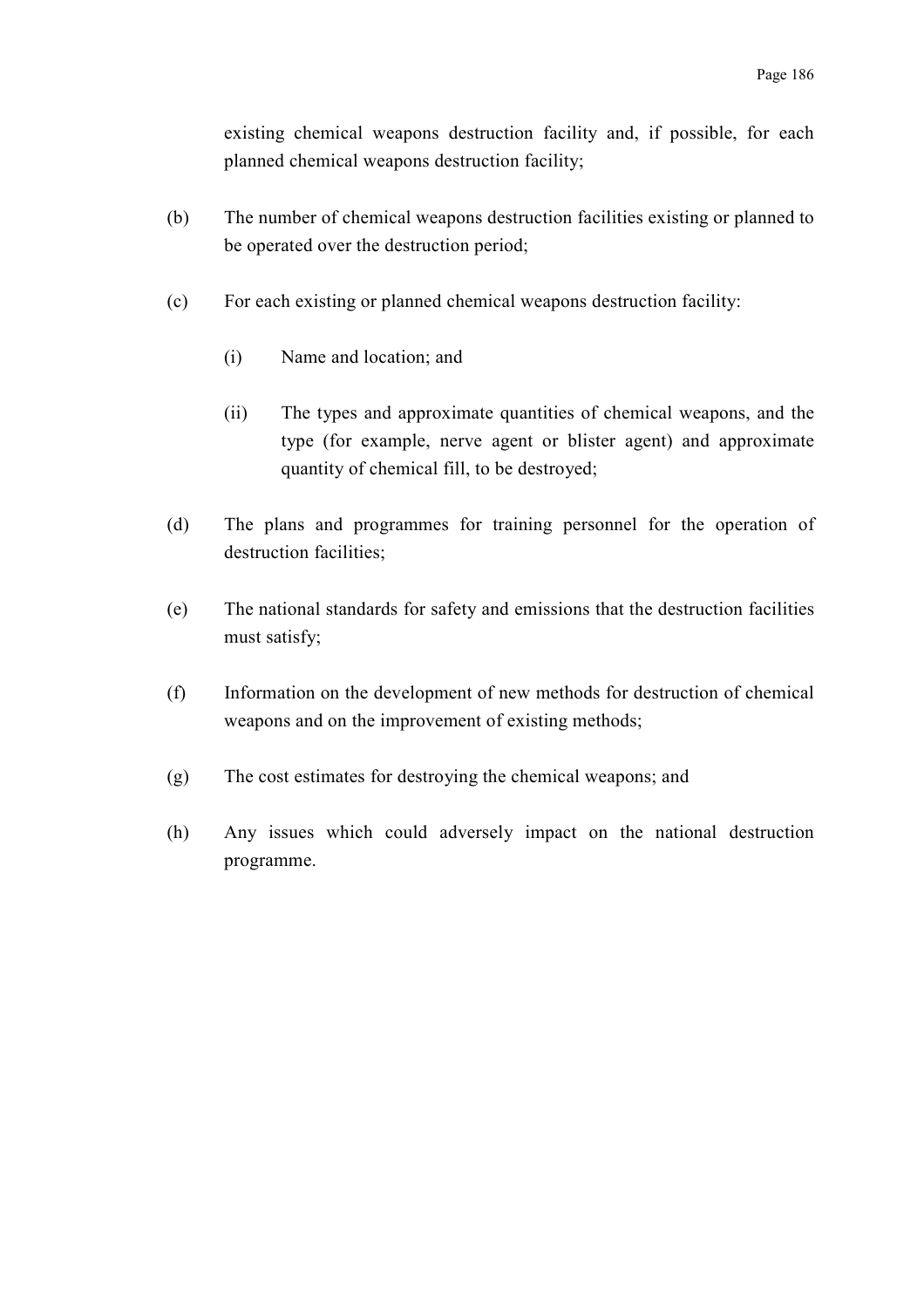# **B. MEASURES TO SECURE THE STORAGE FACILITY AND STORAGE FACILITY PREPARATION**

- 7. Not later than when submitting its declaration of chemical weapons, a State Party shall take such measures as it considers appropriate to secure its storage facilities and shall prevent any movement of its chemical weapons out of the facilities, except their removal for destruction.
- 8. A State Party shall ensure that chemical weapons at its storage facilities are configured to allow ready access for verification in accordance with paragraphs 37 to 49.
- 9. While a storage facility remains closed for any movement of chemical weapons out of the facility other than their removal for destruction, a State Party may continue at the facility standard maintenance activities, including standard maintenance of chemical weapons; safety monitoring and physical security activities; and preparation of chemical weapons for destruction.
- 10. Maintenance activities of chemical weapons shall not include:
	- (a) Replacement of agent or of munition bodies;
	- (b) Modification of the original characteristics of munitions, or parts or components thereof.
- 11. All maintenance activities shall be subject to monitoring by the Technical **Secretariat**

# **C. DESTRUCTION**

#### Principles and methods for destruction of chemical weapons

12. "Destruction of chemical weapons" means a process by which chemicals are converted in an essentially irreversible way to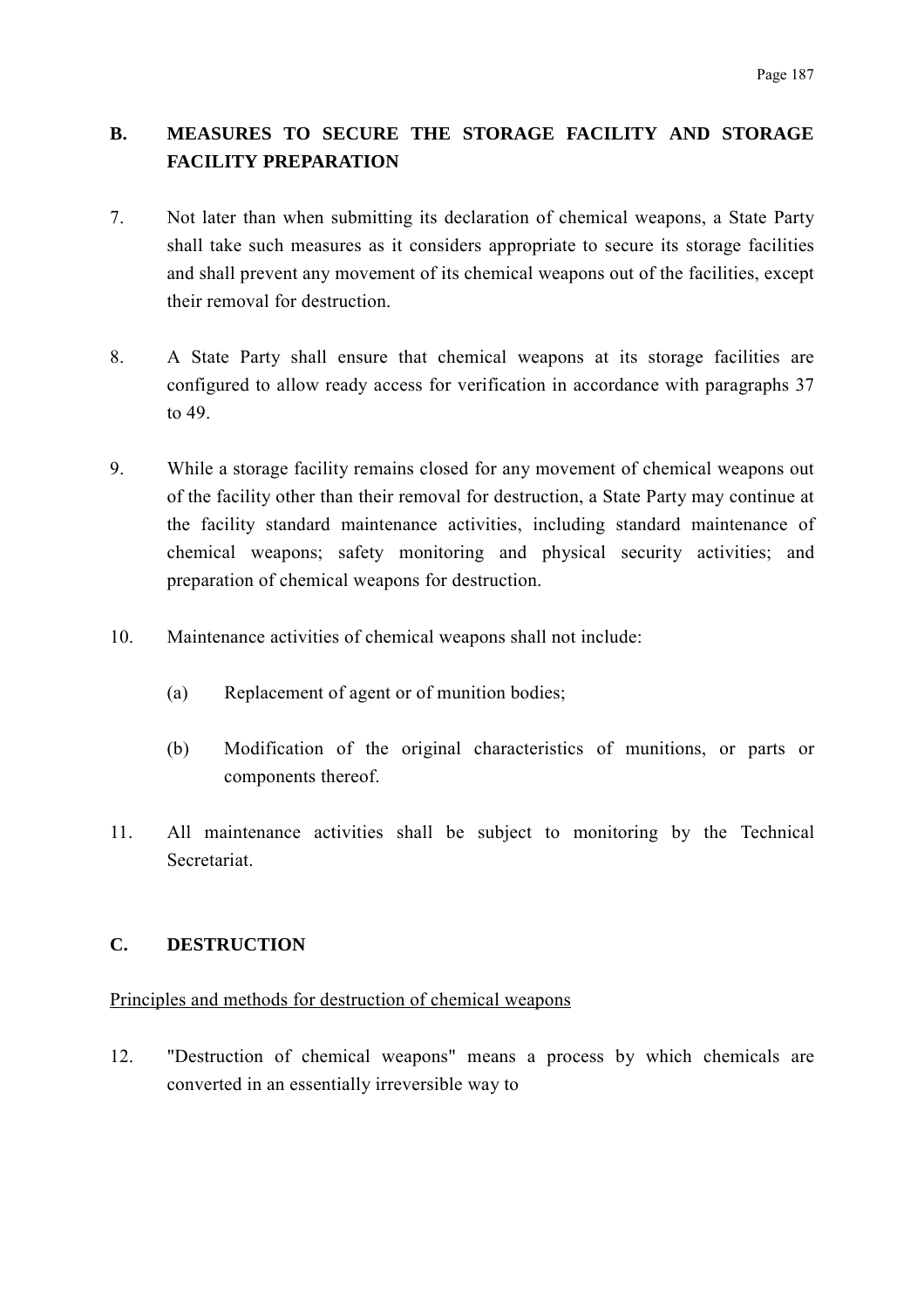a form unsuitable for production of chemical weapons, and which in an irreversible manner renders munitions and other devices unusable as such.

- 13. Each State Party shall determine how it shall destroy chemical weapons, except that the following processes may not be used: dumping in any body of water, land burial or open-pit burning. It shall destroy chemical weapons only at specifically designated and appropriately designed and equipped facilities.
- 14. Each State Party shall ensure that its chemical weapons destruction facilities are constructed and operated in a manner to ensure the destruction of the chemical weapons; and that the destruction process can be verified under the provisions of this Convention.

#### Order of destruction

15. The order of destruction of chemical weapons is based on the obligations specified in Article I and the other Articles, including obligations regarding systematic on-site verification. It takes into account interests of States Parties for undiminished security during the destruction period; confidence-building in the early part of the destruction stage; gradual acquisition of experience in the course of destroying chemical weapons; and applicability irrespective of the actual composition of the stockpiles and the methods chosen for the destruction of the chemical weapons. The order of destruction is based on the principle of levelling out.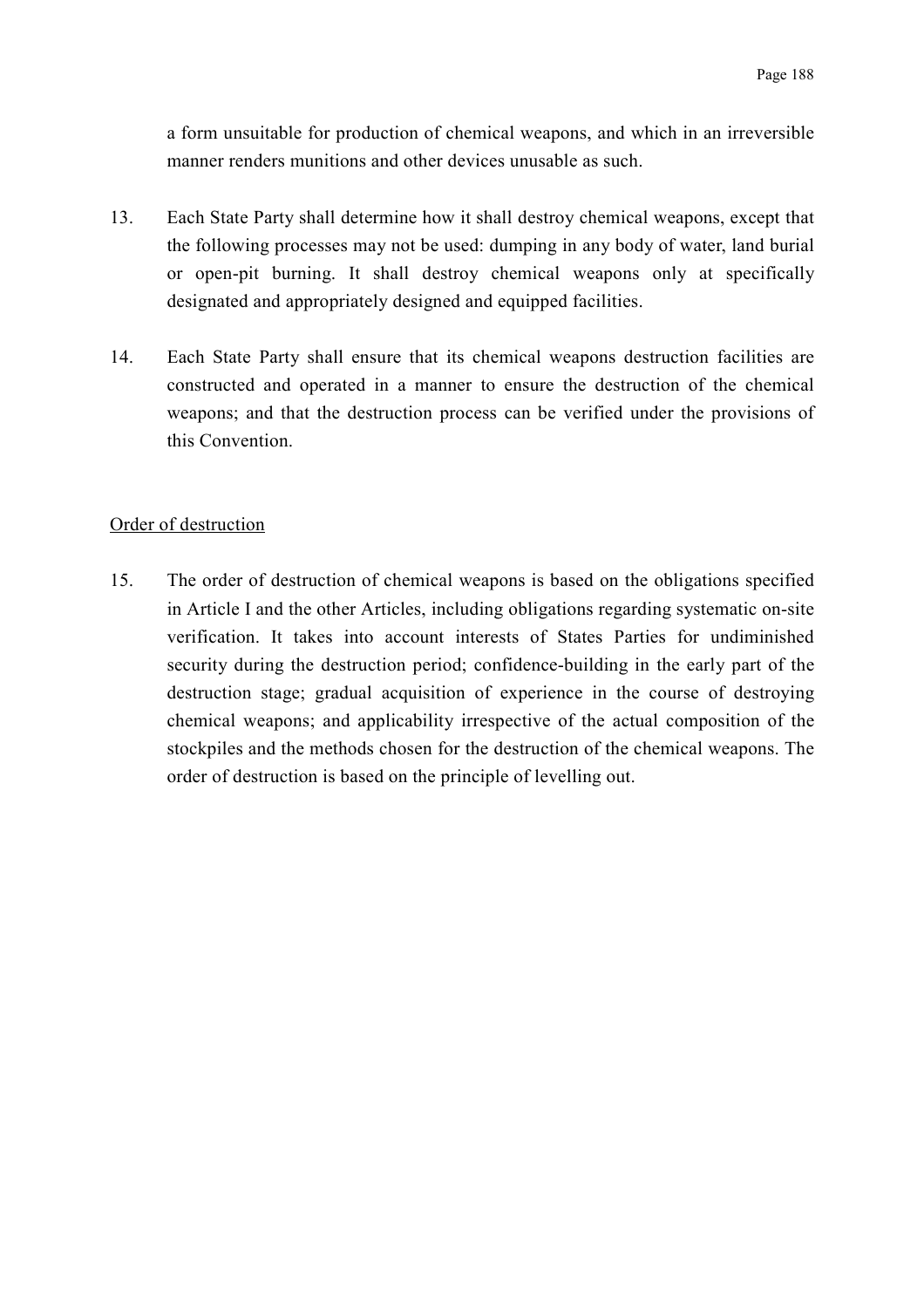- 16. For the purpose of destruction, chemical weapons declared by each State Party shall be divided into three categories:
	- Category 1: Chemical weapons on the basis of Schedule 1 chemicals and their parts and components;
	- Category 2: Chemical weapons on the basis of all other chemicals and their parts and components;
	- Category 3: Unfilled munitions and devices, and equipment specifically designed for use directly in connection with employment of chemical weapons.
- 17. A State Party shall start:
	- (a) The destruction of Category 1 chemical weapons not later than two years after this Convention enters into force for it, and shall complete the destruction not later than 10 years after entry into force of this Convention. A State Party shall destroy chemical weapons in accordance with the following destruction deadlines:
		- (i) Phase 1: Not later than two years after entry into force of this Convention, testing of its first destruction facility shall be completed. Not less than 1 per cent of the Category 1 chemical weapons shall be destroyed not later than three years after the entry into force of this Convention;
		- (ii) Phase 2: Not less than 20 per cent of the Category 1 chemical weapons shall be destroyed not later than five years after the entry into force of this Convention;
		- (iii) Phase 3: Not less than 45 per cent of the Category 1 chemical weapons shall be destroyed not later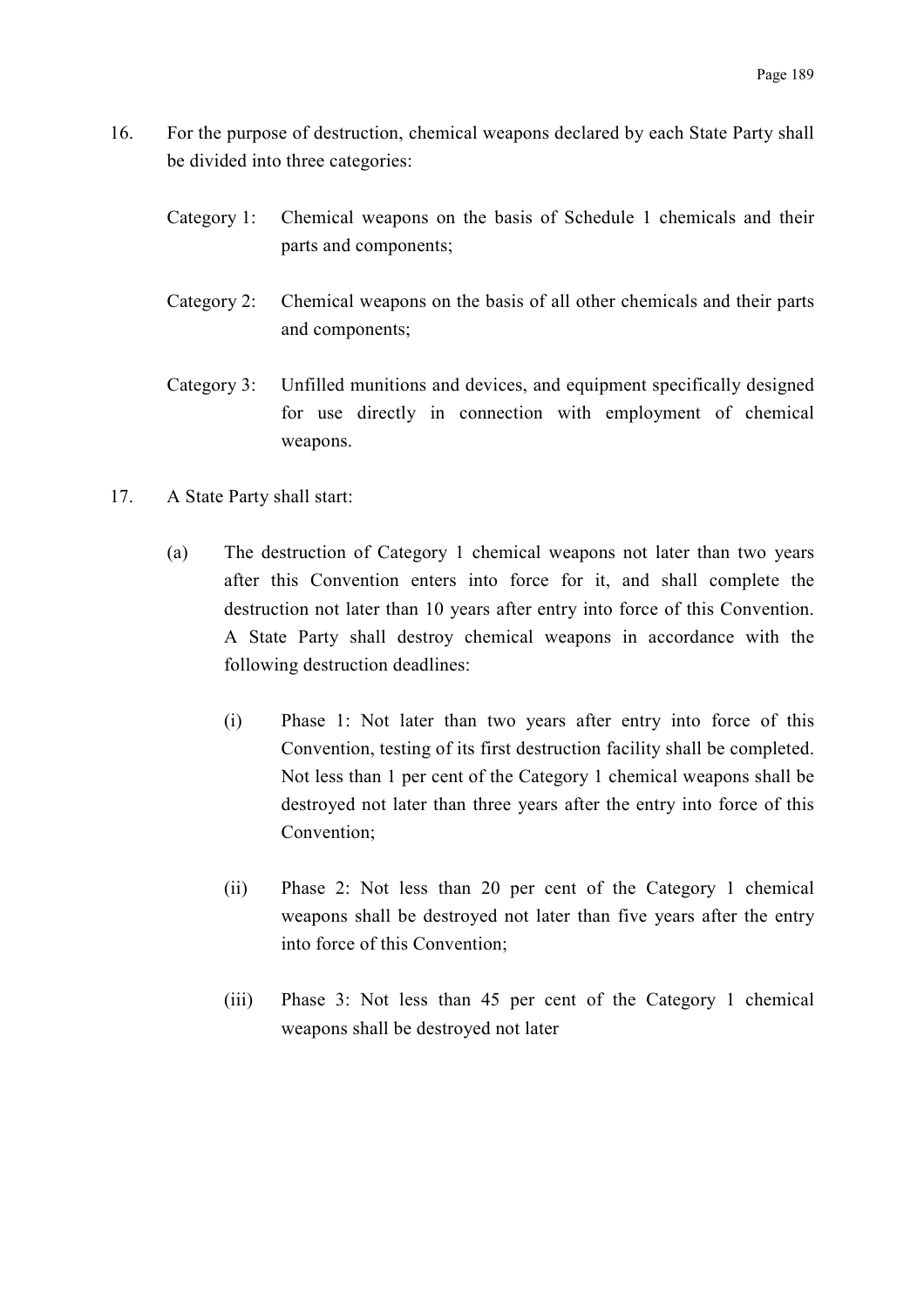than seven years after the entry into force of this Convention;

- (iv) Phase 4: All Category 1 chemical weapons shall be destroyed not later than 10 years after the entry into force of this Convention.
- (b) The destruction of Category 2 chemical weapons not later than one year after this Convention enters into force for it and shall complete the destruction not later than five years after the entry into force of this Convention. Category 2 chemical weapons shall be destroyed in equal annual increments throughout the destruction period. The comparison factor for such weapons is the weight of the chemicals within Category 2; and
- (c) The destruction of Category 3 chemical weapons not later than one year after this Convention enters into force for it, and shall complete the destruction not later than five years after the entry into force of this Convention. Category 3 chemical weapons shall be destroyed in equal annual increments throughout the destruction period. The comparison factor for unfilled munitions and devices is expressed in nominal fill volume (m\$=N3) and for equipment in number of items.
- 18. For the destruction of binary chemical weapons the following shall apply:
	- (a) For the purposes of the order of destruction, a declared quantity (in tonnes) of the key component intended for a specific toxic end-product shall be considered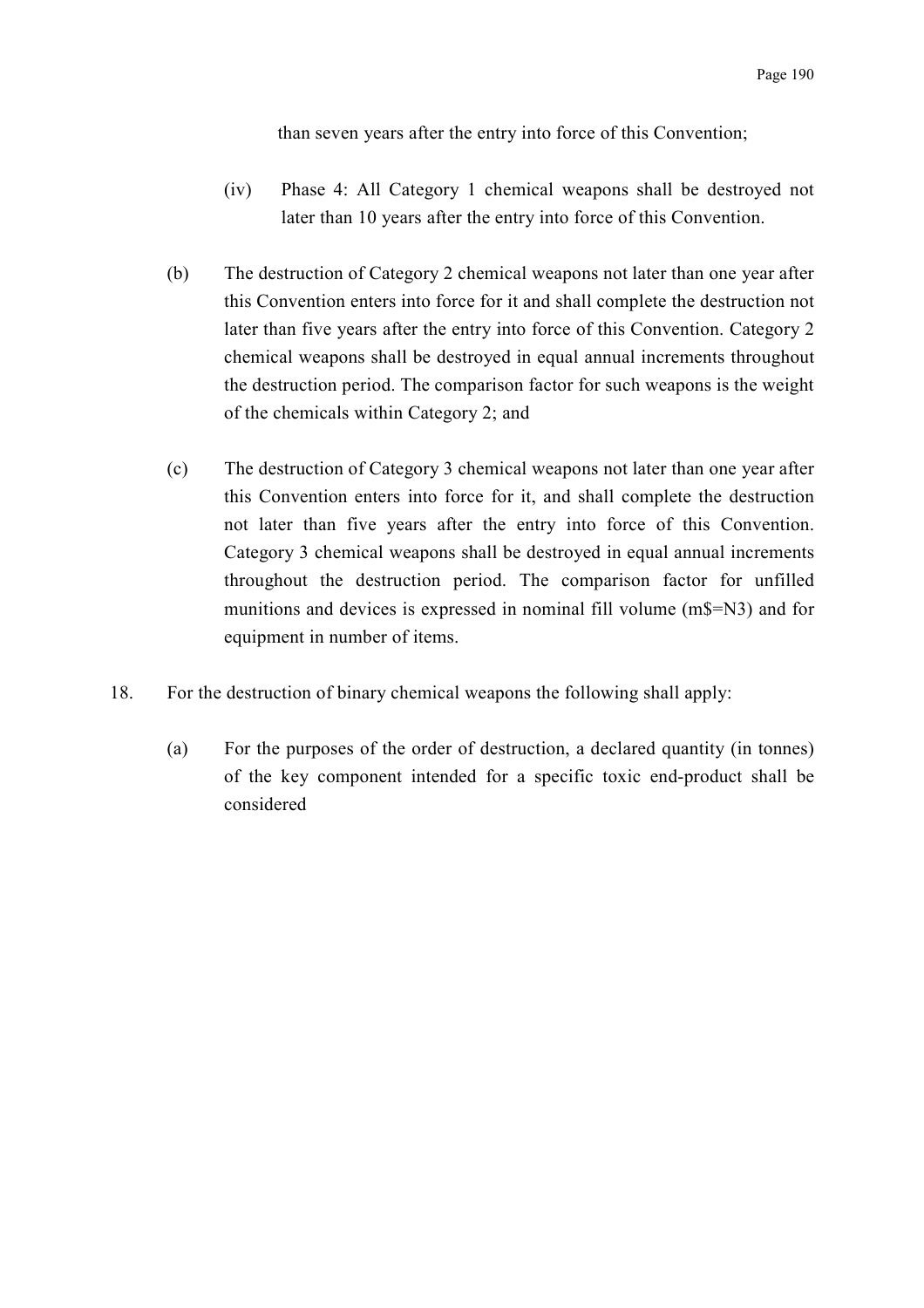equivalent to the quantity (in tonnes) of this toxic end-product calculated on a stoichiometric basis assuming 100 per cent yield.

- (b) A requirement to destroy a given quantity of the key component shall entail a requirement to destroy a corresponding quantity of the other component, calculated from the actual weight ratio of the components in the relevant type of binary chemical munition/device.
- (c) If more of the other component is declared than is needed, based on the actual weight ratio between components, the excess shall be destroyed over the first two years after destruction operations begin.
- (d) At the end of each subsequent operational year a State Party may retain an amount of the other declared component that is determined on the basis of the actual weight ratio of the components in the relevant type of binary chemical munition/device.
- 19. For multicomponent chemical weapons the order of destruction shall be analogous to that envisaged for binary chemical weapons.

# Modification of intermediate destruction deadlines

20. The Executive Council shall review the general plans for destruction of chemical weapons, submitted pursuant to Article III, paragraph  $1(a)(v)$ , and in accordance with paragraph 6, inter alia, to assess their conformity with the order of destruction set forth in paragraphs 15 to 19. The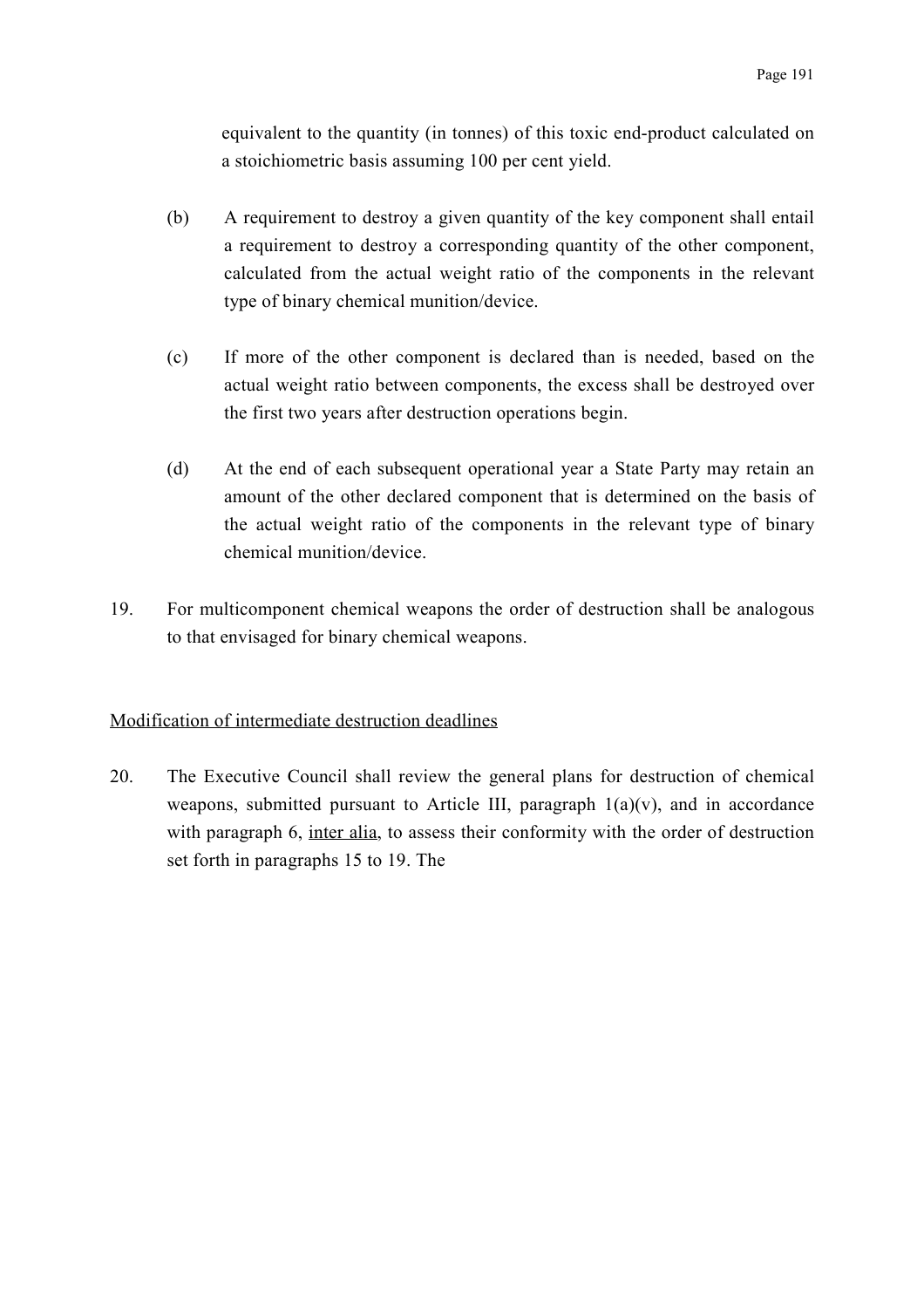Executive Council shall consult with any State Party whose plan does not conform, with the objective of bringing the plan into conformity.

- 21. If a State Party, due to exceptional circumstances beyond its control, believes that it cannot achieve the level of destruction specified for Phase 1, Phase 2 or Phase 3 of the order of destruction of Category 1 chemical weapons, it may propose changes in those levels. Such a proposal must be made not later than 120 days after the entry into force of this Convention and shall contain a detailed explanation of the reasons for the proposal.
- 22. Each State Party shall take all necessary measures to ensure destruction of Category 1 chemical weapons in accordance with the destruction deadlines set forth in paragraph 17(a) as changed pursuant to paragraph 21. However, if a State Party believes that it will be unable to ensure the destruction of the percentage of Category 1 chemical weapons required by an intermediate destruction deadline, it may request the Executive Council to recommend to the Conference to grant an extension of its obligation to meet that deadline. Such a request must be made not less than 180 days before the intermediate destruction deadline and shall contain a detailed explanation of the reasons for the request and the plans of the State Party for ensuring that it will be able to fulfil its obligation to meet the next intermediate destruction deadline.
- 23. If an extension is granted, the State Party shall still be under the obligation to meet the cumulative destruction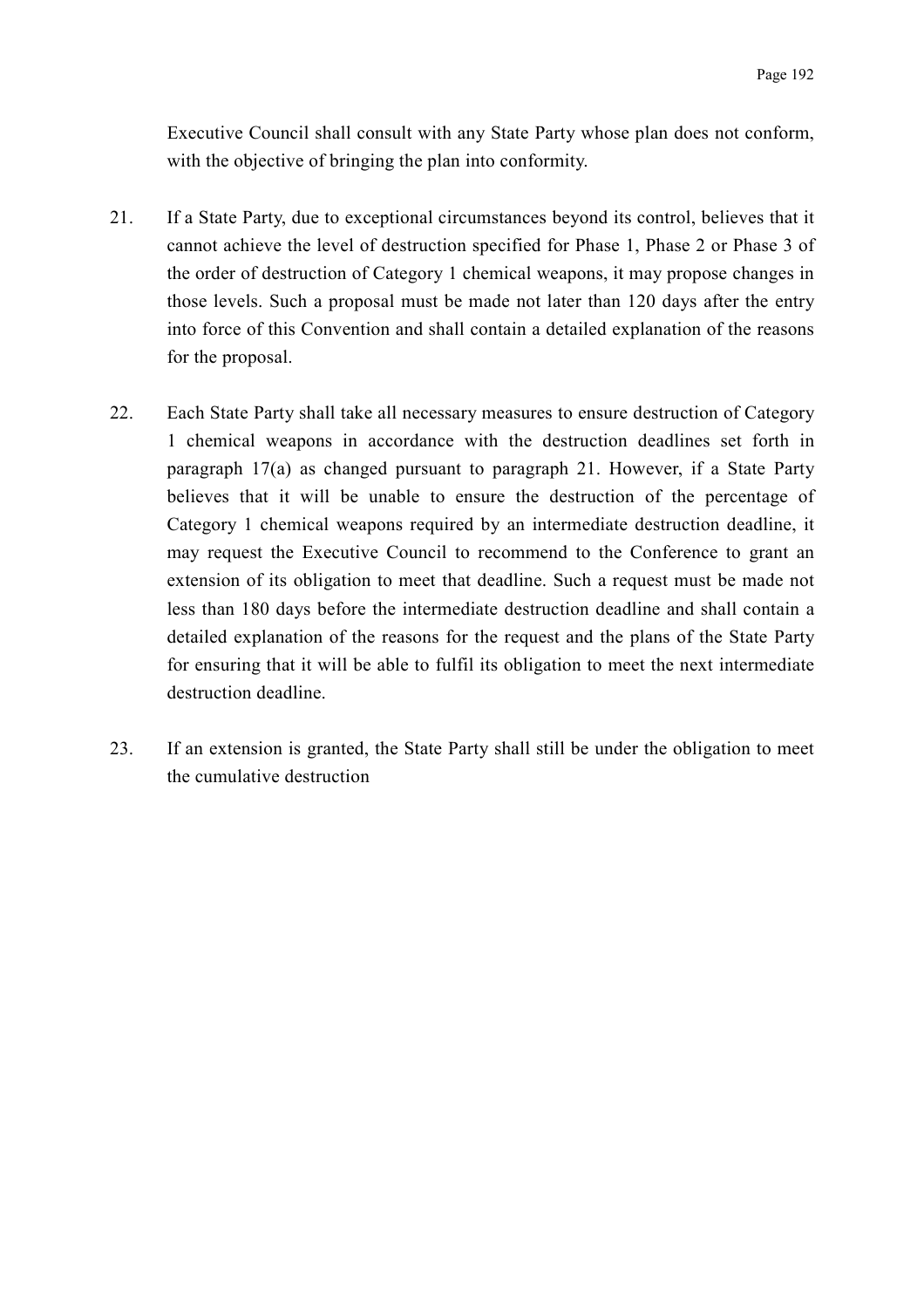requirements set forth for the next destruction deadline. Extensions granted pursuant to this Section shall not, in any way, modify the obligation of the State Party to destroy all Category 1 chemical weapons not later than 10 years after the entry into force of this Convention.

#### Extension of the deadline for completion of destruction

- 24. If a State Party believes that it will be unable to ensure the destruction of all Category 1 chemical weapons not later than 10 years after the entry into force of this Convention, it may submit a request to the Executive Council for an extension of the deadline for completing the destruction of such chemical weapons. Such a request must be made not later than nine years after the entry into force of this Convention.
- 25. The request shall contain:
	- (a) The duration of the proposed extension;
	- (b) A detailed explanation of the reasons for the proposed extension; and
	- (c) A detailed plan for destruction during the proposed extension and the remaining portion of the original 10-year period for destruction.
- 26. A decision on the request shall be taken by the Conference at its next session, on the recommendation of the Executive Council. Any extension shall be the minimum necessary, but in no case shall the deadline for a State Party to complete its destruction of all chemical weapons be extended beyond 15 years after the entry into force of this Convention. The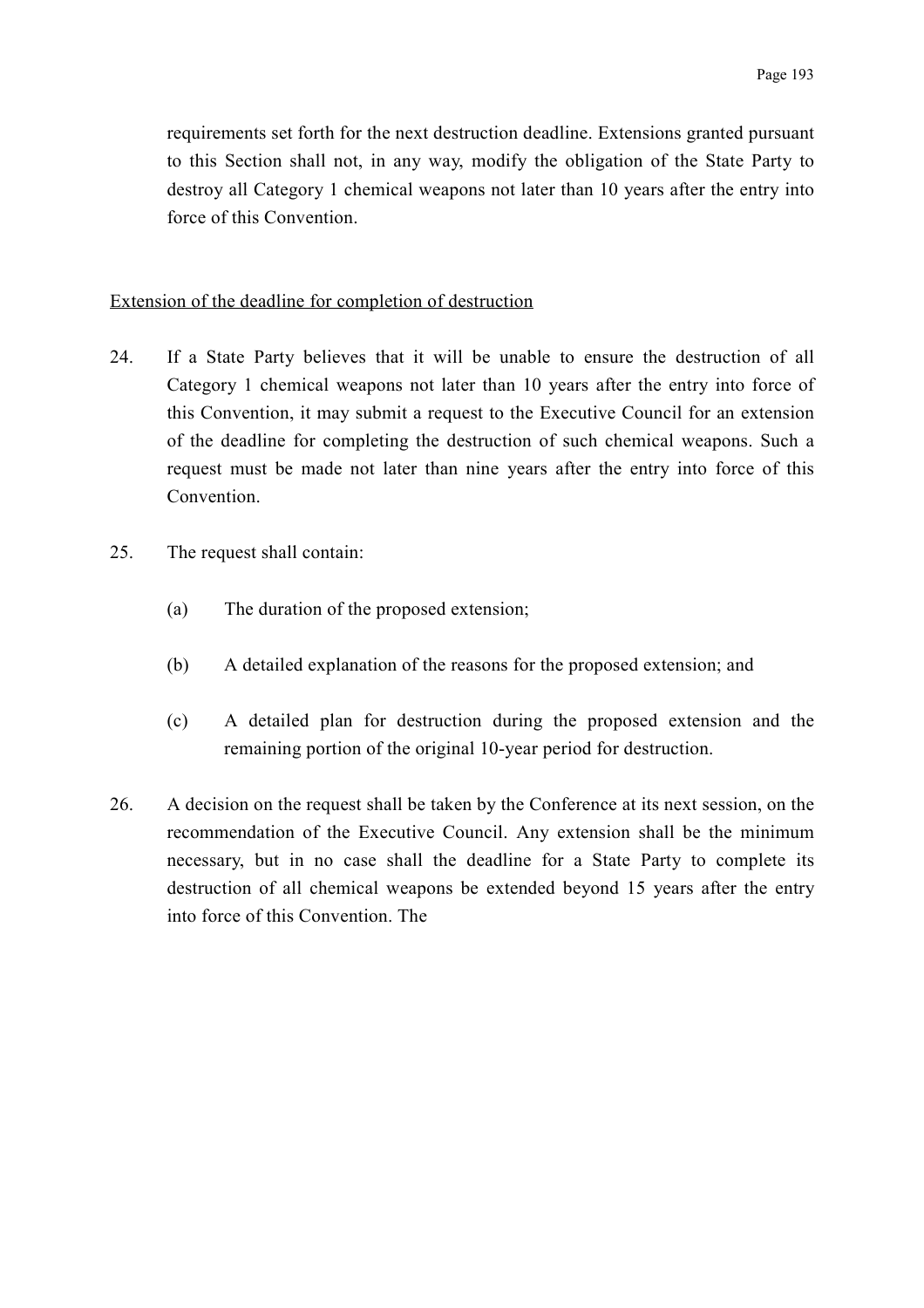Executive Council shall set conditions for the granting of the extension, including the specific verification measures deemed necessary as well as specific actions to be taken by the State Party to overcome problems in its destruction programme. Costs of verification during the extension period shall be allocated in accordance with Article IV, paragraph 16.

- 27. If an extension is granted, the State Party shall take appropriate measures to meet all subsequent deadlines.
- 28. The State Party shall continue to submit detailed annual plans for destruction in accordance with paragraph 29 and annual reports on the destruction of Category 1 chemical weapons in accordance with paragraph 36, until all Category 1 chemical weapons are destroyed. In addition, not later than at the end of each 90 days of the extension period, the State Party shall report to the Executive Council on its destruction activity. The Executive Council shall review progress towards completion of destruction and take the necessary measures to document this progress. All information concerning the destruction activities during the extension period shall be provided by the Executive Council to States Parties, upon request.

#### Detailed annual plans for destruction

29. The detailed annual plans for destruction shall be submitted to the Technical Secretariat not less than 60 days before each annual destruction period begins pursuant to Article IV, paragraph 7(a), and shall specify: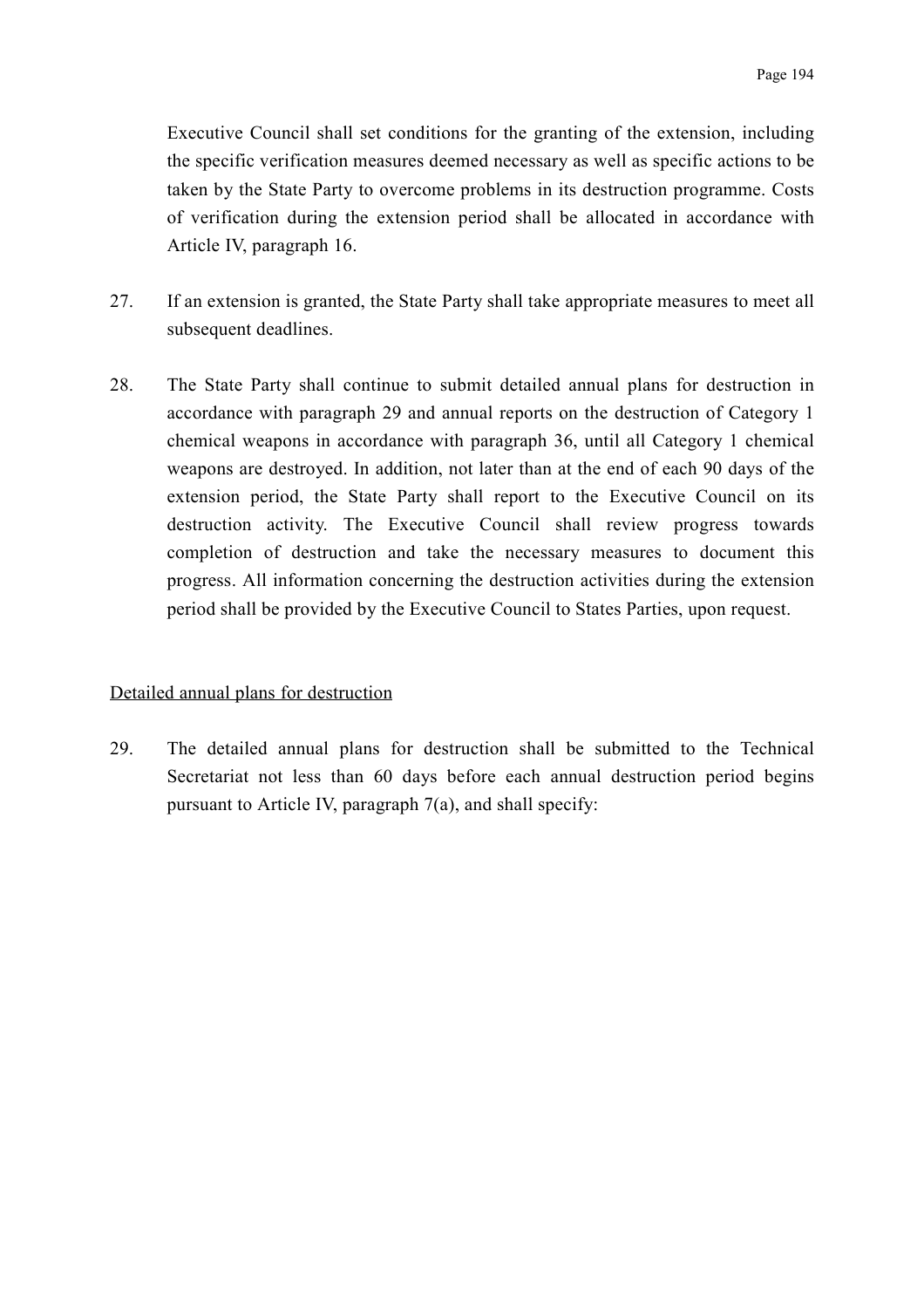- (a) The quantity of each specific type of chemical weapon to be destroyed at each destruction facility and the inclusive dates when the destruction of each specific type of chemical weapon will be accomplished;
- (b) The detailed site diagram for each chemical weapons destruction facility and any changes to previously submitted diagrams; and
- (c) The detailed schedule of activities for each chemical weapons destruction facility for the upcoming year, identifying time required for design, construction or modification of the facility, installation of equipment, equipment check-out and operator training, destruction operations for each specific type of chemical weapon, and scheduled periods of inactivity.
- 30. A State Party shall provide, for each of its chemical weapons destruction facilities, detailed facility information to assist the Technical Secretariat in developing preliminary inspection procedures for use at the facility.
- 31. The detailed facility information for each destruction facility shall include the following information:
	- (a) Name, address and location;
	- (b) Detailed, annotated facility drawings;
	- (c) Facility design drawings, process drawings, and piping and instrumentation design drawings;
	- (d) Detailed technical descriptions, including design drawings and instrument specifications, for the equipment required for: removing the chemical fill from the munitions, devices, and containers; temporarily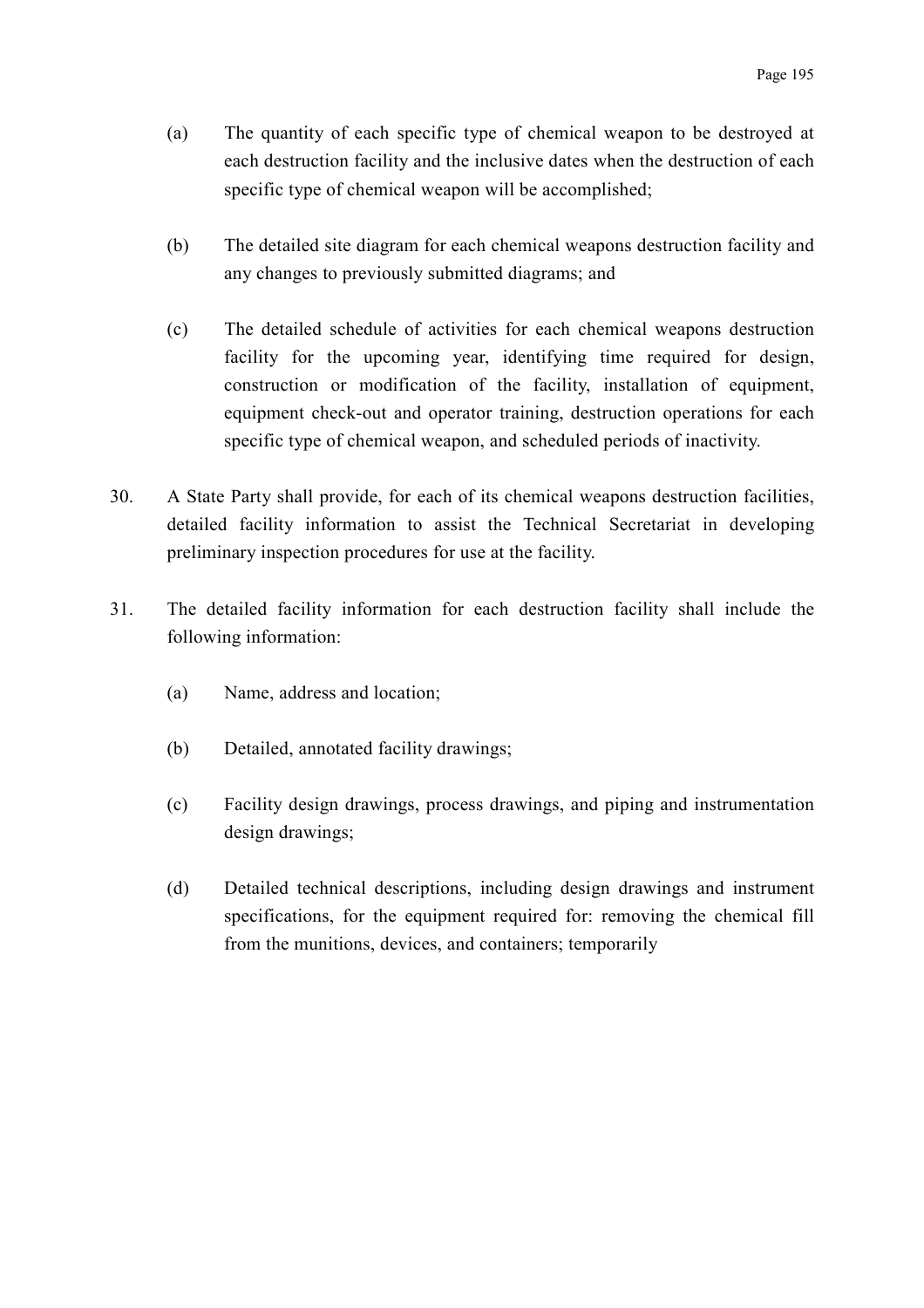storing the drained chemical fill; destroying the chemical agent; and destroying the munitions, devices, and containers;

- (e) Detailed technical descriptions of the destruction process, including material flow rates, temperatures and pressures, and designed destruction efficiency;
- (f) Design capacity for each specific type of chemical weapon;
- (g) A detailed description of the products of destruction and the method of their ultimate disposal;
- (h) A detailed technical description of measures to facilitate inspections in accordance with this Convention;
- (*i*) A detailed description of any temporary holding area at the destruction facility that will be used to provide chemical weapons directly to the destruction facility, including site and facility drawings and information on the storage capacity for each specific type of chemical weapon to be destroyed at the facility;
- (j) A detailed description of the safety and medical measures in force at the facility;
- (k) A detailed description of the living quarters and working premises for the inspectors; and
- (l) Suggested measures for international verification.
- 32. A State Party shall provide, for each of its chemical weapons destruction facilities, the plant operations manuals, the safety and medical plans, the laboratory operations and quality assurance and control manuals, and the environmental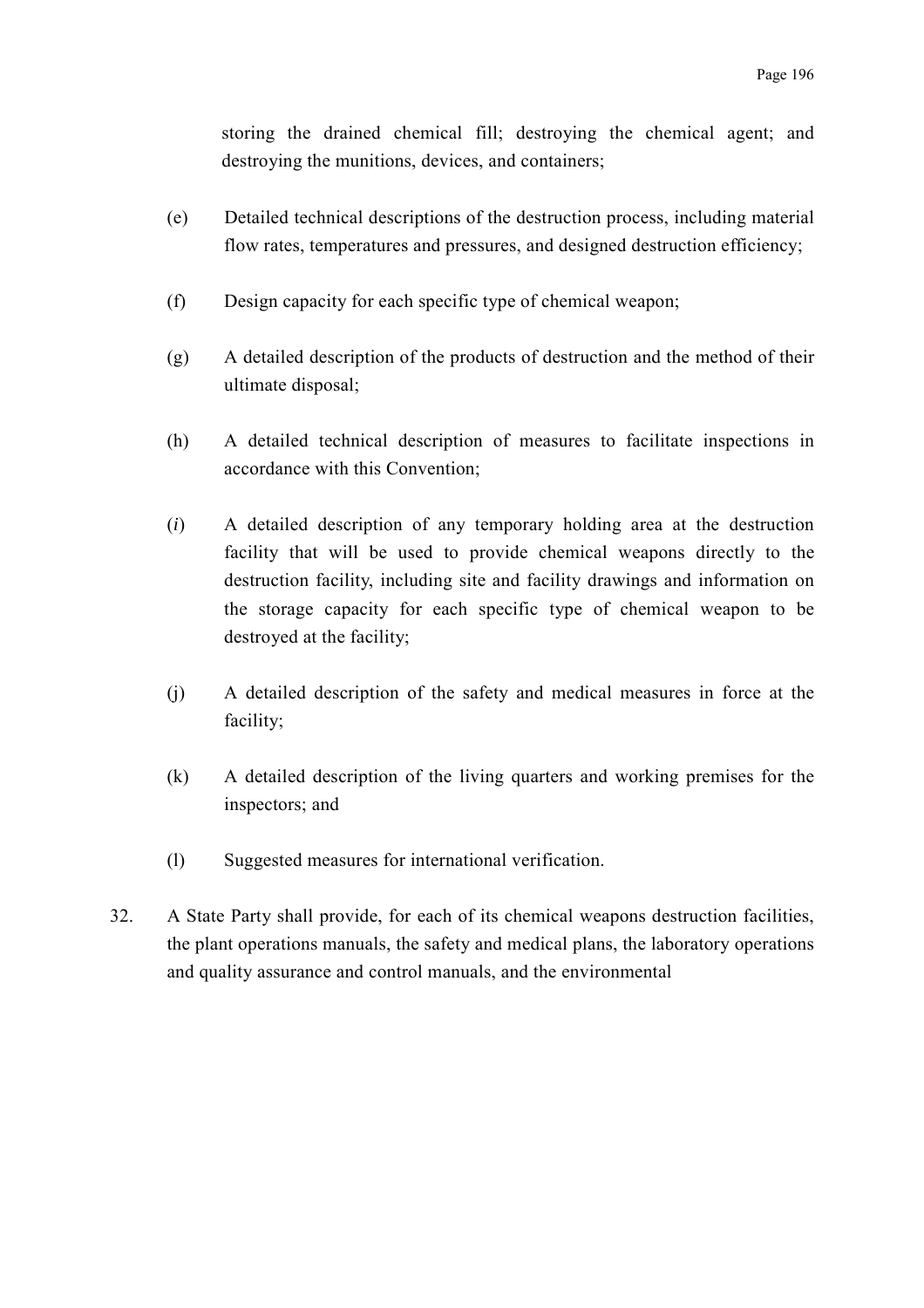permits that have been obtained, except that this shall not include material previously provided.

- 33. A State Party shall promptly notify the Technical Secretariat of any developments that could affect inspection activities at its destruction facilities.
- 34. Deadlines for submission of the information specified in paragraphs 30 to 32 shall be considered and approved by the Conference pursuant to Article VIII, paragraph 21(*i*).
- 35. After a review of the detailed facility information for each destruction facility, the Technical Secretariat, if the need arises, shall enter into consultation with the State Party concerned in order to ensure that its chemical weapons destruction facilities are designed to assure the destruction of chemical weapons, to allow advanced planning on how verification measures may be applied and to ensure that the application of verification measures is consistent with proper facility operation, and that the facility operation allows appropriate verification.

## Annual reports on destruction

36. Information regarding the implementation of plans for destruction of chemical weapons shall be submitted to the Technical Secretariat pursuant to Article IV, paragraph 7(b), not later than 60 days after the end of each annual destruction period and shall specify the actual amounts of chemical weapons which were destroyed during the previous year at each destruction facility. If appropriate, reasons for not meeting destruction goals should be stated.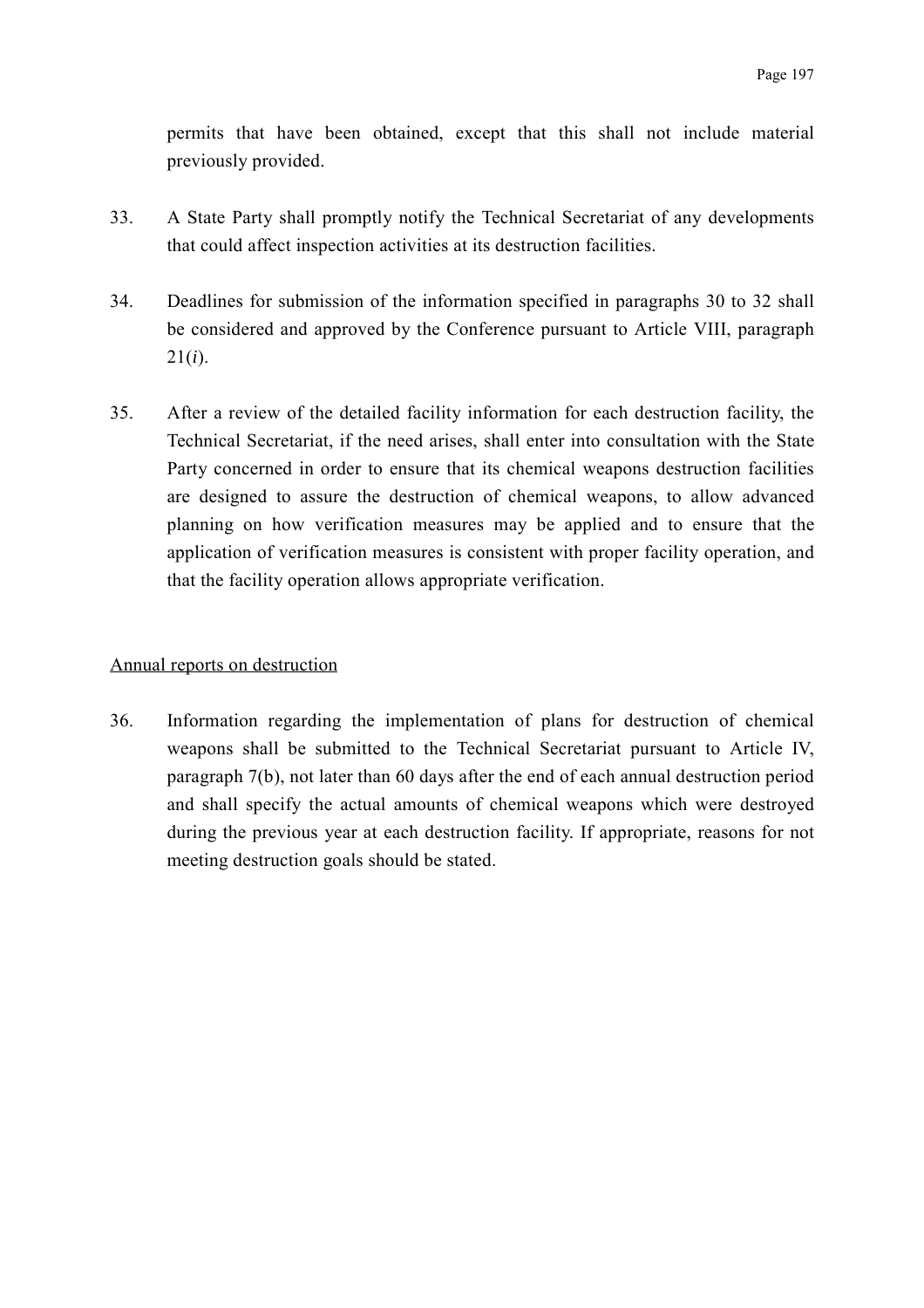# **D. VERIFICATION**

## Verification of declarations of chemical weapons through on-site inspection

- 37. The purpose of the verification of declarations of chemical weapons shall be to confirm through on-site inspection the accuracy of the relevant declarations made pursuant to Article III.
- 38. The inspectors shall conduct this verification promptly after a declaration is submitted. They shall, inter alia, verify the quantity and identity of chemicals, types and number of munitions, devices and other equipment.
- 39. The inspectors shall employ, as appropriate, agreed seals, markers or other inventory control procedures to facilitate an accurate inventory of the chemical weapons at each storage facility.
- 40. As the inventory progresses, inspectors shall install such agreed seals as may be necessary to clearly indicate if any stocks are removed, and to ensure the securing of the storage facility during the inventory. After completion of the inventory, such seals will be removed unless otherwise agreed.

#### Systematic verification of storage facilities

- 41. The purpose of the systematic verification of storage facilities shall be to ensure that no undetected removal of chemical weapons from such facilities takes place.
- 42. The systematic verification shall be initiated as soon as possible after the declaration of chemical weapons is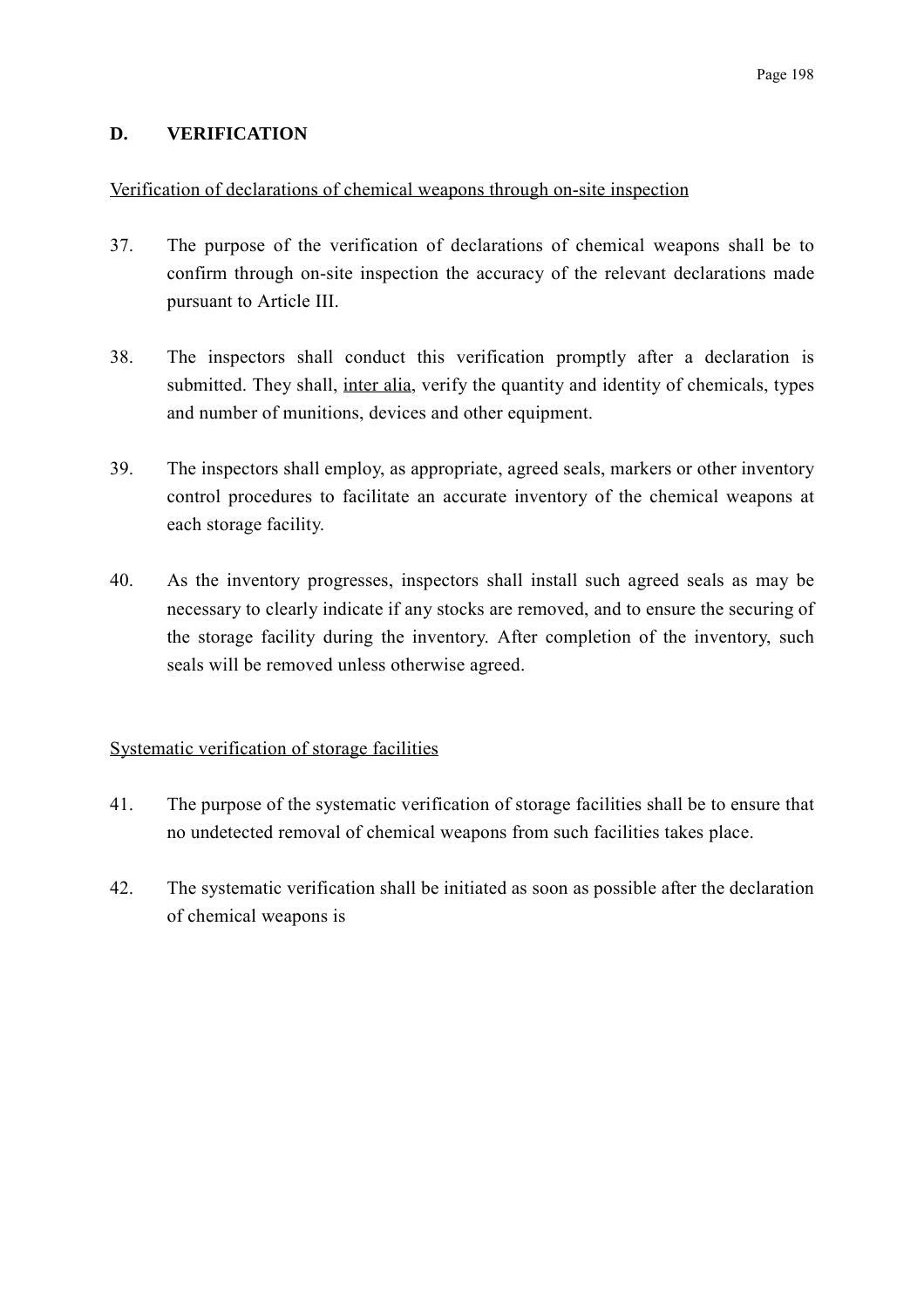submitted and shall continue until all chemical weapons have been removed from the storage facility. It shall in accordance with the facility agreement, combine onsite inspection and monitoring with on-site instruments.

43. When all chemical weapons have been removed from the storage facility, the Technical Secretariat shall confirm the declaration of the State Party to that effect. After this confirmation, the Technical Secretariat shall terminate the systematic verification of the storage facility and shall promptly remove any monitoring instruments installed by the inspectors.

#### Inspections and visits

- 44. The particular storage facility to be inspected shall be chosen by the Technical Secretariat in such a way as to preclude the prediction of precisely when the facility is to be inspected. The guidelines for determining the frequency of systematic onsite inspections shall be elaborated by the Technical Secretariat, taking into account the recommendations to be considered and approved by the Conference pursuant to Article VIII, paragraph 21(*i*).
- 45. The Technical Secretariat shall notify the inspected State Party of its decision to inspect or visit the storage facility 48 hours before the planned arrival of the inspection team at the facility for systematic inspections or visits. In cases of inspections or visits to resolve urgent problems, this period may be shortened. The Technical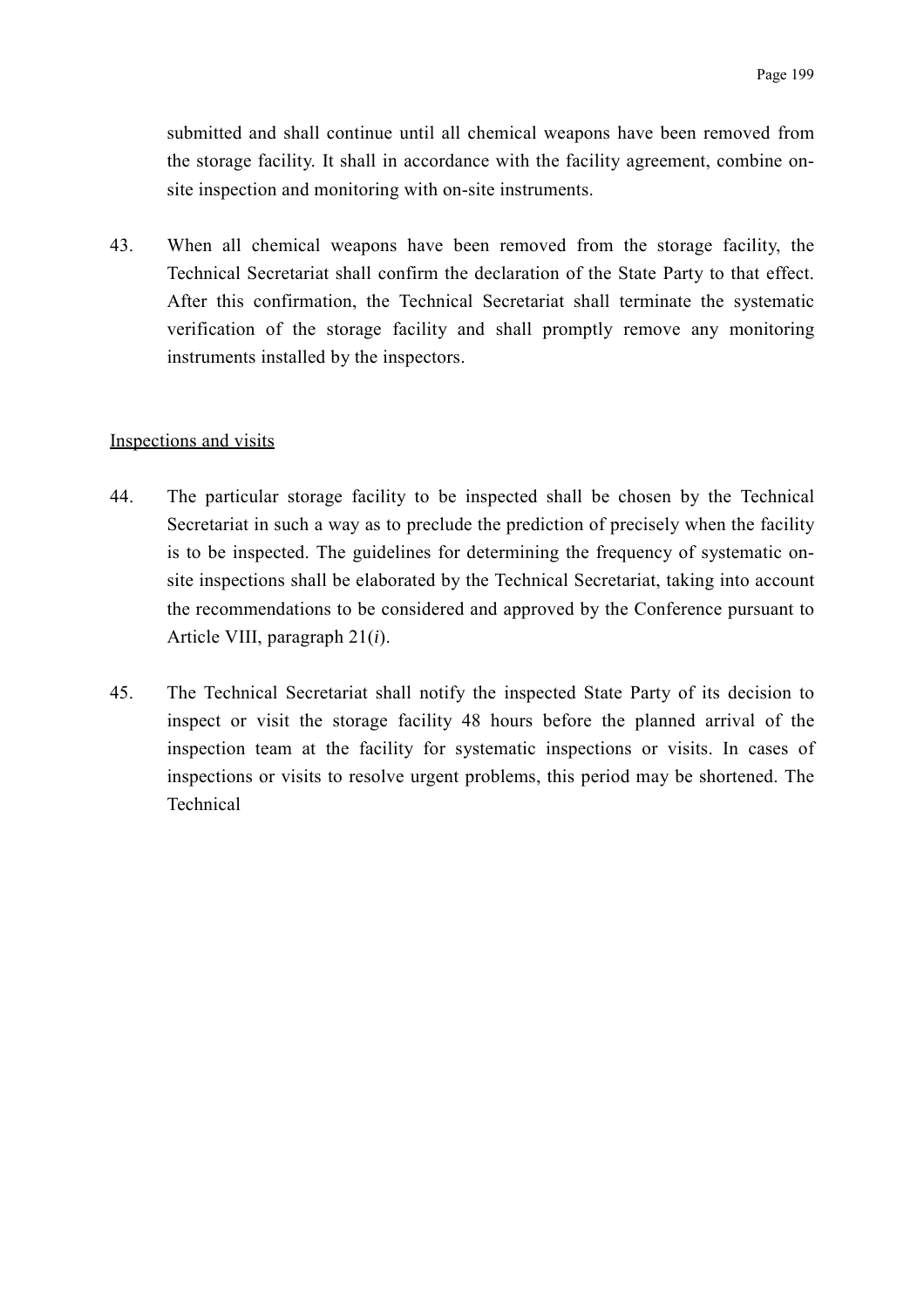Secretariat shall specify the purpose of the inspection or visit.

- 46. The inspected State Party shall make any necessary preparations for the arrival of the inspectors and shall ensure their expeditious transportation from their point of entry to the storage facility. The facility agreement will specify administrative arrangements for inspectors.
- 47. The inspected State Party shall provide the inspection team upon its arrival at the chemical weapons storage facility to carry out an inspection, with the following data on the facility:
	- (a) The number of storage buildings and storage locations;
	- (b) For each storage building and storage location, the type and the identification number or designation, shown on the site diagram; and
	- (c) For each storage building and storage location at the facility, the number of items of each specific type of chemical weapon, and, for containers that are not part of binary munitions, the actual quantity of chemical fill in each container.
- 48. In carrying out an inventory, within the time available, inspectors shall have the right:
	- (a) To use any of the following inspection techniques:
		- (i) inventory all the chemical weapons stored at the facility;
		- (ii) inventory all the chemical weapons stored in specific buildings or locations at the facility, as chosen by the inspectors; or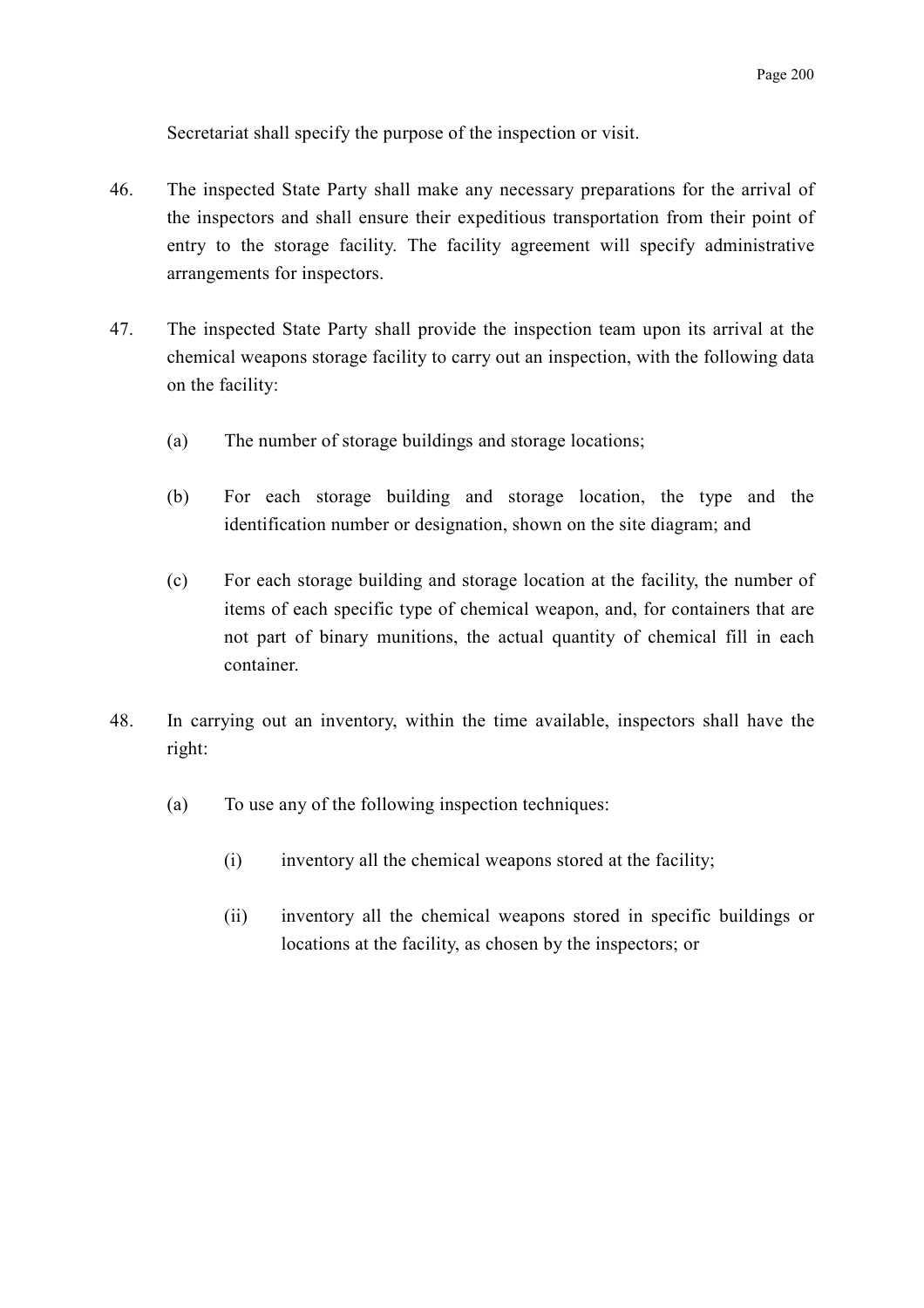- (iii) inventory all the chemical weapons of one or more specific types stored at the facility, as chosen by the inspectors; and
- (b) To check all items inventoried against agreed records.
- 49. Inspectors shall, in accordance with facility agreements:
	- (a) Have unimpeded access to all parts of the storage facilities including any munitions, devices, bulk containers, or other containers therein. While conducting their activity, inspectors shall comply with the safety regulations at the facility. The items to be inspected will be chosen by the inspectors; and
	- (b) Have the right, during the first and any subsequent inspection of each chemical weapons storage facility, to designate munitions, devices, and containers from which samples are to be taken, and to affix to such munitions, devices, and containers a unique tag that will indicate an attempt to remove or alter the tag. A sample shall be taken from a tagged item at a chemical weapons storage facility or a chemical weapons destruction facility as soon as it is practically possible in accordance with the corresponding destruction programmes, and, in any case, not later than by the end of the destruction operations.

#### Systematic verification of the destruction of chemical weapons

50. The purpose of verification of destruction of chemical weapons shall be: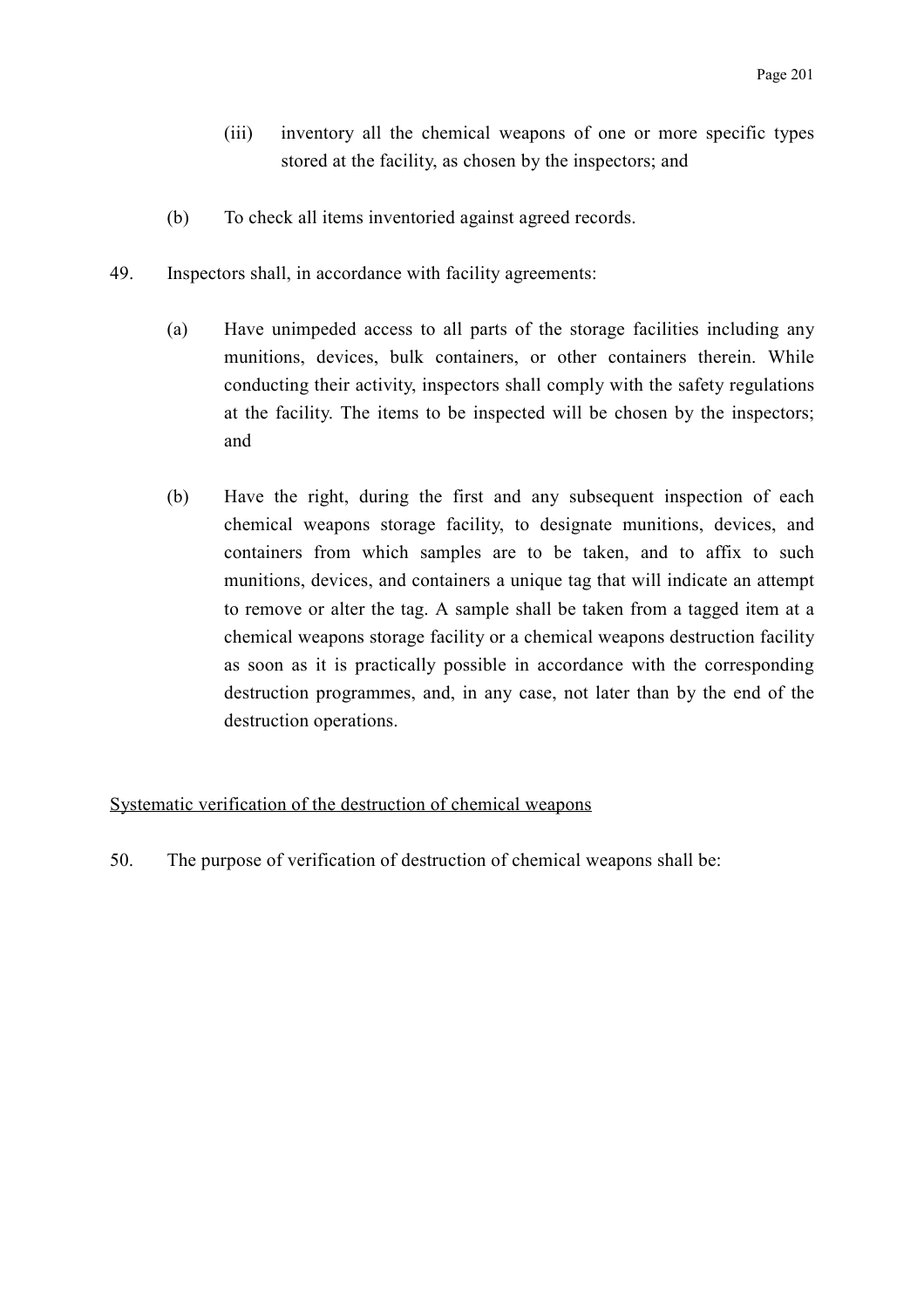- (a) To confirm the identity and quantity of the chemical weapons stocks to be destroyed; and
- (b) To confirm that these stocks have been destroyed.
- 51. Chemical weapons destruction operations during the first 390 days after the entry into force of this Convention shall be governed by transitional verification arrangements. Such arrangements, including a transitional facility agreement, provisions for verification through on-site inspection and monitoring with on-site instruments, and the time-frame for application of the arrangements, shall be agreed between the Organization and the inspected State Party. These arrangements shall be approved by the Executive Council not later than 60 days after this Convention enters into force for the State Party, taking into account the recommendations of the Technical Secretariat, which shall be based on an evaluation of the detailed facility information provided in accordance with paragraph 31 and a visit to the facility. The Executive Council shall, at its first session, establish the guidelines for such transitional verification arrangements, based on recommendations to be considered and approved by the Conference pursuant to Article VIII, paragraph 21(*i*). The transitional verification arrangements shall be designed to verify, throughout the entire transitional period, the destruction of chemical weapons in accordance with the purposes set forth in paragraph 50, and to avoid hampering ongoing destruction operations.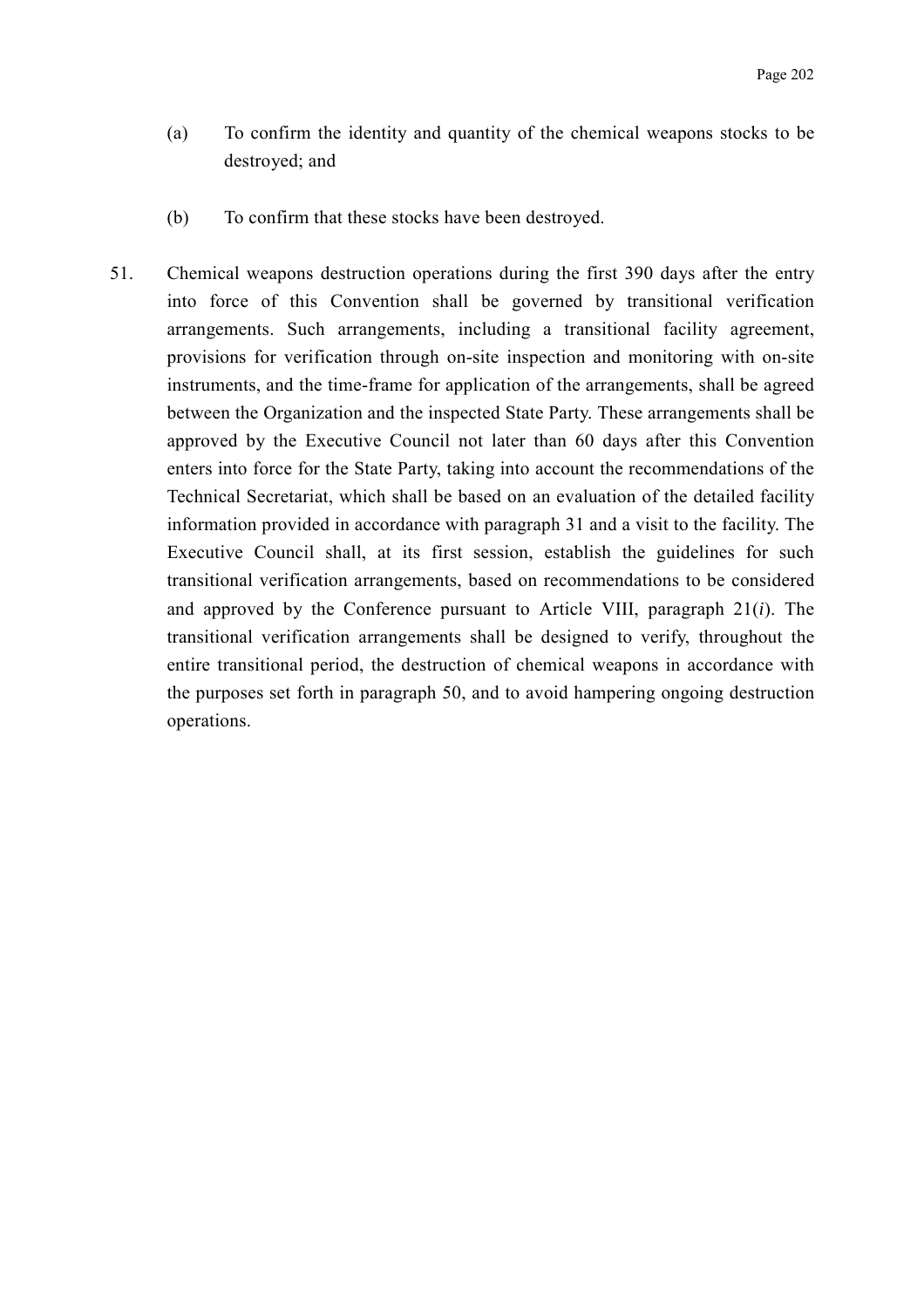- 52. The provisions of paragraphs 53 to 61 shall apply to chemical weapons destruction operations that are to begin not earlier than 390 days after the entry into force of this Convention.
- 53. On the basis of this Convention and the detailed destruction facility information, and as the case may be, on experience from previous inspections, the Technical Secretariat shall prepare a draft plan for inspecting the destruction of chemical weapons at each destruction facility. The plan shall be completed and provided to the inspected State Party for comment not less than 270 days before the facility begins destruction operations pursuant to this Convention. Any differences between the Technical Secretariat and the inspected State Party should be resolved through consultations. Any unresolved matter shall be forwarded to the Executive Council for appropriate action with a view to facilitating the full implementation of this Convention.
- 54. The Technical Secretariat shall conduct an initial visit to each chemical weapons destruction facility of the inspected State Party not less than 240 days before each facility begins destruction operations pursuant to this Convention, to allow it to familiarize itself with the facility and assess the adequacy of the inspection plan.
- 55. In the case of an existing facility where chemical weapons destruction operations have already been initiated, the inspected State Party shall not be required to decontaminate the facility before the Technical Secretariat conducts an initial visit. The duration of the visit shall not exceed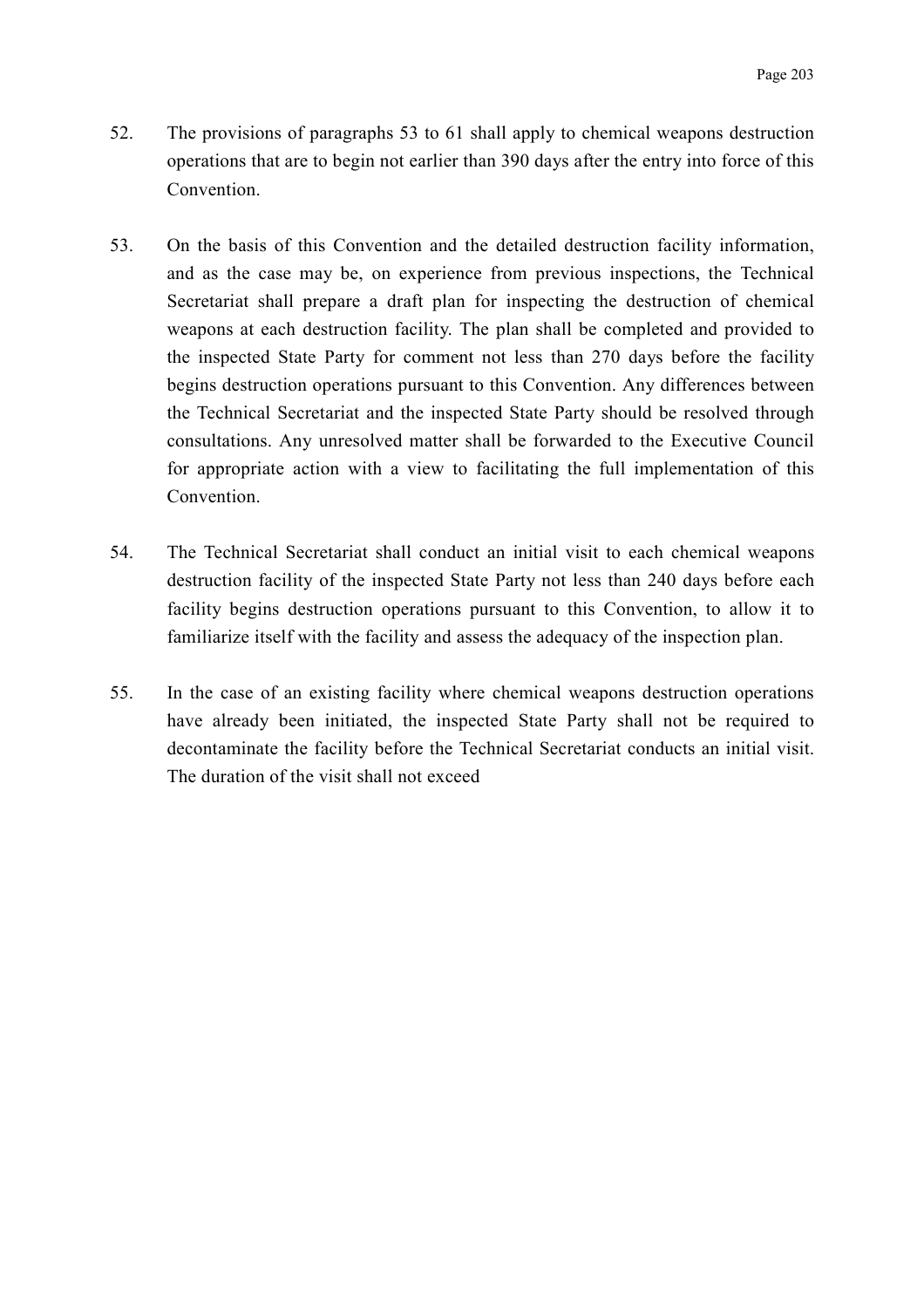five days and the number of visiting personnel shall not exceed 15.

- 56. The agreed detailed plans for verification, with an appropriate recommendation by the Technical Secretariat, shall be forwarded to the Executive Council for review. The Executive Council shall review the plans with a view to approving them, consistent with verification objectives and obligations under this Convention. It should also confirm that verification schemes for destruction are consistent with verification aims and are efficient and practical. This review should be completed not less than 180 days before the destruction period begins.
- 57. Each member of the Executive Council may consult with the Technical Secretariat on any issues regarding the adequacy of the plan for verification. If there are no objections by any member of the Executive Council, the plan shall be put into action.
- 58. If there are any difficulties, the Executive Council shall enter into consultations with the State Party to reconcile them. If any difficulties remain unresolved they shall be referred to the Conference.
- 59. The detailed facility agreements for chemical weapons destruction facilities shall specify, taking into account the specific characteristics of the destruction facility and its mode of operation:
	- (a) Detailed on-site inspection procedures; and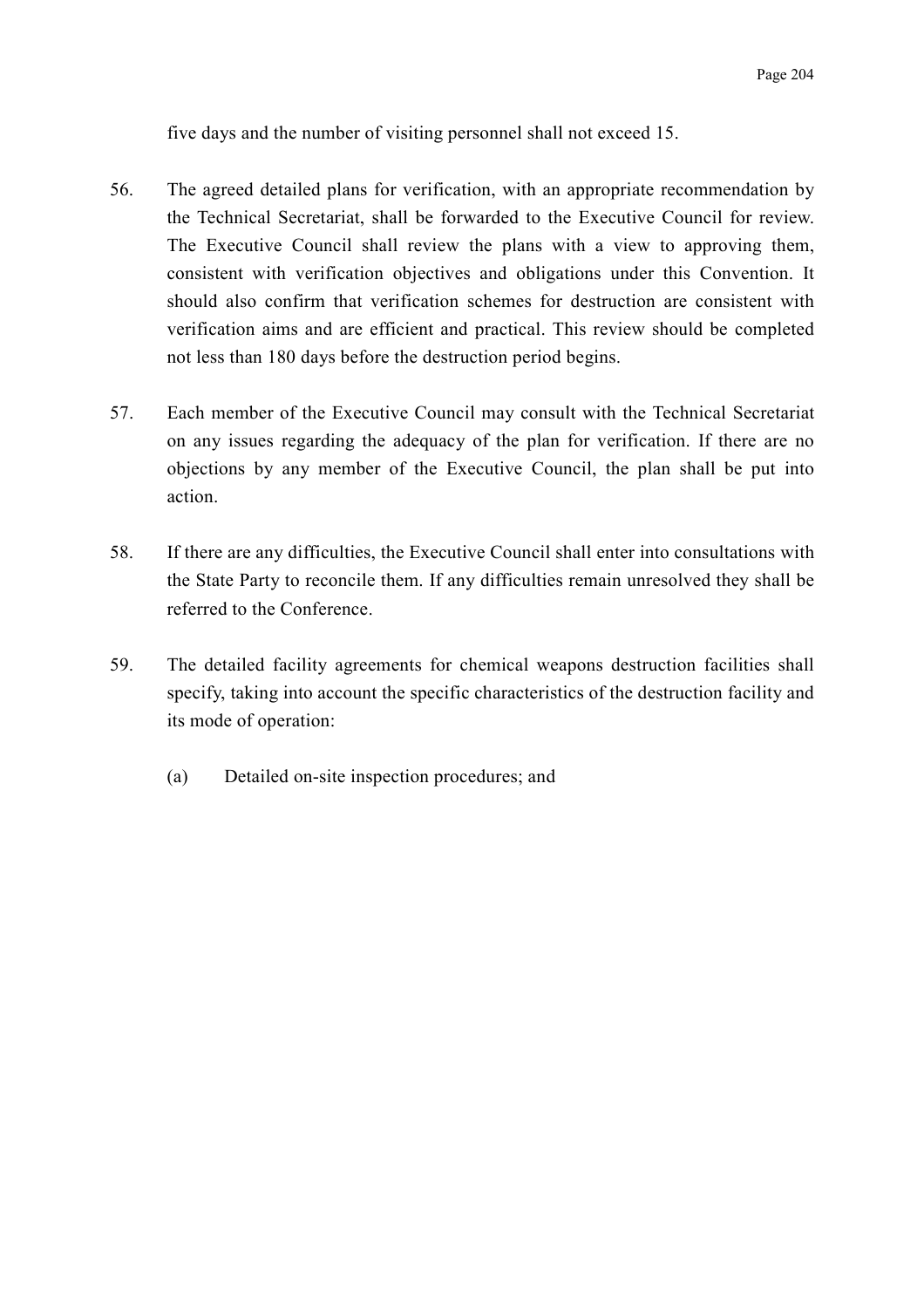- (b) Provisions for verification through continuous monitoring with on-site instruments and physical presence of inspectors.
- 60. Inspectors shall be granted access to each chemical weapons destruction facility not less than 60 days before the commencement of the destruction, pursuant to this Convention, at the facility. Such access shall be for the purpose of supervising the installation of the inspection equipment, inspecting this equipment and testing its operation, as well as for the purpose of carrying out a final engineering review of the facility. In the case of an existing facility where chemical weapons destruction operations have already been initiated, destruction operations shall be stopped for the minimum amount of time required, not to exceed 60 days, for installation and testing of the inspection equipment. Depending on the results of the testing and review, the State Party and the Technical Secretariat may agree on additions or changes to the detailed facility agreement for the facility.
- 61. The inspected State Party shall notify, in writing, the inspection team leader at a chemical weapons destruction facility not less than four hours before the departure of each shipment of chemical weapons from a chemical weapons storage facility to that destruction facility. This notification shall specify the name of the storage facility, the estimated times of departure and arrival, the specific types and quantities of chemical weapons being transported, whether any tagged items are being moved, and the method of transportation. This notification may include notification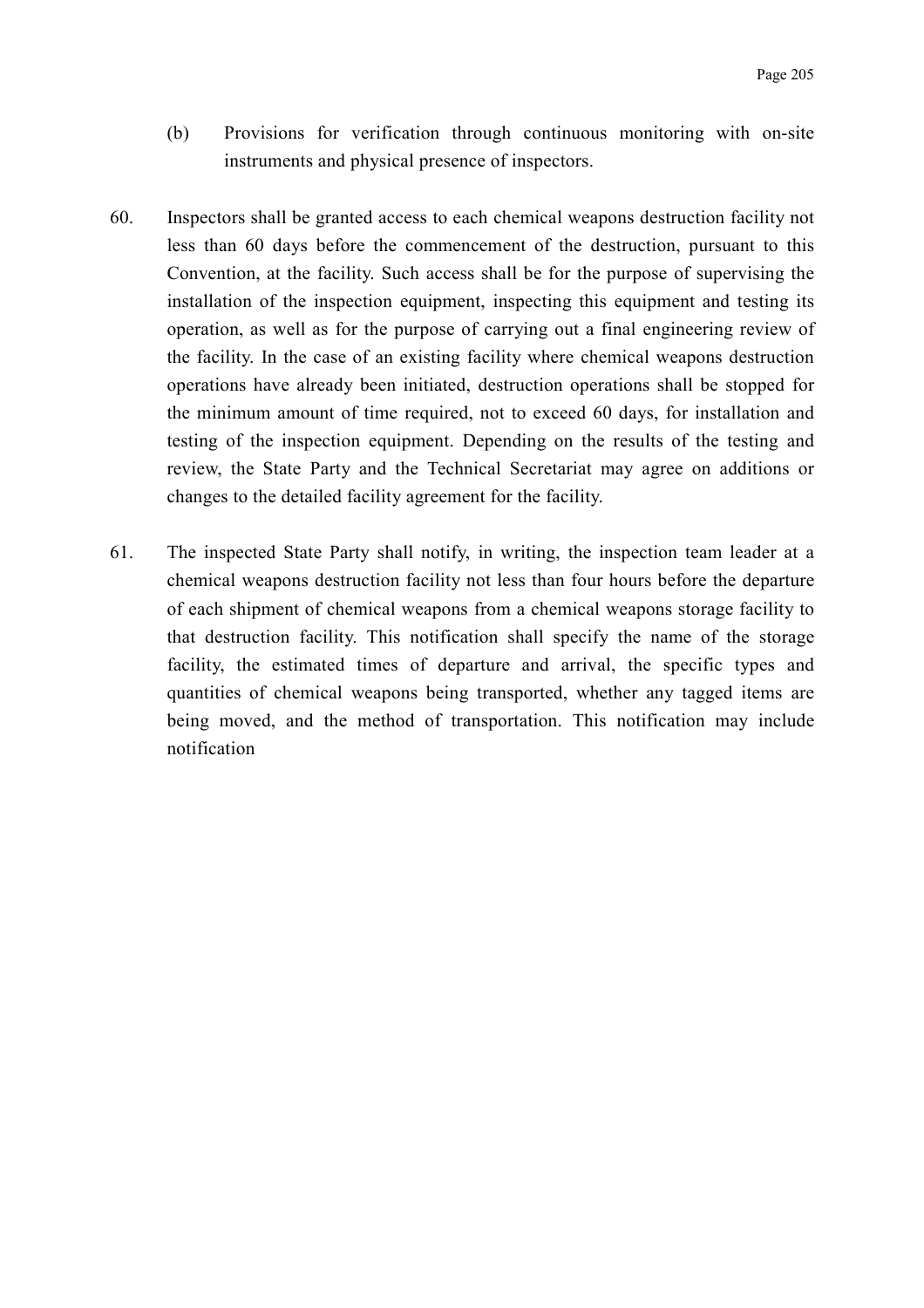of more than one shipment. The inspection team leader shall be promptly notified, in writing, of any changes in this information.

#### Chemical weapons storage facilities at chemical weapons destruction facilities

- 62. The inspectors shall verify the arrival of the chemical weapons at the destruction facility and the storing of these chemical weapons. The inspectors shall verify the inventory of each shipment, using agreed procedures consistent with facility safety regulations, prior to the destruction of the chemical weapons. They shall employ, as appropriate, agreed seals, markers or other inventory control procedures to facilitate an accurate inventory of the chemical weapons prior to destruction.
- 63. As soon and as long as chemical weapons are stored at chemical weapons storage facilities located at chemical weapons destruction facilities, these storage facilities shall be subject to systematic verification in conformity with the relevant facility agreements.
- 64. At the end of an active destruction phase, inspectors shall make an inventory of the chemical weapons, that have been removed from the storage facility, to be destroyed. They shall verify the accuracy of the inventory of the chemical weapons remaining, employing inventory control procedures as referred to in paragraph 62.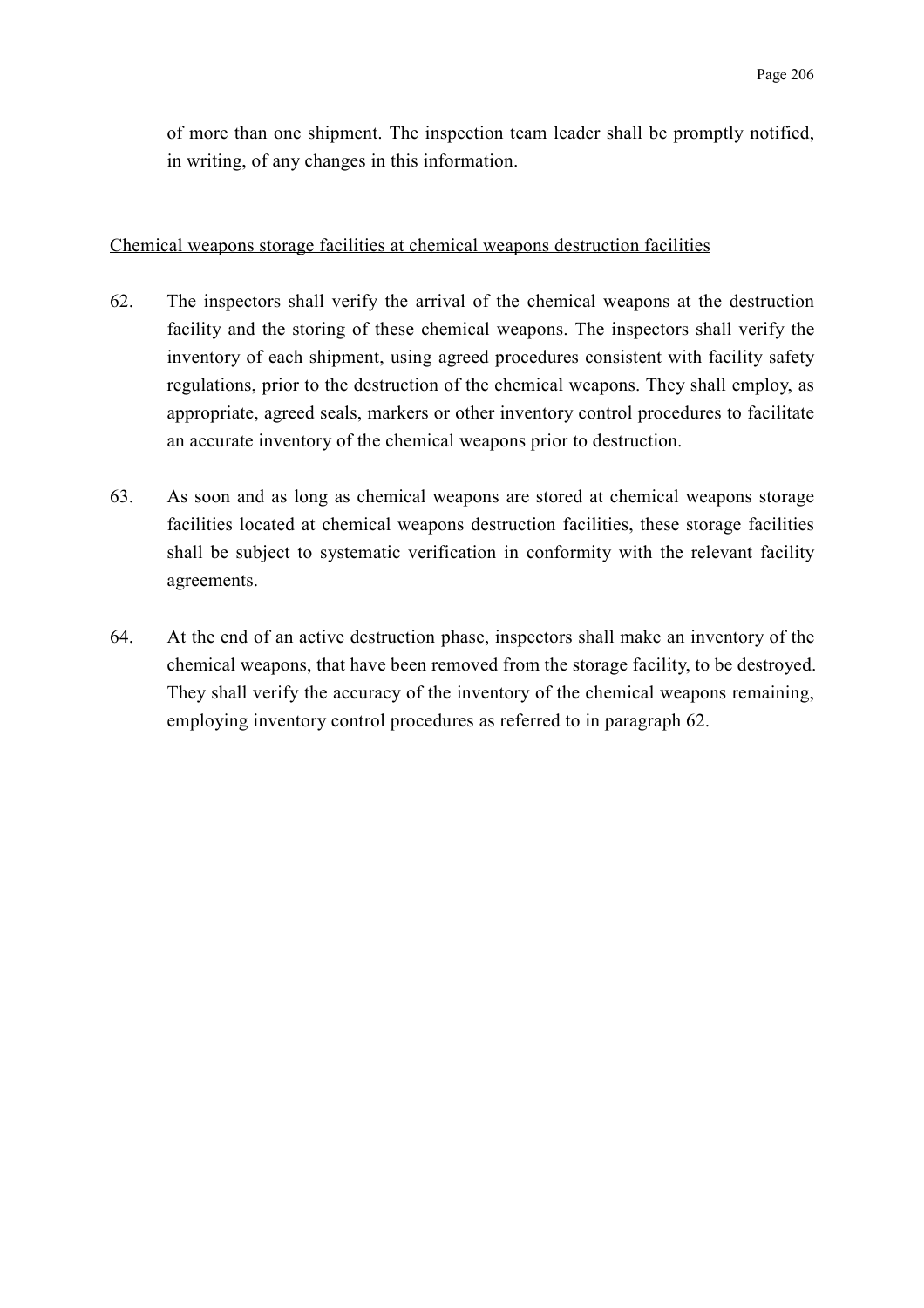# Systematic on-site verification measures at chemical weapons destruction facilities

- 65. The inspectors shall be granted access to conduct their activities at the chemical weapons destruction facilities and the chemical weapons storage facilities located at such facilities during the entire active phase of destruction.
- 66. At each chemical weapons destruction facility, to provide assurance that no chemical weapons are diverted and that the destruction process has been completed, inspectors shall have the right to verify through their physical presence and monitoring with on-site instruments:
	- (a) The receipt of chemical weapons at the facility;
	- (b) The temporary holding area for chemical weapons and the specific type and quantity of chemical weapons stored in that area;
	- (c) The specific type and quantity of chemical weapons being destroyed;
	- (d) The process of destruction;
	- (e) The end-product of destruction;
	- (f) The mutilation of metal parts; and
	- (g) The integrity of the destruction process and of the facility as a whole.
- 67. Inspectors shall have the right to tag, for sampling, munitions, devices, or containers located in the temporary holding areas at the chemical weapons destruction facilities.
- 68. To the extent that it meets inspection requirements, information from routine facility operations, with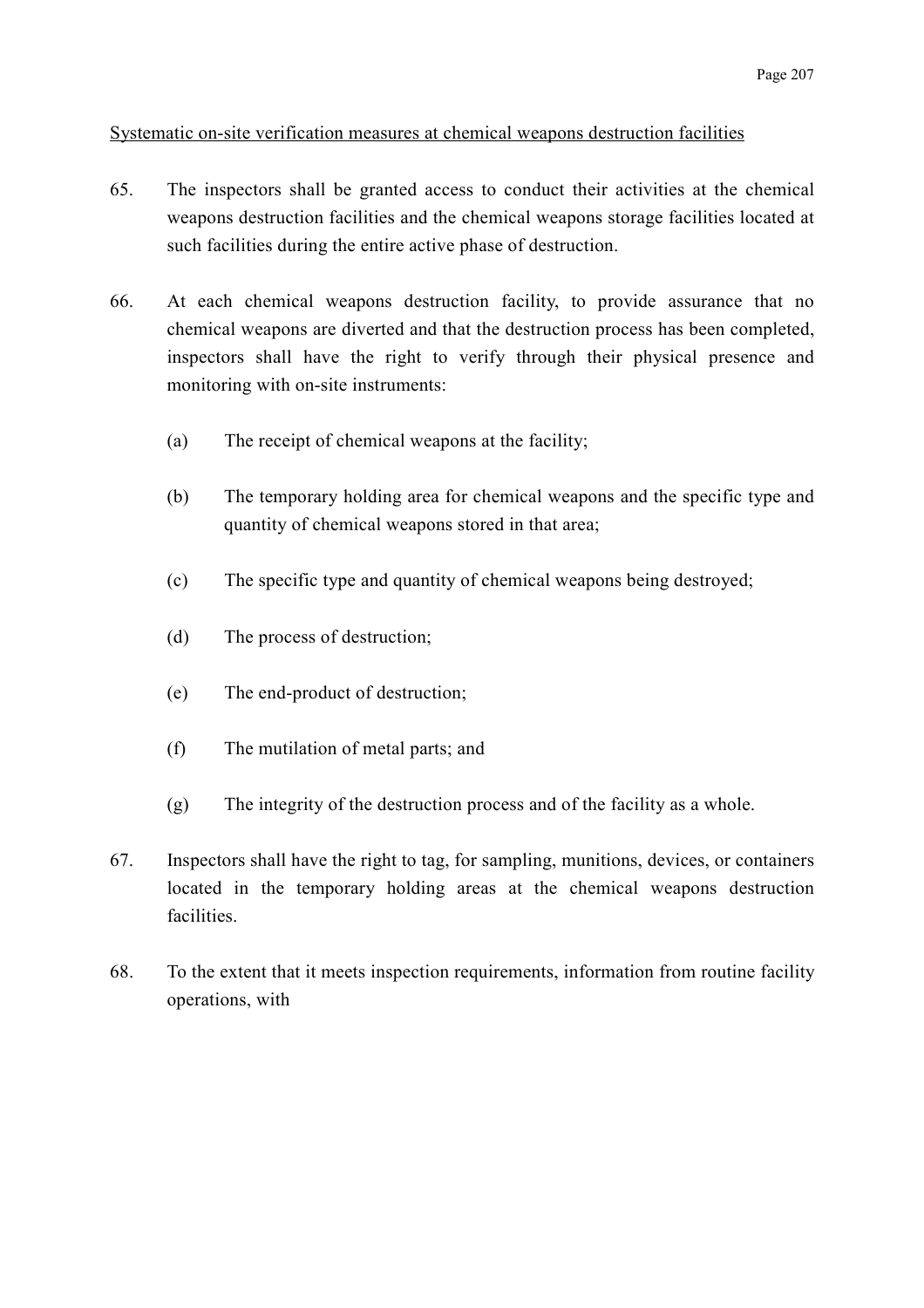appropriate data authentication, shall be used for inspection purposes.

- 69. After the completion of each period of destruction, the Technical Secretariat shall confirm the declaration of the State Party, reporting the completion of destruction of the designated quantity of chemical weapons.
- 70. Inspectors shall, in accordance with facility agreements:
	- (a) Have unimpeded access to all parts of the chemical weapons destruction facilities and the chemical weapons storage facilities located at such facilities, including any munitions, devices, bulk containers, or other containers, therein. The items to be inspected shall be chosen by the inspectors in accordance with the verification plan that has been agreed to by the inspected State Party and approved by the Executive Council;
	- (b) Monitor the systematic on-site analysis of samples during the destruction process; and
	- (c) Receive, if necessary, samples taken at their request from any devices, bulk containers and other containers at the destruction facility or the storage facility thereat.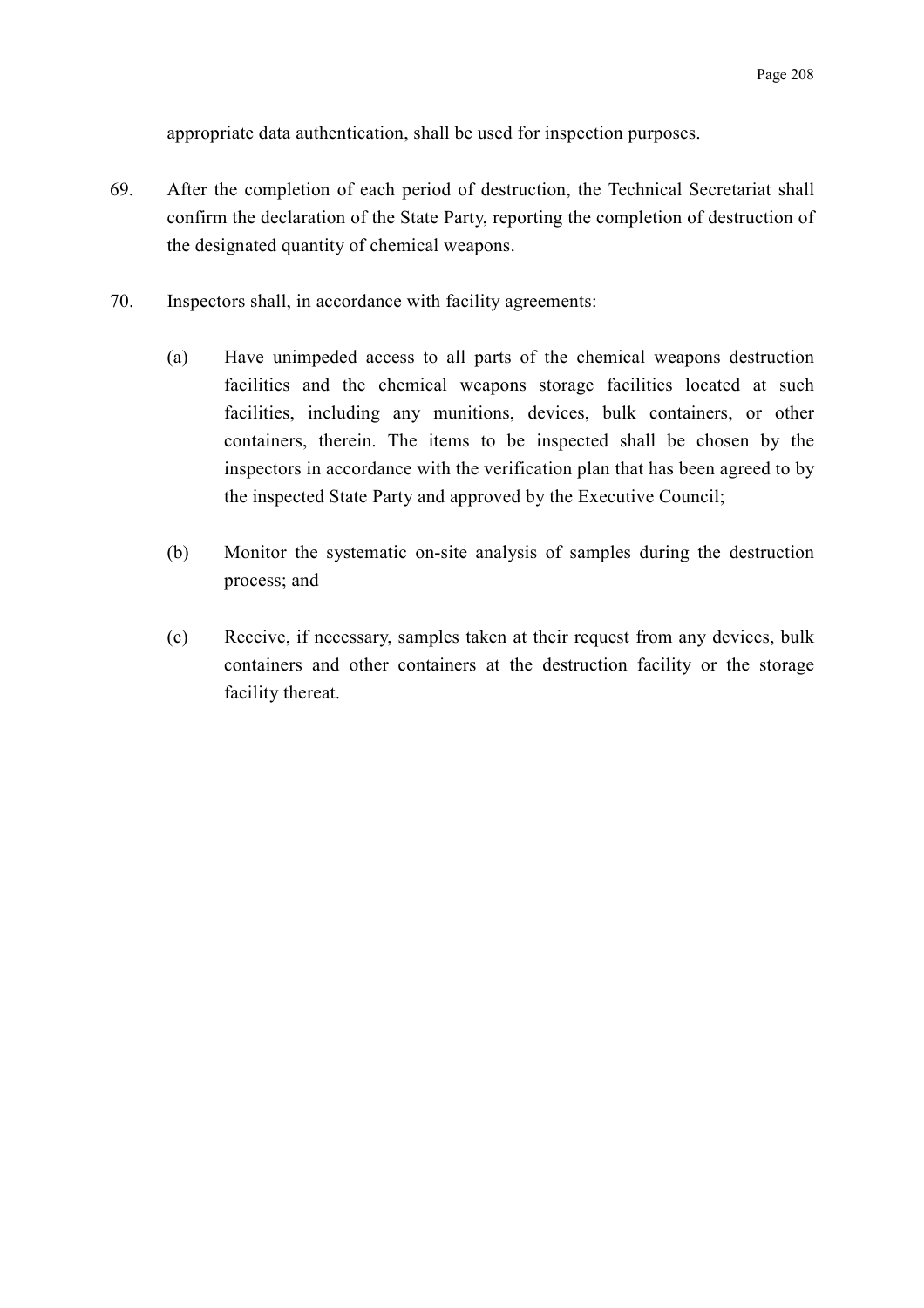#### **PART IV(B)**

# **OLD CHEMICAL WEAPONS AND ABANDONED CHEMICAL WEAPONS**

#### **A. GENERAL**

- 1. Old chemical weapons shall be destroyed as provided for in Section B.
- 2. Abandoned chemical weapons, including those which also meet the definition of Article II, paragraph 5(b), shall be destroyed as provided for in Section C.

#### **B. REGIME FOR OLD CHEMICAL WEAPONS**

3. A State Party which has on its territory old chemical weapons as defined in Article II, paragraph 5(a), shall, not later than 30 days after this Convention enters into force for it, submit to the Technical Secretariat all available relevant information, including, to the extent possible, the location, type, quantity and the present condition of these old chemical weapons.

In the case of old chemical weapons as defined in Article II, paragraph 5(b), the State Party shall submit to the Technical Secretariat a declaration pursuant to Article III, paragraph  $1(b)(i)$ , including, to the extent possible, the information specified in Part IV(A), paragraphs 1 to 3, of this Annex.

4. A State Party which discovers old chemical weapons after this Convention enters into force for it shall submit to the Technical Secretariat the information specified in paragraph 3 not later than 180 days after the discovery of the old chemical weapons.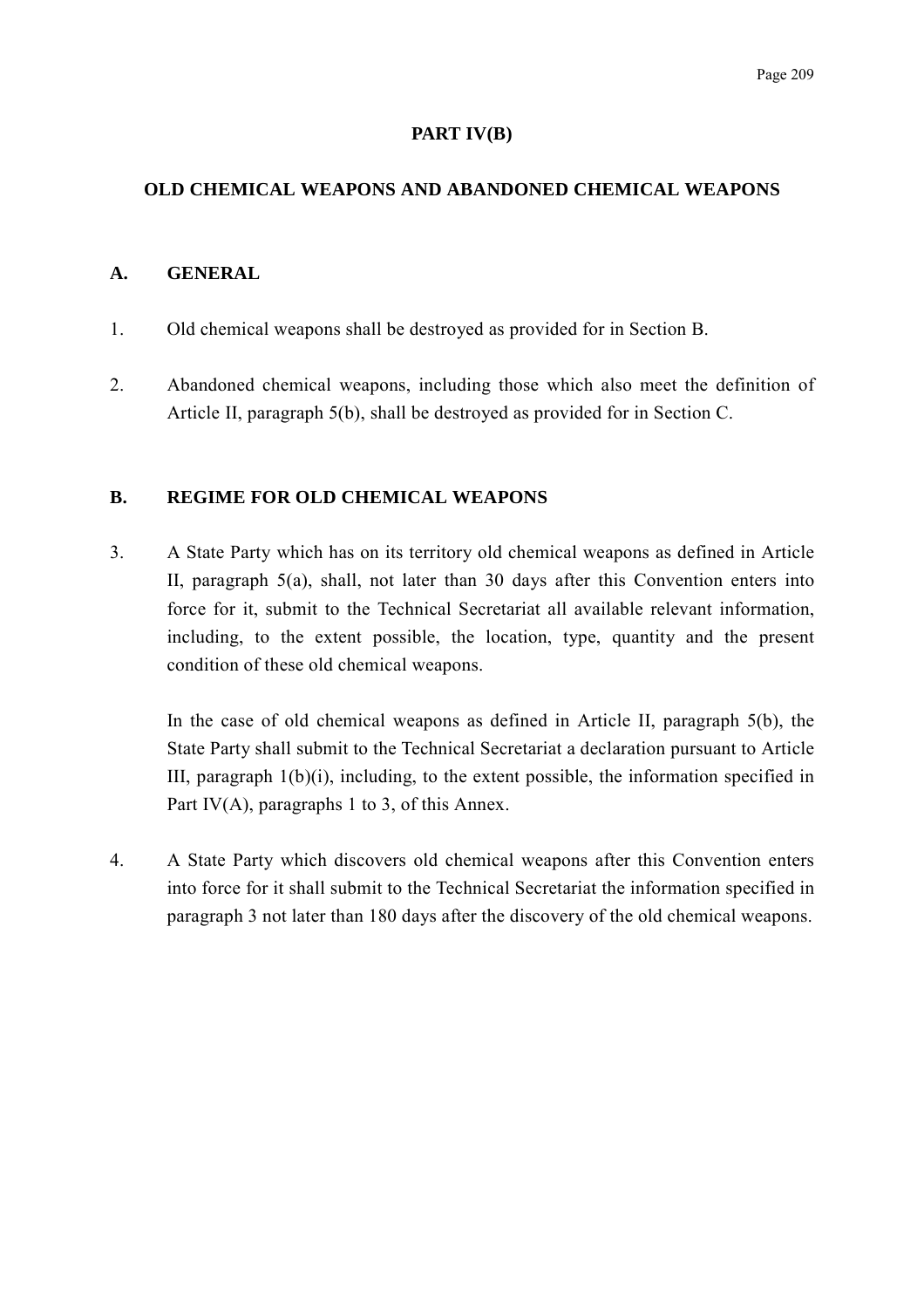- 5. The Technical Secretariat shall conduct an initial inspection, and any further inspections as may be necessary, in order to verify the information submitted pursuant to paragraphs 3 and 4 and in particular to determine whether the chemical weapons meet the definition of old chemical weapons as specified in Article II, paragraph 5. Guidelines to determine the usability of chemical weapons produced between 1925 and 1946 shall be considered and approved by the Conference pursuant to Article VIII, paragraph 21(*i*).
- 6. A State Party shall treat old chemical weapons that have been confirmed by the Technical Secretariat as meeting the definition in Article II, paragraph 5(a), as toxic waste. It shall inform the Technical Secretariat of the steps being taken to destroy or otherwise dispose of such old chemical weapons as toxic waste in accordance with its national legislation.
- 7. Subject to paragraphs 3 to 5, a State Party shall destroy old chemical weapons that have been confirmed by the Technical Secretariat as meeting the definition in Article II, paragraph  $5(b)$ , in accordance with Article IV and Part IV(A) of this Annex. Upon request of a State Party, the Executive Council may, however, modify the provisions on time-limit and order of destruction of these old chemical weapons, if it determines that doing so would not pose a risk to the object and purpose of this Convention. The request shall contain specific proposals for modification of the provisions and a detailed explanation of the reasons for the proposed modification.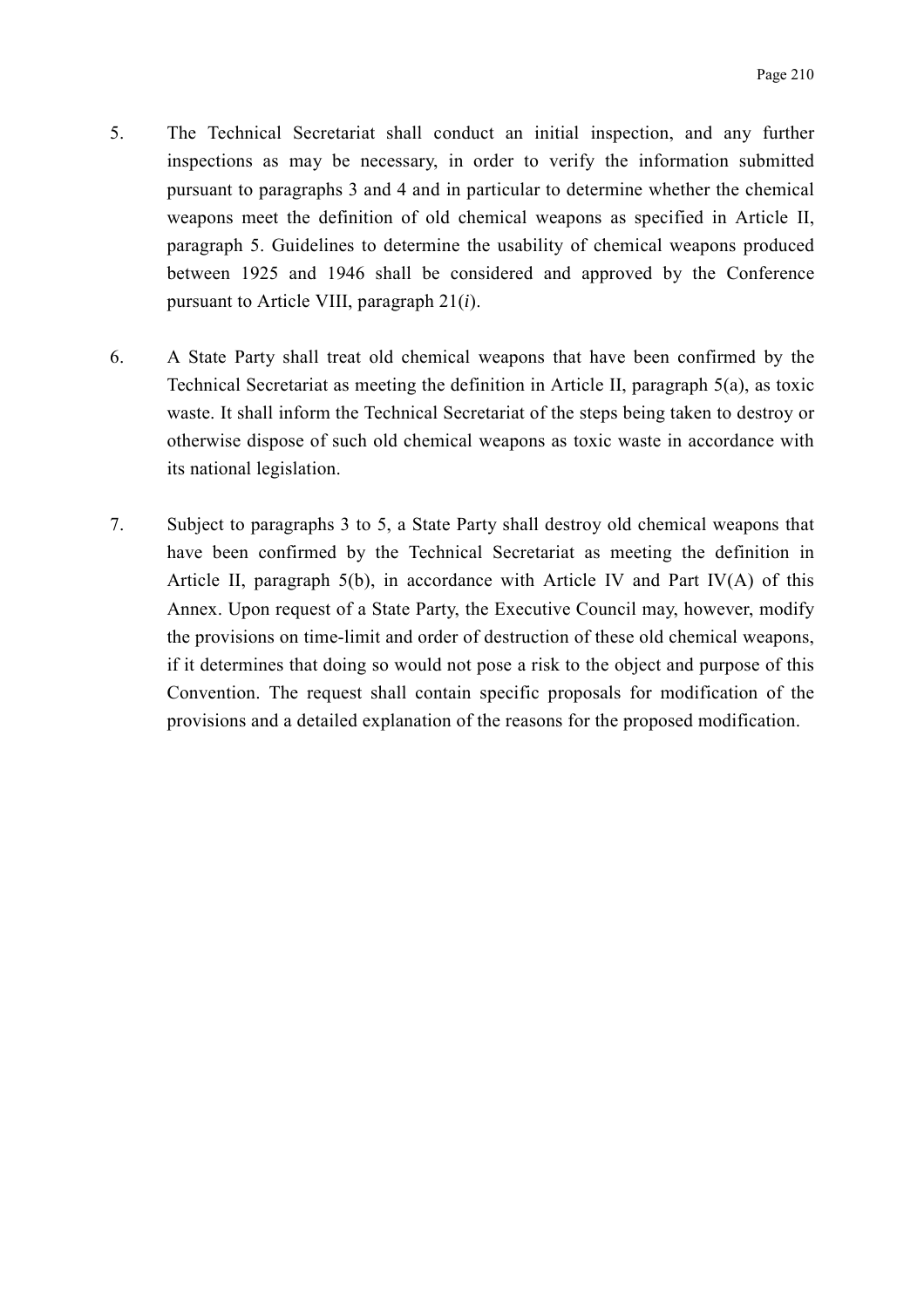#### **C. REGIME FOR ABANDONED CHEMICAL WEAPONS**

- 8. A State Party on whose territory there are abandoned chemical weapons (hereinafter referred to as the "Territorial State Party") shall, not later than 30 days after this Convention enters into force for it, submit to the Technical Secretariat all available relevant information concerning the abandoned chemical weapons. This information shall include, to the extent possible, the location, type, quantity and the present condition of the abandoned chemical weapons as well as information on the abandonment.
- 9. A State Party which discovers abandoned chemical weapons after this Convention enters into force for it shall, not later than 180 days after the discovery, submit to the Technical Secretariat all available relevant information concerning the discovered abandoned chemical weapons. This information shall include, to the extent possible, the location, type, quantity and the present condition of the abandoned chemical weapons as well as information on the abandonment.
- 10. A State Party which has abandoned chemical weapons on the territory of another State Party (hereinafter referred to as the "Abandoning State Party") shall, not later than 30 days after this Convention enters into force for it, submit to the Technical Secretariat all available relevant information concerning the abandoned chemical weapons. This information shall include, to the extent possible, the location, type, quantity as well as information on the abandonment, and the condition of the abandoned chemical weapons.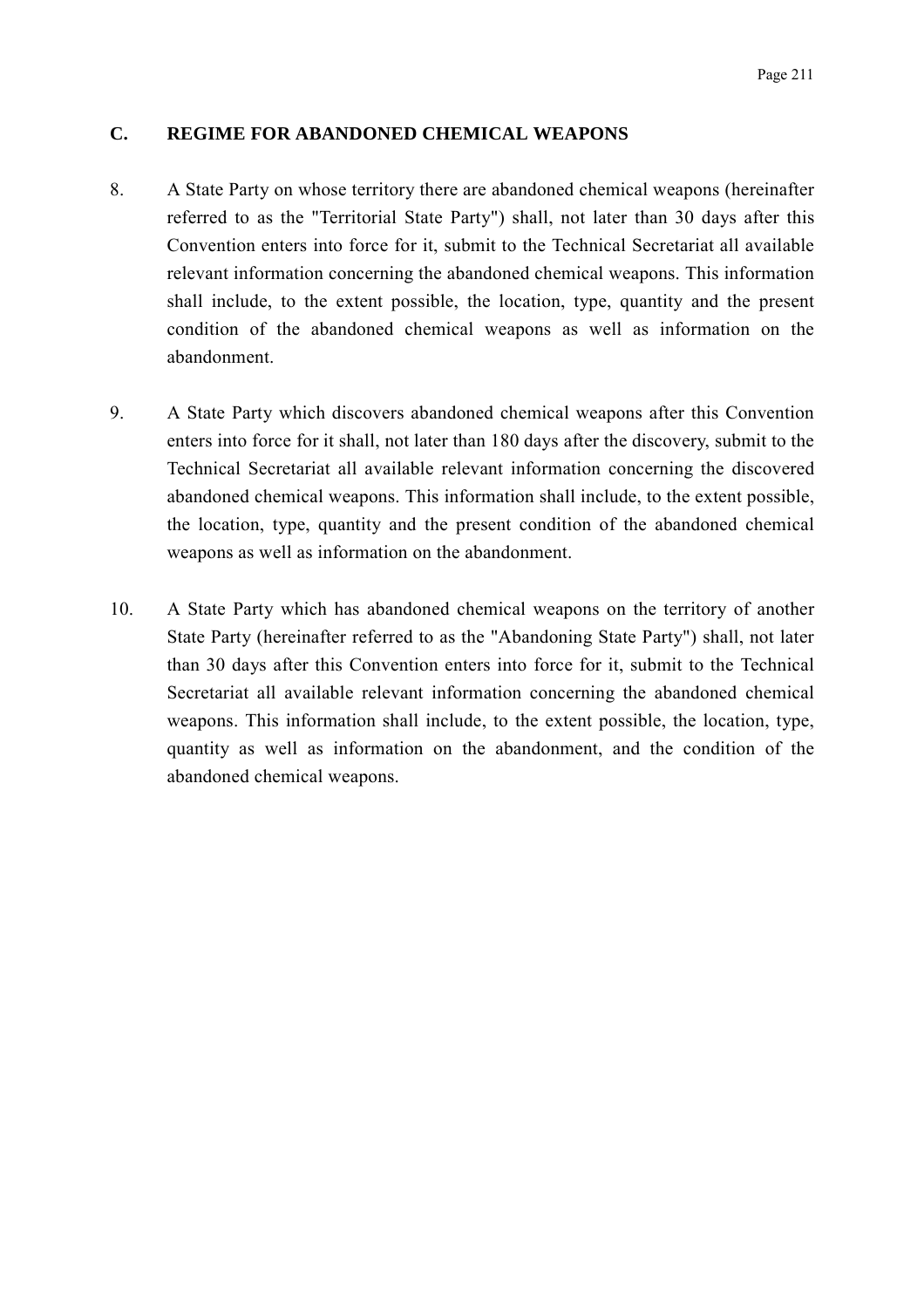- 11. The Technical Secretariat shall conduct an initial inspection, and any further inspections as may be necessary, in order to verify all available relevant information submitted pursuant to paragraphs 8 to 10 and determine whether systematic verification in accordance with Part IV(A), paragraphs 41 to 43, of this Annex is required. It shall, if necessary, verify the origin of the abandoned chemical weapons and establish evidence concerning the abandonment and the identity of the Abandoning State.
- 12. The report of the Technical Secretariat shall be submitted to the Executive Council, the Territorial State Party, and to the Abandoning State Party or the State Party declared by the Territorial State Party or identified by the Technical Secretariat as having abandoned the chemical weapons. If one of the States Parties directly concerned is not satisfied with the report it shall have the right to settle the matter in accordance with provisions of this Convention or bring the issue to the Executive Council with a view to settling the matter expeditiously.
- 13. Pursuant to Article I, paragraph 3, the Territorial State Party shall have the right to request the State Party which has been established as the Abandoning State Party pursuant to paragraphs 8 to 12 to enter into consultations for the purpose of destroying the abandoned chemical weapons in cooperation with the Territorial State Party. It shall immediately inform the Technical Secretariat of this request.
- 14. Consultations between the Territorial State Party and the Abandoning State Party with a view to establishing a mutually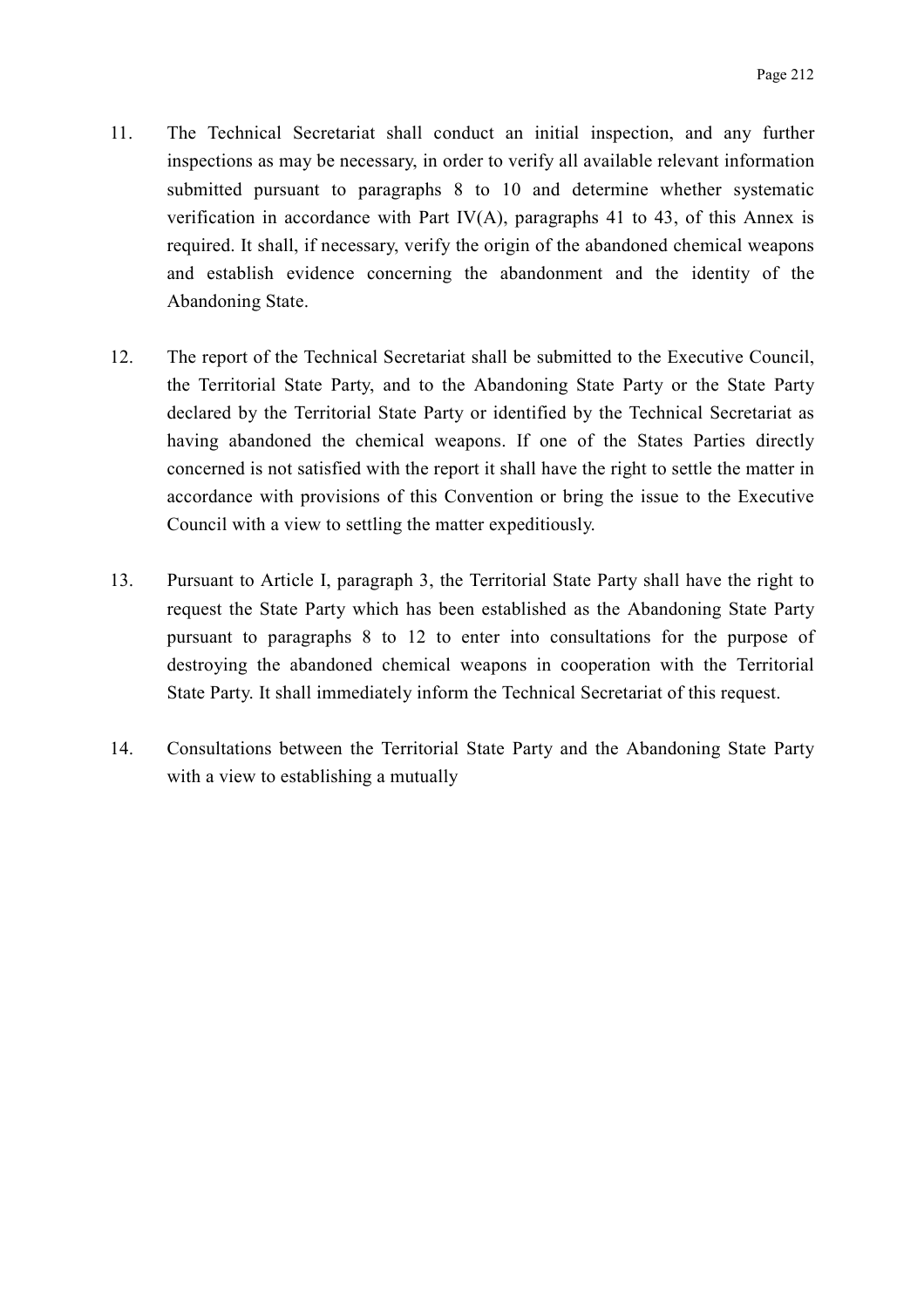agreed plan for destruction shall begin not later than 30 days after the Technical Secretariat has been informed of the request referred to in paragraph 13. The mutually agreed plan for destruction shall be transmitted to the Technical Secretariat not later than 180 days after the Technical Secretariat has been informed of the request referred to in paragraph 13. Upon the request of the Abandoning State Party and the Territorial State Party, the Executive Council may extend the time-limit for transmission of the mutually agreed plan for destruction.

- 15. For the purpose of destroying abandoned chemical weapons, the Abandoning State Party shall provide all necessary financial, technical, expert, facility as well as other resources. The Territorial State Party shall provide appropriate cooperation.
- 16. If the Abandoning State cannot be identified or is not a State Party, the Territorial State Party, in order to ensure the destruction of these abandoned chemical weapons, may request the Organization and other States Parties to provide assistance in the destruction of these abandoned chemical weapons.
- 17. Subject to paragraphs 8 to 16, Article IV and Part IV(A) of this Annex shall also apply to the destruction of abandoned chemical weapons. In the case of abandoned chemical weapons which also meet the definition of old chemical weapons in Article II, paragraph 5(b), the Executive Council, upon the request of the Territorial State Party, individually or together with the Abandoning State Party, may modify or in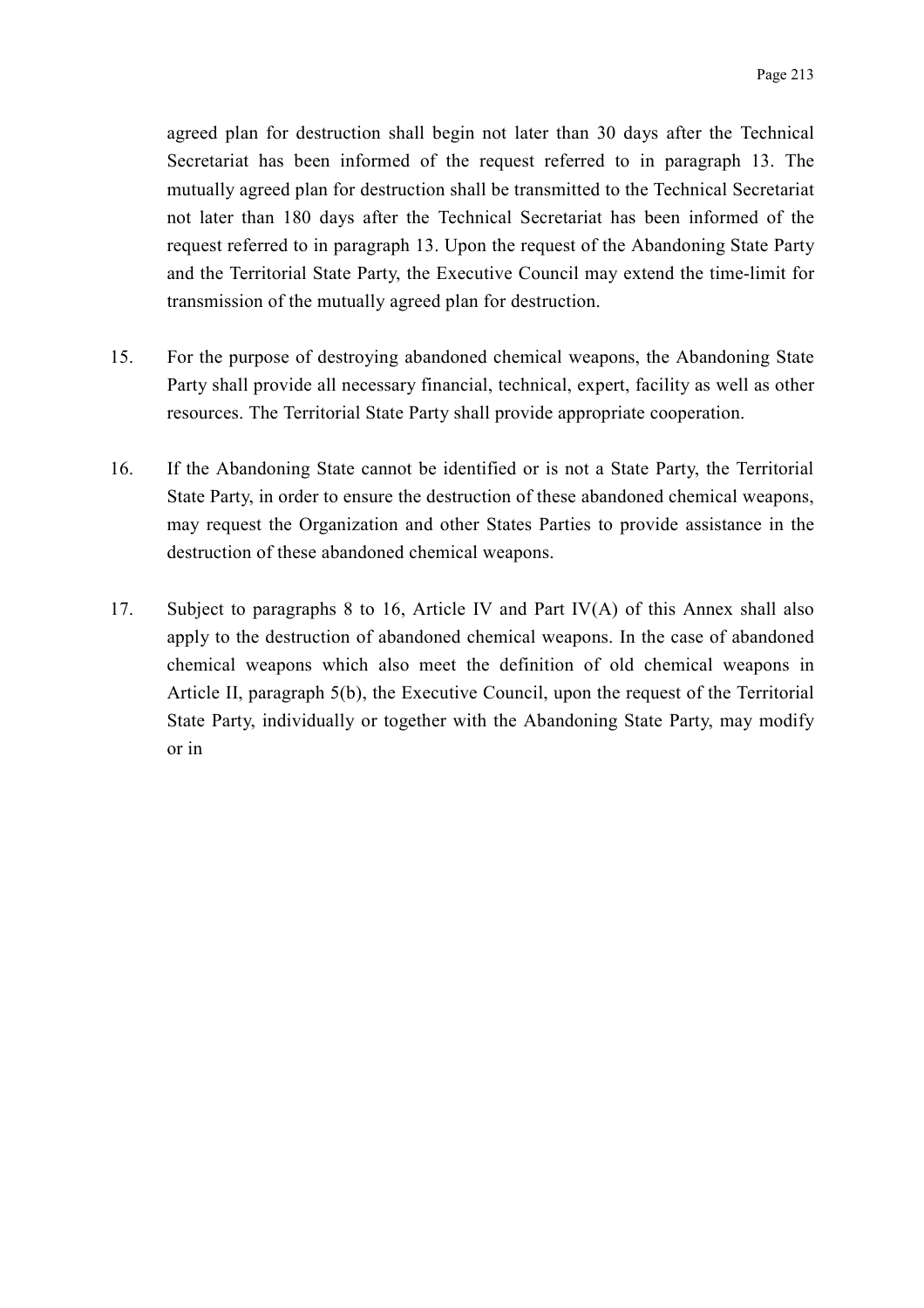exceptional cases suspend the application of provisions on destruction, if it determines that doing so would not pose a risk to the object and purpose of this Convention. In the case of abandoned chemical weapons which do not meet the definition of old chemical weapons in Article II, paragraph 5(b), the Executive Council, upon the request of the Territorial State Party, individually or together with the Abandoning State Party, may in exceptional circumstances modify the provisions on the time-limit and the order of destruction, if it determines that doing so would not pose a risk to the object and purpose of this Convention. Any request as referred to in this paragraph shall contain specific proposals for modification of the provisions and a detailed explanation of the reasons for the proposed modification.

18. States Parties may conclude between themselves agreements or arrangements concerning the destruction of abandoned chemical weapons. The Executive Council may, upon request of the Territorial State Party, individually or together with the Abandoning State Party, decide that selected provisions of such agreements or arrangements take precedence over provisions of this Section, if it determines that the agreement or arrangement ensures the destruction of the abandoned chemical weapons in accordance with paragraph 17.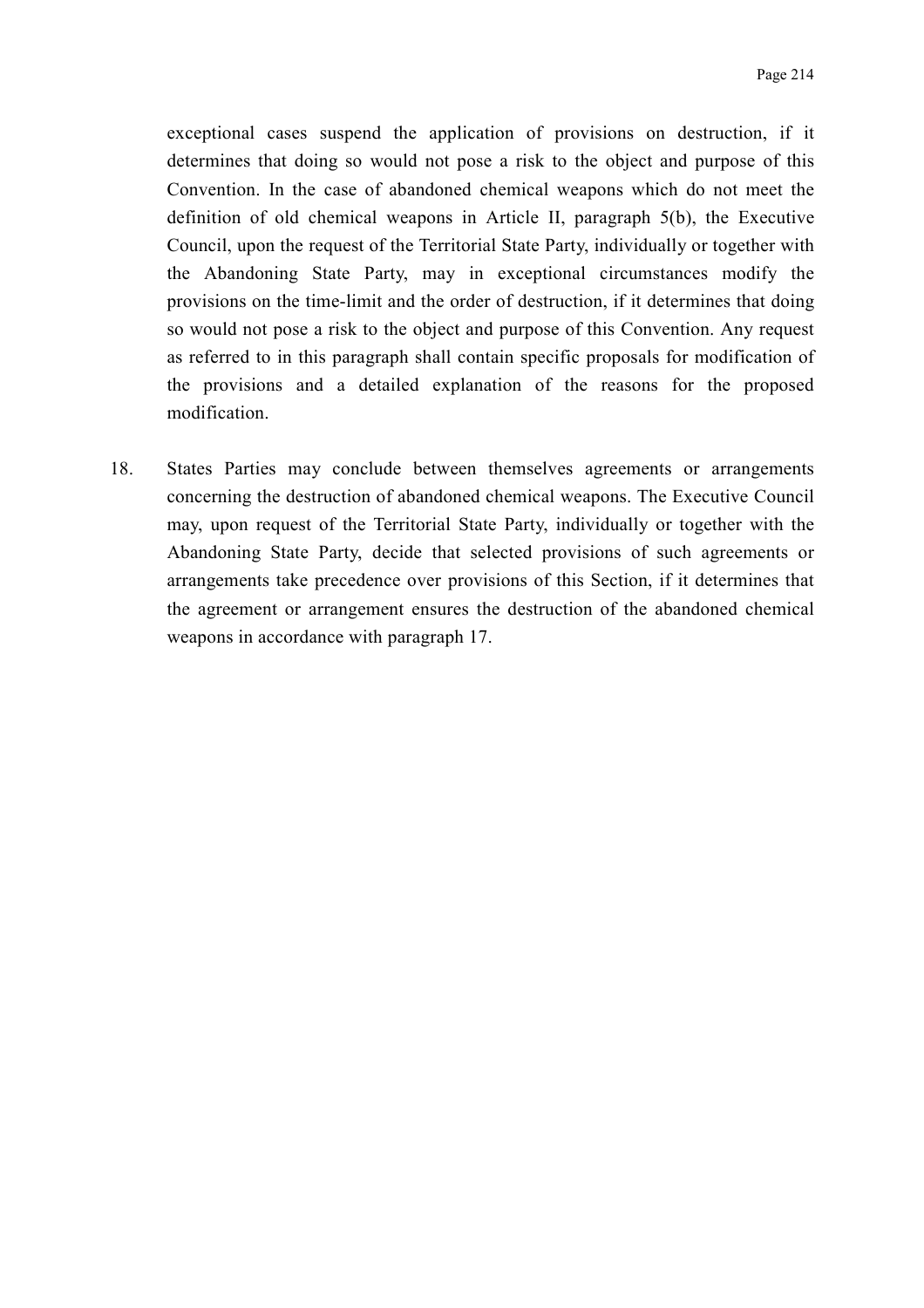#### **PART V**

# **DESTRUCTION OF CHEMICAL WEAPONS PRODUCTION FACILITIES AND ITS VERIFICATION PURSUANT TO ARTICLE V**

#### **A. DECLARATIONS**

#### Declarations of chemical weapons production facilities

- 1. The declaration of chemical weapons production facilities by a State Party pursuant to Article III, paragraph  $1(c)(ii)$ , shall contain for each facility:
	- (a) The name of the facility, the names of the owners, and the names of the companies or enterprises operating the facility since 1 January 1946;
	- (b) The precise location of the facility, including the address, location of the complex, location of the facility within the complex including the specific building and structure number, if any;
	- (c) A statement whether it is a facility for the manufacture of chemicals that are defined as chemical weapons or whether it is a facility for the filling of chemical weapons, or both;
	- (d) The date when the construction of the facility was completed and the periods during which any modifications to the facility were made, including the installation of new or modified equipment, that significantly changed the production process characteristics of the facility;
	- (e) Information on the chemicals defined as chemical weapons that were manufactured at the facility; the munitions, devices, and containers that were filled at the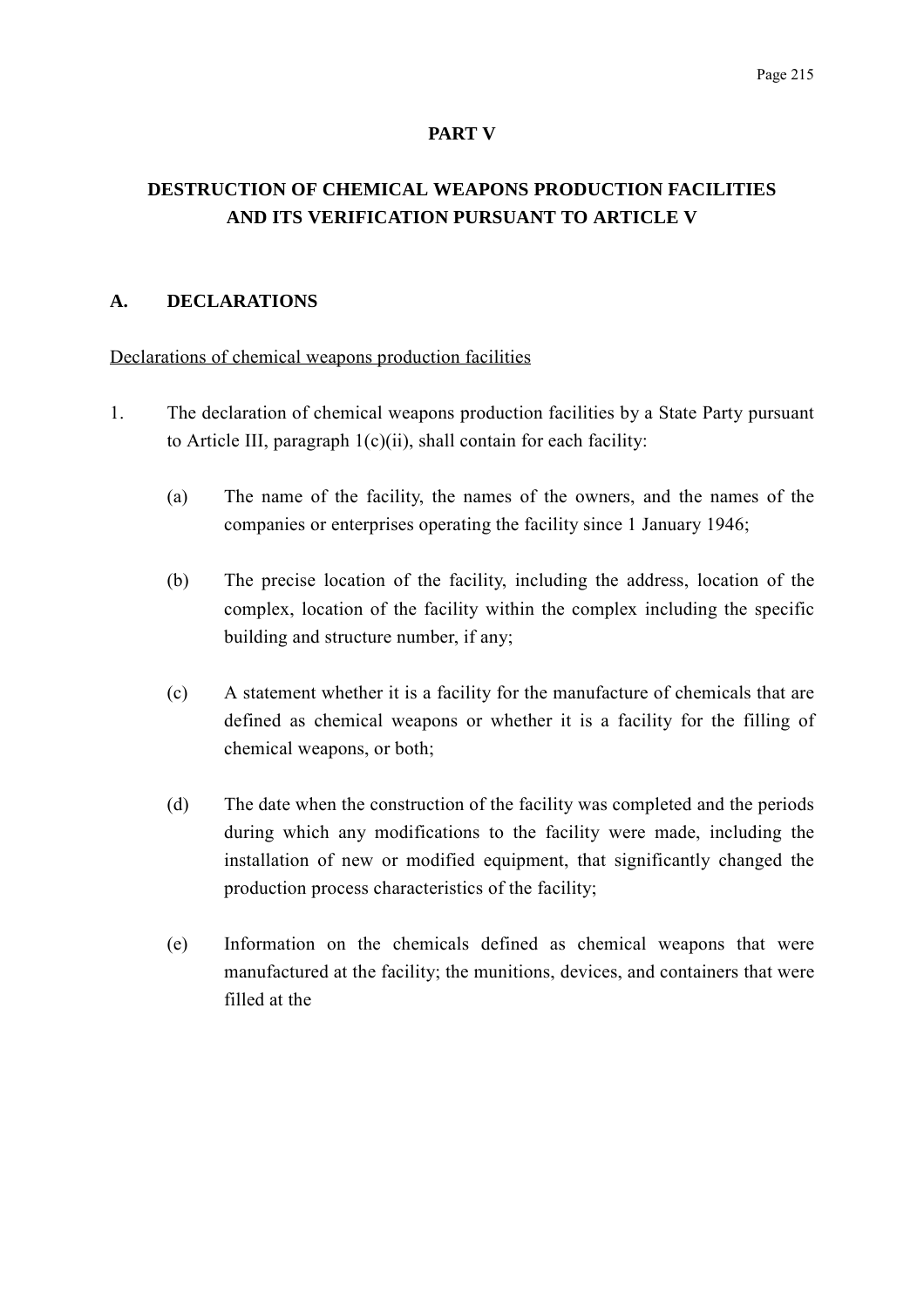facility; and the dates of the beginning and cessation of such manufacture or filling:

- (i) For chemicals defined as chemical weapons that were manufactured at the facility, such information shall be expressed in terms of the specific types of chemicals manufactured, indicating the chemical name in accordance with the current International Union of Pure and Applied Chemistry (IUPAC) nomenclature, structural formula, and the Chemical Abstracts Service registry number, if assigned, and in terms of the amount of each chemical expressed by weight of chemical in tonnes;
- (ii) For munitions, devices and containers that were filled at the facility, such information shall be expressed in terms of the specific type of chemical weapons filled and the weight of the chemical fill per unit;
- (f) The production capacity of the chemical weapons production facility:
	- (i) For a facility where chemical weapons were manufactured, production capacity shall be expressed in terms of the annual quantitative potential for manufacturing a specific substance on the basis of the technological process actually used or, in the case of processes not actually used, planned to be used at the facility;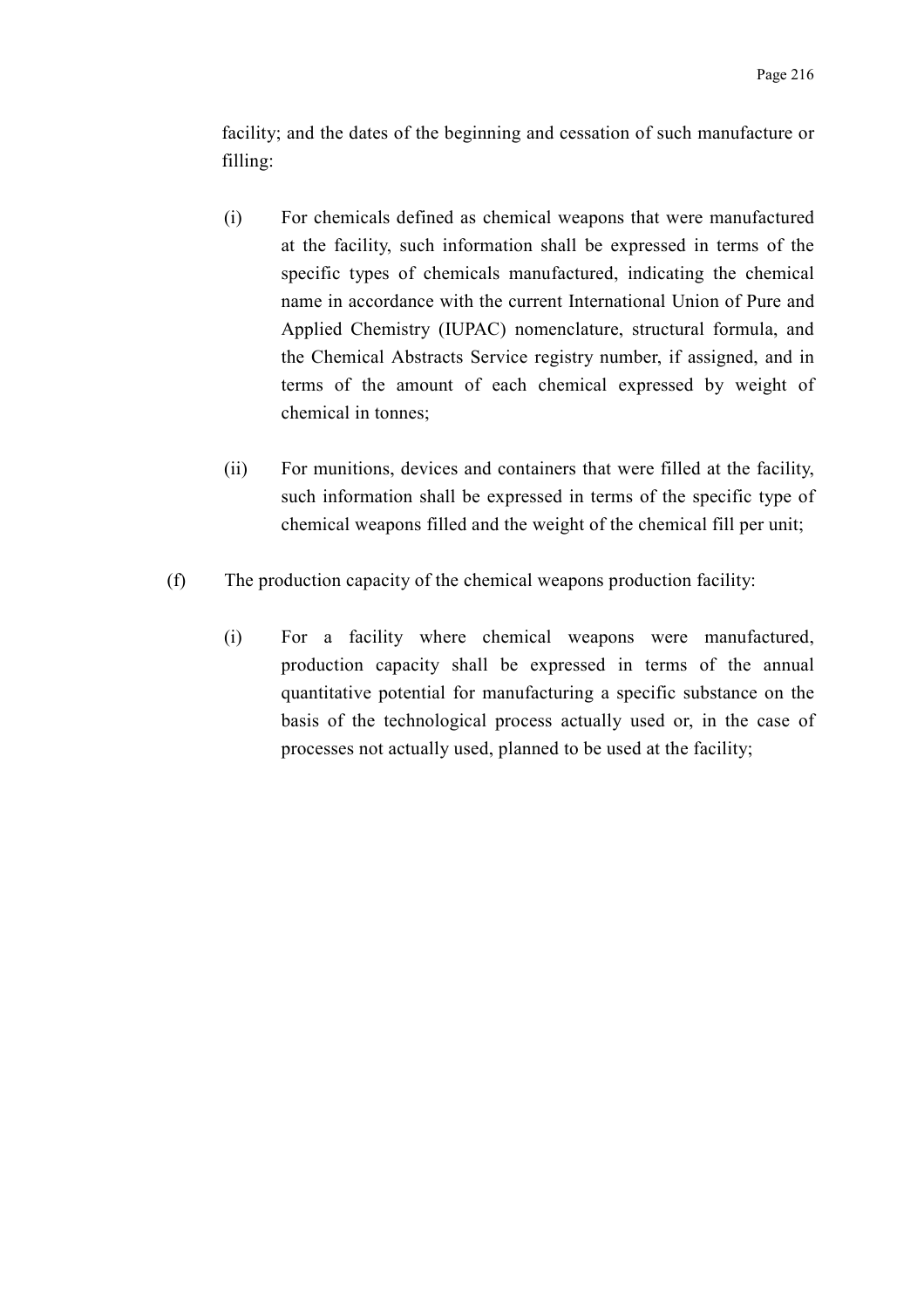- (ii) For a facility where chemical weapons were filled, production capacity shall be expressed in terms of the quantity of chemical that the facility can fill into each specific type of chemical weapon a year;
- (g) For each chemical weapons production facility that has not been destroyed, a description of the facility including:
	- (i) A site diagram;
	- (ii) A process flow diagram of the facility; and
	- (iii) An inventory of buildings at the facility, and specialized equipment at the facility and of any spare parts for such equipment;
- (h) The present status of the facility, stating:
	- (i) The date when chemical weapons were last produced at the facility;
	- (ii) Whether the facility has been destroyed, including the date and manner of its destruction; and
	- (iii) Whether the facility has been used or modified before entry into force of this Convention for an activity not related to the production of chemical weapons, and if so, information on what modifications have been made, the date such non-chemical weapons related activity began and the nature of such activity, indicating, if applicable, the kind of product;
- (*i*) A specification of the measures that have been taken by the State Party for closure of, and a description of the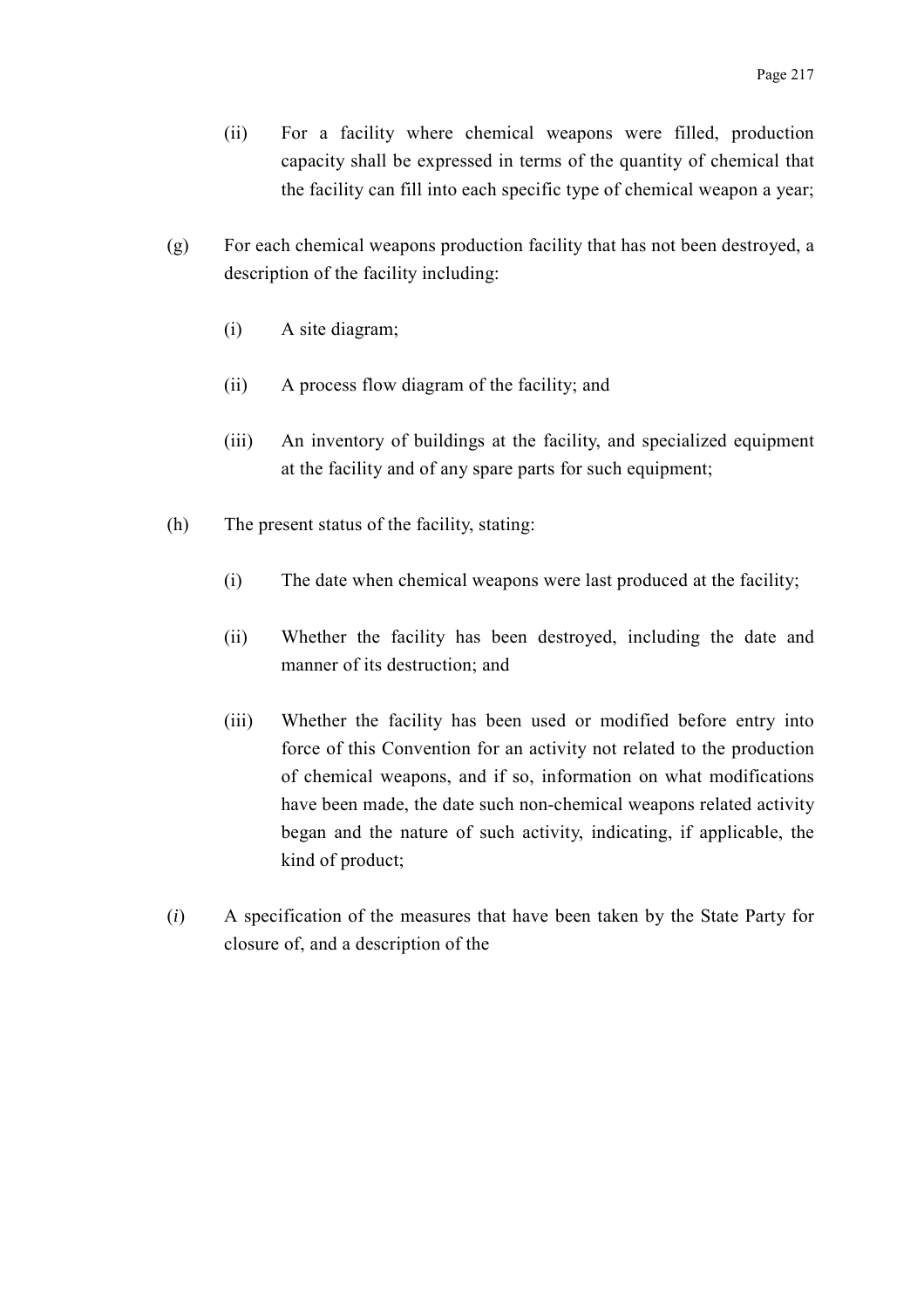measures that have been or will be taken by the State Party to inactivate the facility;

- (j) A description of the normal pattern of activity for safety and security at the inactivated facility; and
- (k) A statement as to whether the facility will be converted for the destruction of chemical weapons and, if so, the dates for such conversions.

# Declarations of chemical weapons production facilities pursuant to Article III, paragraph  $1(c)(iii)$

2. The declaration of chemical weapons production facilities pursuant to Article III, paragraph 1(c)(iii), shall contain all information specified in paragraph 1 above. It is the responsibility of the State Party on whose territory the facility is or has been located to make appropriate arrangements with the other State to ensure that the declarations are made. If the State Party on whose territory the facility is or has been located is not able to fulfil this obligation, it shall state the reasons therefor.

# Declarations of past transfers and receipts

3. A State Party that has transferred or received chemical weapons production equipment since 1 January 1946 shall declare these transfers and receipts pursuant to Article III, paragraph  $1(c)(iv)$ , and in accordance with paragraph 5 below. When not all the specified information is available for transfer and receipt of such equipment for the period between 1 January 1946 and 1 January 1970, the State Party shall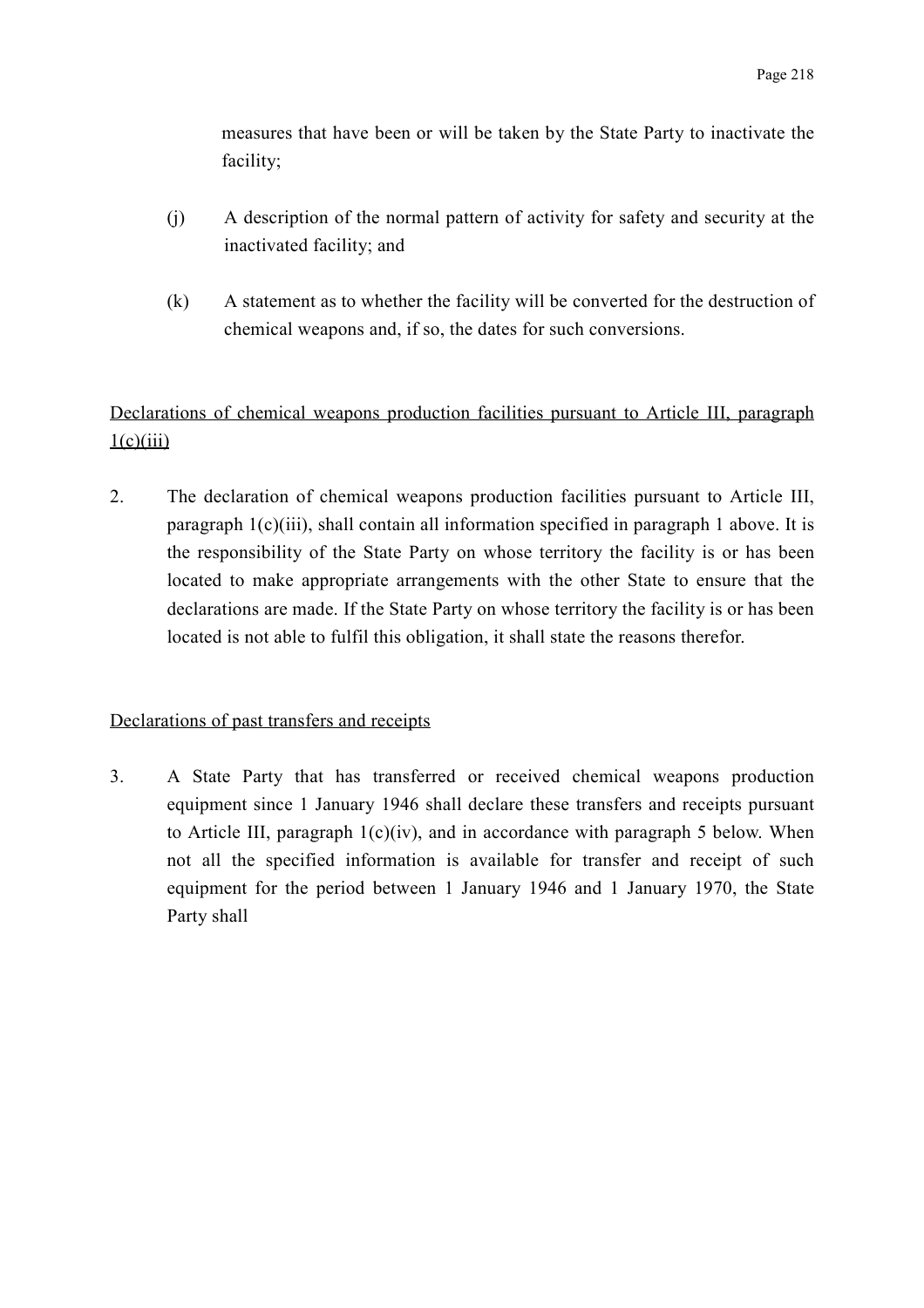declare whatever information is still available to it and provide an explanation as to why it cannot submit a full declaration.

- 4. Chemical weapons production equipment referred to in paragraph 3 means:
	- (a) Specialized equipment;
	- (b) Equipment for the production of equipment specifically designed for use directly in connection with chemical weapons employment; and
	- (c) Equipment designed or used exclusively for producing non-chemical parts for chemical munitions.
- 5. The declaration concerning transfer and receipt of chemical weapons production equipment shall specify:
	- (a) Who received/transferred the chemical weapons production equipment;
	- (b) The identity of such equipment;
	- (c) The date of transfer or receipt;
	- (d) Whether the equipment was destroyed, if known; and
	- (e) Current disposition, if known.

#### Submission of general plans for destruction

- 6. For each chemical weapons production facility, a State Party shall supply the following information:
	- (a) Envisaged time-frame for measures to be taken; and
	- (b) Methods of destruction.
- 7. For each chemical weapons production facility that a State Party intends to convert temporarily into a chemical weapons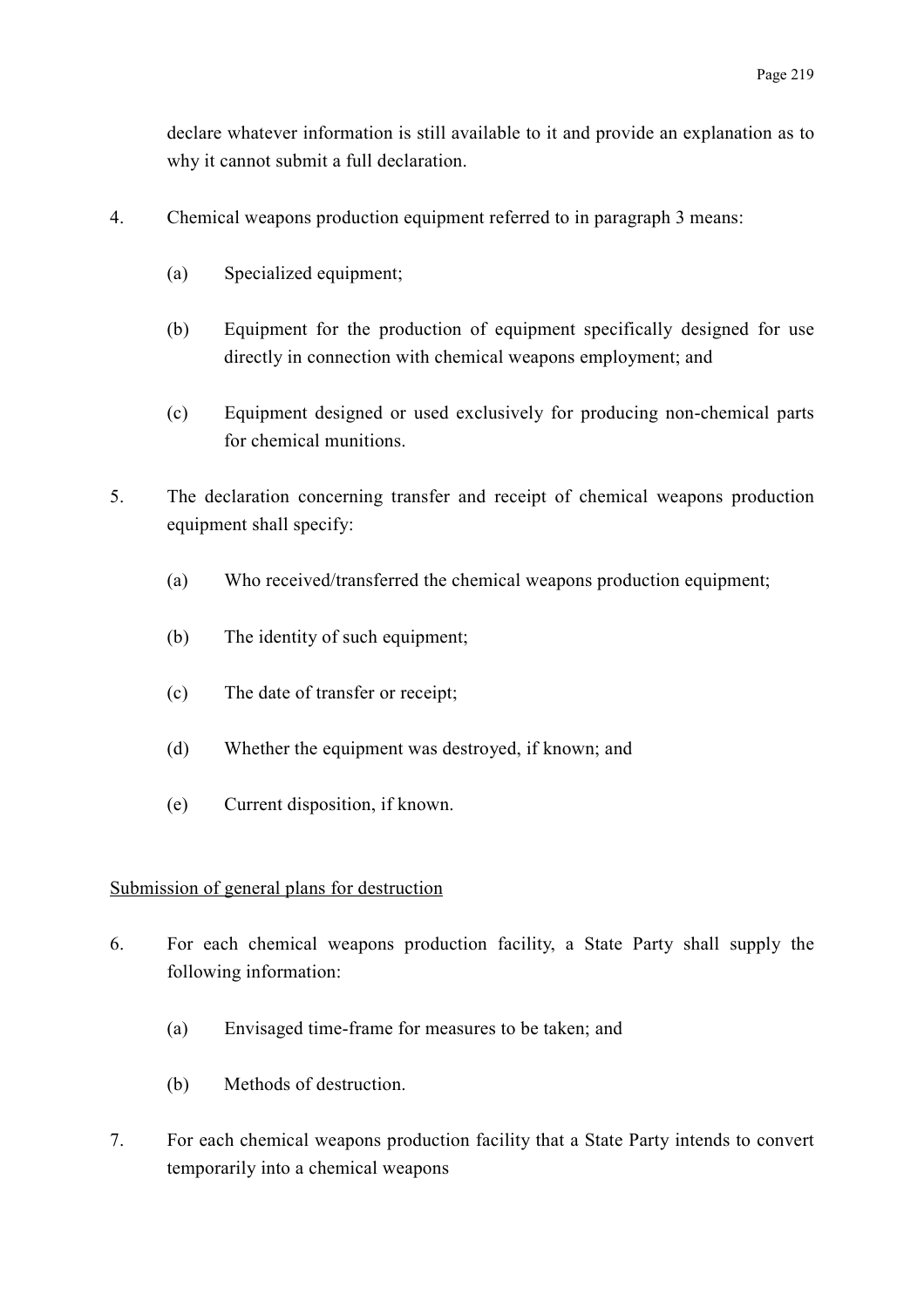destruction facility, the State Party shall supply the following information:

- (a) Envisaged time-frame for conversion into a destruction facility;
- (b) Envisaged time-frame for utilizing the facility as a chemical weapons destruction facility;
- (c) Description of the new facility;
- (d) Method of destruction of special equipment;
- (e) Time-frame for destruction of the converted facility after it has been utilized to destroy chemical weapons; and
- (f) Method of destruction of the converted facility.

#### Submission of annual plans for destruction and annual reports on destruction

- 8. The State Party shall submit an annual plan for destruction not less than 90 days before the beginning of the coming destruction year. The annual plan shall specify:
	- (a) Capacity to be destroyed;
	- (b) Name and location of the facilities where destruction will take place;
	- (c) List of buildings and equipment that will be destroyed at each facility; and
	- (d) Planned method(s) of destruction.
- 9. A State Party shall submit an annual report on destruction not later than 90 days after the end of the previous destruction year. The annual report shall specify:
	- (a) Capacity destroyed;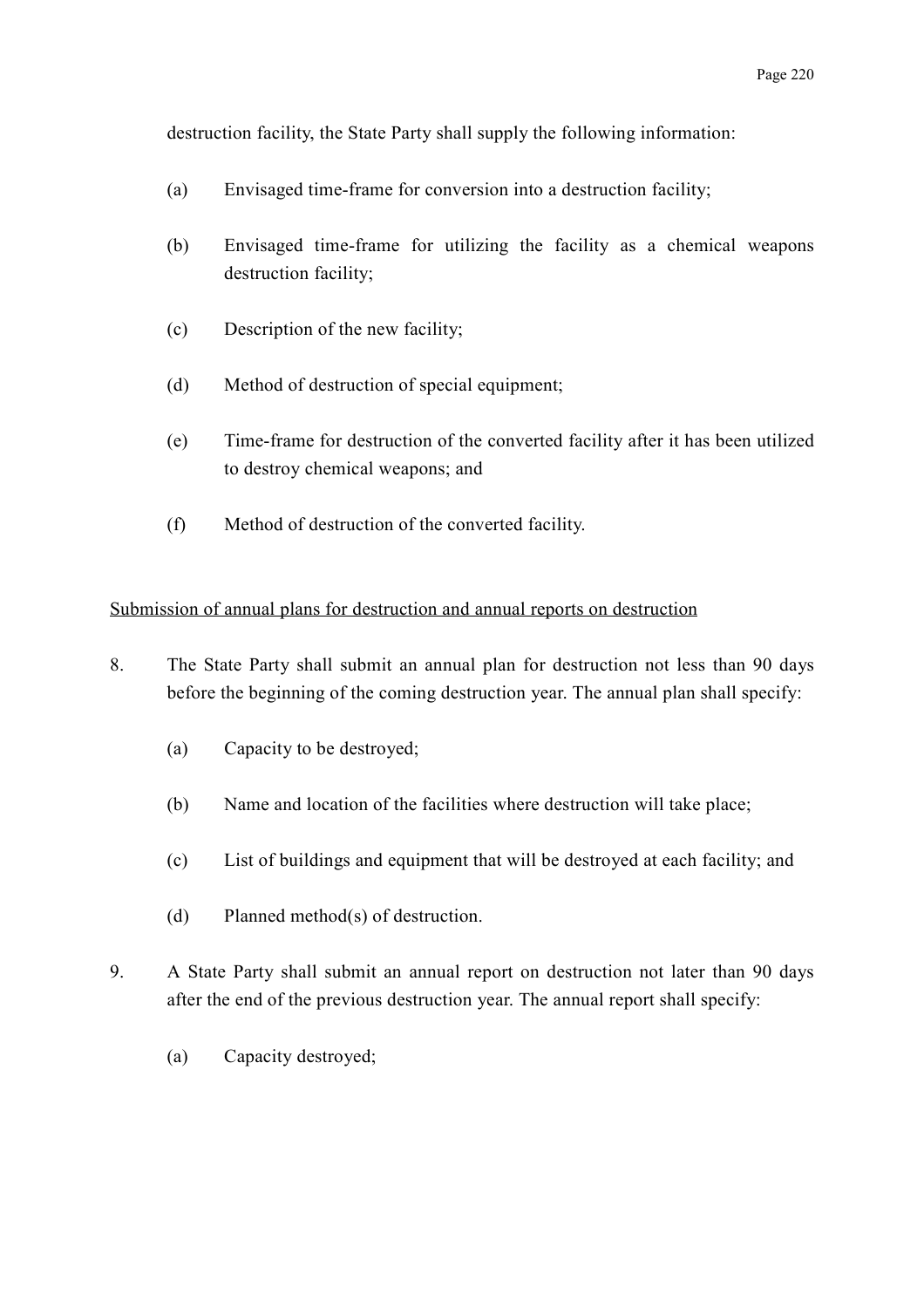- (b) Name and location of each facility where destruction took place;
- (c) List of buildings and equipment that were destroyed at each facility;
- (d) Methods of destruction.
- 10. For a chemical weapons production facility declared pursuant to Article III, paragraph  $1(c)(iii)$ , it is the responsibility of the State Party on whose territory the facility is or has been located to make appropriate arrangements to ensure that the declarations specified in paragraphs 6 to 9 above are made. If the State Party on whose territory the facility is or has been located is not able to fulfil this obligation, it shall state the reasons therefor.

#### **B. DESTRUCTION**

General principles for destruction of chemical weapons production facilities

11. Each State Party shall decide on methods to be applied for the destruction of chemical weapons production facilities, according to the principles laid down in Article V and in this Part.

# Principles and methods for closure of a chemical weapons production facility

- 12. The purpose of the closure of a chemical weapons production facility is to render it inactive.
- 13. Agreed measures for closure shall be taken by a State Party with due regard to the specific characteristics of each facility. Such measures shall include, inter alia: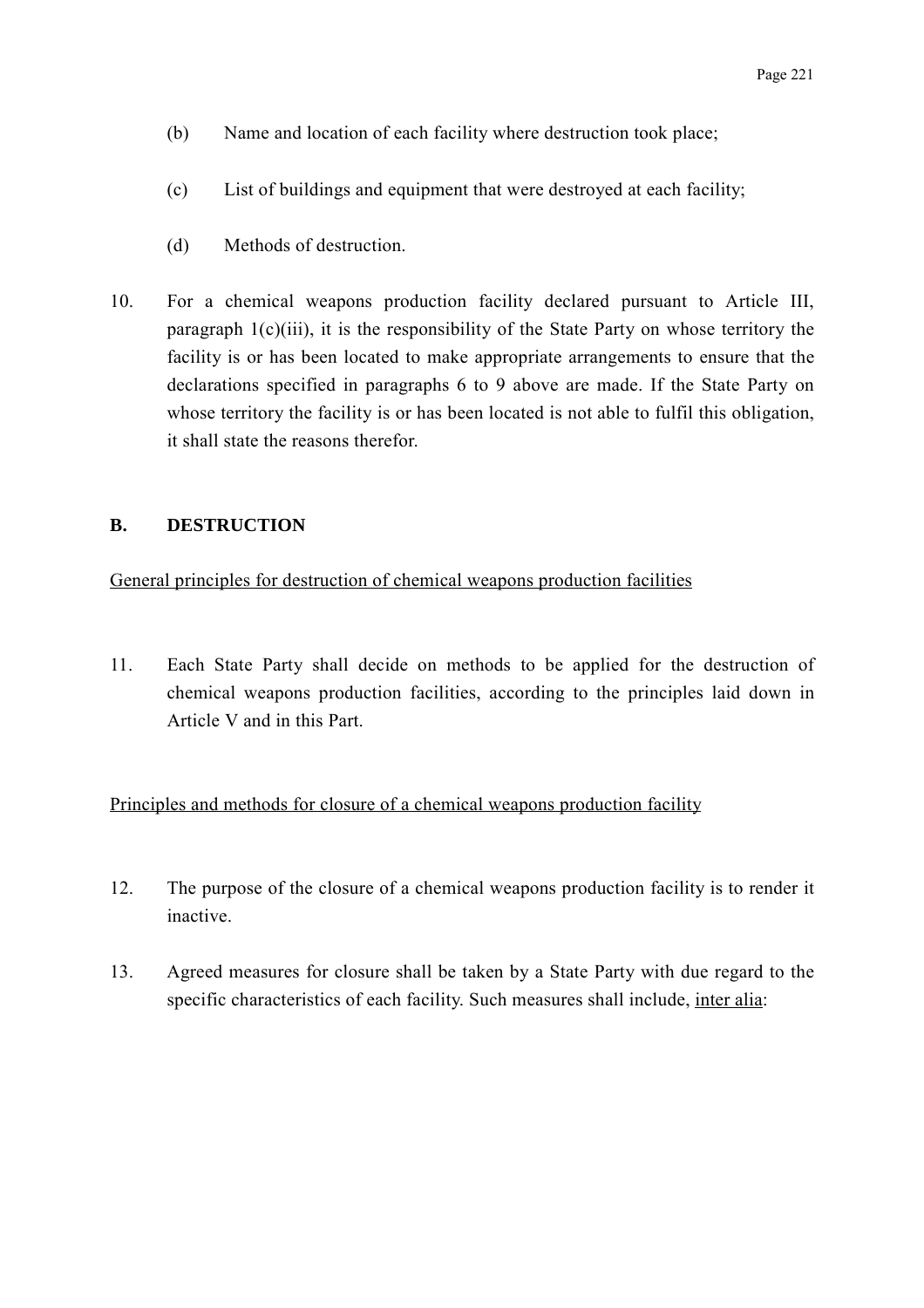- (a) Prohibition of occupation of the specialized buildings and standard buildings of the facility except for agreed activities;
- (b) Disconnection of equipment directly related to the production of chemical weapons, including, inter alia, process control equipment and utilities;
- (c) Decommissioning of protective installations and equipment used exclusively for the safety of operations of the chemical weapons production facility;
- (d) Installation of blind flanges and other devices to prevent the addition of chemicals to, or the removal of chemicals from, any specialized process equipment for synthesis, separation or purification of chemicals defined as a chemical weapon, any storage tank, or any machine for filling chemical weapons, the heating, cooling, or supply of electrical or other forms of power to such equipment, storage tanks, or machines; and
- (e) Interruption of rail, road and other access routes for heavy transport to the chemical weapons production facility except those required for agreed activities.
- 14. While the chemical weapons production facility remains closed, a State Party may continue safety and physical security activities at the facility.

# Technical maintenance of chemical weapons production facilities prior to their destruction

15. A State Party may carry out standard maintenance activities at chemical weapons production facilities only for safety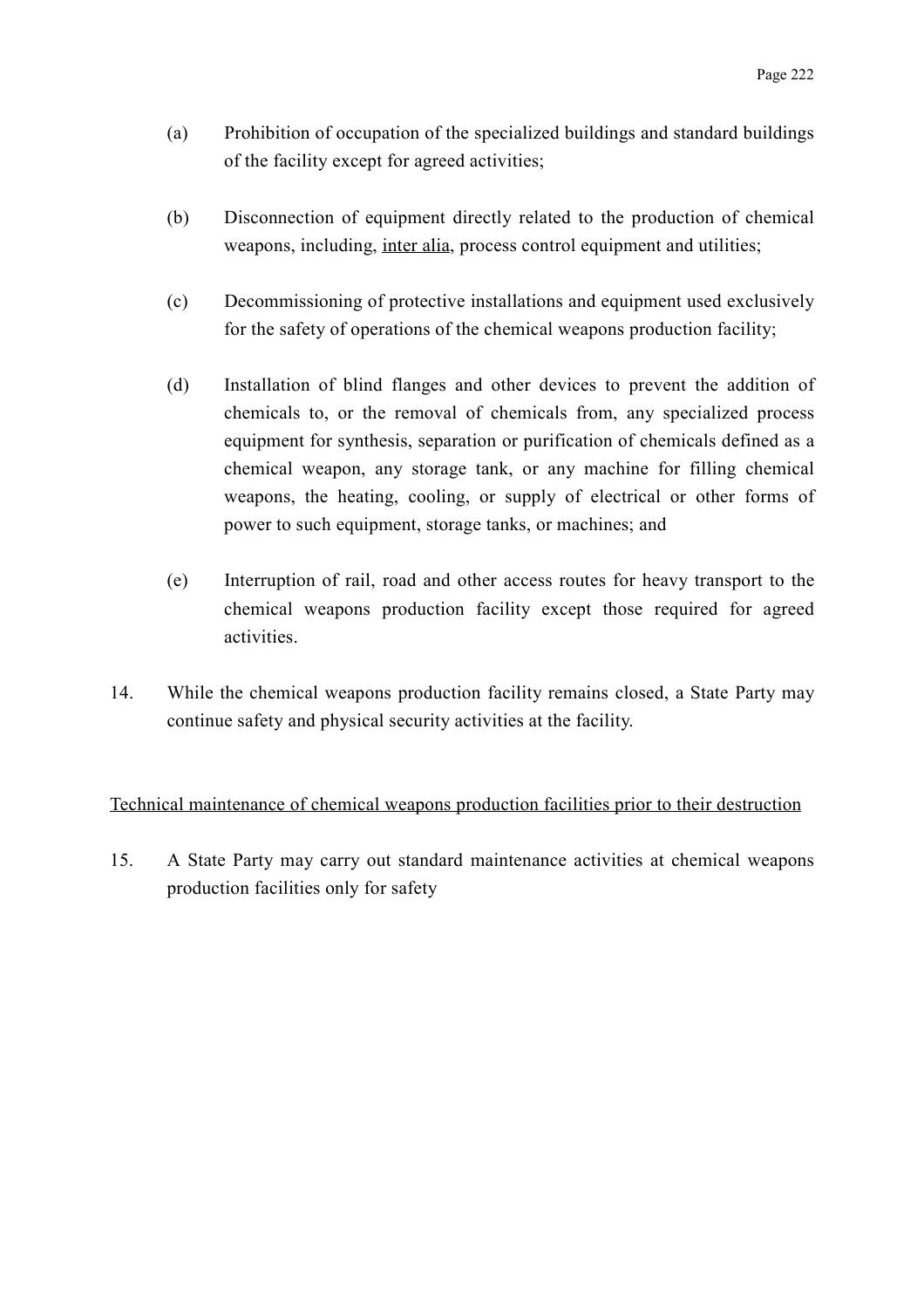reasons, including visual inspection, preventive maintenance, and routine repairs.

- 16. All planned maintenance activities shall be specified in the general and detailed plans for destruction. Maintenance activities shall not include:
	- (a) Replacement of any process equipment;
	- (b) Modification of the characteristics of the chemical process equipment;
	- (c) Production of chemicals of any type.
- 17. All maintenance activities shall be subject to monitoring by the Technical Secretariat.

Principles and methods for temporary conversion of chemical weapons production facilities into chemical weapons destruction facilities

- 18. Measures pertaining to the temporary conversion of chemical weapons production facilities into chemical weapons destruction facilities shall ensure that the regime for the temporarily converted facilities is at least as stringent as the regime for chemical weapons production facilities that have not been converted.
- 19. Chemical weapons production facilities converted into chemical weapons destruction facilities before entry into force of this Convention shall be declared under the category of chemical weapons production facilities.

They shall be subject to an initial visit by inspectors, who shall confirm the correctness of the information about these facilities. Verification that the conversion of these facilities was performed in such a manner as to render them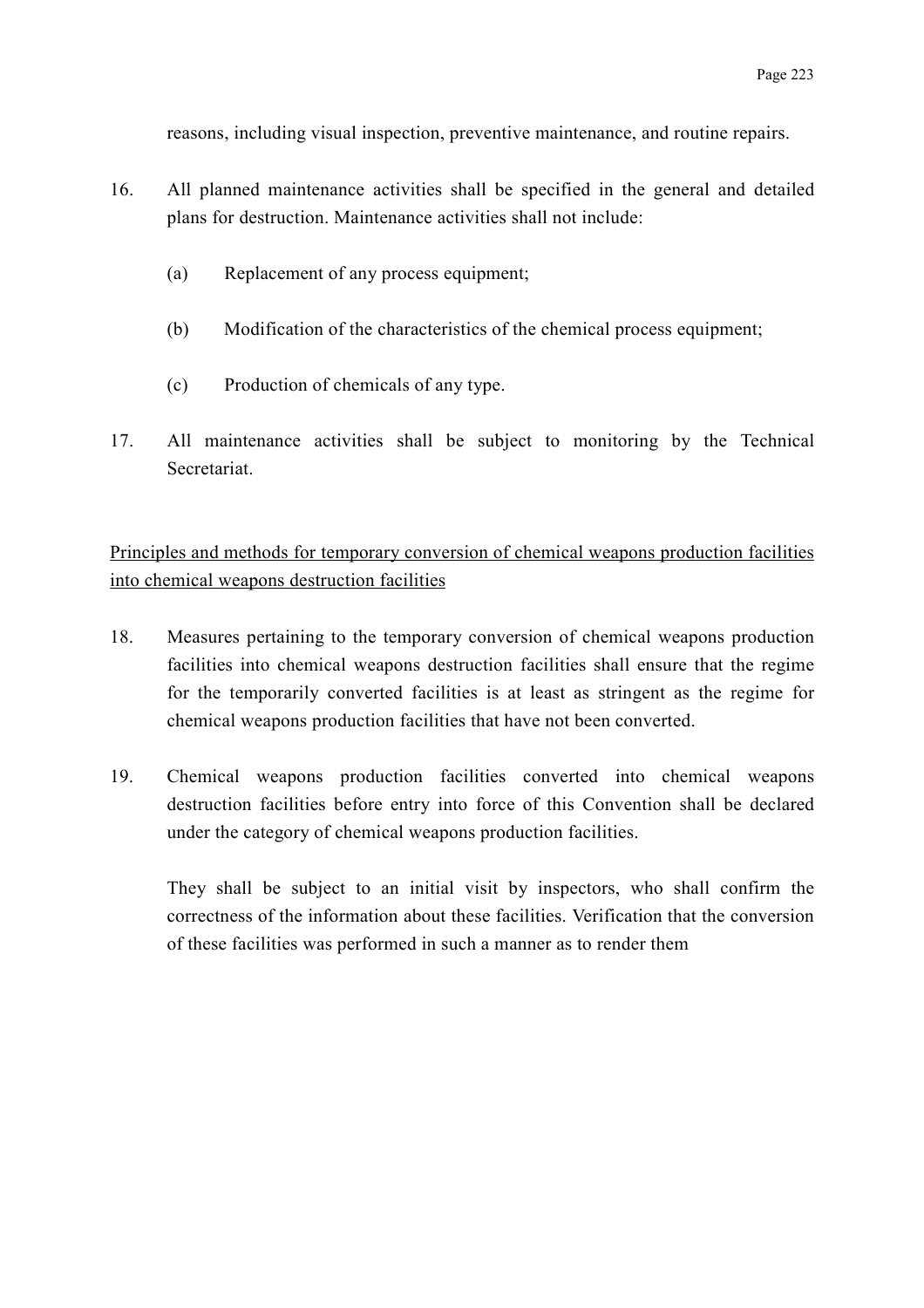inoperable as chemical weapons production facilities shall also be required, and shall fall within the framework of measures provided for the facilities that are to be rendered inoperable not later than 90 days after entry into force of this Convention.

- 20. A State Party that intends to carry out a conversion of chemical weapons production facilities shall submit to the Technical Secretariat, not later than 30 days after this Convention enters into force for it, or not later than 30 days after a decision has been taken for temporary conversion, a general facility conversion plan, and subsequently shall submit annual plans.
- 21. Should a State Party have the need to convert to a chemical weapons destruction facility an additional chemical weapons production facility that had been closed after this Convention entered into force for it, it shall inform the Technical Secretariat thereof not less than 150 days before conversion. The Technical Secretariat, in conjunction with the State Party, shall make sure that the necessary measures are taken to render that facility, after its conversion, inoperable as a chemical weapons production facility.
- 22. A facility converted for the destruction of chemical weapons shall not be more fit for resuming chemical weapons production than a chemical weapons production facility which has been closed and is under maintenance. Its reactivation shall require no less time than that required for a chemical weapons production facility that has been closed and is under maintenance.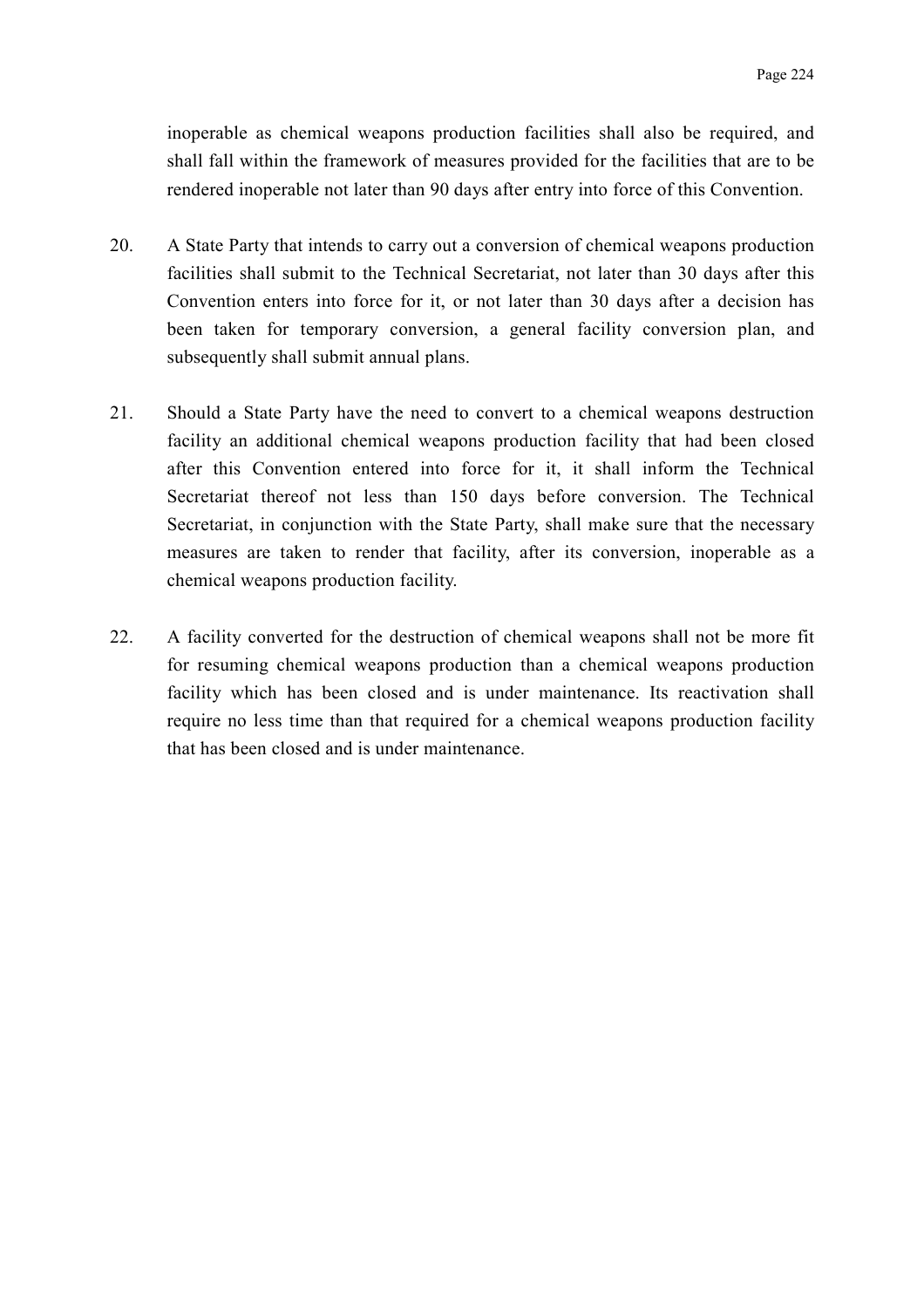- 23. Converted chemical weapons production facilities shall be destroyed not later than 10 years after entry into force of this Convention.
- 24. Any measures for the conversion of any given chemical weapons production facility shall be facility-specific and shall depend upon its individual characteristics.
- 25. The set of measures carried out for the purpose of converting a chemical weapons production facility into a chemical weapons destruction facility shall not be less than that which is provided for the disabling of other chemical weapons production facilities to be carried out not later than 90 days after this Convention enters into force for the State Party.

#### Principles and methods related to destruction of a chemical weapons production facility

- 26. A State Party shall destroy equipment and buildings covered by the definition of a chemical weapons production facility as follows:
	- (a) All specialized equipment and standard equipment shall be physically destroyed;
	- (b) All specialized buildings and standard buildings shall be physically destroyed.
- 27. A State Party shall destroy facilities for producing unfilled chemical munitions and equipment for chemical weapons employment as follows:
	- (a) Facilities used exclusively for production of non-chemical parts for chemical munitions or equipment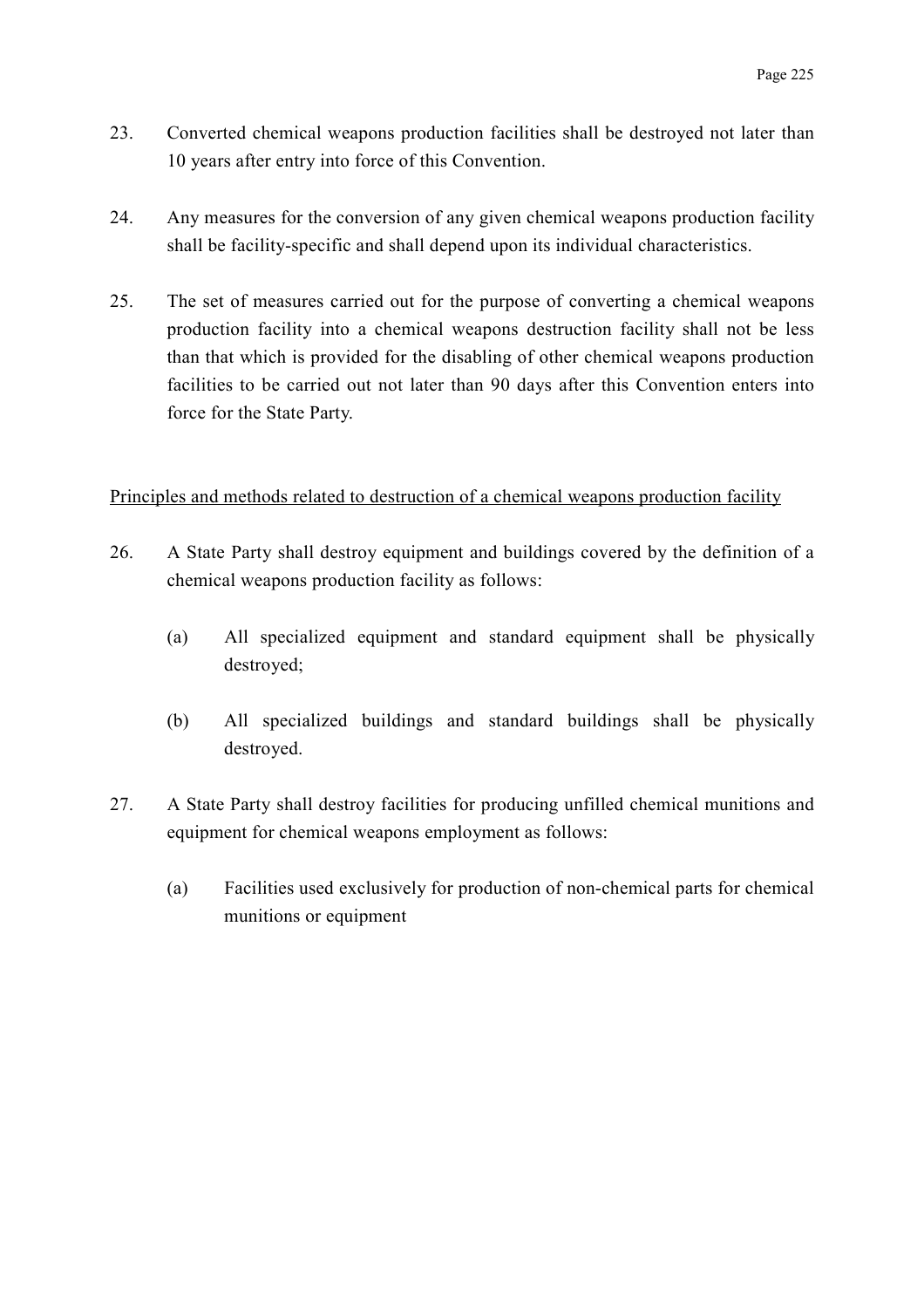specifically designed for use directly in connection with chemical weapons employment, shall be declared and destroyed. The destruction process and its verification shall be conducted according to the provisions of Article V and this Part of this Annex that govern destruction of chemical weapons production facilities;

- (b) All equipment designed or used exclusively for producing non-chemical parts for chemical munitions shall be physically destroyed. Such equipment, which includes specially designed moulds and metal-forming dies, may be brought to a special location for destruction;
- (c) All buildings and standard equipment used for such production activities shall be destroyed or converted for purposes not prohibited under this Convention, with confirmation, as necessary, through consultations and inspections as provided for under Article IX;
- (d) Activities for purposes not prohibited under this Convention may continue while destruction or conversion proceeds.

#### Order of destruction

28. The order of destruction of chemical weapons production facilities is based on the obligations specified in Article I and the other Articles of this Convention, including obligations regarding systematic on-site verification. It takes into account interests of States Parties for undiminished security during the destruction period; confidence-building in the early part of the destruction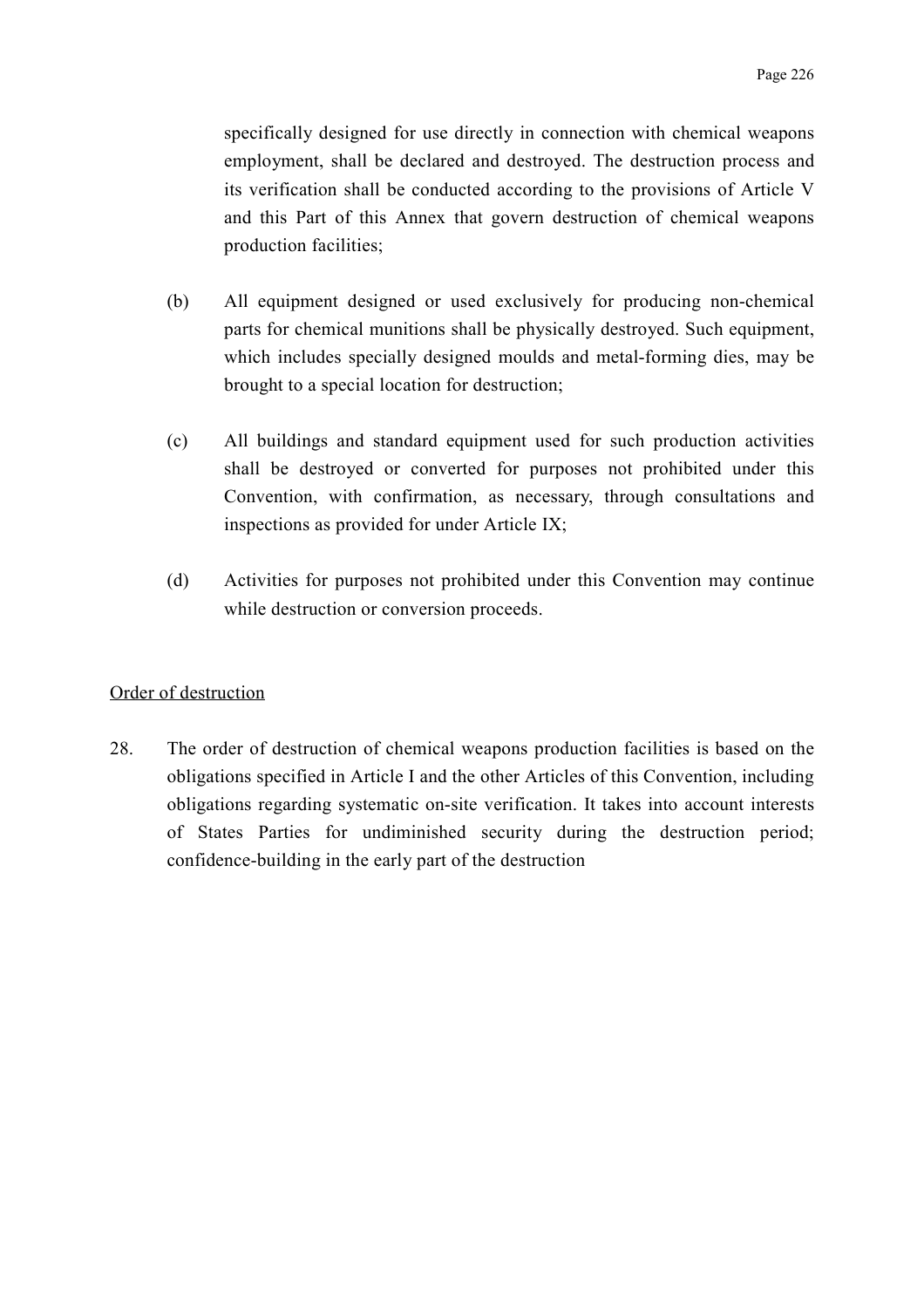stage; gradual acquisition of experience in the course of destroying chemical weapons production facilities; and applicability irrespective of the actual characteristics of the facilities and the methods chosen for their destruction. The order of destruction is based on the principle of levelling out.

- 29. A State Party shall, for each destruction period, determine which chemical weapons production facilities are to be destroyed and carry out the destruction in such a way that not more than what is specified in paragraphs 30 and 31 remains at the end of each destruction period. A State Party is not precluded from destroying its facilities at a faster pace.
- 30. The following provisions shall apply to chemical weapons production facilities that produce Schedule 1 chemicals:
	- (a) A State Party shall start the destruction of such facilities not later than one year after this Convention enters into force for it, and shall complete it not later than 10 years after entry into force of this Convention. For a State which is a Party at the entry into force of this Convention, this overall period shall be divided into three separate destruction periods, namely, years 2-5, years 6-8, and years 9-10. For States which become a Party after entry into force of this Convention, the destruction periods shall be adapted, taking into account paragraphs 28 and 29;
	- (b) Production capacity shall be used as the comparison factor for such facilities. It shall be expressed in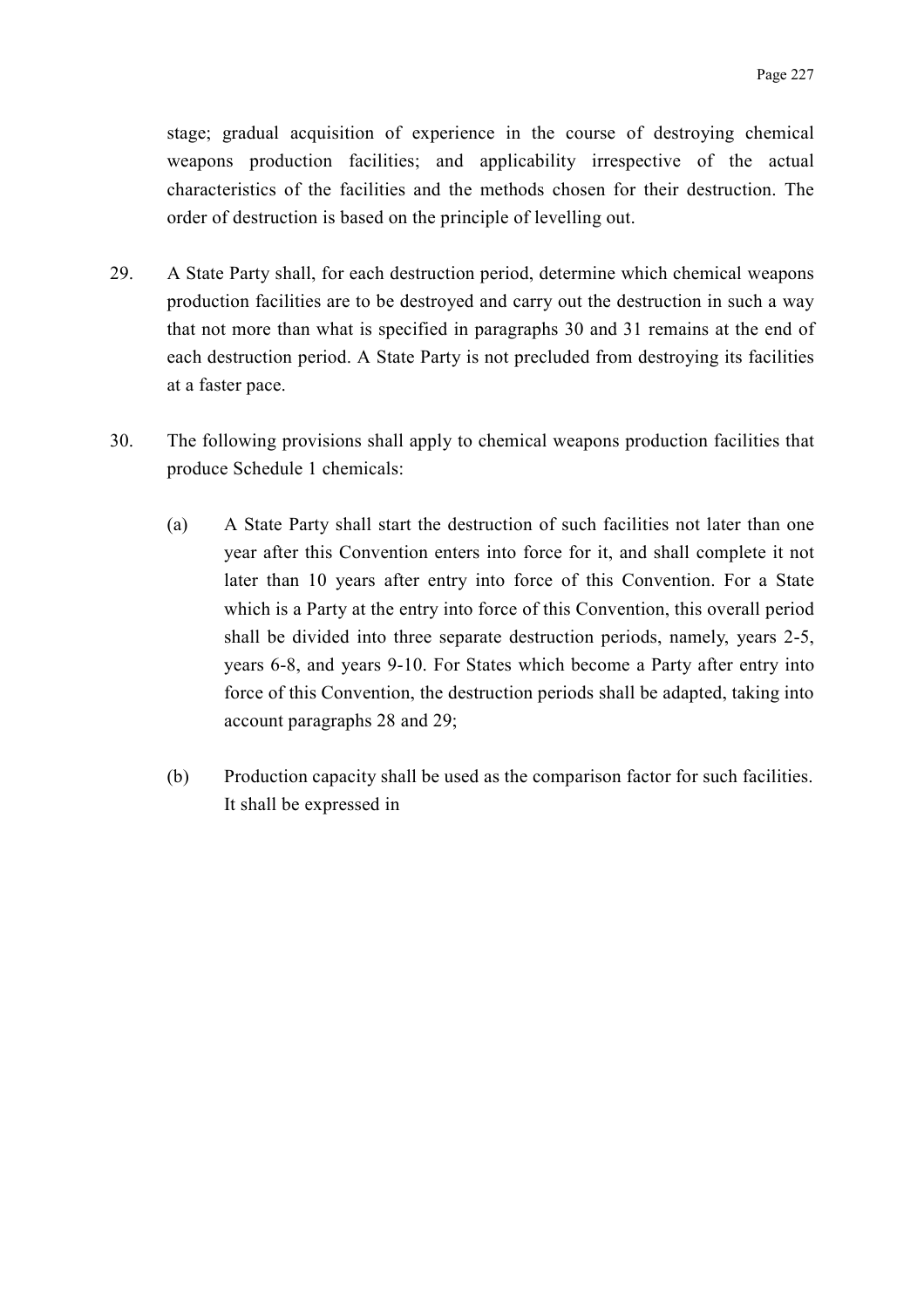agent tonnes, taking into account the rules specified for binary chemical weapons;

- (c) Appropriate agreed levels of production capacity shall be established for the end of the eighth year after entry into force of this Convention. Production capacity that exceeds the relevant level shall be destroyed in equal increments during the first two destruction periods;
- (d) A requirement to destroy a given amount of capacity shall entail a requirement to destroy any other chemical weapons production facility that supplied the Schedule 1 facility or filled the Schedule 1 chemical produced there into munitions or devices;
- (e) Chemical weapons production facilities that have been converted temporarily for destruction of chemical weapons shall continue to be subject to the obligation to destroy capacity according to the provisions of this paragraph.
- 31. A State Party shall start the destruction of chemical weapons production facilities not covered in paragraph 30 not later than one year after this Convention enters into force for it, and complete it not later than five years after entry into force of this Convention.

#### Detailed plans for destruction

32. Not less than 180 days before the destruction of a chemical weapons production facility starts, a State Party shall provide to the Technical Secretariat the detailed plans for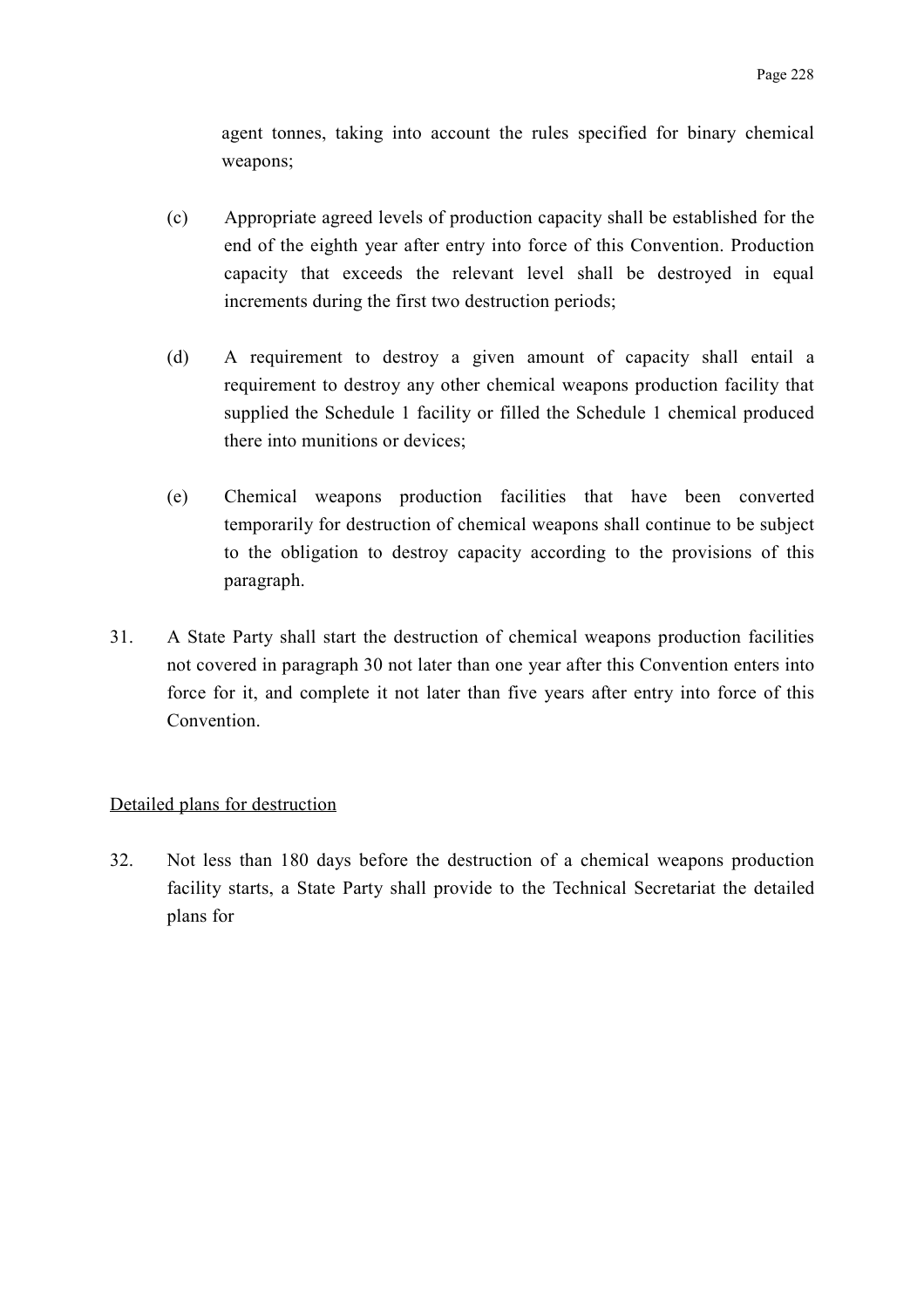destruction of the facility, including proposed measures for verification of destruction referred to in paragraph 33(f), with respect to, inter alia:

- (a) Timing of the presence of the inspectors at the facility to be destroyed; and
- (b) Procedures for verification of measures to be applied to each item on the declared inventory.
- 33. The detailed plans for destruction of each chemical weapons production facility shall contain:
	- (a) Detailed time schedule of the destruction process;
	- (b) Layout of the facility;
	- (c) Process flow diagram;
	- (d) Detailed inventory of equipment, buildings and other items to be destroyed;
	- (e) Measures to be applied to each item on the inventory;
	- (f) Proposed measures for verification;
	- (g) Security/safety measures to be observed during the destruction of the facility; and
	- (h) Working and living conditions to be provided for inspectors.
- 34. If a State Party intends to convert temporarily a chemical weapons production facility into a chemical weapons destruction facility, it shall notify the Technical Secretariat not less than 150 days before undertaking any conversion activities. The notification shall:
	- (a) Specify the name, address, and location of the facility;
	- (b) Provide a site diagram indicating all structures and areas that will be involved in the destruction of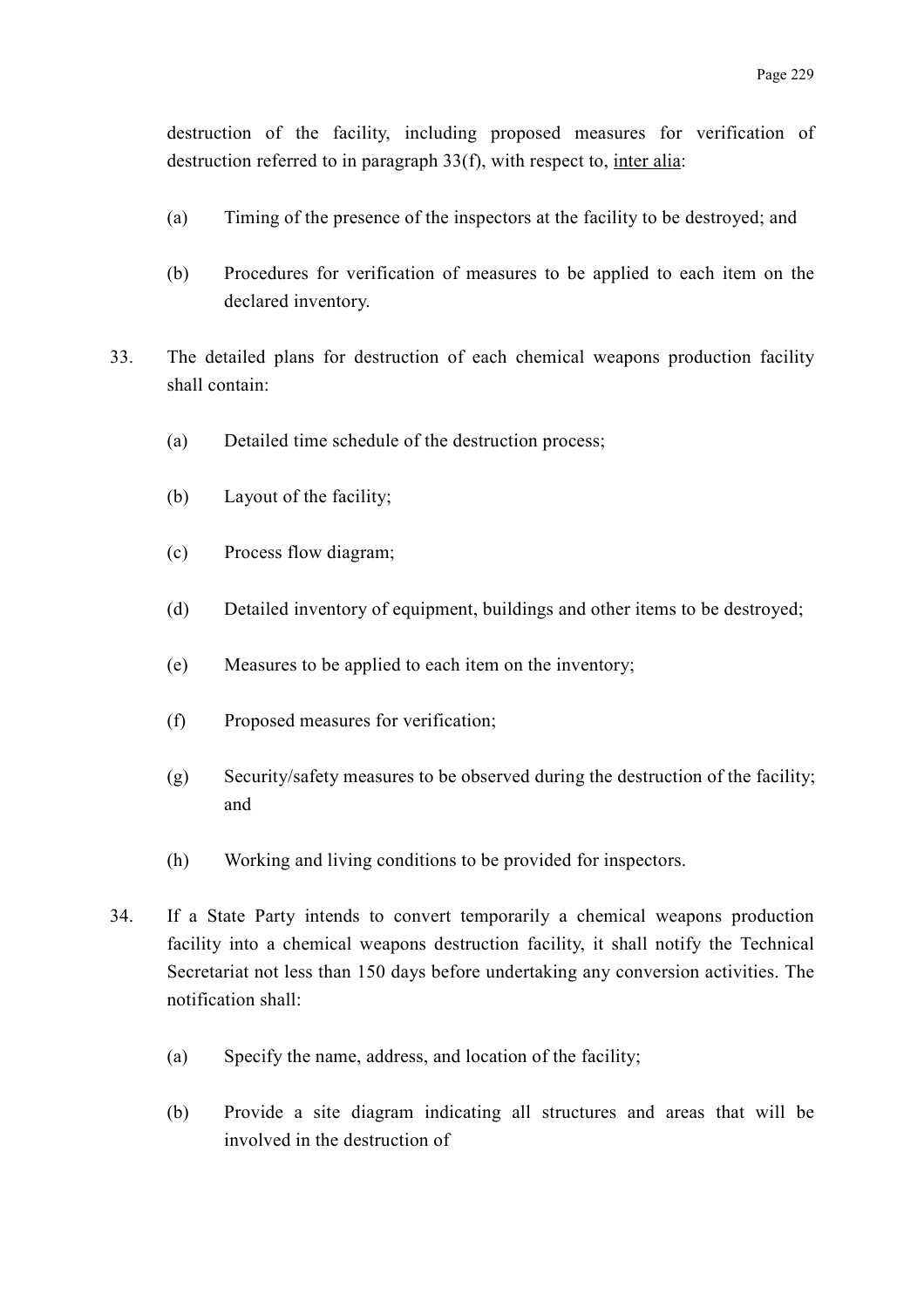chemical weapons and also identify all structures of the chemical weapons production facility that are to be temporarily converted;

- (c) Specify the types of chemical weapons, and the type and quantity of chemical fill to be destroyed;
- (d) Specify the destruction method;
- (e) Provide a process flow diagram, indicating which portions of the production process and specialized equipment will be converted for the destruction of chemical weapons;
- (f) Specify the seals and inspection equipment potentially affected by the conversion, if applicable; and
- (g) Provide a schedule identifying: The time allocated to design, temporary conversion of the facility, installation of equipment, equipment check-out, destruction operations, and closure.
- 35. In relation to the destruction of a facility that was temporarily converted for destruction of chemical weapons, information shall be provided in accordance with paragraphs 32 and 33.

#### Review of detailed plans

36. On the basis of the detailed plan for destruction and proposed measures for verification submitted by the State Party, and on experience from previous inspections, the Technical Secretariat shall prepare a plan for verifying the destruction of the facility, consulting closely with the State Party. Any differences between the Technical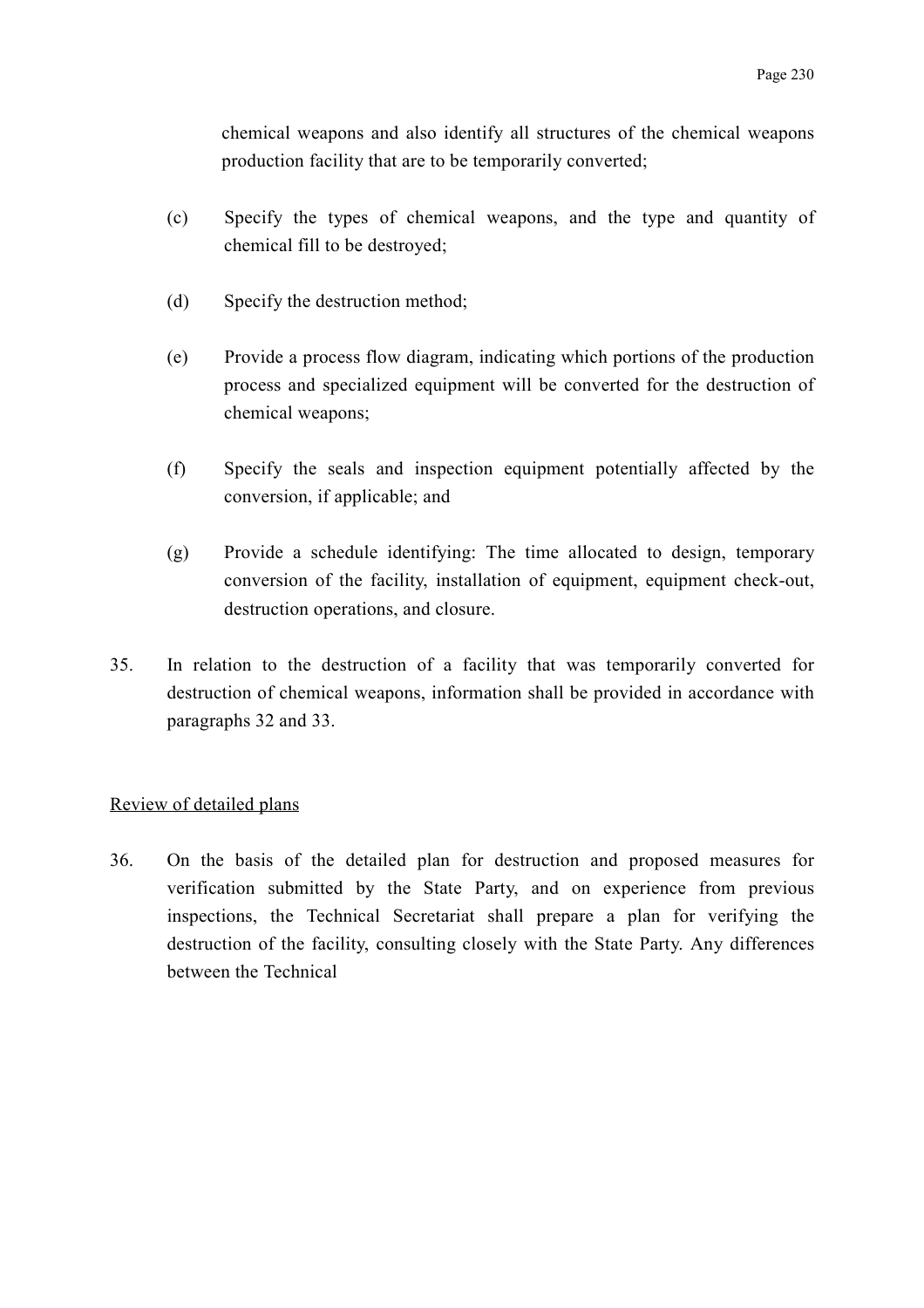Secretariat and the State Party concerning appropriate measures should be resolved through consultations. Any unresolved matters shall be forwarded to the Executive Council for appropriate action with a view to facilitating the full implementation of this Convention.

- 37. To ensure that the provisions of Article V and this Part are fulfilled, the combined plans for destruction and verification shall be agreed upon between the Executive Council and the State Party. This agreement should be completed, not less than 60 days before the planned initiation of destruction.
- 38. Each member of the Executive Council may consult with the Technical Secretariat on any issues regarding the adequacy of the combined plan for destruction and verification. If there are no objections by any member of the Executive Council, the plan shall be put into action.
- 39. If there are any difficulties, the Executive Council shall enter into consultations with the State Party to reconcile them. If any difficulties remain unresolved they shall be referred to the Conference. The resolution of any differences over methods of destruction shall not delay the execution of other parts of the destruction plan that are acceptable.
- 40. If agreement is not reached with the Executive Council on aspects of verification, or if the approved verification plan cannot be put into action, verification of destruction shall proceed through continuous monitoring with on-site instruments and physical presence of inspectors.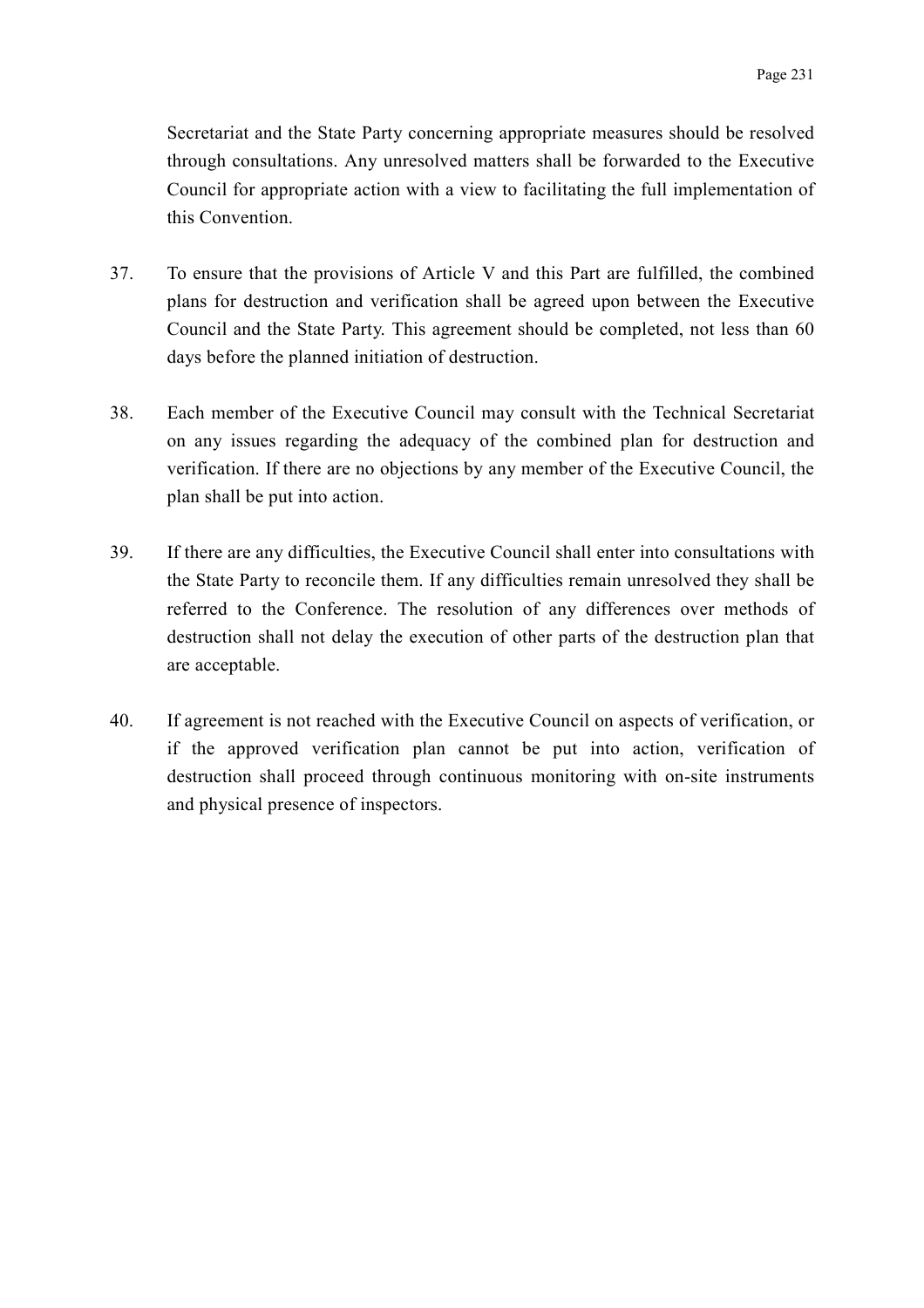- 41. Destruction and verification shall proceed according to the agreed plan. The verification shall not unduly interfere with the destruction process and shall be conducted through the presence of inspectors on-site to witness the destruction.
- 42. If required verification or destruction actions are not taken as planned, all States Parties shall be so informed.

# **C. VERIFICATION**

Verification of declarations of chemical weapons production facilities through on-site inspection

- 43. The Technical Secretariat shall conduct an initial inspection of each chemical weapons production facility in the period between 90 and 120 days after this Convention enters into force for the State Party.
- 44. The purposes of the initial inspection shall be:
	- (a) To confirm that the production of chemical weapons has ceased and that the facility has been inactivated in accordance with this Convention;
	- (b) To permit the Technical Secretariat to familiarize itself with the measures that have been taken to cease production of chemical weapons at the facility;
	- (c) To permit the inspectors to install temporary seals;
	- (d) To permit the inspectors to confirm the inventory of buildings and specialized equipment;
	- (e) To obtain information necessary for planning inspection activities at the facility, including use of tamper-indicating seals and other agreed equipment, which shall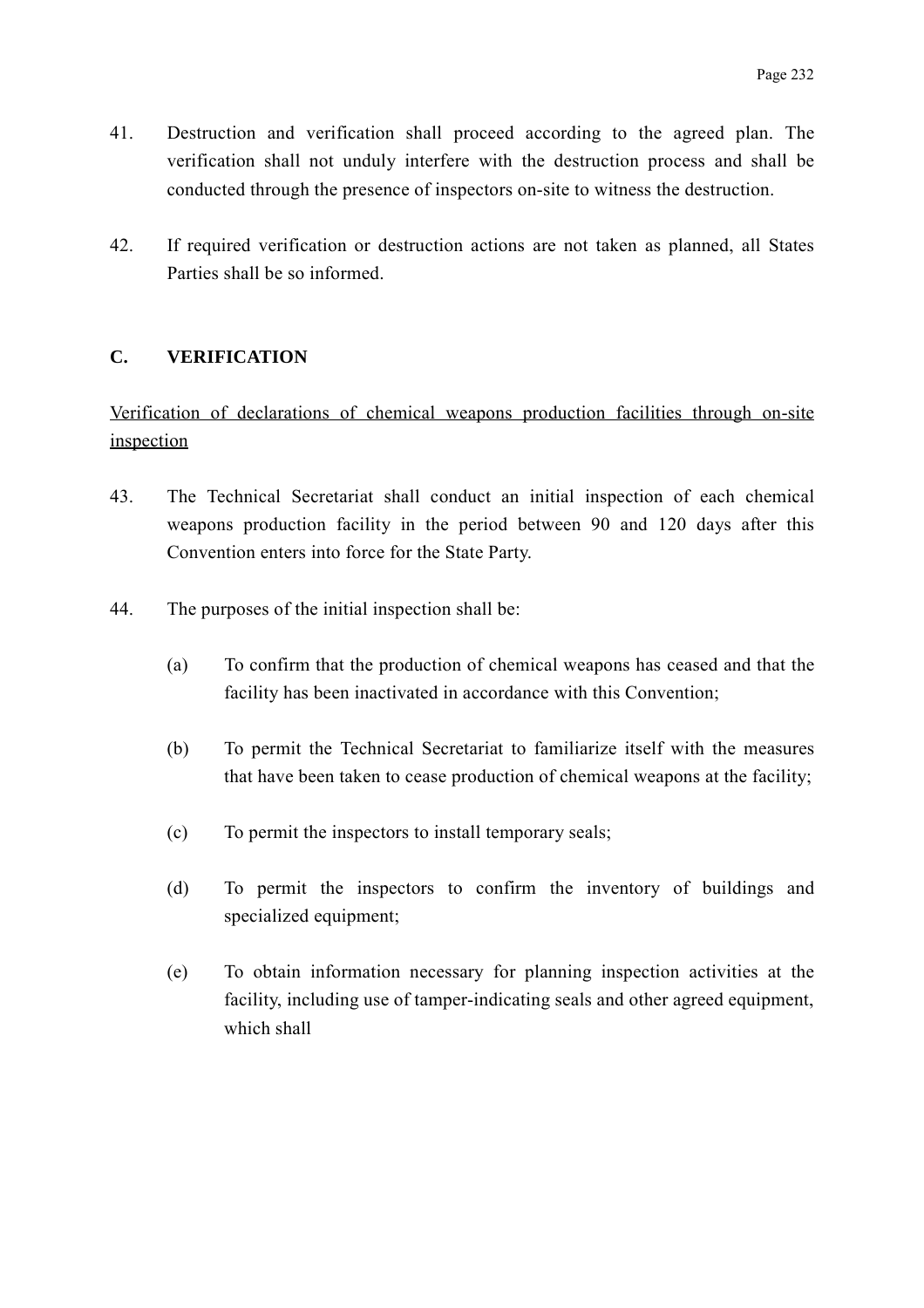be installed pursuant to the detailed facility agreement for the facility; and

- (f) To conduct preliminary discussions regarding a detailed agreement on inspection procedures at the facility.
- 45. Inspectors shall employ, as appropriate, agreed seals, markers or other inventory control procedures to facilitate an accurate inventory of the declared items at each chemical weapons production facility.
- 46. Inspectors shall install such agreed devices as may be necessary to indicate if any resumption of production of chemical weapons occurs or if any declared item is removed. They shall take the necessary precaution not to hinder closure activities by the inspected State Party. Inspectors may return to maintain and verify the integrity of the devices.
- 47. If, on the basis of the initial inspection, the Director-General believes that additional measures are necessary to inactivate the facility in accordance with this Convention, the Director-General may request, not later than 135 days after this Convention enters into force for a State Party, that such measures be implemented by the inspected State Party not later than 180 days after this Convention enters into force for it. At its discretion, the inspected State Party may satisfy the request. If it does not satisfy the request, the inspected State Party and the Director-General shall consult to resolve the matter.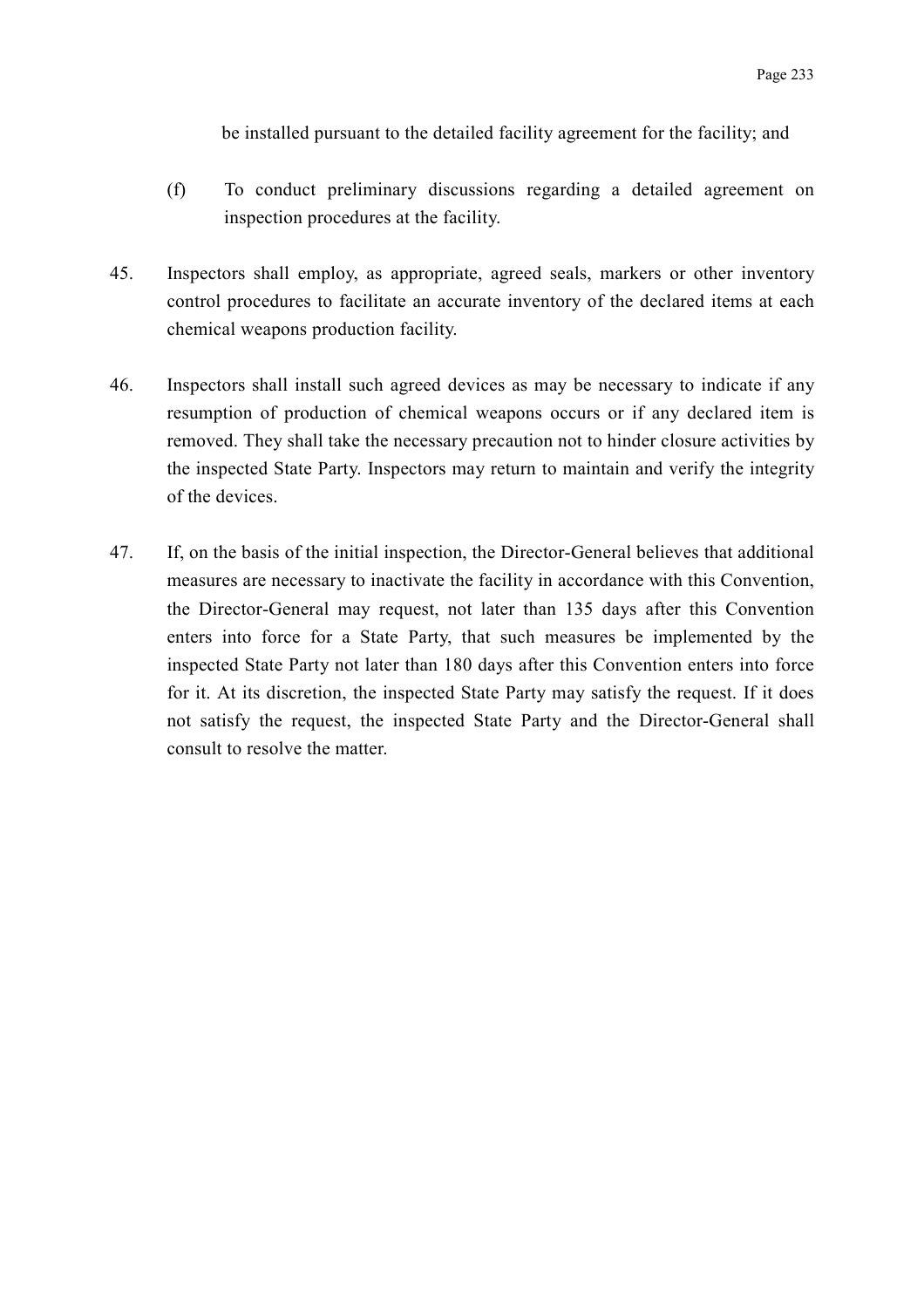Systematic verification of chemical weapons production facilities and cessation of their activities

- 48. The purpose of the systematic verification of a chemical weapons production facility shall be to ensure that any resumption of production of chemical weapons or removal of declared items will be detected at this facility.
- 49. The detailed facility agreement for each chemical weapons production facility shall specify:
	- (a) Detailed on-site inspection procedures, which may include:
		- (i) Visual examinations;
		- (ii) Checking and servicing of seals and other agreed devices; and
		- (iii) Obtaining and analysing samples;
	- (b) Procedures for using tamper-indicating seals and other agreed equipment to prevent the undetected reactivation of the facility, which shall specify:
		- (i) The type, placement, and arrangements for installation; and
		- (ii) The maintenance of such seals and equipment; and
	- (c) Other agreed measures.
- 50. The seals or other approved equipment provided for in a detailed agreement on inspection measures for that facility shall be placed not later than 240 days after this Convention enters into force for a State Party. Inspectors shall be permitted to visit each chemical weapons production facility for the installation of such seals or equipment.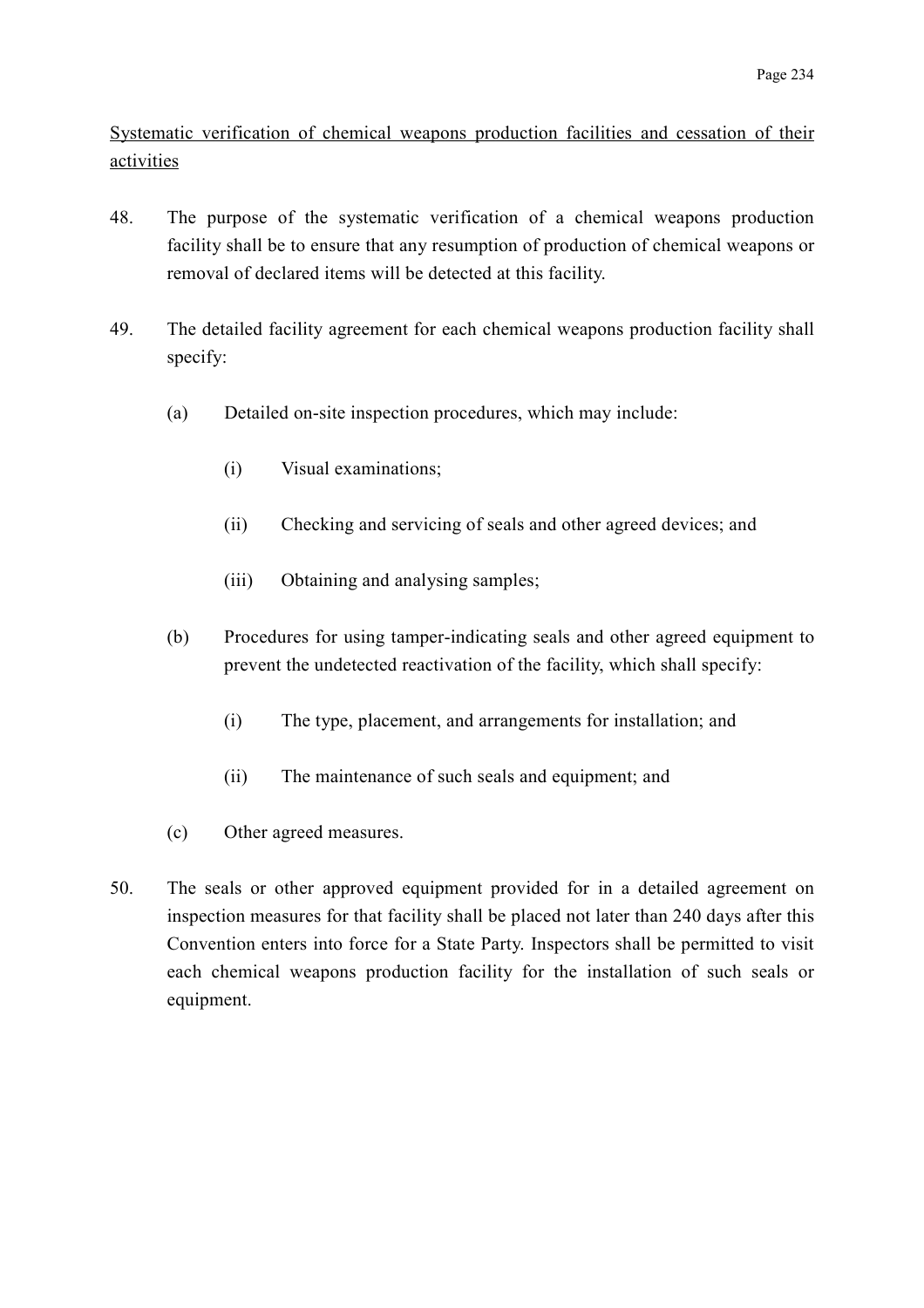- 51. During each calendar year, the Technical Secretariat shall be permitted to conduct up to four inspections of each chemical weapons production facility.
- 52. The Director-General shall notify the inspected State Party of his decision to inspect or visit a chemical weapons production facility 48 hours before the planned arrival of the inspection team at the facility for systematic inspections or visits. In the case of inspections or visits to resolve urgent problems, this period may be shortened. The Director-General shall specify the purpose of the inspection or visit.
- 53. Inspectors shall, in accordance with the facility agreements, have unimpeded access to all parts of the chemical weapons production facilities. The items on the declared inventory to be inspected shall be chosen by the inspectors.
- 54. The guidelines for determining the frequency of systematic on-site inspections shall be considered and approved by the Conference pursuant to Article VIII, paragraph 21(*i*). The particular production facility to be inspected shall be chosen by the Technical Secretariat in such a way as to preclude the prediction of precisely when the facility is to be inspected.

# Verification of destruction of chemical weapons production facilities

55. The purpose of systematic verification of the destruction of chemical weapons production facilities shall be to confirm that the facility is destroyed in accordance with the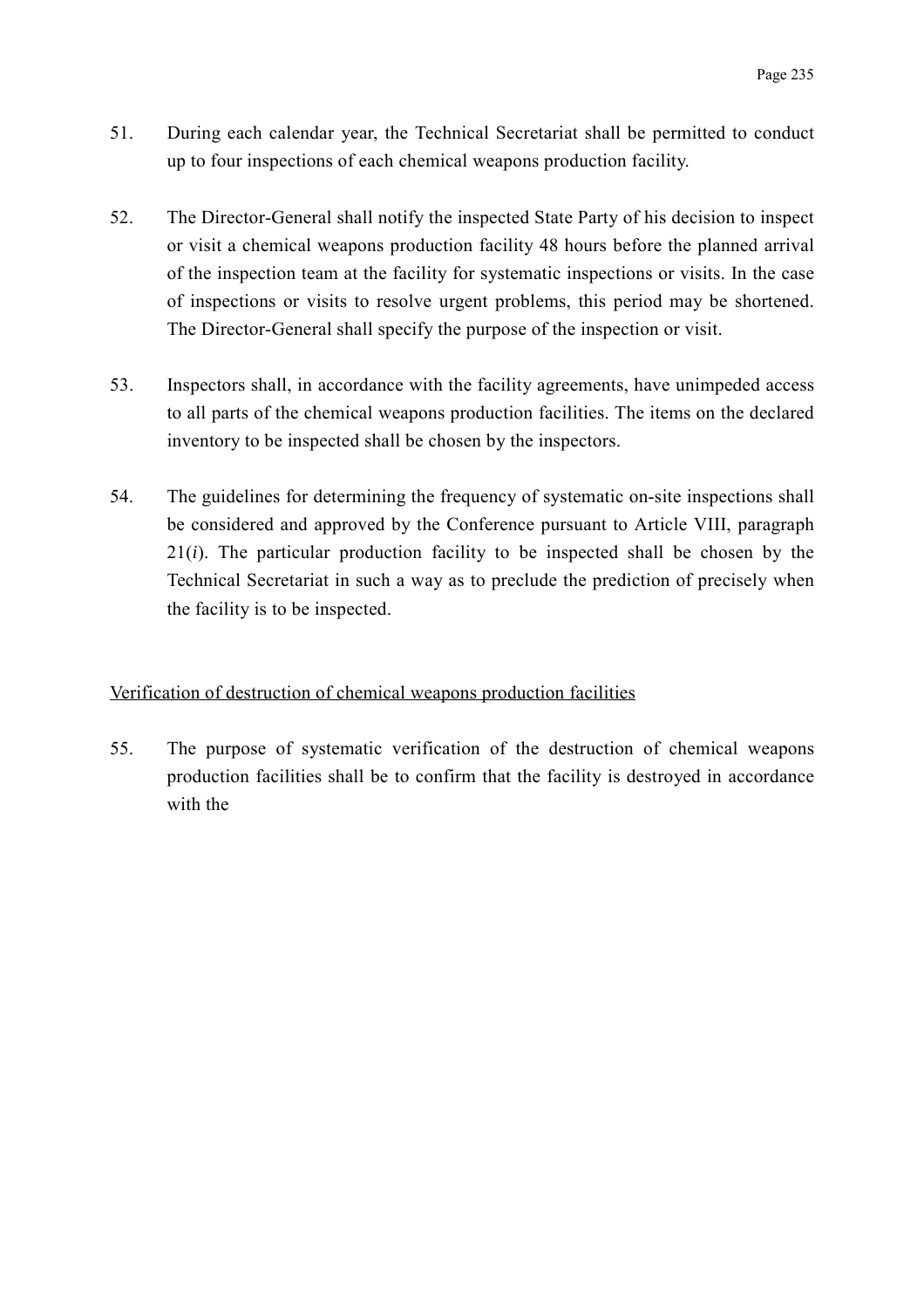obligations under this Convention and that each item on the declared inventory is destroyed in accordance with the agreed detailed plan for destruction.

- 56. When all items on the declared inventory have been destroyed, the Technical Secretariat shall confirm the declaration of the State Party to that effect. After this confirmation, the Technical Secretariat shall terminate the systematic verification of the chemical weapons production facility and shall promptly remove all devices and monitoring instruments installed by the inspectors.
- 57. After this confirmation, the State Party shall make the declaration that the facility has been destroyed.

Verification of temporary conversion of a chemical weapons production facility into a chemical weapons destruction facility

- 58. Not later than 90 days after receiving the initial notification of the intent to convert temporarily a production facility, the inspectors shall have the right to visit the facility to familiarize themselves with the proposed temporary conversion and to study possible inspection measures that will be required during the conversion.
- 59. Not later than 60 days after such a visit, the Technical Secretariat and the inspected State Party shall conclude a transition agreement containing additional inspection measures for the temporary conversion period. The transition agreement shall specify inspection procedures, including the use of seals, monitoring equipment, and inspections, that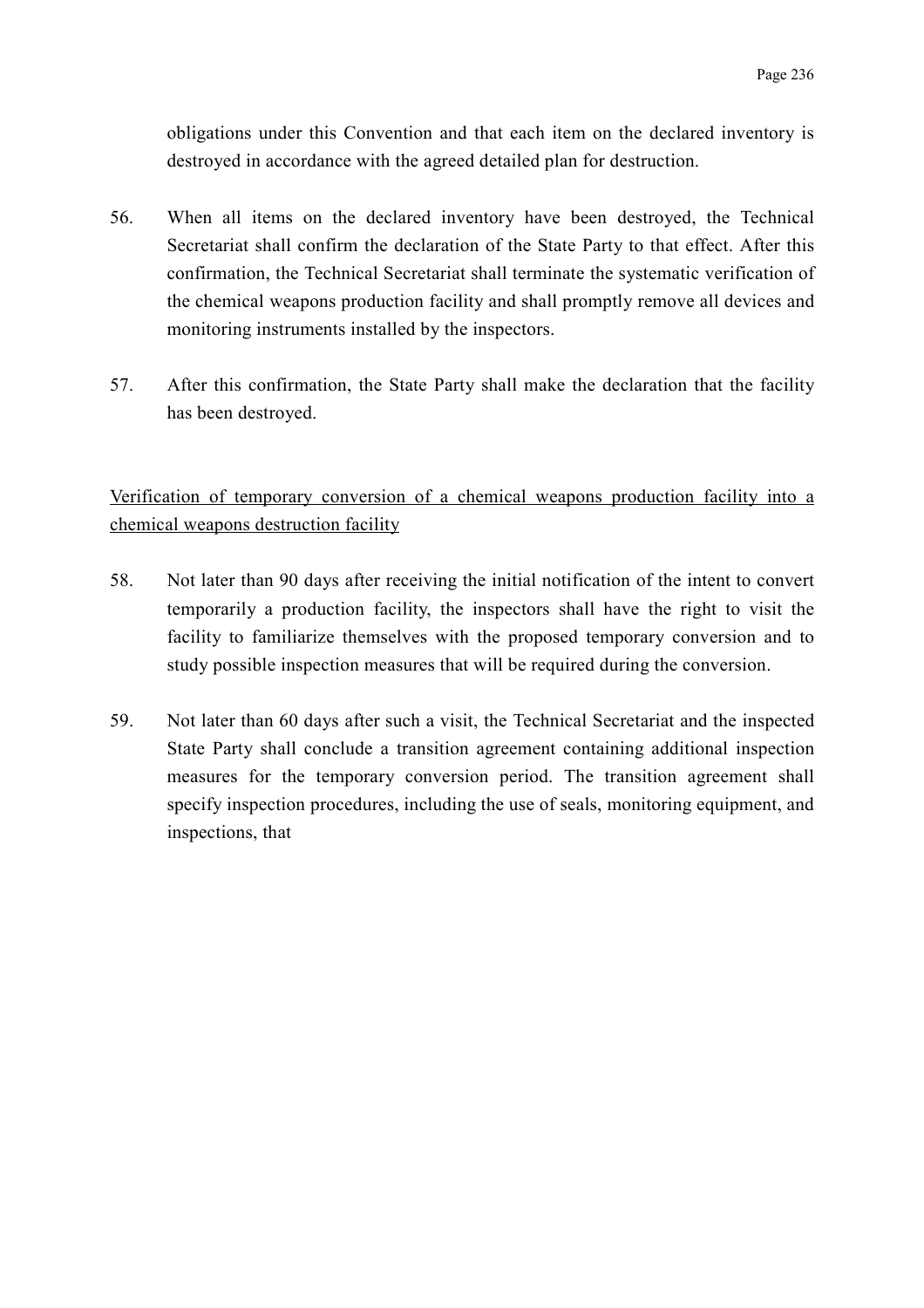will provide confidence that no chemical weapons production takes place during the conversion process. This agreement shall remain in force from the beginning of the temporary conversion activity until the facility begins operation as a chemical weapons destruction facility.

- 60. The inspected State Party shall not remove or convert any portion of the facility, or remove or modify any seal or other agreed inspection equipment that may have been installed pursuant to this Convention until the transition agreement has been concluded.
- 61. Once the facility begins operation as a chemical weapons destruction facility, it shall be subject to the provisions of Part IV(A) of this Annex applicable to chemical weapons destruction facilities. Arrangements for the pre-operation period shall be governed by the transition agreement.
- 62. During destruction operations the inspectors shall have access to all portions of the temporarily converted chemical weapons production facilities, including those that are not directly involved with the destruction of chemical weapons.
- 63. Before the commencement of work at the facility to convert it temporarily for chemical weapons destruction purposes and after the facility has ceased to function as a facility for chemical weapons destruction, the facility shall be subject to the provisions of this Part applicable to chemical weapons production facilities.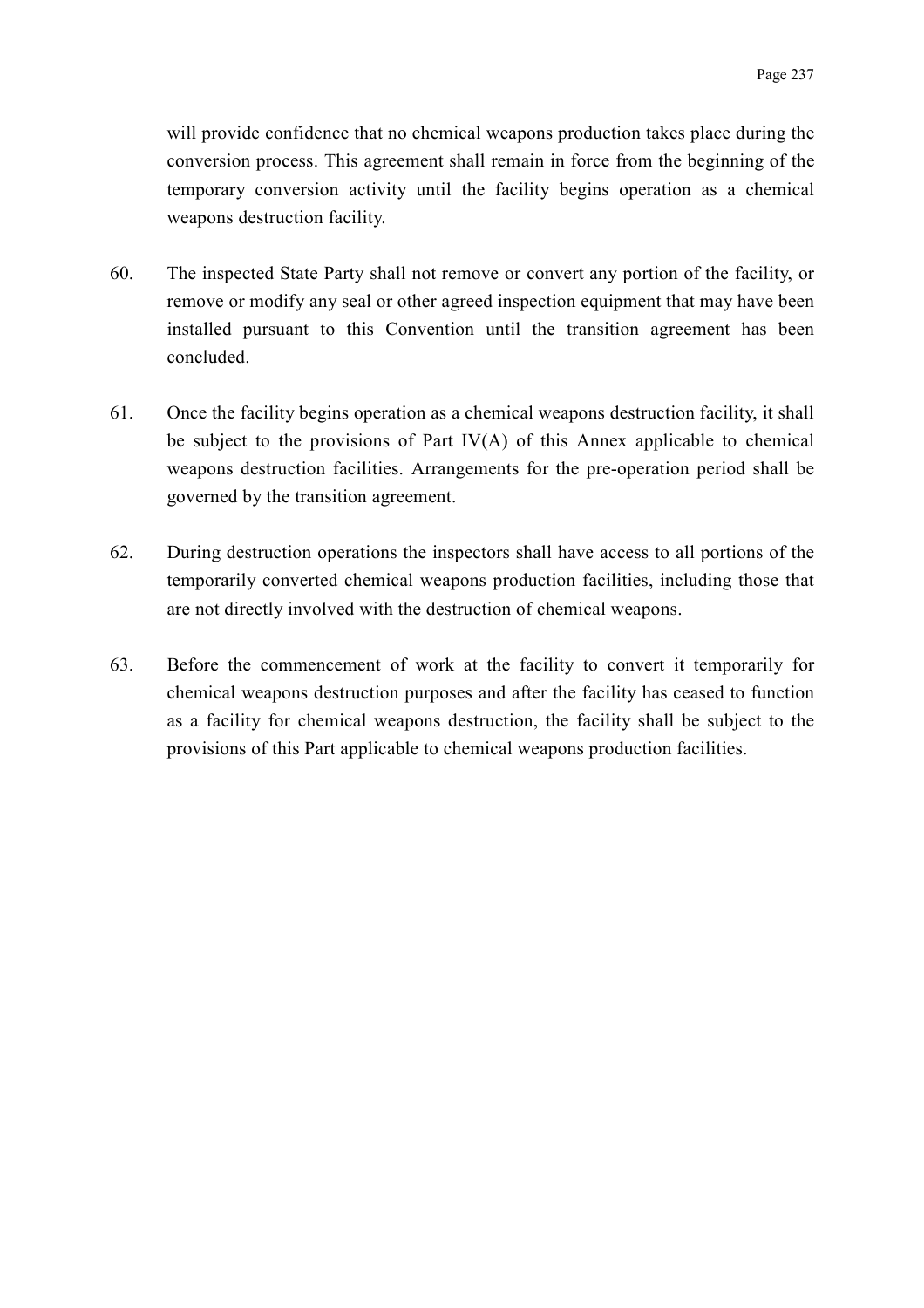# **D. CONVERSION OF CHEMICAL WEAPONS PRODUCTION FACILITIES TO PURPOSES NOT PROHIBITED UNDER THIS CONVENTION**

#### Procedures for requesting conversion

- 64. A request to use a chemical weapons production facility for purposes not prohibited under this Convention may be made for any facility that a State Party is already using for such purposes before this Convention enters into force for it, or that it plans to use for such purposes.
- 65. For a chemical weapons production facility that is being used for purposes not prohibited under this Convention when this Convention enters into force for the State Party, the request shall be submitted to the Director-General not later than 30 days after this Convention enters into force for the State Party. The request shall contain, in addition to data submitted in accordance with paragraph 1(h)(iii), the following information:
	- (a) A detailed justification for the request;
	- (b) A general facility conversion plan that specifies:
		- (i) The nature of the activity to be conducted at the facility;
		- (ii) If the planned activity involves production, processing, or consumption of chemicals: the name of each of the chemicals, the flow diagram of the facility, and the quantities planned to be produced, processed, or consumed annually;
		- (iii) Which buildings or structures are proposed to be used and what modifications are proposed, if any;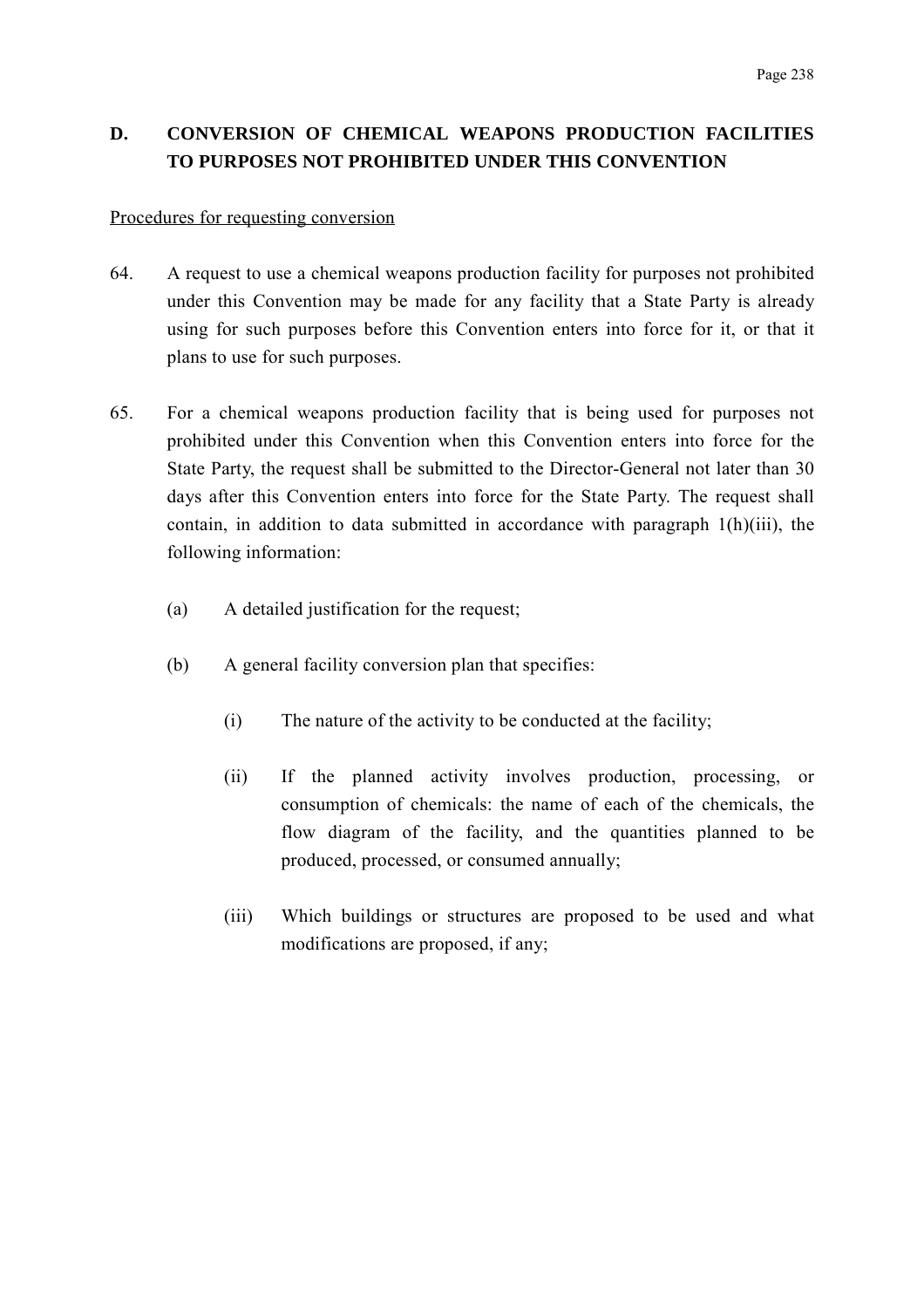- (iv) Which buildings or structures have been destroyed or are proposed to be destroyed and the plans for destruction;
- (v) What equipment is to be used in the facility;
- (vi) What equipment has been removed and destroyed and what equipment is proposed to be removed and destroyed and the plans for its destruction;
- (vii) The proposed schedule for conversion, if applicable; and
- (viii) The nature of the activity of each other facility operating at the site; and
- (c) A detailed explanation of how measures set forth in subparagraph (b), as well as any other measures proposed by the State Party, will ensure the prevention of standby chemical weapons production capability at the facility.
- 66. For a chemical weapons production facility that is not being used for purposes not prohibited under this Convention when this Convention enters into force for the State Party, the request shall be submitted to the Director-General not later than 30 days after the decision to convert, but in no case later than four years after this Convention enters into force for the State Party. The request shall contain the following information:
	- (a) A detailed justification for the request, including its economic needs;
	- (b) A general facility conversion plan that specifies: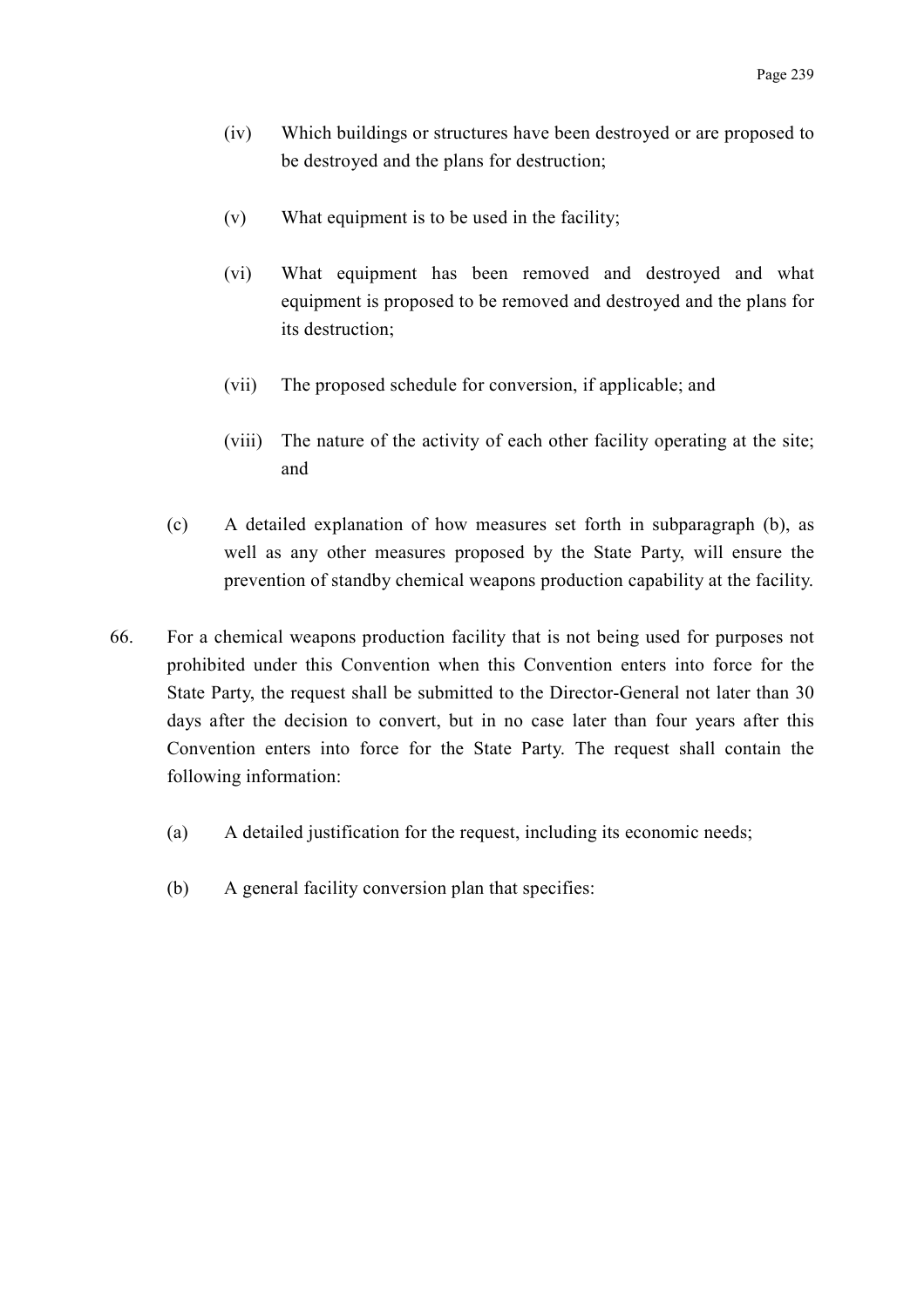- (i) The nature of the activity planned to be conducted at the facility;
- (ii) If the planned activity involves production, processing, or consumption of chemicals: the name of each of the chemicals, the flow diagram of the facility, and the quantities planned to be produced, processed, or consumed annually;
- (iii) Which buildings or structures are proposed to be retained and what modifications are proposed, if any;
- (iv) Which buildings or structures have been destroyed or are proposed to be destroyed and the plans for destruction;
- (v) What equipment is proposed for use in the facility;
- (vi) What equipment is proposed to be removed and destroyed and the plans for its destruction;
- (vii) The proposed schedule for conversion; and
- (viii) The nature of the activity of each other facility operating at the site; and
- (c) A detailed explanation of how the measures set forth in subparagraph (b), as well as any other measures proposed by the State Party, will ensure the prevention of standby chemical weapons production capability at the facility.
- 67. The State Party may propose in its request any other measures it deems appropriate to build confidence.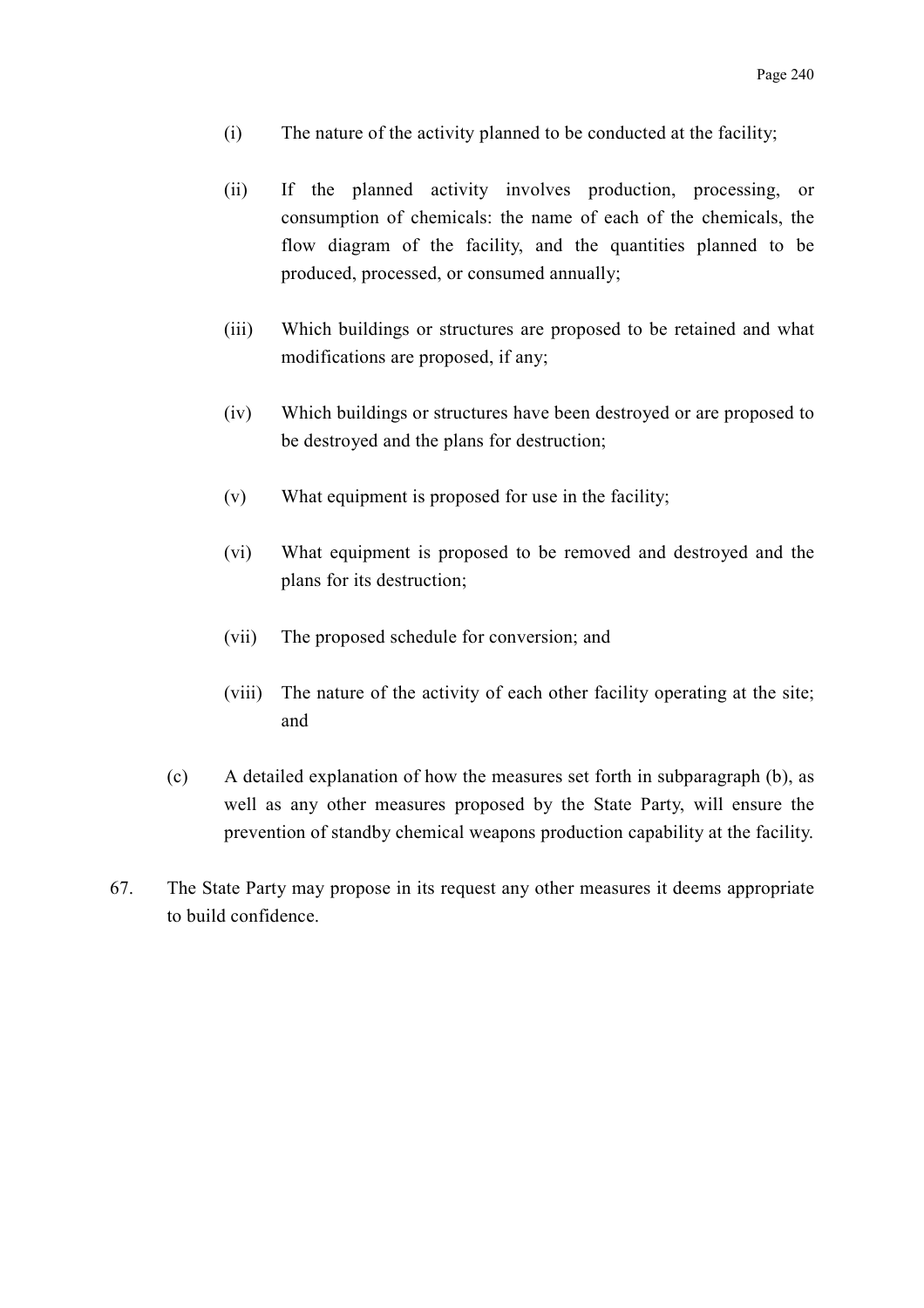## Actions pending a decision

- 68. Pending a decision of the Conference, a State Party may continue to use for purposes not prohibited under this Convention a facility that was being used for such purposes before this Convention enters into force for it, but only if the State Party certifies in its request that no specialized equipment and no specialized buildings are being used and that the specialized equipment and specialized buildings have been rendered inactive using the methods specified in paragraph 13.
- 69. If the facility, for which the request was made, was not being used for purposes not prohibited under this Convention before this Convention enters into force for the State Party, or if the certification required in paragraph 68 is not made, the State Party shall cease immediately all activity pursuant to Article V, paragraph 4. The State Party shall close the facility in accordance with paragraph 13 not later than 90 days after this Convention enters into force for it.

# Conditions for conversion

70. As a condition for conversion of a chemical weapons production facility for purposes not prohibited under this Convention, all specialized equipment at the facility must be destroyed and all special features of buildings and structures that distinguish them from buildings and structures normally used for purposes not prohibited under this Convention and not involving Schedule 1 chemicals must be eliminated.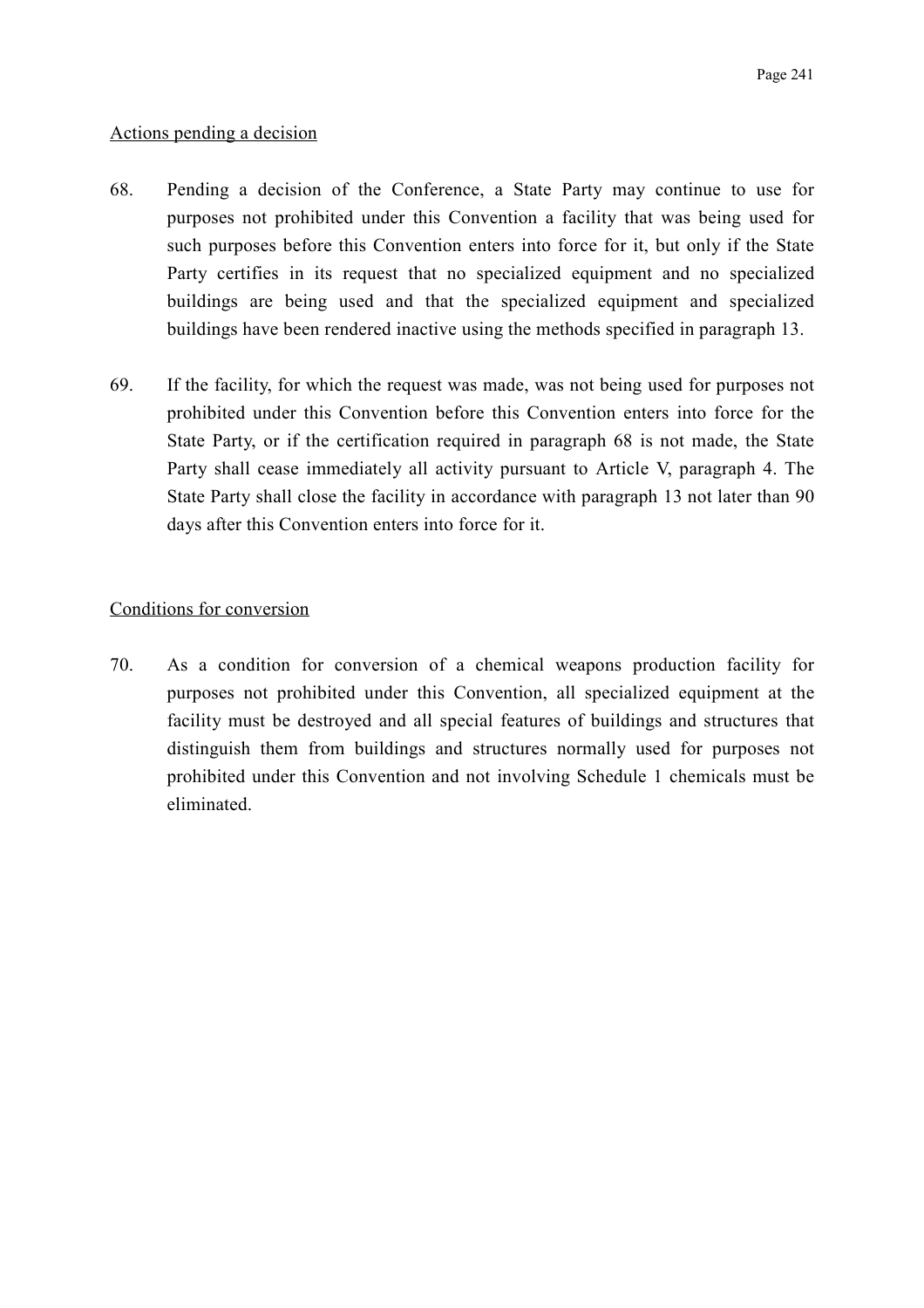- 71. A converted facility shall not be used:
	- (a) For any activity involving production, processing, or consumption of a Schedule 1 chemical or a Schedule 2 chemical; or
	- (b) For the production of any highly toxic chemical, including any highly toxic organophosphorus chemical, or for any other activity that would require special equipment for handling highly toxic or highly corrosive chemicals, unless the Executive Council decides that such production or activity would pose no risk to the object and purpose of this Convention, taking into account criteria for toxicity, corrosiveness and, if applicable, other technical factors, to be considered and approved by the Conference pursuant to Article VIII, paragraph 21(*i*).
- 72. Conversion of a chemical weapons production facility shall be completed not later than six years after entry into force of this Convention.

# Decisions by the Executive Council and the Conference

73. Not later than 90 days after receipt of the request by the Director-General, an initial inspection of the facility shall be conducted by the Technical Secretariat. The purpose of this inspection shall be to determine the accuracy of the information provided in the request, to obtain information on the technical characteristics of the proposed converted facility, and to assess the conditions under which use for purposes not prohibited under this Convention may be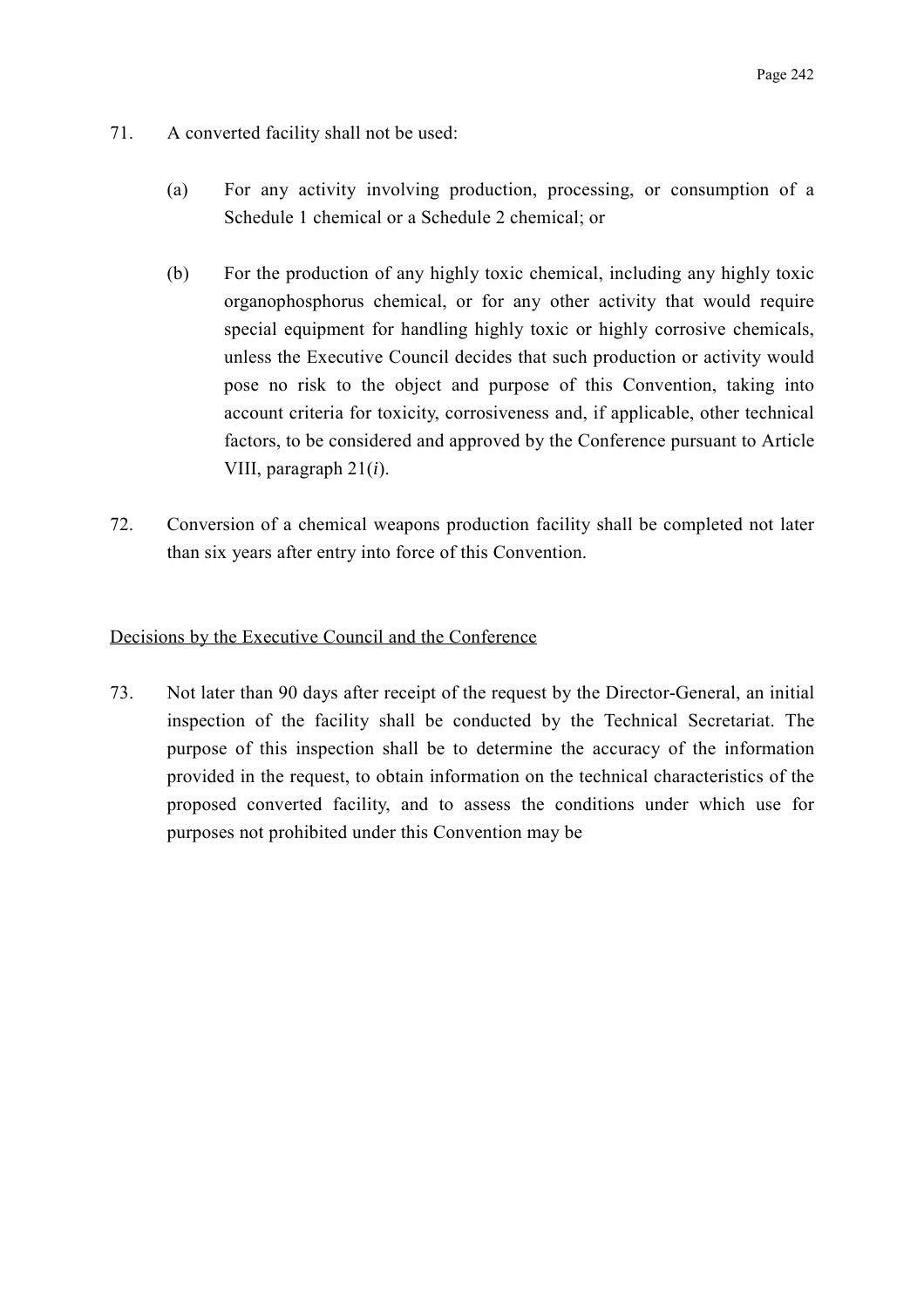permitted. The Director-General shall promptly submit a report to the Executive Council, the Conference, and all States Parties containing his recommendations on the measures necessary to convert the facility to purposes not prohibited under this Convention and to provide assurance that the converted facility will be used only for purposes not prohibited under this Convention.

- 74. If the facility has been used for purposes not prohibited under this Convention before this Convention enters into force for the State Party, and is continuing to be in operation, but the measures required to be certified under paragraph 68 have not been taken, the Director-General shall immediately inform the Executive Council, which may require implementation of measures it deems appropriate, inter alia, shut-down of the facility and removal of specialized equipment and modification of buildings or structures. The Executive Council shall stipulate the deadline for implementation of these measures and shall suspend consideration of the request pending their satisfactory completion. The facility shall be inspected promptly after the expiration of the deadline to determine whether the measures have been implemented. If not, the State Party shall be required to shut down completely all facility operations.
- 75. As soon as possible after receiving the report of the Director-General, the Conference, upon recommendation of the Executive Council, shall decide, taking into account the report and any views expressed by States Parties, whether to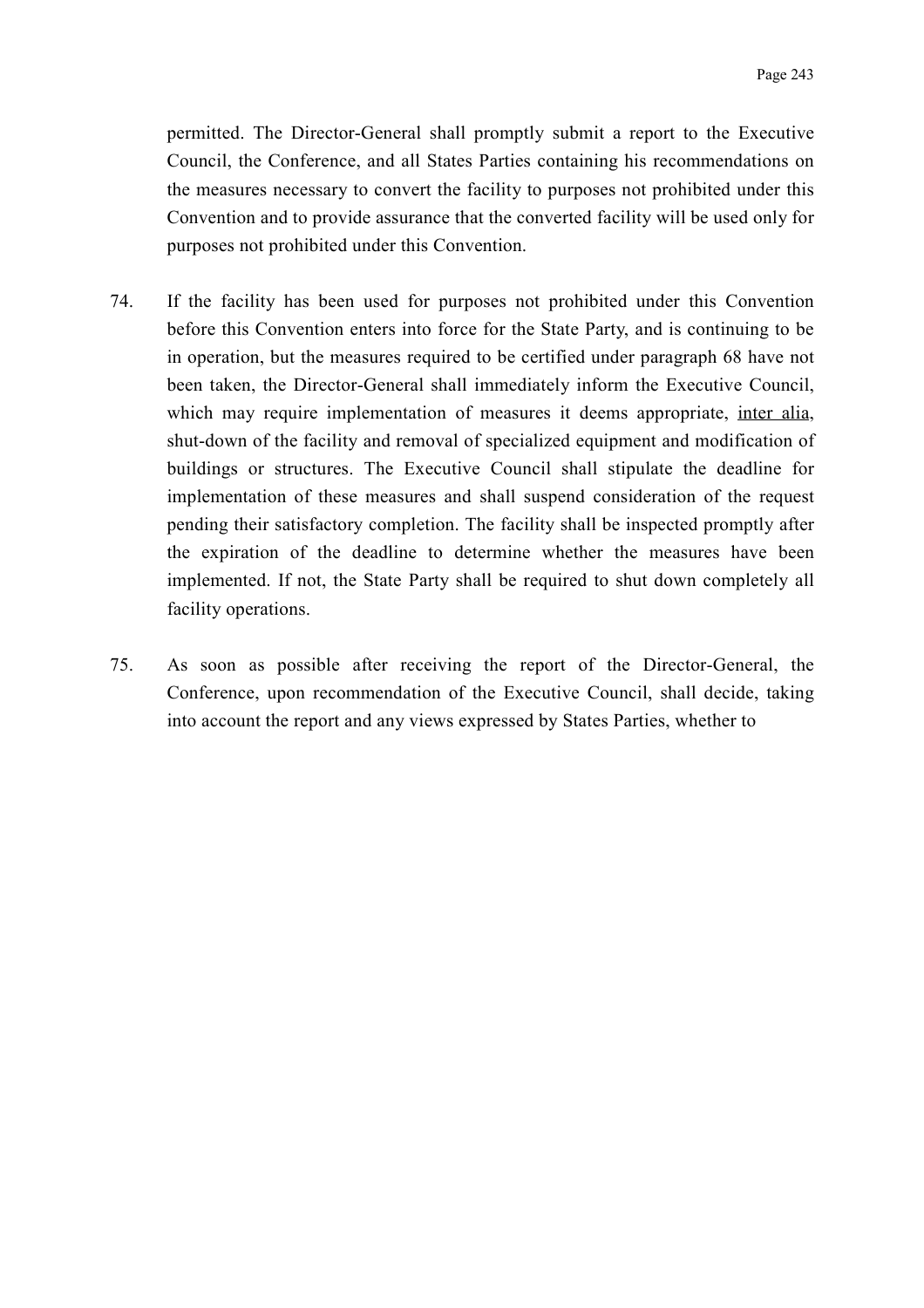approve the request, and shall establish the conditions upon which approval is contingent. If any State Party objects to approval of the request and the associated conditions, consultations shall be undertaken among interested States Parties for up to 90 days to seek a mutually acceptable solution. A decision on the request and associated conditions, along with any proposed modifications thereto, shall be taken, as a matter of substance, as soon as possible after the end of the consultation period.

76. If the request is approved, a facility agreement shall be completed not later than 90 days after such a decision is taken. The facility agreement shall contain the conditions under which the conversion and use of the facility is permitted, including measures for verification. Conversion shall not begin before the facility agreement is concluded.

## Detailed plans for conversion

- 77. Not less than 180 days before conversion of a chemical weapons production facility is planned to begin, the State Party shall provide the Technical Secretariat with the detailed plans for conversion of the facility, including proposed measures for verification of conversion, with respect to, inter alia:
	- (a) Timing of the presence of the inspectors at the facility to be converted; and
	- (b) Procedures for verification of measures to be applied to each item on the declared inventory.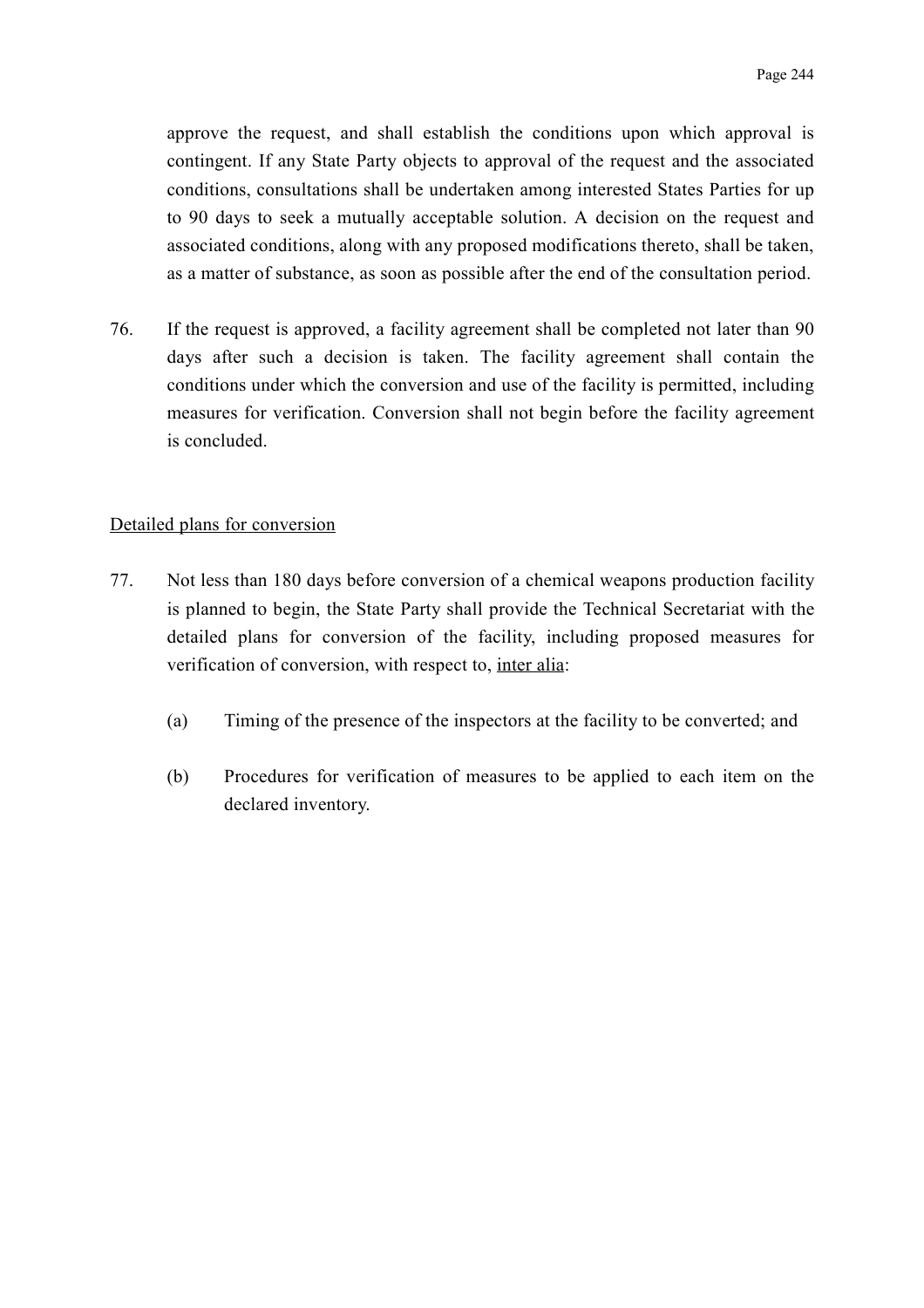- 78. The detailed plan for conversion of each chemical weapons production facility shall contain:
	- (a) Detailed time schedule of the conversion process;
	- (b) Layout of the facility before and after conversion;
	- (c) Process flow diagram of the facility before, and as appropriate, after the conversion;
	- (d) Detailed inventory of equipment, buildings and structures and other items to be destroyed and of the buildings and structures to be modified;
	- (e) Measures to be applied to each item on the inventory, if any;
	- (f) Proposed measures for verification;
	- (g) Security/safety measures to be observed during the conversion of the facility; and
	- (h) Working and living conditions to be provided for inspectors.

#### Review of detailed plans

79. On the basis of the detailed plan for conversion and proposed measures for verification submitted by the State Party, and on experience from previous inspections, the Technical Secretariat shall prepare a plan for verifying the conversion of the facility, consulting closely with the State Party. Any differences between the Technical Secretariat and the State Party concerning appropriate measures shall be resolved through consultations. Any unresolved matters shall be forwarded to the Executive Council for appropriate action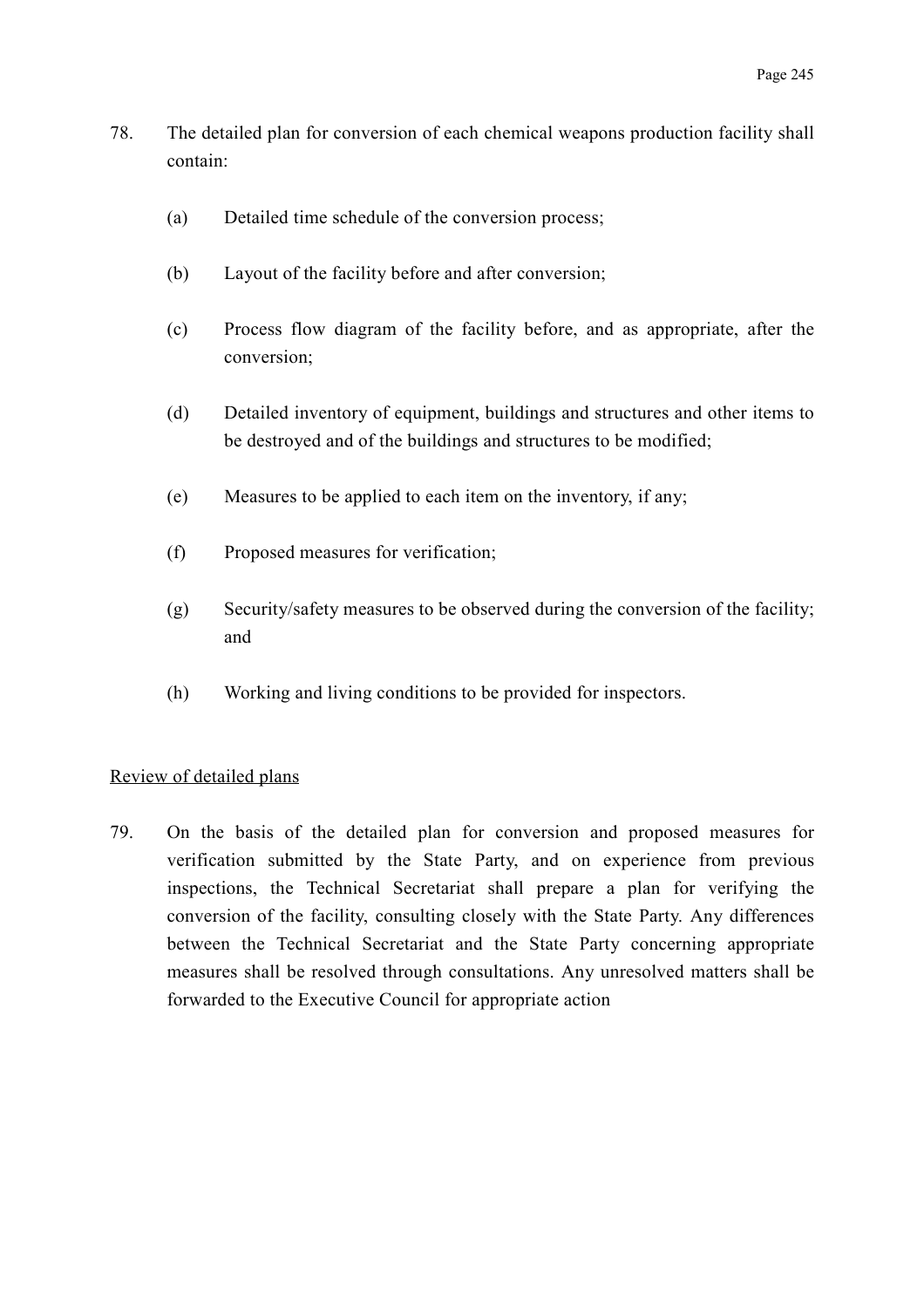with a view to facilitate the full implementation of this Convention.

- 80. To ensure that the provisions of Article V and this Part are fulfilled, the combined plans for conversion and verification shall be agreed upon between the Executive Council and the State Party. This agreement shall be completed not less than 60 days before conversion is planned to begin.
- 81. Each member of the Executive Council may consult with the Technical Secretariat on any issue regarding the adequacy of the combined plan for conversion and verification. If there are no objections by any member of the Executive Council, the plan shall be put into action.
- 82. If there are any difficulties, the Executive Council should enter into consultations with the State Party to reconcile them. If any difficulties remain unresolved, they should be referred to the Conference. The resolution of any differences over methods of conversion should not delay the execution of other parts of the conversion plan that are acceptable.
- 83. If agreement is not reached with the Executive Council on aspects of verification, or if the approved verification plan cannot be put into action, verification of conversion shall proceed through continuous monitoring with on-site instruments and physical presence of inspectors.
- 84. Conversion and verification shall proceed according to the agreed plan. The verification shall not unduly interfere with the conversion process and shall be conducted through the presence of inspectors to confirm the conversion.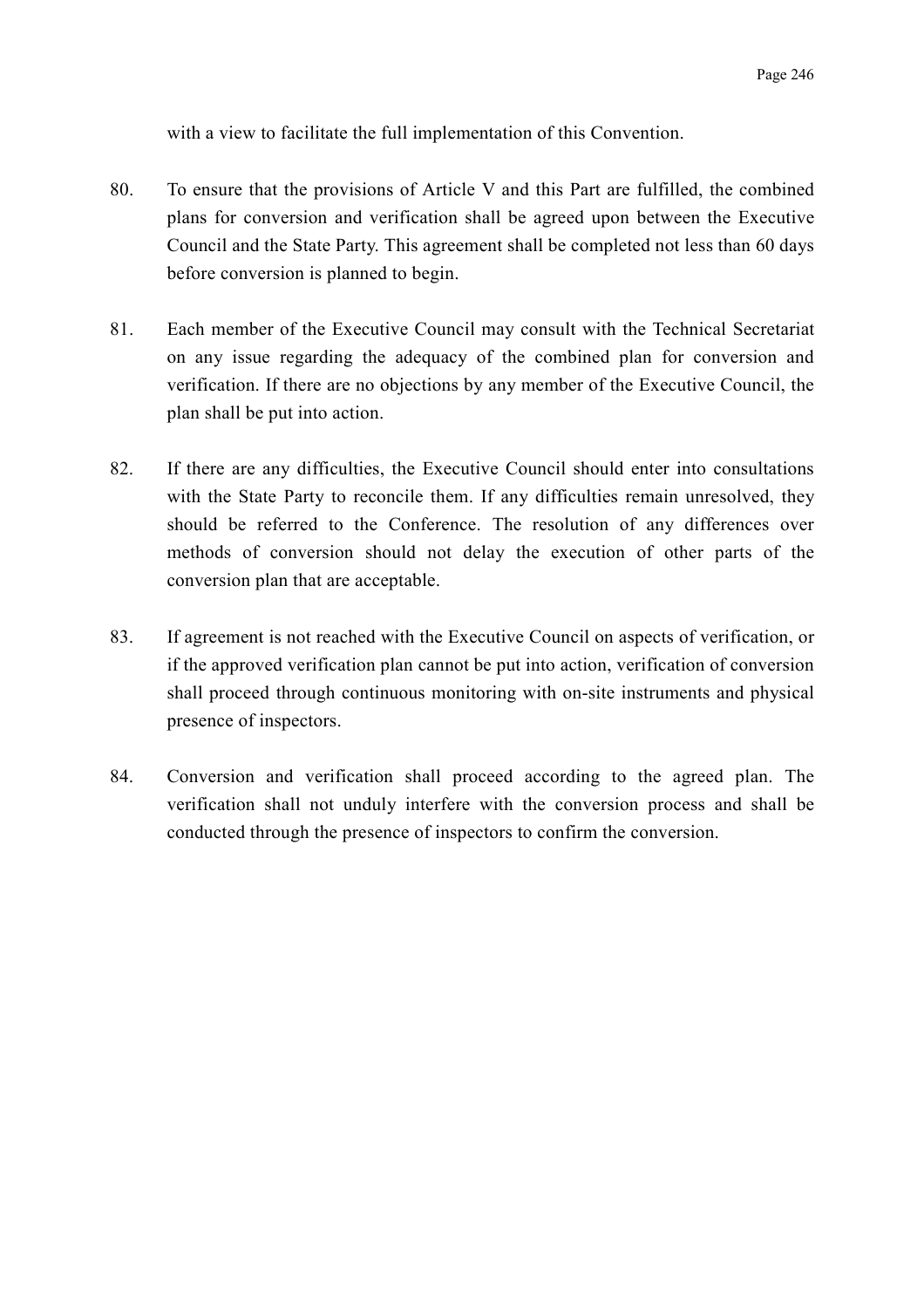- 85. For the 10 years after the Director-General certifies that conversion is complete, the State Party shall provide to inspectors unimpeded access to the facility at any time. The inspectors shall have the right to observe all areas, all activities, and all items of equipment at the facility. The inspectors shall have the right to verify that the activities at the facility are consistent with any conditions established under this Section, by the Executive Council and the Conference. The inspectors shall also have the right, in accordance with provisions of Part II, Section E, of this Annex to receive samples from any area of the facility and to analyse them to verify the absence of Schedule 1 chemicals, their stable by-products and decomposition products and of Schedule 2 chemicals and to verify that the activities at the facility are consistent with any other conditions on chemical activities established under this Section, by the Executive Council and the Conference. The inspectors shall also have the right to managed access, in accordance with Part X, Section C, of this Annex, to the plant site at which the facility is located. During the 10-year period, the State Party shall report annually on the activities at the converted facility. Upon completion of the 10-year period, the Executive Council, taking into account recommendations of the Technical Secretariat, shall decide on the nature of continued verification measures.
- 86. Costs of verification of the converted facility shall be allocated in accordance with Article V, paragraph 19.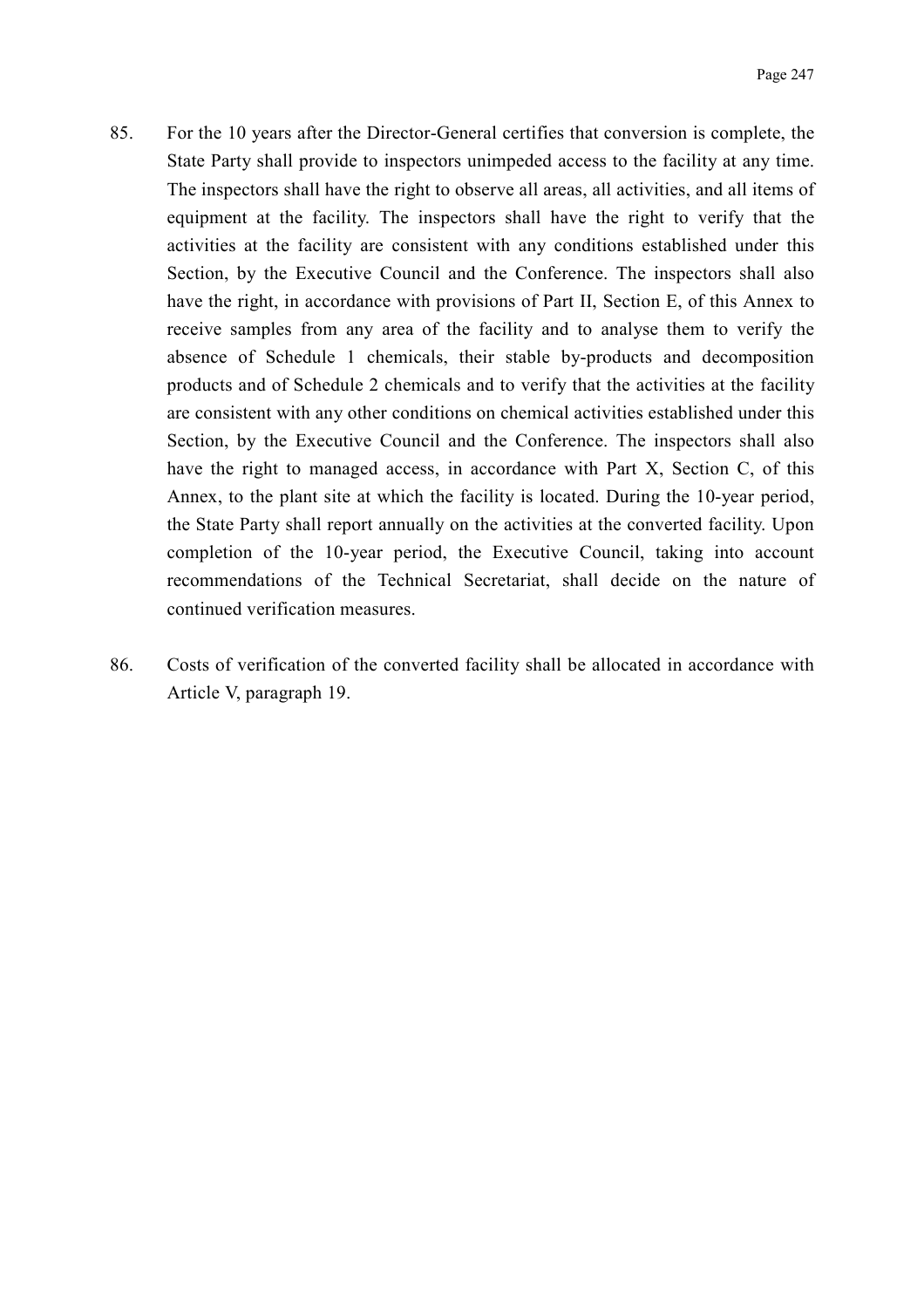#### **PART VI**

# **ACTIVITIES NOT PROHIBITED UNDER THIS CONVENTION IN ACCORDANCE WITH ARTICLE VI**

# **REGIME FOR SCHEDULE 1 CHEMICALS AND FACILITIES RELATED TO SUCH CHEMICALS**

#### **A. GENERAL PROVISIONS**

- 1. A State Party shall not produce, acquire, retain or use Schedule 1 chemicals outside the territories of States Parties and shall not transfer such chemicals outside its territory except to another State Party.
- 2. A State Party shall not produce, acquire, retain, transfer or use Schedule 1 chemicals unless:
	- (a) The chemicals are applied to research, medical, pharmaceutical or protective purposes; and
	- (b) The types and quantities of chemicals are strictly limited to those which can be justified for such purposes; and
	- (c) The aggregate amount of such chemicals at any given time for such purposes is equal to or less than 1 tonne; and
	- (d) The aggregate amount for such purposes acquired by a State Party in any year through production, withdrawal from chemical weapons stocks and transfer is equal to or less than 1 tonne.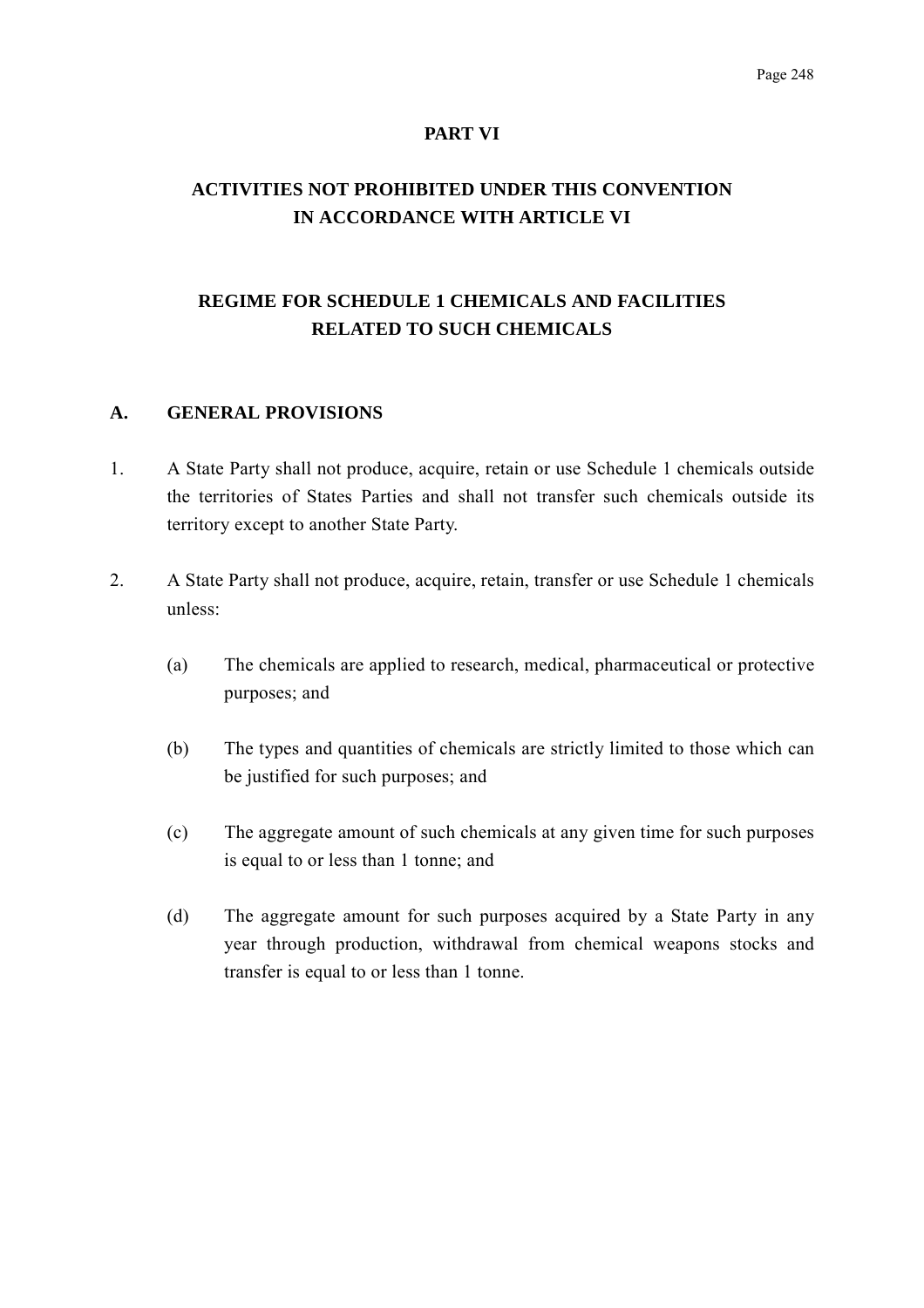# **B. TRANSFERS**

- 3. A State Party may transfer Schedule 1 chemicals outside its territory only to another State Party and only for research, medical, pharmaceutical or protective purposes in accordance with paragraph 2.
- 4. Chemicals transferred shall not be retransferred to a third State.
- 5. Not less than 30 days before any transfer to another State Party both States Parties shall notify the Technical Secretariat of the transfer.
- 6. Each State Party shall make a detailed annual declaration regarding transfers during the previous year. The declaration shall be submitted not later than 90 days after the end of that year and shall for each Schedule 1 chemical that has been transferred include the following information:
	- (a) The chemical name, structural formula and Chemical Abstracts Service registry number, if assigned;
	- (b) The quantity acquired from other States or transferred to other States Parties. For each transfer the quantity, recipient and purpose shall be included.

# **C. PRODUCTION**

## General principles for production

7. Each State Party, during production under paragraphs 8 to 12, shall assign the highest priority to ensuring the safety of people and to protecting the environment. Each State Party shall conduct such production in accordance with its national standards for safety and emissions.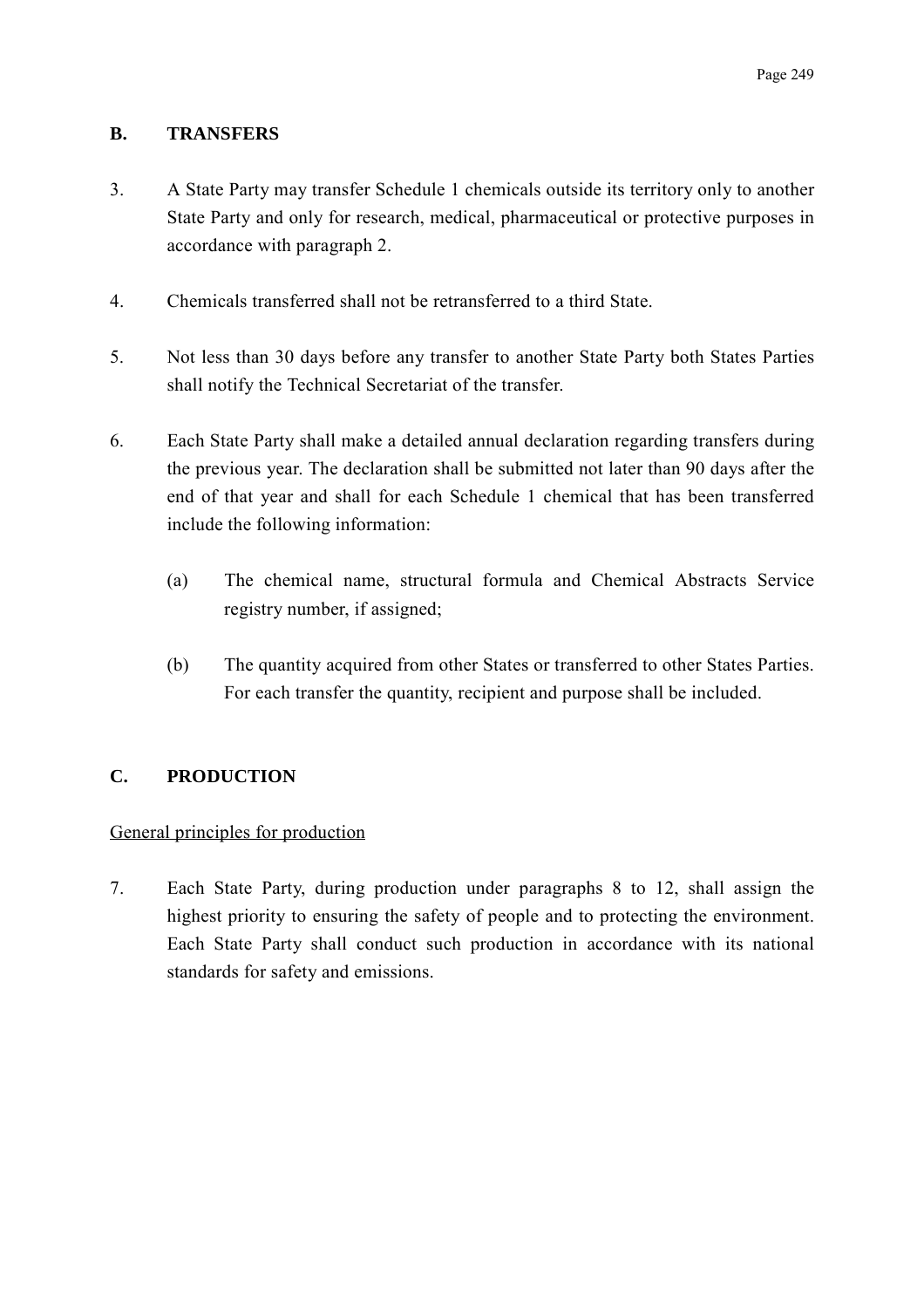# Single small-scale facility

- 8. Each State Party that produces Schedule 1 chemicals for research, medical, pharmaceutical or protective purposes shall carry out the production at a single small-scale facility approved by the State Party, except as set forth in paragraphs 10, 11 and 12.
- 9. The production at a single small-scale facility shall be carried out in reaction vessels in production lines not configurated for continuous operation. The volume of such a reaction vessel shall not exceed 100 litres, and the total volume of all reaction vessels with a volume exceeding 5 litres shall not be more than 500 litres.

# Other facilities

- 10. Production of Schedule 1 chemicals in aggregate quantities not exceeding 10 kg per year may be carried out for protective purposes at one facility outside a single small-scale facility. This facility shall be approved by the State Party.
- 11. Production of Schedule 1 chemicals in quantities of more than 100 g per year may be carried out for research, medical or pharmaceutical purposes outside a single small-scale facility in aggregate quantities not exceeding 10 kg per year per facility. These facilities shall be approved by the State Party.
- 12. Synthesis of Schedule 1 chemicals for research, medical or pharmaceutical purposes, but not for protective purposes, may be carried out at laboratories in aggregate quantities less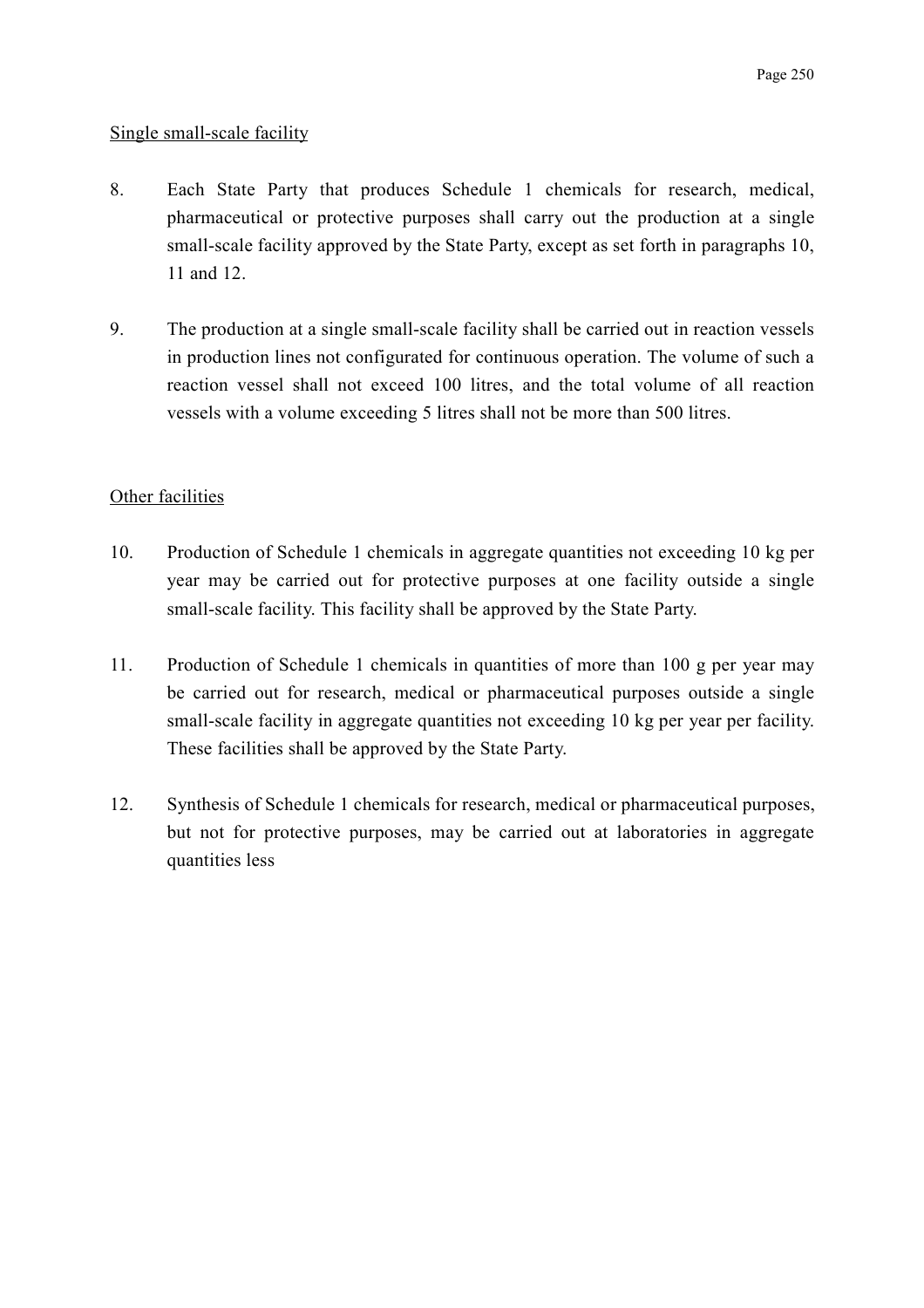than 100 g per year per facility. These facilities shall not be subject to any obligation relating to declaration and verification as specified in Sections D and E.

## **D. DECLARATIONS**

#### Single small-scale facility

- 13. Each State Party that plans to operate a single small-scale facility shall provide the Technical Secretariat with the precise location and a detailed technical description of the facility, including an inventory of equipment and detailed diagrams. For existing facilities, this initial declaration shall be provided not later than 30 days after this Convention enters into force for the State Party. Initial declarations on new facilities shall be provided not less than 180 days before operations are to begin.
- 14. Each State Party shall give advance notification to the Technical Secretariat of planned changes related to the initial declaration. The notification shall be submitted not less than 180 days before the changes are to take place.
- 15. A State Party producing Schedule 1 chemicals at a single small-scale facility shall make a detailed annual declaration regarding the activities of the facility for the previous year. The declaration shall be submitted not later than 90 days after the end of that year and shall include:
	- (a) Identification of the facility;
	- (b) For each Schedule 1 chemical produced, acquired, consumed or stored at the facility, the following information: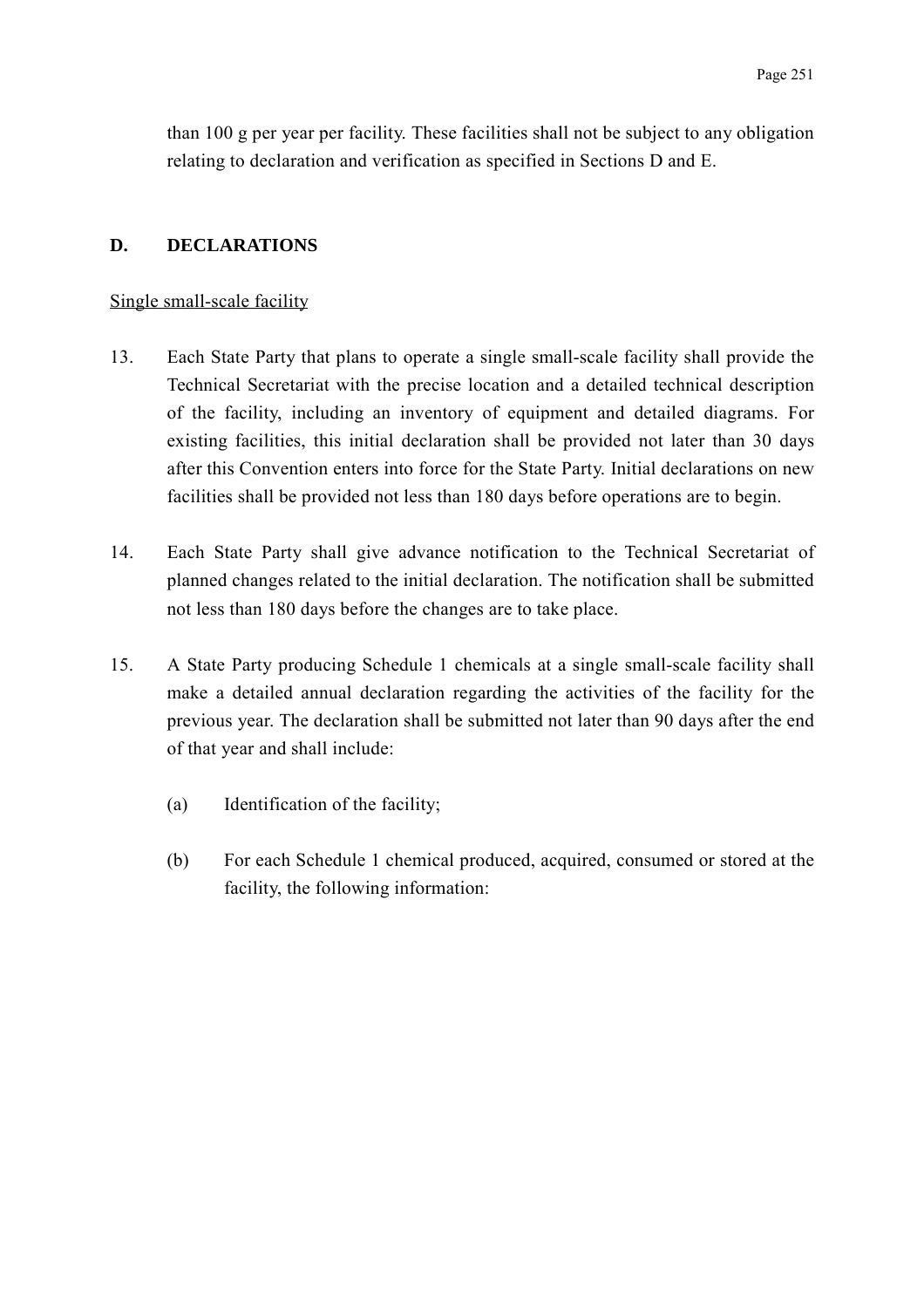- (i) The chemical name, structural formula and Chemical Abstracts Service registry number, if assigned;
- (ii) The methods employed and quantity produced;
- (iii) The name and quantity of precursors listed in Schedules 1, 2, or 3 used for production of Schedule 1 chemicals;
- (iv) The quantity consumed at the facility and the purpose(s) of the consumption;
- (v) The quantity received from or shipped to other facilities in the State Party. For each shipment the quantity, recipient and purpose should be included;
- (vi) The maximum quantity stored at any time during the year; and
- (vii) The quantity stored at the end of the year; and
- (c) Information on any changes at the facility during the year compared to previously submitted detailed technical descriptions of the facility including inventories of equipment and detailed diagrams.
- 16. Each State Party producing Schedule 1 chemicals at a single small-scale facility shall make a detailed annual declaration regarding the projected activities and the anticipated production at the facility for the coming year. The declaration shall be submitted not less than 90 days before the beginning of that year and shall include:
	- (a) Identification of the facility;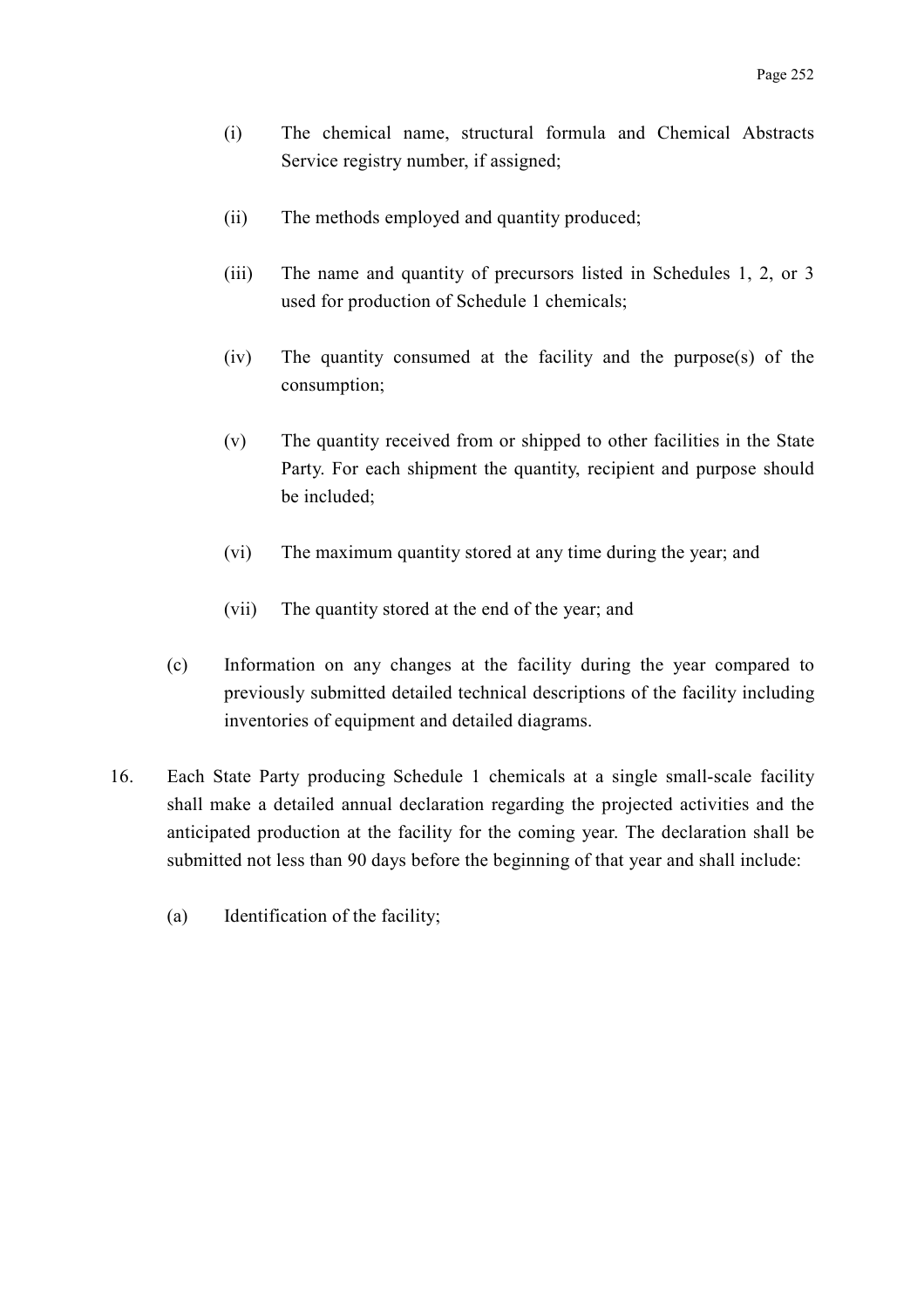- (b) For each Schedule 1 chemical anticipated to be produced, consumed or stored at the facility, the following information:
	- (i) The chemical name, structural formula and Chemical Abstracts Service registry number, if assigned;
	- (ii) The quantity anticipated to be produced and the purpose of the production; and
- (c) Information on any anticipated changes at the facility during the year compared to previously submitted detailed technical descriptions of the facility including inventories of equipment and detailed diagrams.

## Other facilities referred to in paragraphs 10 and 11

- 17. For each facility, a State Party shall provide the Technical Secretariat with the name, location and a detailed technical description of the facility or its relevant part(s) as requested by the Technical Secretariat. The facility producing Schedule 1 chemicals for protective purposes shall be specifically identified. For existing facilities, this initial declaration shall be provided not later than 30 days after this Convention enters into force for the State Party. Initial declarations on new facilities shall be provided not less than 180 days before operations are to begin.
- 18. Each State Party shall give advance notification to the Technical Secretariat of planned changes related to the initial declaration. The notification shall be submitted not less than 180 days before the changes are to take place.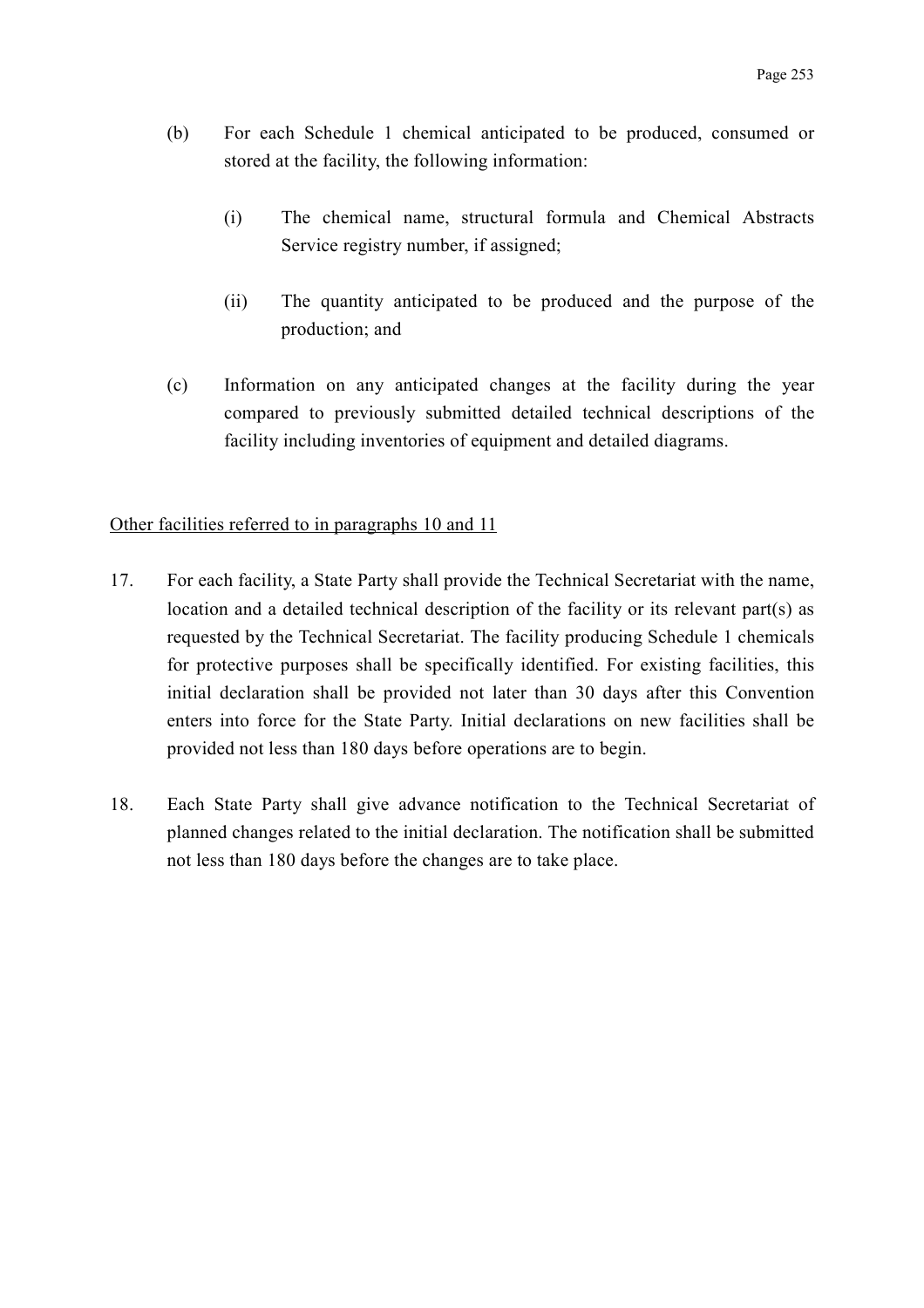- 19. Each State Party shall, for each facility, make a detailed annual declaration regarding the activities of the facility for the previous year. The declaration shall be submitted not later than 90 days after the end of that year and shall include:
	- (a) Identification of the facility;
	- (b) For each Schedule 1 chemical the following information:
		- (i) The chemical name, structural formula and Chemical Abstracts Service registry number, if assigned;
		- (ii) The quantity produced and, in case of production for protective purposes, methods employed;
		- (iii) The name and quantity of precursors listed in Schedules 1, 2, or 3, used for production of Schedule 1 chemicals;
		- (iv) The quantity consumed at the facility and the purpose of the consumption;
		- (v) The quantity transferred to other facilities within the State Party. For each transfer the quantity, recipient and purpose should be included;
		- (vi) The maximum quantity stored at any time during the year; and
		- (vii) The quantity stored at the end of the year; and
	- (c) Information on any changes at the facility or its relevant parts during the year compared to previously submitted detailed technical description of the facility.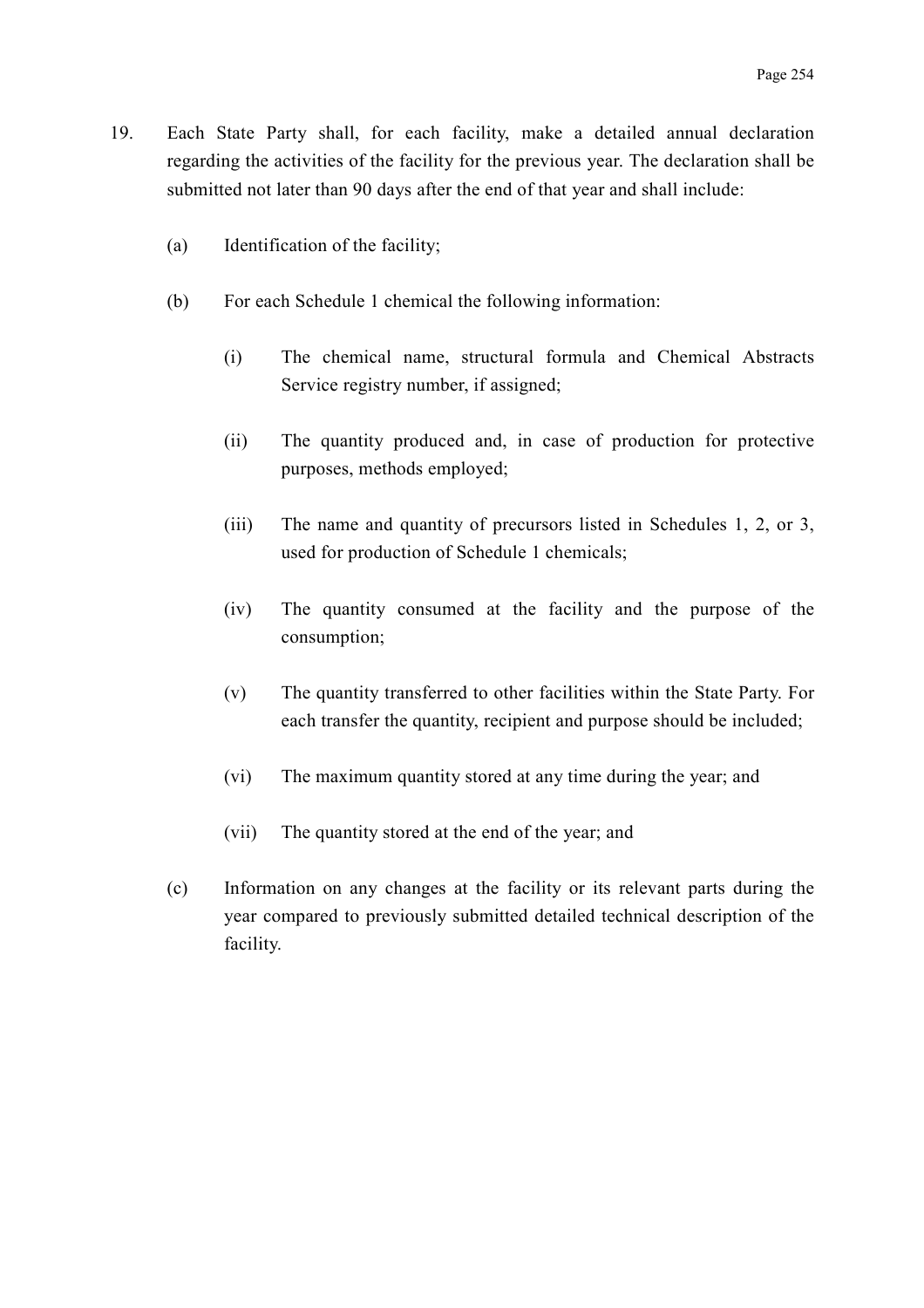- 20. Each State Party shall, for each facility, make a detailed annual declaration regarding the projected activities and the anticipated production at the facility for the coming year. The declaration shall be submitted not less than 90 days before the beginning of that year and shall include:
	- (a) Identification of the facility;
	- (b) For each Schedule 1 chemical the following information:
		- (i) The chemical name, structural formula and Chemical Abstracts Service registry number, if assigned; and
		- (ii) The quantity anticipated to be produced, the time periods when the production is anticipated to take place and the purposes of the production; and
	- (c) Information on any anticipated changes at the facility or its relevant parts, during the year compared to previously submitted detailed technical descriptions of the facility.

# **E. VERIFICATION**

## Single small-scale facility

- 21. The aim of verification activities at the single small-scale facility shall be to verify that the quantities of Schedule 1 chemicals produced are correctly declared and, in particular, that their aggregate amount does not exceed 1 tonne.
- 22. The facility shall be subject to systematic verification through on-site inspection and monitoring with on-site instruments.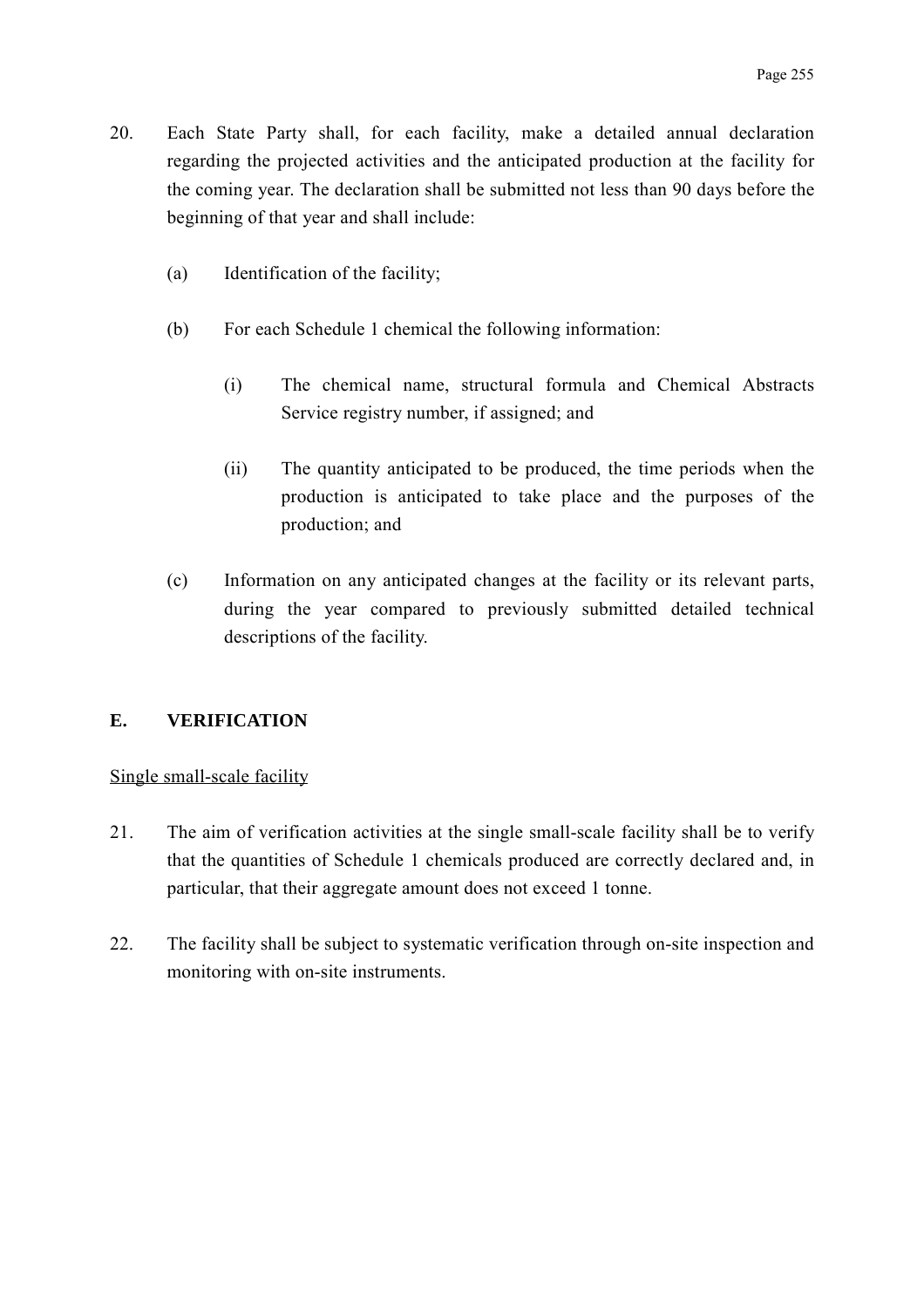23. The number, intensity, duration, timing and mode of inspections for a particular facility shall be based on the risk to the object and purpose of this Convention posed by the relevant chemicals, the characteristics of the facility and the nature of the activities carried out there.

Appropriate guidelines shall be considered and approved by the Conference pursuant to Article VIII, paragraph 21(*i*).

- 24. The purpose of the initial inspection shall be to verify information provided concerning the facility, including verification of the limits on reaction vessels set forth in paragraph 9.
- 25. Not later than 180 days after this Convention enters into force for a State Party, it shall conclude a facility agreement, based on a model agreement, with the Organization, covering detailed inspection procedures for the facility.
- 26. Each State Party planning to establish a single small-scale facility after this Convention enters into force for it shall conclude a facility agreement, based on a model agreement, with the Organization, covering detailed inspection procedures for the facility before it begins operation or is used.
- 27. A model for agreements shall be considered and approved by the Conference pursuant to Article VIII, paragraph 21(*i*).

# Other facilities referred to in paragraphs 10 and 11

28. The aim of verification activities at any facility referred to in paragraphs 10 and 11 shall be to verify that: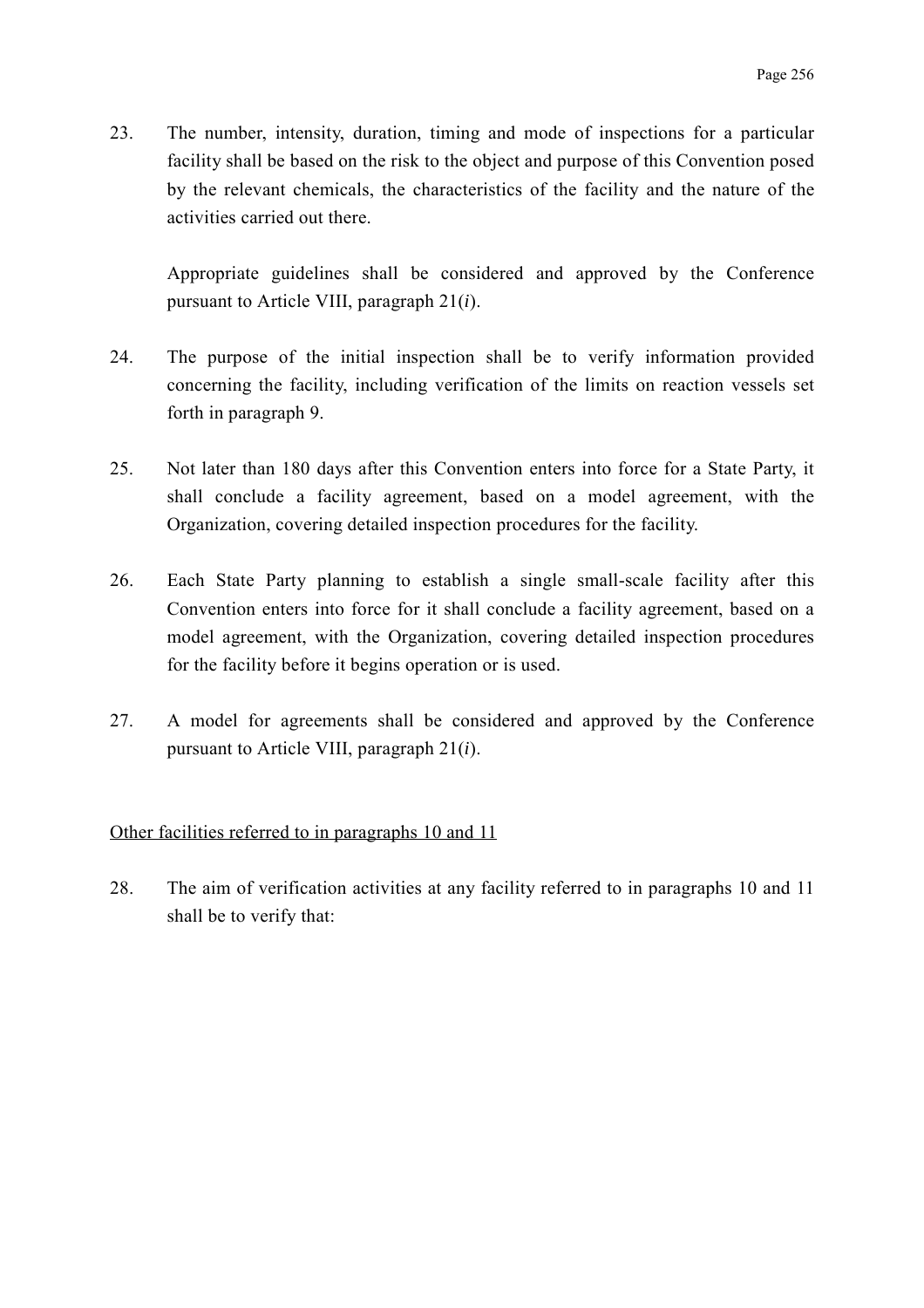- (a) The facility is not used to produce any Schedule 1 chemical, except for the declared chemicals;
- (b) The quantities of Schedule 1 chemicals produced, processed or consumed are correctly declared and consistent with needs for the declared purpose; and
- (c) The Schedule 1 chemical is not diverted or used for other purposes.
- 29. The facility shall be subject to systematic verification through on-site inspection and monitoring with on-site instruments.
- 30. The number, intensity, duration, timing and mode of inspections for a particular facility shall be based on the risk to the object and purpose of this Convention posed by the quantities of chemicals produced, the characteristics of the facility and the nature of the activities carried out there. Appropriate guidelines shall be considered and approved by the Conference pursuant to Article VIII, paragraph 21(*i*).
- 31. Not later than 180 days after this Convention enters into force for a State Party, it shall conclude facility agreements with the Organization, based on a model agreement covering detailed inspection procedures for each facility.
- 32. Each State Party planning to establish such a facility after entry into force of this Convention shall conclude a facility agreement with the Organization before the facility begins operation or is used.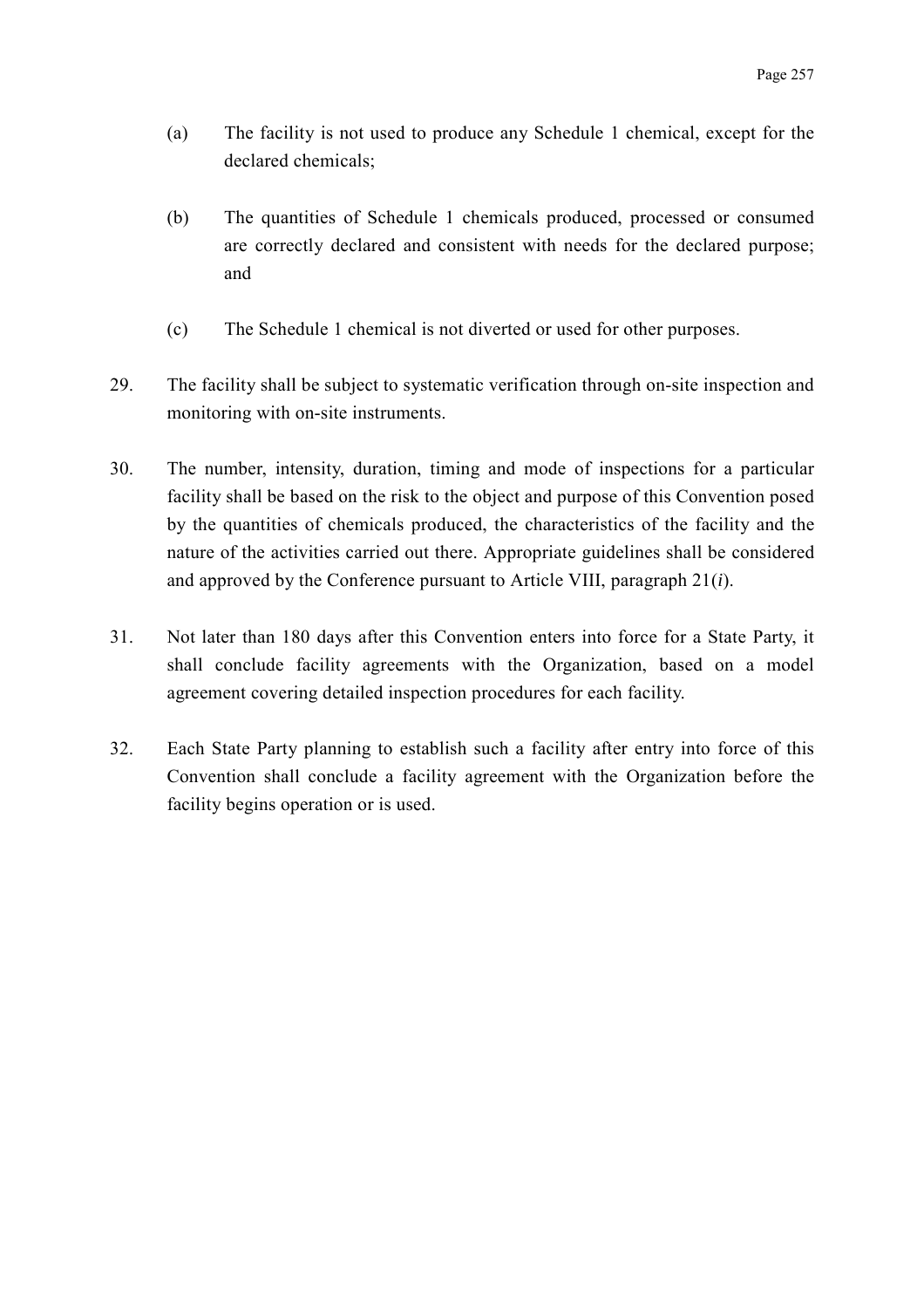### **PART VII**

# **ACTIVITIES NOT PROHIBITED UNDER THIS CONVENTION IN ACCORDANCE WITH ARTICLE VI**

# **REGIME FOR SCHEDULE 2 CHEMICALS AND FACILITIES RELATED TO SUCH CHEMICALS**

## **A. DECLARATIONS**

#### Declarations of aggregate national data

- 1. The initial and annual declarations to be provided by each State Party pursuant to Article VI, paragraphs 7 and 8, shall include aggregate national data for the previous calendar year on the quantities produced, processed, consumed, imported and exported of each Schedule 2 chemical, as well as a quantitative specification of import and export for each country involved.
- 2. Each State Party shall submit:
	- (a) Initial declarations pursuant to paragraph 1 not later than 30 days after this Convention enters into force for it; and, starting in the following calendar year,
	- (b) Annual declarations not later than 90 days after the end of the previous calendar year.

## Declarations of plant sites producing, processing or consuming Schedule 2 chemicals

3. Initial and annual declarations are required for all plant sites that comprise one or more plant(s) which produced, processed or consumed during any of the previous three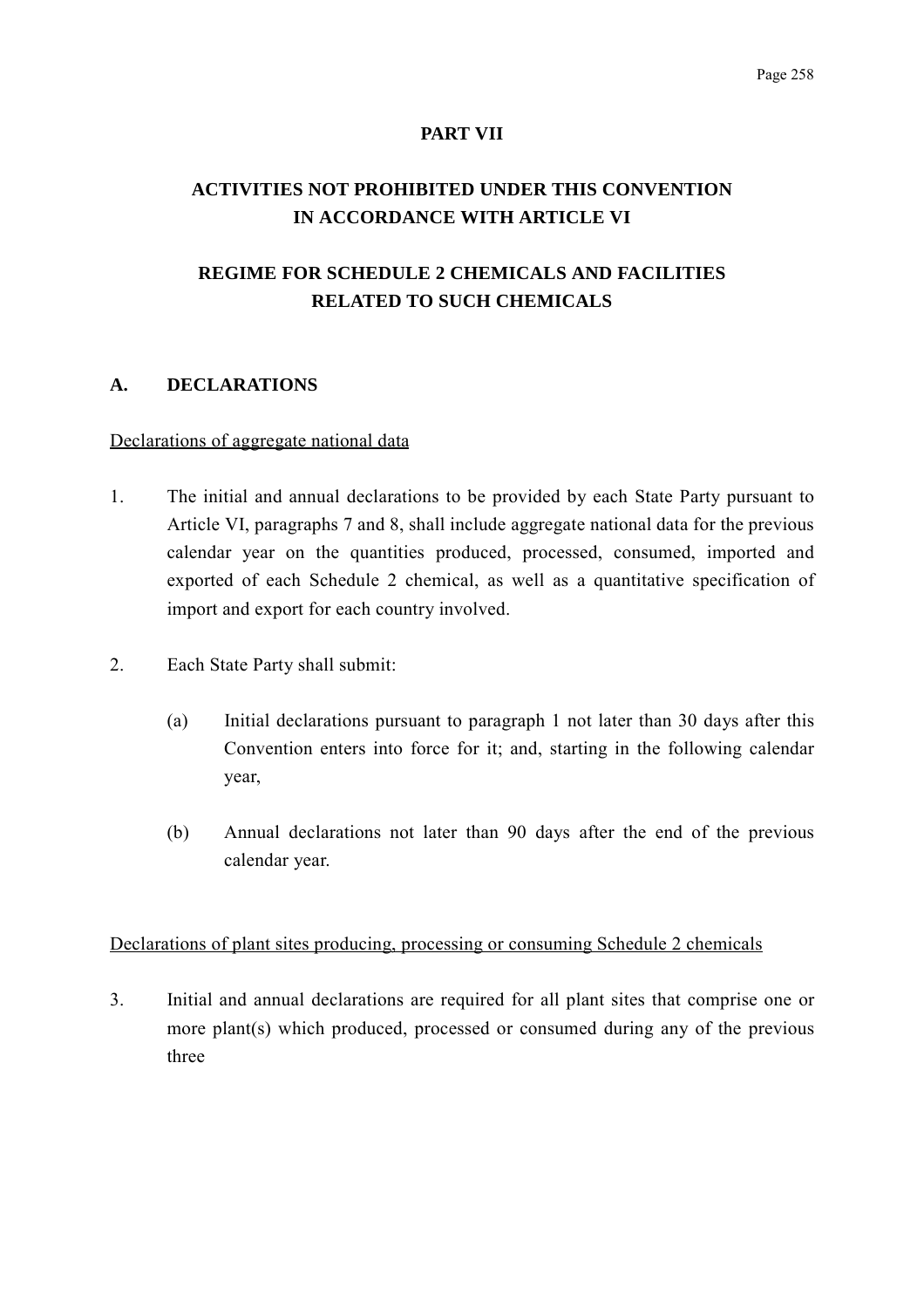calendar years or is anticipated to produce, process or consume in the next calendar year more than:

- (a) 1 kg of a chemical designated "\*" in Schedule 2, part A;
- (b) 100 kg of any other chemical listed in Schedule 2, part A; or
- (c) 1 tonne of a chemical listed in Schedule 2, part B.
- 4. Each State Party shall submit:
	- (a) Initial declarations pursuant to paragraph 3 not later than 30 days after this Convention enters into force for it; and, starting in the following calendar year;
	- (b) Annual declarations on past activities not later than 90 days after the end of the previous calendar year;
	- (c) Annual declarations on anticipated activities not later than 60 days before the beginning of the following calendar year. Any such activity additionally planned after the annual declaration has been submitted shall be declared not later than five days before this activity begins.
- 5. Declarations pursuant to paragraph 3 are generally not required for mixtures containing a low concentration of a Schedule 2 chemical. They are only required, in accordance with guidelines, in cases where the ease of recovery from the mixture of the Schedule 2 chemical and its total weight are deemed to pose a risk to the object and purpose of this Convention. These guidelines shall be considered and approved by the Conference pursuant to Article VIII, paragraph 21(*i*).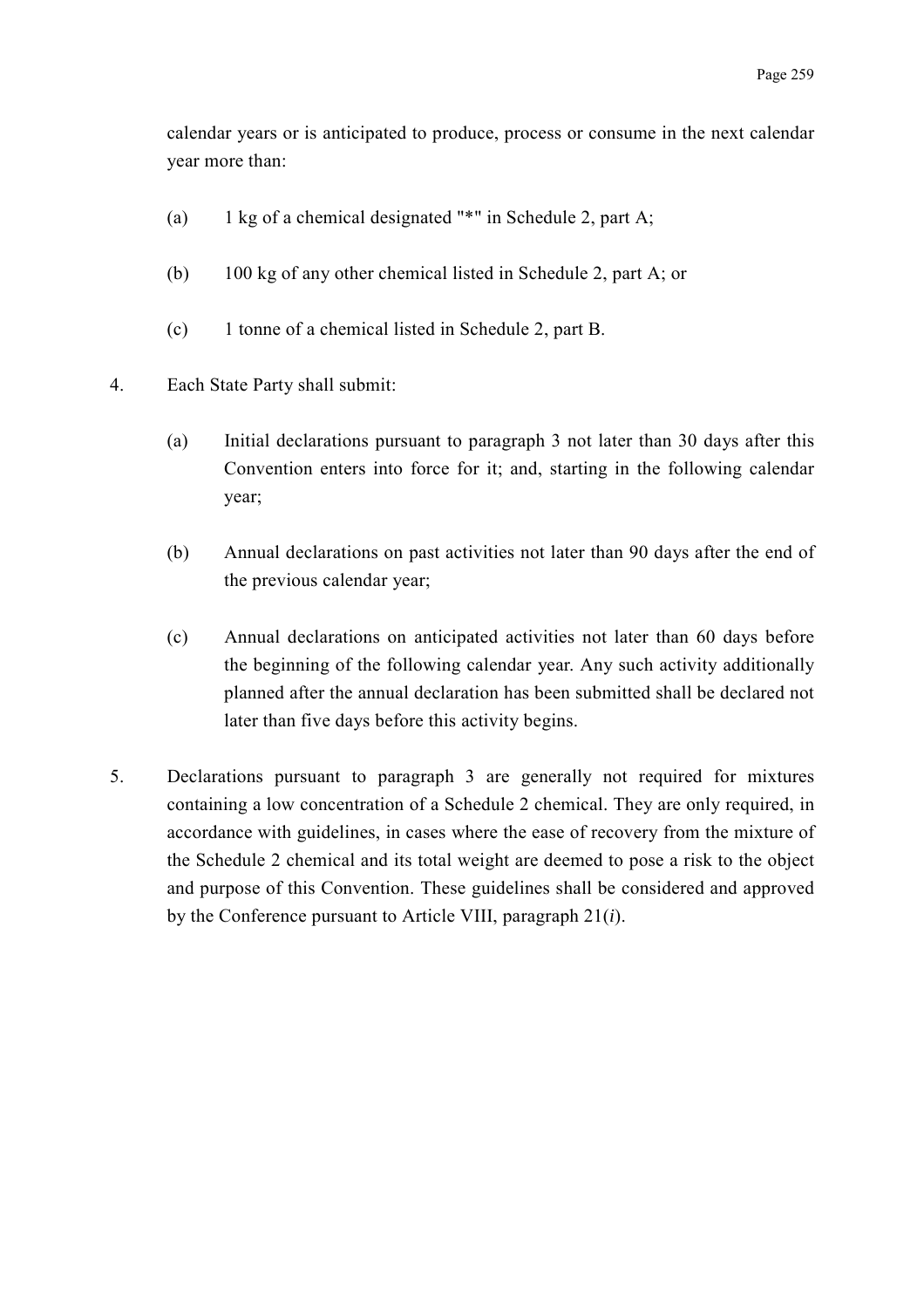- 6. Declarations of a plant site pursuant to paragraph 3 shall include:
	- (a) The name of the plant site and the name of the owner, company, or enterprise operating it;
	- (b) Its precise location including the address; and
	- (c) The number of plants within the plant site which are declared pursuant to Part VIII of this Annex.
- 7. Declarations of a plant site pursuant to paragraph 3 shall also include, for each plant which is located within the plant site and which falls under the specifications set forth in paragraph 3, the following information:
	- (a) The name of the plant and the name of the owner, company, or enterprise operating it;
	- (b) Its precise location within the plant site including the specific building or structure number, if any;
	- (c) Its main activities;
	- (d) Whether the plant:
		- (i) Produces, processes, or consumes the declared Schedule 2 chemical(s);
		- (ii) Is dedicated to such activities or multi-purpose; and
		- (iii) Performs other activities with regard to the declared Schedule 2 chemical(s), including a specification of that other activity (e.g. storage); and
	- (e) The production capacity of the plant for each declared Schedule 2 chemical.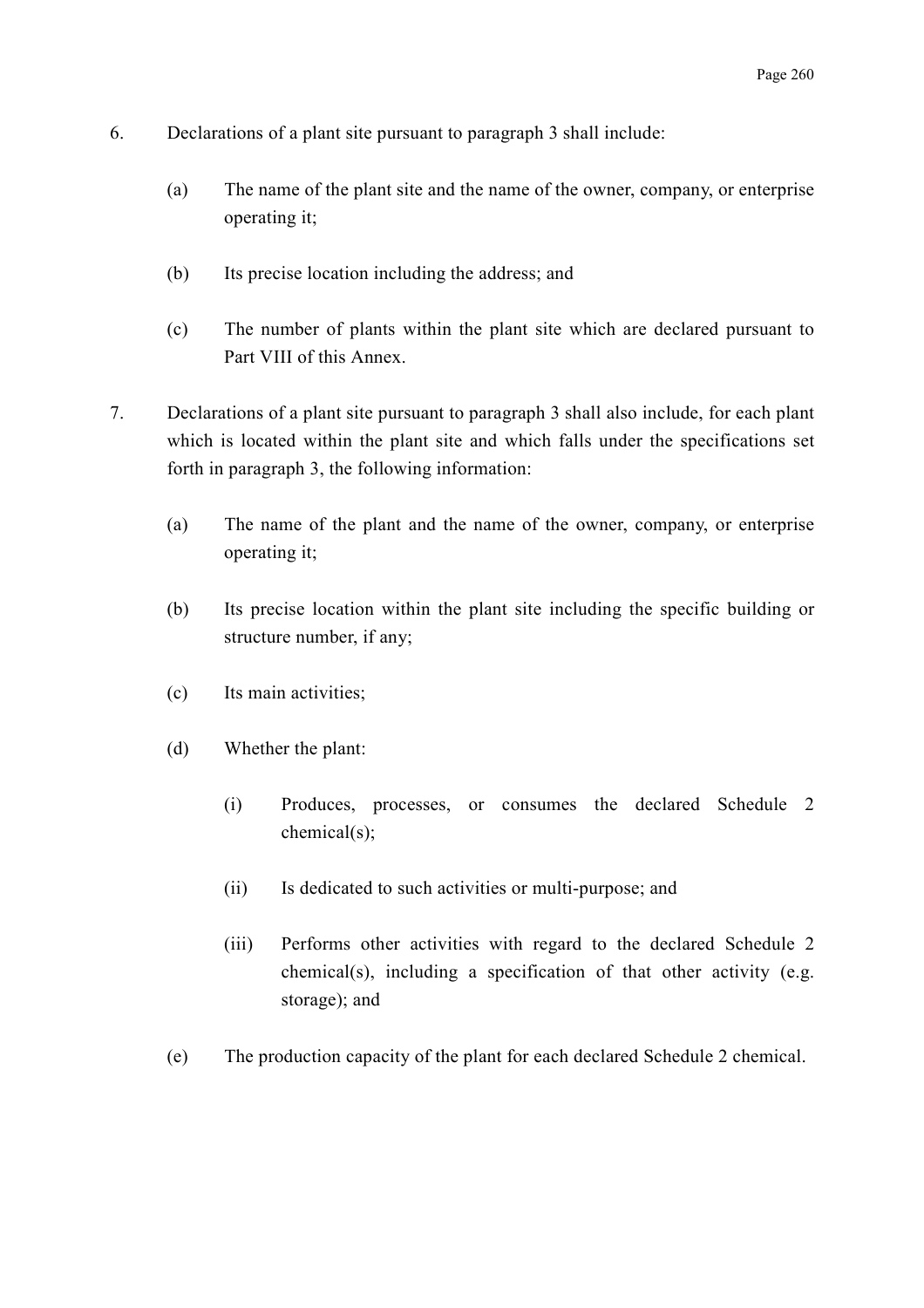- 8. Declarations of a plant site pursuant to paragraph 3 shall also include the following information on each Schedule 2 chemical above the declaration threshold:
	- (a) The chemical name, common or trade name used by the facility, structural formula, and Chemical Abstracts Service registry number, if assigned;
	- (b) In the case of the initial declaration: the total amount produced, processed, consumed, imported and exported by the plant site in each of the three previous calendar years;
	- (c) In the case of the annual declaration on past activities: the total amount produced, processed, consumed, imported and exported by the plant site in the previous calendar year;
	- (d) In the case of the annual declaration on anticipated activities: the total amount anticipated to be produced, processed or consumed by the plant site in the following calendar year, including the anticipated time periods for production, processing or consumption; and
	- (e) The purposes for which the chemical was or will be produced, processed or consumed:
		- (i) Processing and consumption on site with a specification of the product types;
		- (ii) Sale or transfer within the territory or to any other place under the jurisdiction or control of the State Party, with a specification whether to other industry, trader or other destination and, if possible, of final product types;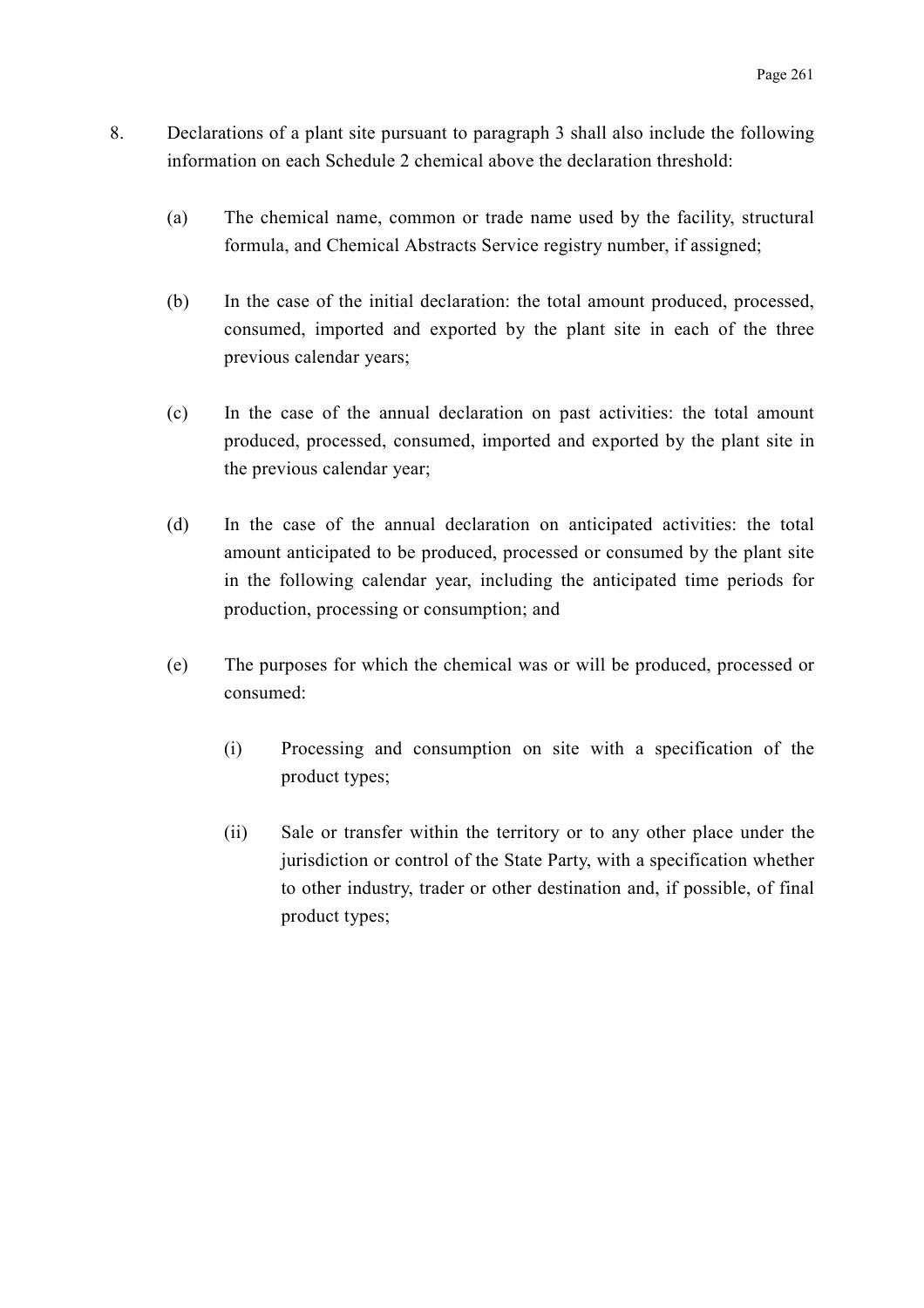- (iii) Direct export, with a specification of the States involved; or
- (iv) Other, including a specification of these other purposes.

## Declarations on past production of Schedule 2 chemicals for chemical weapons purposes

- 9. Each State Party shall, not later than 30 days after this Convention enters into force for it, declare all plant sites comprising plants that produced at any time since 1 January 1946 a Schedule 2 chemical for chemical weapons purposes.
- 10. Declarations of a plant site pursuant to paragraph 9 shall include:
	- (a) The name of the plant site and the name of the owner, company, or enterprise operating it;
	- (b) Its precise location including the address;
	- (c) For each plant which is located within the plant site, and which falls under the specifications set forth in paragraph 9, the same information as required under paragraph 7, subparagraphs (a) to (e); and
	- (d) For each Schedule 2 chemical produced for chemical weapons purposes:
		- (i) The chemical name, common or trade name used by the plant site for chemical weapons production purposes, structural formula, and Chemical Abstracts Service registry number, if assigned;
		- (ii) The dates when the chemical was produced and the quantity produced; and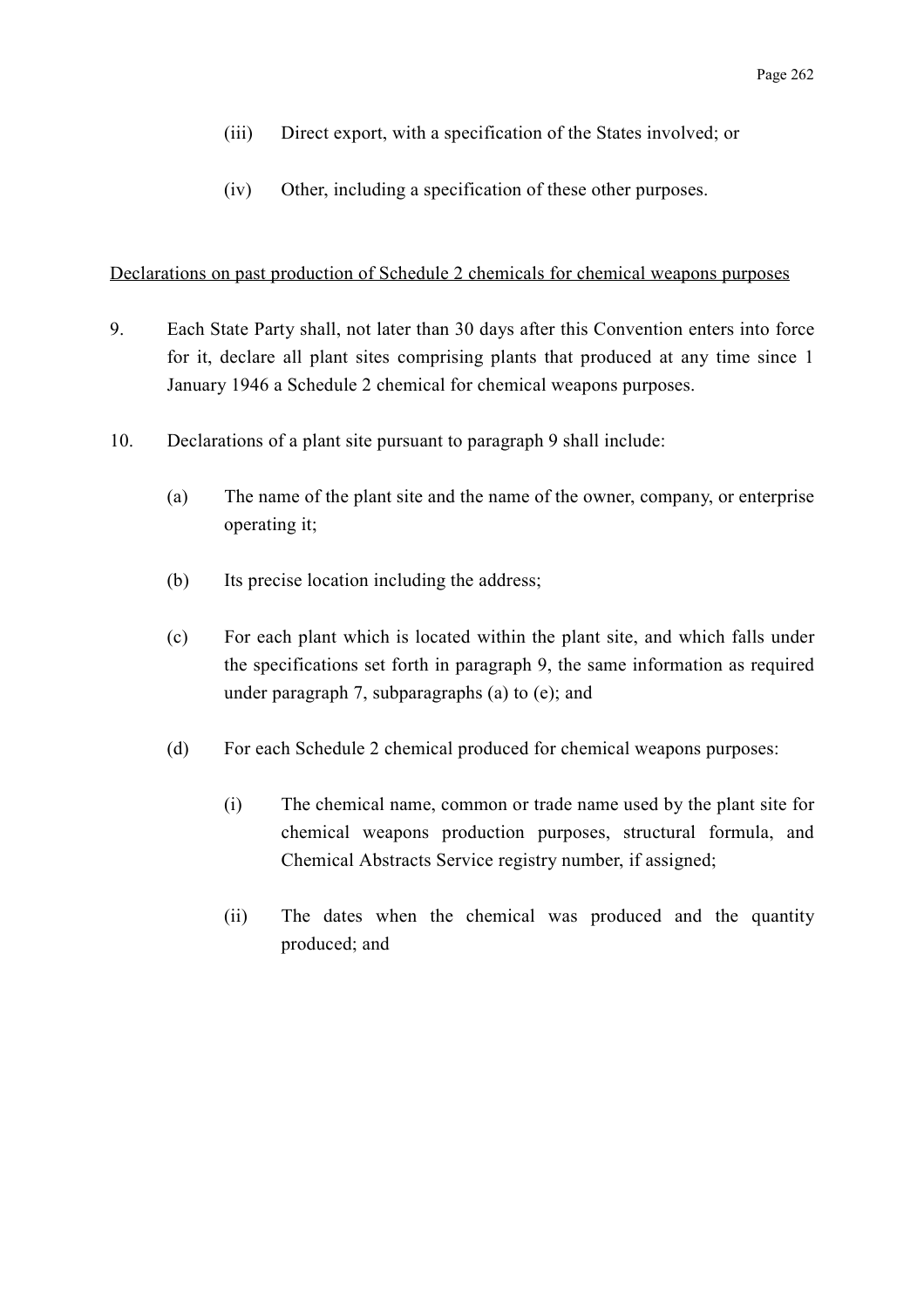(iii) The location to which the chemical was delivered and the final product produced there, if known.

#### Information to States Parties

11. A list of plant sites declared under this Section together with the information provided under paragraphs 6, 7(a), 7(c), 7(d)(i), 7(d)(iii), 8(a) and 10 shall be transmitted by the Technical Secretariat to States Parties upon request.

#### **B. VERIFICATION**

#### General

- 12. Verification provided for in Article VI, paragraph 4, shall be carried out through onsite inspection at those of the declared plant sites that comprise one or more plants which produced, processed or consumed during any of the previous three calendar years or are anticipated to produce, process or consume in the next calendar year more than:
	- (a) 10 kg of a chemical designated "\*" in Schedule 2, part A;
	- (b) 1 tonne of any other chemical listed in Schedule 2, part A; or
	- (c) 10 tonnes of a chemical listed in Schedule 2, part B.
- 13. The programme and budget of the Organization to be adopted by the Conference pursuant to Article VIII, paragraph 21(a) shall contain, as a separate item, a programme and budget for verification under this Section. In the allocation of resources made available for verification under Article VI, the Technical Secretariat shall, during the first three years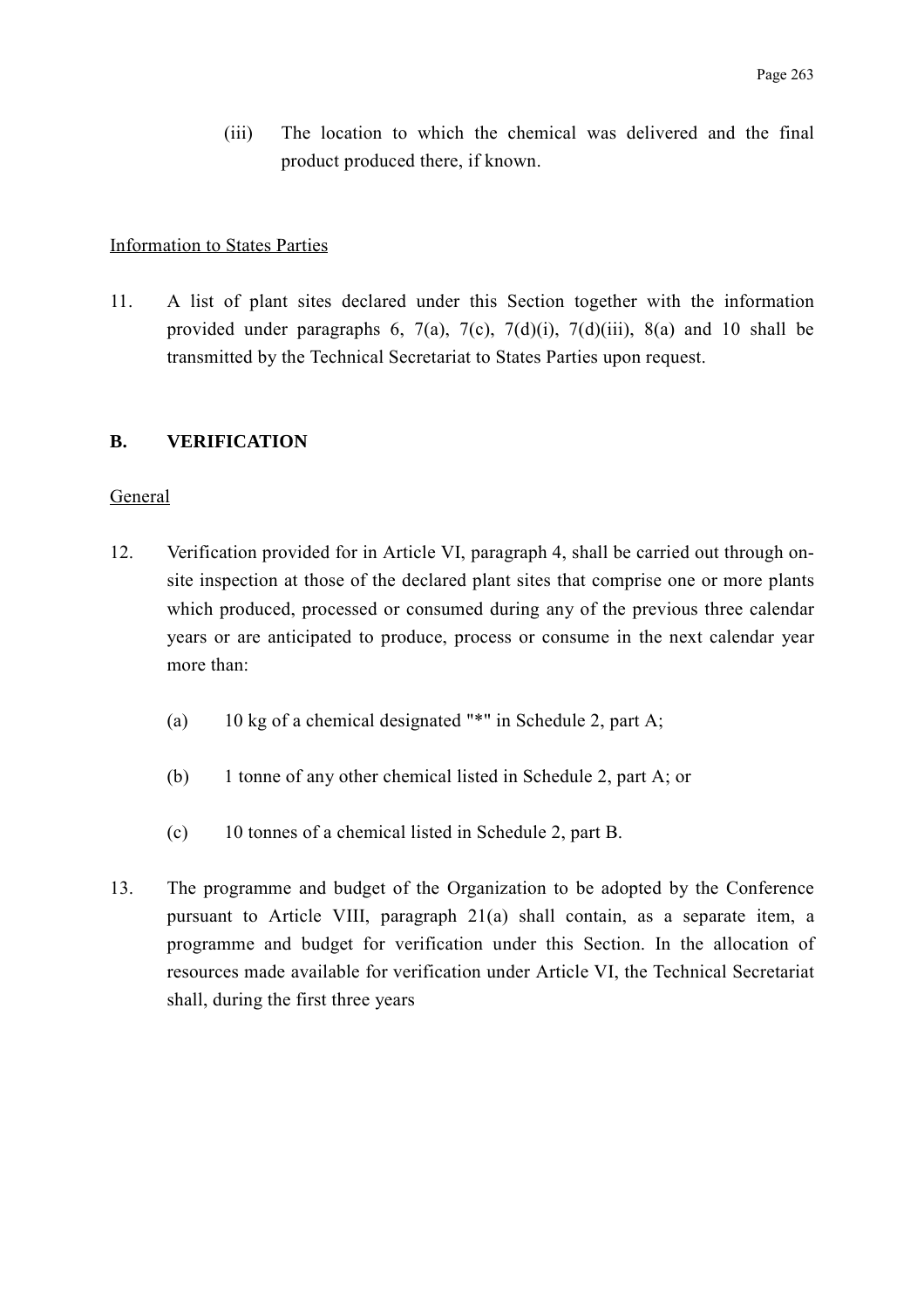after the entry into force of this Convention, give priority to the initial inspections of plant sites declared under Section A. The allocation shall thereafter be reviewed on the basis of the experience gained.

14. The Technical Secretariat shall conduct initial inspections and subsequent inspections in accordance with paragraphs 15 to 22.

## Inspection aims

- 15. The general aim of inspections shall be to verify that activities are in accordance with obligations under this Convention and consistent with the information to be provided in declarations. Particular aims of inspections at plant sites declared under Section A shall include verification of:
	- (a) The absence of any Schedule 1 chemical, especially its production, except if in accordance with Part VI of this Annex;
	- (b) Consistency with declarations of levels of production, processing or consumption of Schedule 2 chemicals; and
	- (c) Non-diversion of Schedule 2 chemicals for activities prohibited under this Convention.

## Initial inspections

16. Each plant site to be inspected pursuant to paragraph 12 shall receive an initial inspection as soon as possible but preferably not later than three years after entry into force of this Convention. Plant sites declared after this period shall receive an initial inspection not later than one year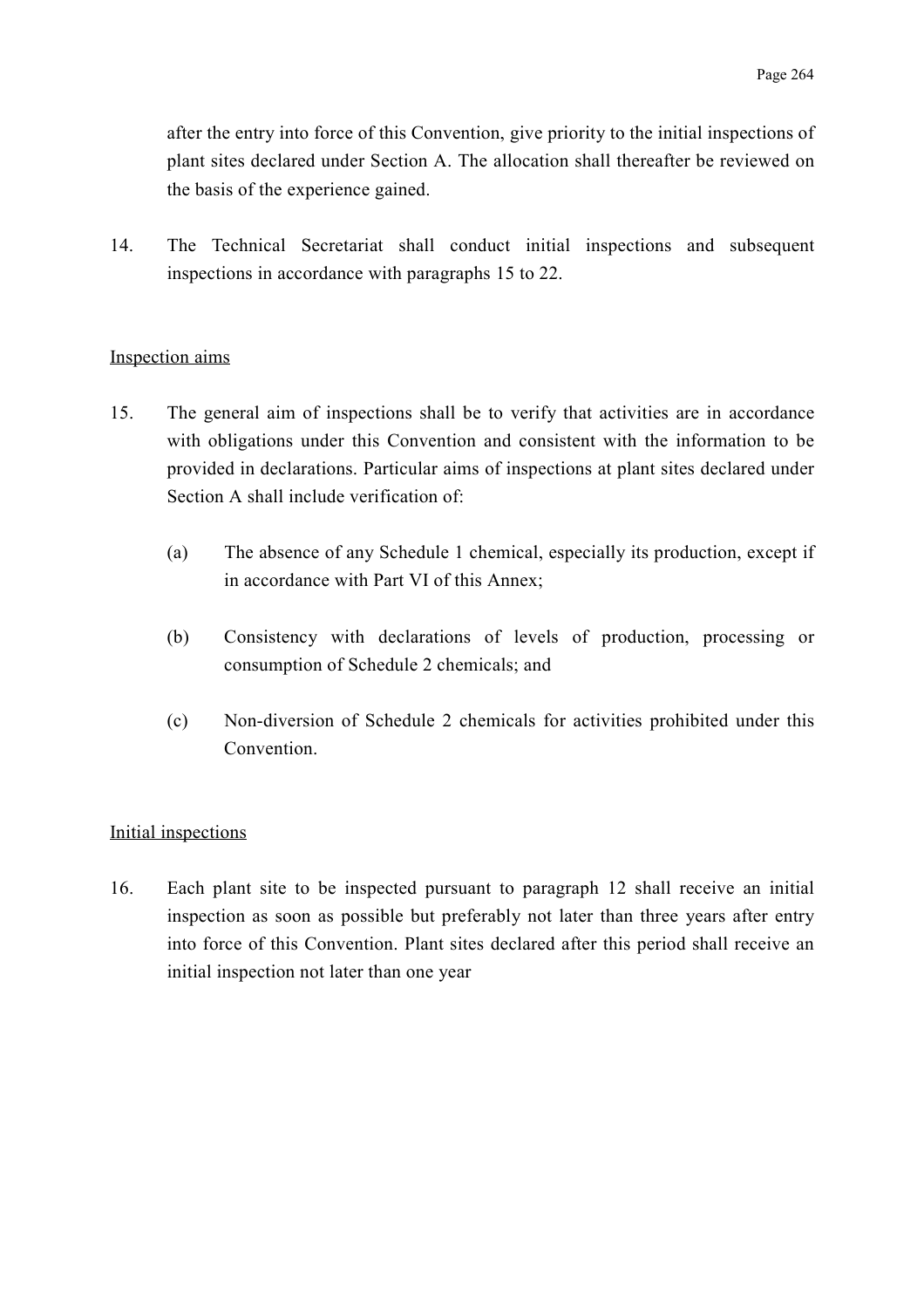after production, processing or consumption is first declared. Selection of plant sites for initial inspections shall be made by the Technical Secretariat in such a way as to preclude the prediction of precisely when the plant site is to be inspected.

- 17. During the initial inspection, a draft facility agreement for the plant site shall be prepared unless the inspected State Party and the Technical Secretariat agree that it is not needed.
- 18. With regard to frequency and intensity of subsequent inspections, inspectors shall during the initial inspection assess the risk to the object and purpose of this Convention posed by the relevant chemicals, the characteristics of the plant site and the nature of the activities carried out there, taking into account, inter alia, the following criteria:
	- (a) The toxicity of the scheduled chemicals and of the end-products produced with it, if any;
	- (b) The quantity of the scheduled chemicals typically stored at the inspected site;
	- (c) The quantity of feedstock chemicals for the scheduled chemicals typically stored at the inspected site;
	- (d) The production capacity of the Schedule 2 plants; and
	- (e) The capability and convertibility for initiating production, storage and filling of toxic chemicals at the inspected site.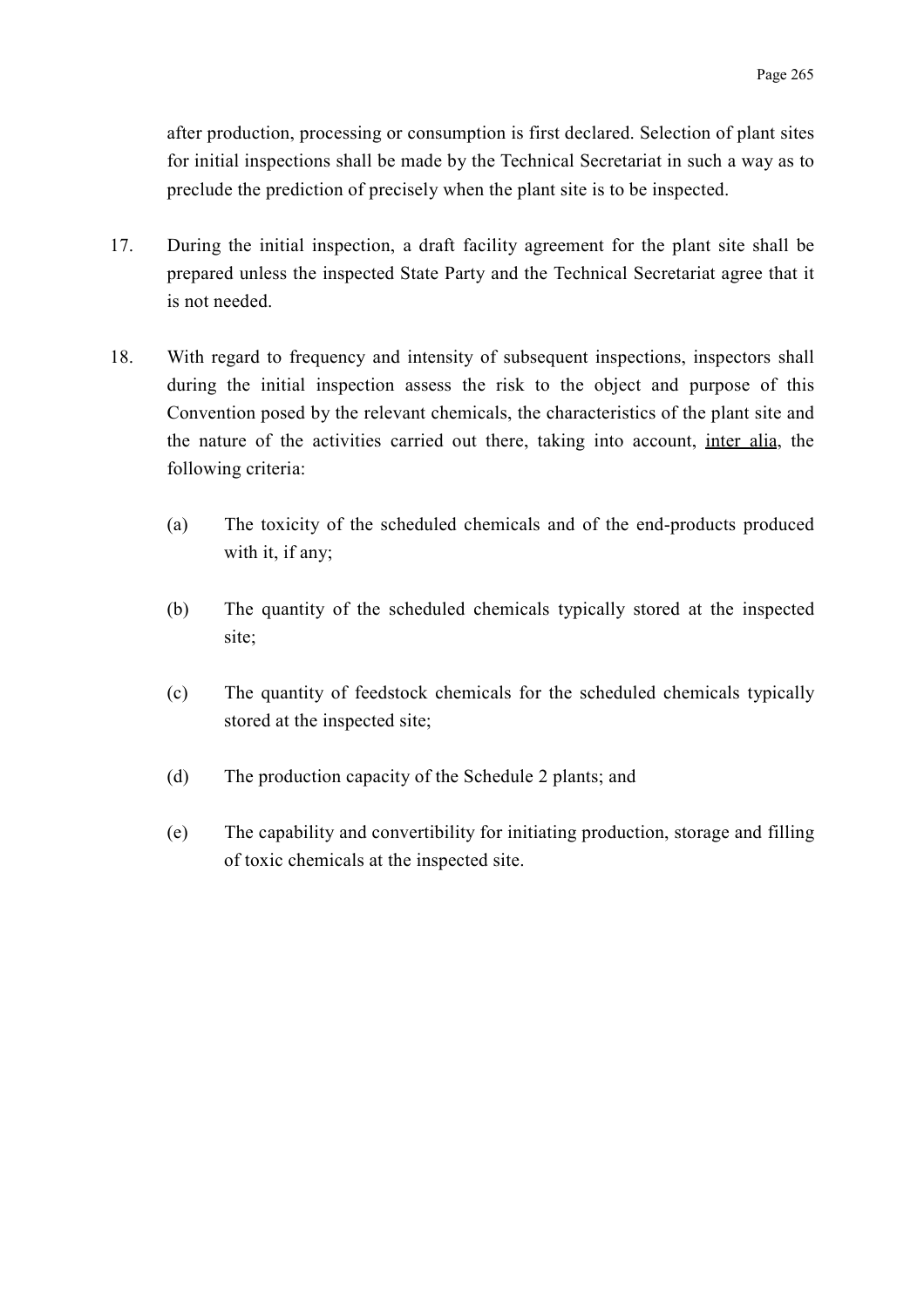# **Inspections**

- 19. Having received the initial inspection, each plant site to be inspected pursuant to paragraph 12 shall be subject to subsequent inspections.
- 20. In selecting particular plant sites for inspection and in deciding on the frequency and intensity of inspections, the Technical Secretariat shall give due consideration to the risk to the object and purpose of this Convention posed by the relevant chemical, the characteristics of the plant site and the nature of the activities carried out there, taking into account the respective facility agreement as well as the results of the initial inspections and subsequent inspections.
- 21. The Technical Secretariat shall choose a particular plant site to be inspected in such a way as to preclude the prediction of exactly when it will be inspected.
- 22. No plant site shall receive more than two inspections per calendar year under the provisions of this Section. This, however, shall not limit inspections pursuant to Article IX.

## Inspection procedures

- 23. In addition to agreed guidelines, other relevant provisions of this Annex and the Confidentiality Annex, paragraphs 24 to 30 below shall apply.
- 24. A facility agreement for the declared plant site shall be concluded not later than 90 days after completion of the initial inspection between the inspected State Party and the Organization unless the inspected State Party and the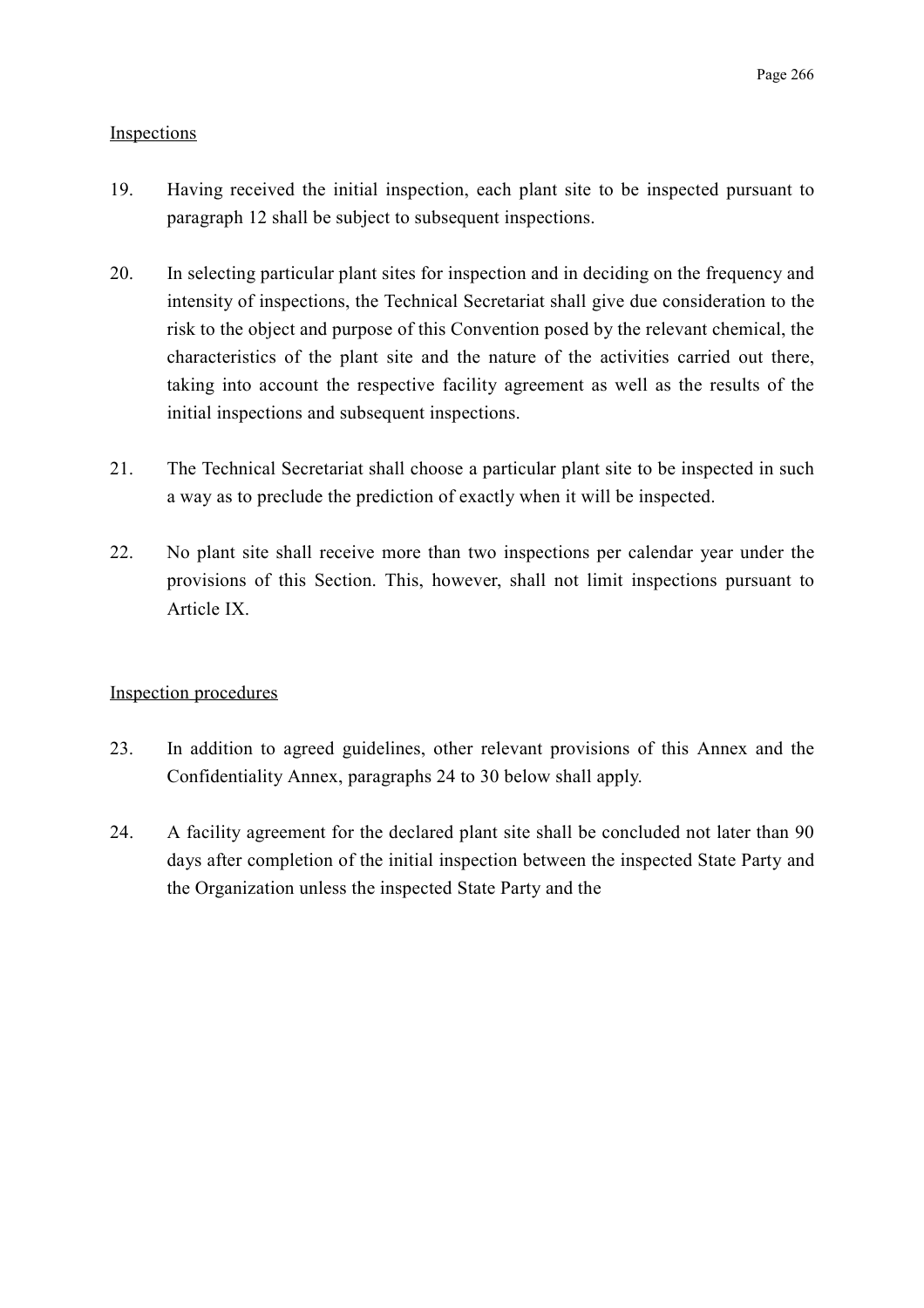Technical Secretariat agree that it is not needed. It shall be based on a model agreement and govern the conduct of inspections at the declared plant site. The agreement shall specify the frequency and intensity of inspections as well as detailed inspection procedures, consistent with paragraphs 25 to 29.

- 25. The focus of the inspection shall be the declared Schedule 2 plant(s) within the declared plant site. If the inspection team requests access to other parts of the plant site, access to these areas shall be granted in accordance with the obligation to provide clarification pursuant to Part II, paragraph 51, of this Annex and in accordance with the facility agreement, or, in the absence of a facility agreement, in accordance with the rules of managed access as specified in Part X, Section C, of this Annex.
- 26. Access to records shall be provided, as appropriate, to provide assurance that there has been no diversion of the declared chemical and that production has been consistent with declarations.
- 27. Sampling and analysis shall be undertaken to check for the absence of undeclared scheduled chemicals.
- 28. Areas to be inspected may include:
	- (a) Areas where feed chemicals (reactants) are delivered or stored;
	- (b) Areas where manipulative processes are performed upon the reactants prior to addition to the reaction vessels;
	- (c) Feed lines as appropriate from the areas referred to in subparagraph (a) or subparagraph (b) to the reaction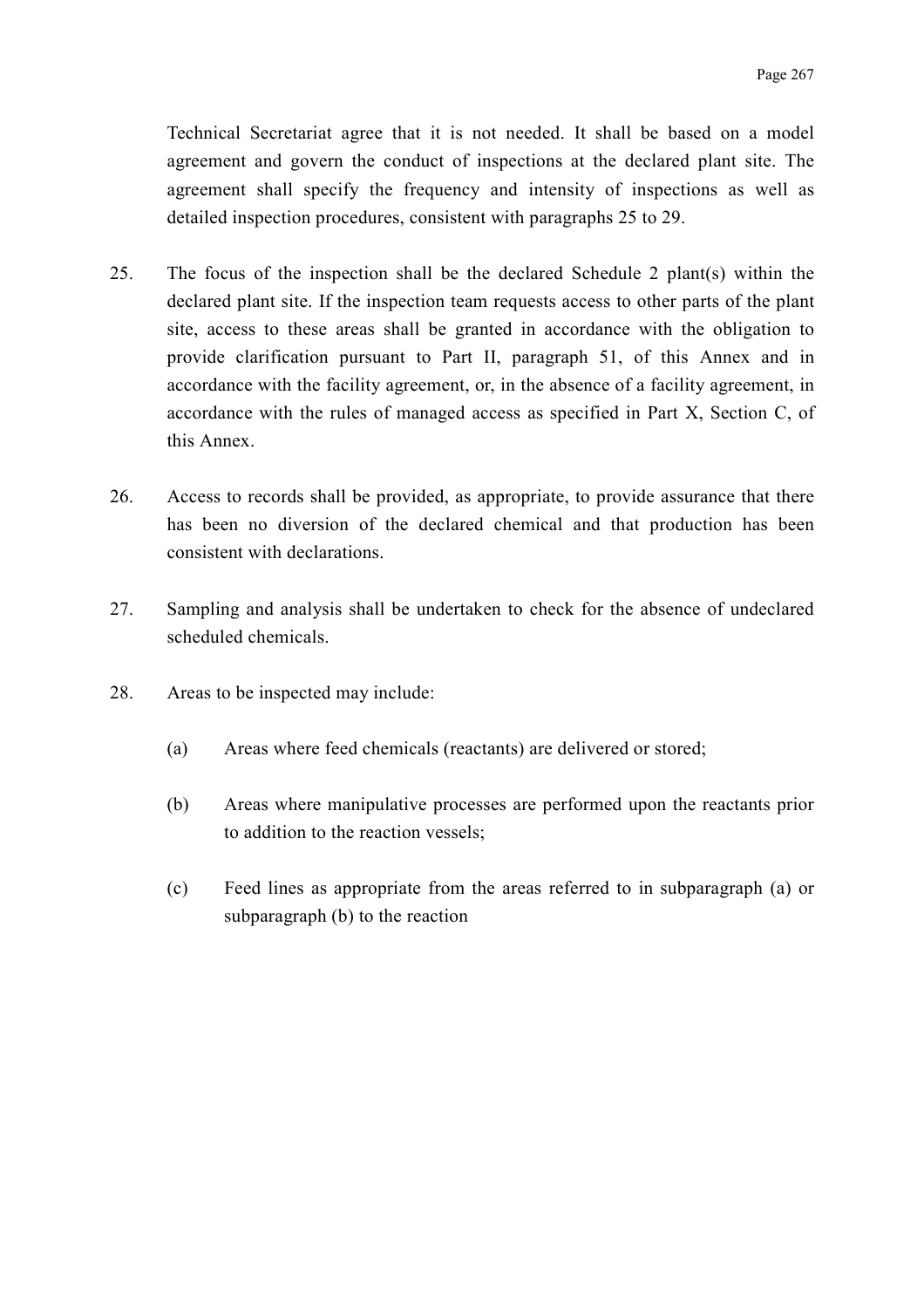vessels together with any associated valves, flow meters, etc.;

- (d) The external aspect of the reaction vessels and ancillary equipment;
- (e) Lines from the reaction vessels leading to long- or short-term storage or to equipment further processing the declared Schedule 2 chemicals;
- (f) Control equipment associated with any of the items under subparagraphs (a) to  $(e)$ ;
- (g) Equipment and areas for waste and effluent handling;
- (h) Equipment and areas for disposition of chemicals not up to specification.
- 29. The period of inspection shall not last more than 96 hours; however, extensions may be agreed between the inspection team and the inspected State Party.

### Notification of inspection

30. A State Party shall be notified by the Technical Secretariat of the inspection not less than 48 hours before the arrival of the inspection team at the plant site to be inspected.

# **C. TRANSFERS TO STATES NOT PARTY TO THIS CONVENTION**

- 31. Schedule 2 chemicals shall only be transferred to or received from States Parties. This obligation shall take effect three years after entry into force of this Convention.
- 32. During this interim three-year period, each State Party shall require an end-use certificate, as specified below, for transfers of Schedule 2 chemicals to States not Party to this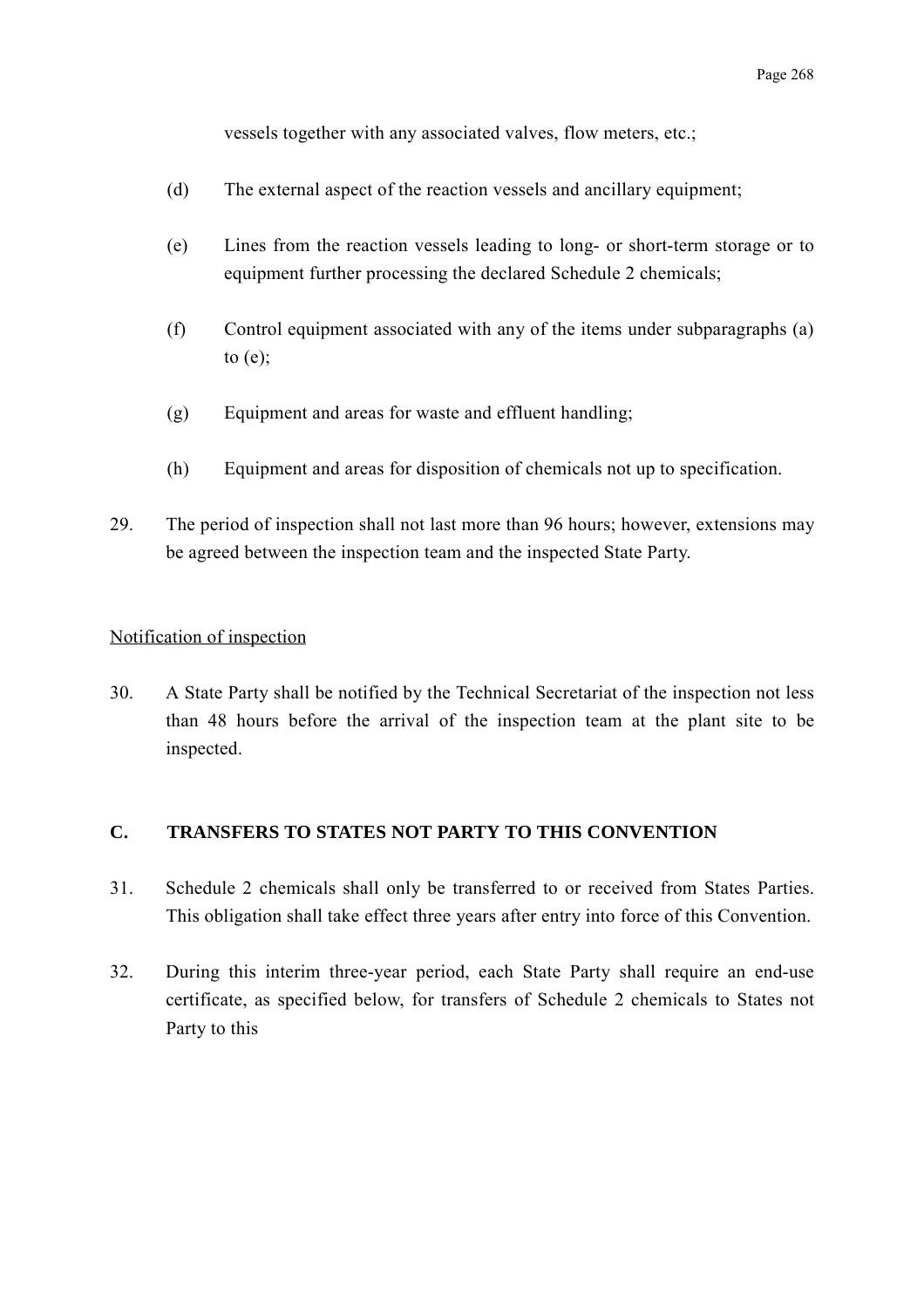Convention. For such transfers, each State Party shall adopt the necessary measures to ensure that the transferred chemicals shall only be used for purposes not prohibited under this Convention. Inter alia, the State Party shall require from the recipient State a certificate stating, in relation to the transferred chemicals:

- (a) That they will only be used for purposes not prohibited under this Convention;
- (b) That they will not be re-transferred;
- (c) Their types and quantities;
- (d) Their end-use(s); and
- (e) The name(s) and address(es) of the end-user(s).

# **PART VIII**

# **ACTIVITIES NOT PROHIBITED UNDER THIS CONVENTION IN ACCORDANCE WITH ARTICLE VI**

# **REGIME FOR SCHEDULE 3 CHEMICALS AND FACILITIES RELATED TO SUCH CHEMICALS**

# **A. DECLARATIONS**

## Declarations of aggregate national data

- 1. The initial and annual declarations to be provided by a State Party pursuant to Article VI, paragraphs 7 and 8, shall include aggregate national data for the previous calendar year on the quantities produced, imported and exported of each Schedule 3 chemical, as well as a quantitative specification of import and export for each country involved.
- 2. Each State Party shall submit: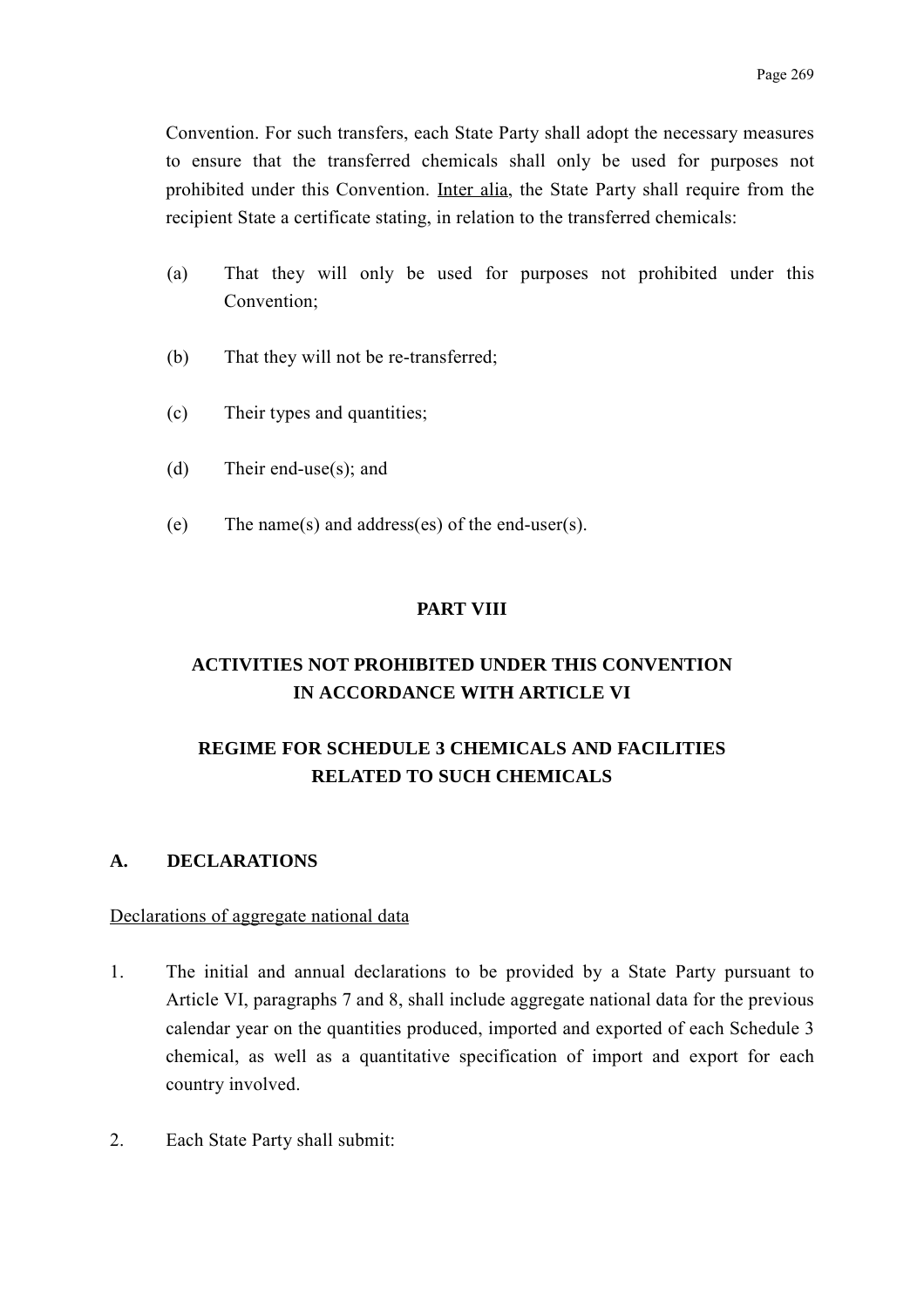- (a) Initial declarations pursuant to paragraph 1 not later than 30 days after this Convention enters into force for it; and, starting in the following calendar year,
- (b) Annual declarations not later than 90 days after the end of the previous calendar year.

# Declarations of plant sites producing Schedule 3 chemicals

- 3. Initial and annual declarations are required for all plant sites that comprise one or more plants which produced during the previous calendar year or are anticipated to produce in the next calendar year more than 30 tonnes of a Schedule 3 chemical.
- 4. Each State Party shall submit:
	- (a) Initial declarations pursuant to paragraph 3 not later than 30 days after this Convention enters into force for it; and, starting in the following calendar year;
	- (b) Annual declarations on past activities not later than 90 days after the end of the previous calendar year;
	- (c) Annual declarations on anticipated activities not later than 60 days before the beginning of the following calendar year. Any such activity additionally planned after the annual declaration has been submitted shall be declared not later than five days before this activity begins.
- 5. Declarations pursuant to paragraph 3 are generally not required for mixtures containing a low concentration of a Schedule 3 chemical. They are only required, in accordance with guidelines, in such cases where the ease of recovery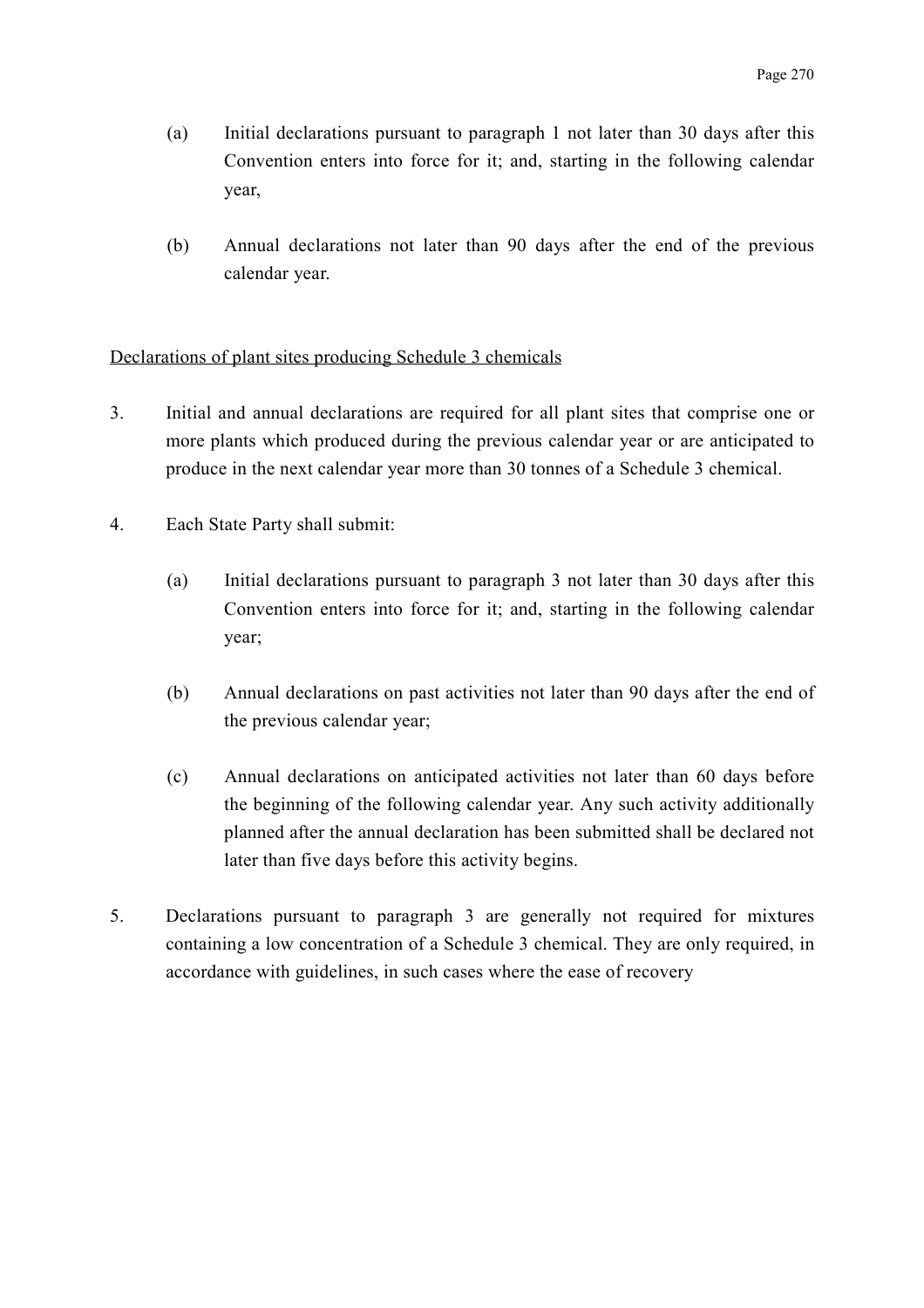from the mixture of the Schedule 3 chemical and its total weight are deemed to pose a risk to the object and purpose of this Convention. These guidelines shall be considered and approved by the Conference pursuant to Article VIII, paragraph 21(*i*).

- 6. Declarations of a plant site pursuant to paragraph 3 shall include:
	- (a) The name of the plant site and the name of the owner, company, or enterprise operating it;
	- (b) Its precise location including the address; and
	- (c) The number of plants within the plant site which are declared pursuant to Part VII of this Annex.
- 7. Declarations of a plant site pursuant to paragraph 3 shall also include, for each plant which is located within the plant site and which falls under the specifications set forth in paragraph 3, the following information:
	- (a) The name of the plant and the name of the owner, company, or enterprise operating it;
	- (b) Its precise location within the plant site, including the specific building or structure number, if any;
	- (c) Its main activities.
- 8. Declarations of a plant site pursuant to paragraph 3 shall also include the following information on each Schedule 3 chemical above the declaration threshold:
	- (a) The chemical name, common or trade name used by the facility, structural formula, and Chemical Abstracts Service registry number, if assigned;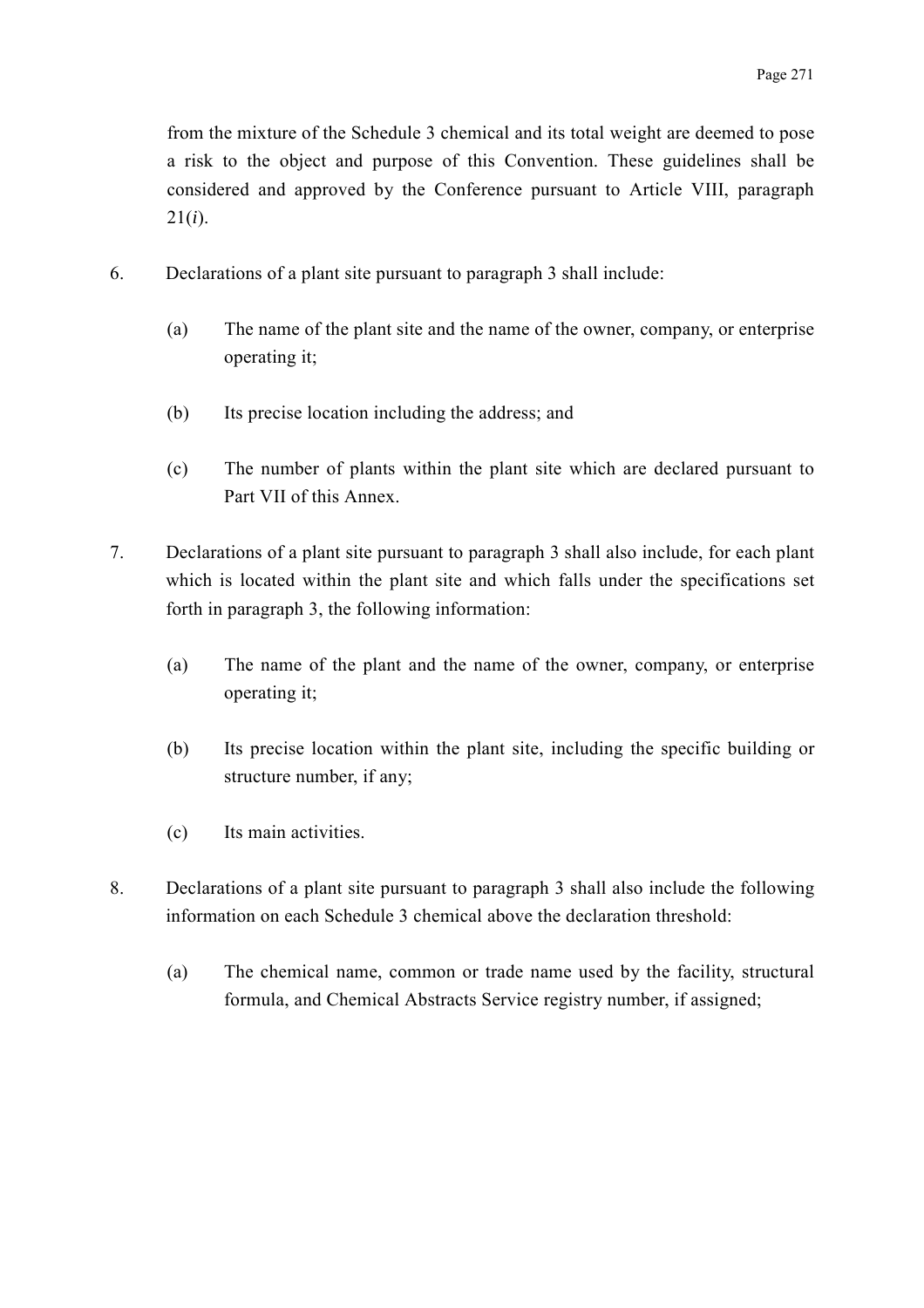- (b) The approximate amount of production of the chemical in the previous calendar year, or, in case of declarations on anticipated activities, anticipated for the next calendar year, expressed in the ranges: 30 to 200 tonnes, 200 to 1,000 tonnes, 1,000 to 10,000 tonnes, 10,000 to 100,000 tonnes, and above 100,000 tonnes; and
- (c) The purposes for which the chemical was or will be produced.

# Declarations on past production of Schedule 3 chemicals for chemical weapons purposes

- 9. Each State Party shall, not later than 30 days after this Convention enters into force for it, declare all plant sites comprising plants that produced at any time since 1 January 1946 a Schedule 3 chemical for chemical weapons purposes.
- 10. Declarations of a plant site pursuant to paragraph 9 shall include:
	- (a) The name of the plant site and the name of the owner, company, or enterprise operating it;
	- (b) Its precise location including the address;
	- (c) For each plant which is located within the plant site, and which falls under the specifications set forth in paragraph 9, the same information as required under paragraph 7, subparagraphs (a) to (c); and
	- (d) For each Schedule 3 chemical produced for chemical weapons purposes:
		- (i) The chemical name, common or trade name used by the plant site for chemical weapons production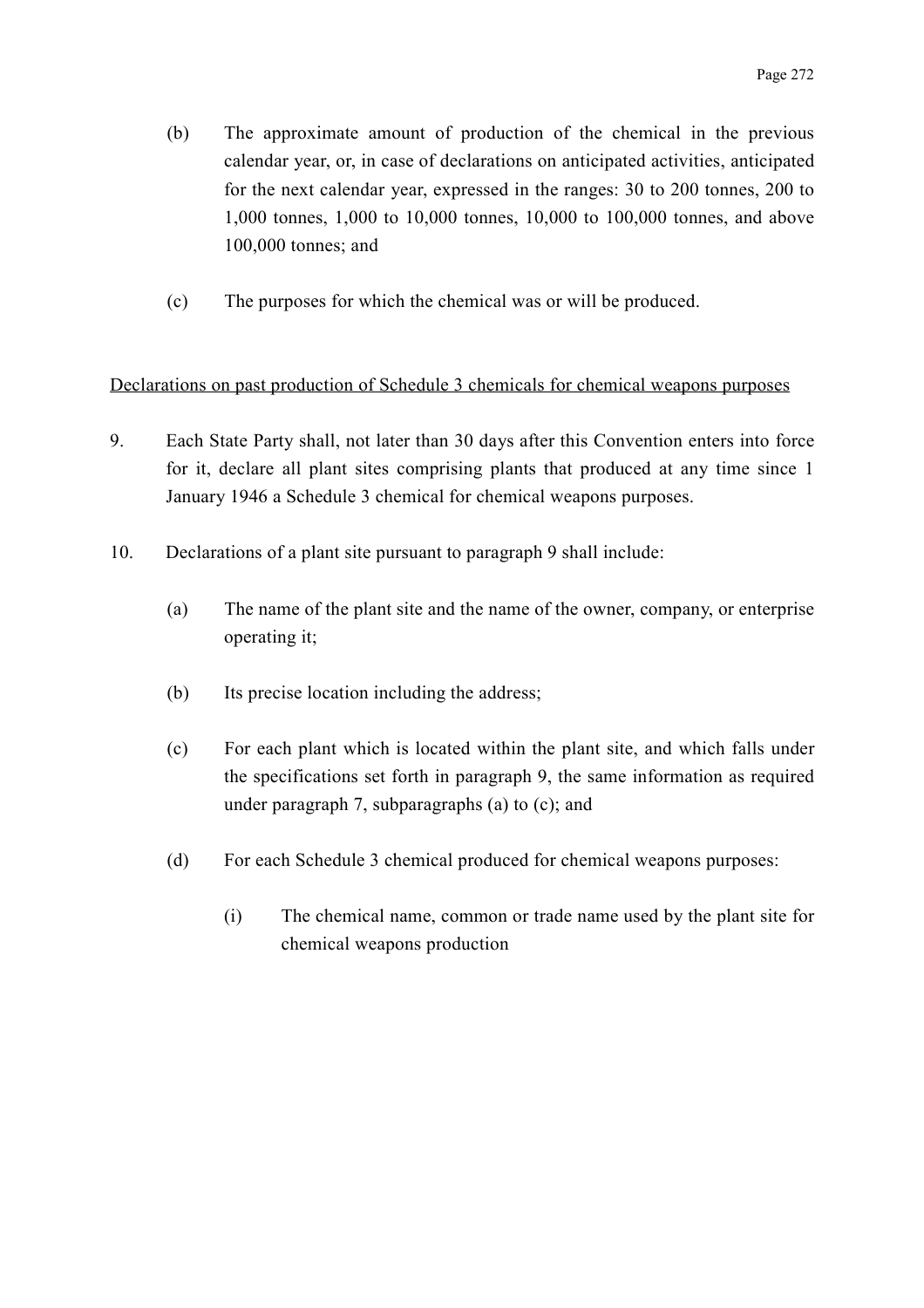purposes, structural formula, and Chemical Abstracts Service registry number, if assigned;

- (ii) The dates when the chemical was produced and the quantity produced; and
- (iii) The location to which the chemical was delivered and the final product produced there, if known.

# Information to States Parties

11. A list of plant sites declared under this Section together with the information provided under paragraphs 6, 7(a), 7(c), 8(a) and 10 shall be transmitted by the Technical Secretariat to States Parties upon request.

# **B. VERIFICATION**

## General

- 12. Verification provided for in paragraph 5 of Article VI shall be carried out through on-site inspections at those declared plant sites which produced during the previous calendar year or are anticipated to produce in the next calendar year in excess of 200 tonnes aggregate of any Schedule 3 chemical above the declaration threshold of 30 tonnes.
- 13. The programme and budget of the Organization to be adopted by the Conference pursuant to Article VIII, paragraph 21(a), shall contain, as a separate item, a programme and budget for verification under this Section taking into account Part VII, paragraph 13, of this Annex.
- 14. Under this Section, the Technical Secretariat shall randomly select plant sites for inspection through appropriate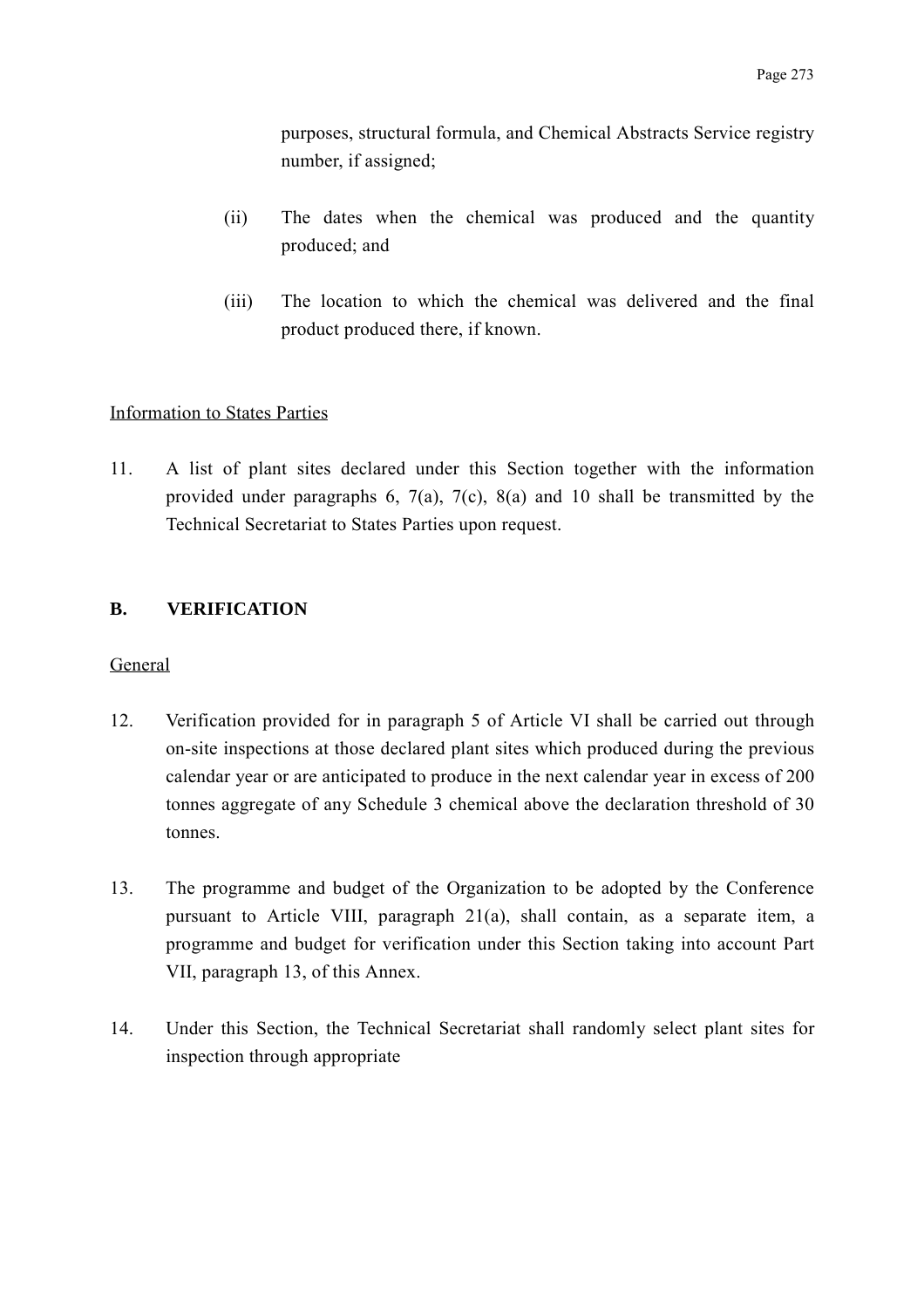mechanisms, such as the use of specially designed computer software, on the basis of the following weighting factors:

- (a) Equitable geographical distribution of inspections; and
- (b) The information on the declared plant sites available to the Technical Secretariat, related to the relevant chemical, the characteristics of the plant site and the nature of the activities carried out there.
- 15. No plant site shall receive more than two inspections per year under the provisions of this Section. This, however, shall not limit inspections pursuant to Article IX.
- 16. In selecting plant sites for inspection under this Section, the Technical Secretariat shall observe the following limitation for the combined number of inspections to be received by a State Party per calendar year under this Part and Part IX of this Annex: the combined number of inspections shall not exceed three plus 5 per cent of the total number of plant sites declared by a State Party under both this Part and Part IX of this Annex, or 20 inspections, whichever of these two figures is lower.

## Inspection aims

17. At plant sites declared under Section A, the general aim of inspections shall be to verify that activities are consistent with the information to be provided in declarations. The particular aim of inspections shall be the verification of the absence of any Schedule 1 chemical, especially its production, except if in accordance with Part VI of this Annex.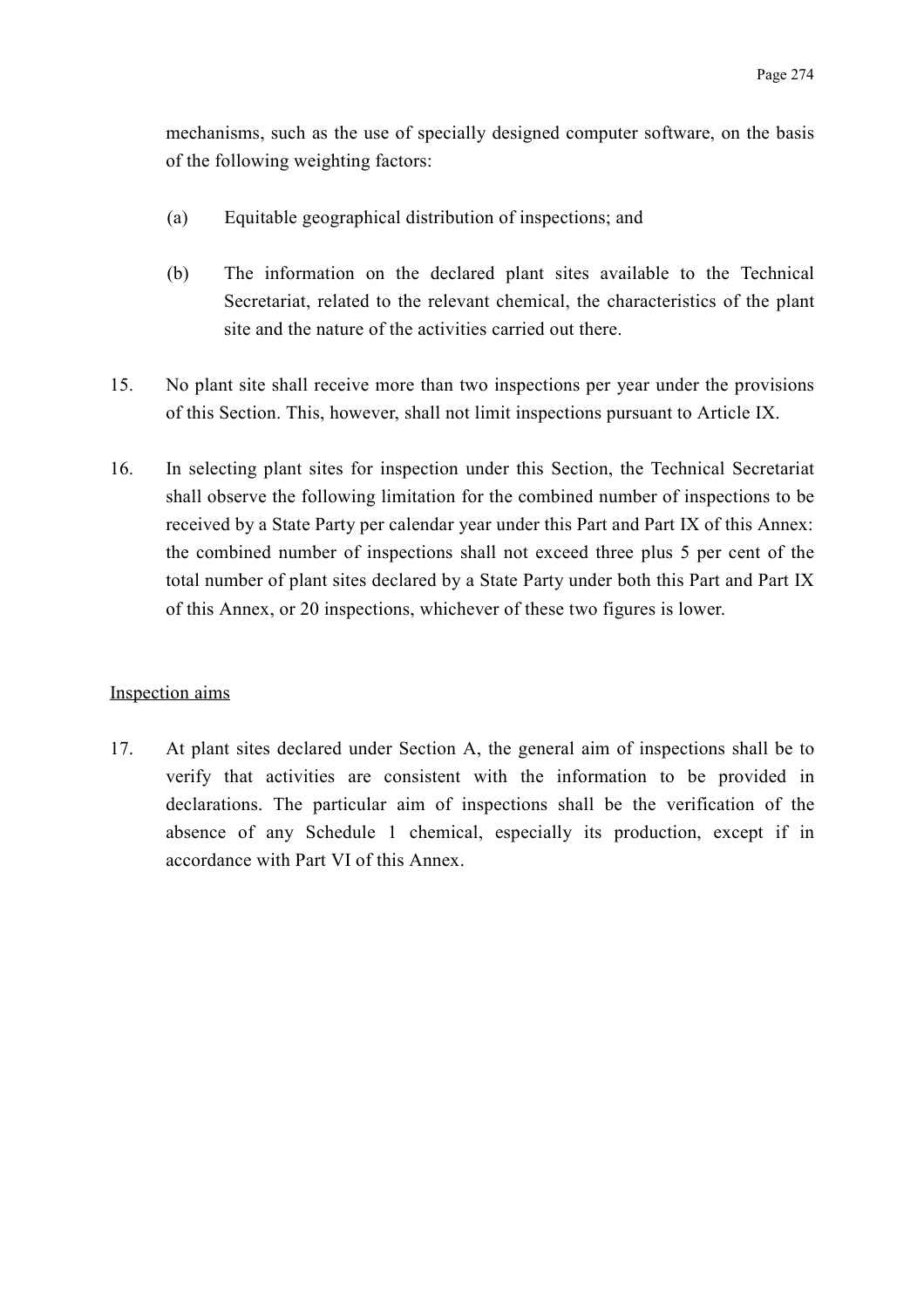# Inspection procedures

- 18. In addition to agreed guidelines, other relevant provisions of this Annex and the Confidentiality Annex, paragraphs 19 to 25 below shall apply.
- 19. There shall be no facility agreement, unless requested by the inspected State Party.
- 20. The focus of the inspections shall be the declared Schedule 3 plant(s) within the declared plant site. If the inspection team, in accordance with Part II, paragraph 51, of this Annex, requests access to other parts of the plant site for clarification of ambiguities, the extent of such access shall be agreed between the inspection team and the inspected State Party.
- 21. The inspection team may have access to records in situations in which the inspection team and the inspected State Party agree that such access will assist in achieving the objectives of the inspection.
- 22. Sampling and on-site analysis may be undertaken to check for the absence of undeclared scheduled chemicals. In case of unresolved ambiguities, samples may be analysed in a designated off-site laboratory, subject to the inspected State Party's agreement.
- 23. Areas to be inspected may include:
	- (a) Areas where feed chemicals (reactants) are delivered or stored;
	- (b) Areas where manipulative processes are performed upon the reactants prior to addition to the reaction vessel;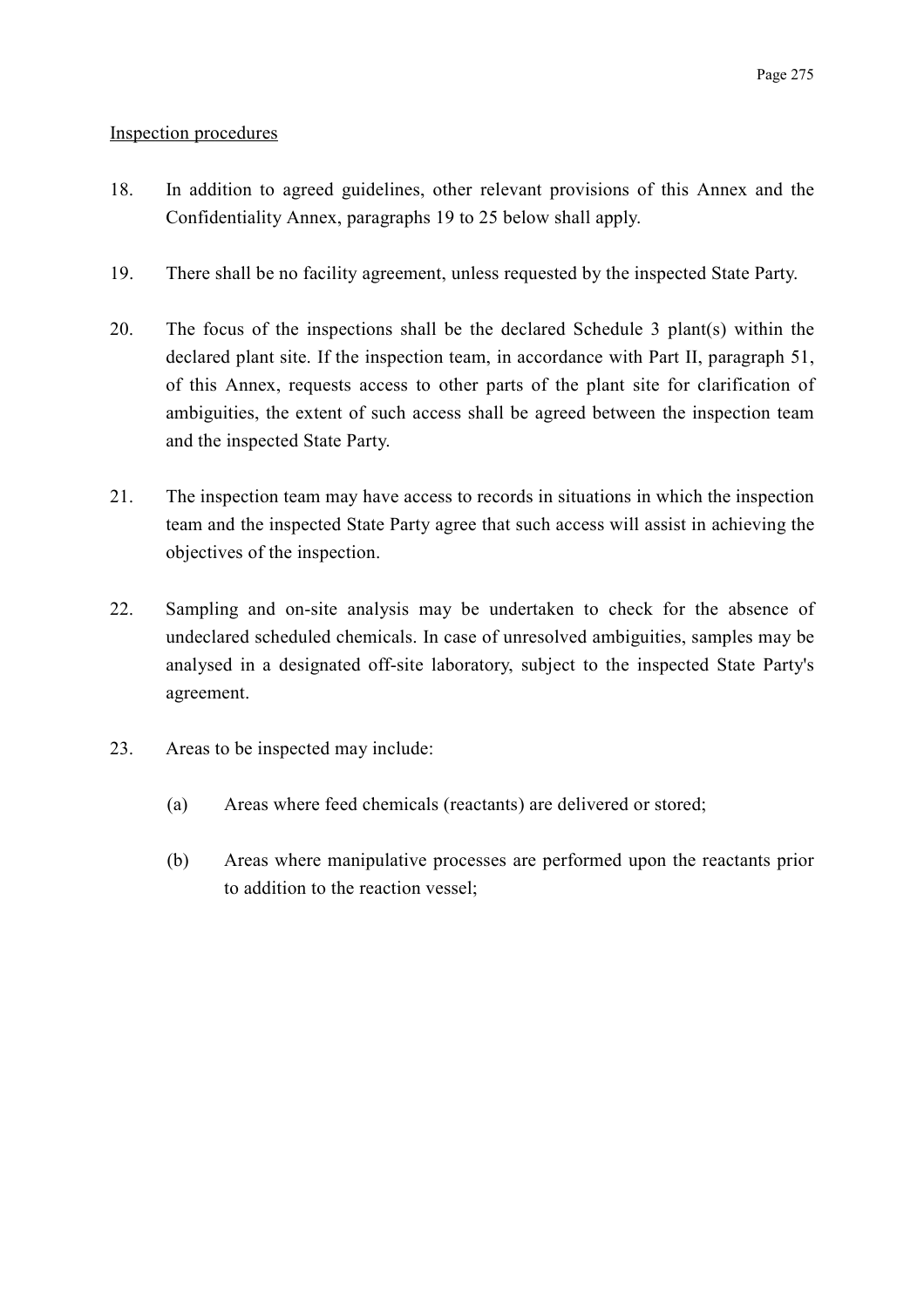- (c) Feed lines as appropriate from the areas referred to in subparagraph (a) or subparagraph (b) to the reaction vessel together with any associated valves, flow meters, etc.;
- (d) The external aspect of the reaction vessels and ancillary equipment;
- (e) Lines from the reaction vessels leading to long- or short-term storage or to equipment further processing the declared Schedule 3 chemicals;
- (f) Control equipment associated with any of the items under subparagraphs (a) to  $(e)$ ;
- (g) Equipment and areas for waste and effluent handling;
- (h) Equipment and areas for disposition of chemicals not up to specification.
- 24. The period of inspection shall not last more than 24 hours; however, extensions may be agreed between the inspection team and the inspected State Party.

## Notification of inspection

25. A State Party shall be notified by the Technical Secretariat of the inspection not less than 120 hours before the arrival of the inspection team at the plant site to be inspected.

## **C. TRANSFERS TO STATES NOT PARTY TO THIS CONVENTION**

26. When transferring Schedule 3 chemicals to States not Party to this Convention, each State Party shall adopt the necessary measures to ensure that the transferred chemicals shall only be used for purposes not prohibited under this Convention.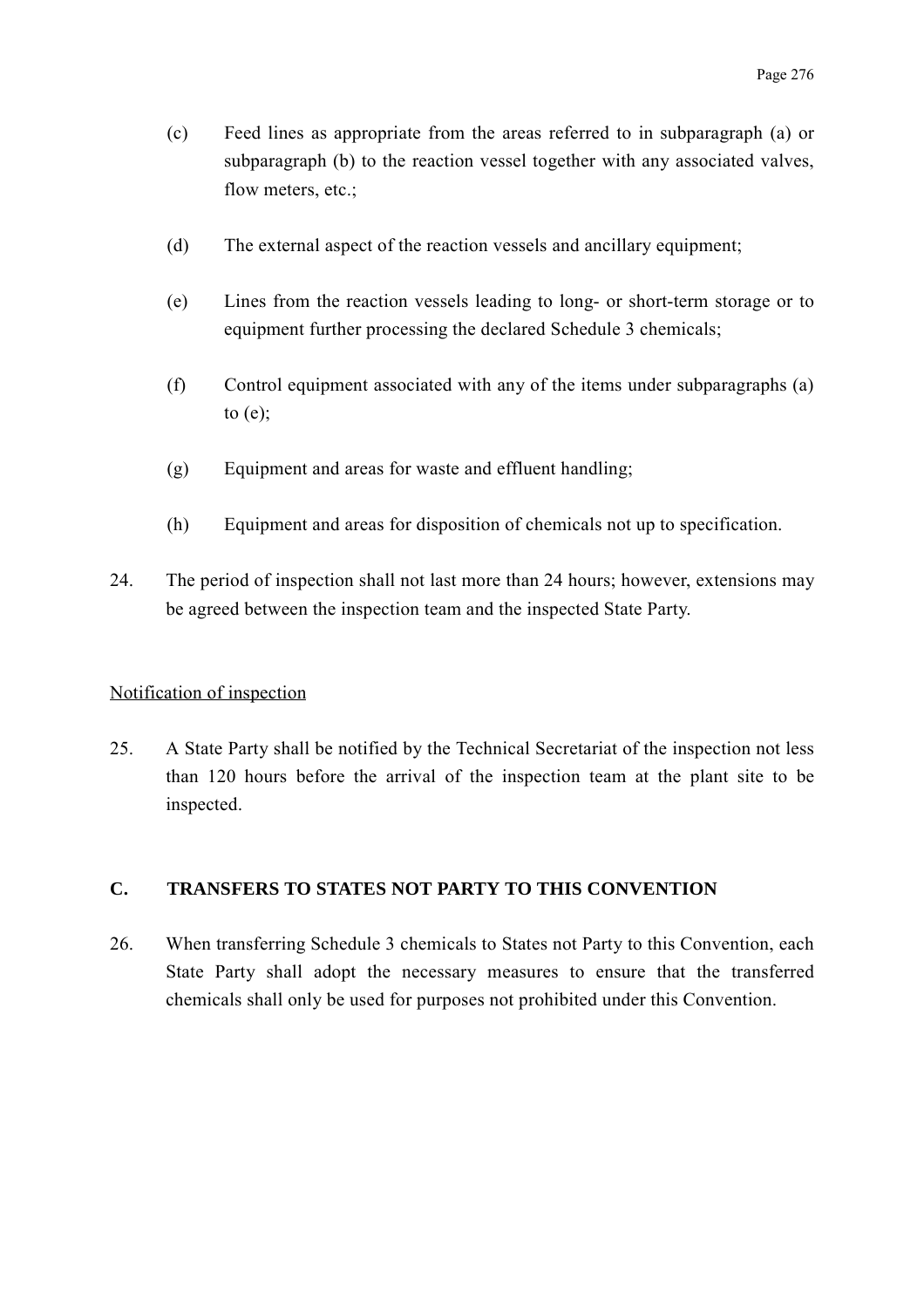Inter alia, the State Party shall require from the recipient State a certificate stating, in relation to the transferred chemicals:

- (a) That they will only be used for purposes not prohibited under this Convention;
- (b) That they will not be re-transferred;
- (c) Their types and quantities;
- (d) Their end-use(s); and
- (e) The name(s) and address(es) of the end-user(s).
- 27. Five years after entry into force of this Convention, the Conference shall consider the need to establish other measures regarding transfers of Schedule 3 chemicals to States not Party to this Convention.

## **PART IX**

# **ACTIVITIES NOT PROHIBITED UNDER THIS CONVENTION IN ACCORDANCE WITH ARTICLE VI**

## **REGIME FOR OTHER CHEMICAL PRODUCTION FACILITIES**

## **A. DECLARATIONS**

#### List of other chemical production facilities

- 1. The initial declaration to be provided by each State Party pursuant to Article VI, paragraph 7, shall include a list of all plant sites that:
	- (a) Produced by synthesis during the previous calendar year more than 200 tonnes of unscheduled discrete organic chemicals; or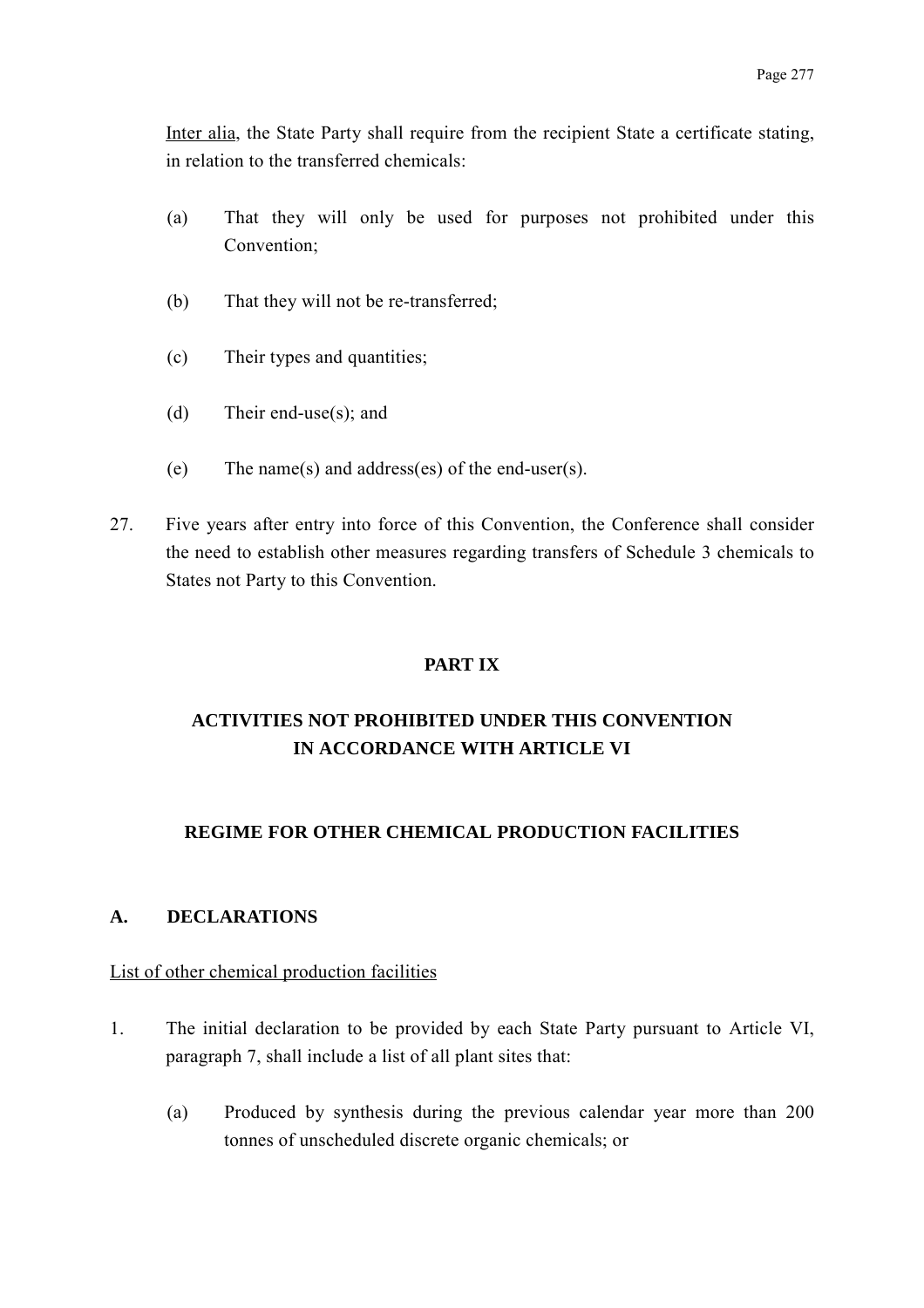- (b) Comprise one or more plants which produced by synthesis during the previous calendar year more than 30 tonnes of an unscheduled discrete organic chemical containing the elements phosphorus, sulfur or fluorine (hereinafter referred to as "PSF-plants" and "PSF-chemical").
- 2. The list of other chemical production facilities to be submitted pursuant to paragraph 1 shall not include plant sites that exclusively produced explosives or hydrocarbons.
- 3. Each State Party shall submit its list of other chemical production facilities pursuant to paragraph 1 as part of its initial declaration not later than 30 days after this Convention enters into force for it. Each State Party shall, not later than 90 days after the beginning of each following calendar year, provide annually the information necessary to update the list.
- 4. The list of other chemical production facilities to be submitted pursuant to paragraph 1 shall include the following information on each plant site:
	- (a) The name of the plant site and the name of the owner, company, or enterprise operating it;
	- (b) The precise location of the plant site including its address;
	- (c) Its main activities; and
	- (d) The approximate number of plants producing the chemicals specified in paragraph 1 in the plant site.
- 5. With regard to plant sites listed pursuant to paragraph 1(a), the list shall also include information on the approximate aggregate amount of production of the unscheduled discrete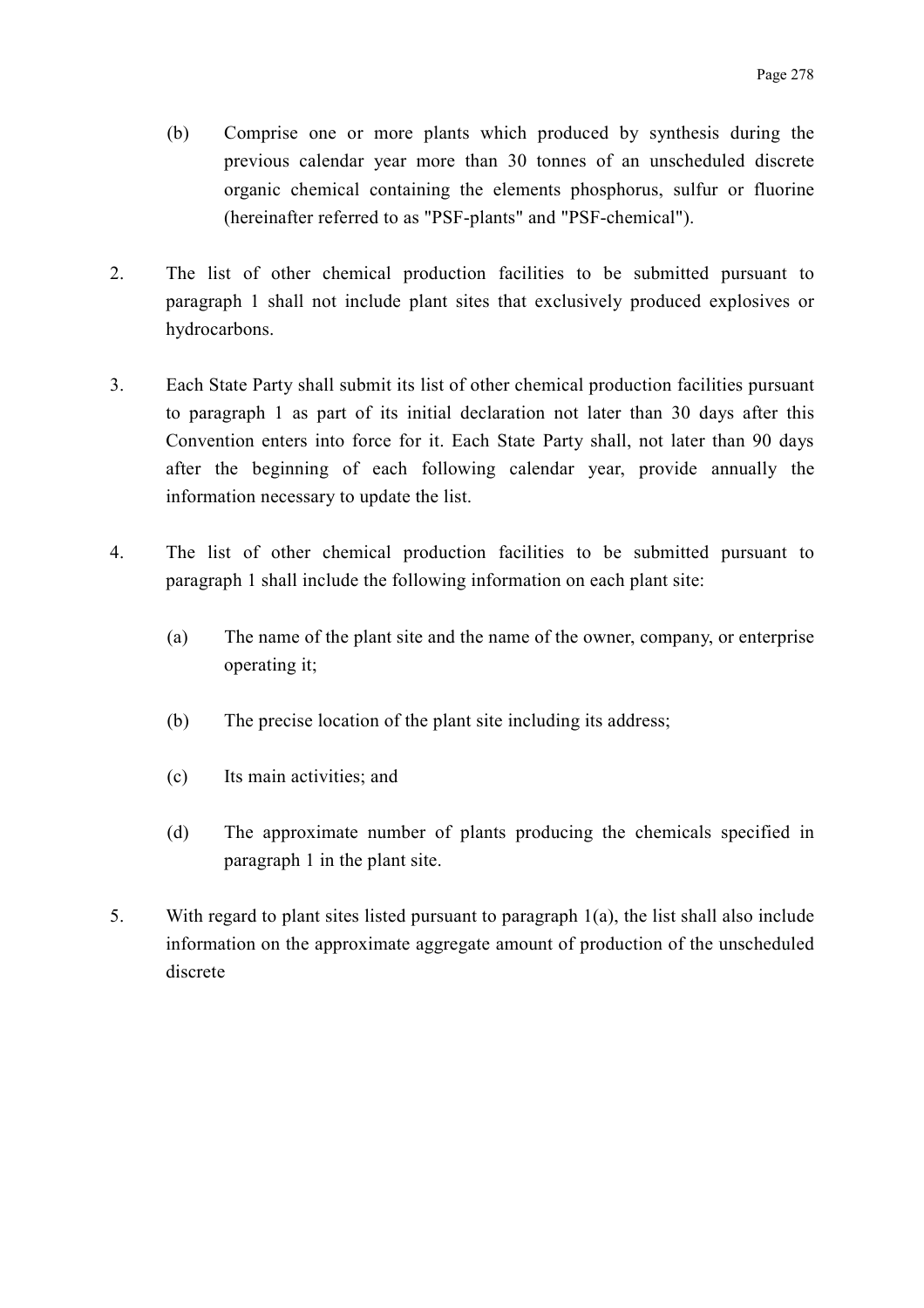organic chemicals in the previous calendar year expressed in the ranges: under 1,000 tonnes, 1,000 to 10,000 tonnes and above 10,000 tonnes.

6. With regard to plant sites listed pursuant to paragraph 1(b), the list shall also specify the number of PSF-plants within the plant site and include information on the approximate aggregate amount of production of PSF-chemicals produced by each PSF-plant in the previous calendar year expressed in the ranges: under 200 tonnes, 200 to 1,000 tonnes, 1,000 to 10,000 tonnes and above 10,000 tonnes.

## Assistance by the Technical Secretariat

7. If a State Party, for administrative reasons, deems it necessary to ask for assistance in compiling its list of chemical production facilities pursuant to paragraph 1, it may request the Technical Secretariat to provide such assistance. Questions as to the completeness of the list shall then be resolved through consultations between the State Party and the Technical Secretariat.

#### Information to States Parties

8. The lists of other chemical production facilities submitted pursuant to paragraph 1, including the information provided under paragraph 4, shall be transmitted by the Technical Secretariat to States Parties upon request.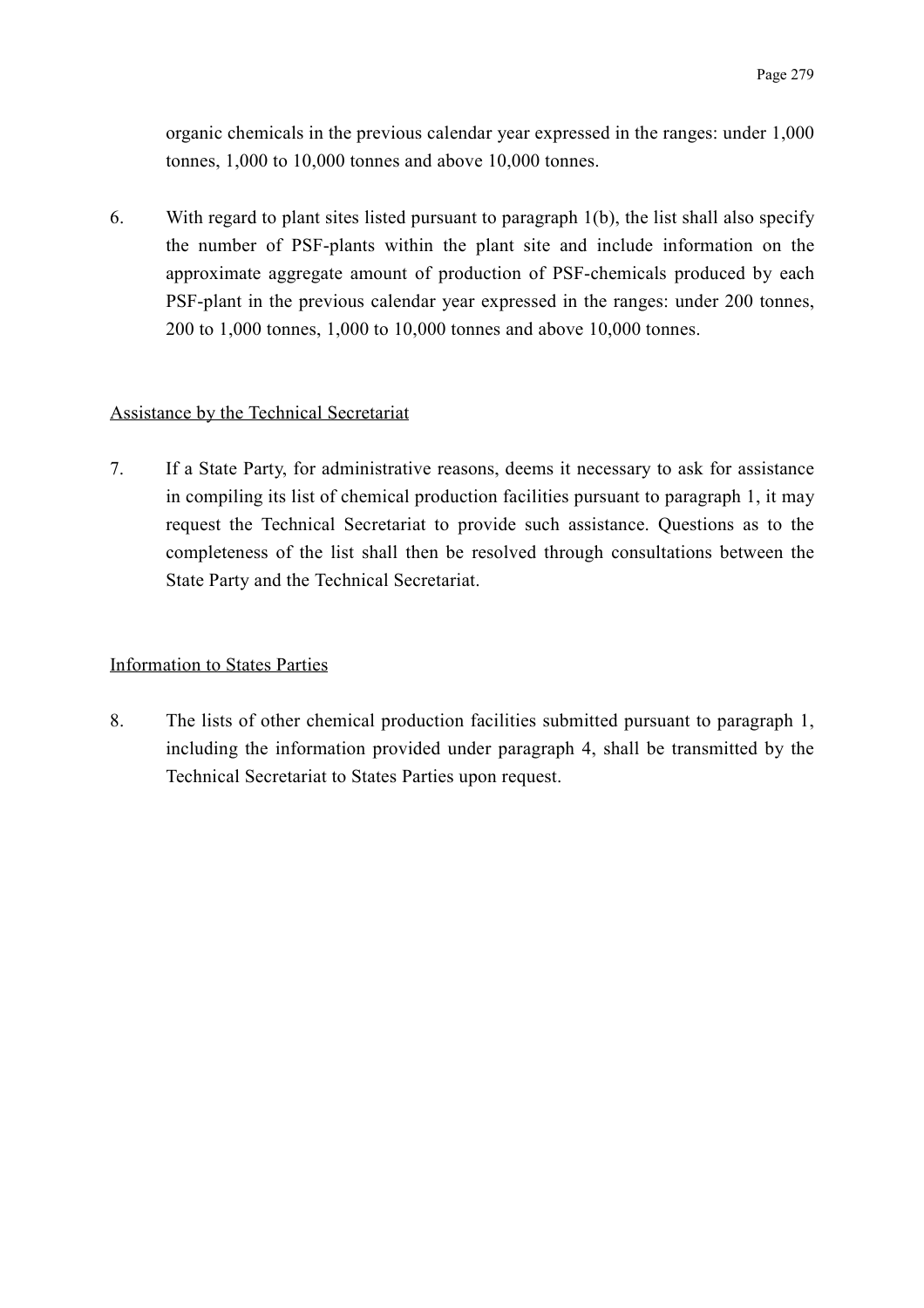## **B. VERIFICATION**

## General

- 9. Subject to the provisions of Section C, verification as provided for in Article VI, paragraph 6, shall be carried out through on-site inspection at:
	- (a) Plant sites listed pursuant to paragraph 1(a); and
	- (b) Plant sites listed pursuant to paragraph 1(b) that comprise one or more PSFplants which produced during the previous calendar year more than 200 tonnes of a PSF-chemical.
- 10. The programme and budget of the Organization to be adopted by the Conference pursuant to Article VIII, paragraph 21(a), shall contain, as a separate item, a programme and budget for verification under this Section after its implementation has started.
- 11. Under this Section, the Technical Secretariat shall randomly select plant sites for inspection through appropriate mechanisms, such as the use of specially designed computer software, on the basis of the following weighting factors:
	- (a) Equitable geographical distribution of inspections;
	- (b) The information on the listed plant sites available to the Technical Secretariat, related to the characteristics of the plant site and the activities carried out there; and
	- (c) Proposals by States Parties on a basis to be agreed upon in accordance with paragraph 25.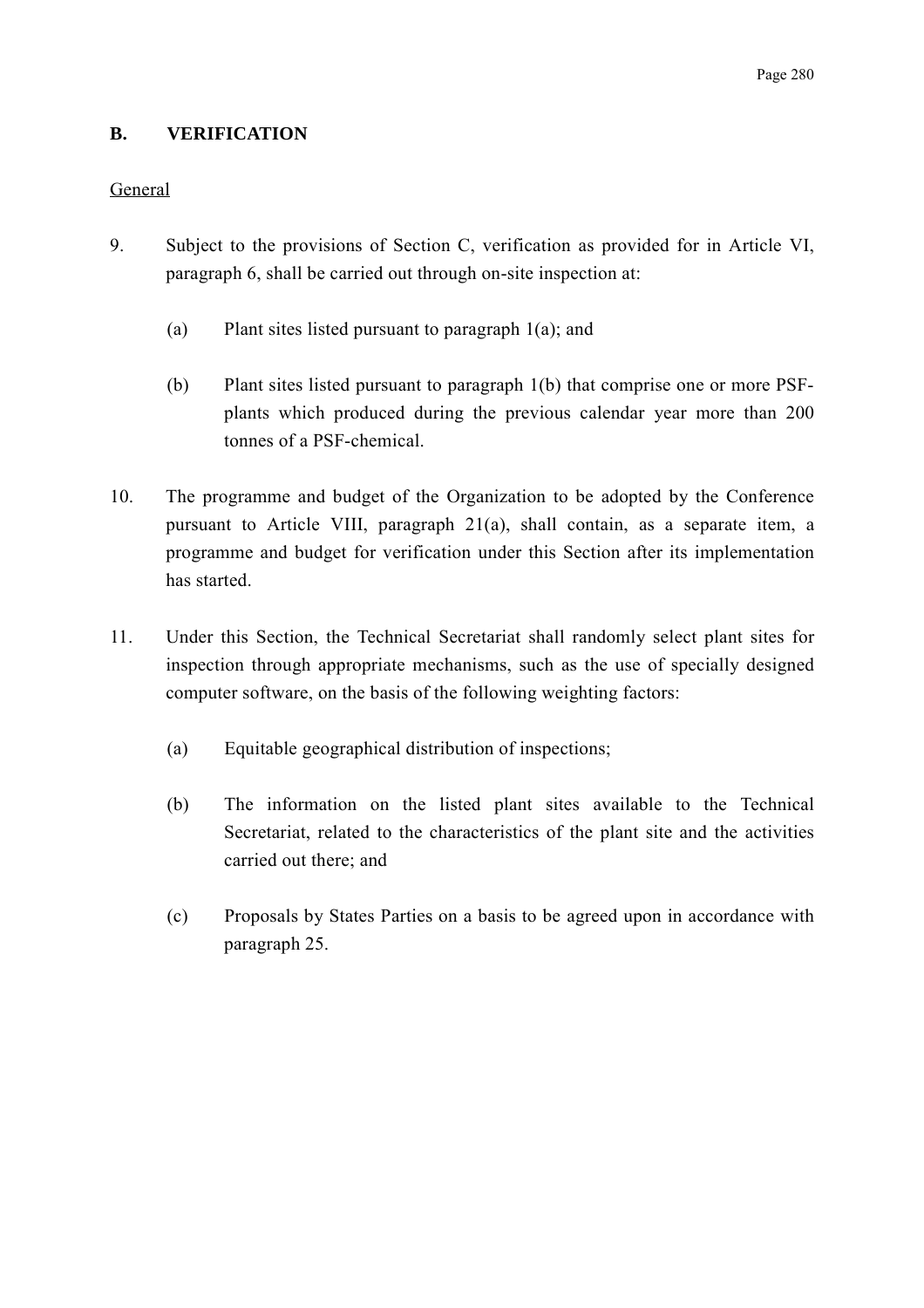- 12. No plant site shall receive more than two inspections per year under the provisions of this Section. This, however, shall not limit inspections pursuant to Article IX.
- 13. In selecting plant sites for inspection under this Section, the Technical Secretariat shall observe the following limitation for the combined number of inspections to be received by a State Party per calendar year under this Part and Part VIII of this Annex: the Combined number of inspections shall not exceed three plus 5 per cent of the total number of plant sites declared by a State Party under both this Part and Part VIII of this Annex, or 20 inspections, whichever of these two figures is lower.

#### Inspection aims

14. At plant sites listed under Section A, the general aim of inspections shall be to verify that activities are consistent with the information to be provided in declarations. The particular aim of inspections shall be the verification of the absence of any Schedule 1 chemical, especially its production, except if in accordance with Part VI of this Annex.

#### Inspection procedures

- 15. In addition to agreed guidelines, other relevant provisions of this Annex and the Confidentiality Annex, paragraphs 16 to 20 below shall apply.
- 16. There shall be no facility agreement, unless requested by the inspected State Party.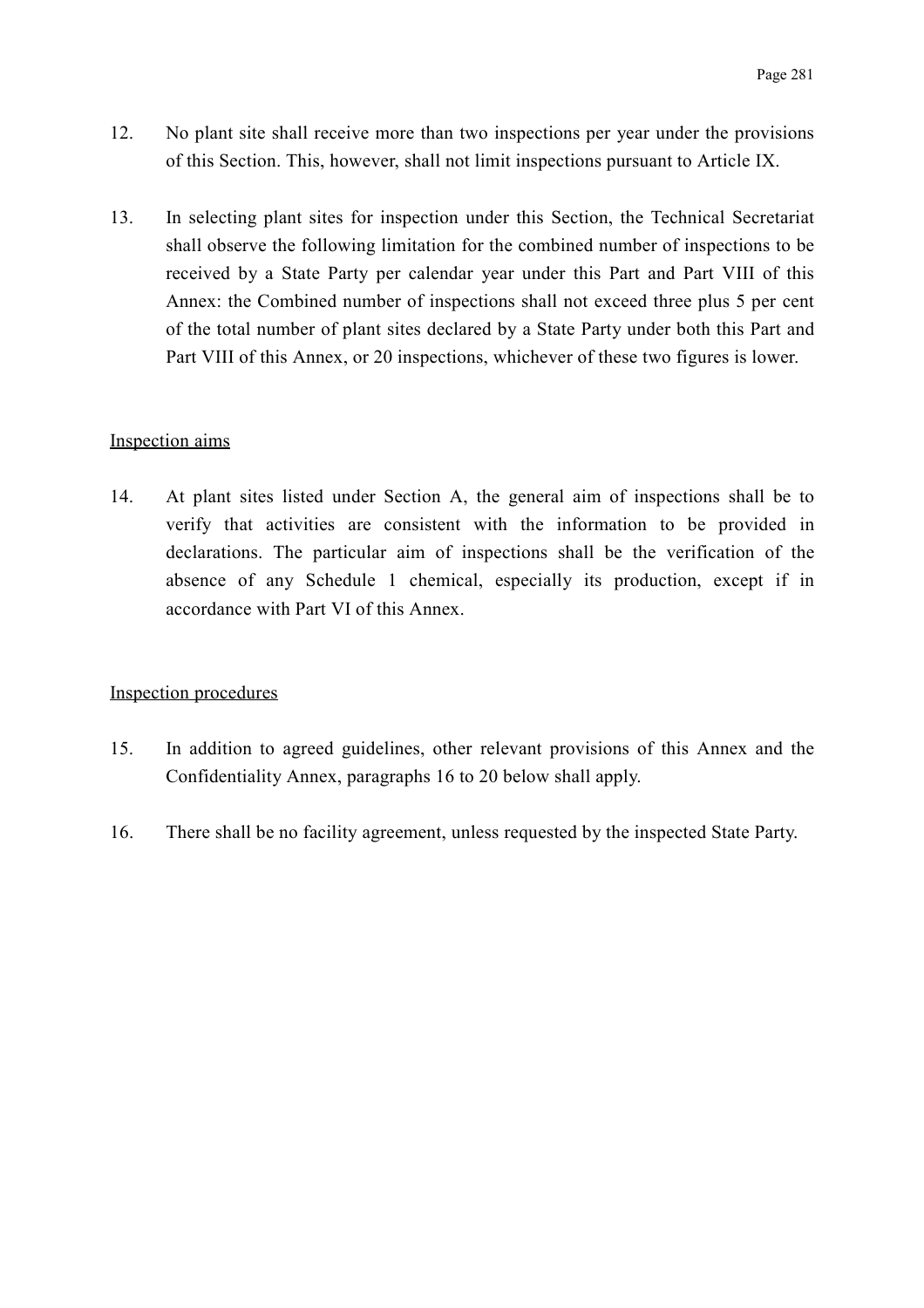- 17. The focus of inspection at a plant site selected for inspection shall be the plant(s) producing the chemicals specified in paragraph 1, in particular the PSF-plants listed pursuant to paragraph 1(b). The inspected State Party shall have the right to manage access to these plants in accordance with the rules of managed access as specified in Part X, Section C, of this Annex. If the inspection team, in accordance with Part II, paragraph 51, of this Annex, requests access to other parts of the plant site for clarification of ambiguities, the extent of such access shall be agreed between the inspection team and the inspected State Party.
- 18. The inspection team may have access to records in situations in which the inspection team and the inspected State Party agree that such access will assist in achieving the objectives of the inspection.
- 19. Sampling and on-site analysis may be undertaken to check for the absence of undeclared scheduled chemicals. In cases of unresolved ambiguities, samples may be analysed in a designated off-site laboratory, subject to the inspected State Party's agreement.
- 20. The period of inspection shall not last more than 24 hours; however, extensions may be agreed between the inspection team and the inspected State Party.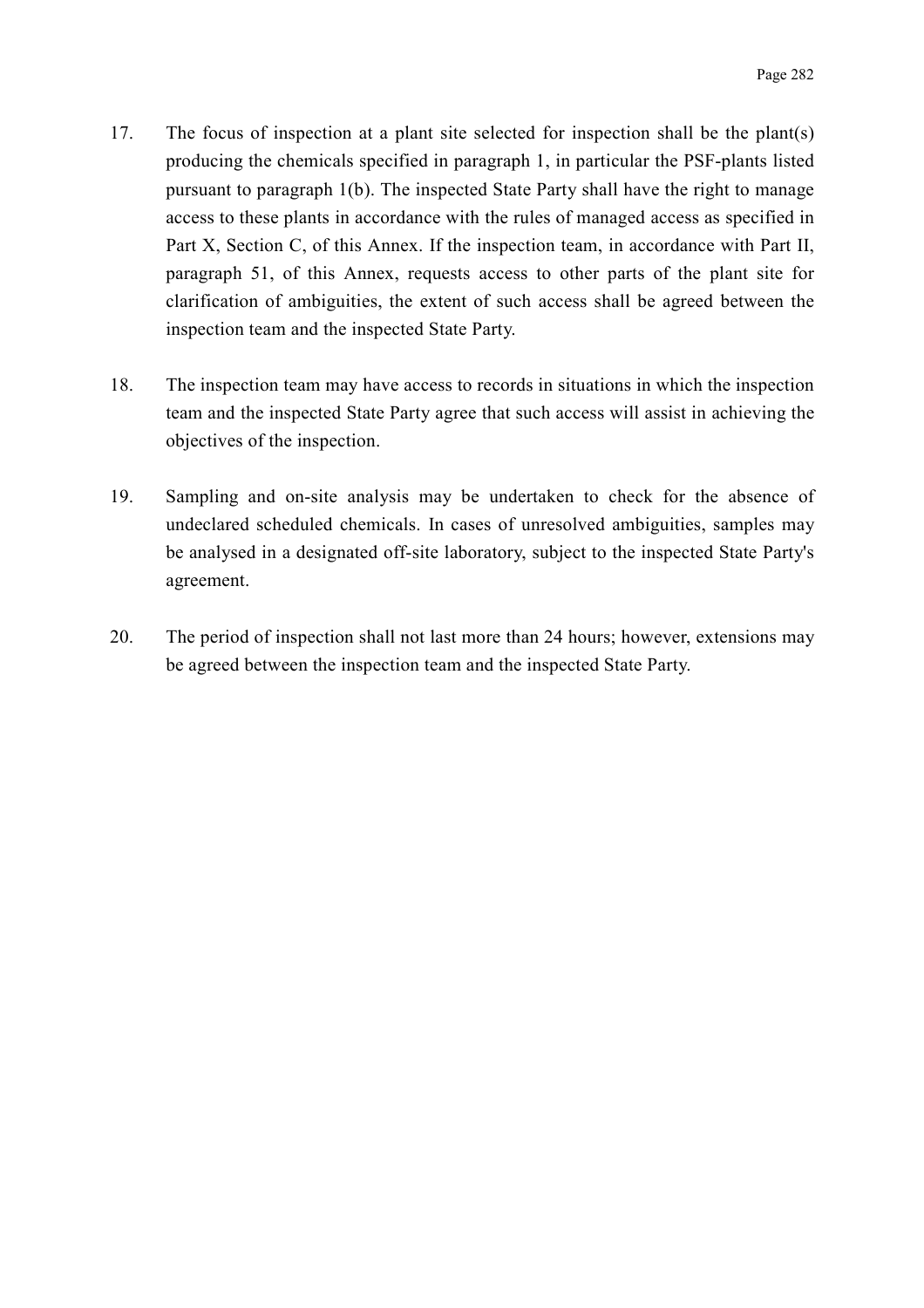## Notification of inspection

21. A State Party shall be notified by the Technical Secretariat of the inspection not less than 120 hours before the arrival of the inspection team at the plant site to be inspected.

## **C. IMPLEMENTATION AND REVIEW OF SECTION B**

## Implementation

- 22. The implementation of Section B shall start at the beginning of the fourth year after entry into force of this Convention unless the Conference, at its regular session in the third year after entry into force of this Convention, decides otherwise.
- 23. The Director-General shall, for the regular session of the Conference in the third year after entry into force of this Convention, prepare a report which outlines the experience of the Technical Secretariat in implementing the provisions of Parts VII and VIII of this Annex as well as of Section A of this Part.
- 24. At its regular session in the third year after entry into force of this Convention, the Conference, on the basis of a report of the Director-General, may also decide on the distribution of resources available for verification under Section B between "PSFplants" and other chemical production facilities. Otherwise, this distribution shall be left to the expertise of the Technical Secretariat and be added to the weighting factors in paragraph 11.
- 25. At its regular session in the third year after entry into force of this Convention, the Conference, upon advice of the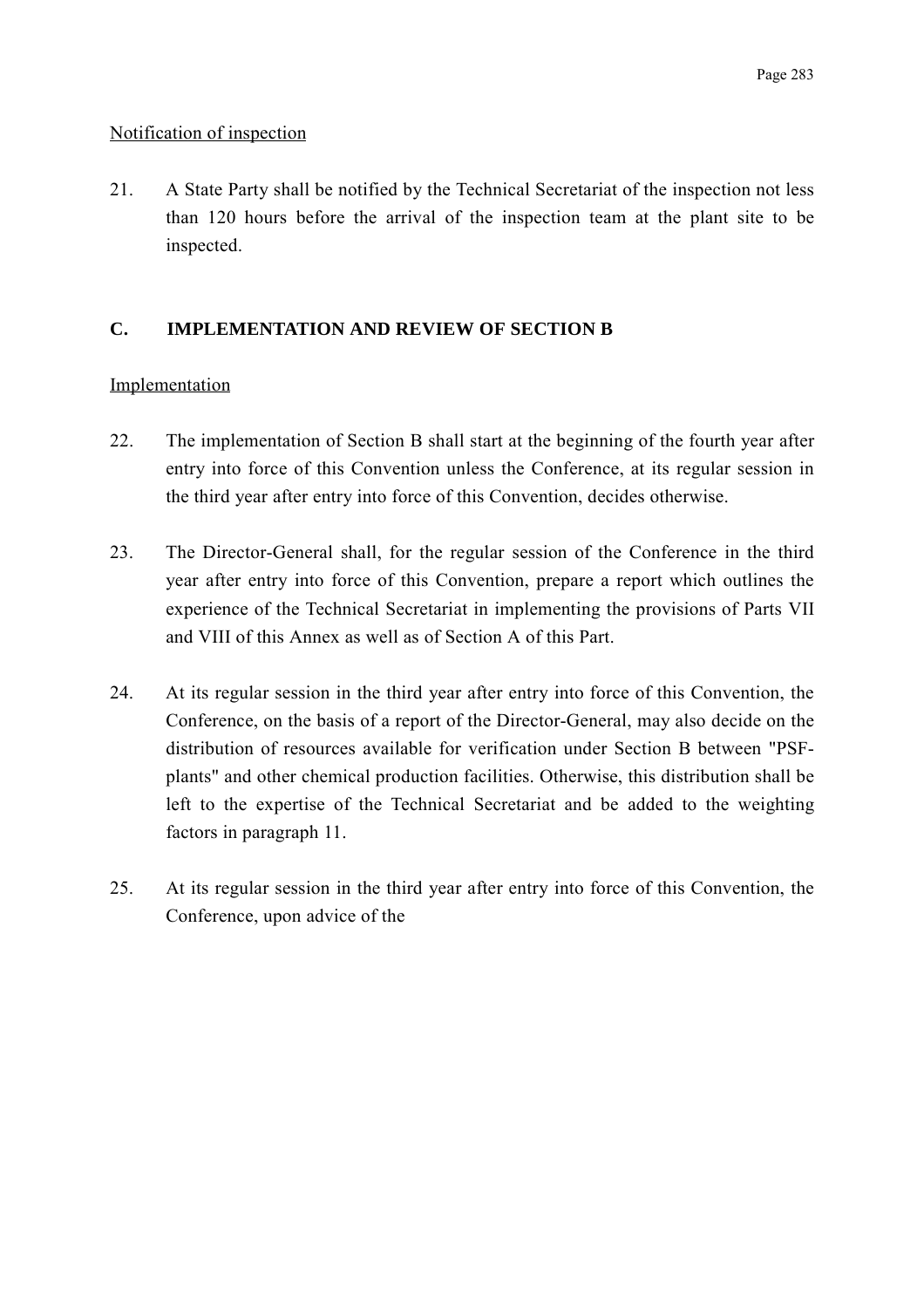Executive Council, shall decide on which basis (e.g. regional) proposals by States Parties for inspections should be presented to be taken into account as a weighting factor in the selection process specified in paragraph 11.

#### Review

26. At the first special session of the Conference convened pursuant to Article VIII, paragraph 22, the provisions of this Part of the Verification Annex shall be reexamined in the light of a comprehensive review of the overall verification regime for the chemical industry (Article VI, Parts VII to IX of this Annex) on the basis of the experience gained. The Conference shall then make recommendations so as to improve the effectiveness of the verification regime.

#### **PART X**

#### **CHALLENGE INSPECTIONS PURSUANT TO ARTICLE IX**

# **A. DESIGNATION AND SELECTION OF INSPECTORS AND INSPECTION ASSISTANTS**

1. Challenge inspections pursuant to Article IX shall only be performed by inspectors and inspection assistants especially designated for this function. In order to designate inspectors and inspection assistants for challenge inspections pursuant to Article IX, the Director-General shall, by selecting inspectors and inspection assistants from among the inspectors and inspection assistants for routine inspection activities, establish a list of proposed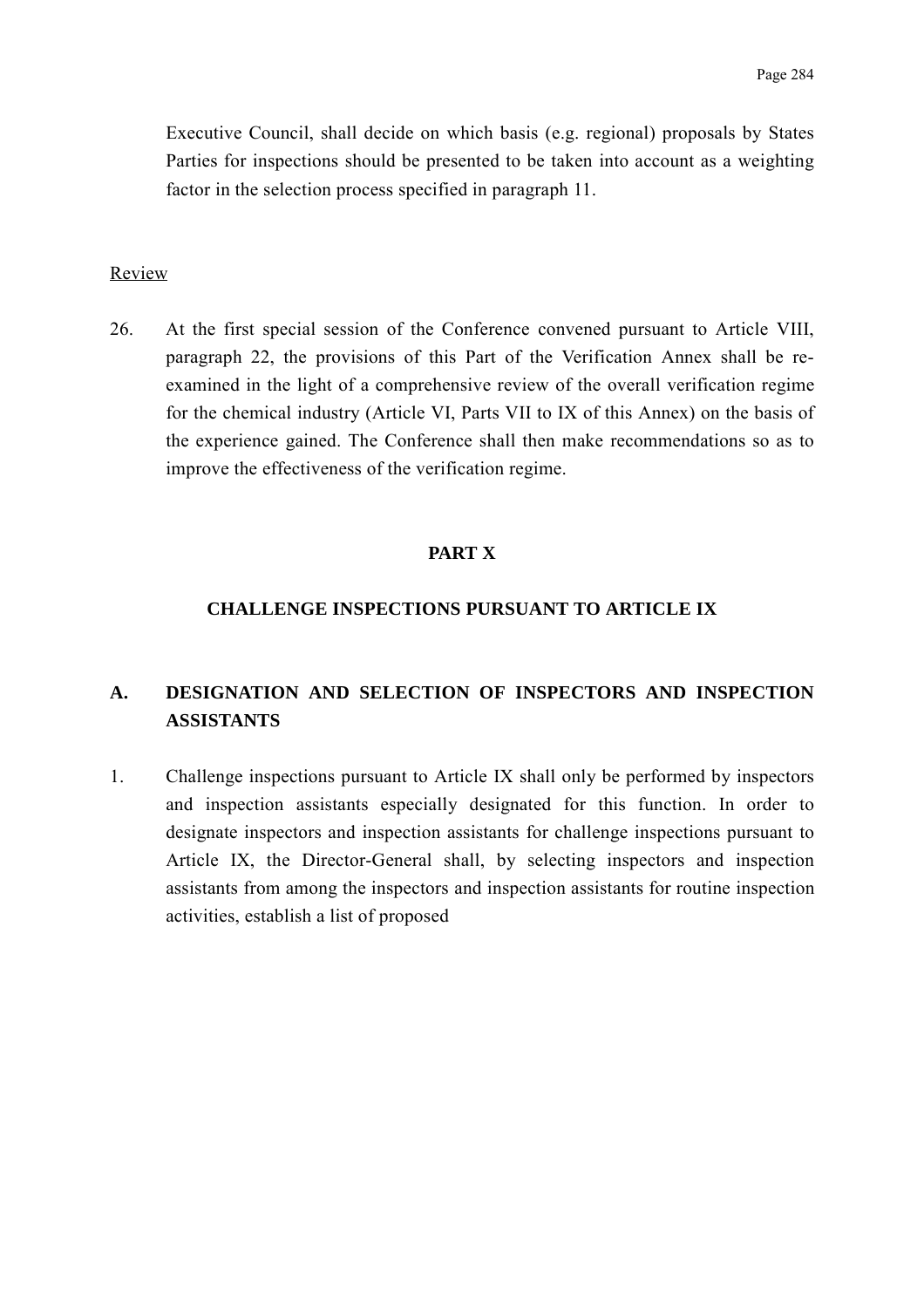inspectors and inspection assistants. It shall comprise a sufficiently large number of inspectors and inspection assistants having the necessary qualification, experience, skill and training, to allow for flexibility in the selection of the inspectors, taking into account their availability, and the need for rotation. Due regard shall be paid also to the importance of selecting inspectors and inspection assistants on as wide a geographical basis as possible. The designation of inspectors and inspection assistants shall follow the procedures provided for under Part II, Section A, of this Annex.

2. The Director-General shall determine the size of the inspection team and select its members taking into account the circumstances of a particular request. The size of the inspection team shall be kept to a minimum necessary for the proper fulfilment of the inspection mandate. No national of the requesting State Party or the inspected State Party shall be a member of the inspection team.

## **B. PRE-INSPECTION ACTIVITIES**

3. Before submitting the inspection request for a challenge inspection, the State Party may seek confirmation from the Director-General that the Technical Secretariat is in a position to take immediate action on the request. If the Director-General cannot provide such confirmation immediately, he shall do so at the earliest opportunity, in keeping with the order of requests for confirmation. He shall also keep the State Party informed of when it is likely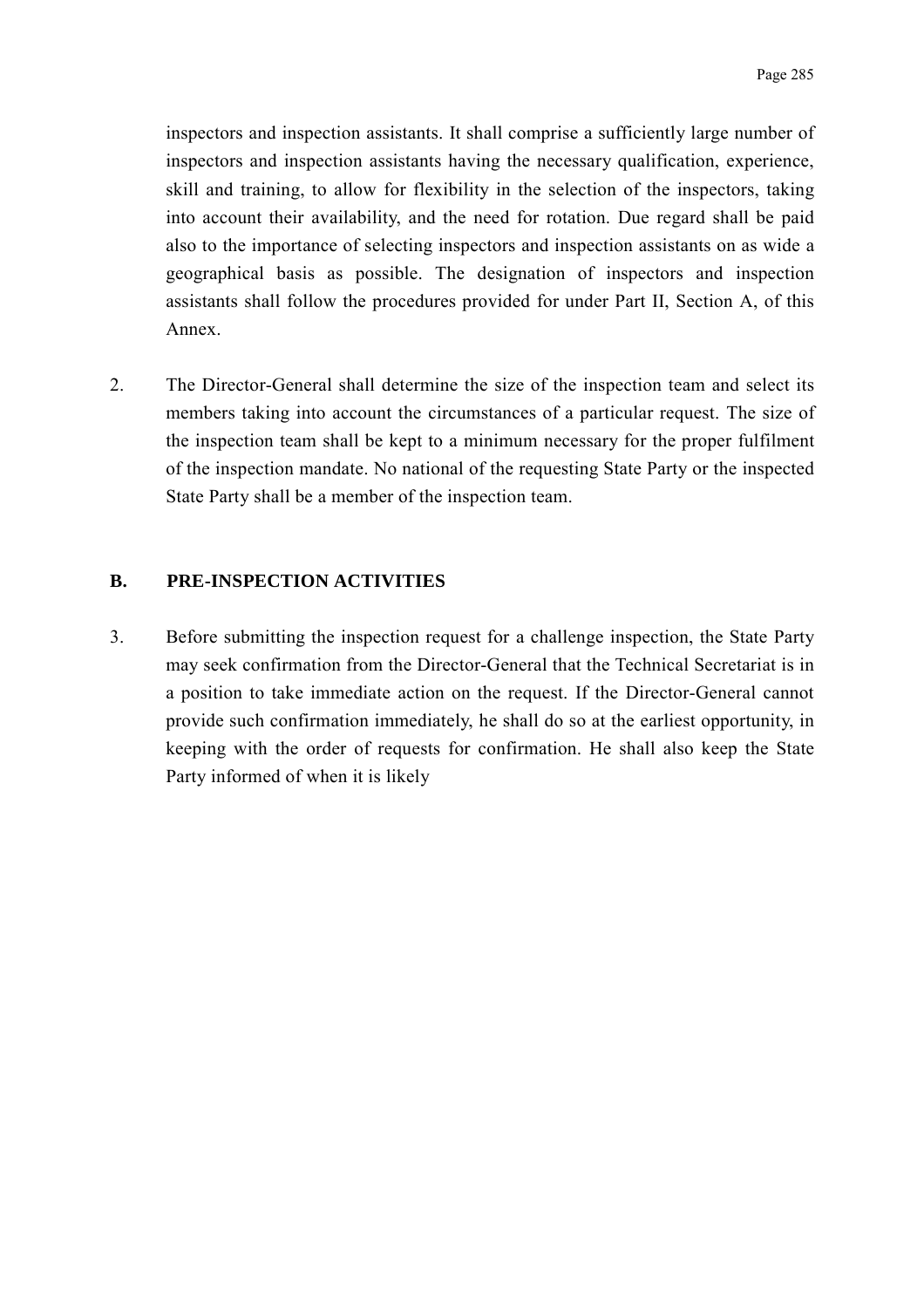that immediate action can be taken. Should the Director-General reach the conclusion that timely action on requests can no longer be taken, he may ask the Executive Council to take appropriate action to improve the situation in the future.

#### Notification

- 4. The inspection request for a challenge inspection to be submitted to the Executive Council and the Director-General shall contain at least the following information:
	- (a) The State Party to be inspected and, if applicable, the Host State;
	- (b) The point of entry to be used;
	- (c) The size and type of the inspection site;
	- (d) The concern regarding possible non-compliance with this Convention including a specification of the relevant provisions of this Convention about which the concern has arisen, and of the nature and circumstances of the possible non-compliance as well as all appropriate information on the basis of which the concern has arisen; and
	- (e) The name of the observer of the requesting State Party.

The requesting State Party may submit any additional information it deems necessary.

- 5. The Director-General shall within one hour acknowledge to the requesting State Party receipt of its request.
- 6. The requesting State Party shall notify the Director-General of the location of the inspection site in due time for the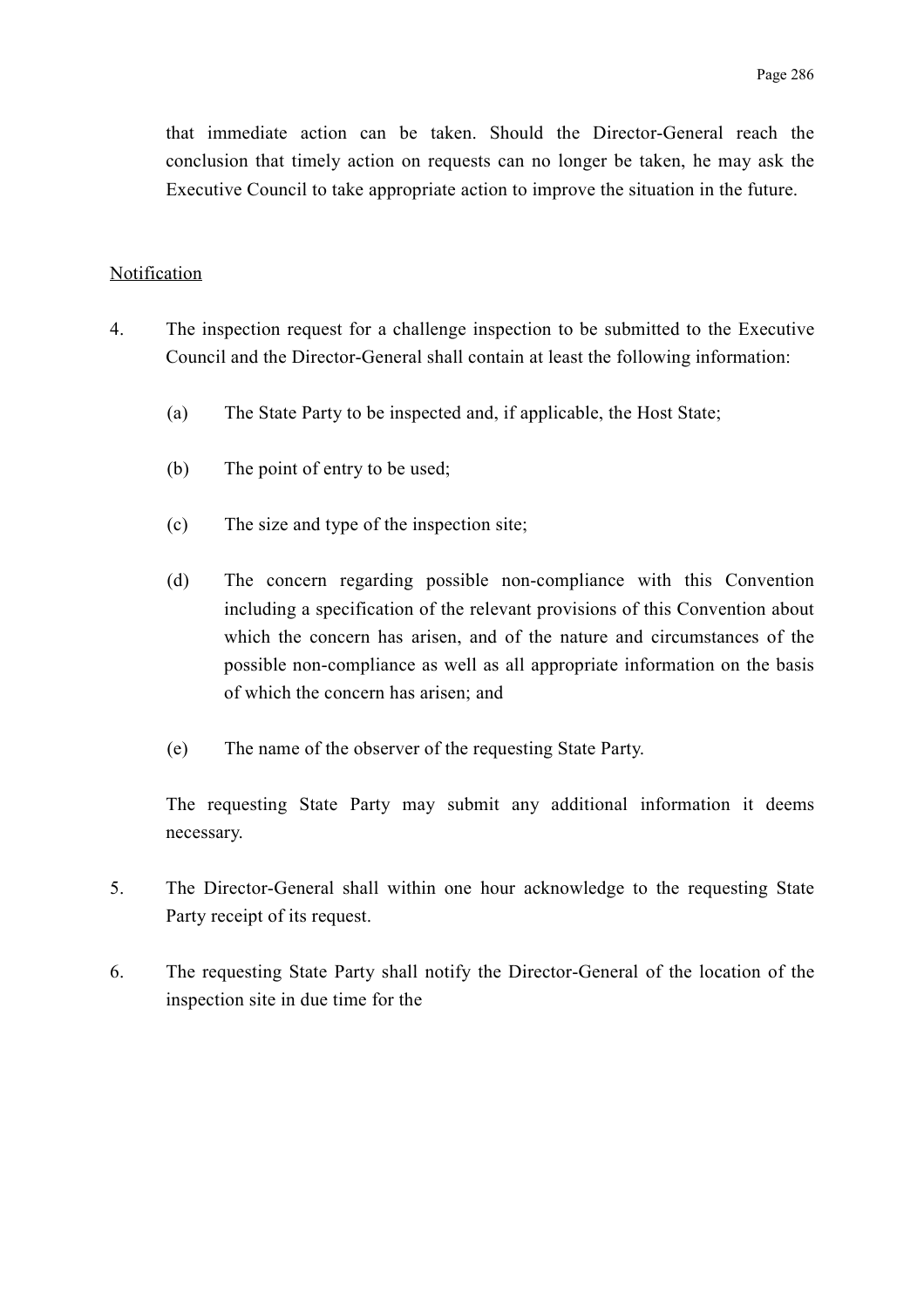Director-General to be able to provide this information to the inspected State Party not less than 12 hours before the planned arrival of the inspection team at the point of entry.

- 7. The inspection site shall be designated by the requesting State Party as specifically as possible by providing a site diagram related to a reference point with geographic coordinates, specified to the nearest second if possible. If possible, the requesting State Party shall also provide a map with a general indication of the inspection site and a diagram specifying as precisely as possible the requested perimeter of the site to be inspected.
- 8. The requested perimeter shall:
	- (a) Run at least a 10 metre distance outside any buildings or other structures;
	- (b) Not cut through existing security enclosures; and
	- (c) Run at least a 10 metre distance outside any existing security enclosures that the requesting State Party intends to include within the requested perimeter.
- 9. If the requested perimeter does not conform with the specifications of paragraph 8, it shall be redrawn by the inspection team so as to conform with that provision.
- 10. The Director-General shall, not less than 12 hours before the planned arrival of the inspection team at the point of entry, inform the Executive Council about the location of the inspection site as specified in paragraph 7.
- 11. Contemporaneously with informing the Executive Council according to paragraph 10, the Director-General shall transmit the inspection request to the inspected State Party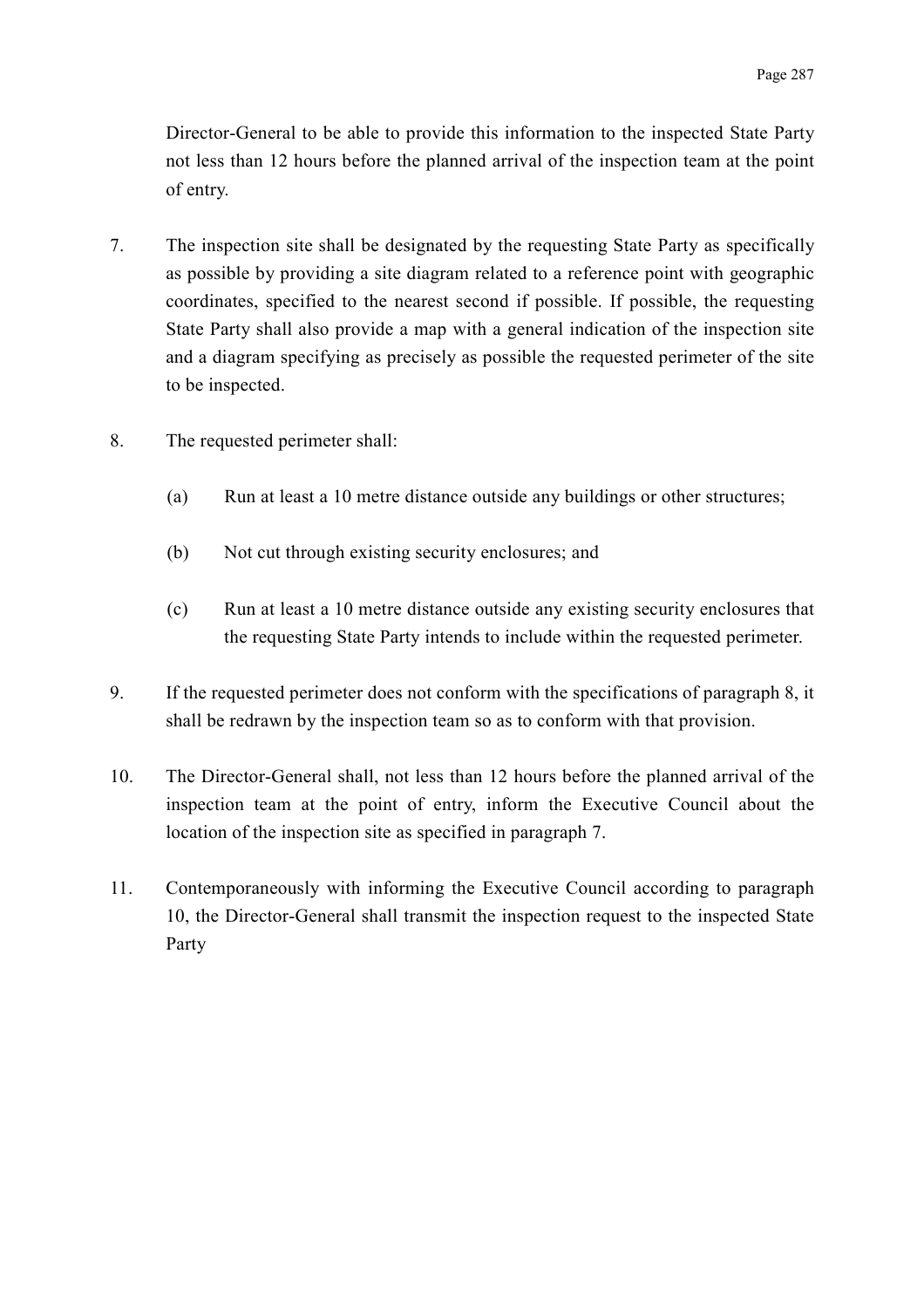including the location of the inspection site as specified in paragraph 7. This notification shall also include the information specified in Part II, paragraph 32, of this Annex.

12. Upon arrival of the inspection team at the point of entry, the inspected State Party shall be informed by the inspection team of the inspection mandate.

#### Entry into the territory of the inspected State Party or the Host State

- 13. The Director-General shall, in accordance with Article IX, paragraphs 13 to 18, dispatch an inspection team as soon as possible after an inspection request has been received. The inspection team shall arrive at the point of entry specified in the request in the minimum time possible, consistent with the provisions of paragraphs 10 and 11.
- 14. If the requested perimeter is acceptable to the inspected State Party, it shall be designated as the final perimeter as early as possible, but in no case later than 24 hours after the arrival of the inspection team at the point of entry. The inspected State Party shall transport the inspection team to the final perimeter of the inspection site. If the inspected State Party deems it necessary, such transportation may begin up to 12 hours before the expiry of the time period specified in this paragraph for the designation of the final perimeter. Transportation shall, in any case, be completed not later than 36 hours after the arrival of the inspection team at the point of entry.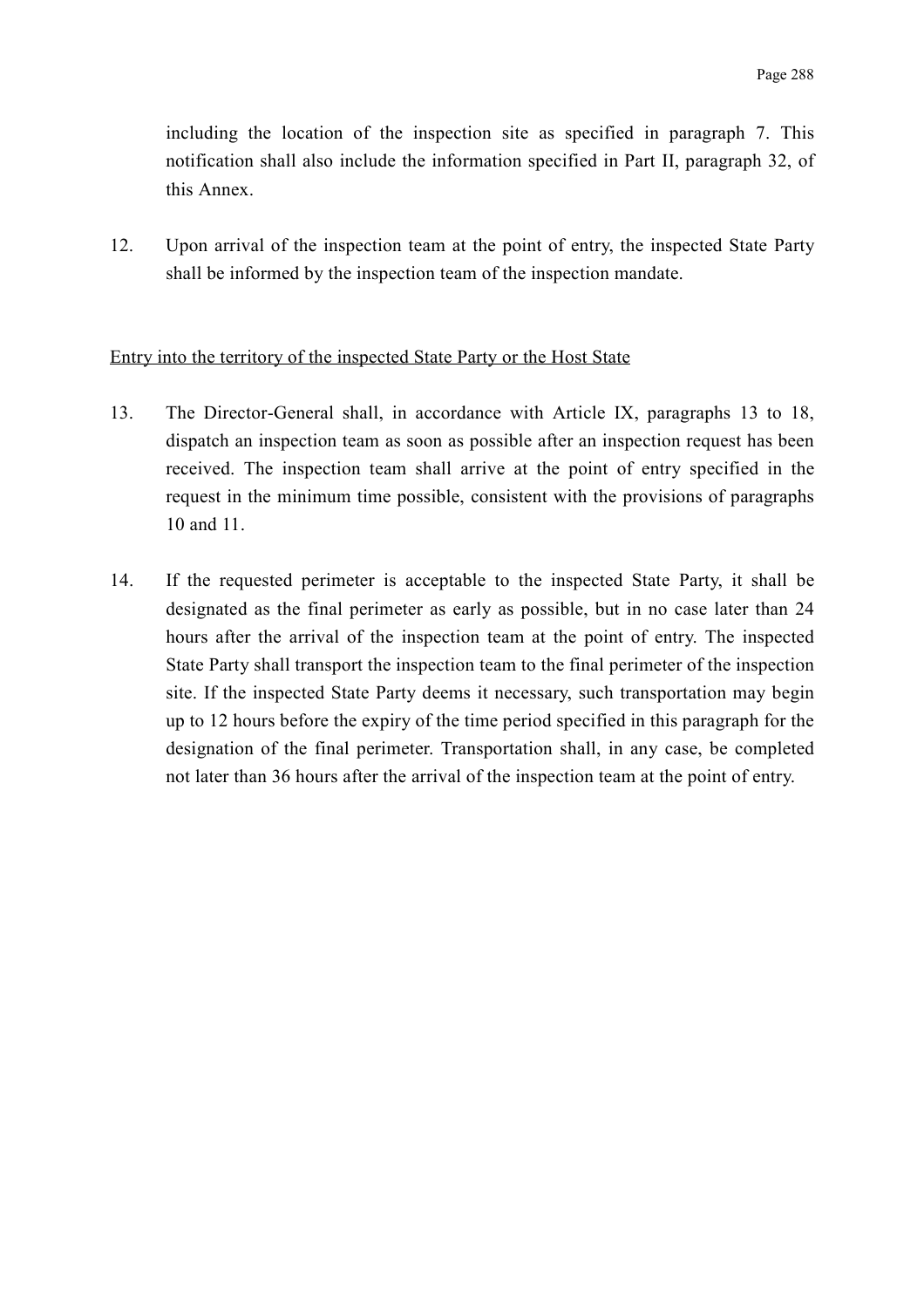- 15. For all declared facilities, the procedures in subparagraphs (a) and (b) shall apply. (For the purposes of this Part, "declared facility" means all facilities declared pursuant to Articles III, IV, and V. With regard to Article VI, "declared facility" means only facilities declared pursuant to Part VI of this Annex, as well as declared plants specified by declarations pursuant to Part VII, paragraphs 7 and 10(c), and Part VIII, paragraphs 7 and 10(c), of this Annex.)
	- (a) If the requested perimeter is contained within or conforms with the declared perimeter, the declared perimeter shall be considered the final perimeter. The final perimeter may, however, if agreed by the inspected State Party, be made smaller in order to conform with the perimeter requested by the requesting State Party.
	- (b) The inspected State Party shall transport the inspection team to the final perimeter as soon as practicable, but in any case shall ensure their arrival at the perimeter not later than 24 hours after the arrival of the inspection team at the point of entry.

## Alternative determination of final perimeter

16. At the point of entry, if the inspected State Party cannot accept the requested perimeter, it shall propose an alternative perimeter as soon as possible, but in any case not later than 24 hours after the arrival of the inspection team at the point of entry. In case of differences of opinion, the inspected State Party and the inspection team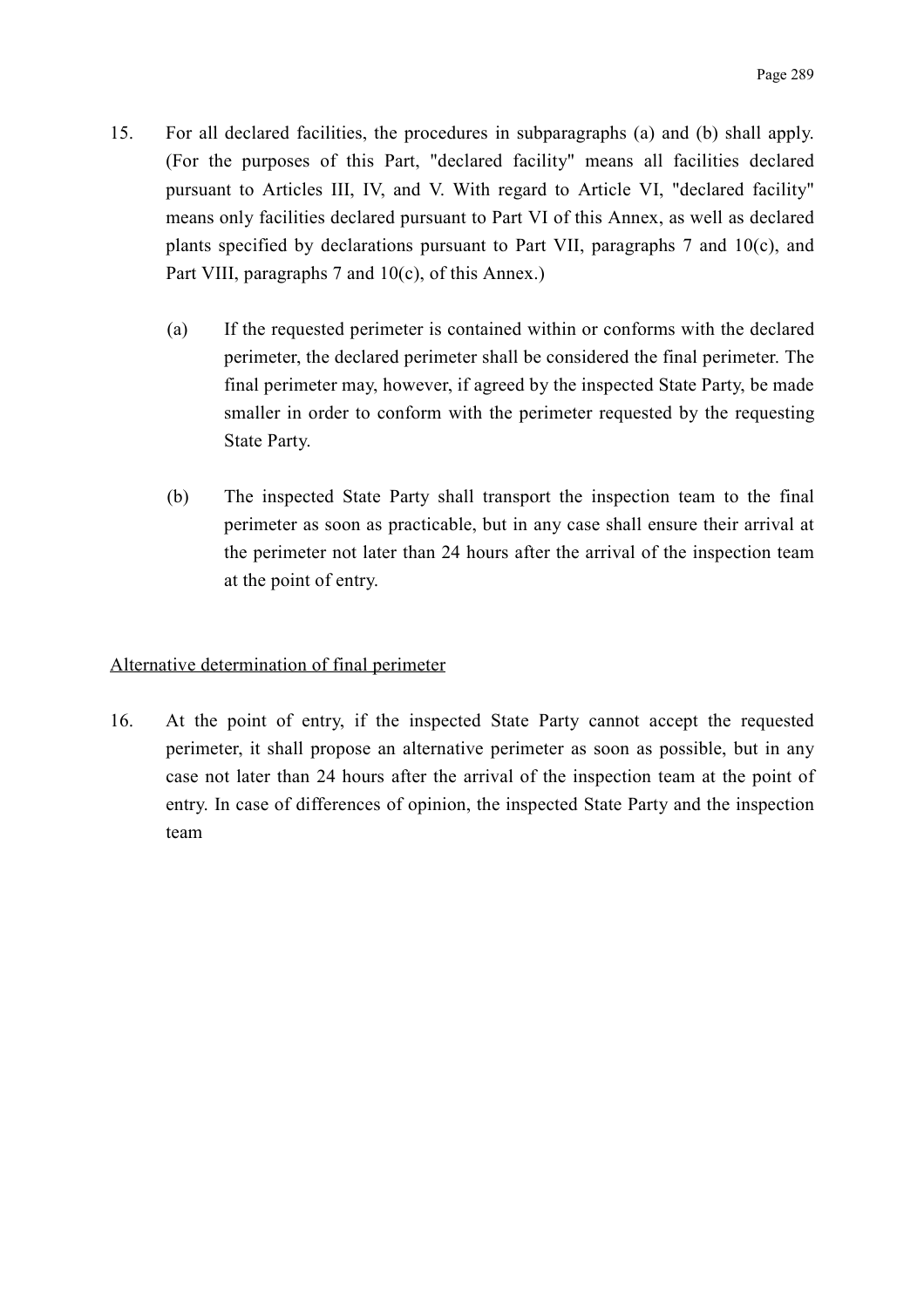shall engage in negotiations with the aim of reaching agreement on a final perimeter.

- 17. The alternative perimeter should be designated as specifically as possible in accordance with paragraph 8. It shall include the whole of the requested perimeter and should, as a rule, bear a close relationship to the latter, taking into account natural terrain features and man-made boundaries. It should normally run close to the surrounding security barrier if such a barrier exists. The inspected State Party should seek to establish such a relationship between the perimeters by a combination of at least two of the following means:
	- (a) An alternative perimeter that does not extend to an area significantly greater than that of the requested perimeter;
	- (b) An alternative perimeter that is a short, uniform distance from the requested perimeter;
	- (c) At least part of the requested perimeter is visible from the alternative perimeter.
- 18. If the alternative perimeter is acceptable to the inspection team, it shall become the final perimeter and the inspection team shall be transported from the point of entry to that perimeter. If the inspected State Party deems it necessary, such transportation may begin up to 12 hours before the expiry of the time period specified in paragraph 16 for proposing an alternative perimeter. Transportation shall, in any case, be completed not later than 36 hours after the arrival of the inspection team at the point of entry.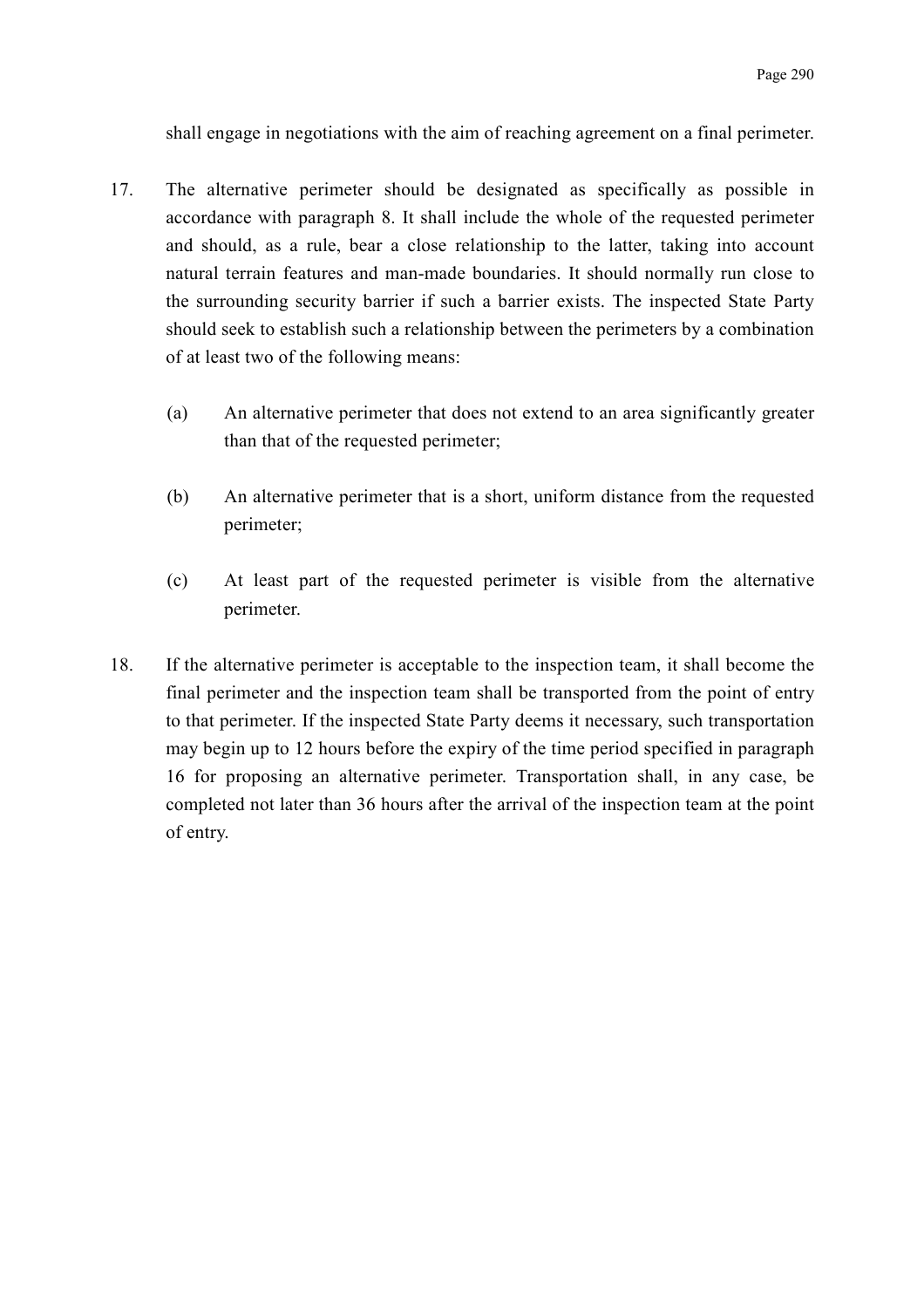- 19. If a final perimeter is not agreed, the perimeter negotiations shall be concluded as early as possible, but in no case shall they continue more than 24 hours after the arrival of the inspection team at the point of entry. If no agreement is reached, the inspected State Party shall transport the inspection team to a location at the alternative perimeter. If the inspected State Party deems it necessary, such transportation may begin up to 12 hours before the expiry of the time period specified in paragraph 16 for proposing an alternative perimeter. Transportation shall, in any case, be completed not later than 36 hours after the arrival of the inspection team at the point of entry.
- 20. Once at the location, the inspected State Party shall provide the inspection team with prompt access to the alternative perimeter to facilitate negotiations and agreement on the final perimeter and access within the final perimeter.
- 21. If no agreement is reached within 72 hours after the arrival of the inspection team at the location, the alternative perimeter shall be designated the final perimeter.

## Verification of location

22. To help establish that the inspection site to which the inspection team has been transported corresponds to the inspection site specified by the requesting State Party, the inspection team shall have the right to use approved location-finding equipment and have such equipment installed according to its directions. The inspection team may verify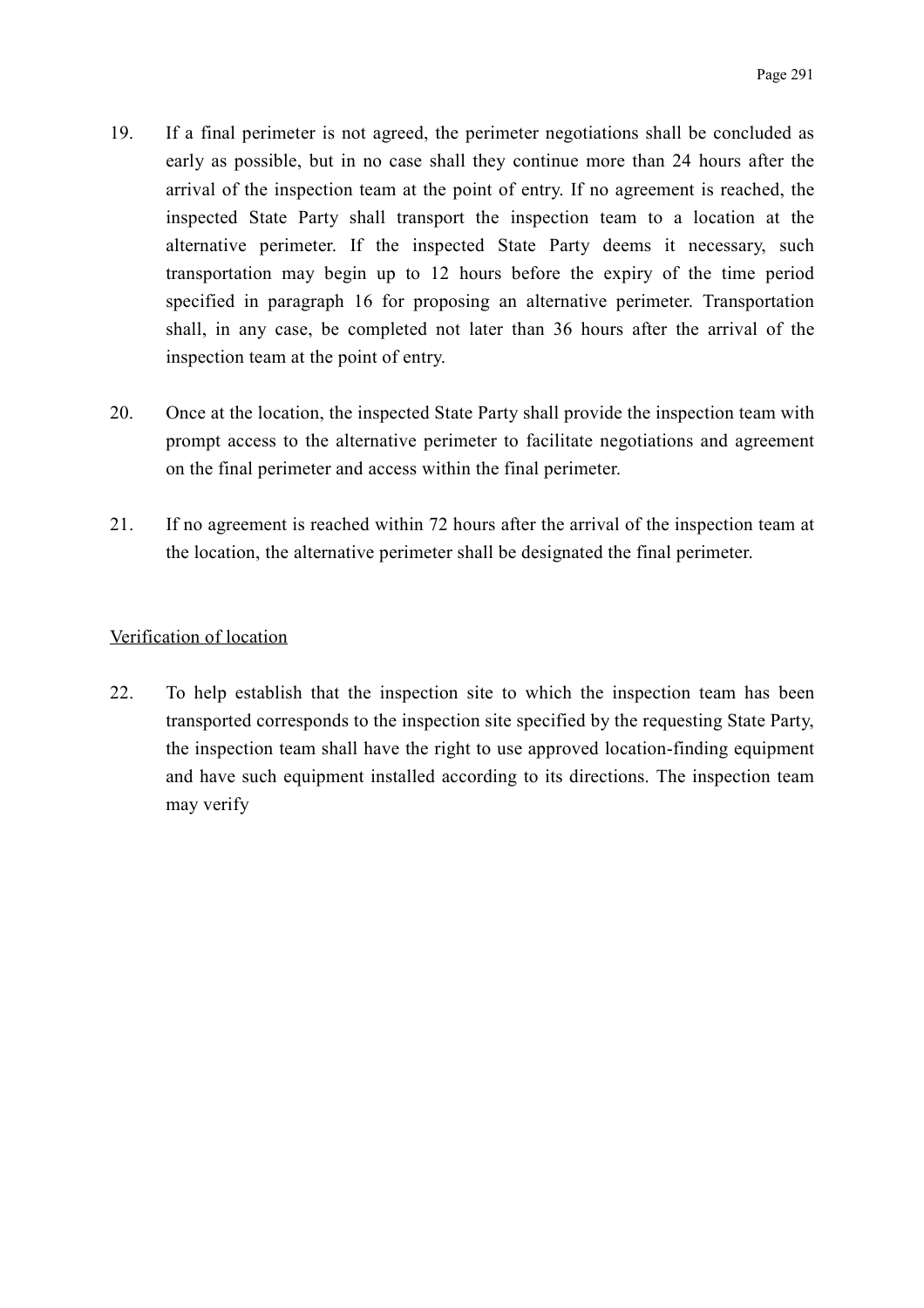its location by reference to local landmarks identified from maps. The inspected State Party shall assist the inspection team in this task.

#### Securing the site, exit monitoring

- 23. Not later than 12 hours after the arrival of the inspection team at the point of entry, the inspected State Party shall begin collecting factual information of all vehicular exit activity from all exit points for all land, air, and water vehicles of the requested perimeter. It shall provide this information to the inspection team upon its arrival at the alternative or final perimeter, whichever occurs first.
- 24. This obligation may be met by collecting factual information in the form of traffic logs, photographs, video recordings, or data from chemical evidence equipment provided by the inspection team to monitor such exit activity.

Alternatively, the inspected State Party may also meet this obligation by allowing one or more members of the inspection team independently to maintain traffic logs, take photographs, make video recordings of exit traffic, or use chemical evidence equipment, and conduct other activities as may be agreed between the inspected State Party and the inspection team.

25. Upon the inspection team's arrival at the alternative perimeter or final perimeter, whichever occurs first, securing the site, which means exit monitoring procedures by the inspection team, shall begin.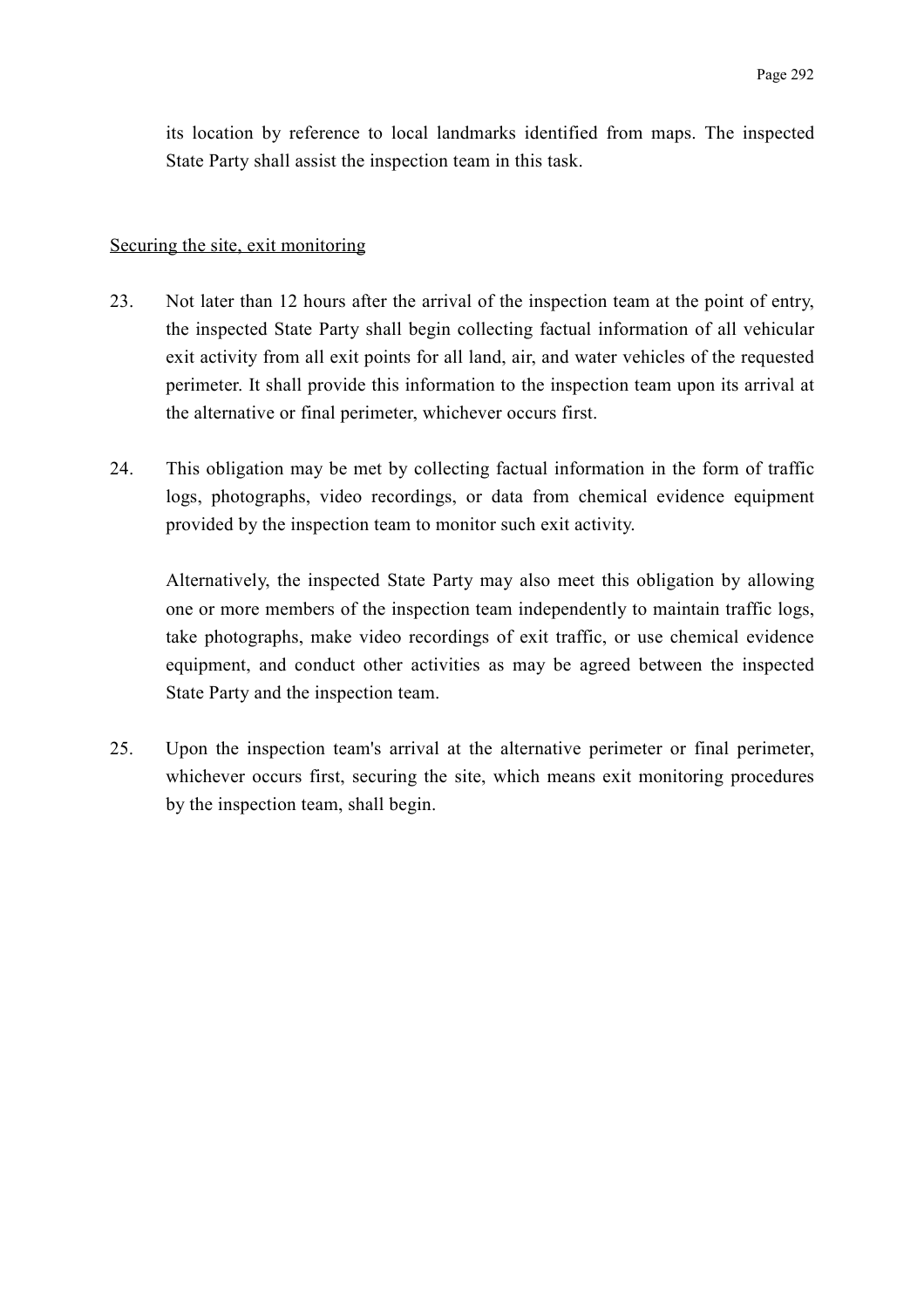- 26. Such procedures shall include: the identification of vehicular exits, the making of traffic logs, the taking of photographs, and the making of video recordings by the inspection team of exits and exit traffic. The inspection team has the right to go, under escort, to any other part of the perimeter to check that there is no other exit activity.
- 27. Additional procedures for exit monitoring activities as agreed upon by the inspection team and the inspected State Party may include, inter alia:
	- (a) Use of sensors;
	- (b) Random selective access;
	- (c) Sample analysis.
- 28. All activities for securing the site and exit monitoring shall take place within a band around the outside of the perimeter, not exceeding 50 metres in width, measured outward.
- 29. The inspection team has the right to inspect on a managed access basis vehicular traffic exiting the site. The inspected State Party shall make every reasonable effort to demonstrate to the inspection team that any vehicle, subject to inspection, to which the inspection team is not granted full access, is not being used for purposes related to the possible non-compliance concerns raised in the inspection request.
- 30. Personnel and vehicles entering and personnel and personal passenger vehicles exiting the site are not subject to inspection.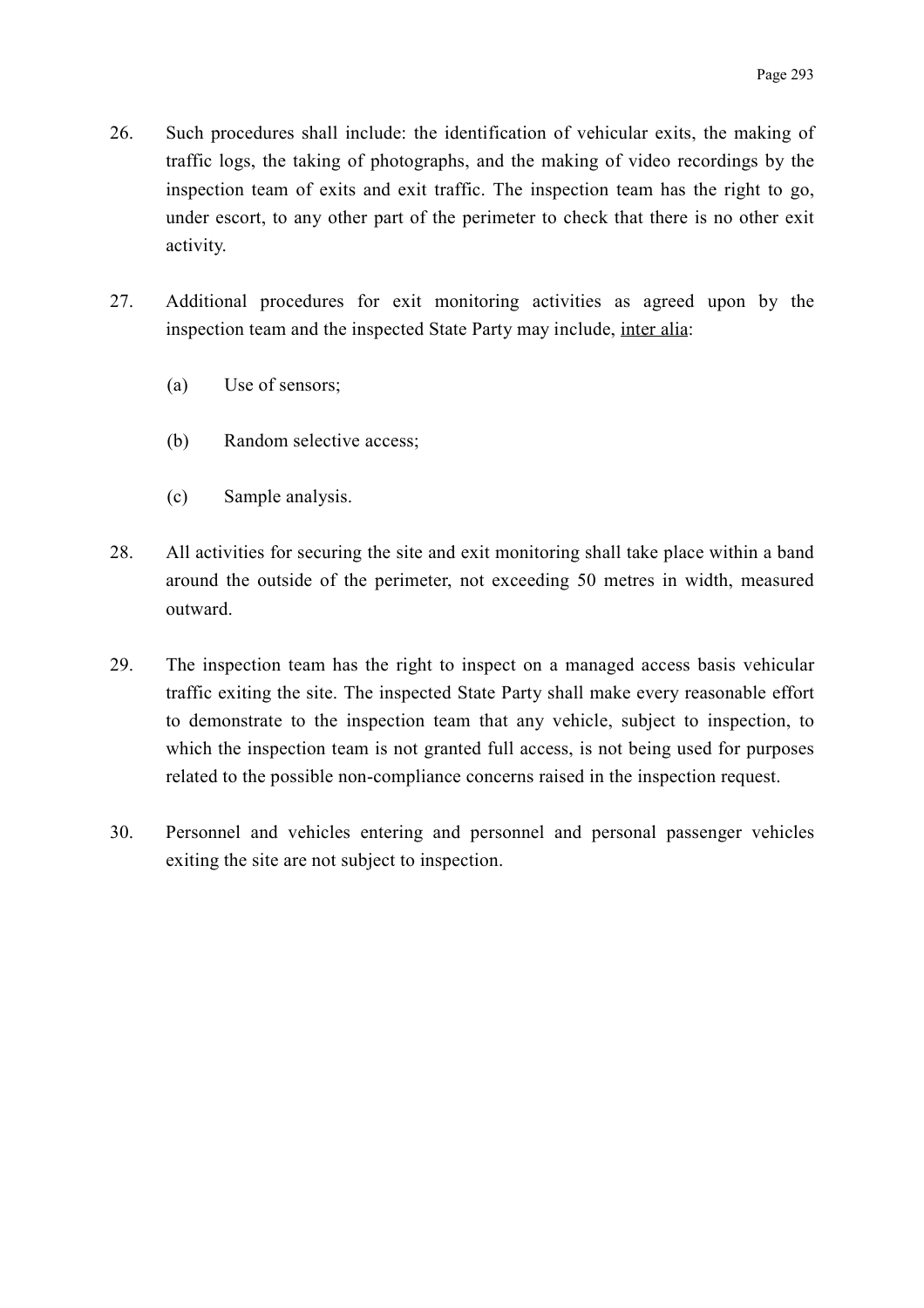31. The application of the above procedures may continue for the duration of the inspection, but may not unreasonably hamper or delay the normal operation of the facility.

#### Pre-inspection briefing and inspection plan

- 32. To facilitate development of an inspection plan, the inspected State Party shall provide a safety and logistical briefing to the inspection team prior to access.
- 33. The pre-inspection briefing shall be held in accordance with Part II, paragraph 37, of this Annex. In the course of the pre-inspection briefing, the inspected State Party may indicate to the inspection team the equipment, documentation, or areas it considers sensitive and not related to the purpose of the challenge inspection. In addition, personnel responsible for the site shall brief the inspection team on the physical layout and other relevant characteristics of the site. The inspection team shall be provided with a map or sketch drawn to scale showing all structures and significant geographic features at the site. The inspection team shall also be briefed on the availability of facility personnel and records.
- 34. After the pre-inspection briefing, the inspection team shall prepare, on the basis of the information available and appropriate to it, an initial inspection plan which specifies the activities to be carried out by the inspection team, including the specific areas of the site to which access is desired. The inspection plan shall also specify whether the inspection team will be divided into subgroups. The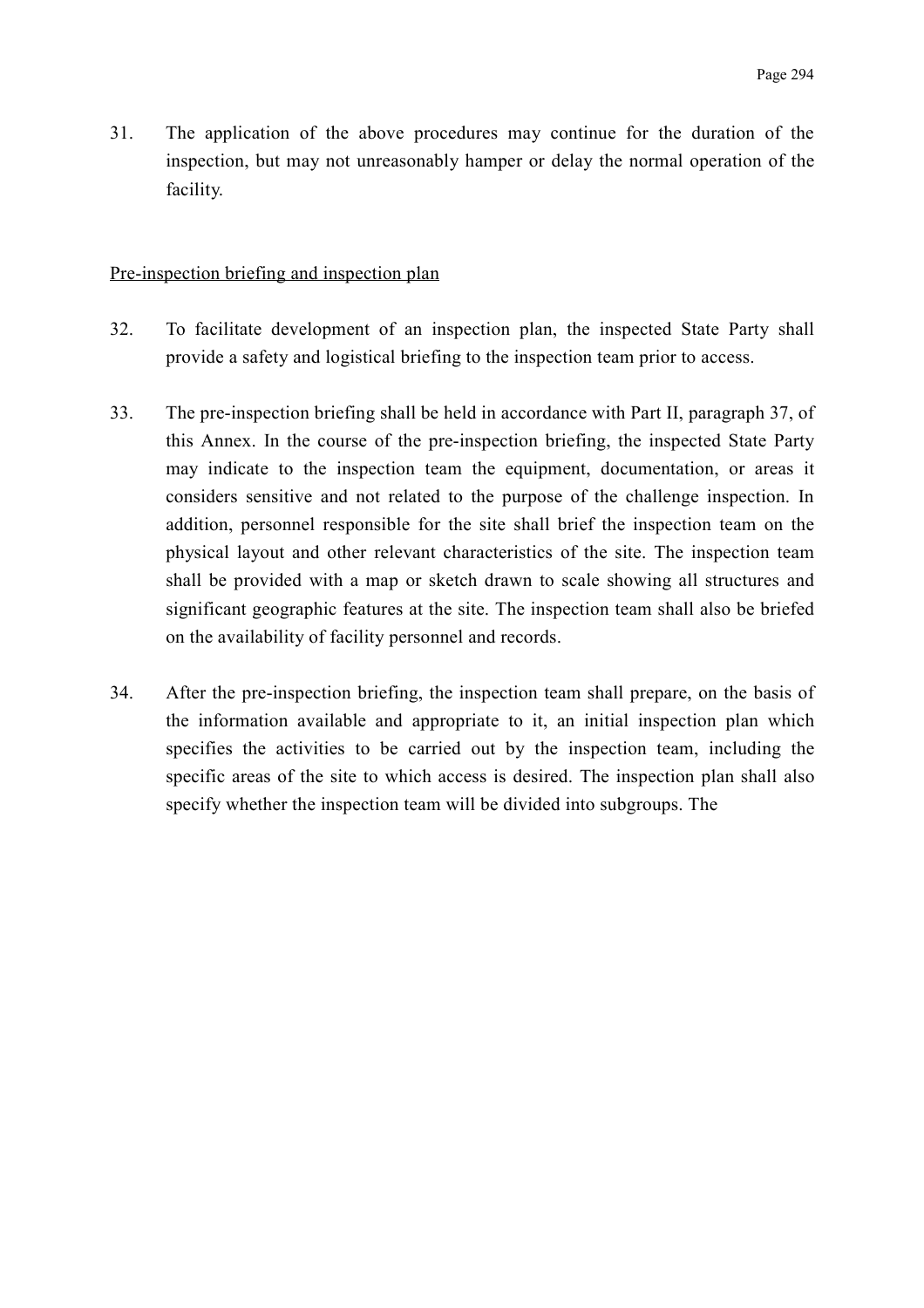inspection plan shall be made available to the representatives of the inspected State Party and the inspection site. Its implementation shall be consistent with the provisions of Section C, including those related to access and activities.

#### Perimeter activities

- 35. Upon the inspection team's arrival at the final or alternative perimeter, whichever occurs first, the team shall have the right to commence immediately perimeter activities in accordance with the procedures set forth under this Section, and to continue these activities until the completion of the challenge inspection.
- 36. In conducting the perimeter activities, the inspection team shall have the right to:
	- (a) Use monitoring instruments in accordance with Part II, paragraphs 27 to 30, of this Annex;
	- (b) Take wipes, air, soil or effluent samples; and
	- (c) Conduct any additional activities which may be agreed between the inspection team and the inspected State Party.
- 37. The perimeter activities of the inspection team may be conducted within a band around the outside of the perimeter up to 50 metres in width measured outward from the perimeter. If the inspected State Party agrees, the inspection team may also have access to any building or structure within the perimeter band. All directional monitoring shall be oriented inward. For declared facilities, at the discretion of the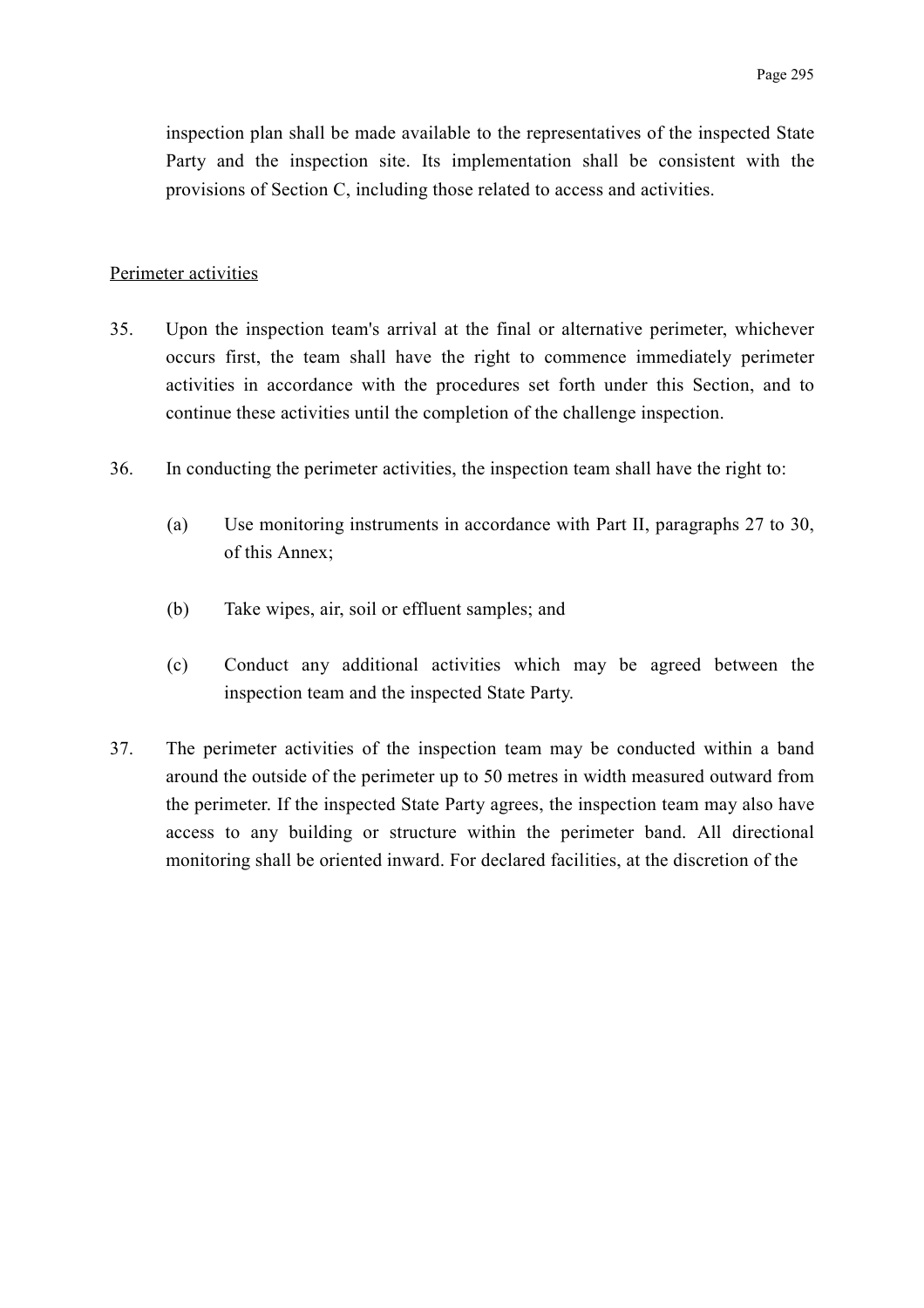inspected State Party, the band could run inside, outside, or on both sides of the declared perimeter.

### **C. CONDUCT OF INSPECTIONS**

#### General rules

- 38. The inspected State Party shall provide access within the requested perimeter as well as, if different, the final perimeter. The extent and nature of access to a particular place or places within these perimeters shall be negotiated between the inspection team and the inspected State Party on a managed access basis.
- 39. The inspected State Party shall provide access within the requested perimeter as soon as possible, but in any case not later than 108 hours after the arrival of the inspection team at the point of entry in order to clarify the concern regarding possible non-compliance with this Convention raised in the inspection request.
- 40. Upon the request of the inspection team, the inspected State Party may provide aerial access to the inspection site.
- 41. In meeting the requirement to provide access as specified in paragraph 38, the inspected State Party shall be under the obligation to allow the greatest degree of access taking into account any constitutional obligations it may have with regard to proprietary rights or searches and seizures. The inspected State Party has the right under managed access to take such measures as are necessary to protect national security. The provisions in this paragraph may not be invoked by the inspected State Party to conceal evasion of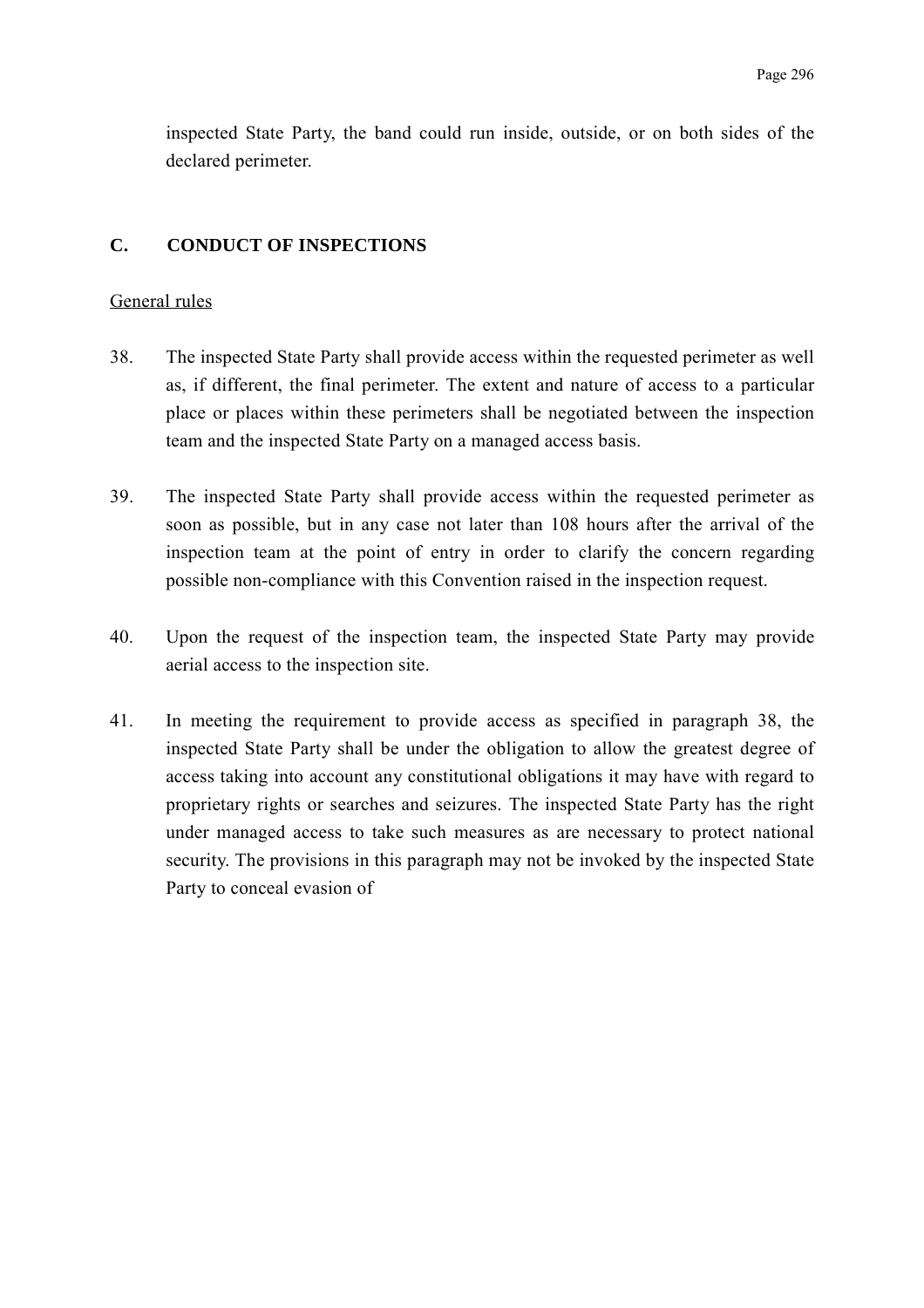its obligations not to engage in activities prohibited under this Convention.

- 42. If the inspected State Party provides less than full access to places, activities, or information, it shall be under the obligation to make every reasonable effort to provide alternative means to clarify the possible non-compliance concern that generated the challenge inspection.
- 43. Upon arrival at the final perimeter of facilities declared pursuant to Articles IV, V and VI, access shall be granted following the pre-inspection briefing and discussion of the inspection plan which shall be limited to the minimum necessary and in any event shall not exceed three hours. For facilities declared pursuant to Article III, paragraph 1(d), negotiations shall be conducted and managed access commenced not later than 12 hours after arrival at the final perimeter.
- 44. In carrying out the challenge inspection in accordance with the inspection request, the inspection team shall use only those methods necessary to provide sufficient relevant facts to clarify the concern about possible non-compliance with the provisions of this Convention, and shall refrain from activities not relevant thereto. It shall collect and document such facts as are related to the possible noncompliance with this Convention by the inspected State Party, but shall neither seek nor document information which is clearly not related thereto, unless the inspected State Party expressly requests it to do so. Any material collected and subsequently found not to be relevant shall not be retained.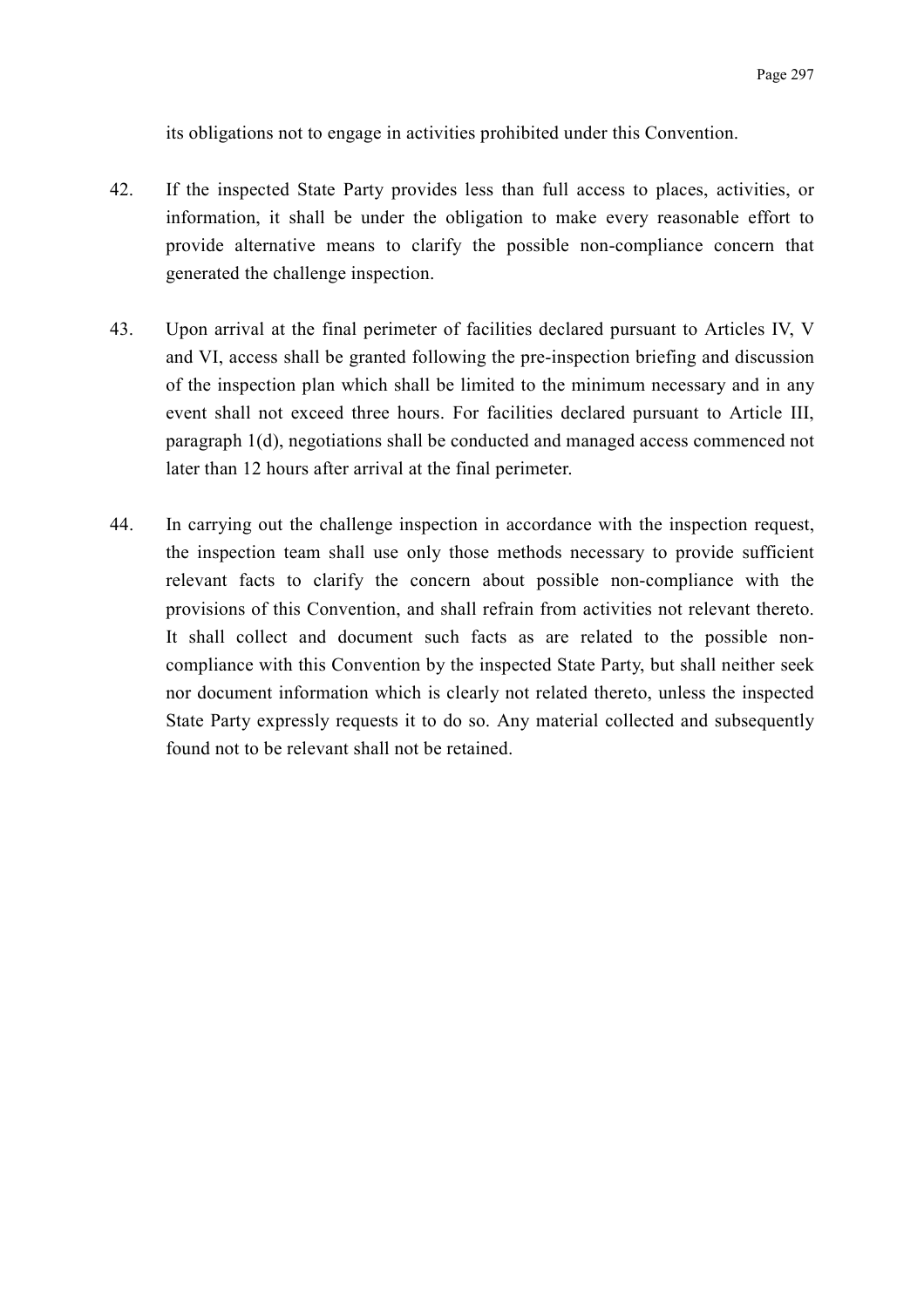45. The inspection team shall be guided by the principle of conducting the challenge inspection in the least intrusive manner possible, consistent with the effective and timely accomplishment of its mission. Wherever possible, it shall begin with the least intrusive procedures it deems acceptable and proceed to more intrusive procedures only as it deems necessary.

#### Managed access

- 46. The inspection team shall take into consideration suggested modifications of the inspection plan and proposals which may be made by the inspected State Party, at whatever stage of the inspection including the pre-inspection briefing, to ensure that sensitive equipment, information or areas, not related to chemical weapons, are protected.
- 47. The inspected State Party shall designate the perimeter entry/exit points to be used for access. The inspection team and the inspected State Party shall negotiate: the extent of access to any particular place or places within the final and requested perimeters as provided in paragraph 48; the particular inspection activities, including sampling, to be conducted by the inspection team; the performance of particular activities by the inspected State Party; and the provision of particular information by the inspected State Party.
- 48. In conformity with the relevant provisions in the Confidentiality Annex the inspected State Party shall have the right to take measures to protect sensitive installations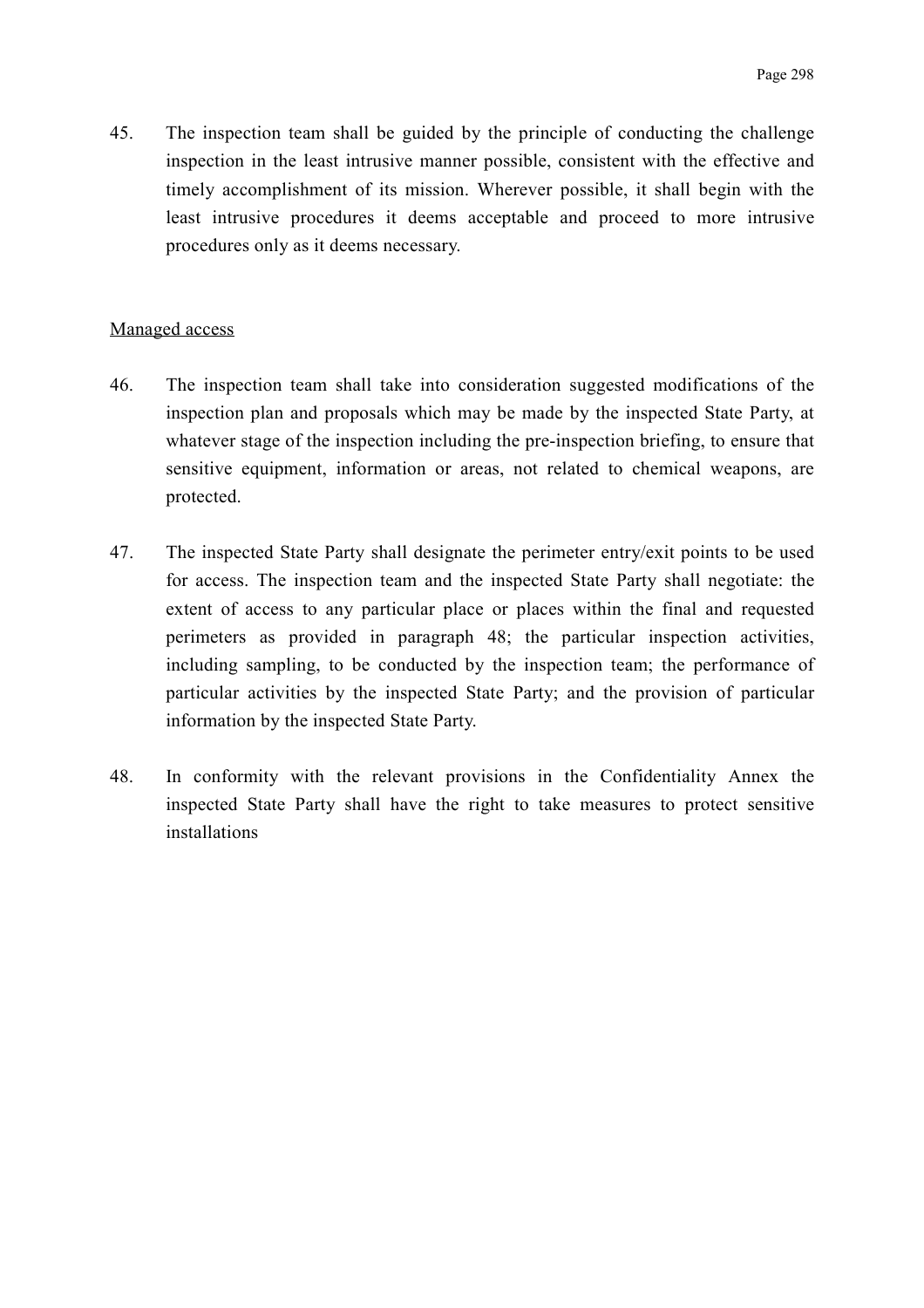and prevent disclosure of confidential information and data not related to chemical weapons. Such measures may include, inter alia:

- (a) Removal of sensitive papers from office spaces;
- (b) Shrouding of sensitive displays, stores, and equipment;
- (c) Shrouding of sensitive pieces of equipment, such as computer or electronic systems;
- (d) Logging off of computer systems and turning off of data indicating devices;
- (e) Restriction of sample analysis to presence or absence of chemicals listed in Schedules 1, 2 and 3 or appropriate degradation products;
- (f) Using random selective access techniques whereby the inspectors are requested to select a given percentage or number of buildings of their choice to inspect; the same principle can apply to the interior and content of sensitive buildings;
- (g) In exceptional cases, giving only individual inspectors access to certain parts of the inspection site.
- 49. The inspected State Party shall make every reasonable effort to demonstrate to the inspection team that any object, building, structure, container or vehicle to which the inspection team has not had full access, or which has been protected in accordance with paragraph 48, is not used for purposes related to the possible non-compliance concerns raised in the inspection request.
- 50. This may be accomplished by means of, inter alia, the partial removal of a shroud or environmental protection cover, at the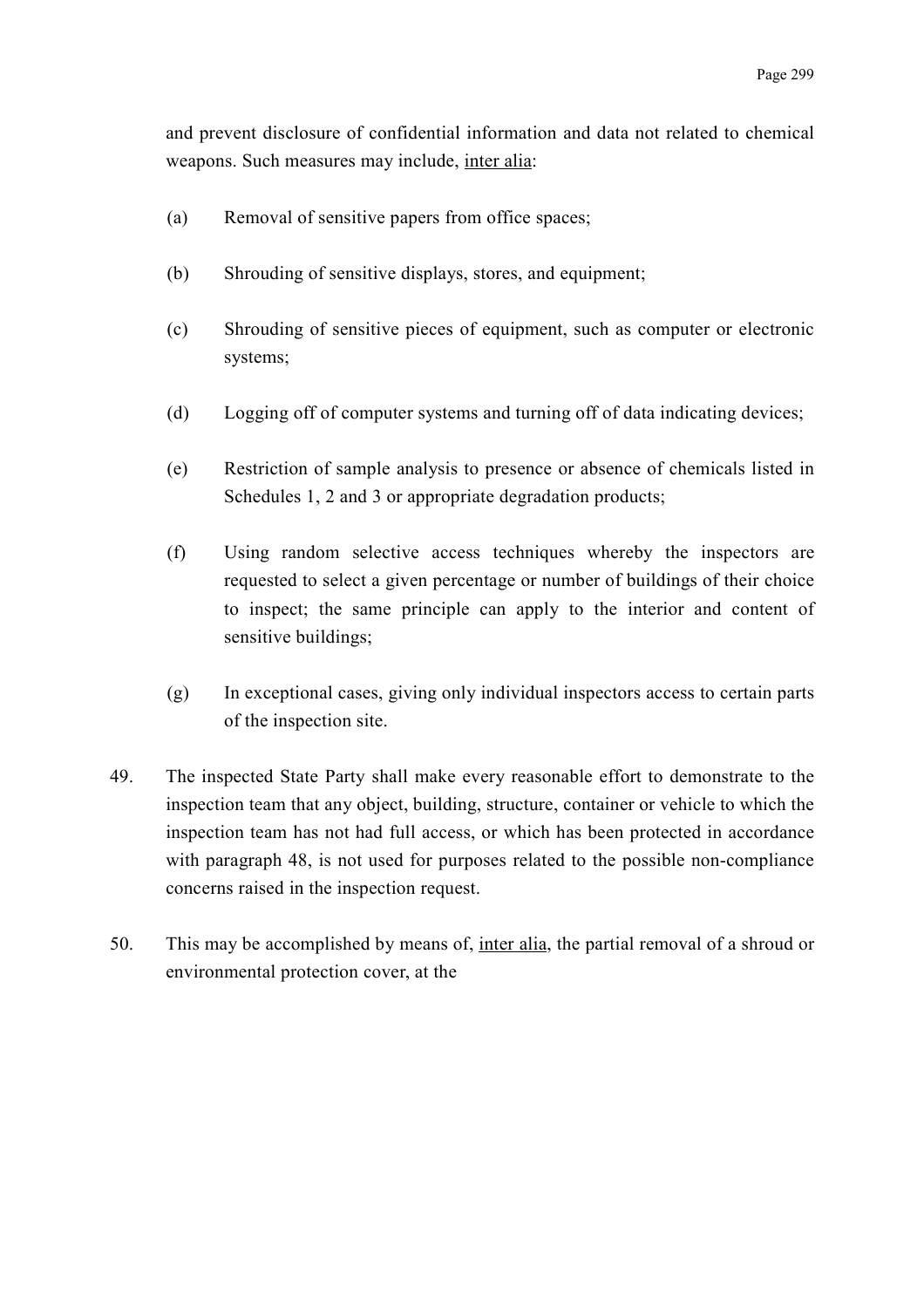discretion of the inspected State Party, by means of a visual inspection of the interior of an enclosed space from its entrance, or by other methods.

- 51. In the case of facilities declared pursuant to Articles IV, V and VI, the following shall apply:
	- (a) For facilities with facility agreements, access and activities within the final perimeter shall be unimpeded within the boundaries established by the agreements;
	- (b) For facilities without facility agreements, negotiation of access and activities shall be governed by the applicable general inspection guidelines established under this Convention;
	- (c) Access beyond that granted for inspections under Articles IV, V and VI shall be managed in accordance with procedures of this section.
- 52. In the case of facilities declared pursuant to Article III, paragraph 1(d), the following shall apply: if the inspected State Party, using procedures of paragraphs 47 and 48, has not granted full access to areas or structures not related to chemical weapons, it shall make every reasonable effort to demonstrate to the inspection team that such areas or structures are not used for purposes related to the possible noncompliance concerns raised in the inspection request.

#### Observer

53. In accordance with the provisions of Article IX, paragraph 12, on the participation of an observer in the challenge inspection, the requesting State Party shall liaise with the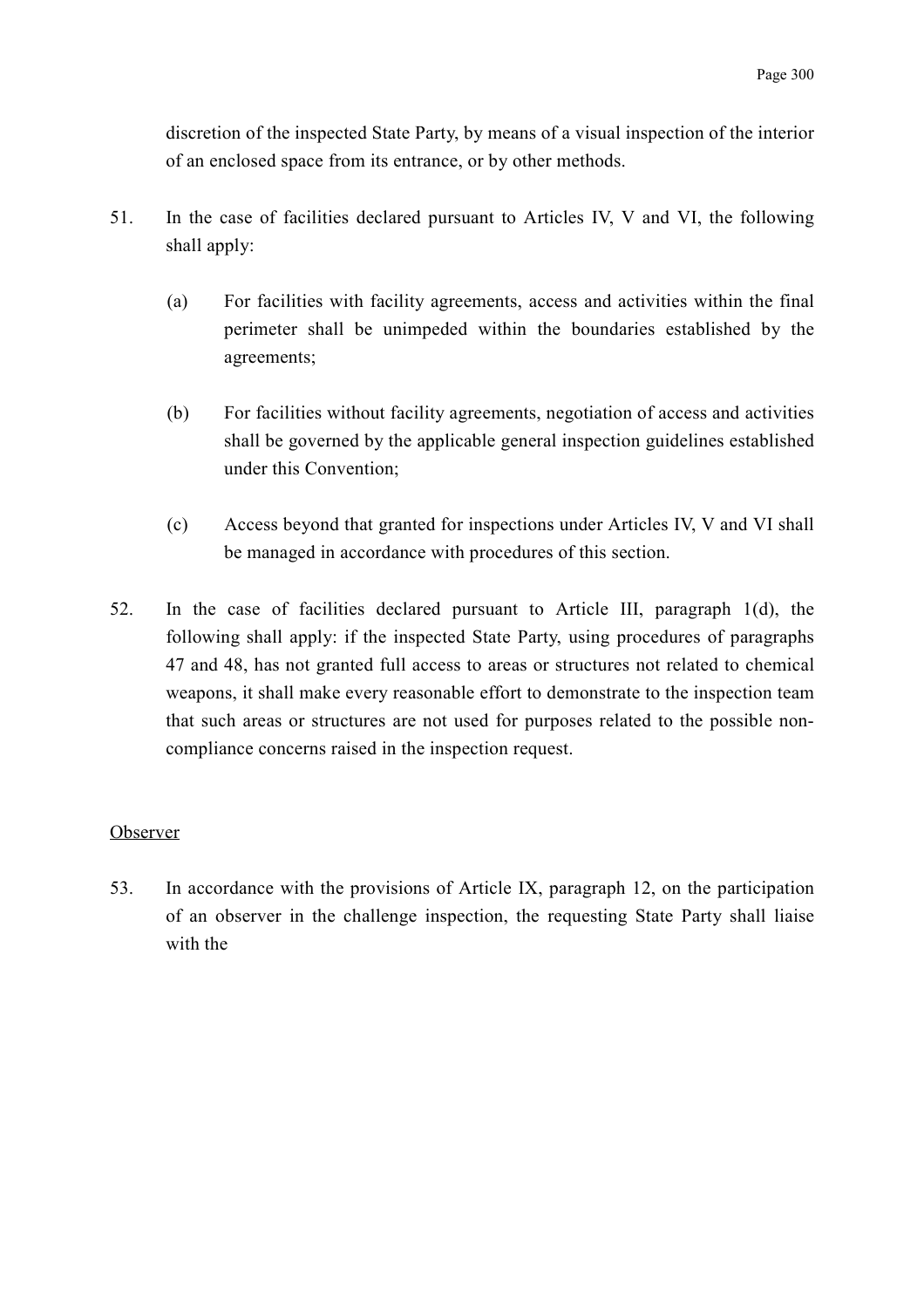Technical Secretariat to coordinate the arrival of the observer at the same point of entry as the inspection team within a reasonable period of the inspection team's arrival.

- 54. The observer shall have the right throughout the period of inspection to be in communication with the embassy of the requesting State Party located in the inspected State Party or in the Host State or, in the case of absence of an embassy, with the requesting State Party itself. The inspected State Party shall provide means of communication to the observer.
- 55. The observer shall have the right to arrive at the alternative or final perimeter of the inspection site, wherever the inspection team arrives first, and to have access to the inspection site as granted by the inspected State Party. The observer shall have the right to make recommendations to the inspection team, which the team shall take into account to the extent it deems appropriate. Throughout the inspection, the inspection team shall keep the observer informed about the conduct of the inspection and the findings.
- 56. Throughout the in-country period, the inspected State Party shall provide or arrange for the amenities necessary for the observer such as communication means, interpretation services, transportation, working space, lodging, meals and medical care. All the costs in connection with the stay of the observer on the territory of the inspected State Party or the Host State shall be borne by the requesting State Party.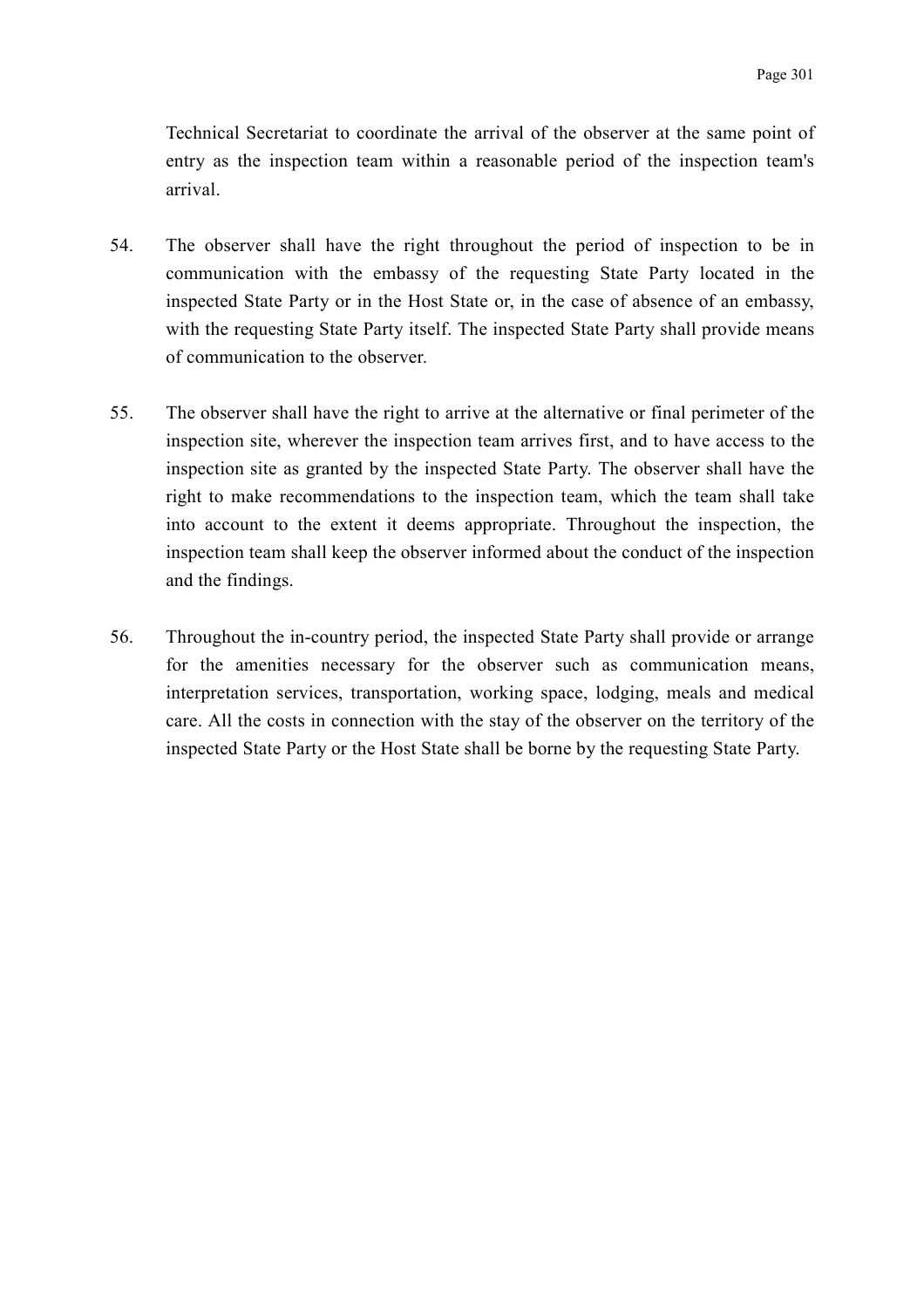#### Duration of inspection

57. The period of inspection shall not exceed 84 hours, unless extended by agreement with the inspected State Party.

## **D. POST-INSPECTION ACTIVITIES**

#### **Departure**

58. Upon completion of the post-inspection procedures at the inspection site, the inspection team and the observer of the requesting State Party shall proceed promptly to a point of entry and shall then leave the territory of the inspected State Party in the minimum time possible.

#### Reports

59. The inspection report shall summarize in a general way the activities conducted by the inspection team and the factual findings of the inspection team, particularly with regard to the concerns regarding possible non-compliance with this Convention cited in the request for the challenge inspection, and shall be limited to information directly related to this Convention. It shall also include an assessment by the inspection team of the degree and nature of access and cooperation granted to the inspectors and the extent to which this enabled them to fulfil the inspection mandate. Detailed information relating to the concerns regarding possible non-compliance with this Convention cited in the request for the challenge inspection shall be submitted as an Appendix to the final report and be retained within the Technical **Secretariat**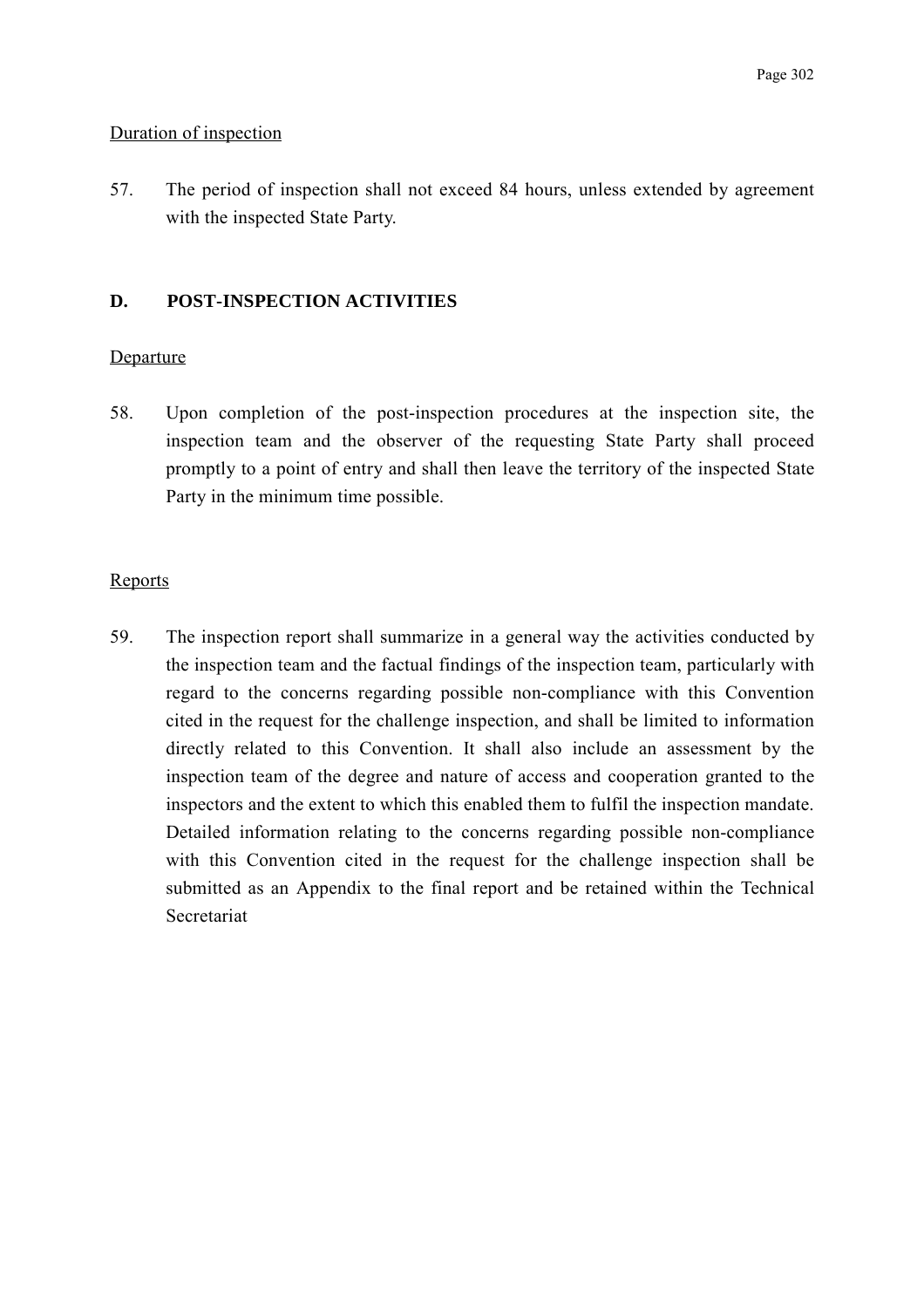under appropriate safeguards to protect sensitive information.

- 60. The inspection team shall, not later than 72 hours after its return to its primary work location, submit a preliminary inspection report, having taken into account, inter alia, paragraph 17 of the Confidentiality Annex, to the Director-General. The Director-General shall promptly transmit the preliminary inspection report to the requesting State Party, the inspected State Party and to the Executive Council.
- 61. A draft final inspection report shall be made available to the inspected State Party not later than 20 days after the completion of the challenge inspection. The inspected State Party has the right to identify any information and data not related to chemical weapons which should, in its view, due to its confidential character, not be circulated outside the Technical Secretariat. The Technical Secretariat shall consider proposals for changes to the draft final inspection report made by the inspected State Party and, using its own discretion, wherever possible, adopt them. The final report shall then be submitted not later than 30 days after the completion of the challenge inspection to the Director-General for further distribution and consideration in accordance with Article IX, paragraphs 21 to 25.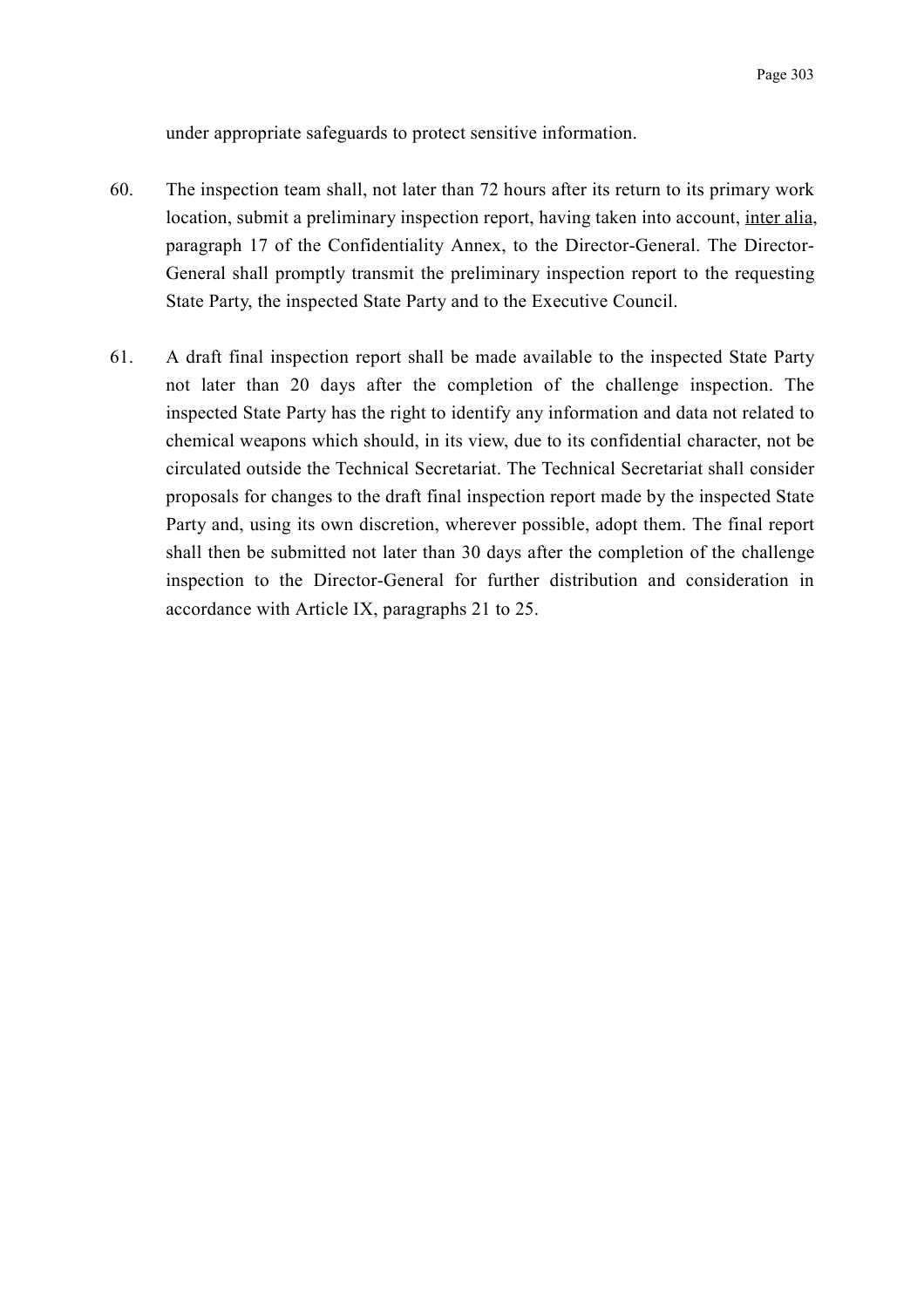## **PART XI**

## **INVESTIGATIONS IN CASES OF ALLEGED USE OF CHEMICAL WEAPONS**

### **A. GENERAL**

- 1. Investigations of alleged use of chemical weapons, or of alleged use of riot control agents as a method of warfare, initiated pursuant to Articles IX or X, shall be conducted in accordance with this Annex and detailed procedures to be established by the Director-General.
- 2. The following additional provisions address specific procedures required in cases of alleged use of chemical weapons.

## **B. PRE-INSPECTION ACTIVITIES**

### Request for an investigation

- 3. The request for an investigation of an alleged use of chemical weapons to be submitted to the Director-General, to the extent possible, should include the following information:
	- (a) The State Party on whose territory use of chemical weapons is alleged to have taken place;
	- (b) The point of entry or other suggested safe routes of access;
	- (c) Location and characteristics of the areas where chemical weapons are alleged to have been used;
	- (d) When chemical weapons are alleged to have been used;
	- (e) Types of chemical weapons believed to have been used;
	- (f) Extent of alleged use;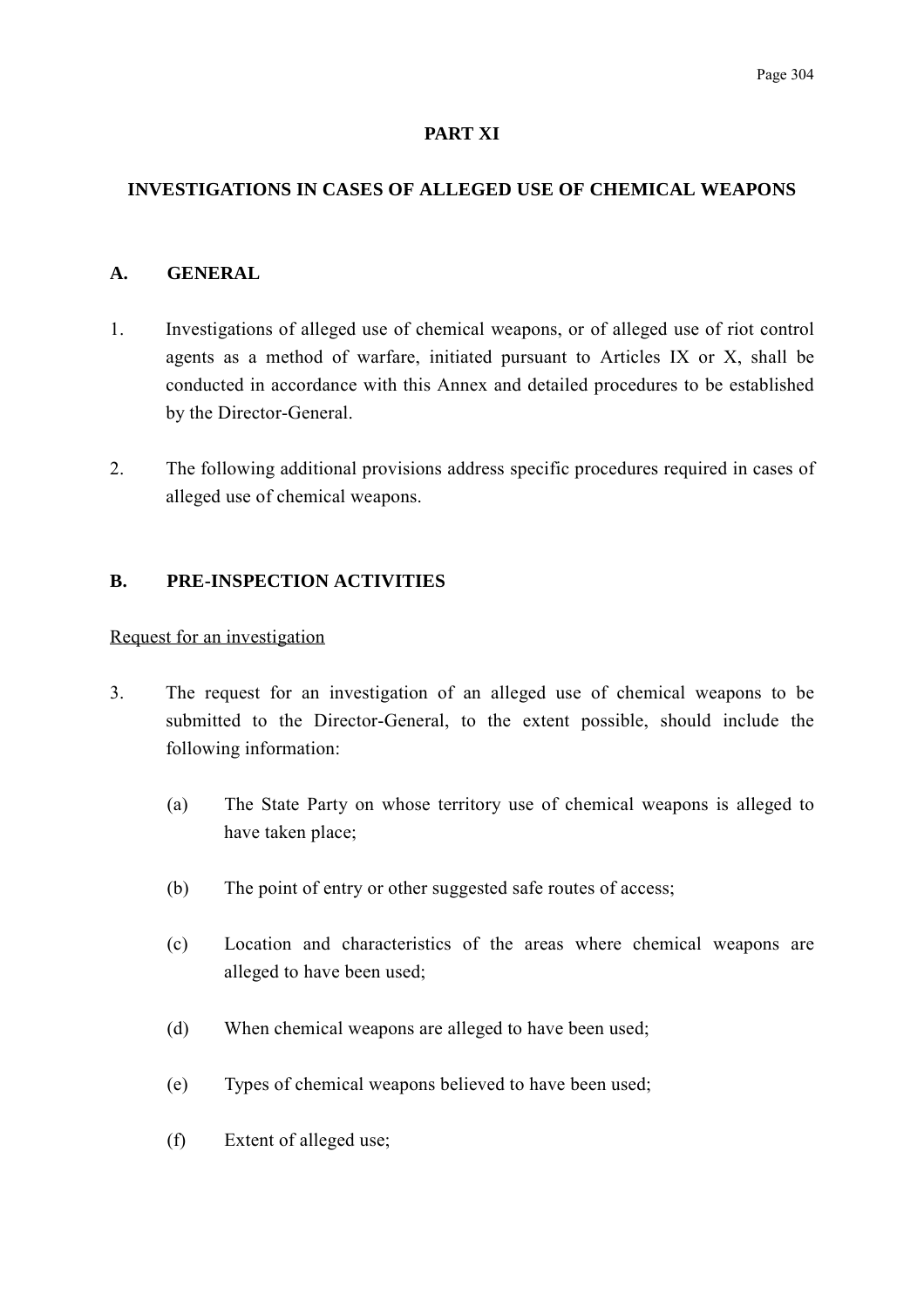- (g) Characteristics of the possible toxic chemicals;
- (h) Effects on humans, animals and vegetation;
- (*i*) Request for specific assistance, if applicable.
- 4. The State Party which has requested an investigation may submit at any time any additional information it deems necessary.

#### Notification

- 5. The Director-General shall immediately acknowledge receipt to the requesting State Party of its request and inform the Executive Council and all States Parties.
- 6. If applicable, the Director-General shall notify the State Party on whose territory an investigation has been requested. The Director-General shall also notify other States Parties if access to their territories might be required during the investigation.

#### Assignment of inspection team

7. The Director-General shall prepare a list of qualified experts whose particular field of expertise could be required in an investigation of alleged use of chemical weapons and constantly keep this list updated. This list shall be communicated, in writing, to each State Party not later than 30 days after entry into force of this Convention and after each change to the list. Any qualified expert included in this list shall be regarded as designated unless a State Party, not later than 30 days after its receipt of the list, declares its non-acceptance in writing.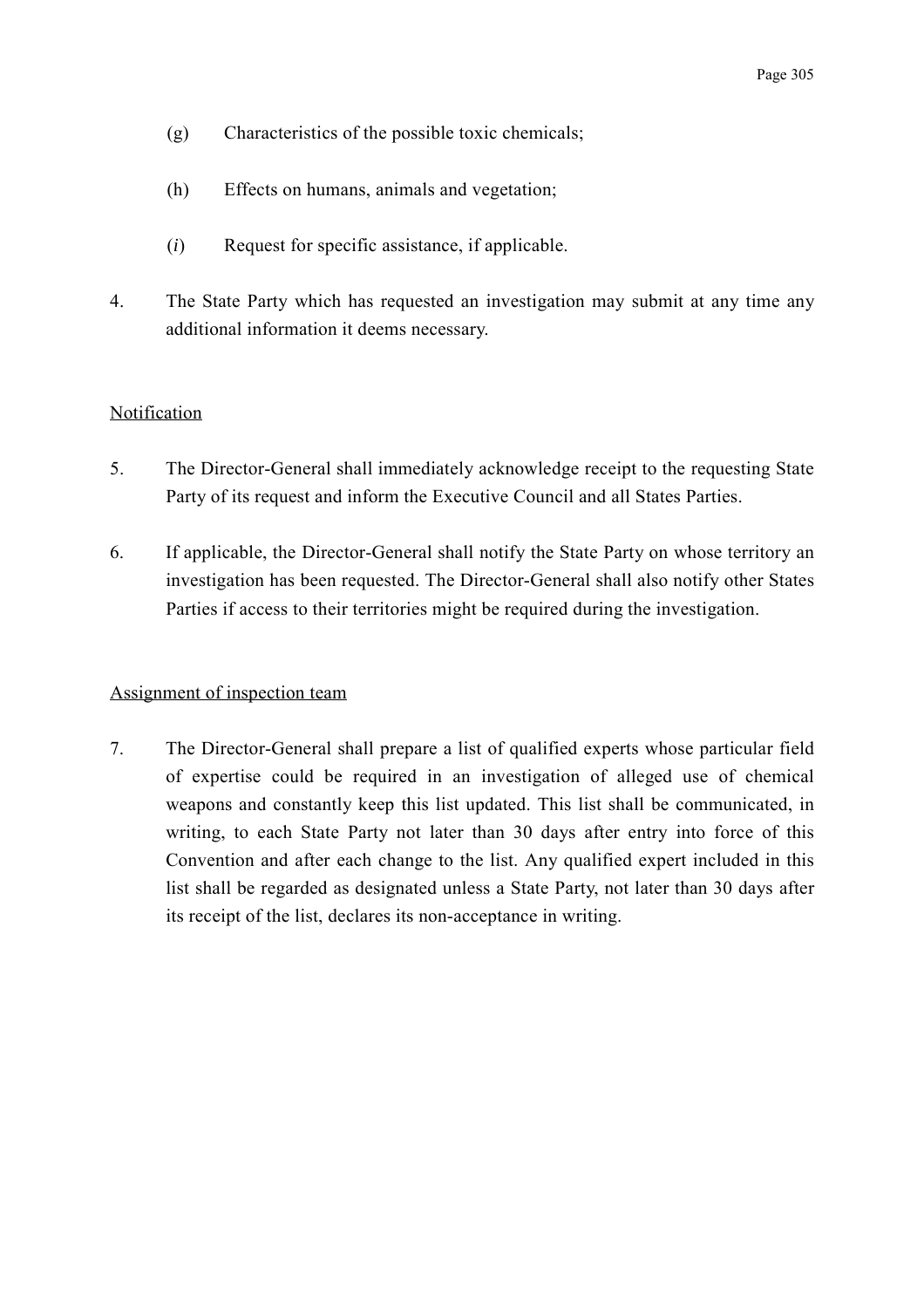- 8. The Director-General shall select the leader and members of an inspection team from the inspectors and inspection assistants already designated for challenge inspections taking into account the circumstances and specific nature of a particular request. In addition, members of the inspection team may be selected from the list of qualified experts when, in the view of the Director-General, expertise not available among inspectors already designated is required for the proper conduct of a particular investigation.
- 9. When briefing the inspection team, the Director-General shall include any additional information provided by the requesting State Party, or any other sources, to ensure that the inspection can be carried out in the most effective and expedient manner.

#### Dispatch of inspection team

- 10. Immediately upon the receipt of a request for an investigation of alleged use of chemical weapons the Director-General shall, through contacts with the relevant States Parties, request and confirm arrangements for the safe reception of the team.
- 11. The Director-General shall dispatch the team at the earliest opportunity, taking into account the safety of the team.
- 12. If the inspection team has not been dispatched within 24 hours from the receipt of the request, the Director-General shall inform the Executive Council and the States Parties concerned about the reasons for the delay.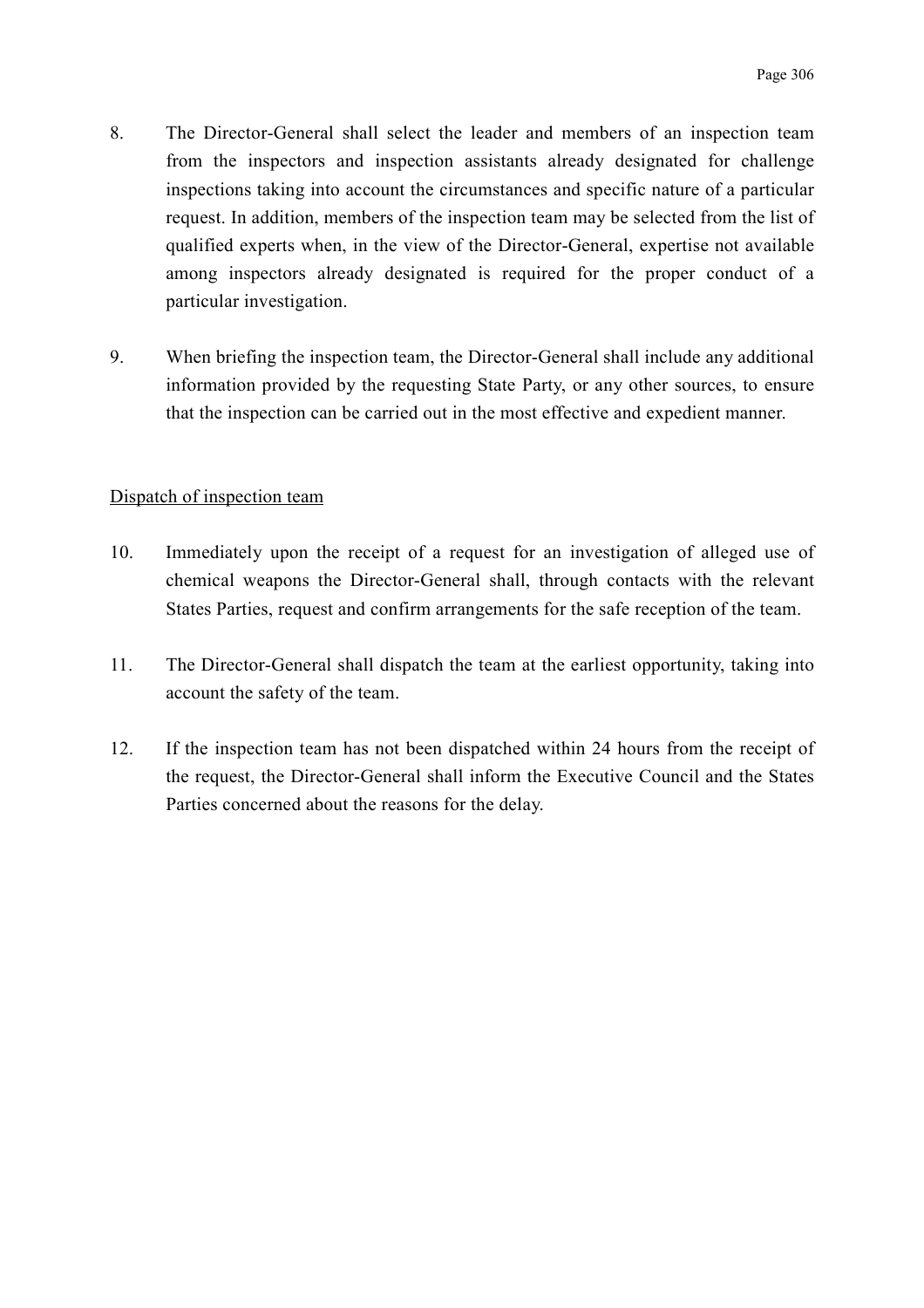## **Briefings**

- 13. The inspection team shall have the right to be briefed by representatives of the inspected State Party upon arrival and at any time during the inspection.
- 14. Before the commencement of the inspection the inspection team shall prepare an inspection plan to serve, inter alia, as a basis for logistic and safety arrangements. The inspection plan shall be updated as need arises.

## **C. CONDUCT OF INSPECTIONS**

## Access

15. The inspection team shall have the right of access to any and all areas which could be affected by the alleged use of chemical weapons. It shall also have the right of access to hospitals, refugee camps and other locations it deems relevant to the effective investigation of the alleged use of chemical weapons. For such access, the inspection team shall consult with the inspected State Party.

## Sampling

16. The inspection team shall have the right to collect samples of types, and in quantities it considers necessary. If the inspection team deems it necessary, and if so requested by it, the inspected State Party shall assist in the collection of samples under the supervision of inspectors or inspection assistants. The inspected State Party shall also permit and cooperate in the collection of appropriate control samples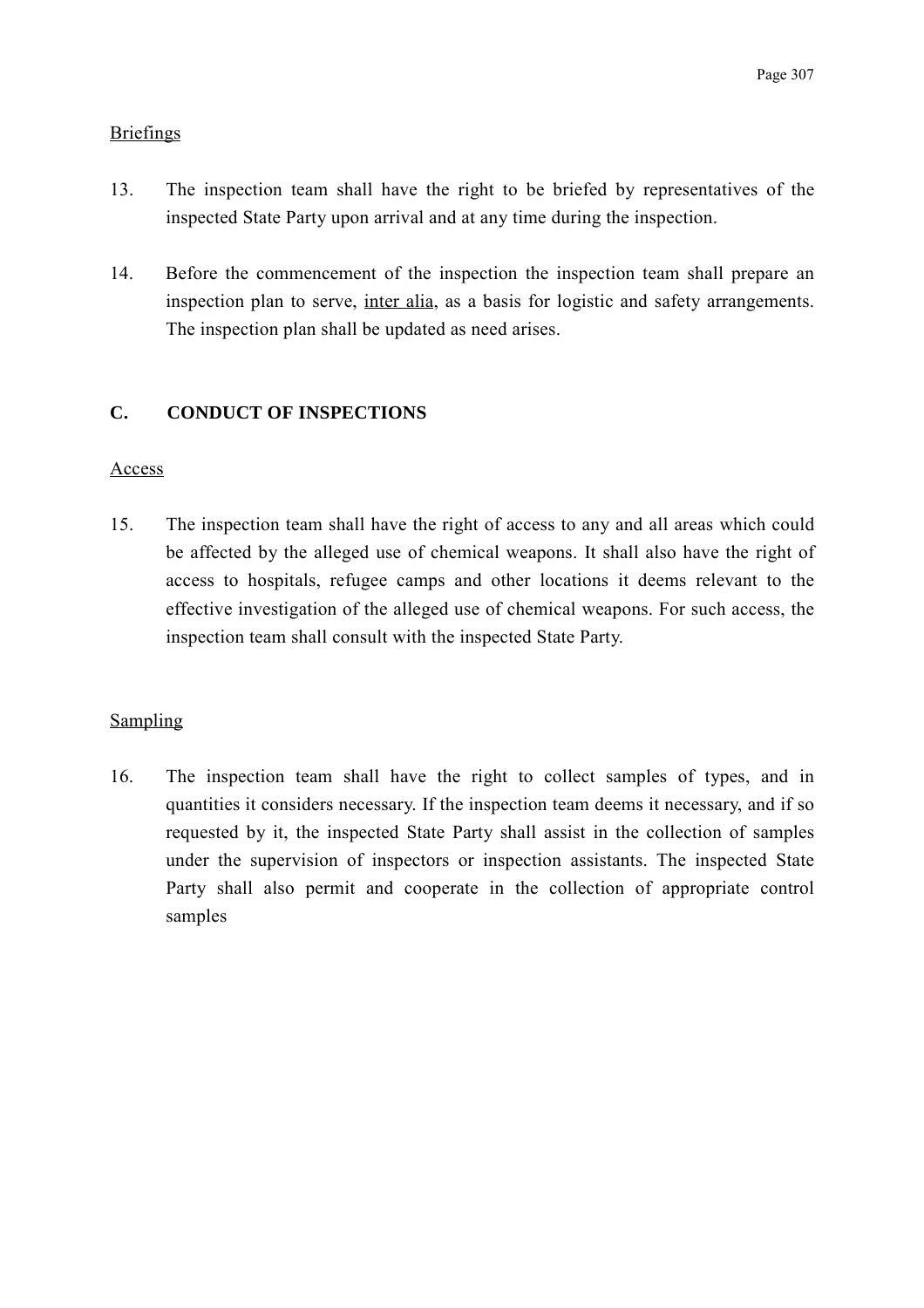from areas neighbouring the site of the alleged use and from other areas as requested by the inspection team.

- 17. Samples of importance in the investigation of alleged use include toxic chemicals, munitions and devices, remnants of munitions and devices, environmental samples (air, soil, vegetation, water, snow, etc.) and biomedical samples from human or animal sources (blood, urine, excreta, tissue etc.).
- 18. If duplicate samples cannot be taken and the analysis is performed at off-site laboratories, any remaining sample shall, if so requested, be returned to the inspected State Party after the completion of the analysis.

#### Extension of inspection site

19. If the inspection team during an inspection deems it necessary to extend the investigation into a neighbouring State Party, the Director-General shall notify that State Party about the need for access to its territory and request and confirm arrangements for the safe reception of the team.

#### Extension of inspection duration

20. If the inspection team deems that safe access to a specific area relevant to the investigation is not possible, the requesting State Party shall be informed immediately. If necessary, the period of inspection shall be extended until safe access can be provided and the inspection team will have concluded its mission.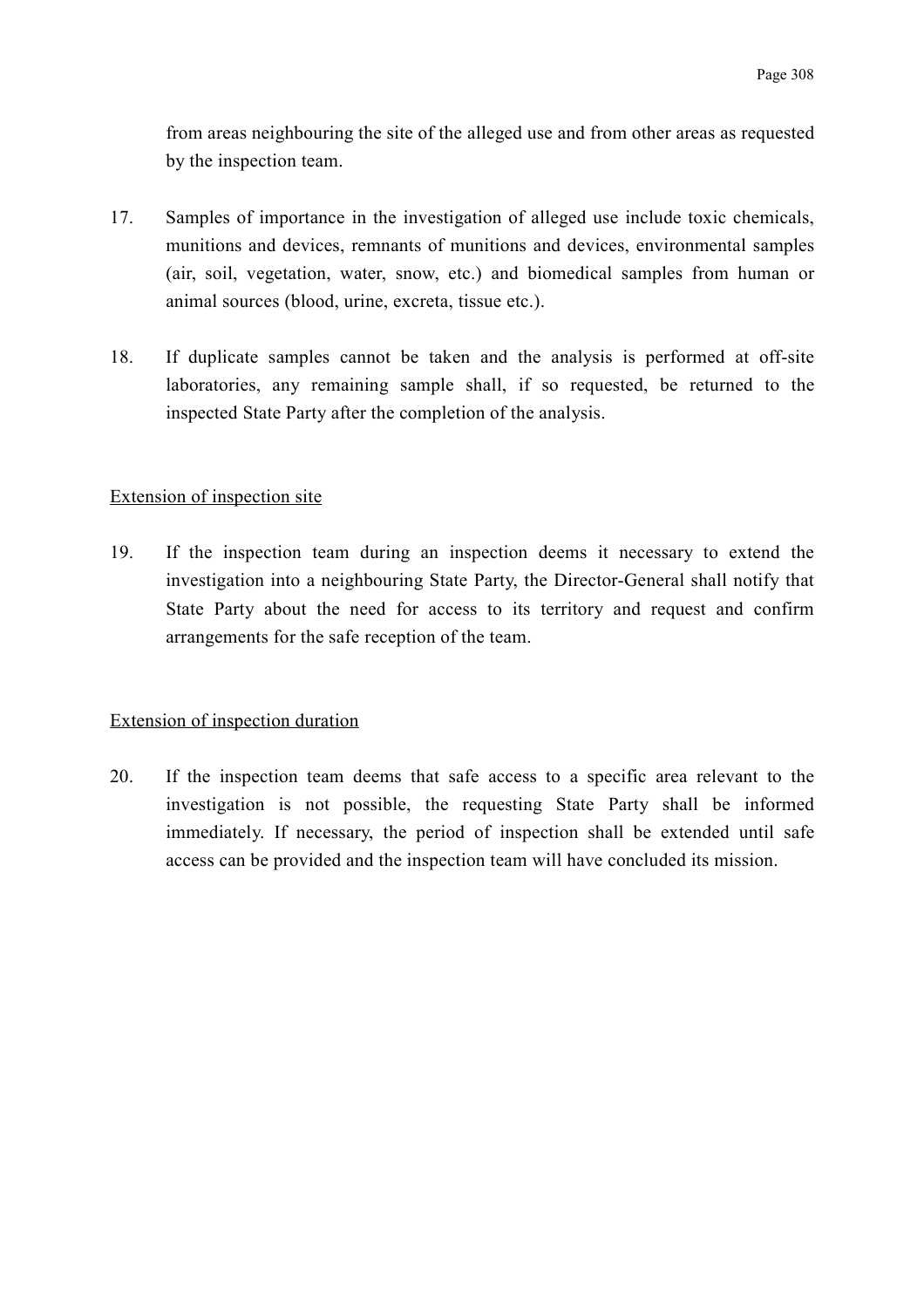## Interviews

21. The inspection team shall have the right to interview and examine persons who may have been affected by the alleged use of chemical weapons. It shall also have the right to interview eyewitnesses of the alleged use of chemical weapons and medical personnel, and other persons who have treated or have come into contact with persons who may have been affected by the alleged use of chemical weapons. The inspection team shall have access to medical histories, if available, and be permitted to participate in autopsies, as appropriate, of persons who may have been affected by the alleged use of chemical weapons.

## **D. REPORTS**

#### Procedures

- 22. The inspection team shall, not later than 24 hours after its arrival on the territory of the inspected State Party, send a situation report to the Director-General. It shall further throughout the investigation send progress reports as necessary.
- 23. The inspection team shall, not later than 72 hours after its return to its primary work location, submit a preliminary report to the Director-General. The final report shall be submitted to the Director-General not later than 30 days after its return to its primary work location. The Director-General shall promptly transmit the preliminary and final reports to the Executive Council and to all States Parties.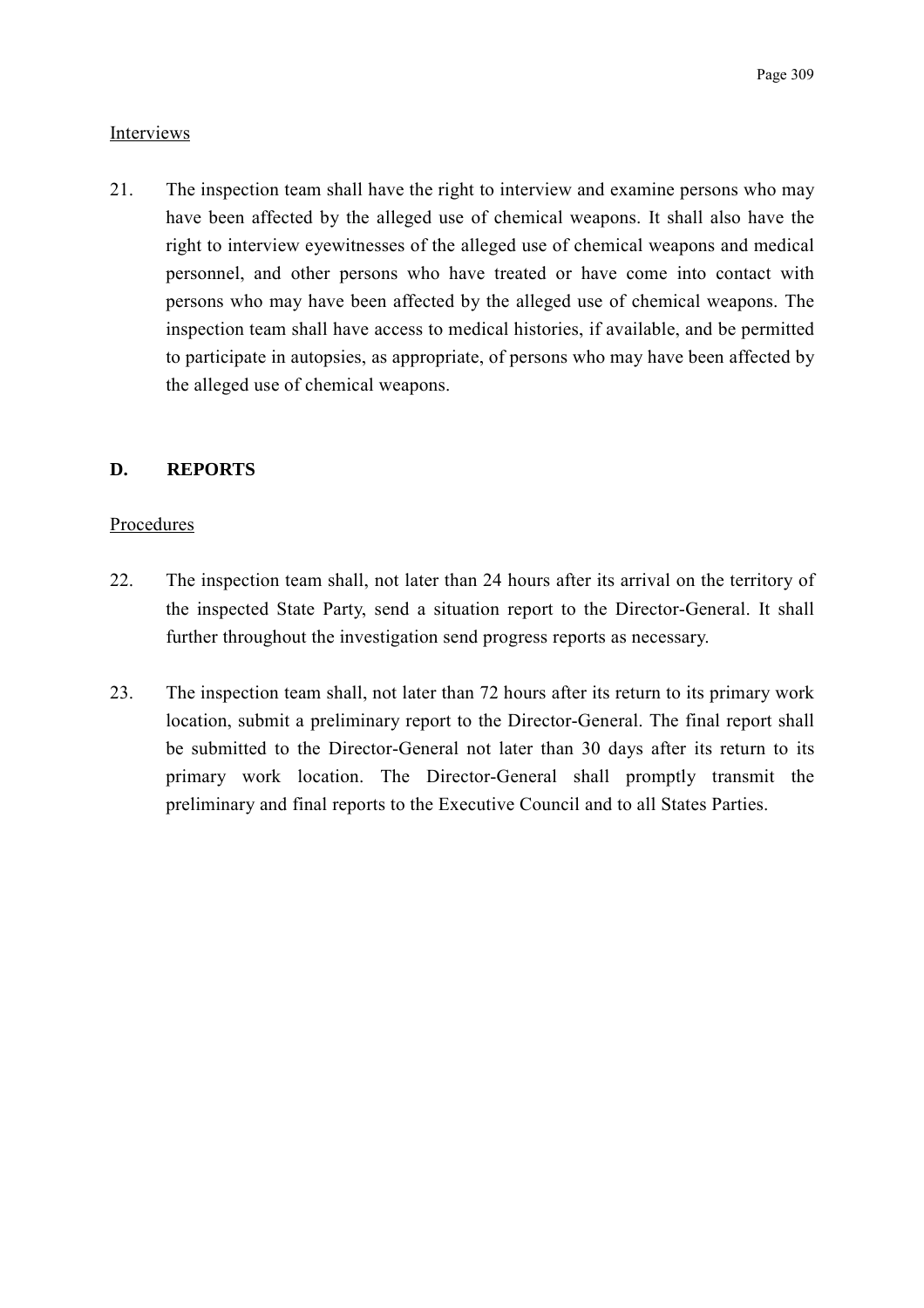## Contents

- 24. The situation report shall indicate any urgent need for assistance and any other relevant information. The progress reports shall indicate any further need for assistance that might be identified during the course of the investigation.
- 25. The final report shall summarize the factual findings of the inspection, particularly with regard to the alleged use cited in the request. In addition, a report of an investigation of an alleged use shall include a description of the investigation process, tracing its various stages, with special reference to:
	- (a) The locations and time of sampling and on-site analyses; and
	- (b) Supporting evidence, such as the records of interviews, the results of medical examinations and scientific analyses, and the documents examined by the inspection team.
- 26. If the inspection team collects through, inter alia, identification of any impurities or other substances during laboratory analysis of samples taken, any information in the course of its investigation that might serve to identify the origin of any chemical weapons used, that information shall be included in the report.

## **E. STATES NOT PARTY TO THIS CONVENTION**

27. In the case of alleged use of chemical weapons involving a State not Party to this Convention or in territory not controlled by a State Party, the Organization shall closely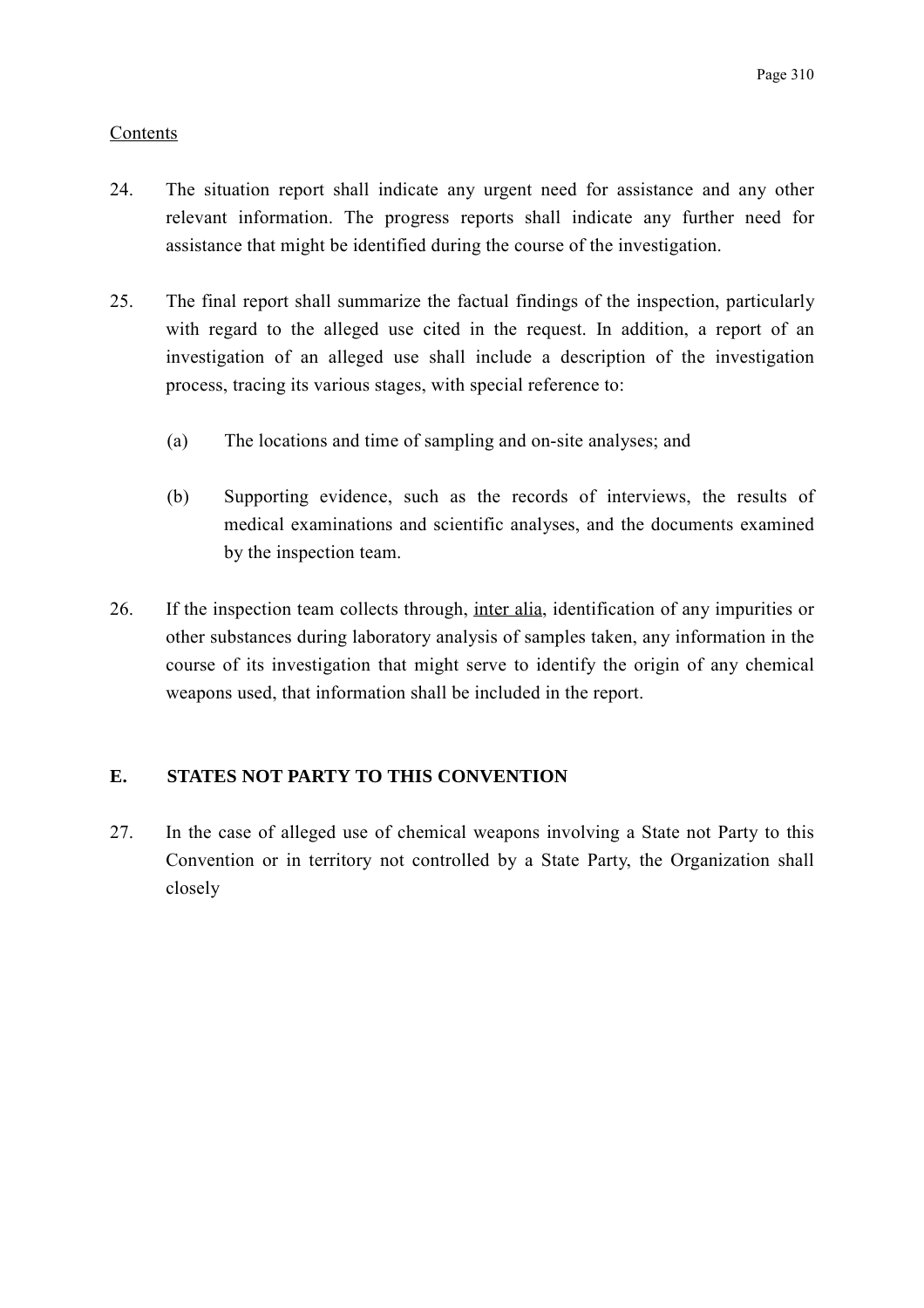cooperate with the Secretary-General of the United Nations. If so requested, the Organization shall put its resources at the disposal of the Secretary-General of the United Nations.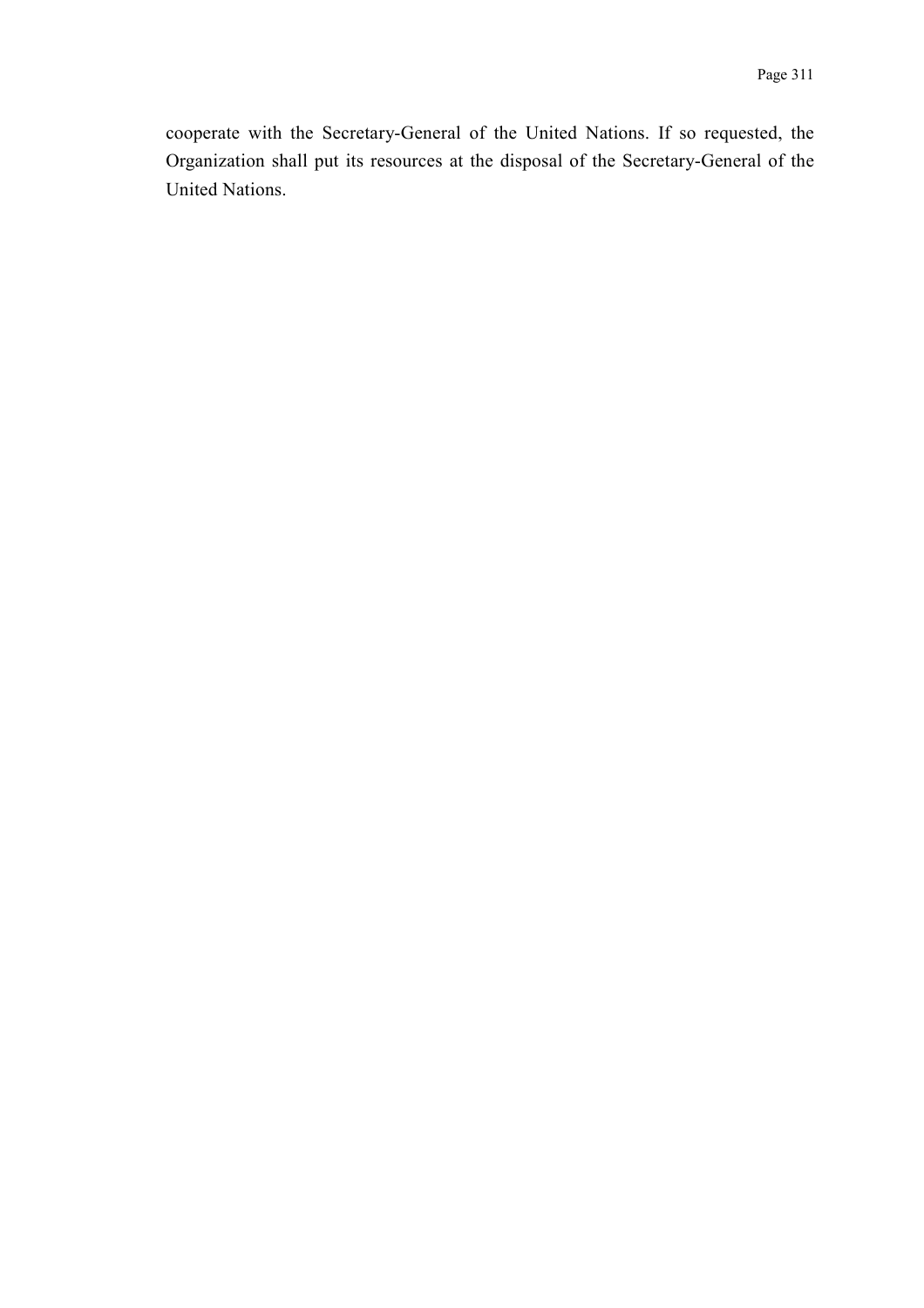# **ANNEX ON THE PROTECTION OF CONFIDENTIAL INFORMATION ("CONFIDENTIALITY ANNEX")**

## **CONTENTS**

|                 |                                                                                                   | Page |
|-----------------|---------------------------------------------------------------------------------------------------|------|
| A.              | <b>GENERAL PRINCIPLES FOR THE HANDLING OF</b>                                                     | 313  |
| <b>B.</b>       | EMPLOYMENT AND CONDUCT OF PERSONNEL IN THE                                                        | 317  |
| $\mathcal{C}$ . | MEASURES TO PROTECT SENSITIVE INSTALLATIONS AND<br>PREVENT DISCLOSURE OF CONFIDENTIAL DATA IN THE | 318  |
| D.              | PROCEDURES IN CASE OF BREACHES OR ALLEGED                                                         | 320  |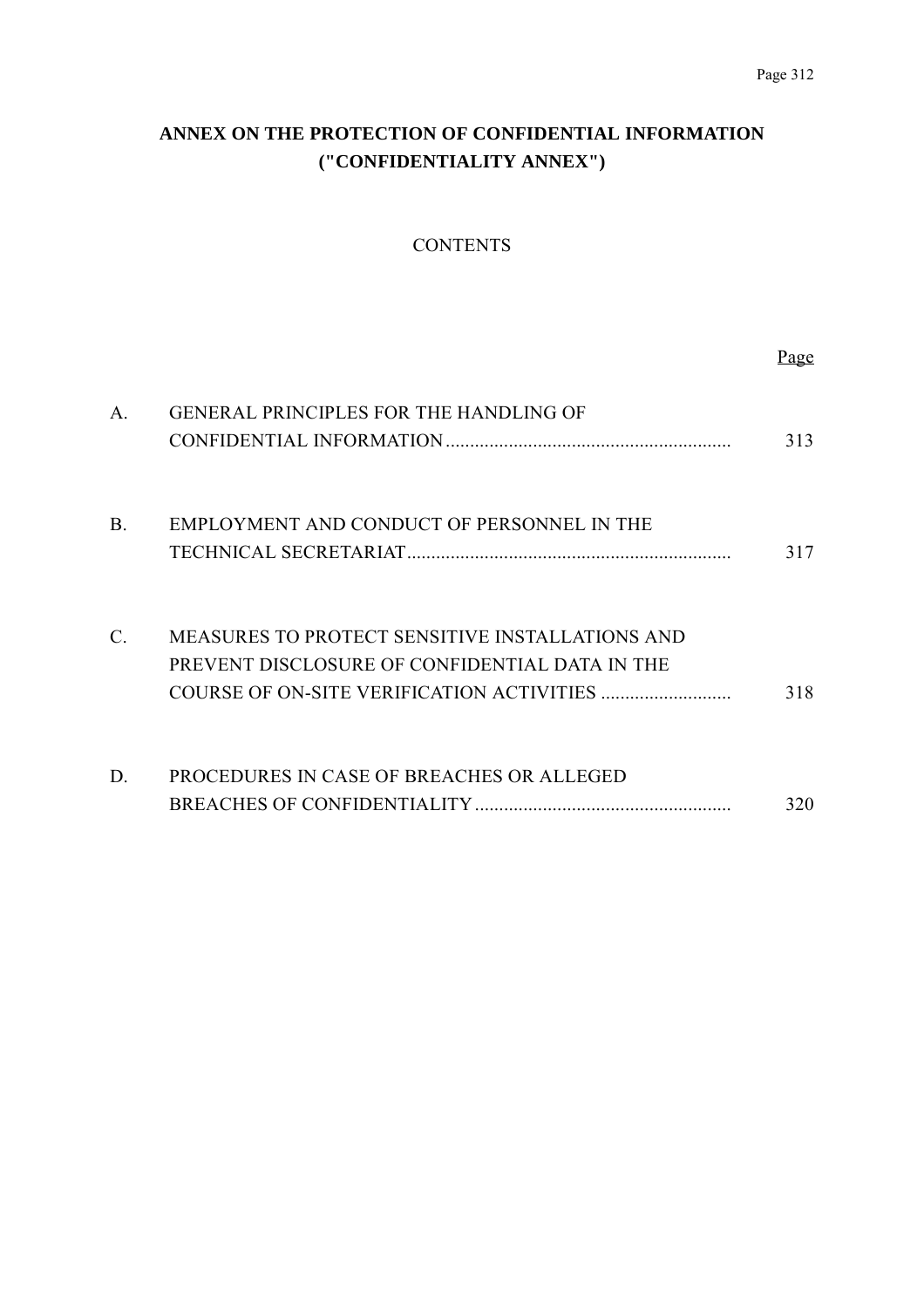## **A. GENERAL PRINCIPLES FOR THE HANDLING OF CONFIDENTIAL INFORMATION**

- 1. The obligation to protect confidential information shall pertain to the verification of both civil and military activities and facilities. Pursuant to the general obligations set forth in Article VIII, the Organization shall:
	- (a) Require only the minimum amount of information and data necessary for the timely and efficient carrying out of its responsibilities under this Convention;
	- (b) Take the necessary measures to ensure that inspectors and other staff members of the Technical Secretariat meet the highest standards of efficiency, competence, and integrity;
	- (c) Develop agreements and regulations to implement the provisions of this Convention and shall specify as precisely as possible the information to which the Organization shall be given access by a State Party.
- 2. The Director-General shall have the primary responsibility for ensuring the protection of confidential information. The Director-General shall establish a stringent regime governing the handling of confidential information by the Technical Secretariat, and in doing so, shall observe the following guidelines:
	- (a) Information shall be considered confidential if:
		- (i) It is so designated by the State Party from which the information was obtained and to which the information refers; or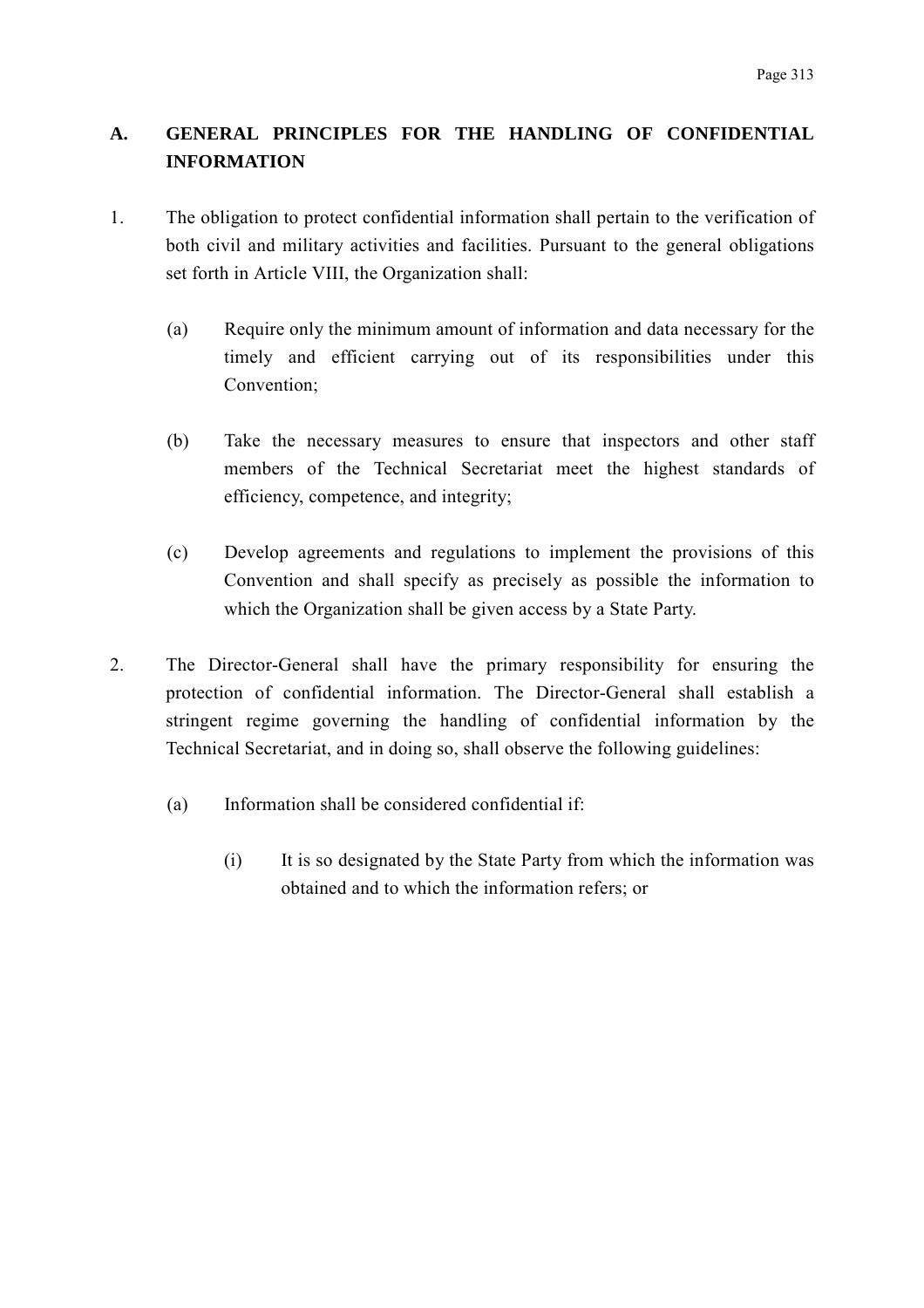- (ii) In the judgement of the Director-General, its unauthorized disclosure could reasonably be expected to cause damage to the State Party to which it refers or to the mechanisms for implementation of this Convention;
- (b) All data and documents obtained by the Technical Secretariat shall be evaluated by the appropriate unit of the Technical Secretariat in order to establish whether they contain confidential information. Data required by States Parties to be assured of the continued compliance with this Convention by other States Parties shall be routinely provided to them. Such data shall encompass:
	- (i) The initial and annual reports and declarations provided by States Parties under Articles III, IV, V and VI, in accordance with the provisions set forth in the Verification Annex;
	- (ii) General reports on the results and effectiveness of verification activities; and
	- (iii) Information to be supplied to all States Parties in accordance with the provisions of this Convention;
- (c) No information obtained by the Organization in connection with the implementation of this Convention shall be published or otherwise released, except, as follows:
	- (i) General information on the implementation of this Convention may be compiled and released publicly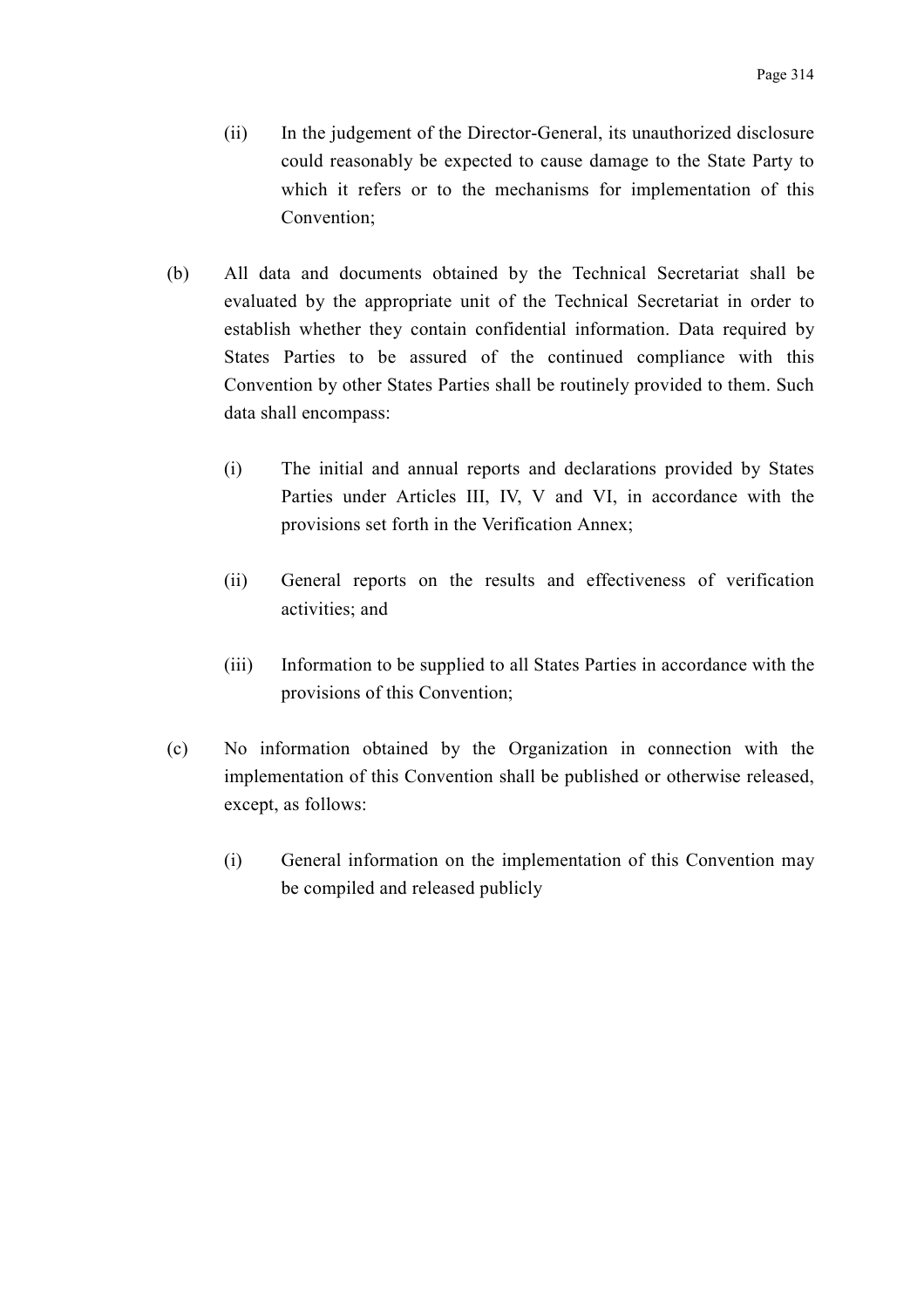in accordance with the decisions of the Conference or the Executive Council;

- (ii) Any information may be released with the express consent of the State Party to which the information refers;
- (iii) Information classified as confidential shall be released by the Organization only through procedures which ensure that the release of information only occurs in strict conformity with the needs of this Convention. Such procedures shall be considered and approved by the Conference pursuant to Article VIII, paragraph 21(*i*);
- (d) The level of sensitivity of confidential data or documents shall be established, based on criteria to be applied uniformly in order to ensure their appropriate handling and protection. For this purpose, a classification system shall be introduced, which by taking account of relevant work undertaken in the preparation of this Convention shall provide for clear criteria ensuring the inclusion of information into appropriate categories of confidentiality and the justified durability of the confidential nature of information. While providing for the necessary flexibility in its implementation the classification system shall protect the rights of States Parties providing confidential information. A classification system shall be considered and approved by the Conference pursuant to Article VIII, paragraph 21(*i*);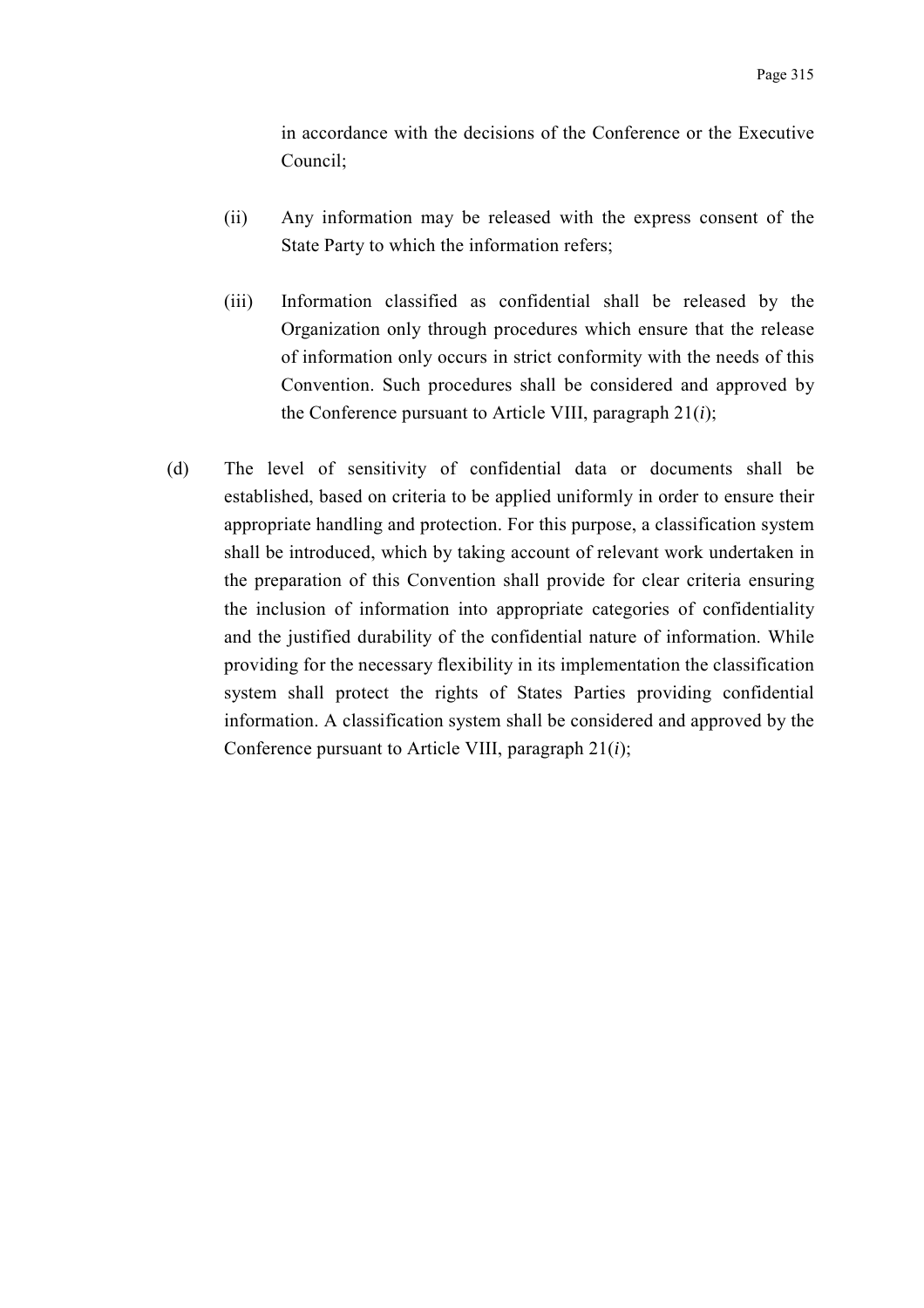- (e) Confidential information shall be stored securely at the premises of the Organization. Some data or documents may also be stored with the National Authority of a State Party. Sensitive information, including, inter alia, photographs, plans and other documents required only for the inspection of a specific facility may be kept under lock and key at this facility;
- (f) To the greatest extent consistent with the effective implementation of the verification provisions of this Convention, information shall be handled and stored by the Technical Secretariat in a form that precludes direct identification of the facility to which it pertains;
- (g) The amount of confidential information removed from a facility shall be kept to the minimum necessary for the timely and effective implementation of the verification provisions of this Convention; and
- (h) Access to confidential information shall be regulated in accordance with its classification. The dissemination of confidential information within the Organization shall be strictly on a need-to-know basis.
- 3. The Director-General shall report annually to the Conference on the implementation of the regime governing the handling of confidential information by the Technical Secretariat.
- 4. Each State Party shall treat information which it receives from the Organization in accordance with the level of confidentiality established for that information. Upon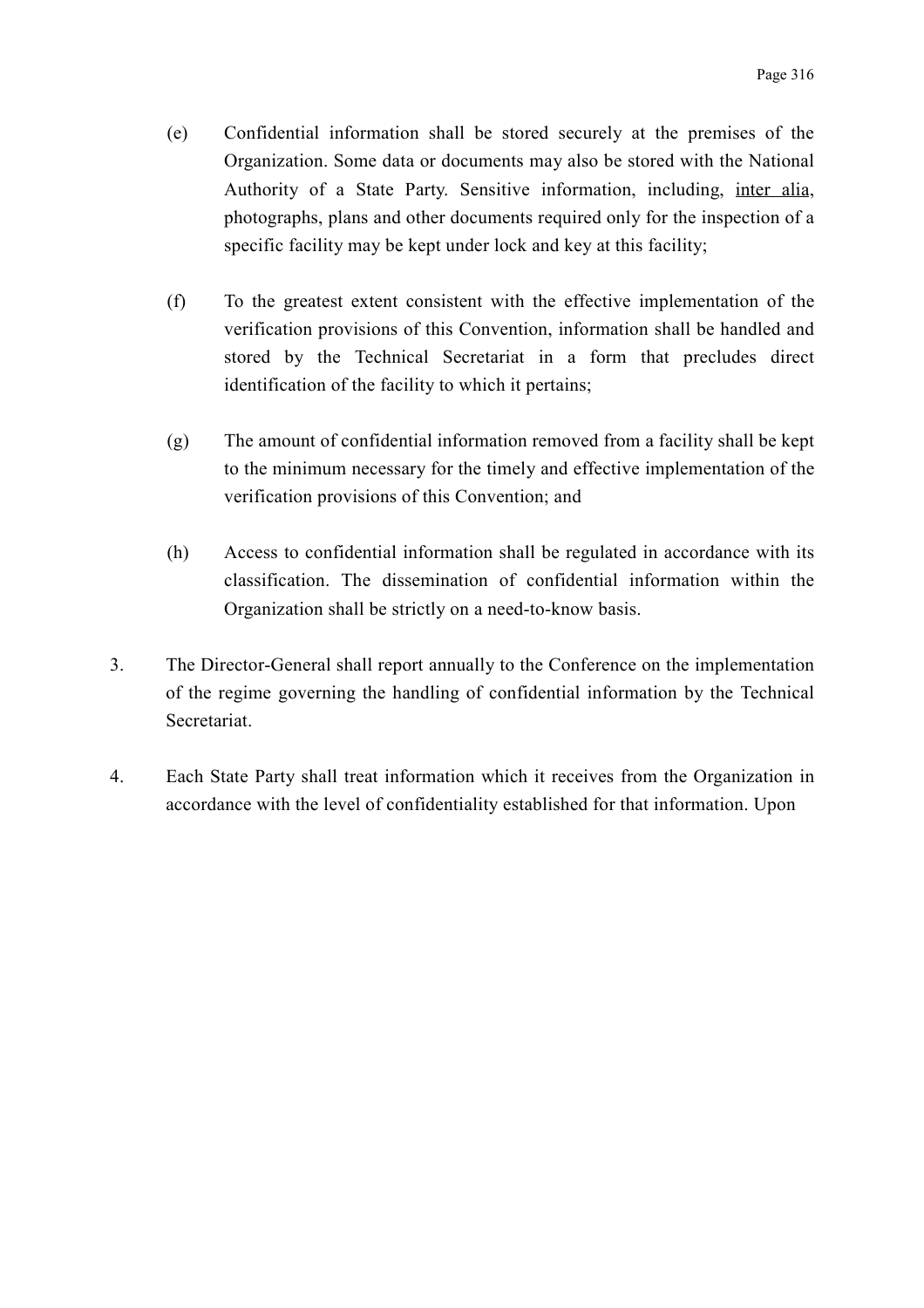request, a State Party shall provide details on the handling of information provided to it by the Organization.

## **B. EMPLOYMENT AND CONDUCT OF PERSONNEL IN THE TECHNICAL SECRETARIAT**

- 5. Conditions of staff employment shall be such as to ensure that access to and handling of confidential information shall be in conformity with the procedures established by the Director-General in accordance with Section A.
- 6. Each position in the Technical Secretariat shall be governed by a formal position description that specifies the scope of access to confidential information, if any, needed in that position.
- 7. The Director-General, the inspectors and the other members of the staff shall not disclose even after termination of their functions to any unauthorized persons any confidential information coming to their knowledge in the performance of their official duties. They shall not communicate to any State, organization or person outside the Technical Secretariat any information to which they have access in connection with their activities in relation to any State Party.
- 8. In the discharge of their functions inspectors shall only request the information and data which are necessary to fulfil their mandate. They shall not make any records of information collected incidentally and not related to verification of compliance with this Convention.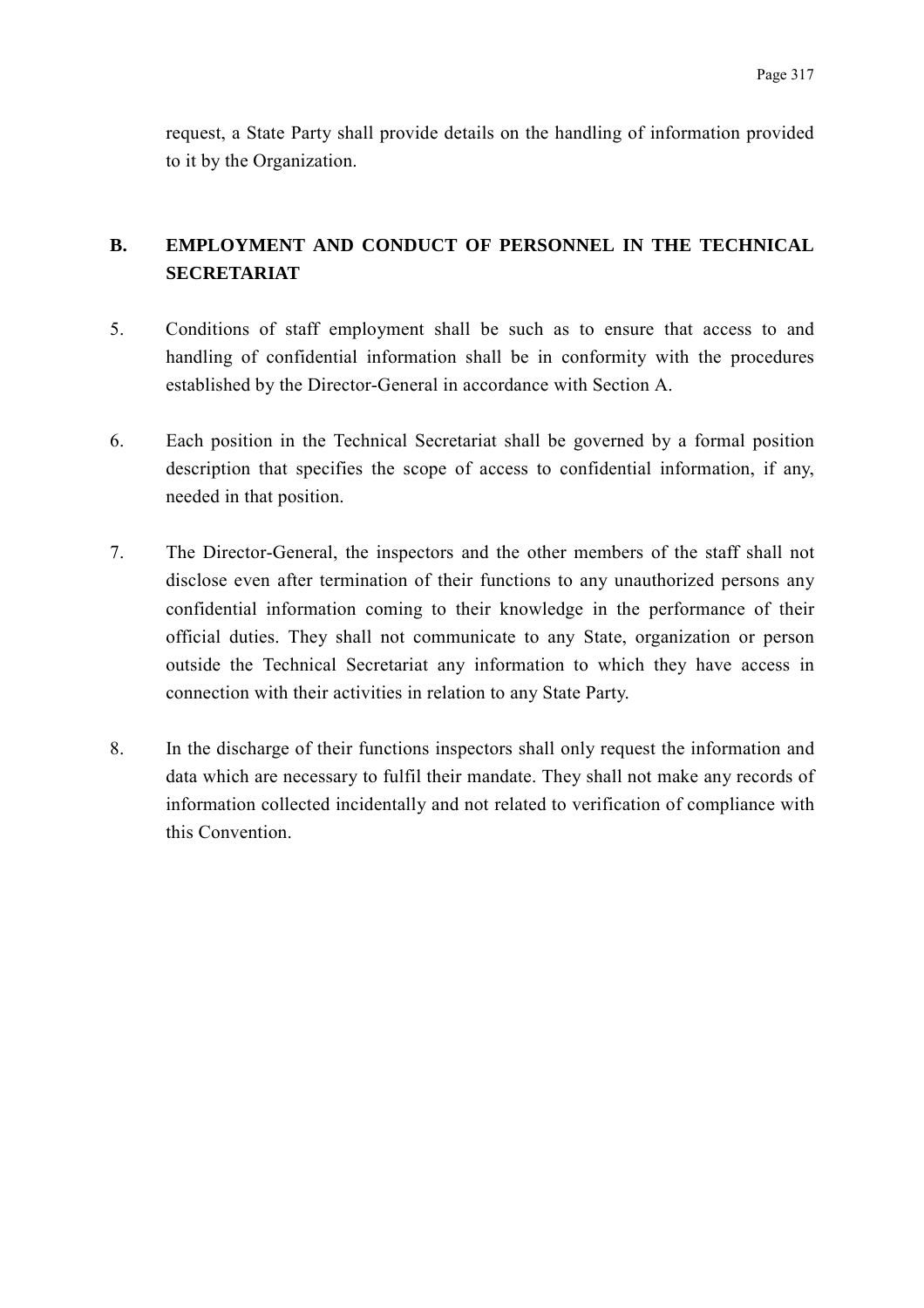- 9. The staff shall enter into individual secrecy agreements with the Technical Secretariat covering their period of employment and a period of five years after it is terminated.
- 10. In order to avoid improper disclosures, inspectors and staff members shall be appropriately advised and reminded about security considerations and of the possible penalties that they would incur in the event of improper disclosure.
- 11. Not less than 30 days before an employee is given clearance for access to confidential information that refers to activities on the territory or in any other place under the jurisdiction or control of a State Party, the State Party concerned shall be notified of the proposed clearance. For inspectors the notification of a proposed designation shall fulfil this requirement.
- 12. In evaluating the performance of inspectors and any other employees of the Technical Secretariat, specific attention shall be given to the employee's record regarding protection of confidential information.

# **C. MEASURES TO PROTECT SENSITIVE INSTALLATIONS AND PREVENT DISCLOSURE OF CONFIDENTIAL DATA IN THE COURSE OF ON-SITE VERIFICATION ACTIVITIES**

13. States Parties may take such measures as they deem necessary to protect confidentiality, provided that they fulfil their obligations to demonstrate compliance in accordance with the relevant Articles and the Verification Annex. When receiving an inspection, the State Party may indicate to the inspection team the equipment, documentation or areas that it considers sensitive and not related to the purpose of the inspection.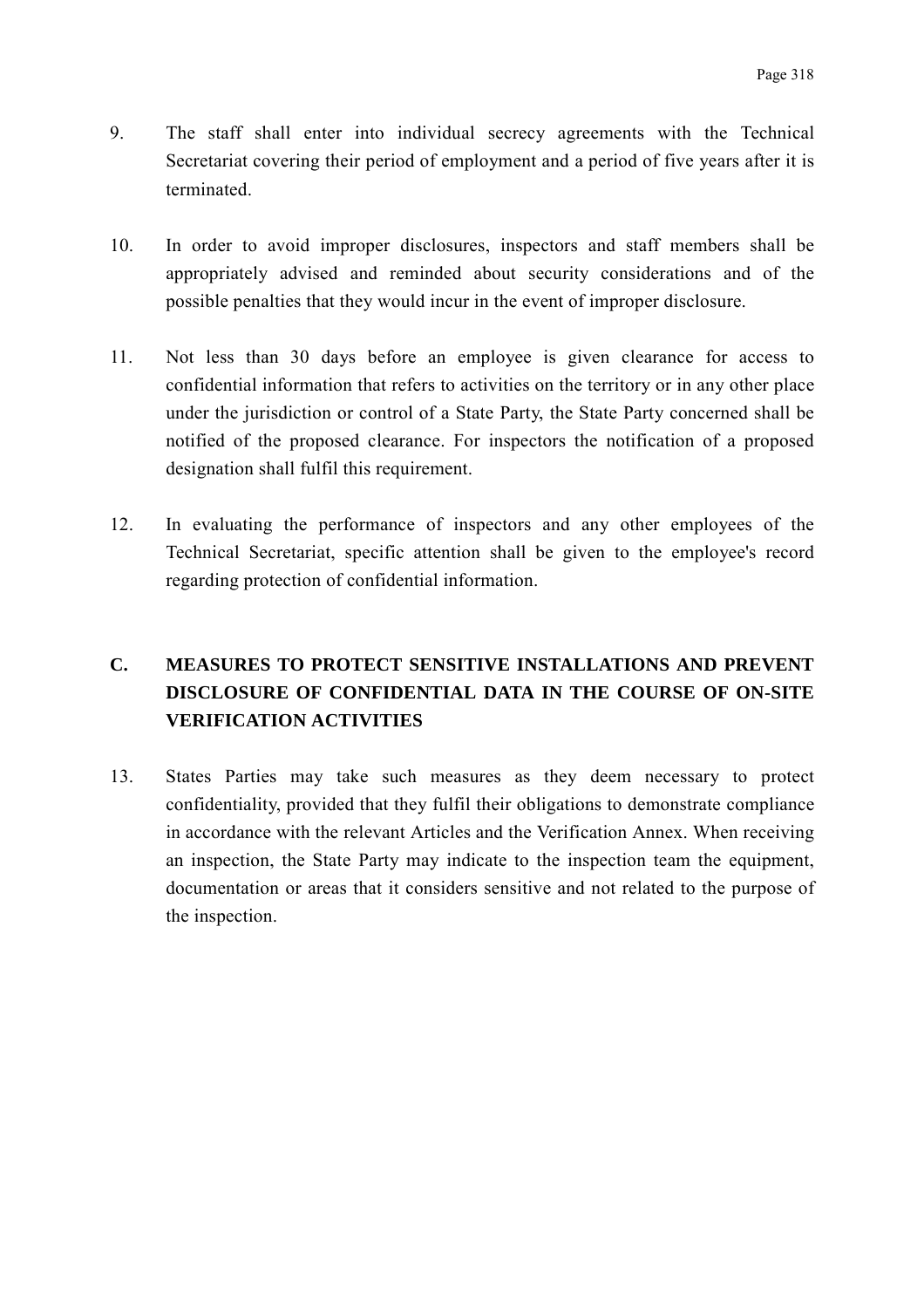- 14. Inspection teams shall be guided by the principle of conducting on-site inspections in the least intrusive manner possible consistent with the effective and timely accomplishment of their mission. They shall take into consideration proposals which may be made by the State Party receiving the inspection, at whatever stage of the inspection, to ensure that sensitive equipment or information, not related to chemical weapons, is protected.
- 15. Inspection teams shall strictly abide by the provisions set forth in the relevant Articles and Annexes governing the conduct of inspections. They shall fully respect the procedures designed to protect sensitive installations and to prevent the disclosure of confidential data.
- 16. In the elaboration of arrangements and facility agreements, due regard shall be paid to the requirement of protecting confidential information. Agreements on inspection procedures for individual facilities shall also include specific and detailed arrangements with regard to the determination of those areas of the facility to which inspectors are granted access, the storage of confidential information on-site, the scope of the inspection effort in agreed areas, the taking of samples and their analysis, the access to records and the use of instruments and continuous monitoring equipment.
- 17. The report to be prepared after each inspection shall only contain facts relevant to compliance with this Convention. The report shall be handled in accordance with the regulations established by the Organization governing the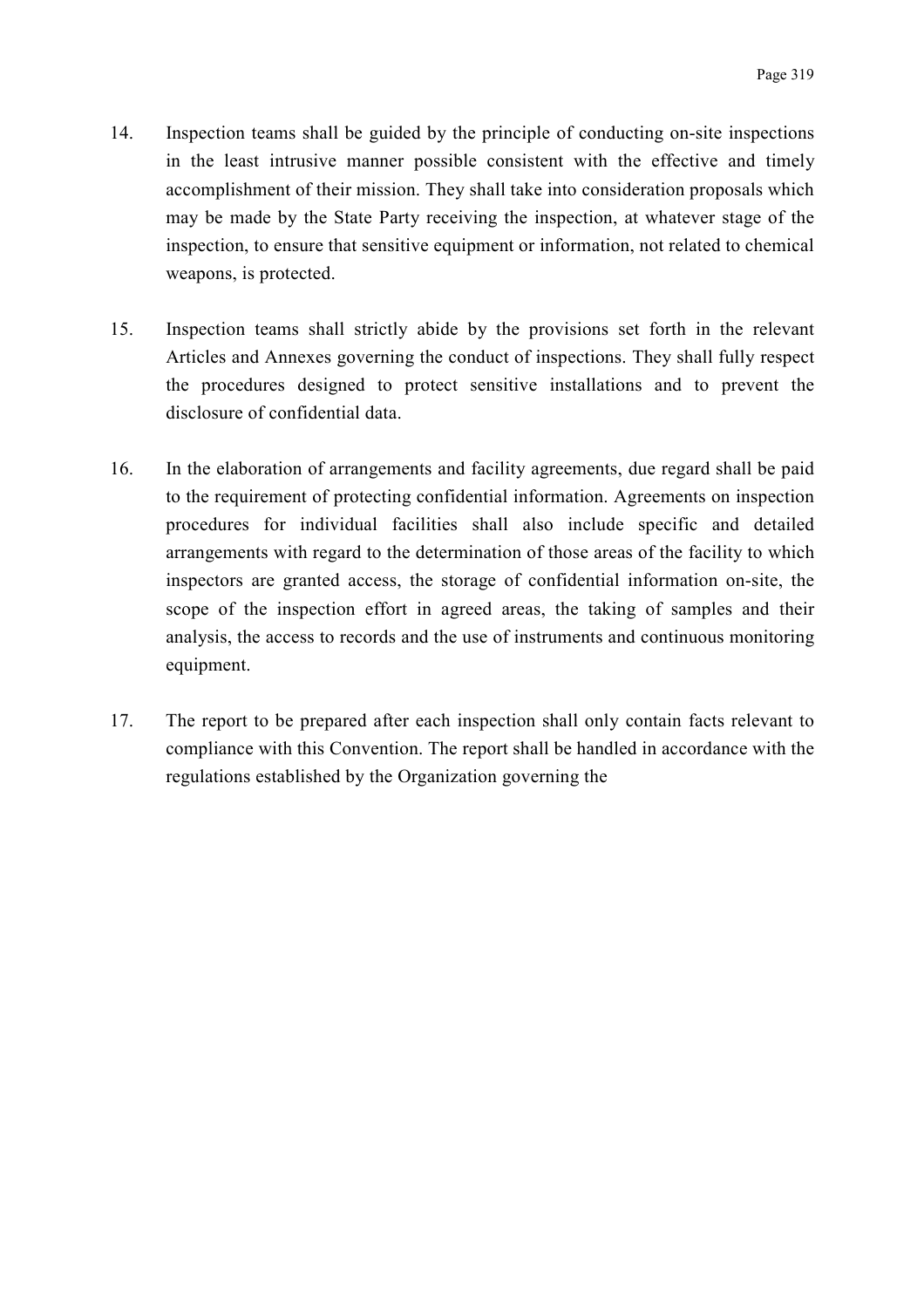handling of confidential information. If necessary, the information contained in the report shall be processed into less sensitive forms before it is transmitted outside the Technical Secretariat and the inspected State Party.

## **D. PROCEDURES IN CASE OF BREACHES OR ALLEGED BREACHES OF CONFIDENTIALITY**

- 18. The Director-General shall establish necessary procedures to be followed in case of breaches or alleged breaches of confidentiality, taking into account recommendations to be considered and approved by the Conference pursuant to Article VIII, paragraph 21(*i*).
- 19. The Director-General shall oversee the implementation of individual secrecy agreements. The Director-General shall promptly initiate an investigation if, in his judgement, there is sufficient indication that obligations concerning the protection of confidential information have been violated. The Director-General shall also promptly initiate an investigation if an allegation concerning a breach of confidentiality is made by a State Party.
- 20. The Director-General shall impose appropriate punitive and disciplinary measures on staff members who have violated their obligations to protect confidential information. In cases of serious breaches, the immunity from jurisdiction may be waived by the Director-General.
- 21. States Parties shall, to the extent possible, cooperate and support the Director-General in investigating any breach or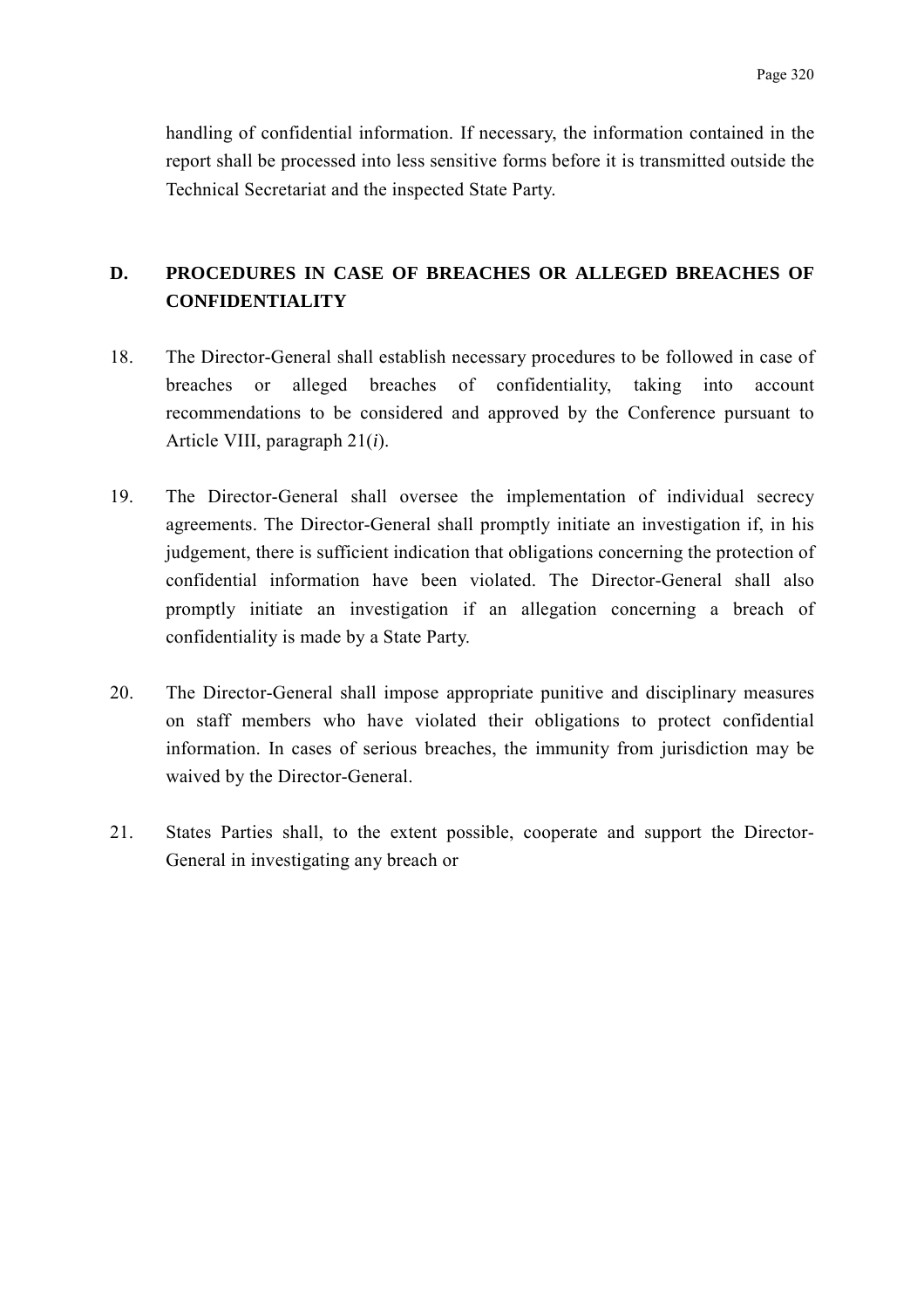alleged breach of confidentiality and in taking appropriate action in case a breach has been established.

- 22. The Organization shall not be held liable for any breach of confidentiality committed by members of the Technical Secretariat.
- 23. For breaches involving both a State Party and the Organization, a "Commission for the settlement of disputes related to confidentiality", set up as a subsidiary organ of the Conference, shall consider the case. This Commission shall be appointed by the Conference. Rules governing its composition and operating procedures shall be adopted by the Conference at its first session.

### SCHEDULE 2 [s. 44]

### CONSEQUENTIAL AMENDMENTS

#### **Organized and Serious Crimes Ordinance**

### 1. **Offences relevant to definitions of "organized crime" and "specified offence"**

Schedule 1 to the Organized and Serious Crimes Ordinance (Cap. 455) is amended by adding -

"19. Chemical Weapons (Convention) Ordinance  $($  of 2001) Section 5 **prohibition** against using, developing or producing, possessing, participating in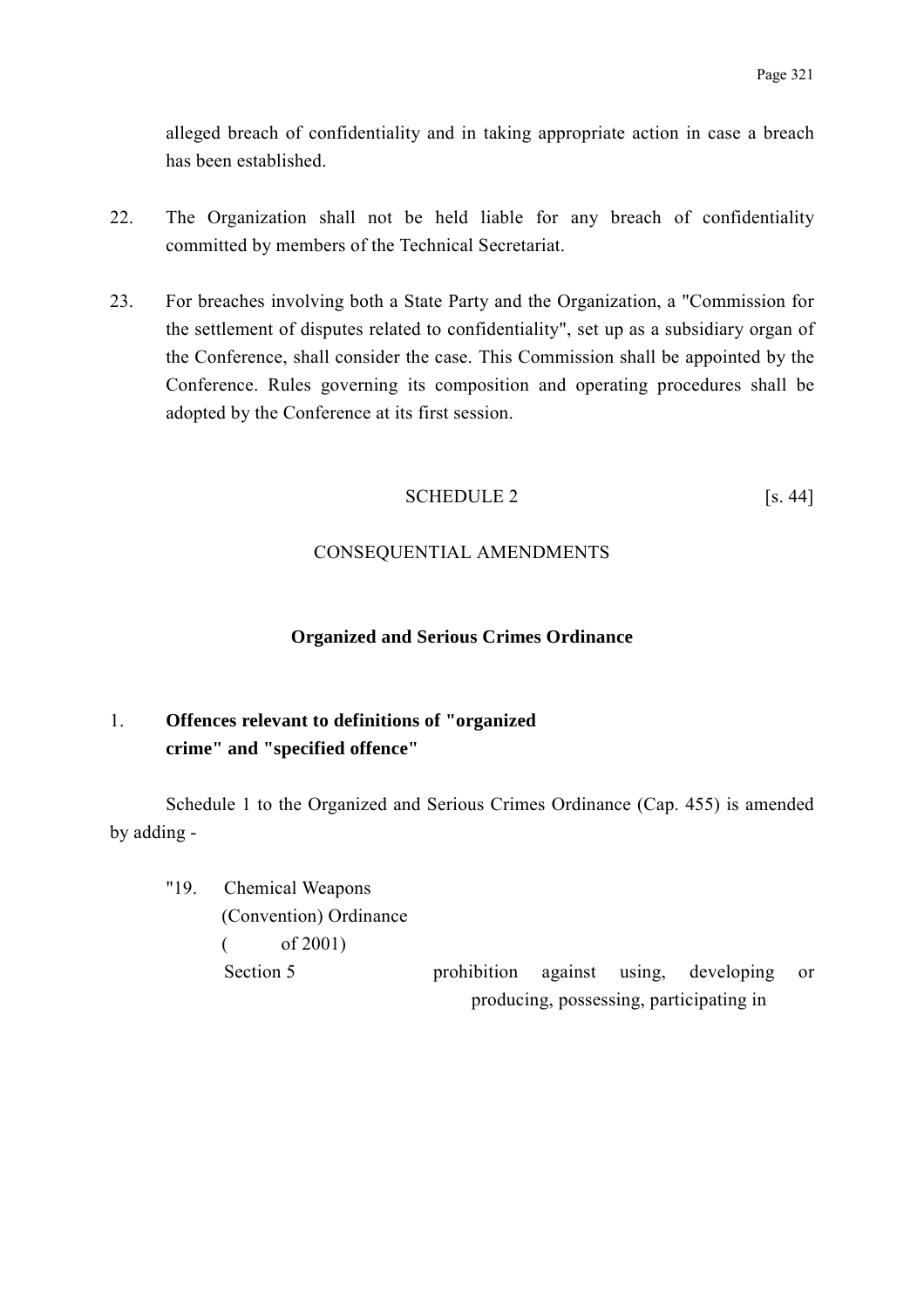the transfer of, engaging in military preparations, or in preparations of a military nature, intending to use, chemical weapons, or assisting, encouraging or inducing anyone to engage in any activity prohibited by the Convention on the Prohibition of the Development, Production, Stockpiling and Use of Chemical Weapons and on their Destruction, signed at Paris on 13 January 1993".

## **Weapons of Mass Destruction (Control of Provision of Services) Ordinance**

#### 2. **Interpretation**

Section 2(3) of the Weapons of Mass Destruction (Control of Provision of Services) Ordinance (Cap. 526) is repealed and the following substituted -

"(3) In subsection (1), "chemical weapon" (化學武器) has the same meaning as in the Convention on the Prohibition of the Development, Production, Stockpiling and Use of Chemical Weapons and on their Destruction, signed at Paris on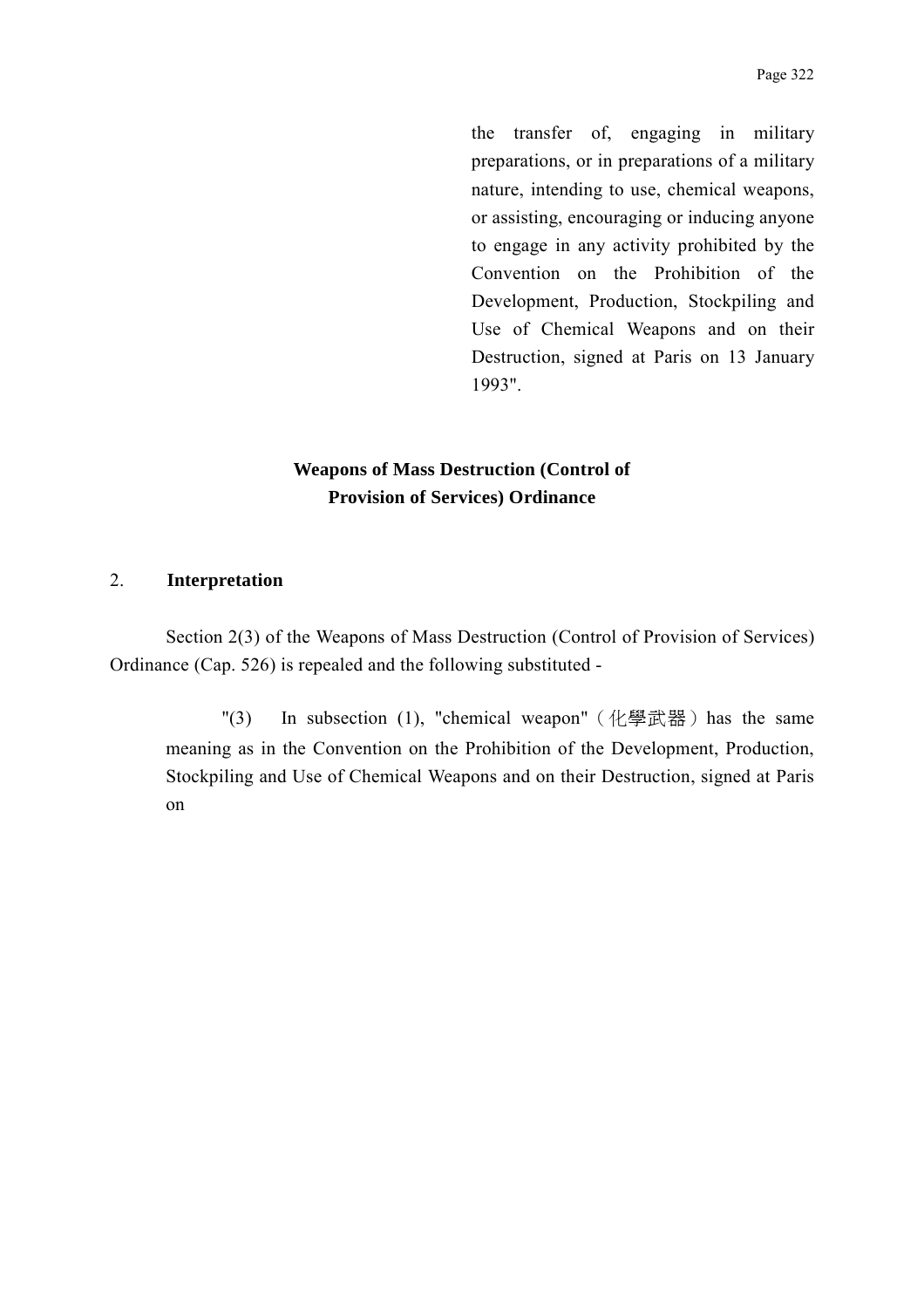13 January 1993, as set out in Schedule 1 to the Chemical Weapons (Convention) Ordinance ( of 2001).".

#### **Explanatory Memorandum**

From 1 July 1997 the People's Republic of China extended to Hong Kong the Convention on the Prohibition of the Development, Production, Stockpiling and Use of Chemical Weapons and on their Destruction, signed at Paris on 13 January 1993 ("the Convention"). The object of this Bill is to implement the Convention in Hong Kong by controlling chemical weapons and certain chemicals capable of being used as chemical weapons. It should be noted that the full text of the Convention is set out in Schedule 1 to the Bill.

2. Part 1 (clauses 1 to 4) is preliminary. Clause 2(1) defines the terms used in the Bill. However, it should be noted that a term defined in the Convention (for example, the term "chemical weapon") is not defined in the Bill because clause 2(2) provides that the term shall have the same meaning that it is assigned in the Convention. (That is, there is no need to define the same term twice). Clause 3 empowers the Commissioner of Customs and Excise ("the Commissioner") to appoint certain public officers and police officers to exercise any of the powers and perform any of the duties conferred or imposed on an authorized officer by the Bill. Clause 4 empowers the Director-General of Trade and Industry ("the Director") to authorize certain public officers in the Trade and Industry Department to exercise any of the powers and perform any of the duties conferred or imposed on the Director by the Bill.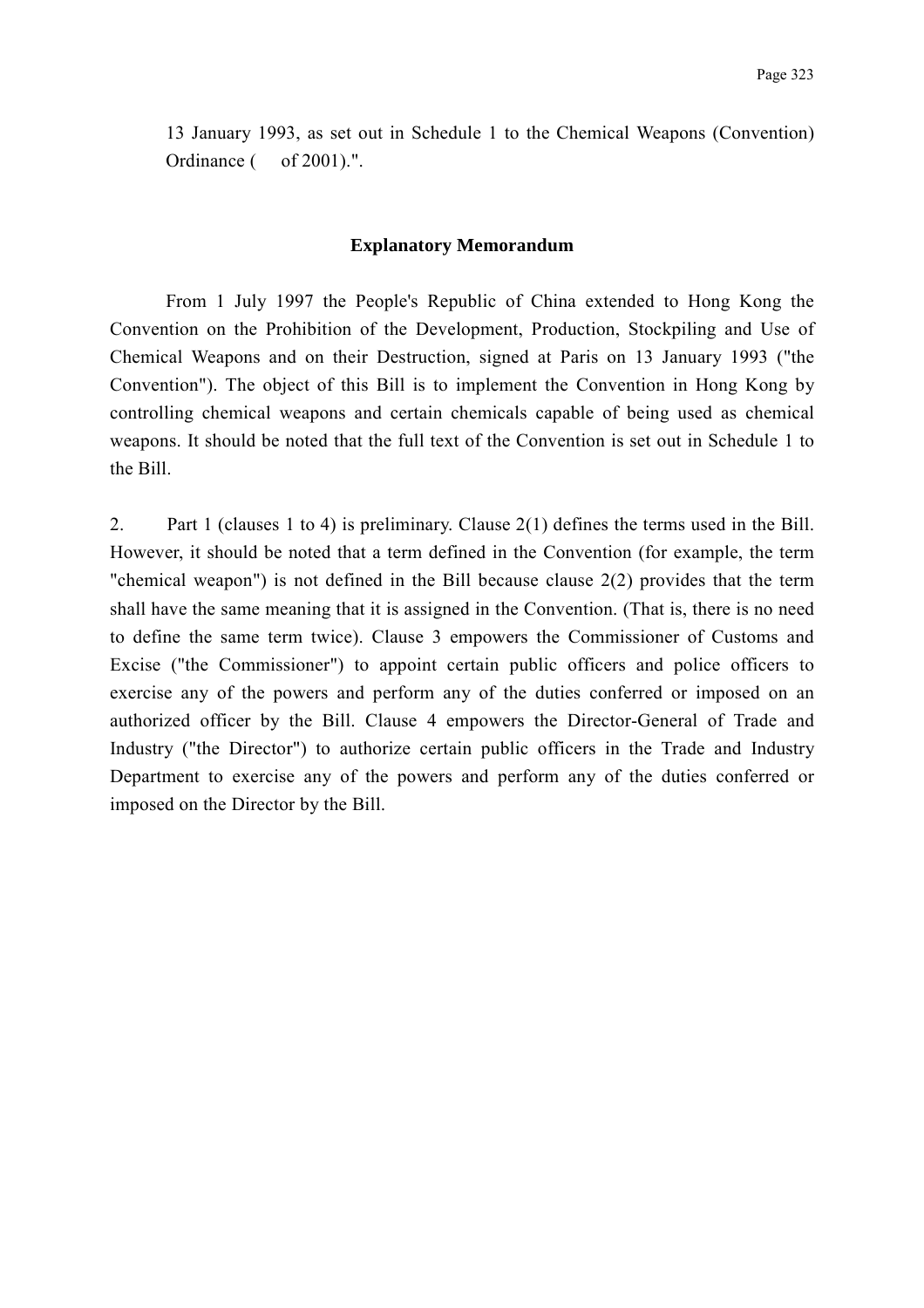3. Part 2 (clauses 5, 6 and 7) prohibits, inter alia, the use, development, production, possession and transfer of chemical weapons and military preparations for their use (clause 5), extends that prohibition to acts done outside Hong Kong by Chinese nationals who are Hong Kong permanent residents (clause 6) and requires a person finding an article he believes to be a chemical weapon to notify a member of the Customs and Excise Service or an authorized officer of the article (clause 7).

4. Part 3 (clauses 8, 9 and 10) relates to the granting of permits by the Director to operate facilities where certain chemicals may be produced, acquired, retained or used at, or transferred from, or processed or consumed at, those facilities. Clause 8 specifies when a permit is required. Clause 9 provides that an application for a permit needs to be made in the "specified form" to the Director (see the definition of "specified" in clause 2(1) as read with clause 39). Clause 10 provides that the Director may grant a permit subject to conditions or refuse to grant a permit. It should be noted that the Director must refuse to grant a permit to operate a facility in the case of Schedule 1 chemicals (see the definition of "Schedule 1 chemical" in clause 2(1)) unless the Director is satisfied that those chemicals are to be applied for research, medical, pharmaceutical or protective purposes (clause 10(2)(a)). The Director may revoke or suspend permits on specified grounds (clause 10(3)). The Director is also required to give reasons for his decisions (clause 10(4)).

5. Part 4 (clauses 11, 12 and 13) relates to notifications and reports in respect of facilities. Clause 11(1) requires the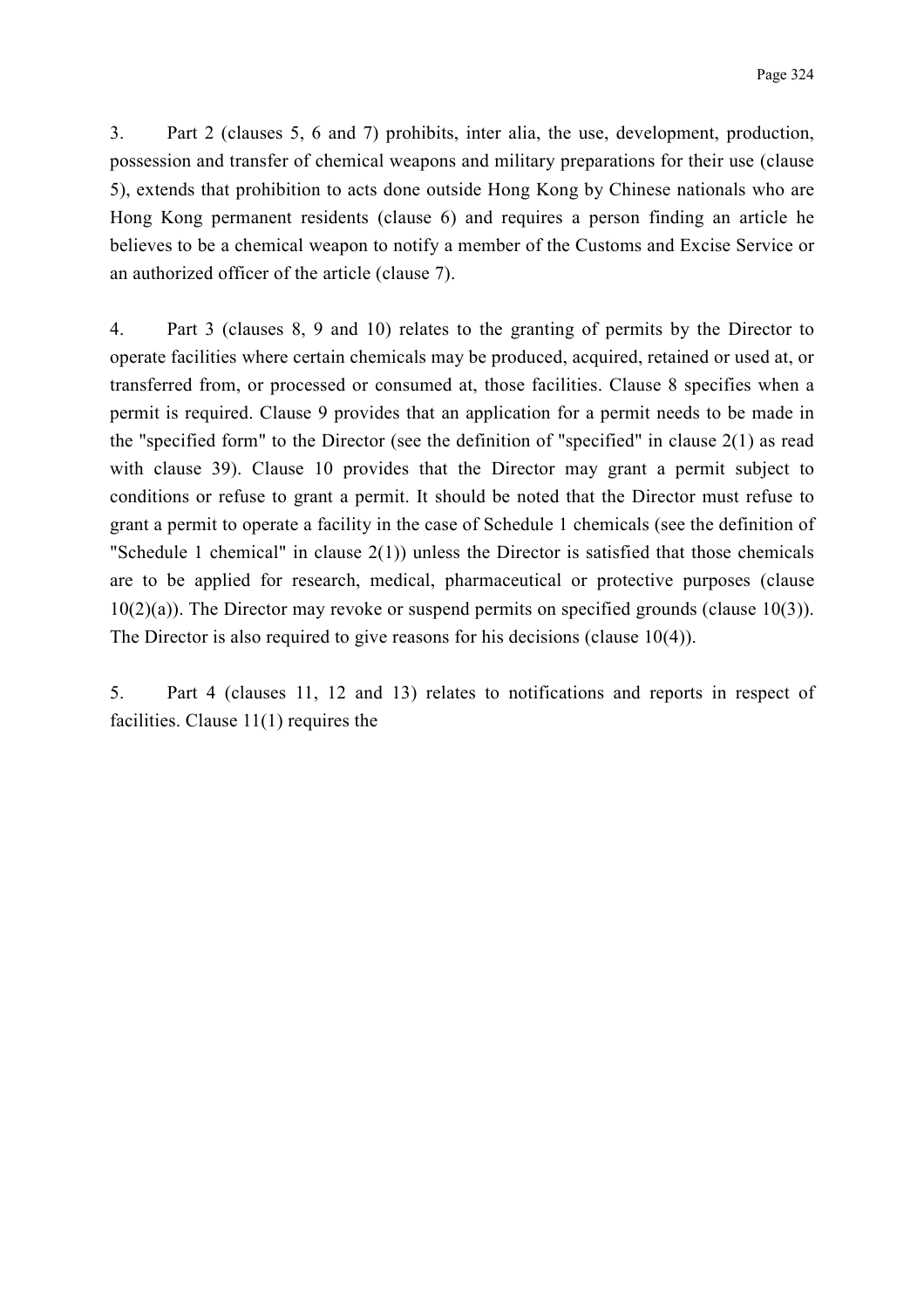operator of a facility to notify the Director when certain unscheduled discrete organic chemicals produced at the facility exceed a specified amount and to keep certain records in respect of the facility. Clause 12 specifies the records to be kept, and the reports to be made to the Director, by the operators of facilities who are permit holders. Clause 13 empowers the Director to require information from persons that is relevant to a declaration required to be given to the Organization for the Prohibition of Chemical Weapons established pursuant to Article VIII of the Convention.

6. Part 5 (clauses 14 to 20) relates to the powers of investigation of, inter alia, members of the Customs and Excise Service and authorized officers. Clause 14 sets out their general powers, including the power to enter at any reasonable time and search any premises or place where a declared facility is located (see the definitions of "declared facility", "other chemical production facility", "Schedule 1 facility", "Schedule 2 facility" and "Schedule 3 facility" in clause 2(1)). Clause 15, inter alia, empowers a magistrate, if he is satisfied by information on oath that there is reasonable ground for suspecting that there is in or on any premises or place any article which may be seized under clause 16, to issue a warrant to a member of the Customs and Excise Service or an authorized officer to enter and search the premises or place. Clause 16(1) empowers a member of the Customs and Excise Service or an authorized officer to seize any article in respect of which he reasonably suspects that an offence has been committed under the Bill. Clause 17 empowers the Commissioner, a member of the Customs and Excise Service or an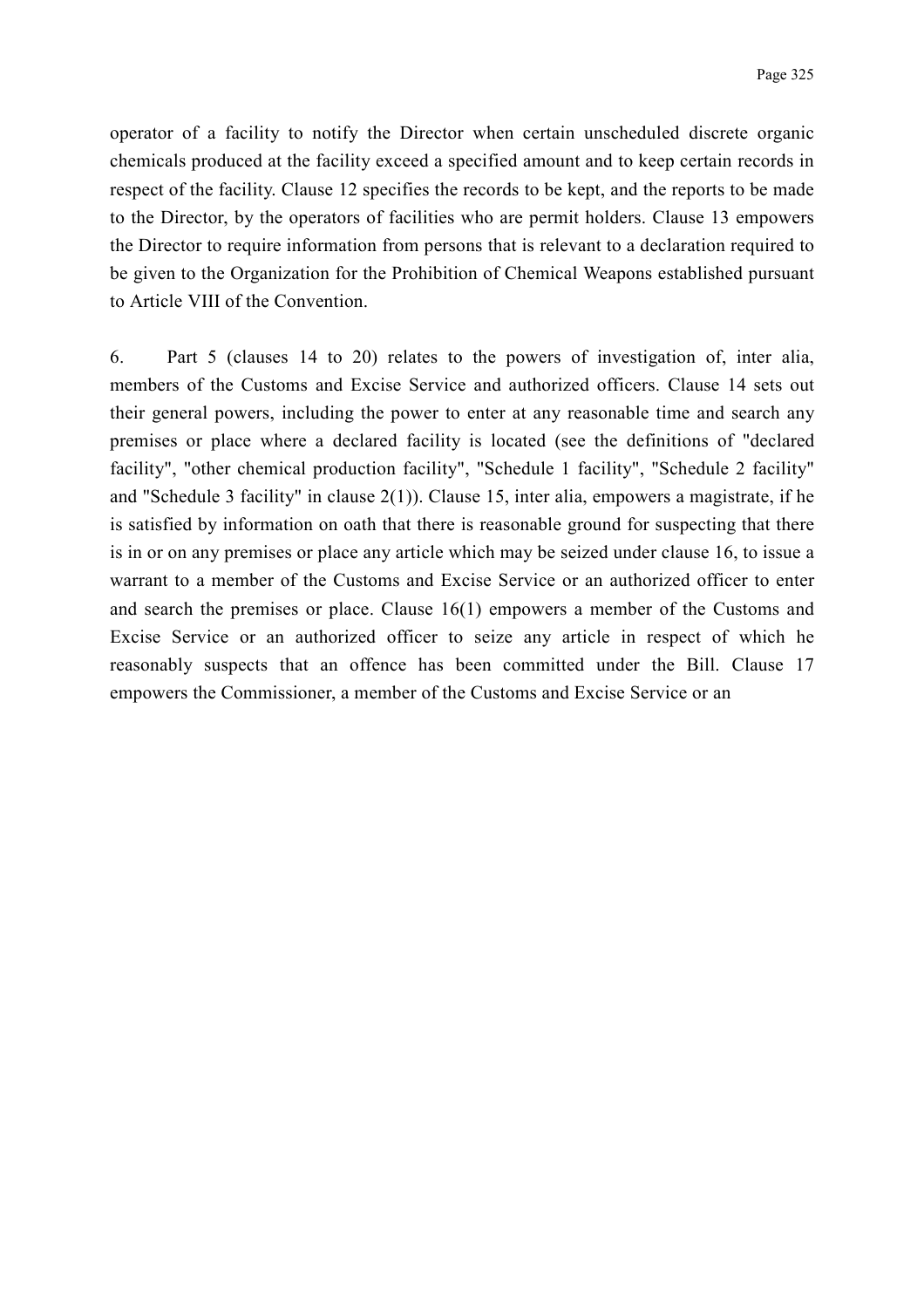authorized officer to require a person in possession or control of an article to produce it for inspection for the purpose of ascertaining whether the article is a controlled article within the meaning of clause 17(7). Clause 18 sets out the powers of arrest of members of the Customs and Excise Service and authorized officers, clause 19 specifies their ancillary powers of investigation and clause 20 empowers them to place a lock or seal on, inter alia, any premises or place for the purposes of exercising powers conferred on them by the Bill.

7. Part 6 (clauses 21 to 25) relates to forfeiture. Clause 21 provides, inter alia, that there is liable to forfeiture articles seized in connection with an offence under the Bill and certain vessels and vehicles used in connection with an offence under the Bill. Clause 22 provides for the determination by a magistrate, the District Court or the Court of First Instance of applications for forfeiture where there is a claim under clause 21(7) that the article, vessel or vehicle concerned is not liable to forfeiture. Clause 23 provides for the release, upon the payment into court of a sum of money for security, of a vessel or vehicle prior to the hearing of the application for its forfeiture. Clause 24 sets out the Commissioner's power to dispose of seized articles of a perishable nature or of such a nature that it is difficult to store or likely to deteriorate or which pose an immediate threat to the health or safety of the public. Clause 25 provides for the stay of an order by a court for the delivery of an article, vessel or vehicle to a claimant if, inter alia, the Commissioner or the Secretary for Justice lodges an appeal against the order.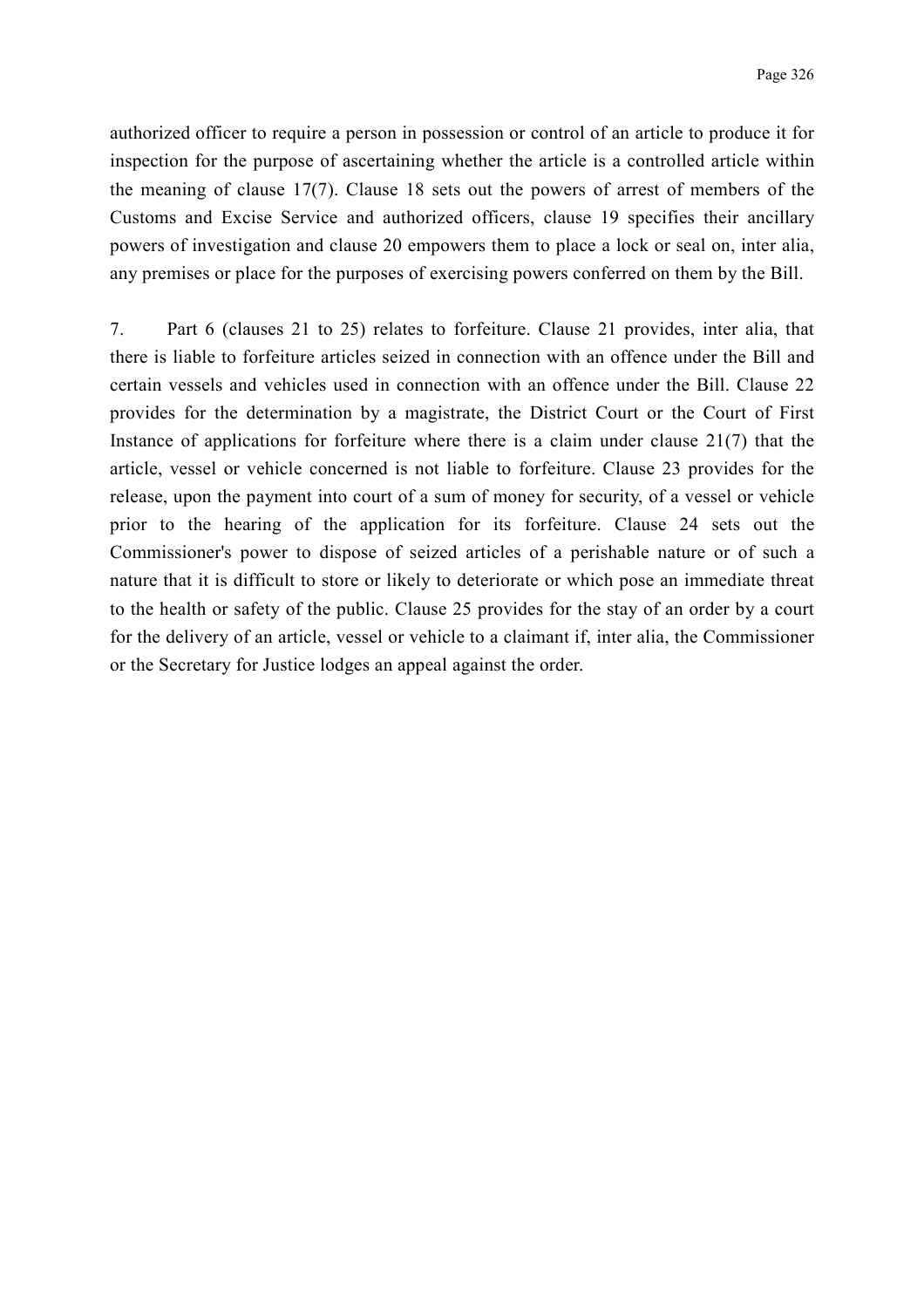8. Part 7 (clauses 26 and 27) provides for international inspections in Hong Kong to ascertain that Hong Kong is implementing the Convention. Clause 26(b), (c) and (d) specifies the 3 kinds of inspection which may be conducted under the Convention (they are routine inspections, challenge inspections and assistance inspections). Clause 27(1) empowers the Commissioner to issue authorizations in respect of such inspections (except that, in so far as domestic premises are concerned in the case of a challenge or assistance inspection, it must be a magistrate who issues the authorization). Clause 27(3), (4) and (5) states the effect of an authorization.

9. Part 8 (clause 28) contains a prohibition against the disclosure, except in certain specified circumstances, of information obtained under, or in connection with anything done under, the Bill or the Convention where the information relates to a particular business or other activity carried on by a person.

10. Part 9 (clauses 29 to 37) sets out, inter alia, all the offences under the Bill and the defences to those offences.

11. Part 10 (clauses 38 to 44) contains miscellaneous provisions. Clause 38 provides for appeals to the Chief Executive in respect of certain decisions made by the Director in relation to permits. Clause 39 empowers the Director to specify forms for the purposes of the Bill. Clause 41 sets out how notices may be served under the Bill. Clause 42 empowers the Chief Executive in Council to make regulations for the purposes of the Bill. Clause 43 is a transitional provision relating to persons who would, but for that clause, require a permit on the day clause 8 comes into operation.